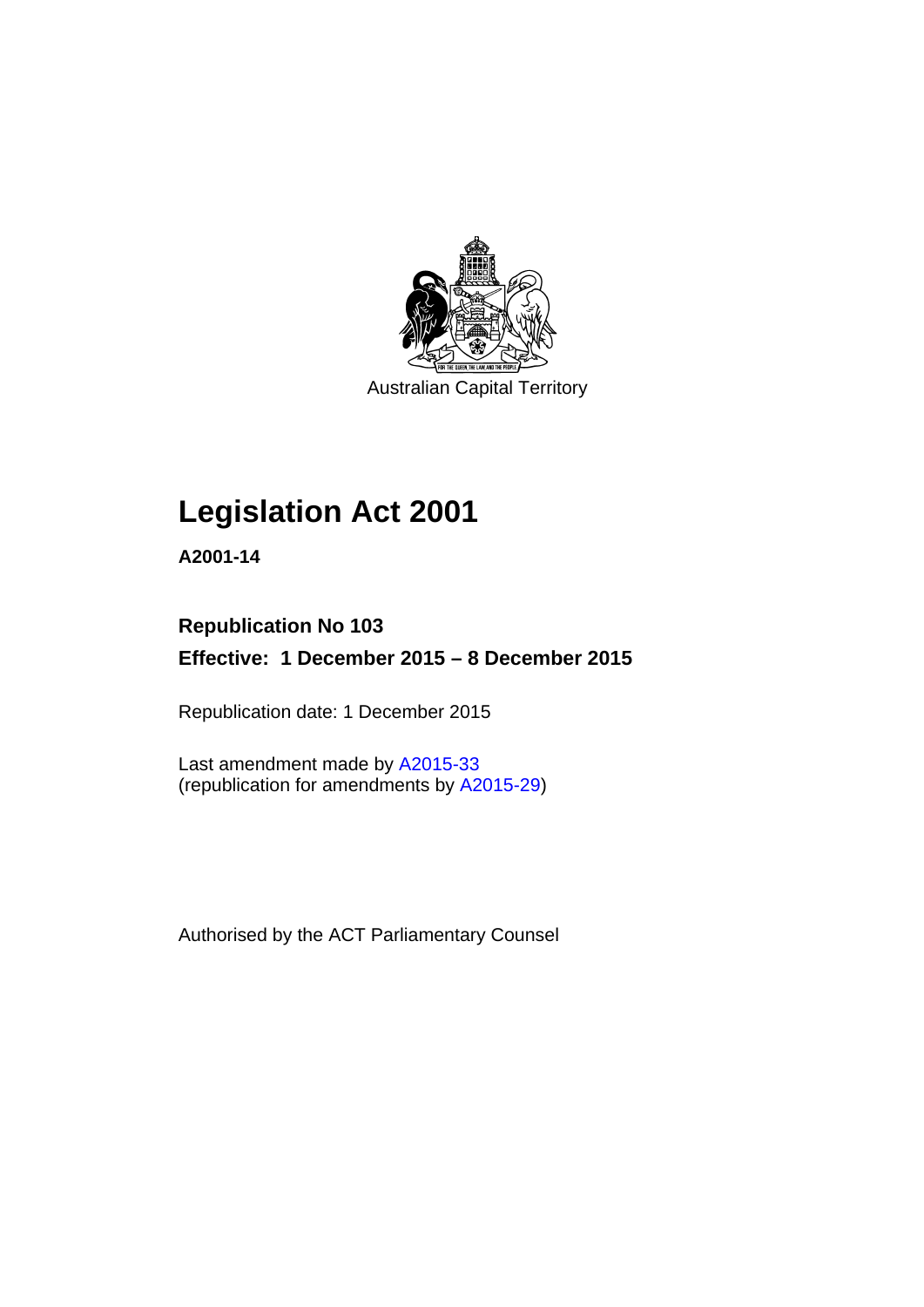## **About this republication**

#### **The republished law**

This is a republication of the *Legislation Act 2001* (including any amendment made under the *[Legislation Act 2001](http://www.legislation.act.gov.au/a/2001-14)*, part 11.3 (Editorial changes)) as in force on 1 December 2015*.* It also includes any commencement, amendment, repeal or expiry affecting this republished law to 1 December 2015.

The legislation history and amendment history of the republished law are set out in endnotes 3 and 4.

#### **Kinds of republications**

The Parliamentary Counsel's Office prepares 2 kinds of republications of ACT laws (see the ACT legislation register at [www.legislation.act.gov.au](http://www.legislation.act.gov.au/)):

- authorised republications to which the *[Legislation Act 2001](http://www.legislation.act.gov.au/a/2001-14)* applies
- unauthorised republications.

The status of this republication appears on the bottom of each page.

#### **Editorial changes**

The *[Legislation Act 2001](http://www.legislation.act.gov.au/a/2001-14)*, part 11.3 authorises the Parliamentary Counsel to make editorial amendments and other changes of a formal nature when preparing a law for republication. Editorial changes do not change the effect of the law, but have effect as if they had been made by an Act commencing on the republication date (see *[Legislation Act 2001](http://www.legislation.act.gov.au/a/2001-14)*, s 115 and s 117). The changes are made if the Parliamentary Counsel considers they are desirable to bring the law into line, or more closely into line, with current legislative drafting practice.

This republication does not include amendments made under part 11.3 (see endnote 1).

#### **Uncommenced provisions and amendments**

If a provision of the republished law has not commenced, the symbol  $\mathbf{U}$  appears immediately before the provision heading. Any uncommenced amendments that affect this republished law are accessible on the ACT legislation register [\(www.legislation.act.gov.au](http://www.legislation.act.gov.au/)). For more information, see the home page for this law on the register.

#### **Modifications**

If a provision of the republished law is affected by a current modification, the symbol  $\mathbf{M}$ appears immediately before the provision heading. The text of the modifying provision appears in the endnotes. For the legal status of modifications, see the *[Legislation Act 2001](http://www.legislation.act.gov.au/a/2001-14)*, section 95.

#### **Penalties**

At the republication date, the value of a penalty unit for an offence against this law is \$150 for an individual and \$750 for a corporation (see *[Legislation Act 2001](http://www.legislation.act.gov.au/a/2001-14)*, s 133).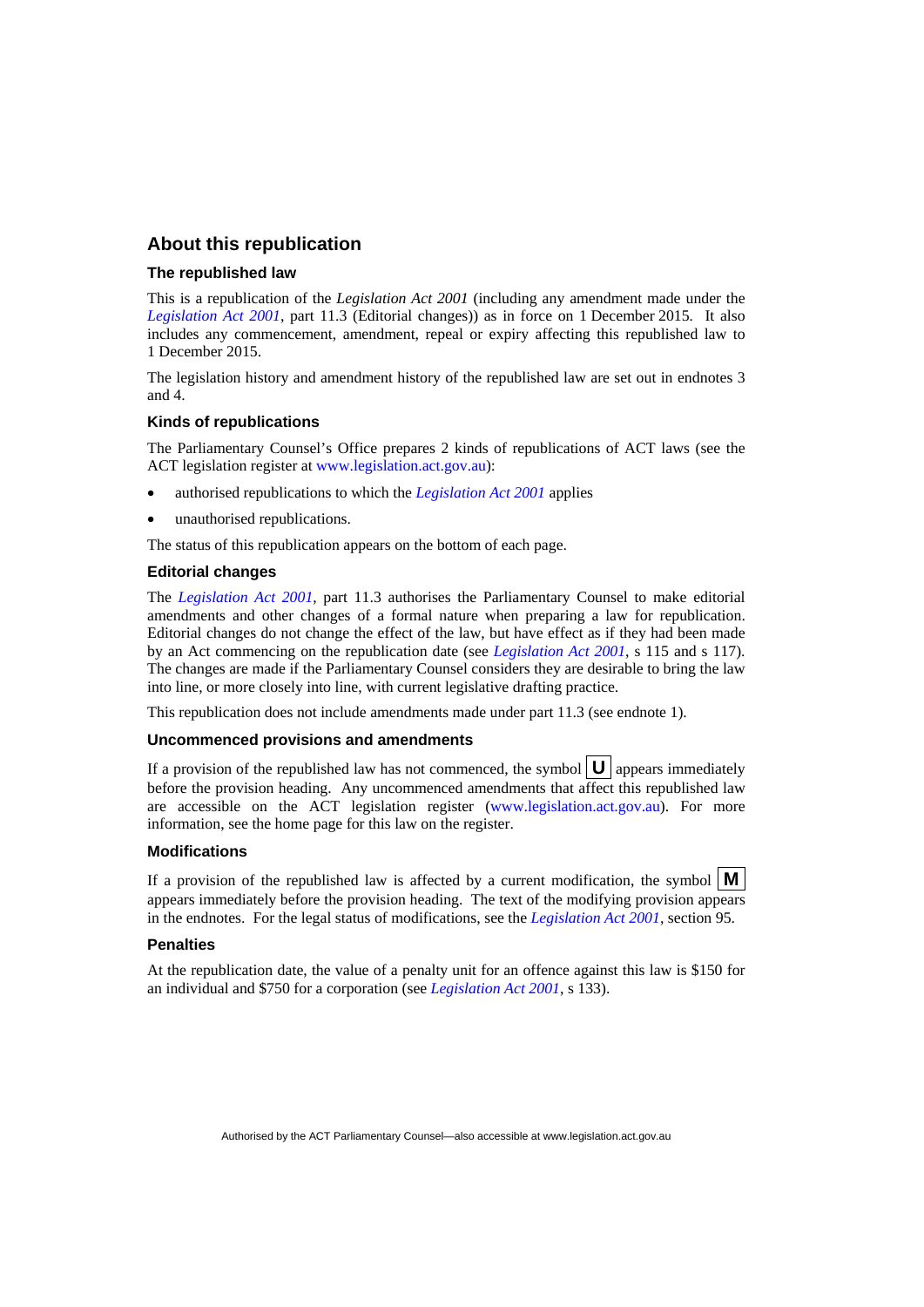

# **Legislation Act 2001**

# **Contents**

# **Chapter 1 [Preliminary](#page-17-0)**

| <b>Part 1.1</b>  | General                                        |            |
|------------------|------------------------------------------------|------------|
| 1                | Name of Act                                    | 2          |
| 2                | Dictionary                                     | 2          |
| 2A               | <b>Notes</b>                                   | 2          |
| 3                | Objects                                        | 3          |
| 4                | Application of Act                             | 4          |
| 5                | Determinative and non-determinative provisions | 5          |
| 6                | Legislation Act provisions must be applied     | 5          |
| <b>Part 1.2</b>  | <b>Basic concepts</b>                          |            |
| 7                | Meaning of Act generally                       | 9          |
| 8                | Meaning of subordinate law                     | 9          |
|                  |                                                |            |
| R <sub>103</sub> | Legislation Act 2001                           | contents 1 |

01/12/15 Effective: 01/12/15-08/12/15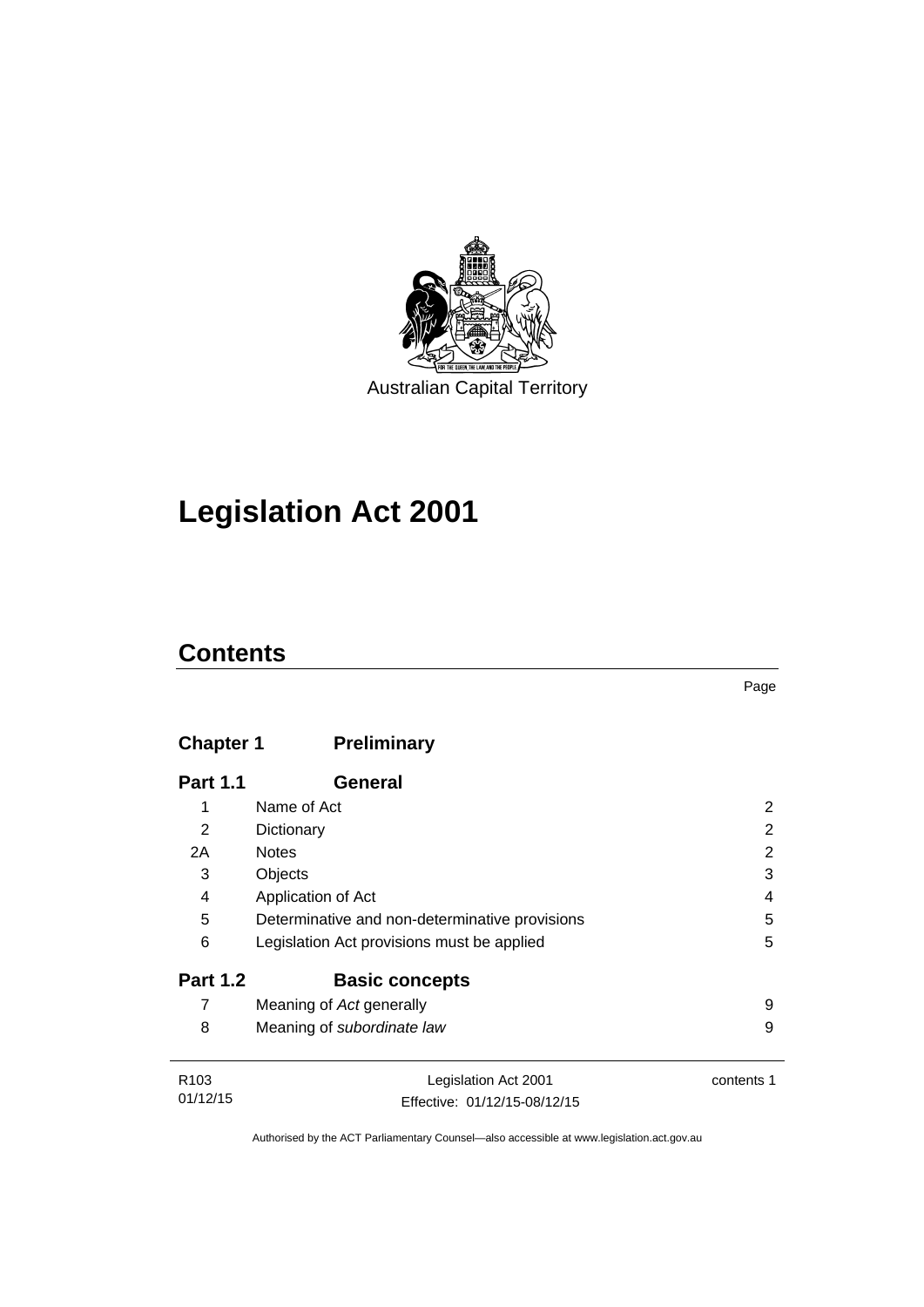| Contents         |                                                                      |                  |
|------------------|----------------------------------------------------------------------|------------------|
|                  |                                                                      | Page             |
| 9                | Meaning of disallowable instrument                                   | 9                |
| 10               | Meaning of notifiable instrument                                     | 10               |
| 11               | Meaning of commencement notice                                       | 10               |
| 12               | Meaning of legislative instrument                                    | 10               |
| 13               | Meaning of statutory instrument                                      | 11               |
| 14               | Meaning of instrument                                                | 11               |
| 15               | Meaning of authorised republication                                  | 11               |
| 16               | Meaning of <i>provision</i>                                          | 12               |
| <b>Part 1.3</b>  | Sources of law in the ACT                                            |                  |
| 17               | References to Acts include references to former Cwlth enactments etc | 14               |
|                  |                                                                      |                  |
| <b>Chapter 2</b> | <b>ACT legislation register and website</b>                          |                  |
| 18               | <b>ACT legislation register</b>                                      | 15               |
| 19               | Contents of register                                                 | 15               |
| 20               | Prompt registration                                                  | 19               |
| 21               | Approved website                                                     | 20               |
| 22               | Access to registered material at approved website                    | 20               |
|                  |                                                                      |                  |
| <b>Chapter 3</b> | Authorised versions and evidence of laws                             |                  |
|                  | and legislative material                                             |                  |
| 22A              | Definitions-ch 3                                                     | 21               |
| 23               | Authorisation of versions by parliamentary counsel                   | 22               |
| 24               | Authorised electronic versions                                       | 22               |
| 25               | Authorised written versions                                          | 23               |
| 26               | Judicial notice of certain matters                                   | 25               |
|                  |                                                                      |                  |
| <b>Chapter 4</b> | <b>Numbering and notification of Acts</b>                            |                  |
| 27               | Numbering of Acts                                                    | 27               |
| 28               | Notification of Acts                                                 | 27               |
| 29               | References to enactment or passing of Acts                           | 29               |
| 30               | References to notification of Acts                                   | 29               |
|                  |                                                                      |                  |
| contents 2       | Legislation Act 2001                                                 | R <sub>103</sub> |
|                  | Effective: 01/12/15-08/12/15                                         | 01/12/15         |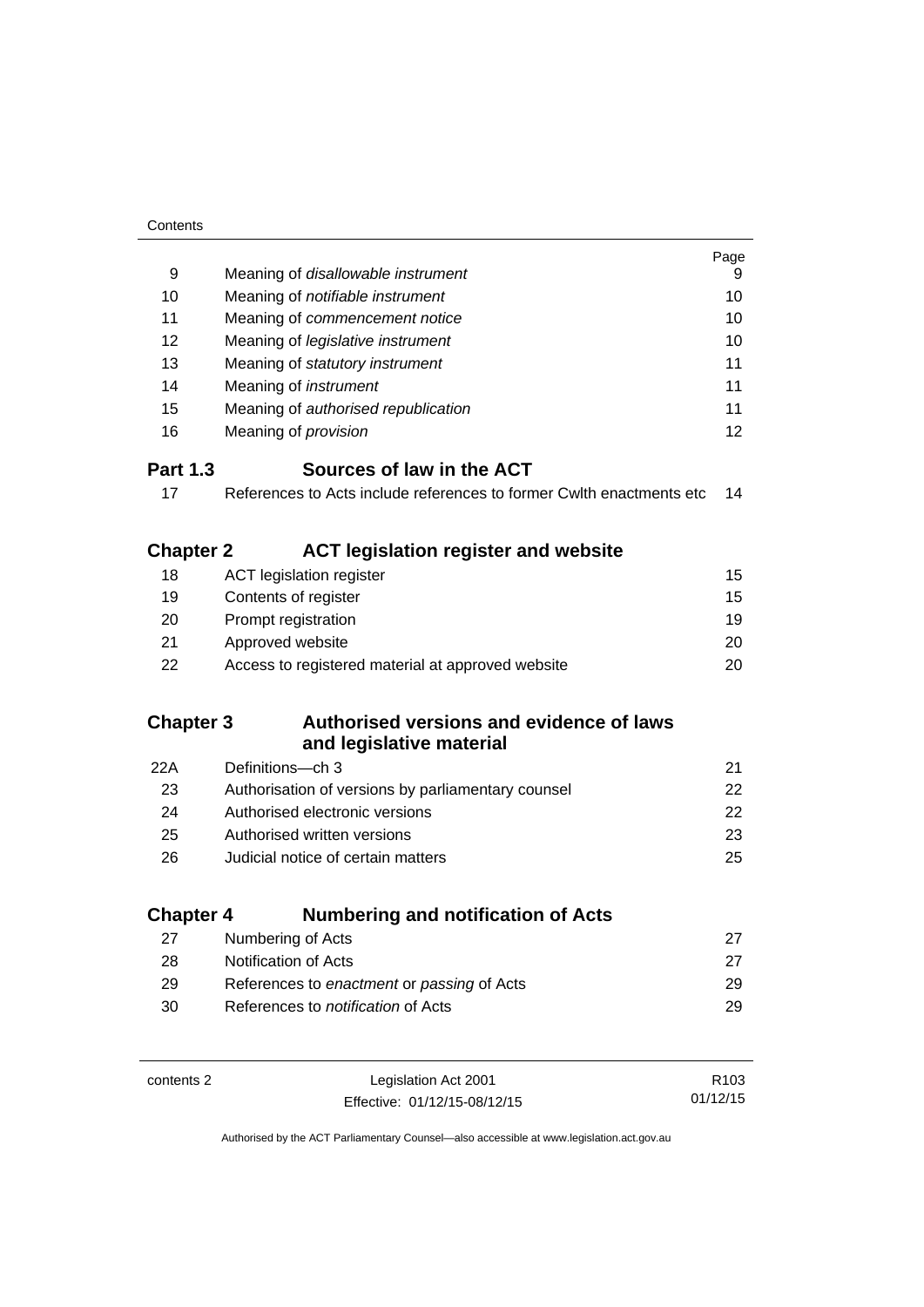|                  |                                                                                          | Page       |
|------------------|------------------------------------------------------------------------------------------|------------|
| <b>Chapter 5</b> | <b>Regulatory impact statements for subordinate</b><br>laws and disallowable instruments |            |
| <b>Part 5.1</b>  | <b>Preliminary</b>                                                                       |            |
| 31               | Definitions-ch 5                                                                         | 30         |
| 32               | Other publication or consultation requirements not affected                              | 31         |
| 33               | Guidelines about costs of proposed subordinate laws and disallowable<br>instruments      | 31         |
| <b>Part 5.2</b>  | <b>Requirements for regulatory impact</b><br><b>statements</b>                           |            |
| 34               | Preparation of regulatory impact statements                                              | 32         |
| 35               | Content of regulatory impact statements                                                  | 33         |
| 36               | When is preparation of regulatory impact statement unnecessary?                          | 34         |
| 37               | When must regulatory impact statement be presented?                                      | 35         |
| <b>Part 5.3</b>  | Failure to comply with requirements for<br>regulatory impact statements                  |            |
| 38               | Effect of failure to comply with pt 5.2                                                  | 36         |
| <b>Chapter 6</b> | Making, notification and numbering of<br>statutory instruments                           |            |
| <b>Part 6.1</b>  | General                                                                                  |            |
| 39               | Meaning of <i>matter</i> -ch 6                                                           | 37         |
| 40               | Presumption of validity                                                                  | 37         |
| 41               | Making of certain statutory instruments by Executive                                     | 37         |
| <b>Part 6.2</b>  | Making of statutory instruments generally                                                |            |
| 42               | Power to make statutory instruments                                                      | 39         |
| 43               | Statutory instruments to be interpreted not to exceed powers under<br>authorising law    | 40         |
| 44               | Power to make statutory instruments for Act etc                                          | 42         |
| 45               | Power to make court rules                                                                | 43         |
| 46               | Power to make instrument includes power to amend or repeal                               | 44         |
| R103             | Legislation Act 2001                                                                     | contents 3 |

Effective: 01/12/15-08/12/15

01/12/15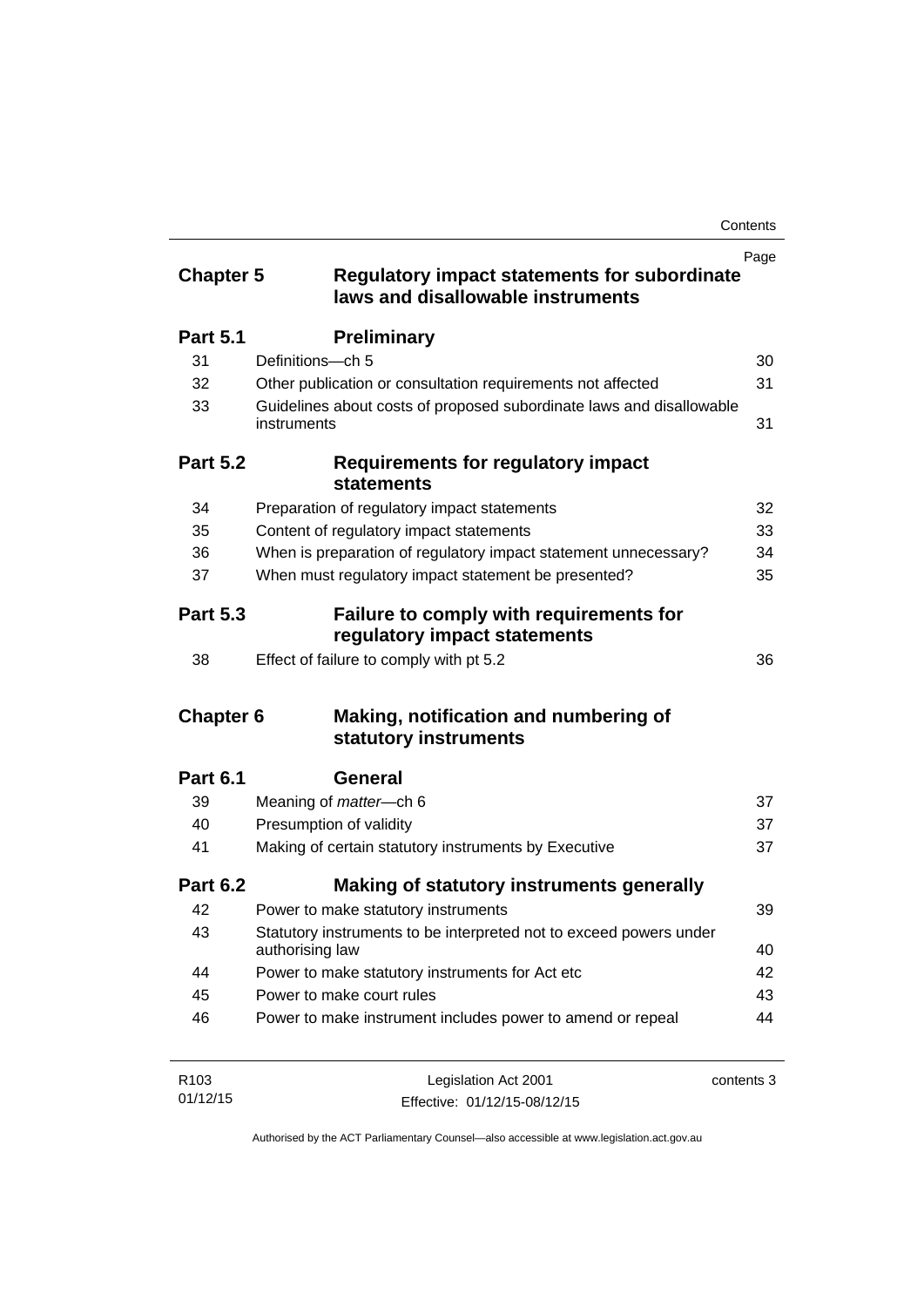|                  |                                                                                                     | Page             |
|------------------|-----------------------------------------------------------------------------------------------------|------------------|
| 47               | Statutory instrument may make provision by applying law or<br>instrument                            | 44               |
| 48               | Power to make instrument includes power to make different provision<br>for different categories etc | 49               |
| 49               | Single instrument may exercise several powers or satisfy several<br>requirements                    | 49               |
| 50               | Relationship between authorising law and instrument dealing with<br>same matter                     | 50               |
| 51               | Instrument may make provision in relation to land by reference to map<br>etc                        | 50               |
| 52               | Instrument may authorise determination of matter etc                                                | 51               |
| 53               | Instrument may prohibit                                                                             | 52               |
| 54               | Instrument may require making of statutory declaration                                              | 52               |
| <b>Part 6.3</b>  | Making of certain statutory instruments about<br>fees                                               |                  |
| 55               | Definitions-pt 6.3                                                                                  | 53               |
| 56               | Determination of fees by disallowable instrument                                                    | 53               |
| 57               | Fees payable in accordance with determination etc                                                   | 55               |
| 58               | Regulations may make provision about fees                                                           | 56               |
| <b>Part 6.4</b>  | Numbering and notification of legislative<br>instruments                                            |                  |
| 59               | Numbering                                                                                           | 59               |
| 60               | Correction etc of name of instrument                                                                | 59               |
| 60A              | Correction of name of explanatory statement etc                                                     | 61               |
| 61               | Notification of legislative instruments                                                             | 61               |
| 62               | Effect of failure to notify legislative instrument                                                  | 64               |
| 63               | References to <i>notification</i> of legislative instruments                                        | 65               |
| <b>Chapter 7</b> | <b>Presentation, amendment and disallowance</b><br>of subordinate laws and disallowable             |                  |
|                  | instruments                                                                                         |                  |
| 64               | Presentation of subordinate laws and disallowable instruments                                       | 66               |
| 65               | Disallowance by resolution of Assembly                                                              | 66               |
| contents 4       | Legislation Act 2001                                                                                | R <sub>103</sub> |

01/12/15

Effective: 01/12/15-08/12/15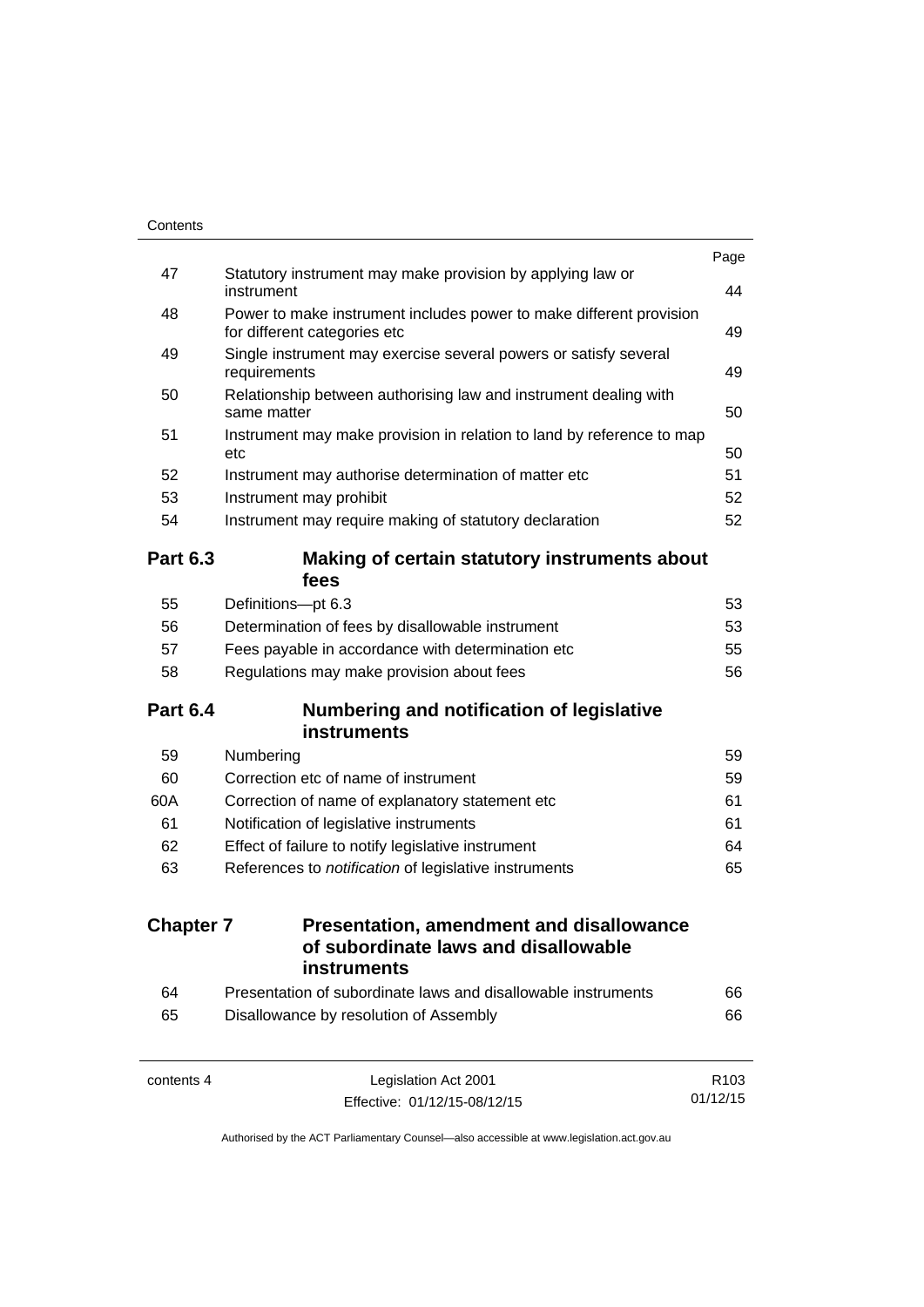|     |                                                                   | Contents   |
|-----|-------------------------------------------------------------------|------------|
| 65A | Notification of disallowance by resolution of Assembly            | Page<br>67 |
|     |                                                                   |            |
| 66  | Revival of affected laws                                          | 69         |
| 67  | Making of instrument same in substance within 6 months after      |            |
|     | disallowance                                                      | 70         |
| 68  | Amendment by resolution of Assembly                               | 70         |
| 69  | Notification of amendments made by resolution of Assembly         | 72         |
| 70  | Making of amendment restoring effect of law within 6 months after |            |
|     | amendment                                                         | 74         |
| 71  | Effect of dissolution or expiry of Assembly on notice of motion   | 74         |

## **Chapter 8 [Commencement and exercise of powers](#page-91-0)  [before commencement](#page-91-0)**

| 72   | Meaning of law-ch 8                                      | 76 |
|------|----------------------------------------------------------|----|
| 73   | General rules about commencement                         | 76 |
| 74   | Time of commencement                                     | 78 |
| 75   | Commencement of naming and commencement provisions       | 79 |
| 75AA | Commencement of provisions identifying amended laws      | 80 |
| 75A  | Meaning of commences retrospectively                     | 81 |
| 75B  | Retrospective commencement requires clear indication     | 81 |
| 76   | Non-prejudicial provision may commence retrospectively   | 82 |
| 77   | Commencement by commencement notice                      | 83 |
| 78   | Separate commencement of amendments                      | 84 |
| 79   | Automatic commencement of postponed law                  | 85 |
| 79A  | Commencement of amendment of uncommenced law             | 86 |
| 80   | References to <i>commencement</i> of law                 | 86 |
| 81   | Exercise of powers between notification and commencement | 87 |

## **Chapter 9 [Repeal and amendment of laws](#page-105-0)**

01/12/15

| <b>Part 9.1</b>  | General                                                  |            |
|------------------|----------------------------------------------------------|------------|
| 82               | Definitions-ch 9                                         | 90         |
| 83               | Consequences of amendment of statutory instrument by Act | 90         |
| 84               | Saving of operation of repealed and amended laws         | 90         |
| 84A              | Creation of offences and changes in penalties            | 91         |
|                  |                                                          |            |
| R <sub>103</sub> | Legislation Act 2001                                     | contents 5 |

Authorised by the ACT Parliamentary Counsel—also accessible at www.legislation.act.gov.au

Effective: 01/12/15-08/12/15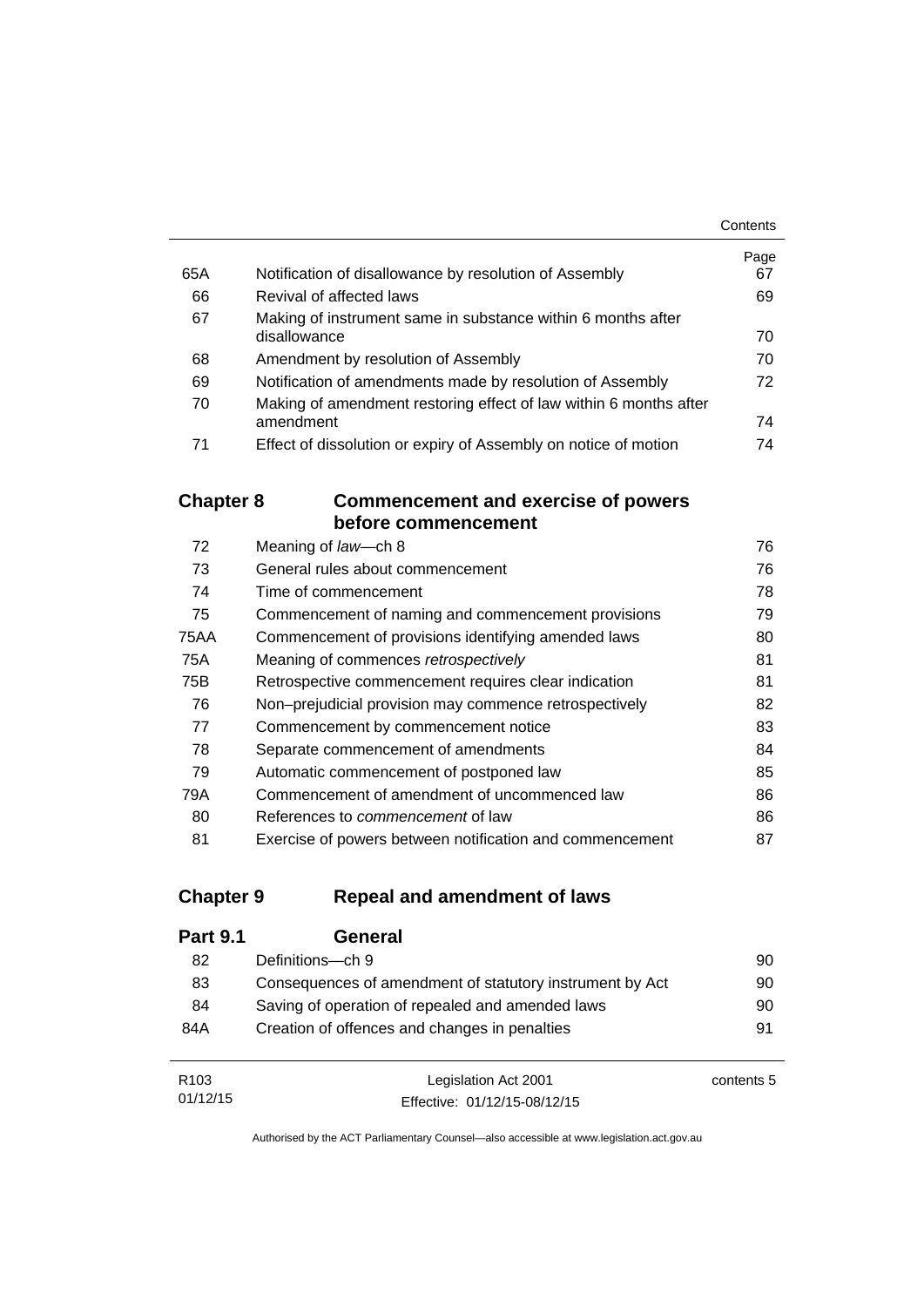| Contents |
|----------|
|----------|

|                 |                                                                                   | Page |
|-----------------|-----------------------------------------------------------------------------------|------|
| <b>Part 9.2</b> | <b>Repeal</b>                                                                     |      |
| 85              | When repeal takes effect                                                          | 93   |
| 86              | Repealed and amended laws not revived on repeal of repealing and<br>amending laws | 93   |
| 87              | Commencement not undone if repealed                                               | 95   |
| 88              | Repeal does not end effect of transitional laws etc                               | 95   |
| 89              | Automatic repeal of certain laws and provisions                                   | 97   |
| <b>Part 9.3</b> | <b>Amendment</b>                                                                  |      |
| 90              | Law and amending laws to be read as one                                           | 102  |
| 91              | Insertion of provisions by amending law                                           | 102  |
| 92              | Amendment to be made wherever possible                                            | 104  |
| 93              | Provisions included in another provision for amendment purposes                   | 105  |
| 94              | Continuance of appointments etc made under amended provisions                     | 106  |
| 95              | Status of modifications                                                           | 107  |

96 Relocated provisions **108** 

# **Chapter 10 [Referring to laws](#page-124-0)**

| 97   | Definitions-ch 10                                                      | 109 |
|------|------------------------------------------------------------------------|-----|
| 98   | References to ACT law include law containing reference                 | 110 |
| 99   | References in ACT statutory instruments to the Act                     | 110 |
| 100  | Referring to particular ACT laws                                       | 110 |
| 101  | Referring to particular laws of other jurisdictions etc                | 112 |
| 102  | References to laws include references to laws as in force from time to |     |
|      | time                                                                   | 112 |
| 103  | References to repealed laws                                            | 114 |
| 104  | References to laws include references to instruments under laws        | 114 |
| 105  | Referring to provisions of laws                                        | 115 |
| 106  | References to provisions of laws are inclusive                         | 115 |
| 106A | References to paragraphs etc of laws                                   | 116 |

contents 6 Legislation Act 2001 Effective: 01/12/15-08/12/15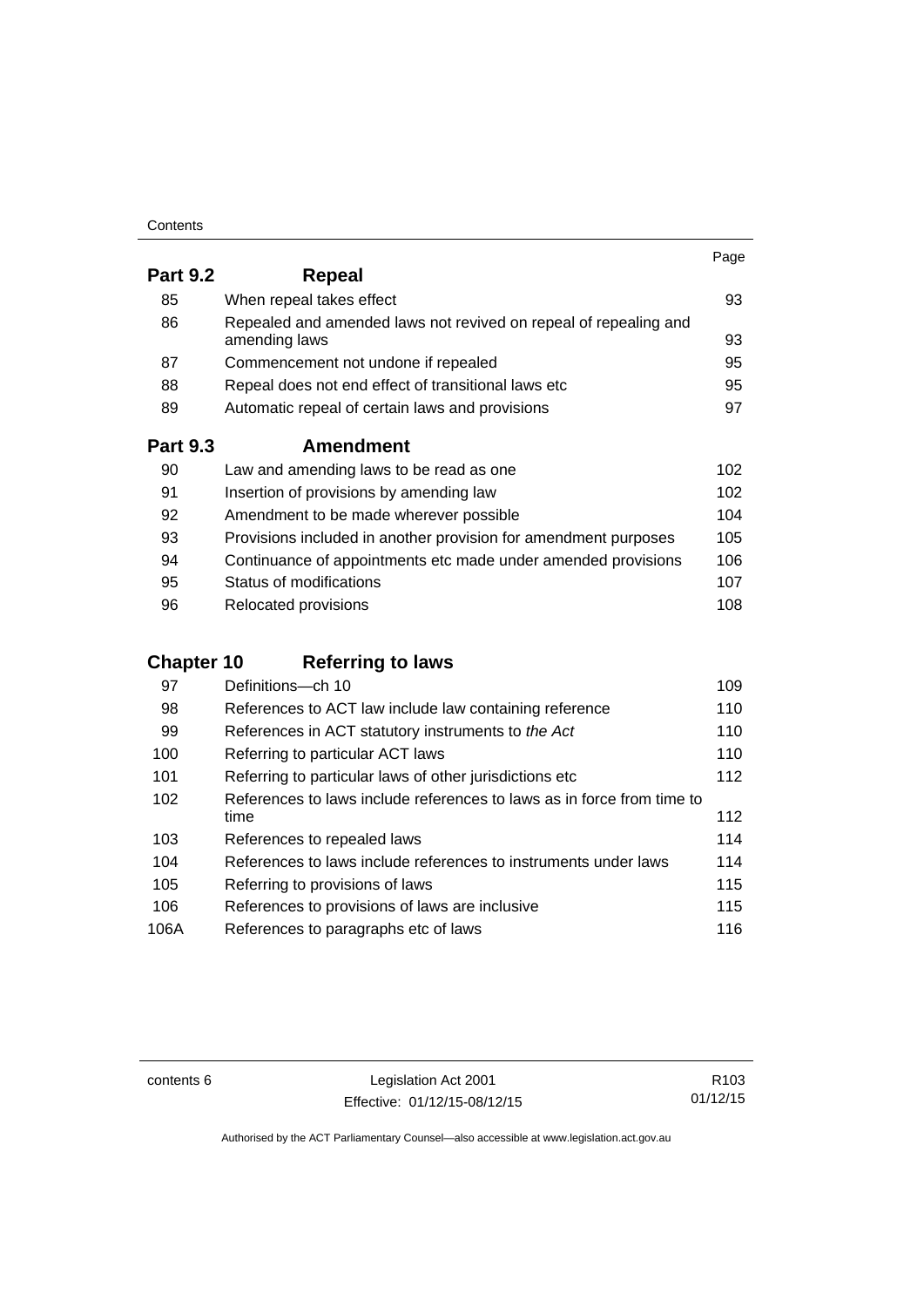| Contents |
|----------|
|----------|

| <b>Chapter 11</b> |                                   | <b>Republication of Acts and statutory</b><br><b>instruments</b>   | Page |
|-------------------|-----------------------------------|--------------------------------------------------------------------|------|
| <b>Part 11.1</b>  |                                   | General                                                            |      |
| 107               | Definitions-ch 11                 |                                                                    | 117  |
| 108               |                                   | Republication in register                                          | 117  |
| 109               |                                   | Republications may be published with other information             | 117  |
| 110               | <b>Collections of laws</b>        |                                                                    | 118  |
| <b>Part 11.2</b>  |                                   | Substantive amendments made by laws                                |      |
| 111               |                                   | Incorporation of amendments                                        | 119  |
| 112               |                                   | Reference to amending laws                                         | 119  |
| 113               |                                   | Provisions not republished or relocated                            | 119  |
| <b>Part 11.3</b>  |                                   | <b>Editorial changes</b>                                           |      |
| 114               |                                   | Authorisation for parliamentary counsel                            | 121  |
| 115               |                                   | Amendments not to change effect                                    | 121  |
| 116               | Ambit of editorial amendments     |                                                                    | 121  |
| 117               | Legal effect of editorial changes |                                                                    | 124  |
| 118               |                                   | Reference to editorial amendments                                  | 124  |
| <b>Chapter 12</b> |                                   | Scope of Acts and statutory instruments                            |      |
| 120               |                                   | Act to be interpreted not to exceed legislative powers of Assembly | 125  |
| 121               |                                   | <b>Binding effect of Acts</b>                                      | 125  |
| 122               |                                   | Application to Territory                                           | 127  |
| <b>Chapter 13</b> |                                   | <b>Structure of Acts and statutory instruments</b>                 |      |
| Part 13 1         |                                   | General                                                            |      |

| . a.l. v. l | ovnom                                                    |     |
|-------------|----------------------------------------------------------|-----|
| 125         | Meaning of law—ch 13                                     | 128 |
| 126         | Material that is part of Act or statutory instrument     | 128 |
| 127         | Material that is not part of Act or statutory instrument | 129 |
|             |                                                          |     |

| R103     | Legislation Act 2001         | contents 7 |
|----------|------------------------------|------------|
| 01/12/15 | Effective: 01/12/15-08/12/15 |            |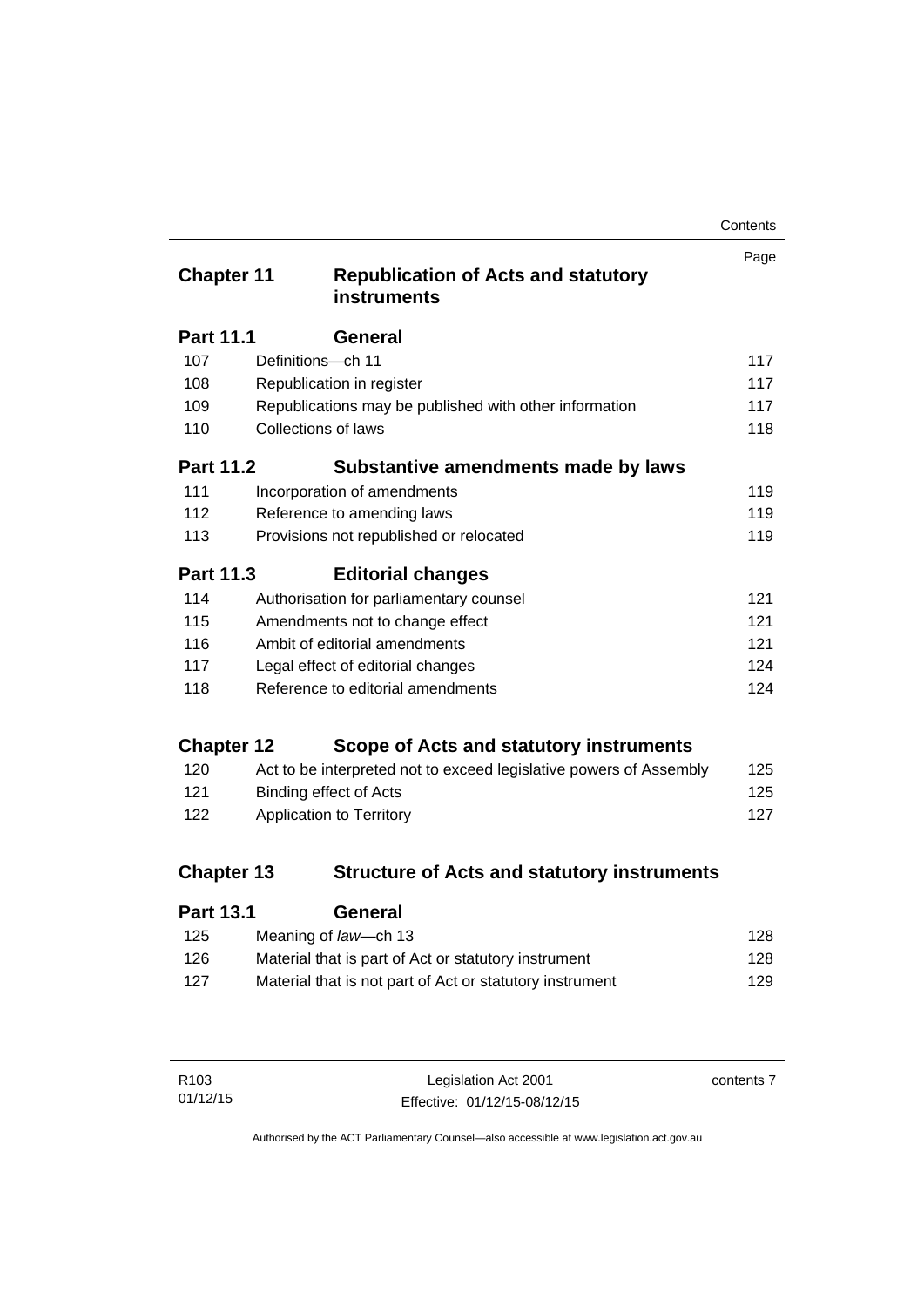| Contents |
|----------|
|----------|

|                   |                                                                        | Page |
|-------------------|------------------------------------------------------------------------|------|
| <b>Part 13.2</b>  | <b>Particular kinds of provisions</b>                                  |      |
| 130               | What is a definition?                                                  | 131  |
| 131               | Signpost definitions                                                   | 132  |
| 132               | Examples                                                               | 133  |
| 133               | Penalty units                                                          | 134  |
| 134               | Penalties at end of sections and subsections                           | 134  |
| 135               | Penalties not at end of sections and subsections                       | 137  |
| <b>Chapter 14</b> | <b>Interpretation of Acts and statutory</b><br><b>instruments</b>      |      |
| <b>Part 14.1</b>  | <b>Purpose and scope</b>                                               |      |
| 136               | Meaning of Act-ch 14                                                   | 139  |
| 137               | Purpose and scope-ch 14                                                | 139  |
| <b>Part 14.2</b>  | Key principles of interpretation                                       |      |
| 138               | Meaning of working out the meaning of an Act-pt 14.2                   | 140  |
| 139               | Interpretation best achieving Act's purpose                            | 140  |
| 140               | Legislative context                                                    | 141  |
| 141               | Non-legislative context generally                                      | 142  |
| 142               | Non-legislative context-material that may be considered                | 143  |
| 143               | Law stating material for consideration in working out meaning          | 144  |
| <b>Chapter 15</b> | Aids to interpretation                                                 |      |
| <b>Part 15.1</b>  | <b>General</b>                                                         |      |
| 144               | Meaning of commonly-used terms                                         | 146  |
| 145               | Gender and number                                                      | 146  |
| 146               | Meaning of may and must                                                | 146  |
| 147               | Changes of drafting practice not to affect meaning                     | 147  |
| 148               | Terms used in instruments have same meanings as in authorising<br>laws | 148  |
| 149               | Age in years                                                           | 148  |
| 150               | Measurement of distance                                                | 148  |
| contents 8        | Legislation Act 2001                                                   | R103 |

01/12/15

Effective: 01/12/15-08/12/15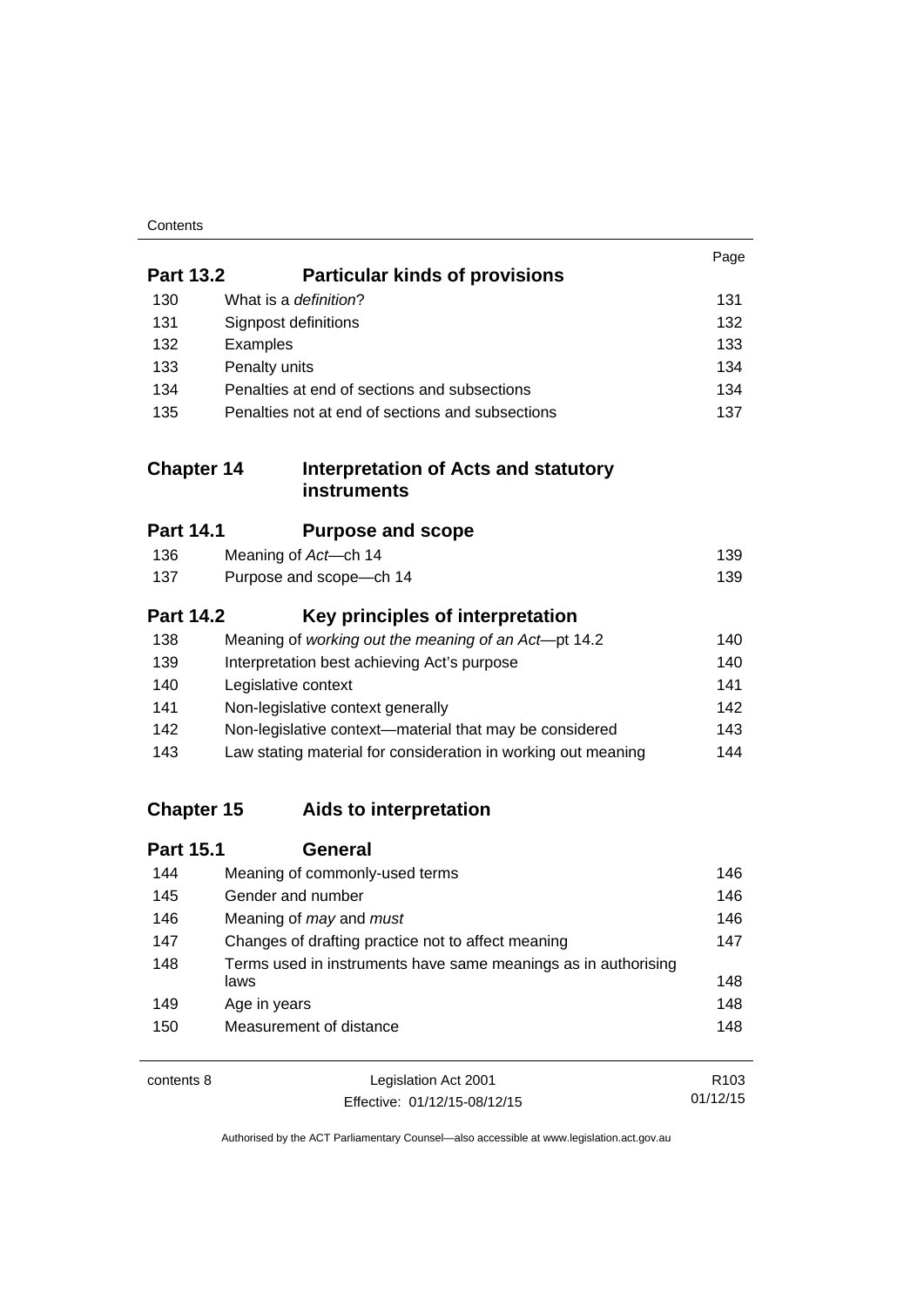|                   |                                                                                   | Contents   |
|-------------------|-----------------------------------------------------------------------------------|------------|
|                   |                                                                                   | Page       |
| 151               | Working out periods of time generally                                             | 149        |
| 151A              | Periods of time ending on non-working days                                        | 151        |
| 151 <sub>B</sub>  | Doing things for which no time is fixed                                           | 152        |
| 151C              | Power to extend time                                                              | 153        |
| 152               | Continuing effect of obligations                                                  | 154        |
| <b>Part 15.2</b>  | <b>Definitions</b>                                                                |            |
| 155               | Definitions apply subject to contrary intention                                   | 155        |
| 156               | Application of definitions in dictionaries and sections                           | 155        |
| 157               | Defined terms—other parts of speech and grammatical forms                         | 157        |
| <b>Part 15.3</b>  | References to various entities and things                                         |            |
| 160               | References to people generally                                                    | 158        |
| 161               | Corporations liable to offences                                                   | 159        |
| 162               | References to a Minister or the Minister                                          | 160        |
| 163               | References to a director-general or the director-general                          | 161        |
| 164               | References to Australian Standards etc.                                           | 162        |
| 165               | References to Assembly committees that no longer exist                            | 163        |
| 168               | References to person with interest in land include personal<br>representative etc | 163        |
| 169               | References to domestic partner and domestic partnership                           | 163        |
| 169A              | References to transgender people                                                  | 164        |
| 169B              | References to intersex people                                                     | 165        |
| <b>Part 15.4</b>  | <b>Preservation of certain common law</b><br>privileges                           |            |
| 170               | Privileges against self-incrimination and exposure to civil penalty               | 166        |
| 171               | Client legal privilege                                                            | 166        |
|                   |                                                                                   |            |
| <b>Chapter 16</b> | <b>Courts, tribunals and other decision-makers</b>                                |            |
| 175               | Meaning of law-ch 16                                                              | 167        |
| 176               | Jurisdiction of courts and tribunals                                              | 167        |
| 177               | Recovery of amounts owing under laws                                              | 167        |
| 178               | Power to decide includes power to take evidence etc                               | 167        |
| 179               | Content of statements of reasons for decisions                                    | 168        |
| R <sub>103</sub>  | Legislation Act 2001                                                              | contents 9 |
| 01/12/15          | Effective: 01/12/15-08/12/15                                                      |            |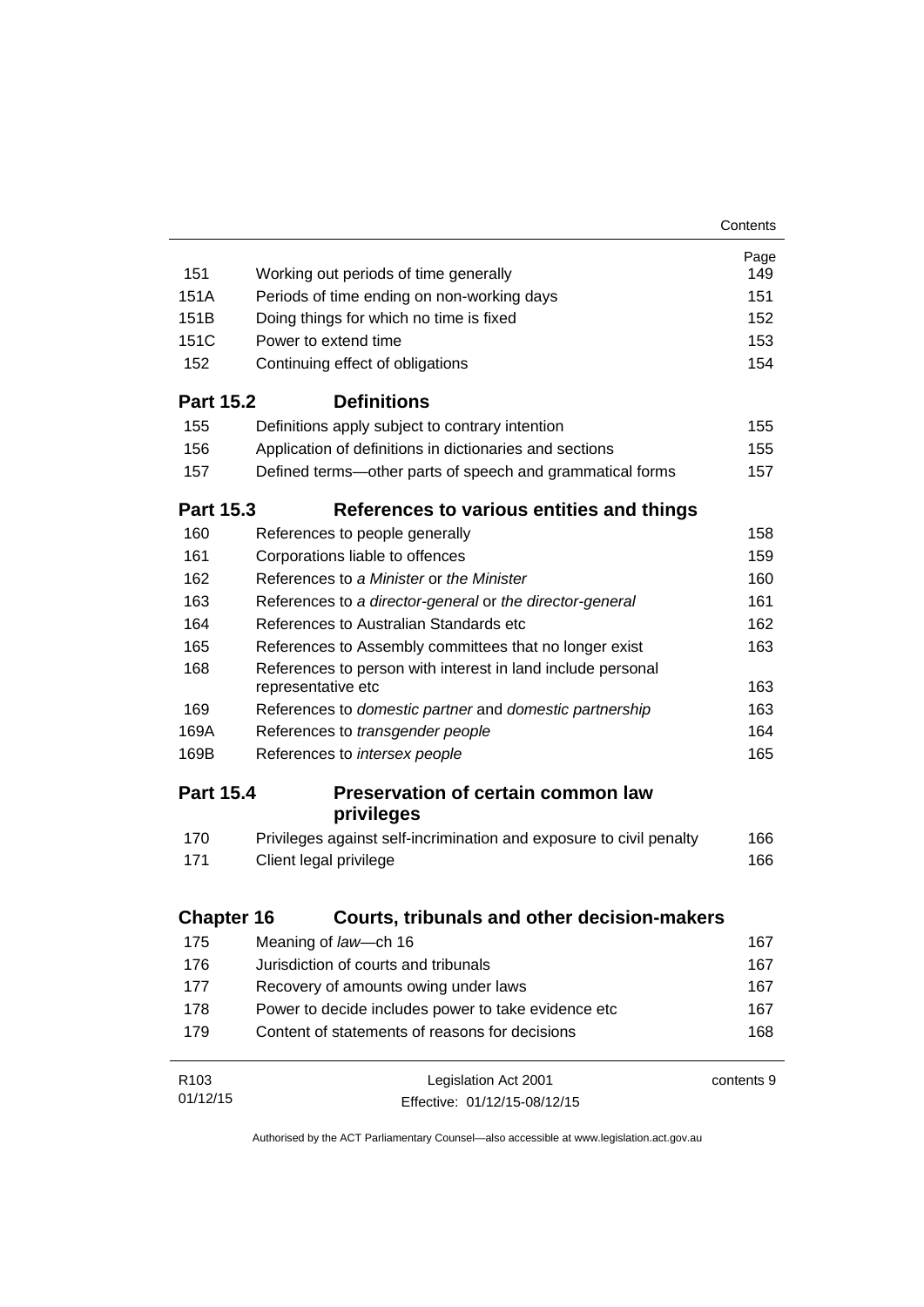#### **Contents**

| 180               |  | Power to make decision includes power to reverse or change            | Page<br>169      |  |
|-------------------|--|-----------------------------------------------------------------------|------------------|--|
| <b>Chapter 17</b> |  | <b>Entities and positions</b>                                         |                  |  |
| 182               |  | Meaning of law-ch 17                                                  | 170              |  |
| 183               |  | Change of name of entity                                              | 170              |  |
| 184               |  | Change in constitution of entity<br>References to entity              |                  |  |
| 184A              |  |                                                                       |                  |  |
| 185               |  | References to occupant of position                                    | 171              |  |
| 186               |  | Change of name of position                                            | 172              |  |
| 187               |  | Chair and deputy chair etc                                            | 172              |  |
| <b>Chapter 18</b> |  | <b>Offences</b>                                                       |                  |  |
| 188               |  | Meaning of ACT law-ch 18                                              | 173              |  |
| 189               |  | Reference to offence includes reference to related ancillary offences | 173              |  |
| 190               |  | Indictable and summary offences                                       | 174              |  |
| 191               |  | Offences against 2 or more laws                                       |                  |  |
| 192               |  | When must prosecutions begin?                                         | 175              |  |
| 193               |  | Continuing offences                                                   |                  |  |
| <b>Chapter 19</b> |  | <b>Administrative and machinery provisions</b>                        |                  |  |
| <b>Part 19.1</b>  |  | <b>Introductory</b>                                                   |                  |  |
| 195               |  | Meaning of law-ch 19                                                  | 177              |  |
| <b>Part 19.2</b>  |  | <b>Functions</b>                                                      |                  |  |
| 196               |  | Provision giving function gives power to exercise function            | 178              |  |
| 197               |  | Statutory functions may be exercised from time to time                | 178              |  |
| 199               |  | <b>Functions of bodies</b>                                            | 178              |  |
| 200               |  | Functions of occupants of positions                                   | 180              |  |
| <b>Part 19.3</b>  |  | <b>Appointments</b>                                                   |                  |  |
| Division 19.3.1   |  | Appointments-general                                                  |                  |  |
| 205               |  | Application-div 19.3.1                                                | 181              |  |
| contents 10       |  | Legislation Act 2001                                                  | R <sub>103</sub> |  |
|                   |  | Effective: 01/12/15-08/12/15                                          | 01/12/15         |  |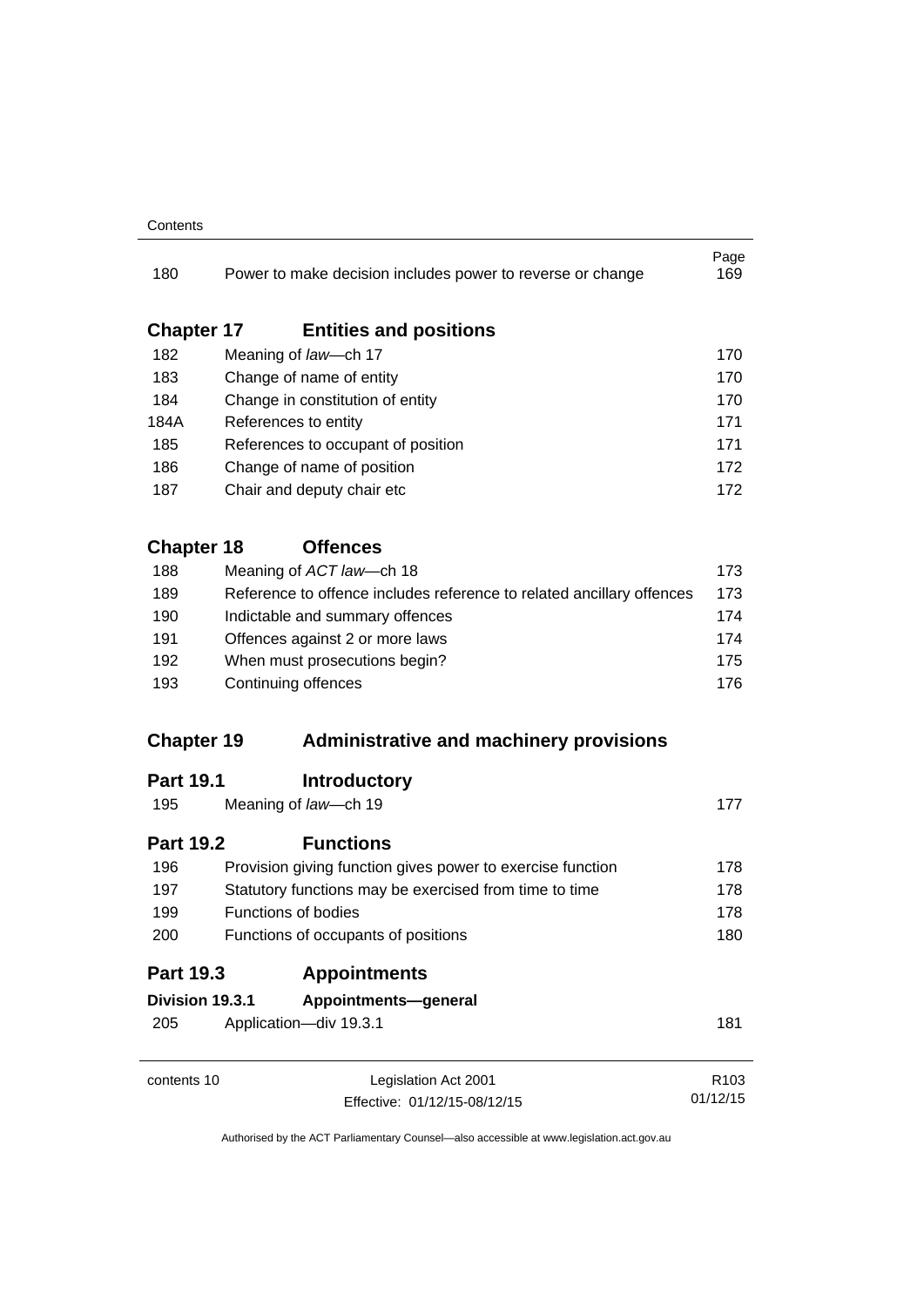|                  |                                                                               | Contents    |
|------------------|-------------------------------------------------------------------------------|-------------|
|                  |                                                                               | Page        |
| 206              | Appointments must be in writing etc                                           | 181         |
| 207              | Appointment may be by name or position                                        | 181         |
| 208              | Power of appointment includes power to suspend etc                            | 182         |
| 209              | Power of appointment includes power to make acting appointment                | 182         |
| 210              | Resignation of appointment                                                    | 184         |
| 211              | Appointment not affected by appointer changes                                 | 184         |
| 212              | Appointment not affected by defect etc                                        | 184         |
| Division 19.3.2  | <b>Acting appointments</b>                                                    |             |
| 215              | Application-div 19.3.2                                                        | 185         |
| 216              | Acting appointments must be in writing etc                                    | 185         |
| 217              | Acting appointment may be made by name or position                            | 185         |
| 218              | Instrument may provide when acting appointment has effect etc                 | 186         |
| 219              | Appointer may decide terms of acting appointment etc                          | 186         |
| 220              | Appointee may exercise functions under acting appointment etc                 | 187         |
| 221              | How long does an acting appointment operate?                                  | 187         |
| 222              | Resignation of acting appointment                                             | 188         |
| 223              | Effect of acting appointment on substantive appointment etc                   | 188         |
| 224              | Acting appointment not affected by appointer changes                          | 189         |
| 225              | Acting appointment not affected by defect etc                                 | 189         |
|                  | Division 19.3.2A<br><b>Standing acting arrangements</b>                       |             |
| 225A             | Application-div 19.3.2A                                                       | 190         |
| 225B             | Person acting under standing acting arrangement may exercise<br>functions etc | 190         |
| Division 19.3.3  | <b>Appointments-Assembly consultation</b>                                     |             |
| 226              | Meaning of statutory position-div 19.3.3                                      | 190         |
| 227              | Application-div 19.3.3                                                        | 191         |
| 228              | Consultation with appropriate Assembly committee                              | 191         |
| 229              | Appointment is disallowable instrument                                        | 192         |
| <b>Part 19.4</b> | <b>Delegations</b>                                                            |             |
| 230              | Application-pt 19.4 generally                                                 | 193         |
| 231              | Application-pt 19.4 to subdelegations                                         | 193         |
| 232              | Delegation must be in writing etc                                             | 193         |
| 233              | Delegation may be made by name or position                                    | 194         |
| R103             | Legislation Act 2001                                                          | contents 11 |

Effective: 01/12/15-08/12/15

01/12/15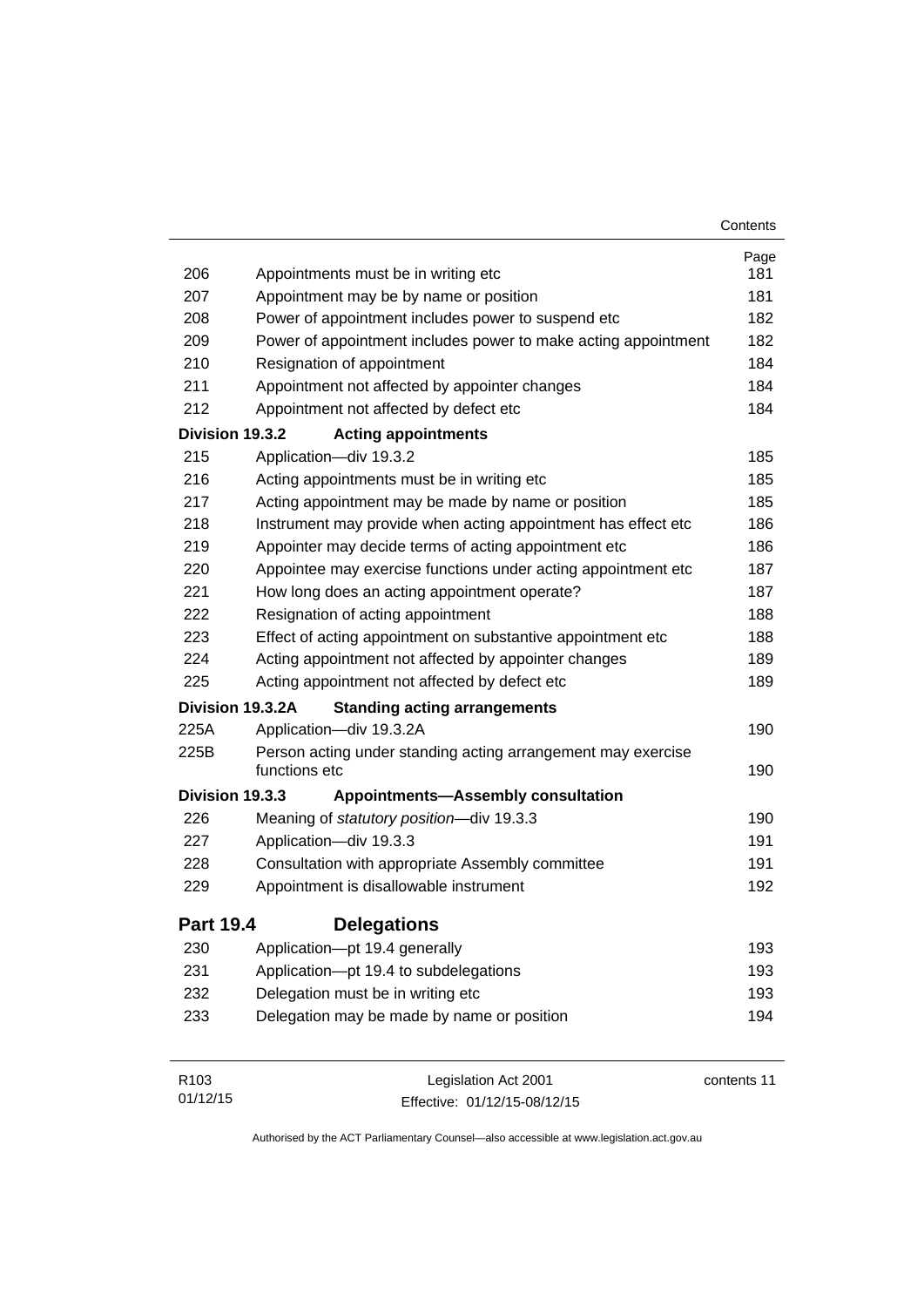| Contents          |                                               |                                                       |      |
|-------------------|-----------------------------------------------|-------------------------------------------------------|------|
|                   |                                               |                                                       | Page |
| 234               |                                               | Instrument may provide when delegation has effect etc | 194  |
| 235               | Delegation may be made to 2 or more delegates |                                                       | 194  |
| 236               | Power to delegate may not be delegated        |                                                       | 195  |
| 237               | Delegation may be amended or revoked          |                                                       | 195  |
| 238               | Appointer responsible for delegated function  |                                                       | 196  |
| 239               | Exercise of delegation by delegate            |                                                       | 196  |
| 240               | Appointer may exercise delegated function     |                                                       | 196  |
| 241               | Delegation not affected by appointer changes  |                                                       | 197  |
| 242               | Delegation not affected by defect etc         |                                                       | 197  |
| <b>Part 19.5</b>  |                                               | <b>Service of documents</b>                           |      |
| 245               | Application-pt 19.5                           |                                                       | 198  |
| 246               | Definitions-pt 19.5                           |                                                       | 198  |
| 247               | Service of documents on individuals           |                                                       | 200  |
| 248               | Service of documents on corporations          |                                                       | 200  |
| 249               | Service of documents on agencies              |                                                       | 201  |
| 250               | When document taken to be served              |                                                       | 201  |
| 251               | Other laws not affected etc.                  |                                                       | 203  |
| 252               | Powers of courts and tribunals not affected   |                                                       | 203  |
| <b>Part 19.6</b>  |                                               | <b>Functions of Executive and Ministers</b>           |      |
| 253               | <b>Exercise of functions of Executive</b>     |                                                       | 204  |
| 254               | Administration of matters not allocated       |                                                       | 204  |
| 254A              | Delegation by Minister                        |                                                       | 205  |
| <b>Part 19.7</b>  | <b>Other matters</b>                          |                                                       |      |
| 255               | Forms                                         |                                                       | 206  |
| 256               | Production of records kept in computers etc   |                                                       | 208  |
|                   |                                               |                                                       |      |
| <b>Chapter 20</b> | <b>Miscellaneous</b>                          |                                                       |      |
| 300               | Delegation by parliamentary counsel           |                                                       | 209  |
| 301               | References to Administration Act 1989 etc     |                                                       | 209  |
| 302               | Regulation-making power                       |                                                       | 209  |
|                   |                                               |                                                       |      |
|                   |                                               |                                                       |      |

J.

| contents 12 | Legislation Act 2001         | R <sub>103</sub> |
|-------------|------------------------------|------------------|
|             | Effective: 01/12/15-08/12/15 | 01/12/15         |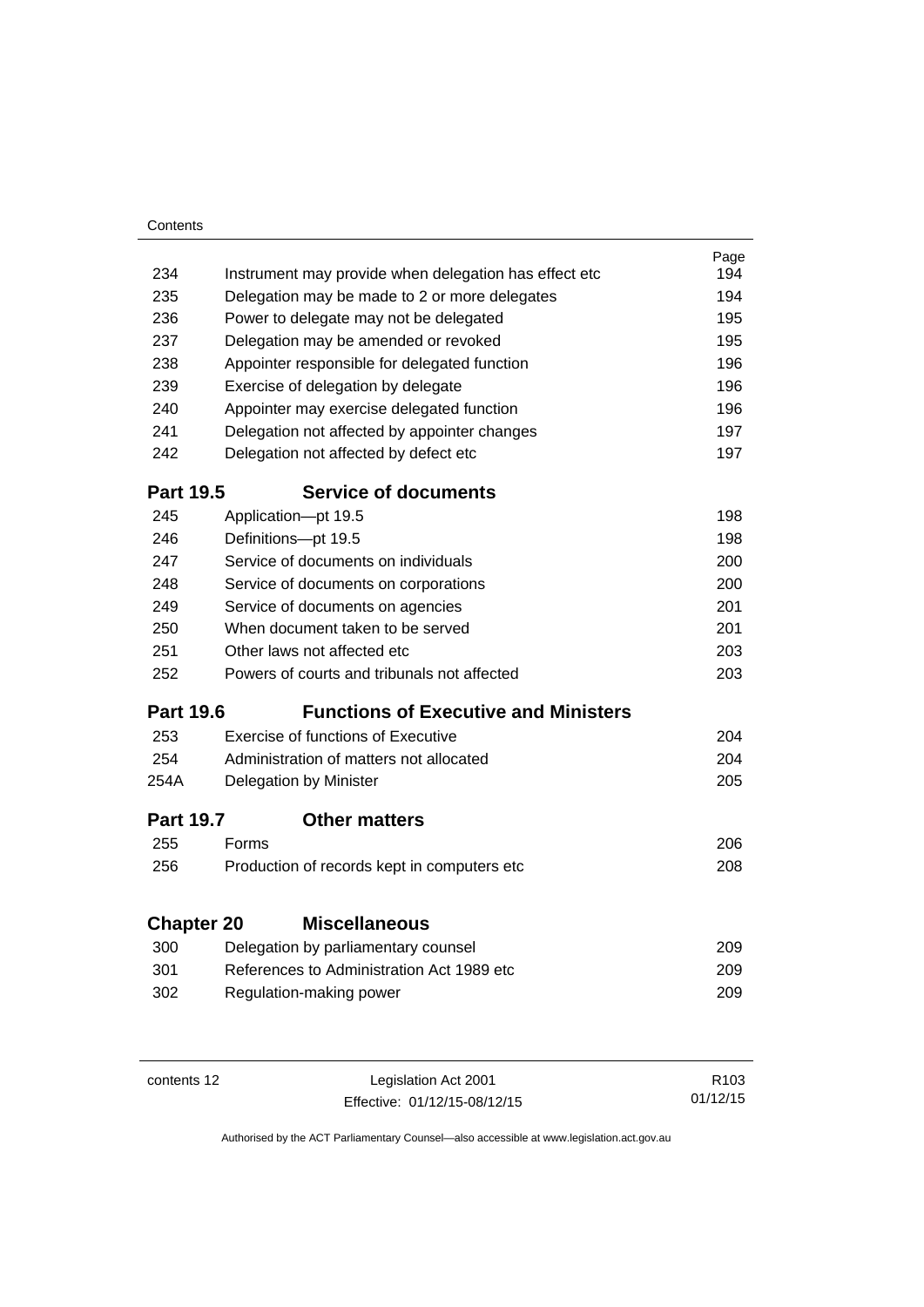|                   |                                                                      | Contents    |
|-------------------|----------------------------------------------------------------------|-------------|
| <b>Schedule 1</b> | Acts included in sources of law in the ACT                           | Page<br>210 |
| <b>Part 1.1</b>   | Former NSW and UK Acts in force before<br>establishment of Territory | 210         |
| <b>Part 1.2</b>   | Former NSW Acts applied after establishment of<br><b>Territory</b>   | 211         |
| <b>Dictionary</b> |                                                                      | 212         |
| Part 1            | Meaning of commonly-used terms                                       | 212         |
| Part 2            | <b>Terms for Legislation Act 2001 only</b>                           | 244         |
| <b>Endnotes</b>   |                                                                      |             |

## 1 [About the endnotes 248](#page-263-1) 2 [Abbreviation key 248](#page-263-2) 3 [Legislation history 249](#page-264-0) 4 [Amendment history 264](#page-279-0) 5 [Earlier republications 303](#page-318-0)

j.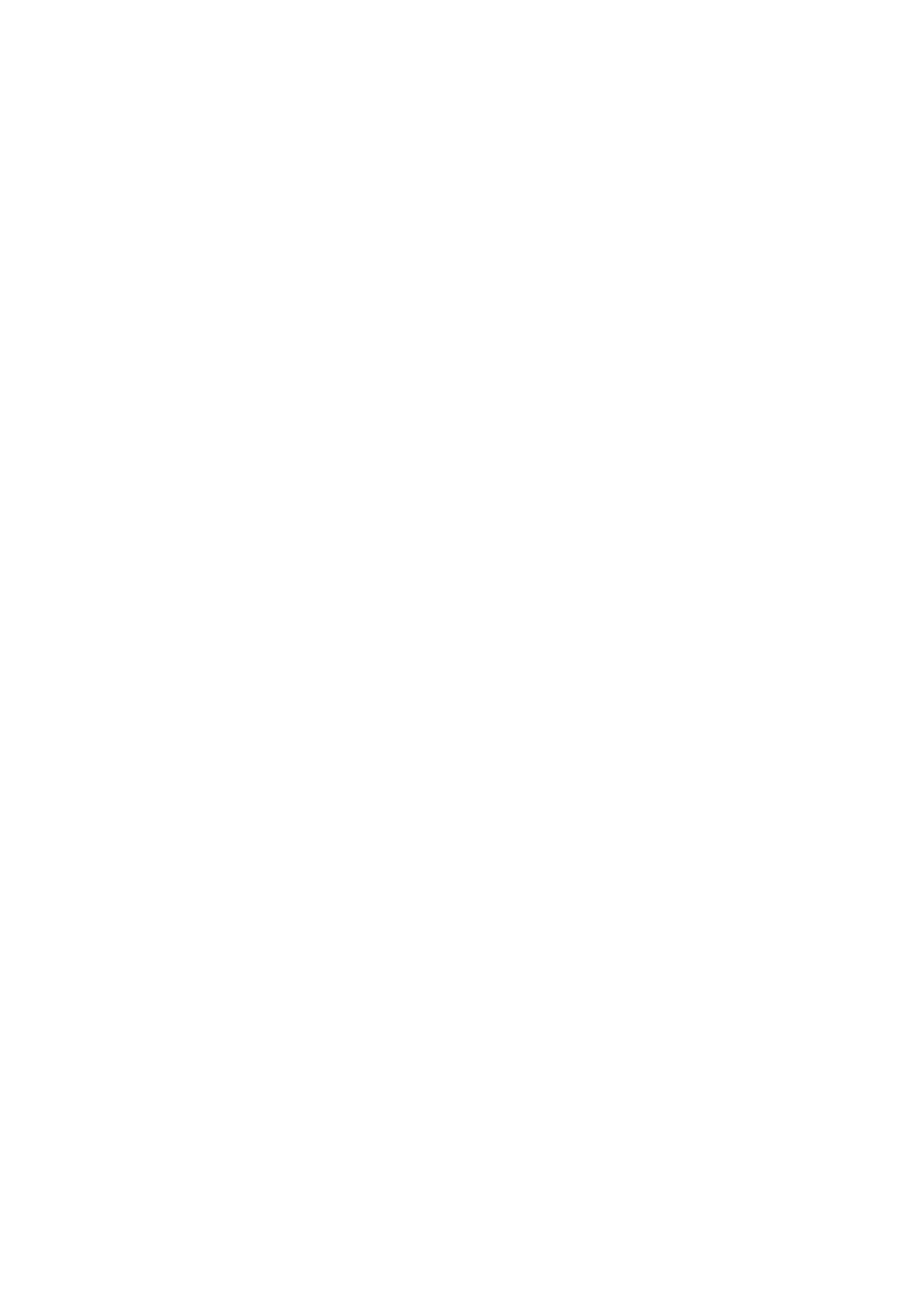

# **Legislation Act 2001**

An Act about legislation

l

R103 01/12/15 page 1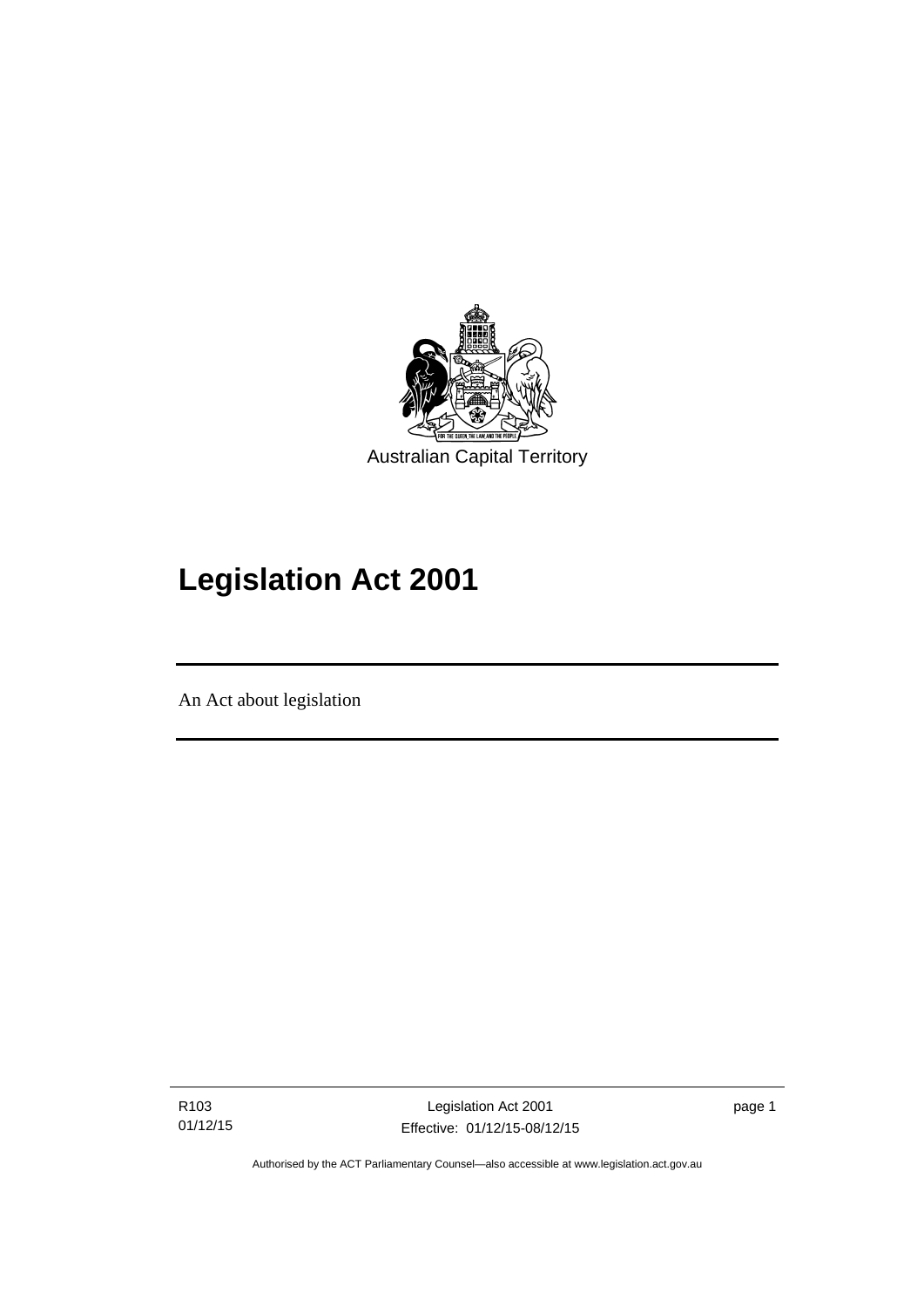**Chapter 1** Preliminary<br>**Part 1.1** General General

Section 1

# <span id="page-17-0"></span>**Chapter 1** Preliminary

# <span id="page-17-1"></span>**Part 1.1 General**

## <span id="page-17-2"></span>**1 Name of Act**

This Act is the *Legislation Act 2001.* 

## <span id="page-17-3"></span>**2 Dictionary**

The dictionary at the end of this Act is part of this Act.

- *Note 1* The dictionary at the end of an Act usually defines certain terms used in the Act, and includes references (*signpost definitions*) to other terms defined elsewhere in the Act. However, in this Act the dictionary is divided into 2 parts.
- *Note 2* Pt 1 defines terms commonly used in Acts (including this Act) and statutory instruments. For example, because of the definition '*calendar month* means one of the 12 months of the year.', the term 'calendar month' has the defined meaning wherever the term is used in an Act or statutory instrument unless the Act or instrument provides otherwise or the contrary intention otherwise appears (see s 144 and s 155).
- *Note 3* Pt 2 defines certain terms used in this Act. For example, the signpost definition '*administrator*, for part 19.5 (Service of documents)—see section 246.' means that the term 'administrator' is defined in s 246 for this Act, pt 19.5. A definition in pt 2 applies to all of this Act unless the definition, or another provision of this Act, provides otherwise or the contrary intention otherwise appears (see s 155 and s 156 (1)).

## <span id="page-17-4"></span>**2A Notes**

A note included in this Act is explanatory and is not part of this Act.

*Note* See s 127 (1), (4) and (5) for the legal status of notes.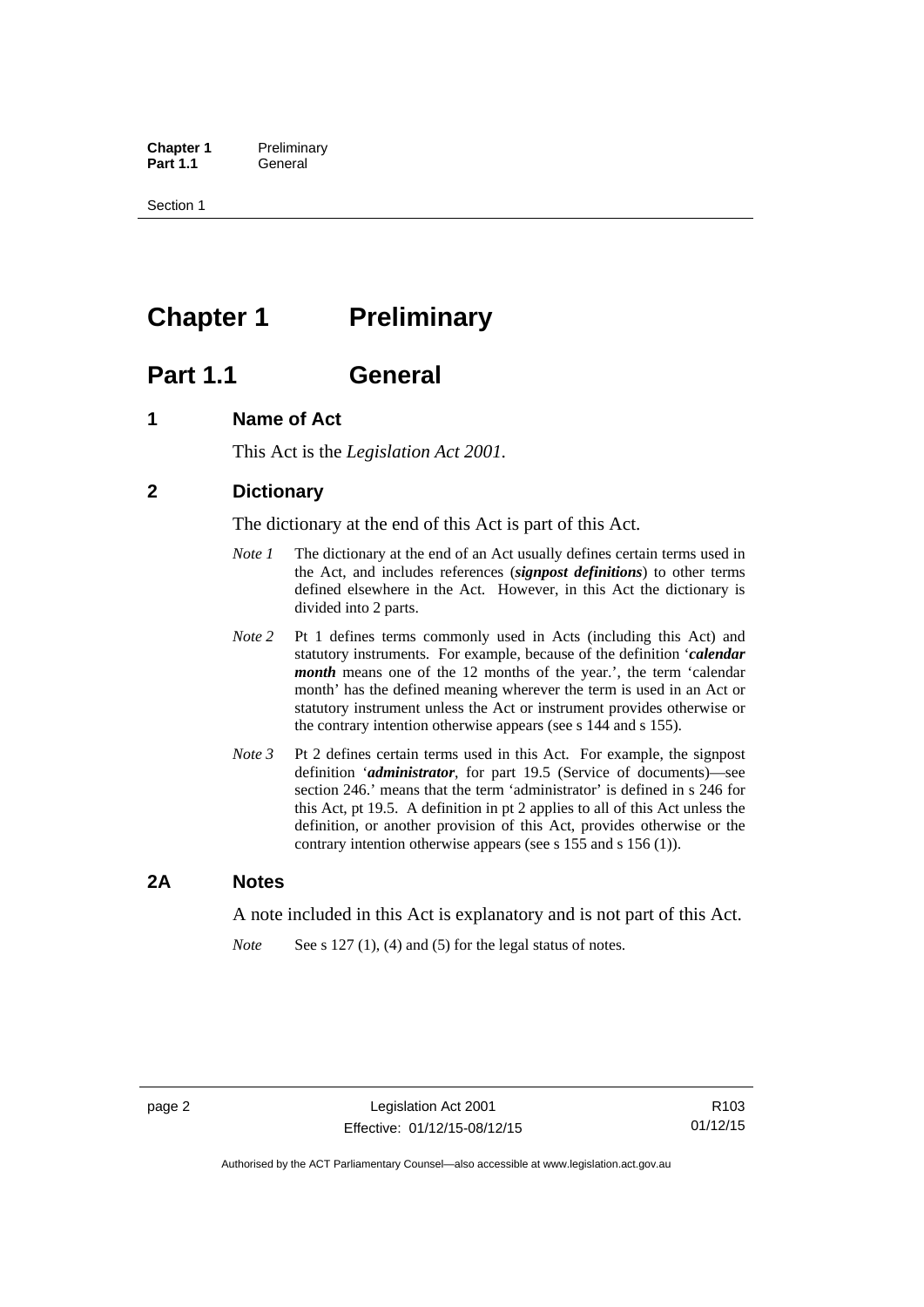## <span id="page-18-0"></span>**3 Objects**

- (1) The main object of this Act is to make legislation more accessible.
- (2) This is to be achieved particularly by—
	- (a) encouraging access to legislation through the internet, while maintaining access to printed legislation; and
	- (b) restating the law dealing with the 'life cycle' of legislation, improving its structure and content, and simplifying its provisions where practicable; and
	- (c) assisting users of legislation to find, read, understand and use legislation by—
		- (i) facilitating the shortening and simplification of legislation; and
		- (ii) promoting consistency in the form and language of legislation; and
		- (iii) providing rules about the interpretation of legislation; and
		- (iv) facilitating the updating and republication of legislation to ensure its ready availability.
- (3) For this section, the '*life cycle*' of legislation includes the making (where relevant), notification, commencement, presentation and disallowance (where relevant), operation, interpretation, proof, republication, amendment and repeal of legislation and instruments made under legislation.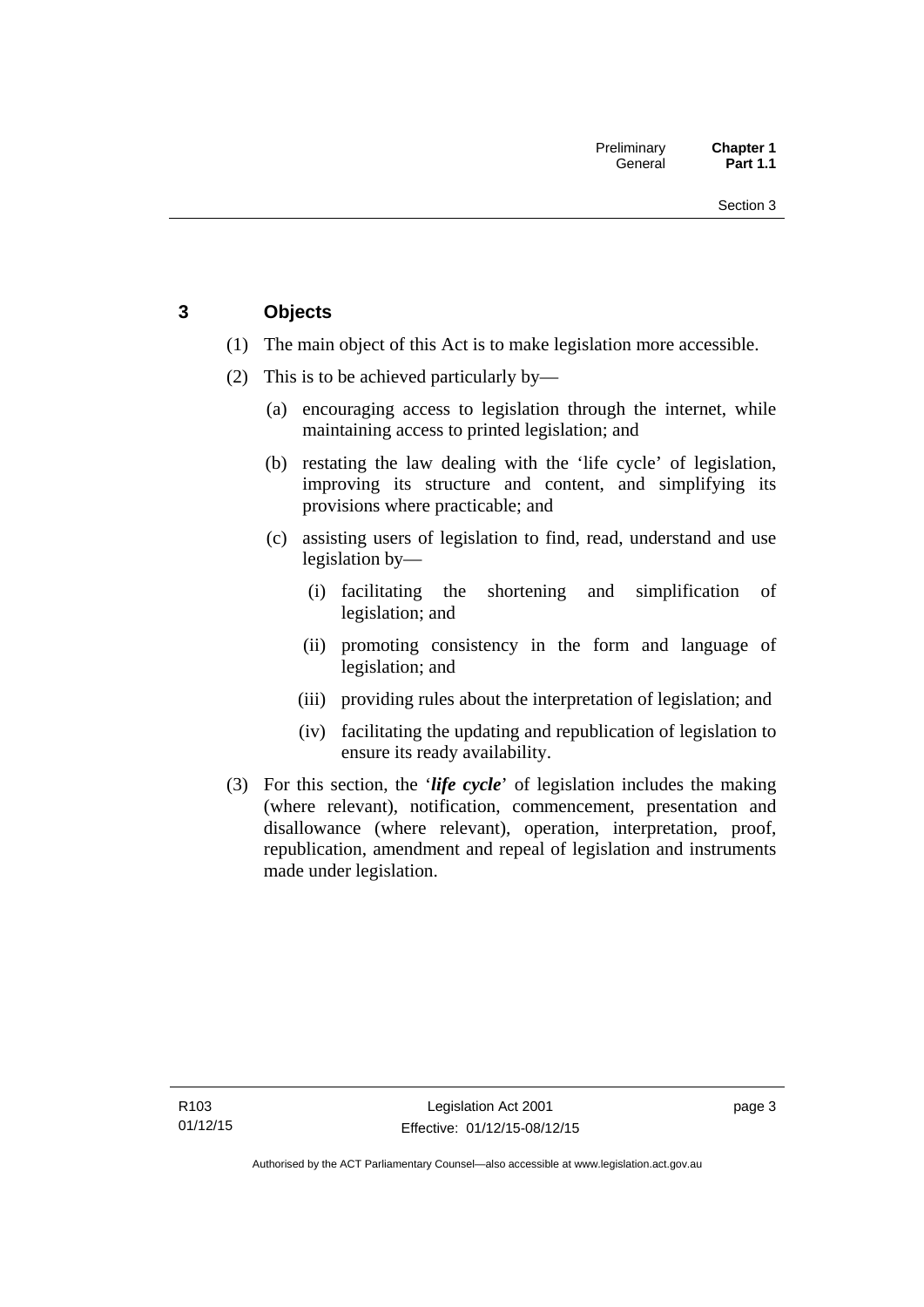## <span id="page-19-0"></span>**4 Application of Act**

- (1) This Act applies to all Acts (including this Act) and statutory instruments.
- (2) In particular, Acts and statutory instruments are taken to be made on the basis that they will operate in conjunction with this Act.

#### **Examples**

- 1 An Act imposes an obligation and provides that people who 'fail' to carry out the obligation are liable to the penalty. The Act does not, however, define 'fail' or indicate that the word is used in a special way. In accordance with this Act, dictionary, pt 1 (see s 144), the word 'fail' includes 'refuse'. In other words, a person who refuses to carry out the obligation will be subject to the penalty in the same way as someone who only neglects the obligation. In this case, the presence in an Act of a word that is defined in this Act attracts the operation of the definition in the dictionary.
- 2 The *XYZ Act 2001* contains the following provision:

The Minister may determine fees for this Act.

Because the XYZ Act authorises a fee to be determined 'for this Act', this Act, s 56 applies and therefore the provisions of pt 6.3 (Making of certain statutory instruments about fees) apply to the determination of fees under the provision. In this case, the operation of provisions of this Act is attracted because the *XYZ Act 2001* contains a provision that triggers the application of the part.

- *Note 1* The determination of a fee by a Minister under an Act is a disallowable instrument and must be in writing (see s 9 (1) (b) and s 42 (2)).
- *Note 2* An example is part of the Act, is not exhaustive and may extend, but does not limit, the meaning of the provision in which it appears (see s 126 and s 132).
- (3) This section is a determinative provision.
	- *Note* See s 5 for the meaning of determinative provisions, and s 6 for their displacement.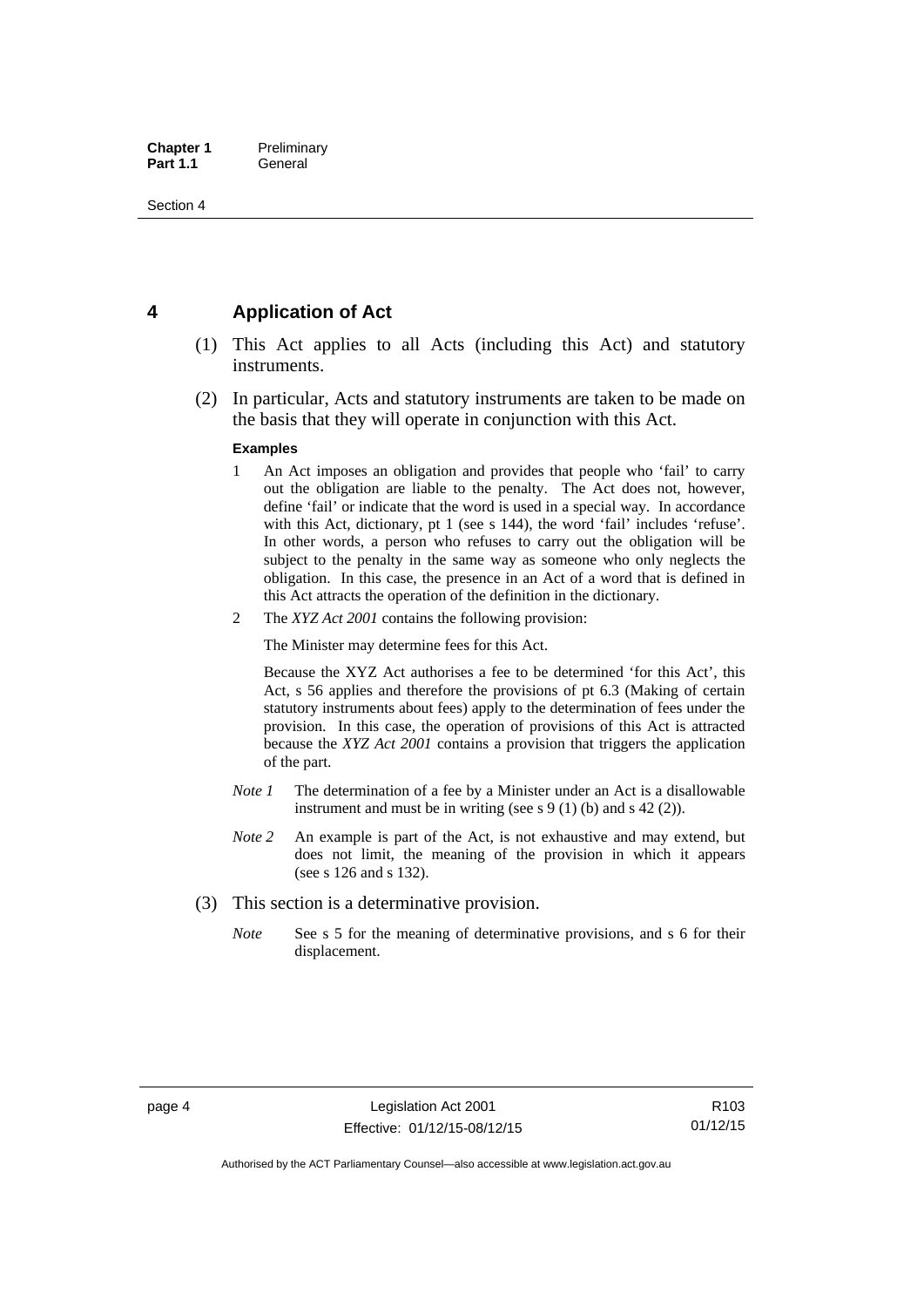## <span id="page-20-0"></span>**5 Determinative and non-determinative provisions**

- (1) This Act consists of determinative and non-determinative provisions.
- (2) A *determinative provision* is a provision of this Act that is declared to be a determinative provision.

#### **Example**

Section 4 (3) provides that s 4 is a determinative provision.

(3) A *non-determinative provision* is any other provision of this Act.

#### **Example**

Section 3 does not contain a provision corresponding to s 4 (3). Therefore, s 3 is not a determinative provision.

*Note* An example is part of the Act, is not exhaustive and may extend, but does not limit, the meaning of the provision in which it appears (see s 126 and s 132).

### <span id="page-20-1"></span>**6 Legislation Act provisions must be applied**

- (1) A provision of this Act must be applied to an Act or statutory instrument, in accordance with the terms of the provision, except so far as it is displaced.
- (2) A determinative provision may be displaced expressly or by a manifest contrary intention.
- (3) A non-determinative provision may be displaced expressly or by a contrary intention.
	- *Note* For the distinction between a 'manifest contrary intention' (see s (2)) and 'contrary intention' (see s (3)), see the examples in this section.
- (4) The declaration of a provision as 'determinative' indicates that it is the intention of the Legislative Assembly that, if the provision is to be displaced at all in a particular case, a more deliberate displacement is required than if the provision were a non-determinative provision.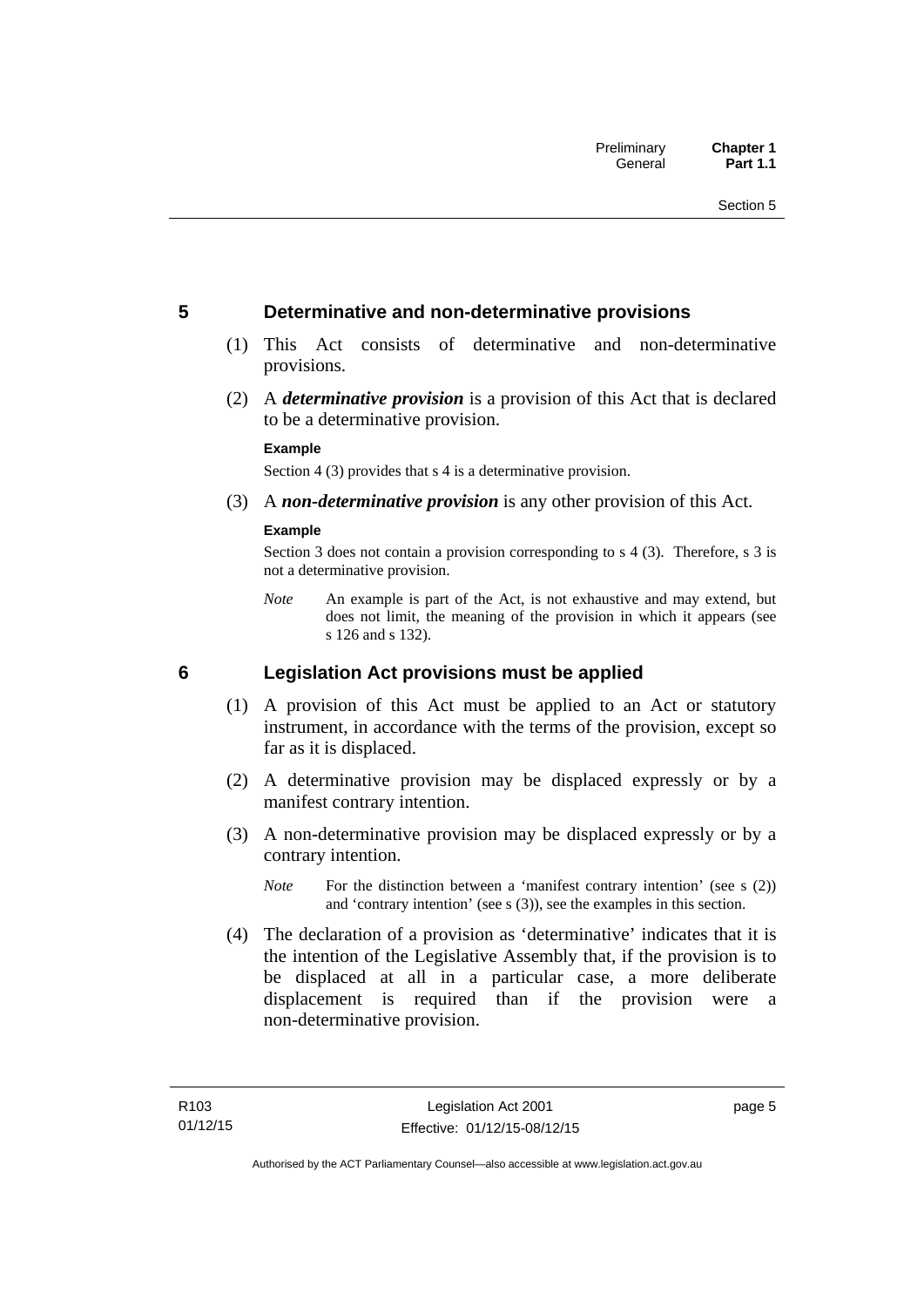- (5) This section applies despite any presumption or rule of interpretation.
- (6) A provision of this Act must not be taken to be displaced by a provision of an Act or statutory instrument so far as the provisions can operate concurrently.
- (7) In particular and without limiting subsection (5), a provision of this Act is not displaced by a provision of an Act or statutory instrument because the provisions deal with the same or a similar subject matter.
- (8) This section is a determinative provision.

#### **Examples—different kinds of displacement**

1 *Determinative provision—express displacement*

The *Collections Regulation Act 1999* (hypothetical), s 83 contains the following provision:

(2) The Legislation Act, section 47 (3) does not apply to a regulation under this Act.

Section 83 (2) illustrates a provision expressly displacing this Act, s 47 (3), a determinative provision.

2 *Determinative provision—manifest contrary intention*

The *Motor Repairers Act 2001* (hypothetical) does not contain a provision like the *Collections Regulation Act 1999*, s 83, but s 79 contains the following provision:

(3) A regulation may apply, adopt or incorporate an instrument or provision of an instrument as in force from time to time.

Section 79 (3) illustrates a provision displacing this Act, s 47 (3), a determinative provision, by a manifest contrary intention because s 79 (3) clearly contradicts s 47 (3).

R103 01/12/15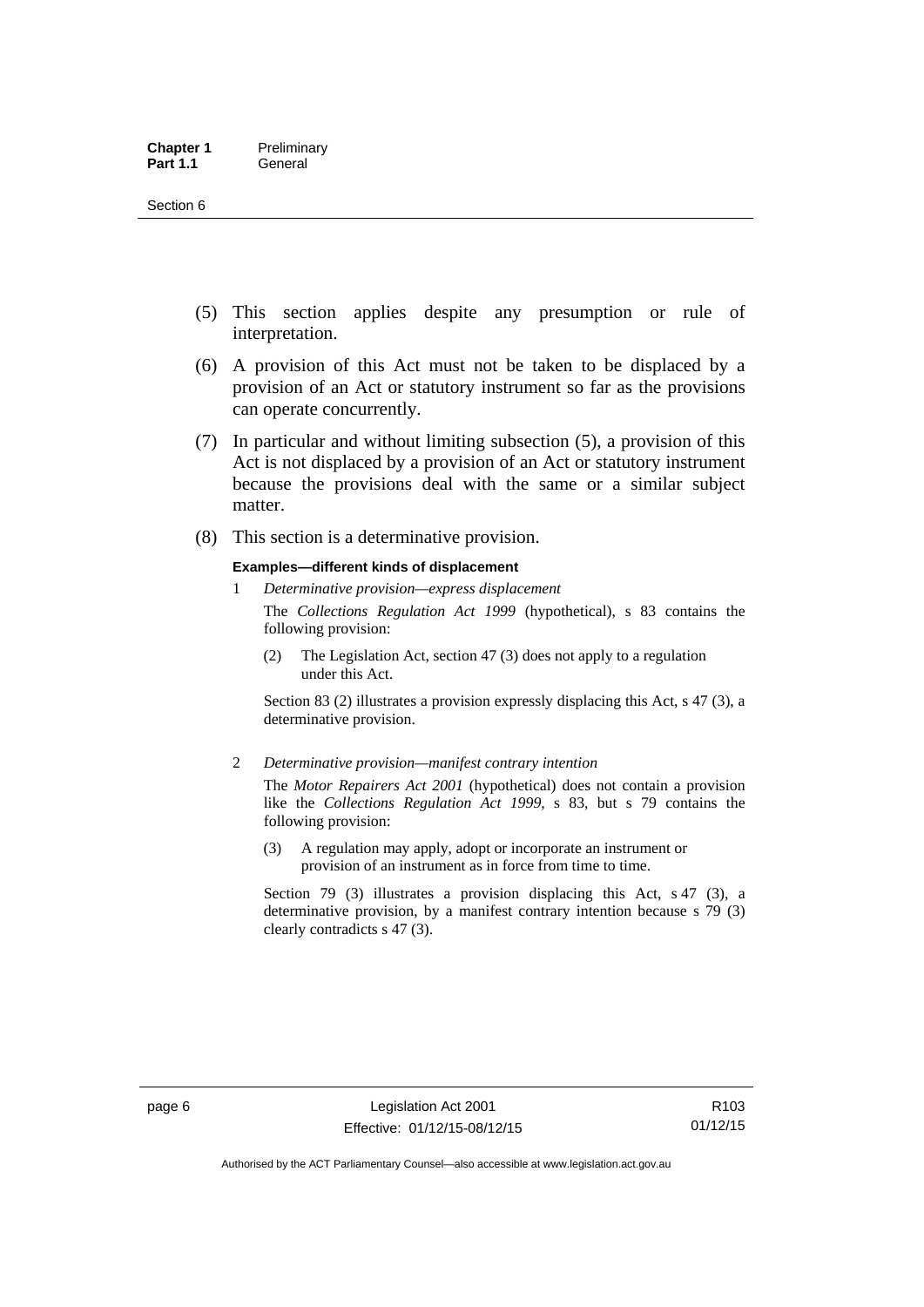#### 3 *Non-determinative provision—contrary intention*

The master of a vessel is charged with contravening the *Liquor Act 2001* (hypothetical), s 126 by selling liquor on or from 'licensed premises' otherwise than at a time authorised by the Act. It is claimed that the sale took place on the vessel. The Act defines 'licensed premises' to mean that part or those parts of a building or buildings and of the land adjoining it or them as defined by the licensing court. It is argued that the complaint is defective in that a vessel cannot be 'licensed premises'. However, s 126 is expressed to apply to 'a licensee, servant, agent or master who sells liquor on or from licensed premises'. In this case, the reference to 'master' indicates a contrary intention indicating that the section is intended to apply to liquor sold on or from vessels.

#### **Example—concurrent operation (no displacement)**

The *Small Clubs Act 2002* (hypothetical) contains the following provision about how notice of the club's annual general meeting may be served on members of a registered small club:

#### **60 Serving notice of annual general meeting**

The executive committee of a registered small club may serve notice of the annual general meeting of the club on members by pinning the notice to a noticeboard in the club house.

This Act, s 247, a non-determinative provision, allows a document to be served on an individual under an Act in a number of ways (by giving the document to the individual, by sending it by prepaid post etc), but does not mention pinning the document to a noticeboard as a method of giving the notice.

Section 247 is not displaced by the *Small Clubs Act 2002*, s 60, because—

- s 60 does not expressly displace section 247 nor does it indicate a contrary intention (see s 6 (1) and (3)) and, in particular, s 60 does not indicate an intention that the method of service it authorises is to be the only method of serving notice of annual general meetings on members of small clubs; and
- the application of s 247 is not displaced by any presumption or rule of interpretation (see s  $6(5)$ ); and
- s 60 and s 247 can operate concurrently (see s 6 (6)) by allowing complementary methods of service; and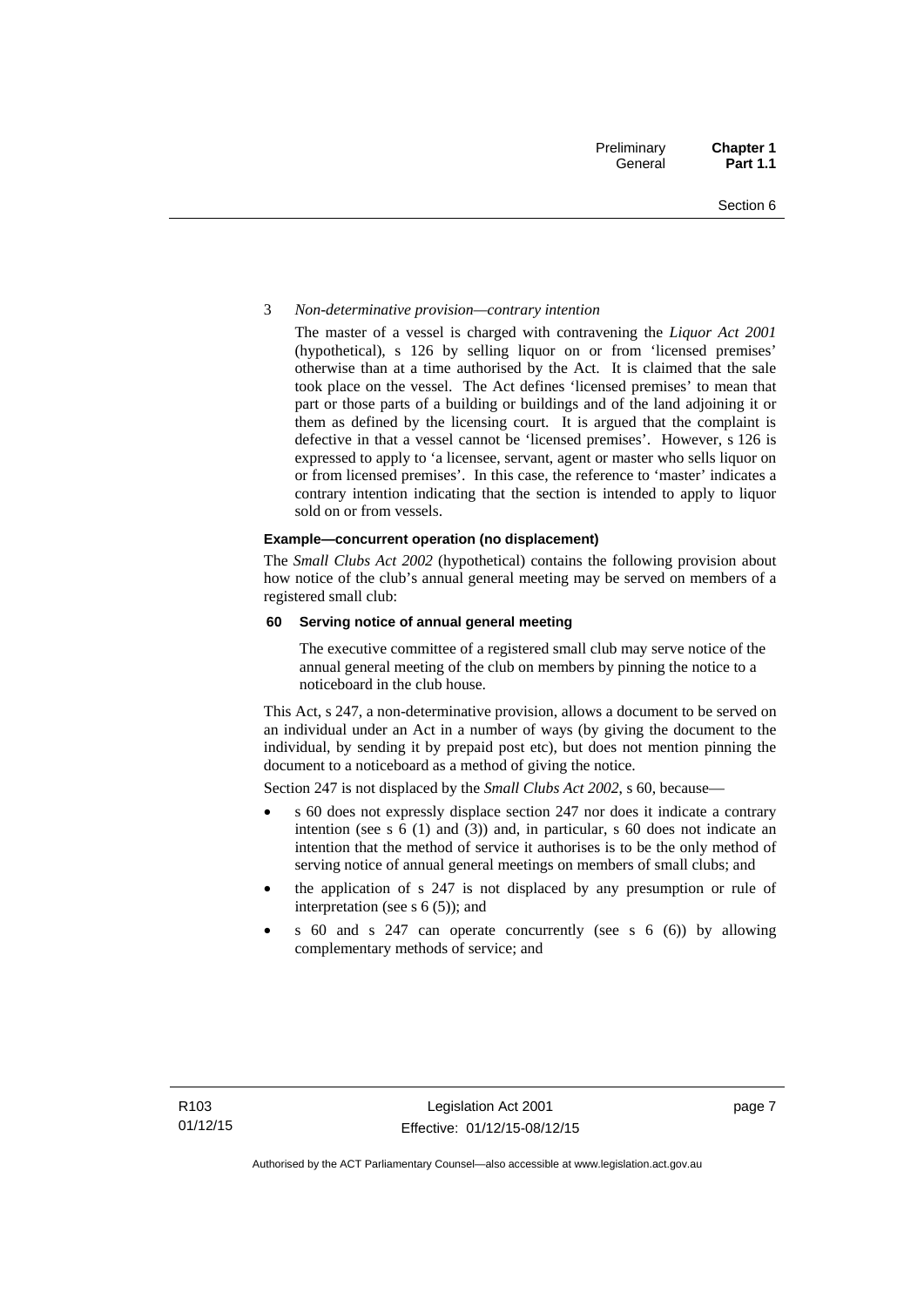Section 6

• the fact that s 60 and s 247 deal with the same (or a similar) subject matter does not of itself displace s 247 (see s 6 (7) and also s 6 (5)).

It follows, therefore, that the executive committee is free to serve notice of the annual general meeting under s 60 or s 247.

*Note* An example is part of the Act, is not exhaustive and may extend, but does not limit, the meaning of the provision in which it appears (see s 126 and s 132).

page 8 Legislation Act 2001 Effective: 01/12/15-08/12/15

R103 01/12/15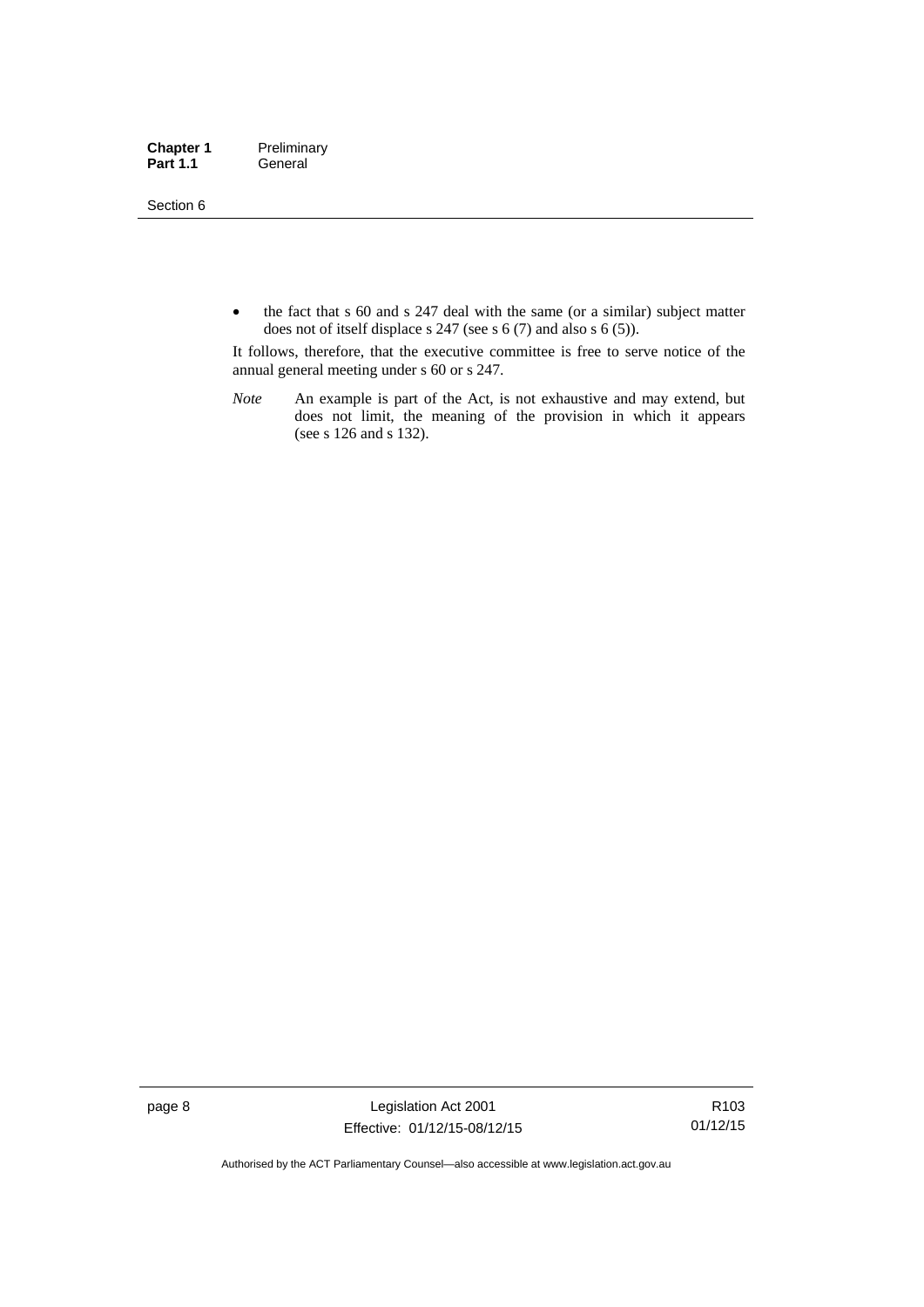# <span id="page-24-0"></span>**Part 1.2 Basic concepts**

## <span id="page-24-1"></span>**7 Meaning of** *Act* **generally**

- (1) An *Act* is an Act of the Legislative Assembly.
- (2) An *Act of the Legislative Assembly* is a law (however described or named) made by the Legislative Assembly under the [Self-Government Act.](http://www.comlaw.gov.au/Series/C2004A03699)
- (3) A reference to an *Act* includes a reference to a provision of an Act.
	- *Note 1* Section 17 deals with former Commonwealth enactments, and former NSW and UK Acts, that have become ACT Acts.
	- *Note 2* Section 100 (1) deals with references to particular Acts.

## <span id="page-24-2"></span>**8 Meaning of** *subordinate law*

- (1) A *subordinate law* is a regulation, rule or by-law (whether or not legislative in nature) made under—
	- (a) an Act; or
	- (b) another subordinate law; or
	- (c) power given by an Act or subordinate law and also power given otherwise by law.
- (2) A reference to a *subordinate law* includes a reference to a provision of a subordinate law.

## <span id="page-24-3"></span>**9 Meaning of** *disallowable instrument*

- (1) A *disallowable instrument* is—
	- (a) a statutory instrument (whether or not legislative in nature) that is declared to be a disallowable instrument by an Act, subordinate law or another disallowable instrument; or

page 9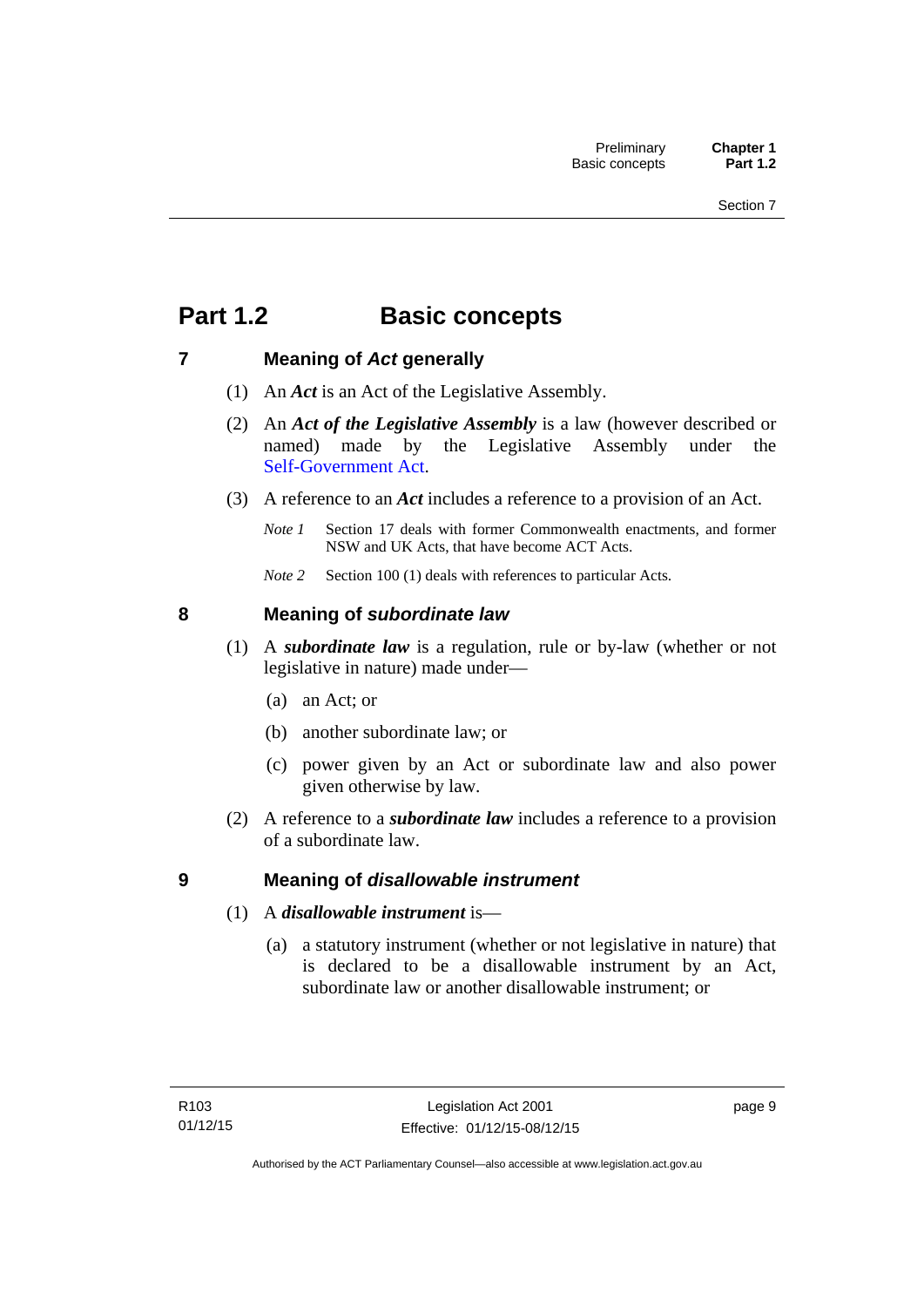(b) a determination of fees or charges by a Minister under an Act or subordinate law.

*Note Statutory instrument* is defined in s 13.

 (2) A reference to a *disallowable instrument* includes a reference to a provision of a disallowable instrument.

## <span id="page-25-0"></span>**10 Meaning of** *notifiable instrument*

- (1) A *notifiable instrument* is a statutory instrument (whether or not legislative in nature) that is declared to be a notifiable instrument by an Act, subordinate law, disallowable instrument or another notifiable instrument.
- (2) A reference to a *notifiable instrument* includes a reference to a provision of a notifiable instrument.

## <span id="page-25-1"></span>**11 Meaning of** *commencement notice*

- (1) A *commencement notice* is a statutory instrument that fixes or otherwise determines the commencement of an Act, subordinate law, disallowable instrument or notifiable instrument.
- (2) A reference to a *commencement notice* includes a reference to a provision of a commencement notice.

## <span id="page-25-2"></span>**12 Meaning of** *legislative instrument*

- (1) A *legislative instrument* is—
	- (a) a subordinate law; or
	- (b) a disallowable instrument; or
	- (c) a notifiable instrument; or
	- (d) a commencement notice.
- (2) A reference to a *legislative instrument* includes a reference to a provision of a legislative instrument.

R103 01/12/15

Authorised by the ACT Parliamentary Counsel—also accessible at www.legislation.act.gov.au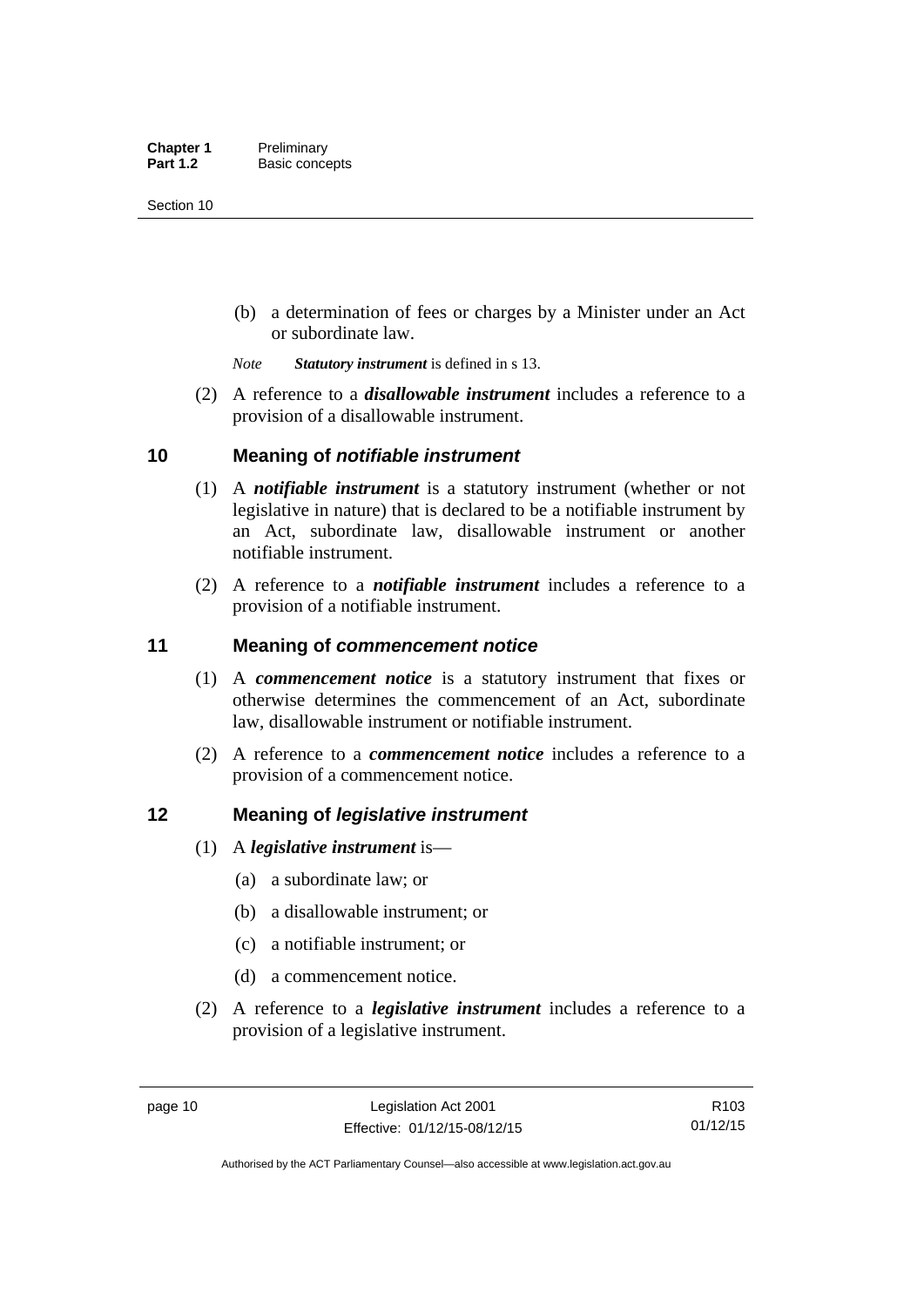## <span id="page-26-0"></span>**13 Meaning of** *statutory instrument*

- (1) A *statutory instrument* is an instrument (whether or not legislative in nature) made under—
	- (a) an Act; or
	- (b) another statutory instrument; or
	- (c) power given by an Act or statutory instrument and also power given otherwise by law.
- (2) A *statutory instrument* includes a subordinate law, disallowable instrument, notifiable instrument and commencement notice.
- (3) A reference to a *statutory instrument* includes a reference to a provision of a statutory instrument.

## <span id="page-26-1"></span>**14 Meaning of** *instrument*

(1) An *instrument* is any writing or other document.

*Note Writing* is defined in the dictionary, pt 1.

 (2) A reference to an *instrument* includes a reference to a provision of an instrument.

## <span id="page-26-2"></span>**15 Meaning of** *authorised republication*

- (1) An *authorised republication* is a republication of a law authorised by the parliamentary counsel under this Act.
- (2) A reference to an *authorised republication* includes a reference to a provision of an authorised republication.
- (3) In this section:

*law*—see section 107 (Definitions—ch 11).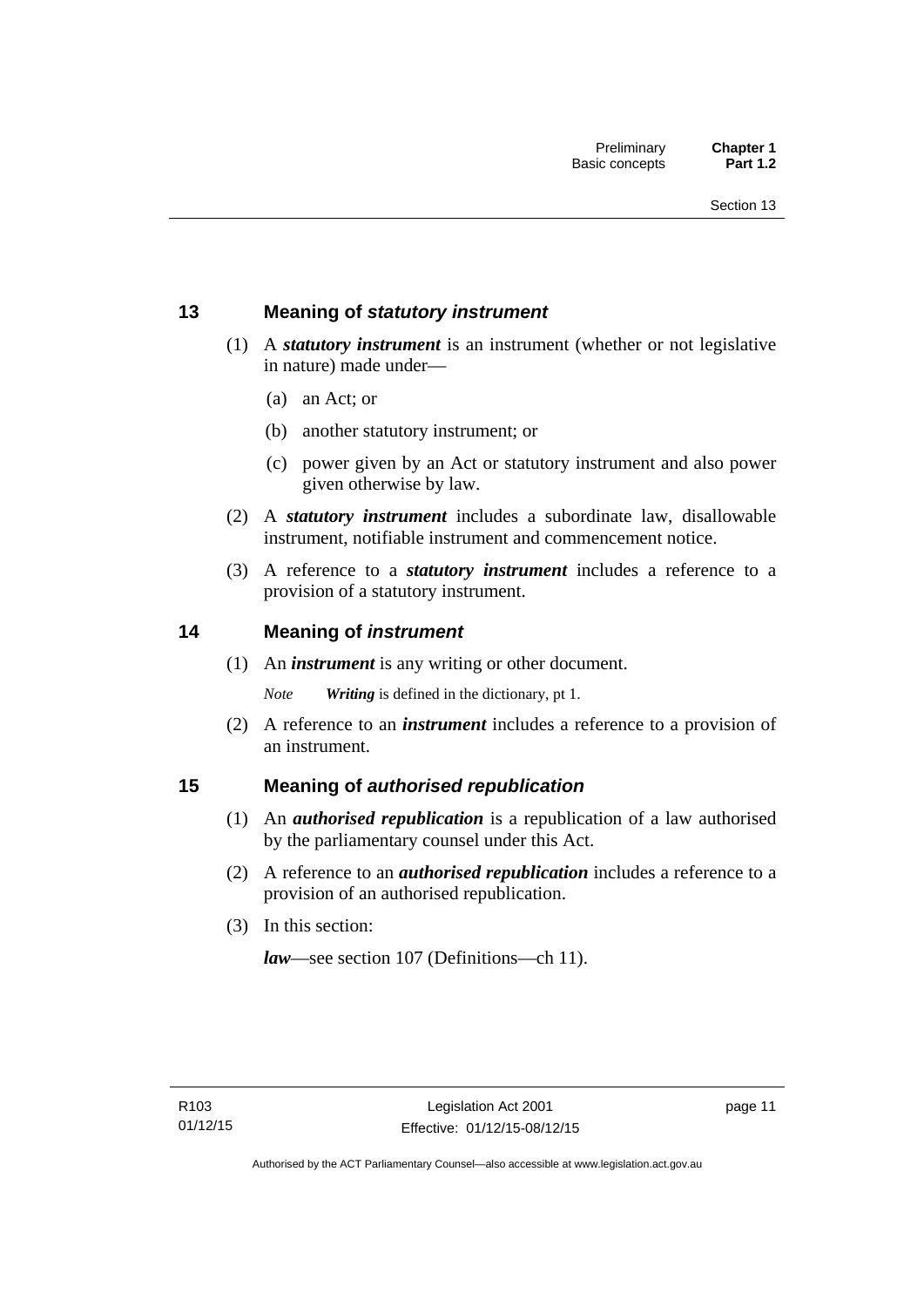## <span id="page-27-0"></span>**16 Meaning of** *provision*

A *provision* of an Act or instrument is any words or anything else that forms part of the Act or instrument.

#### **Examples—provisions consisting of groups of words**

sections, subsections, paragraphs, subparagraphs, sub-subparagraphs, examples

#### **Examples—provisions consisting of groups of other provisions**

chapters, parts, divisions, subdivisions, schedules

- *Note 1* An example is part of the Act, is not exhaustive and may extend, but does not limit, the meaning of the provision in which it appears (see s 126 and s 132).
- *Note 2* See s 126 and s 127 for material that is, or is not, part of an Act or statutory instrument.

page 12 Legislation Act 2001 Effective: 01/12/15-08/12/15

R103 01/12/15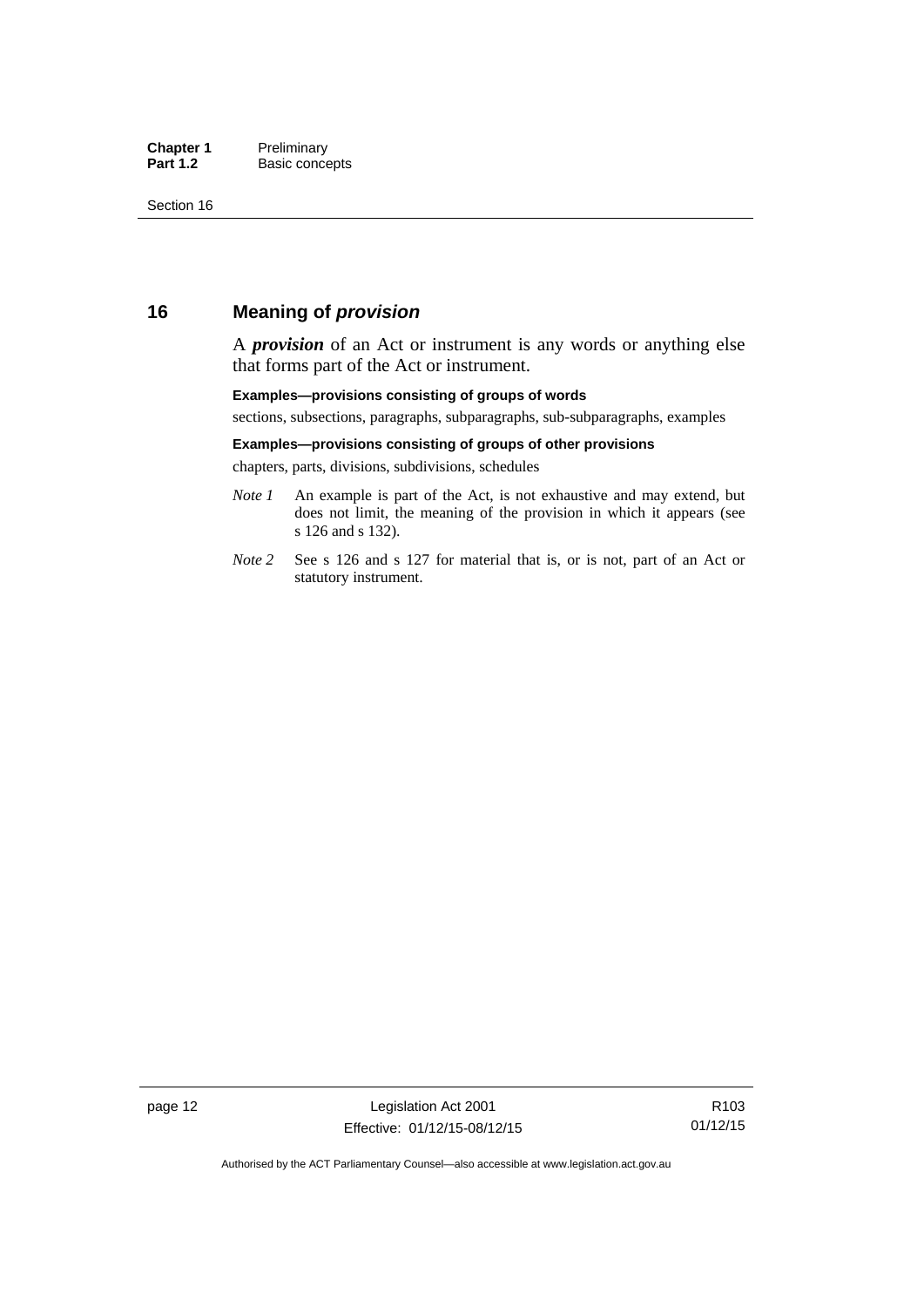## <span id="page-28-0"></span>**Part 1.3 Sources of law in the ACT**

#### **Notes on sources of law**

- *Note 1* The laws in force in the ACT consist of the written law and various unwritten laws known as the principles and rules of common law and equity.
- *Note* 2 The written law of the Territory consists primarily of laws, known as Acts, made by the Legislative Assembly. It also includes regulations, rules of court and other legislative instruments made under specific powers given by Acts. (Written laws made under an Act are commonly called 'subordinate' or 'delegated' legislation.)
- *Note 3* Before self-government, ordinances made by the Governor-General under the *[Seat of Government \(Administration\) Act 1910](http://www.comlaw.gov.au/Series/C2004A07446)* (Cwlth) were the main form of legislation made for the ACT. Most of the ordinances in force at self-government have been converted into Acts (see the [Self-Government Act,](http://www.comlaw.gov.au/Series/C2004A03699) s 34). However, the Governor-General has power to make ordinances for the ACT on a limited number of topics (see *[Seat of Government \(Administration\) Act 1910](http://www.comlaw.gov.au/Series/C2004A07446)* (Cwlth), s 12).
- *Note 4* The written laws in force in the ACT also include the Commonwealth Constitution, Commonwealth Acts, and regulations and other legislative instruments made under Commonwealth Acts. As a general rule, Commonwealth Acts and legislative instruments apply in the ACT in the same way as they apply in other parts of Australia. Commonwealth Acts and instruments prevail over the Acts made by the Legislative Assembly to the extent to which they are inconsistent (see [Self-Government Act](http://www.comlaw.gov.au/Series/C2004A03699), s 28).
- *Note 5* Certain Acts of New South Wales and the United Kingdom also formed part of the written laws in force in the ACT. Because of the *[Interpretation Act 1967](http://www.legislation.act.gov.au/a/1967-48)*, s 65, these are now taken to be laws made by the Legislative Assembly as if they had been enacted by the Assembly. (Section 65 has expired, but its previous operation was saved–see s 65 (3)). These Acts are listed in sch 1.

page 13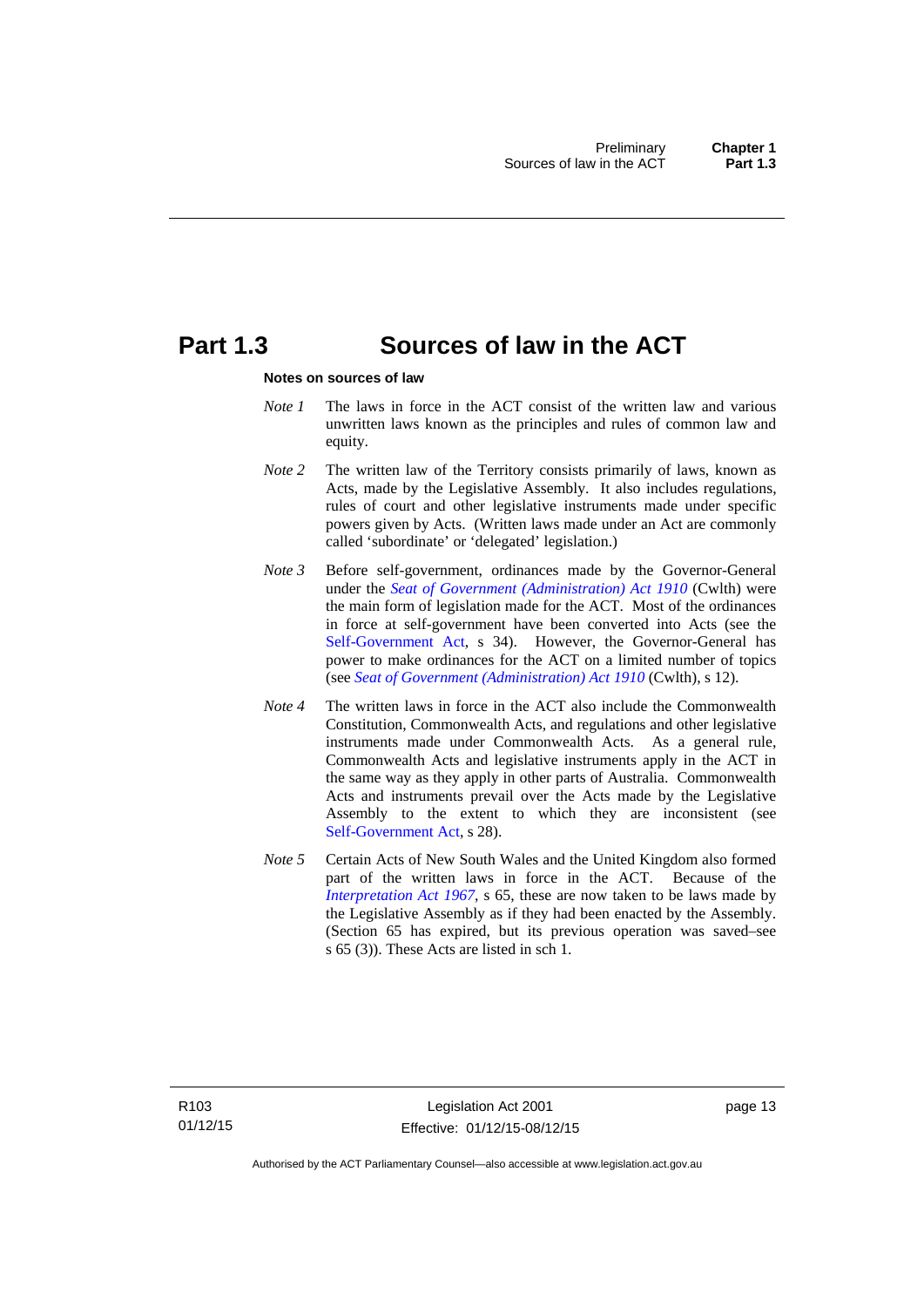## <span id="page-29-0"></span>**17 References to Acts include references to former Cwlth enactments etc**

- (1) A reference to an *Act* includes a reference to a former Commonwealth enactment.
- (2) Without limiting subsection (1), a reference to an *Act* includes a reference to a former NSW Act or former UK Act mentioned in schedule 1.
- (3) In this section:

*former Commonwealth enactment* means a Commonwealth Act or ordinance, a New South Wales Act or Imperial Act that is—

- (a) an enactment within the meaning of the [Self-Government Act](http://www.comlaw.gov.au/Series/C2004A03699) because of that Act, section 34; or
- (b) an enactment because of the *[A.C.T. Self-Government](http://www.comlaw.gov.au/Series/C2004A03702)  [\(Consequential Provisions\) Act 1988](http://www.comlaw.gov.au/Series/C2004A03702)* (Cwlth), section 10 (3) or section 12 (2) or (3).

R103 01/12/15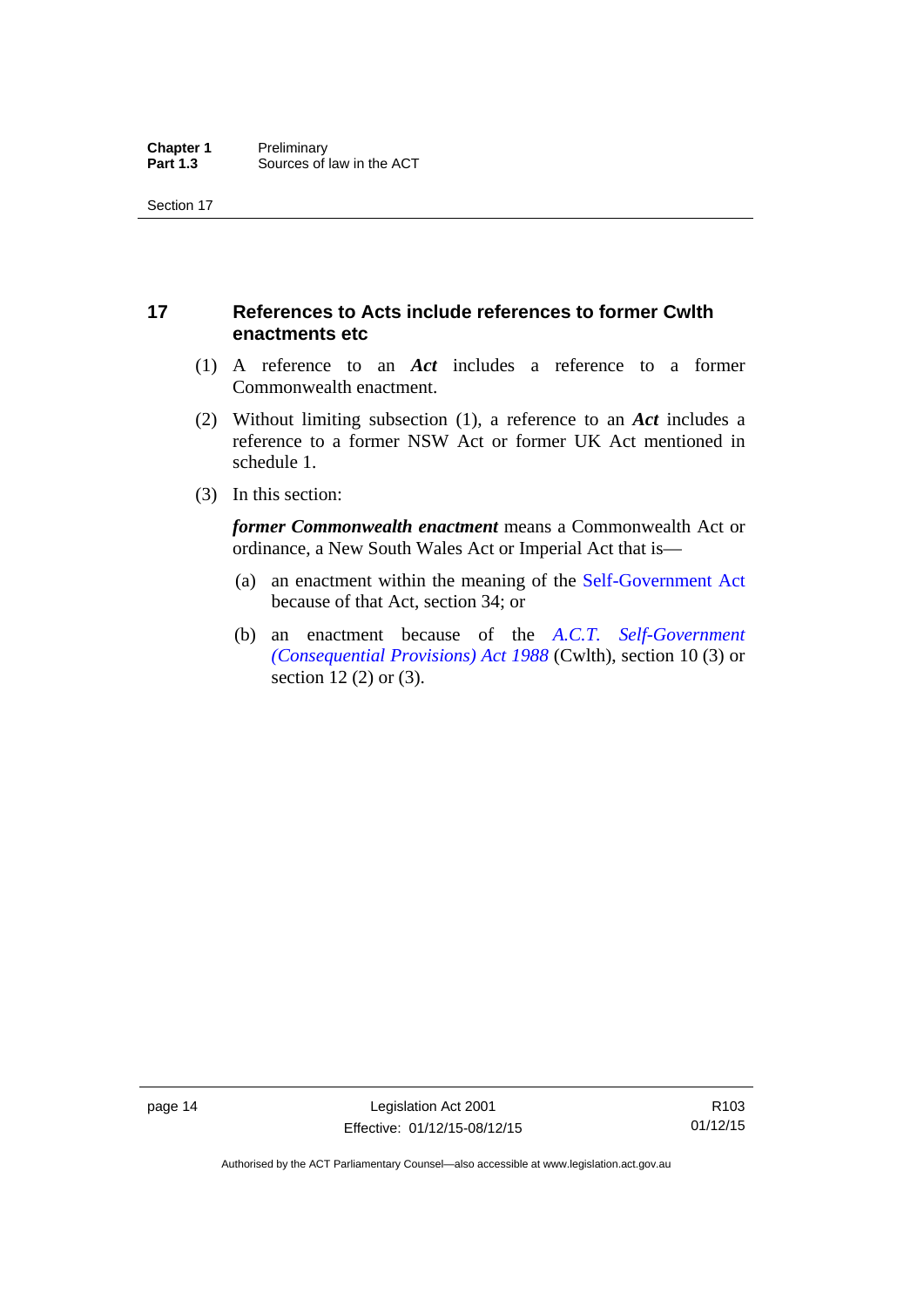# <span id="page-30-0"></span>**Chapter 2 ACT legislation register and website**

## <span id="page-30-1"></span>**18 ACT legislation register**

- (1) The parliamentary counsel must establish and maintain a register of Acts and statutory instruments (the *ACT legislation register*).
- (2) The register must be kept electronically.

### **Example—how register may be kept**

The register may be kept in the form of, or as part of, 1 or more computer databases, and may include data compiled electronically from the databases.

*Note* An example is part of the Act, is not exhaustive and may extend, but does not limit, the meaning of the provision in which it appears (see s 126 and s 132).

## <span id="page-30-2"></span>**19 Contents of register**

- (1) The ACT legislation register must contain the following:
	- (a) authorised republications of laws currently in force;
	- (b) Acts as made;
	- (c) subordinate laws as made;
	- (d) disallowable instruments as made;
	- (e) notifiable instruments as made;
	- (f) commencement notices as made;
	- (g) resolutions passed, or taken to have been passed, by the Legislative Assembly to disallow a subordinate law or disallowable instrument;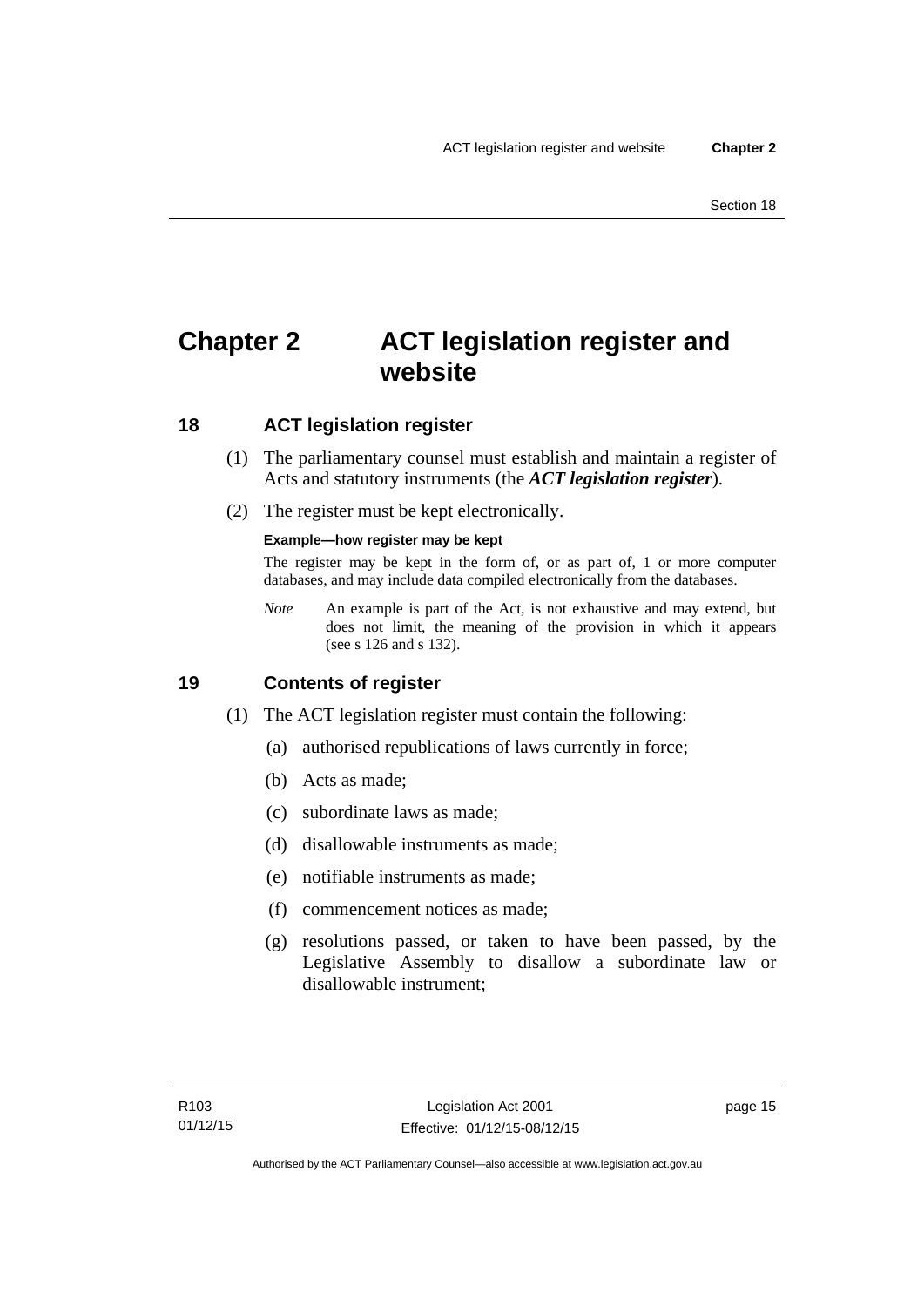- (h) resolutions passed, or taken to have been passed, by the Legislative Assembly to amend a subordinate law or disallowable instrument;
- (i) bills presented to the Legislative Assembly;
- (j) explanatory statements for bills, and amendments of bills, presented to the Legislative Assembly;
- (k) explanatory statements, and regulatory impact statements under chapter 5, for subordinate laws and disallowable instruments.
- (2) The ACT legislation register must also contain the following:
	- (a) notifications of the making of Acts;
	- (b) notifications of the making of subordinate laws;
	- (c) notifications of the making of disallowable instruments;
	- (d) notifications of the making of notifiable instruments;
	- (e) notifications of the making of commencement notices;
	- (f) notifications of the disallowance of subordinate laws or disallowable instruments under section 65 (Disallowance by resolution of Assembly);
	- (g) notifications of the amendment of subordinate laws or disallowable instruments under section 68 (Amendment by resolution of Assembly).
- (3) The parliamentary counsel may enter additional material in the register if the parliamentary counsel considers that it is likely to be useful to users of the register.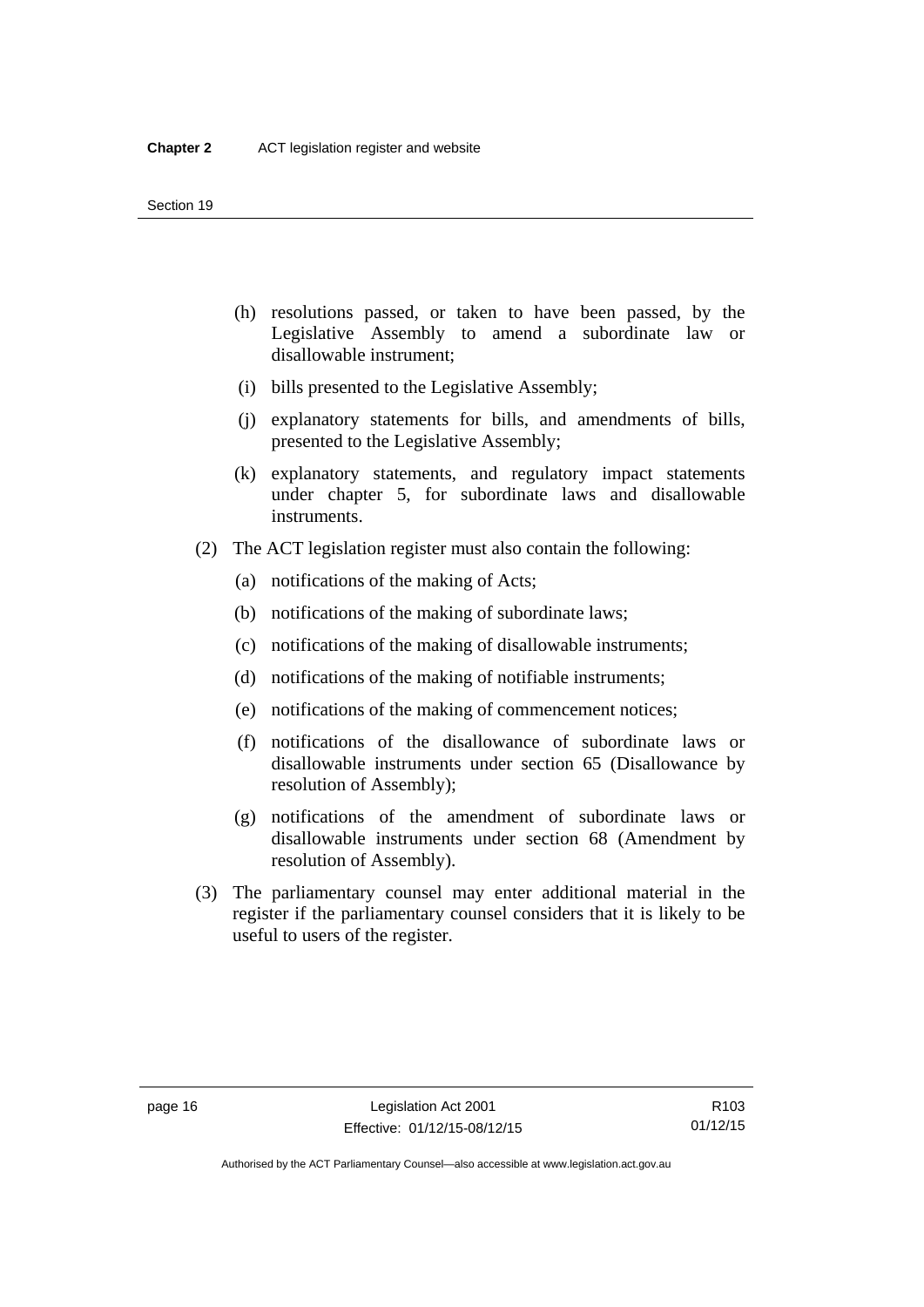- (4) Without limiting subsection (3), the additional material may include the following:
	- (a) unauthorised republications of laws currently in force;
	- (b) past versions of unauthorised republications;
	- (c) past versions of authorised republications;
	- (d) statutory instruments that are not legislative instruments;
	- (e) repealed Acts and statutory instruments;
	- (f) Commonwealth laws that apply in or in relation to the ACT;
	- (g) material relevant to interpreting the rights set out in the *[Human](http://www.legislation.act.gov.au/a/2004-5)  [Rights Act 2004](http://www.legislation.act.gov.au/a/2004-5)*, including documents mentioned in that Act, dictionary, definition of *international law*.
	- *Note* The following sections deal with the entry of material in the register:
		- s 28 (Notification of Acts)
		- s 61 (Notification of legislative instruments)
		- s 65A (Notification of disallowance by resolution of Assembly)
		- s 69 (Notification of amendments made by resolution of Assembly)
		- s 108 (Republication in register).
- (5) The parliamentary counsel may enter additional material in the register in any way the parliamentary counsel considers is likely to be helpful to users of the register.

#### **Examples**

1 A uniform legislative scheme is entered into under heads of agreement signed on behalf of the Commonwealth, States and Territories. The Legislative Assembly later passes an Act to implement the scheme on behalf of the ACT and the Act is notified and entered in the register. The agreement is also entered in the register as a notifiable instrument with a notifiable instrument number even though the instrument is not taken to be a notifiable instrument under s 10 (Meaning of *notifiable instrument*). The page of the register for the Act contains the heading 'Legislative instruments' and the agreement is listed underneath. The page of the register for the agreement gives particulars for the agreement and mentions that it is not a notifiable instrument but is included in the register for information.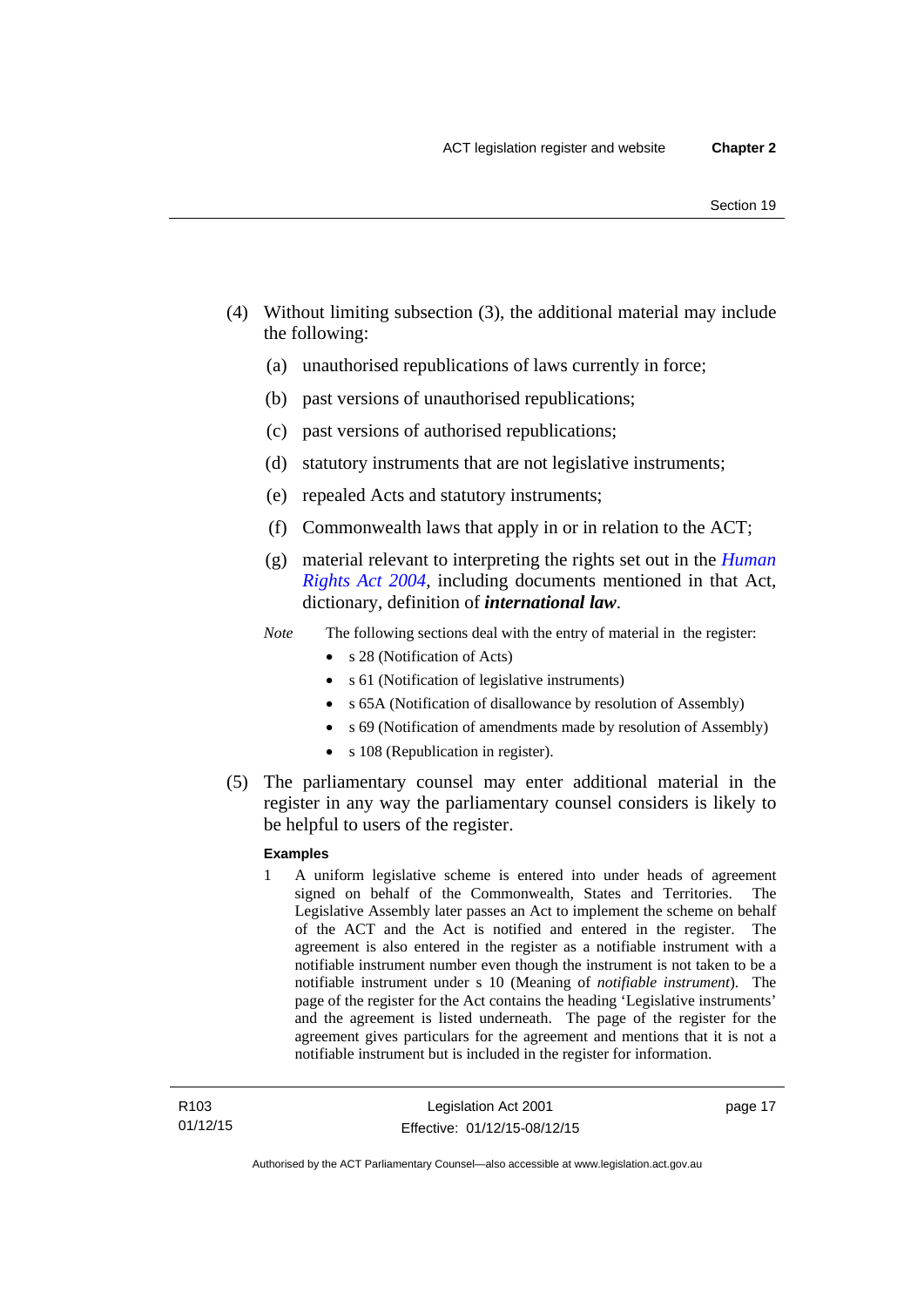- 2 An instrument under the [Self-Government Act](http://www.comlaw.gov.au/Series/C2004A03699) notifying the appointment of Ministers is entered in the register as a notifiable instrument even though the instrument is not taken to be a notifiable instrument under s 10 (Meaning of *notifiable instrument*). The instrument is also numbered as a notifiable instrument. The page of the register for the notification mentions that it is made under the [Self-Government Act](http://www.comlaw.gov.au/Series/C2004A03699) and is not a notifiable instrument but is included in the register for information.
- *Note* An example is part of the Act, is not exhaustive and may extend, but does not limit, the meaning of the provision in which it appears (see s 126 and s 132).
- (6) Without limiting subsection (3) or (5), a regulation may prescribe requirements to be satisfied for additional material to be entered in the register under this section, including, for example, requirements about—
	- (a) the form of the material; and
	- (b) the making of requests for its entry in the register.
- (7) A regulation may also make provision about the following in relation to instruments (other than legislative instruments) to be entered in the register under this section:
	- (a) the numbering of the instruments by the parliamentary counsel, whether in a series of numbers allocated under section 59 (Numbering) or otherwise;
	- (b) the identification of the instruments, including, for example, authorising the parliamentary counsel to—
		- (i) add a name to an unnamed instrument; or
		- (ii) amend an instrument's name; or
		- (iii) add notes to an instrument to assist in its identification; or
		- (iv) do anything else in relation to an instrument to assist users of the register to identify or refer to the instrument.

R103 01/12/15

Authorised by the ACT Parliamentary Counsel—also accessible at www.legislation.act.gov.au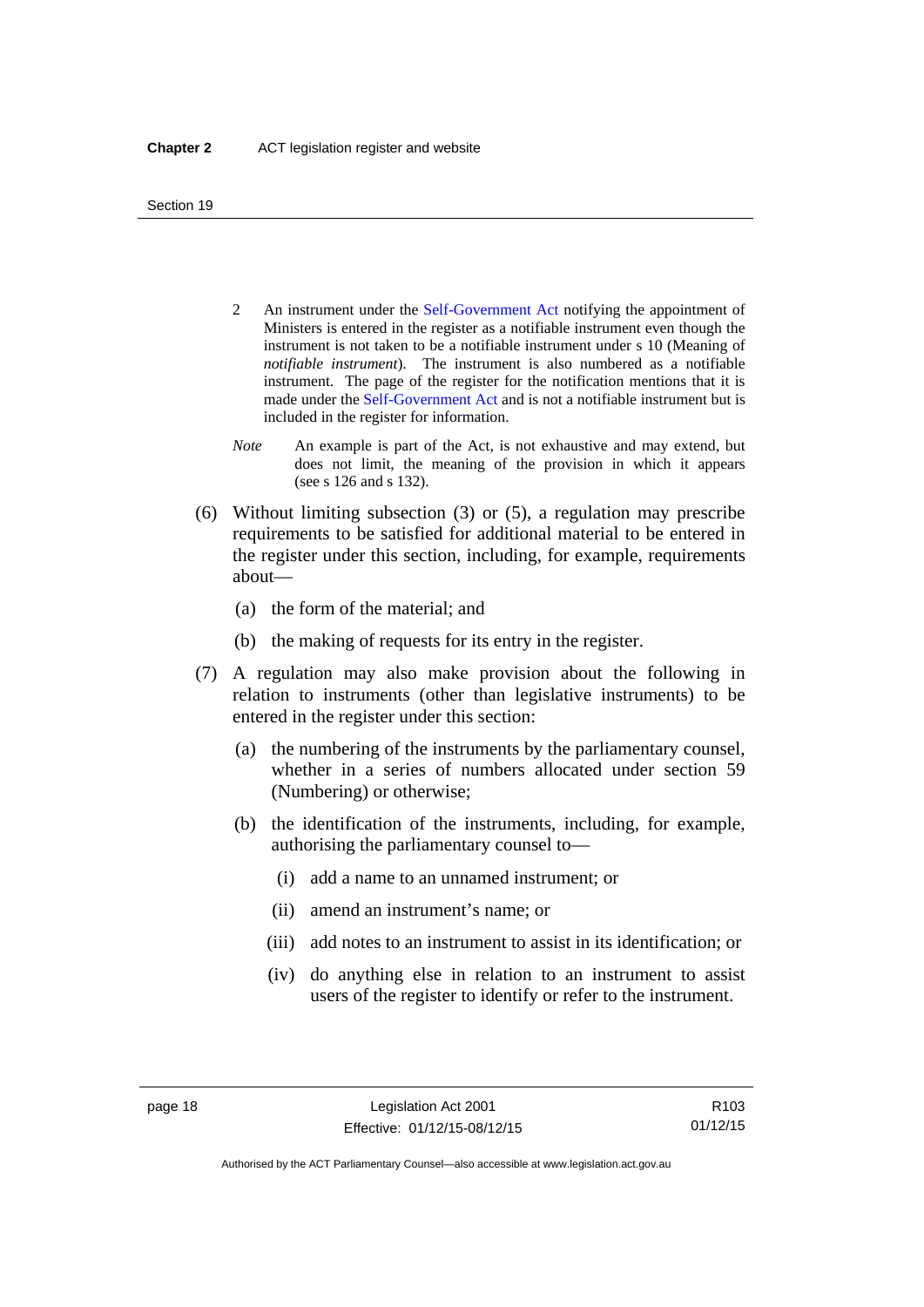- (8) If the register contains an authorised republication of a law currently in force, and the law is amended, the parliamentary counsel must replace the republication with an authorised republication of the law as amended.
- (9) If the register contains an authorised republication of a law, and the law is repealed, expires or, for a subordinate law or disallowable instrument, is disallowed by the Legislative Assembly, the parliamentary counsel must ensure that the republication is no longer shown as a republication of law currently in force.
- (10) If the parliamentary counsel considers it likely to be useful to users of the register to enter information (in any form) in the register, the parliamentary counsel may enter the information at any time.

#### **Example**

guides and indexes to the register

- (11) If an Act passed by the Legislative Assembly, or a legislative instrument made, before the commencement of this Act need not be notified under this Act, the parliamentary counsel may enter the text of the Act or instrument in the register.
- (12) The parliamentary counsel may correct any mistake, error or omission in the register subject to the requirements (if any) of the regulations.
- (13) In this section:

*amended* includes modified.

*law*—see section 107 (Definitions—ch 11).

*repealed* includes lapsed and expired.

## <span id="page-34-0"></span>**20 Prompt registration**

The parliamentary counsel must ensure that anything the parliamentary counsel is required to do in relation to the register is done promptly.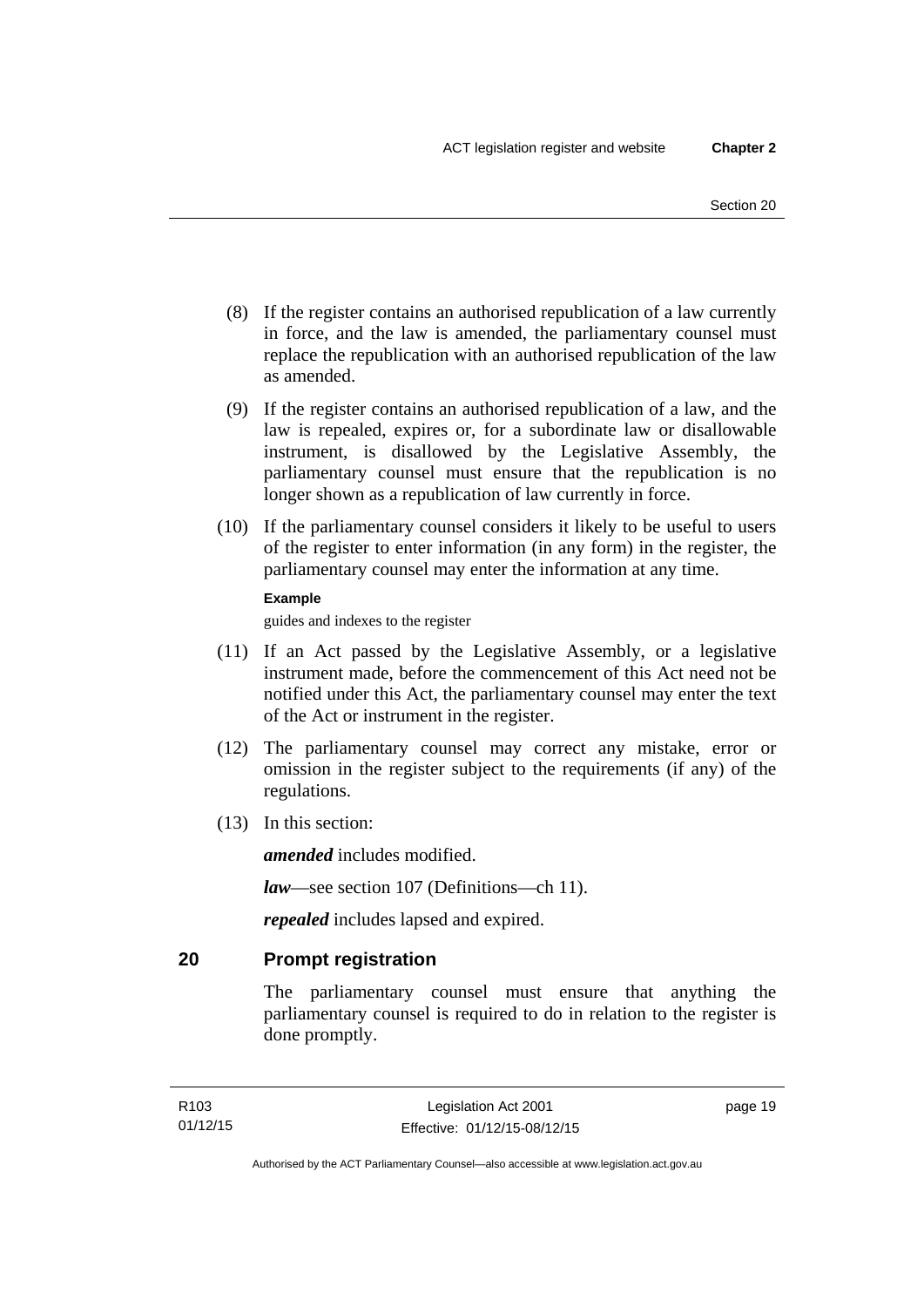Section 21

## <span id="page-35-0"></span>**21 Approved website**

- (1) The parliamentary counsel must approve an internet site, and may approve additional internet sites, for this Act.
- (2) The parliamentary counsel may enter into agreements or arrangements to ensure that users can authenticate an approved website or the material accessible on an approved website.

## <span id="page-35-1"></span>**22 Access to registered material at approved website**

- (1) The parliamentary counsel must ensure, as far as practicable, that a copy of the material mentioned in section 19 (1) and (2) (Contents of register) is accessible at all times on an approved website.
- (2) Access is to be provided without charge by the Territory.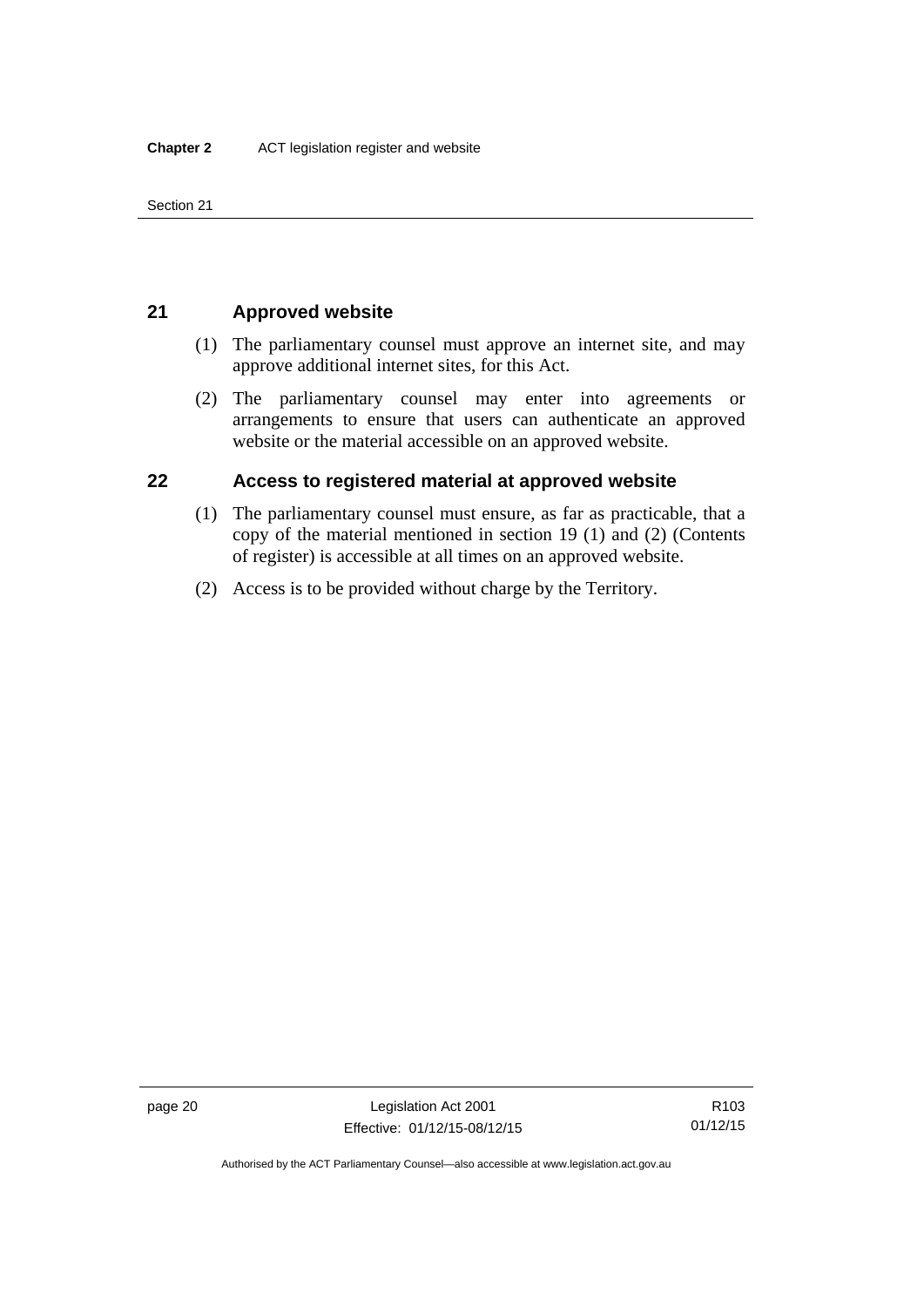# **Chapter 3 Authorised versions and evidence of laws and legislative material**

### **22A Definitions—ch 3**

In this chapter:

*law* means an Act or statutory instrument, whether or not it has been amended, and includes, in relation to a republication—

- (a) a collection of 2 or more Acts or statutory instruments; or
- (b) all or part of an agreement or other instrument that has the force of law or is in, or attached to, an Act or statutory instrument.
- *Note* A reference to an Act or statutory instrument includes a reference to a provision of the Act or instrument (see s 7 and s 13).

*legislative material* means material (other than a law or provision of a law) relating to an Act or statutory instrument.

#### **Examples—legislative material**

- 1 Additional material entered in the register under s 19 (3) (Contents of register) that is not an Act or statutory instrument, for example, appointments of Ministers. Ministers are appointed by the Chief Minister under the [Self-Government Act,](http://www.comlaw.gov.au/Series/C2004A03699) s 41. An instrument notifying an appointment may be entered in the register even though the instrument is not a statutory instrument.
- 2 Material that may be considered under ch 14 in working out the meaning of an Act or statutory instrument, for example, an explanatory statement for the bill that became the relevant Act that was presented to the Legislative Assembly before the Act was passed.
- *Note* An example is part of the Act, is not exhaustive and may extend, but does not limit, the meaning of the provision in which it appears (see s 126 and s 132).

### *republication* includes part of a republication.

page 21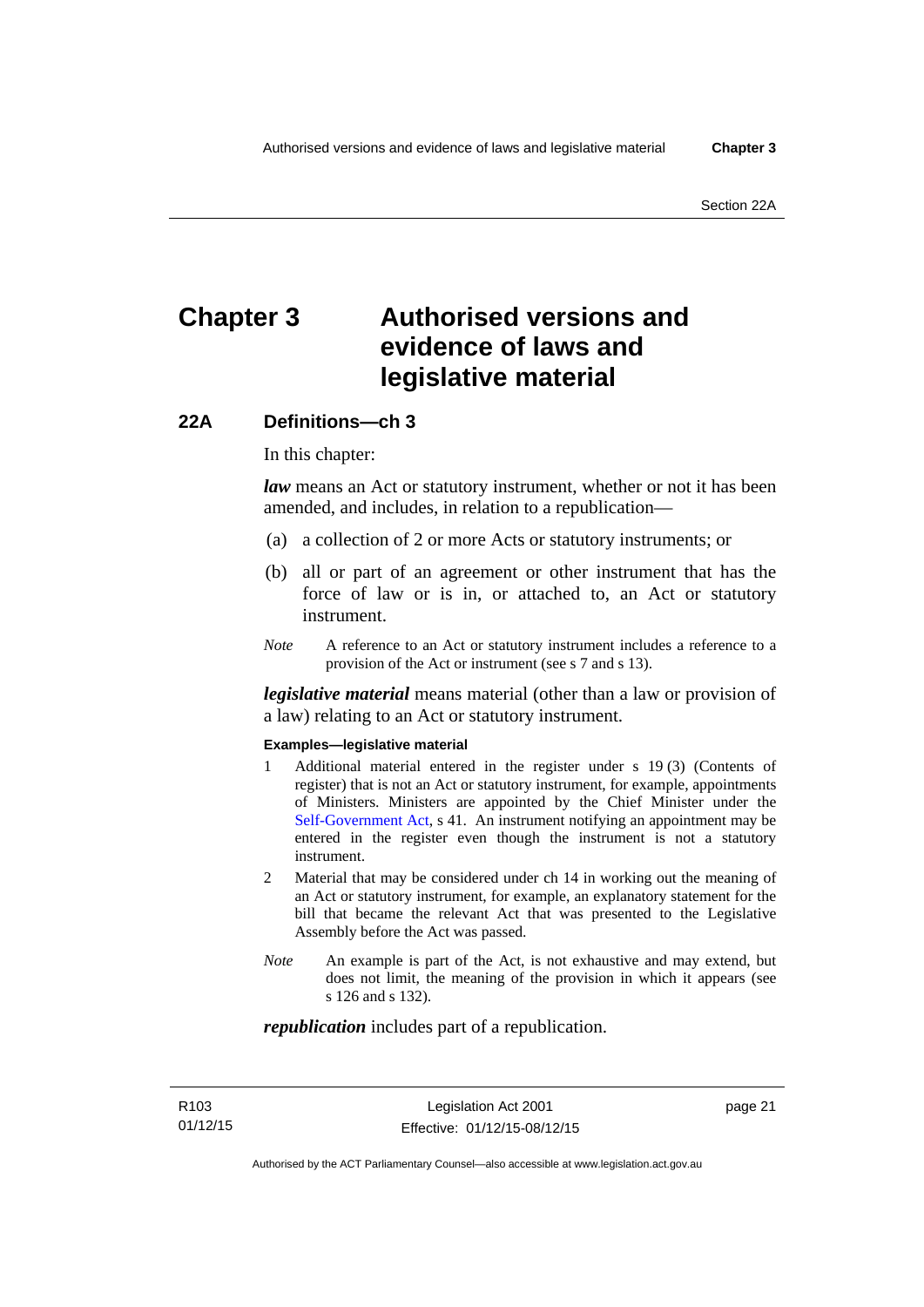### **23 Authorisation of versions by parliamentary counsel**

The parliamentary counsel may authorise written or electronic versions of a law, republication or legislative material.

*Note Written* includes printed (see dict, pt 1, def *writing*).

### **24 Authorised electronic versions**

- (1) An electronic copy of a law, republication or legislative material is an authorised version if—
	- (a) it is accessed at, or downloaded from, an approved website in a format authorised by the parliamentary counsel; or
	- (b) it is authorised by the parliamentary counsel and is in the format in which it is authorised by the parliamentary counsel.

**Example—authorised electronic format**  a locked pdf file

*Note* An example is part of the Act, is not exhaustive and may extend, but does not limit, the meaning of the provision in which it appears (see s 126 and s 132).

- (2) It is presumed, unless the contrary is proved—
	- (a) that an internet site purporting to be an approved website is an approved website; and
	- (b) that an electronic copy of a law, republication or legislative material accessed at, or downloaded from, an approved website and purporting to be authorised by the parliamentary counsel (however expressed) is an authorised version of the law, republication or legislative material; and
	- (c) that any other electronic copy of a law, republication or legislative material purporting to be authorised by the parliamentary counsel (however expressed) is an authorised version of the law, republication or legislative material; and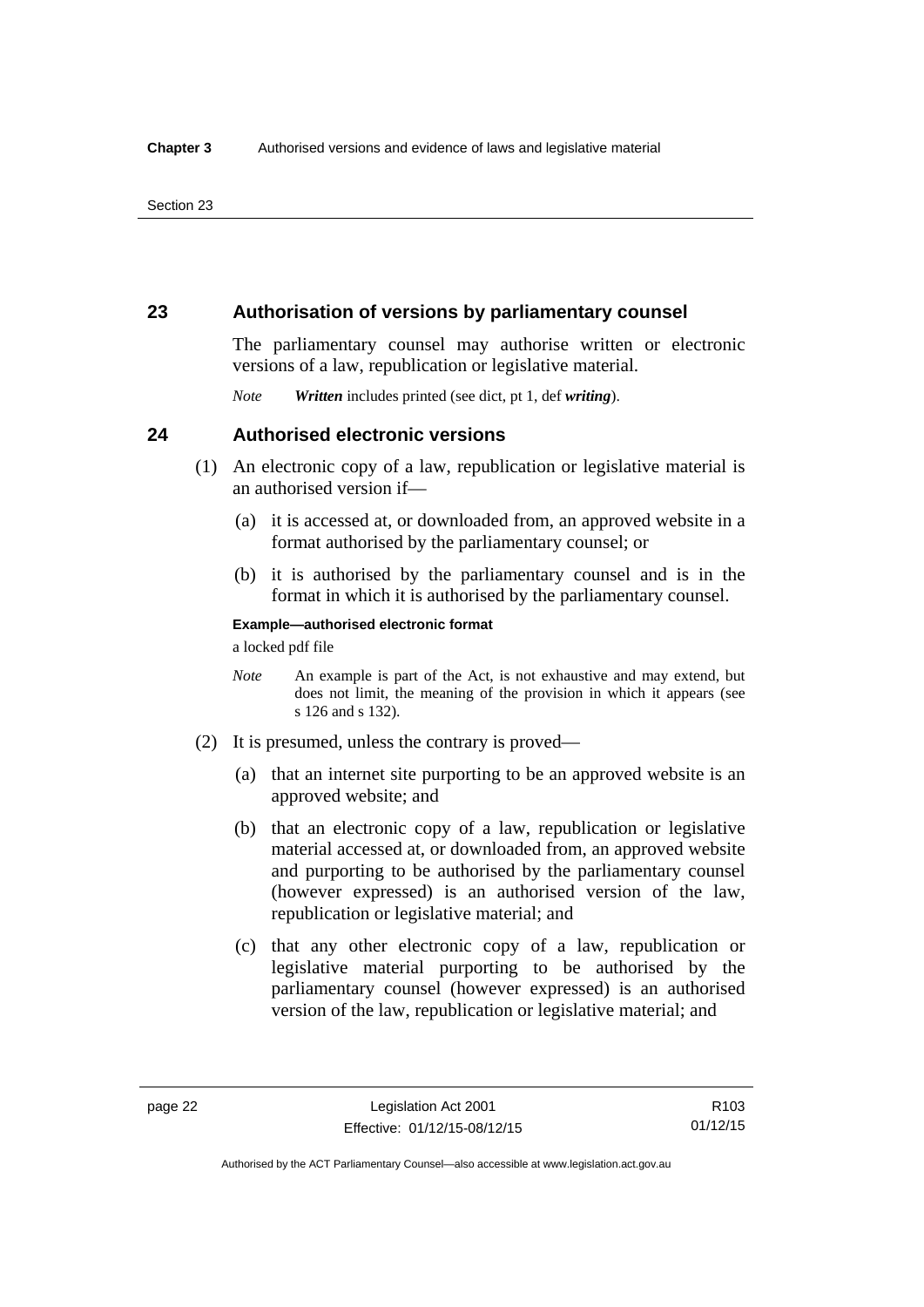- (d) that an authorised electronic version of an Act or statutory instrument correctly shows the Act or instrument; and
- (e) that an authorised electronic version of a republication of a law correctly shows the law as at the republication date; and
- (f) that an authorised electronic version of legislative material correctly shows the material.

#### **Examples—electronic copy of republication purporting to be authorised by parliamentary counsel**

- 1 The republication has the words 'Authorised by the ACT Parliamentary Counsel' on the front cover and the words 'Authorised when accessed at [www.legislation.act.gov.au](http://www.legislation.act.gov.au/) or in authorised printed form' at the foot of each page of the republication.
- 2 The republication has the words 'Authorised by the ACT Parliamentary Counsel' on the front cover and the words 'Authorised by the ACT Parliamentary Counsel—also accessible at [www.legislation.act.gov.au](http://www.legislation.act.gov.au/)' at the foot of each page of the republication.
- *Note* A reference to an Act or statutory instrument includes a reference to a provision of the Act or instrument (see s 7 (3) and s 13 (3)). A reference to a republication includes a reference to part of a republication (see s 22A def *republication*).

### **25 Authorised written versions**

- (1) A written copy of a law, republication or legislative material is an authorised version if—
	- (a) it is a written copy produced directly from an authorised electronic version of the law, republication or legislative material; or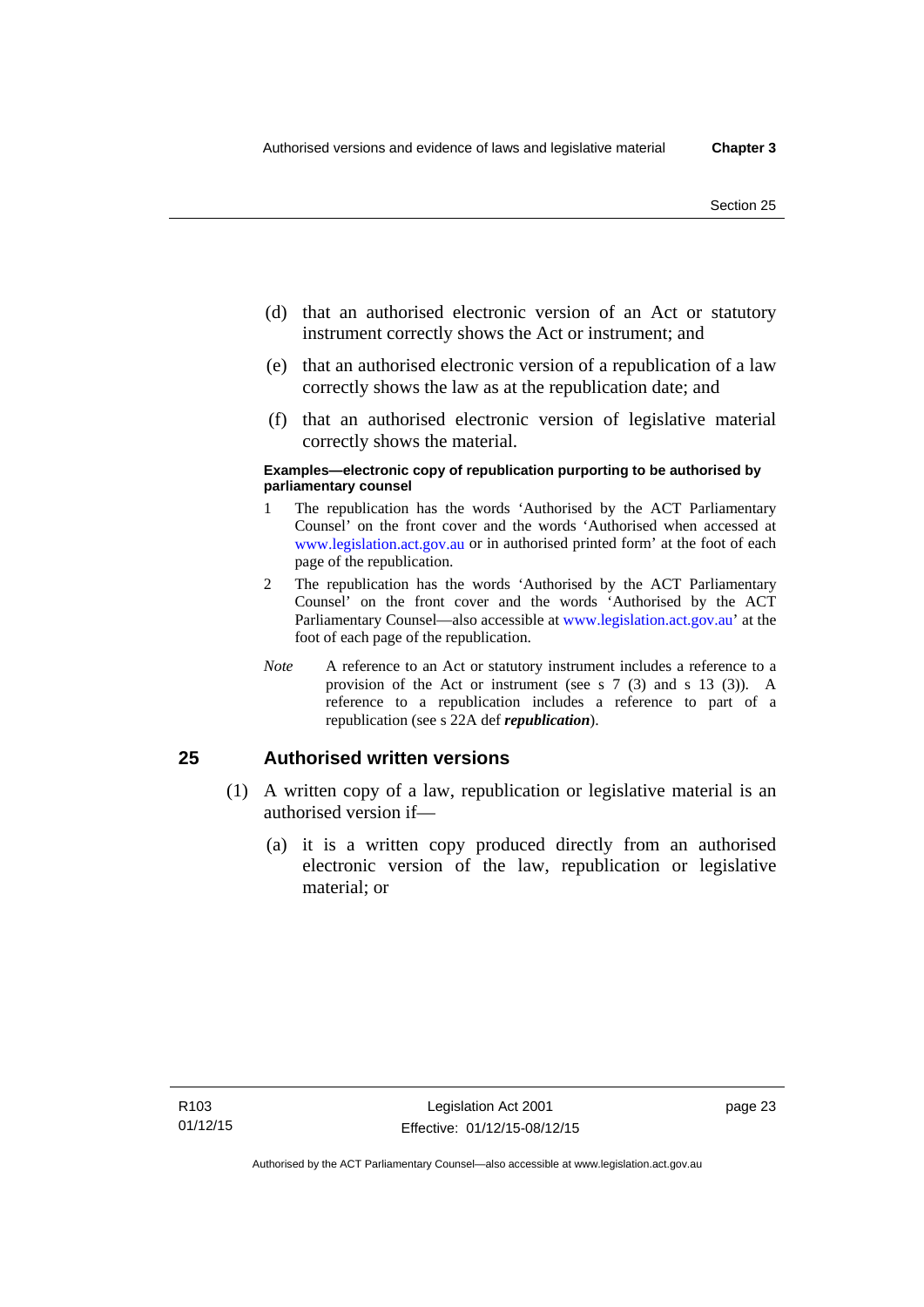(b) it is a written copy of another version of the law, republication or legislative material authorised by the parliamentary counsel.

#### **Example—par (a)**

An authorised electronic version of an Act is downloaded from an approved website and printed. The printed copy is an authorised written version of the Act.

- *Note* An example is part of the Act, is not exhaustive and may extend, but does not limit, the meaning of the provision in which it appears (see s 126 and s 132).
- (2) It is presumed, unless the contrary is proved—
	- (a) that a written copy of a law, republication or legislative material purporting to be authorised by the parliamentary counsel (however expressed) is an authorised version of the law, republication or legislative material; and
	- (b) that an authorised written version of an Act or statutory instrument correctly shows the Act or instrument; and
	- (c) that an authorised written version of a republication of a law correctly shows the law as at the republication date; and
	- (d) that an authorised written version of legislative material correctly shows the material.

#### **Examples—written copy of republication purporting to be authorised by parliamentary counsel**

- 1 The republication has the words 'Authorised by the ACT Parliamentary Counsel' on the front cover and the words 'Authorised by the parliamentary counsel and printed by authority of the ACT Government' at the foot of each page of the republication.
- 2 The republication has the words 'Authorised by the ACT Parliamentary Counsel and printed by authority of the ACT Government' on the front cover and the words 'Authorised by the ACT Parliamentary Counsel—also accessible at [www.legislation.act.gov.au'](http://www.legislation.act.gov.au/) at the foot of each page of the republication.
- 3 The republication has the words 'Authorised by the ACT Parliamentary Counsel' on the front cover and the words 'Authorised by the ACT Parliamentary Counsel—also accessible at [www.legislation.act.gov.au](http://www.legislation.act.gov.au/)' at the foot of each page of the republication.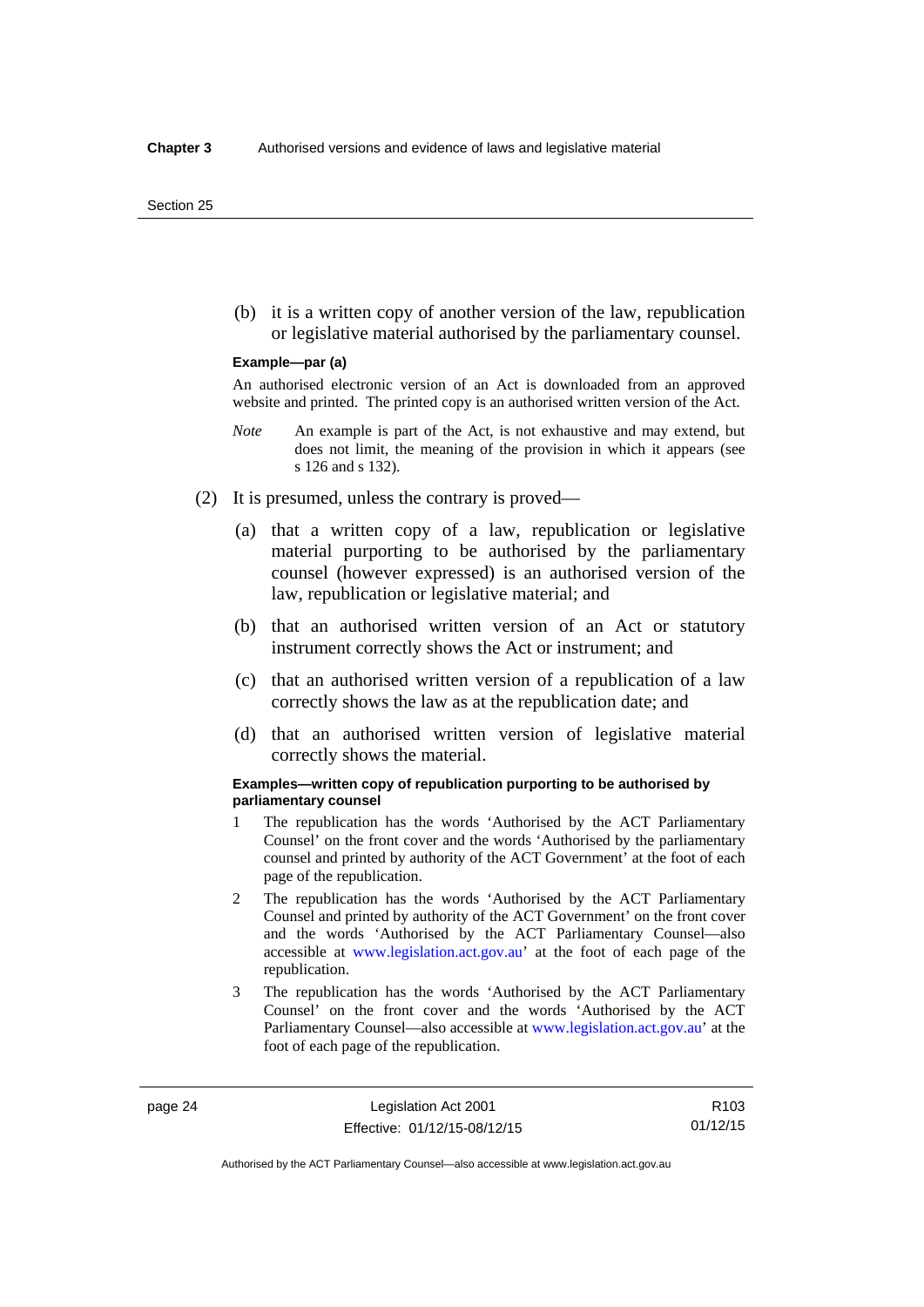*Note* A reference to an Act or statutory instrument includes a reference to a provision of the Act or instrument (see s 7 (3) and s 13 (3)). A reference to a republication includes a reference to part of a republication (see s 22A def *republication*).

### **26 Judicial notice of certain matters**

- (1) Proof is not required about—
	- (a) the passing of a proposed law by the Legislative Assembly or its notification in the register, the gazette or otherwise under section 28 (2) (b); or
	- (b) the making, or notification or publication in the register, the gazette or otherwise under section 61 (2) (b), of a subordinate law, disallowable instrument, notifiable instrument, commencement notice or any other statutory instrument; or
	- (c) the approval (however described) of a statutory instrument by the Executive, a Minister or any other entity; or
	- (d) the provisions of an Act, subordinate law, disallowable instrument, notifiable instrument, commencement notice or any other statutory instrument; or
	- (e) the commencement of an Act, subordinate law, disallowable instrument, notifiable instrument, or any other statutory instrument; or
	- (f) the presentation of a subordinate law, disallowable instrument or any other statutory instrument to the Legislative Assembly; or
	- (g) anything done or not done by or in the Legislative Assembly in relation to a subordinate law, disallowable instrument or any other statutory instrument; or
	- (h) amendments or other changes made under chapter 11 (Republication of Acts and statutory instruments); or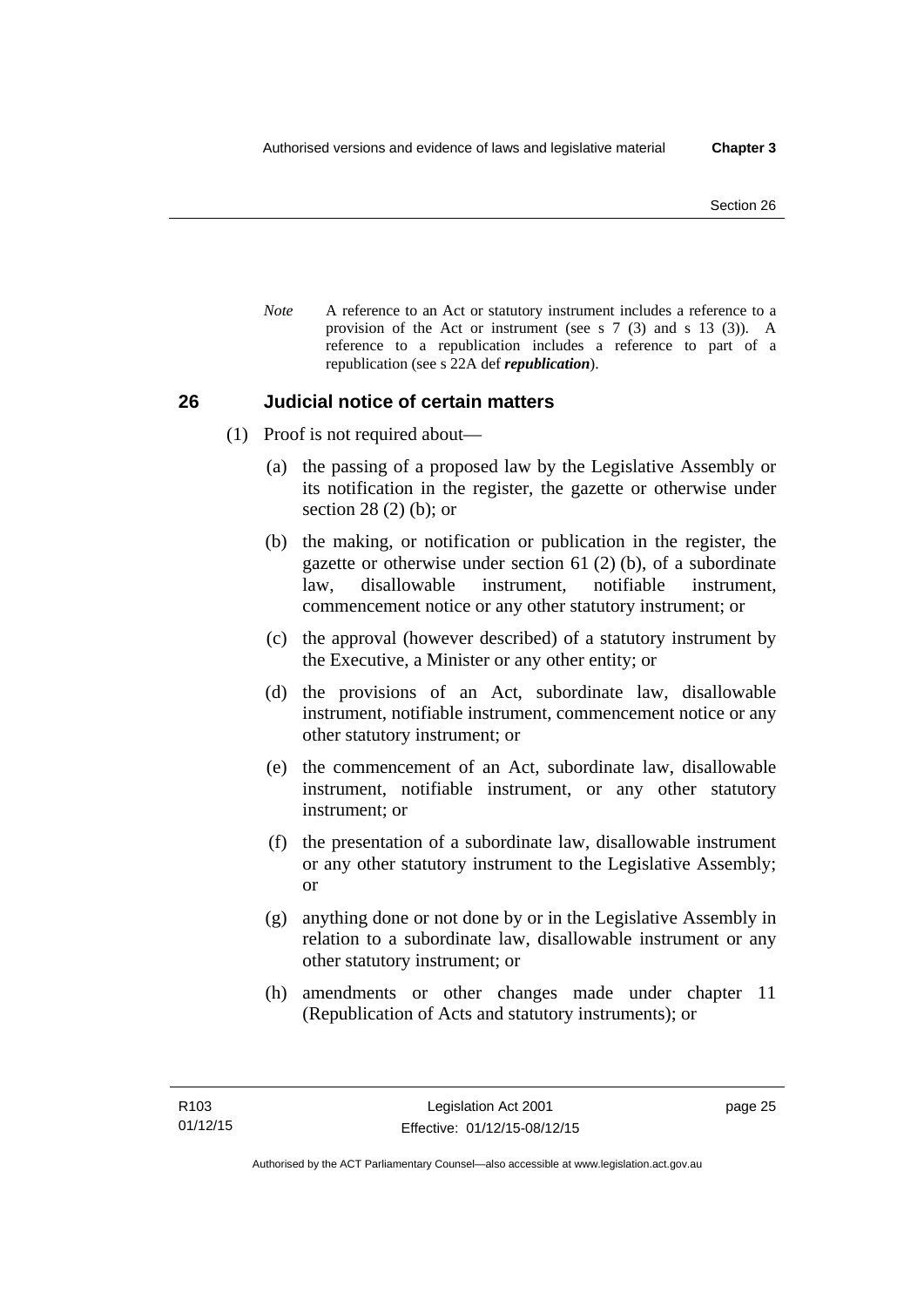#### Section 26

- (i) the authorisation of a republication under this Act, the provisions of an authorised republication or the republication date of an authorised republication.
- (2) A court or tribunal may inform itself of anything mentioned in subsection (1) in any way it considers appropriate.

#### **Examples—ways that may be appropriate**

- 1 using a version of an Act downloaded from an approved website using the internet
- 2 using information obtained from an approved website using the internet
- 3 using an authorised written version of a republication
- *Note* An example is part of the Act, is not exhaustive and may extend, but does not limit, the meaning of the provision in which it appears (see s 126 and s 132).
- (3) However, the court or tribunal must consider whether the source it intends to use appears to be a reliable source of information.
- (4) For subsection (3), an authorised version of a law, republication or legislative material is a reliable source of information.
- (5) This section does not limit any other law providing how a court or tribunal may be informed about a matter mentioned in subsection  $(1)$ .

Authorised by the ACT Parliamentary Counsel—also accessible at www.legislation.act.gov.au

R103 01/12/15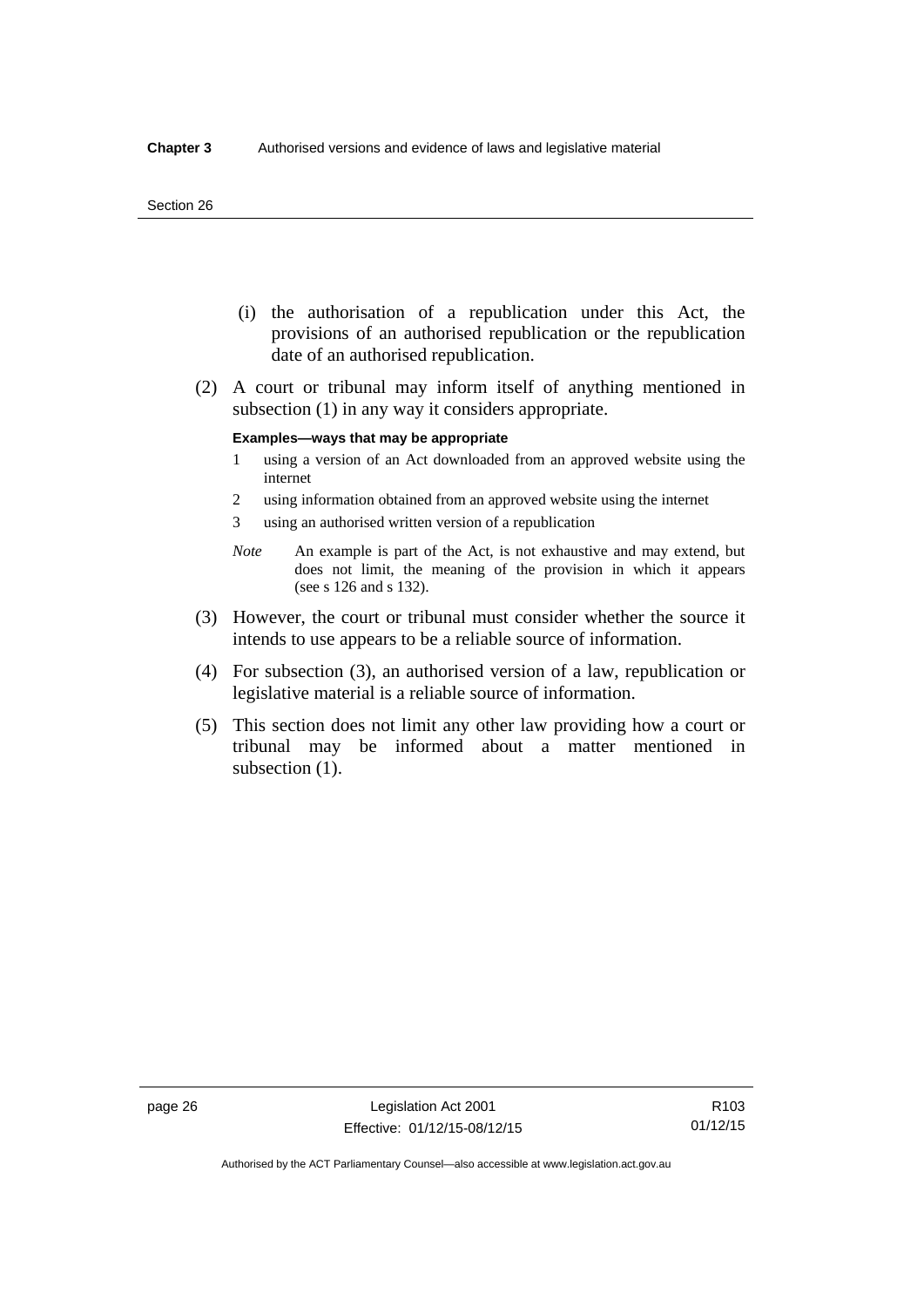# **Chapter 4 Numbering and notification of Acts**

### **27 Numbering of Acts**

The Acts passed in each year are to be numbered as nearly as practicable in the order in which they are passed.

### **28 Notification of Acts**

- (1) If a proposed law is passed by the Legislative Assembly, the Speaker must ask the parliamentary counsel to notify the making of the law.
- (2) If the Speaker asks the parliamentary counsel to notify the making of the proposed law, the parliamentary counsel must—
	- (a) notify the making of the law in the register; or
	- (b) if it is not practicable to notify the making of the proposed law in the register—notify the making of the law in another place the parliamentary counsel considers appropriate.

### **Examples—other places**

- 1 another government website
- 2 outside the Legislative Assembly
- *Note* An example is part of the Act, is not exhaustive and may extend, but does not limit, the meaning of the provision in which it appears (see s 126 and s 132).
- (3) If the Speaker asks the parliamentary counsel to notify the making of the proposed law on a particular day, the parliamentary counsel must notify the making of the law on that day unless it is impracticable to do so.
- (4) The making of the proposed law is notified in the register by entering in the register—

page 27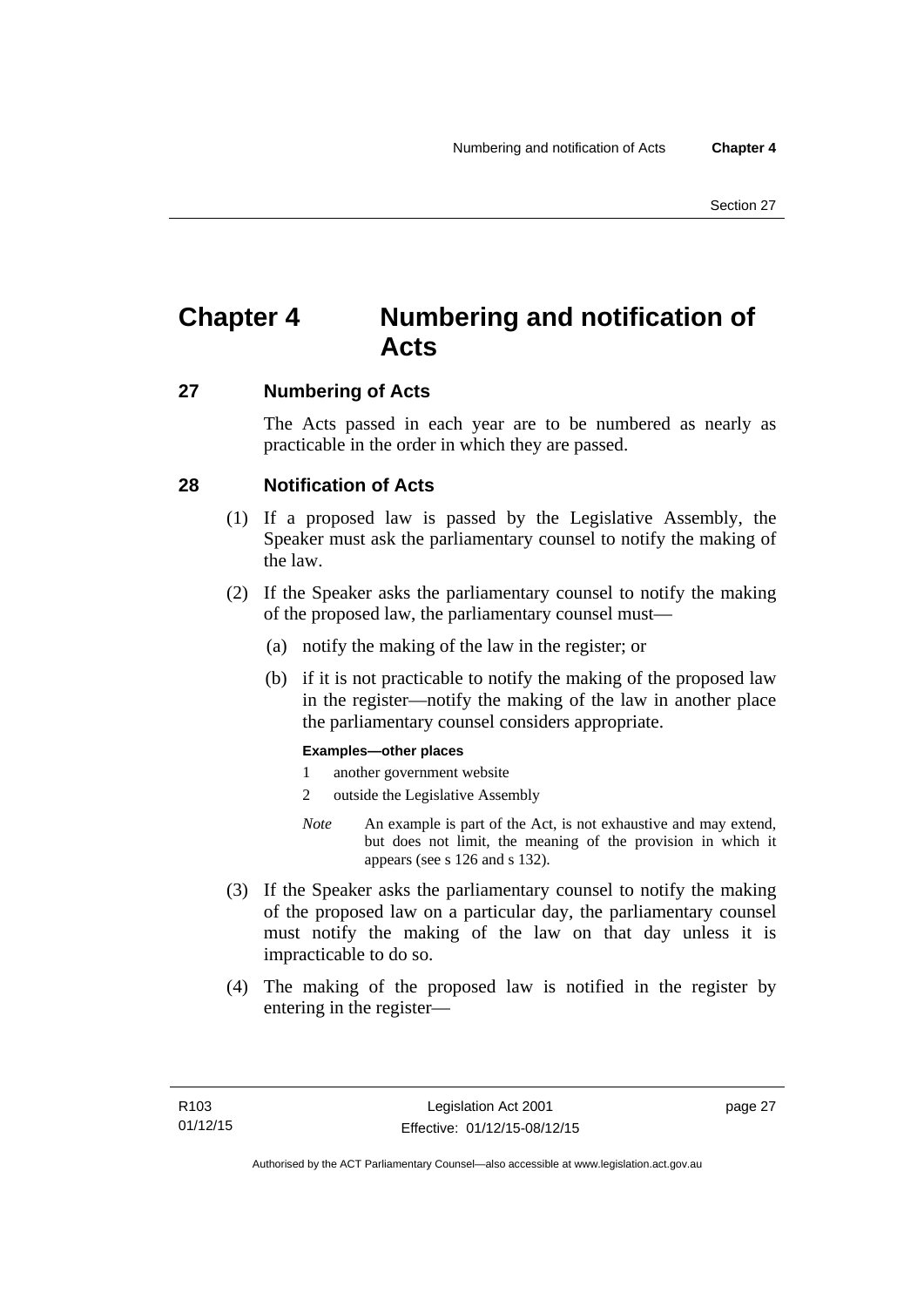- (a) a statement that the law has been passed by the Legislative Assembly; and
- (b) the text of the law.
- (5) The making of the proposed law is notified under subsection (2) (b)  $by-$ 
	- (a) publishing the text of the law in the place decided by the parliamentary counsel under subsection (2) (b); or
	- (b) publishing in that place a statement that—
		- (i) the law has been passed by the Legislative Assembly; and
		- (ii) copies of the law can be obtained at a stated place or stated places (whether by purchase or otherwise).
- (6) If the making of the proposed law is notified under subsection  $(2)$  (b), the parliamentary counsel must as soon as practicable enter in the register—
	- (a) a statement that the law—
		- (i) has been passed by the Legislative Assembly; and
		- (ii) was notified in the stated place on a stated date; and
	- (b) the text of the law.
- (7) If the making of the proposed law is notified by publishing the statement mentioned in subsection (5) (b), copies of the law must be available on the day of publication, or as soon as practicable after that day, at the stated place or each of the stated places.
- (8) If on that day no copies of the law are available at the stated place or any of the stated places, the parliamentary counsel must give the Minister a statement—
	- (a) that copies of the law were not available; and
	- (b) explaining why they were not available.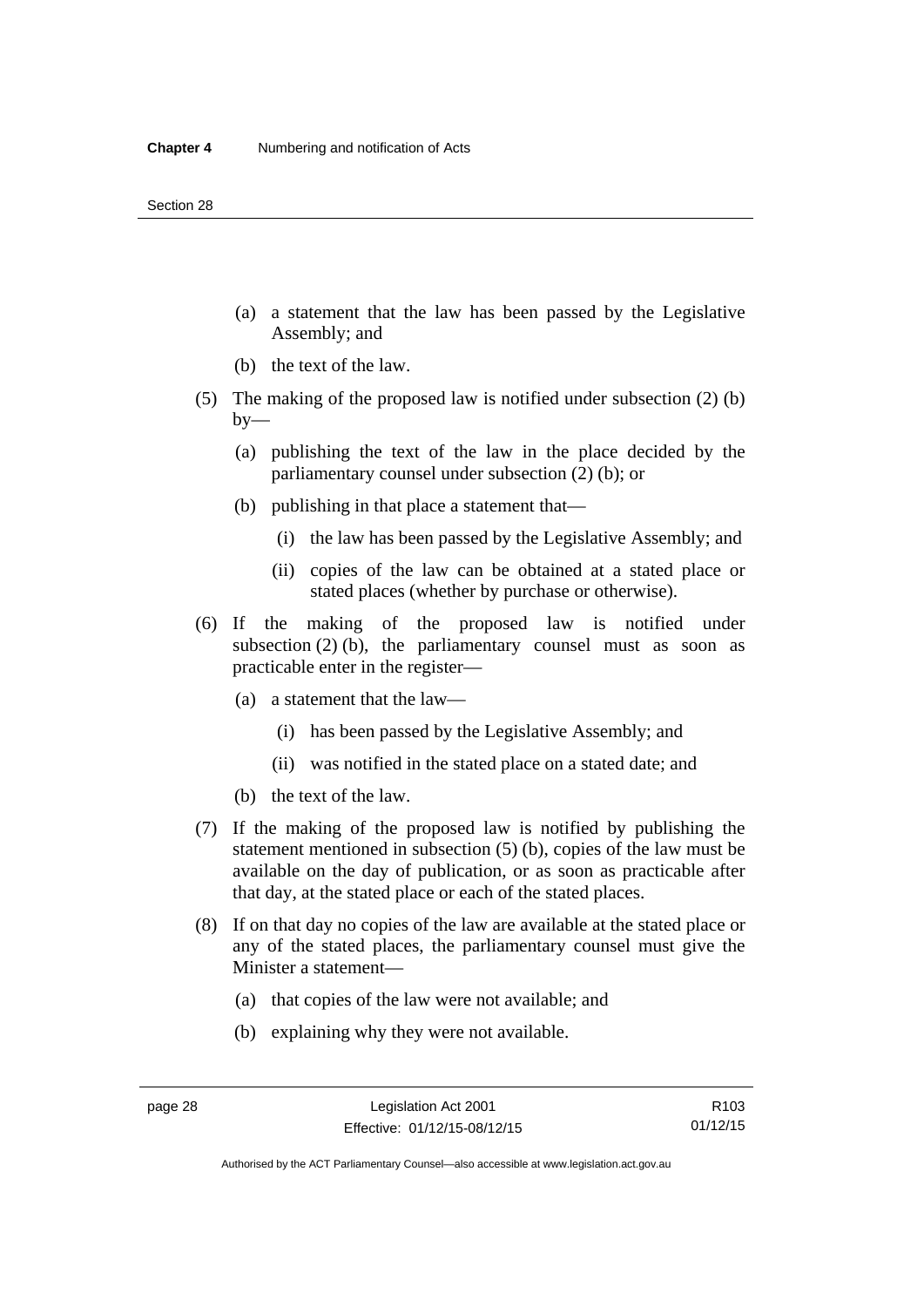- (9) The Minister must present the statement to the Legislative Assembly not later than 6 sitting days after receiving it.
- (10) This section is a determinative provision.
	- *Note* See s 5 for the meaning of determinative provisions, and s 6 for their displacement.

### **29 References to** *enactment* **or** *passing* **of Acts**

In an Act or statutory instrument, a reference to the *enactment* or *passing* of an Act is a reference to the making of the Act having been notified in the register, the gazette or otherwise under section 28 (2) (b).

### **30 References to** *notification* **of Acts**

In an Act or statutory instrument, a reference to the *notification* of an Act is a reference to the making of the Act having been notified in the register, the gazette or otherwise under section 28 (2) (b).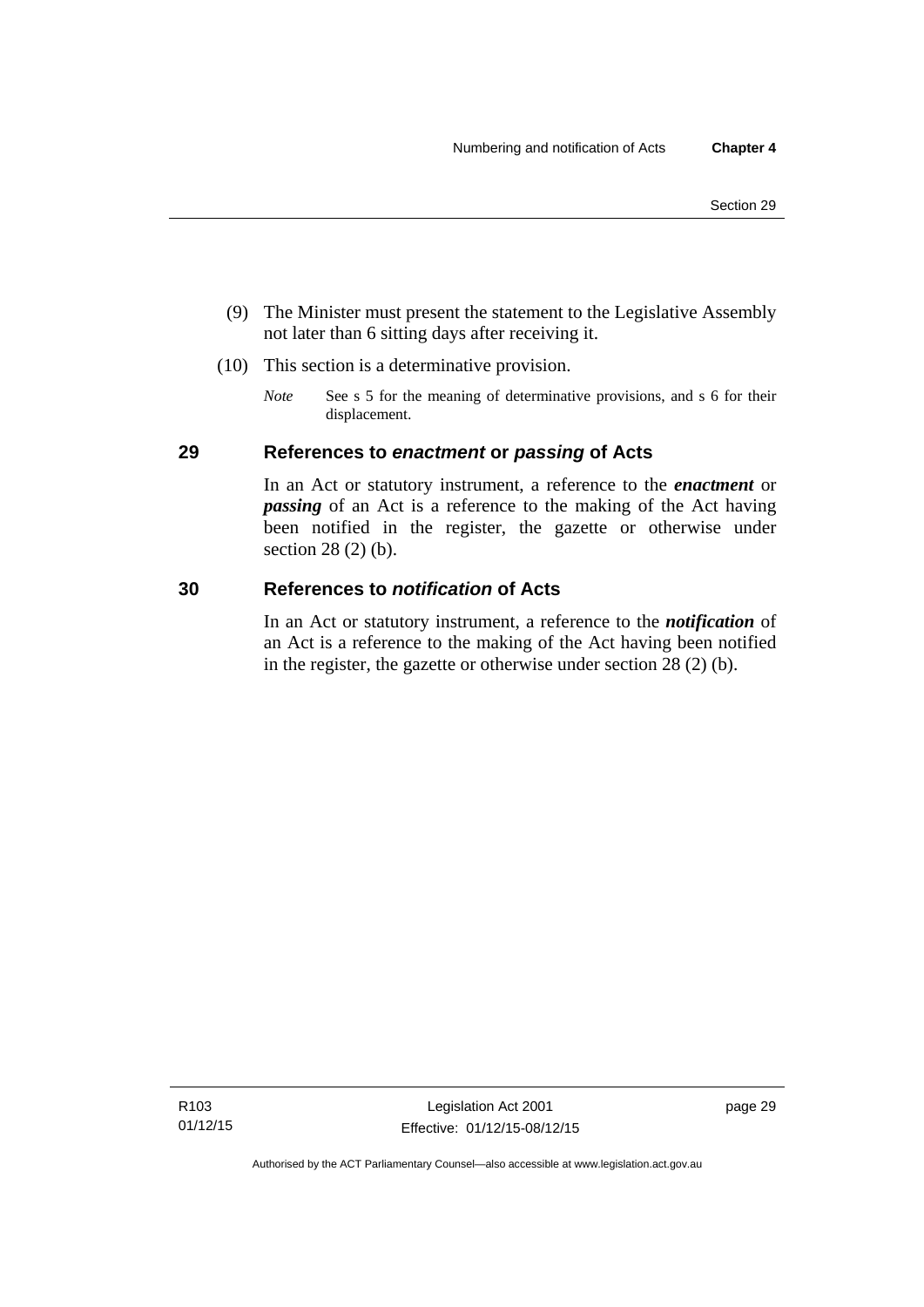### **Chapter 5** Regulatory impact statements for subordinate laws and disallowable instruments Part 5.1 **Preliminary**

Section 31

# **Chapter 5 Regulatory impact statements for subordinate laws and disallowable instruments**

# **Part 5.1** Preliminary

### **31 Definitions—ch 5**

In this chapter:

*authorising law*, in relation to a proposed subordinate law or disallowable instrument (the *proposed law*), means the Act or statutory instrument (and, if appropriate, the provision of the Act or statutory instrument) under which the proposed law will be made.

*benefits* includes—

- (a) advantages; and
- (b) direct and indirect economic, environmental and social benefits.

*costs* includes—

- (a) burdens and disadvantages; and
- (b) direct and indirect economic, environmental and social costs.

*scrutiny committee principles* means the terms of reference of the Legislative Assembly standing committee performing the duties of a scrutiny of bills and subordinate legislation committee that apply to subordinate laws and disallowable instruments.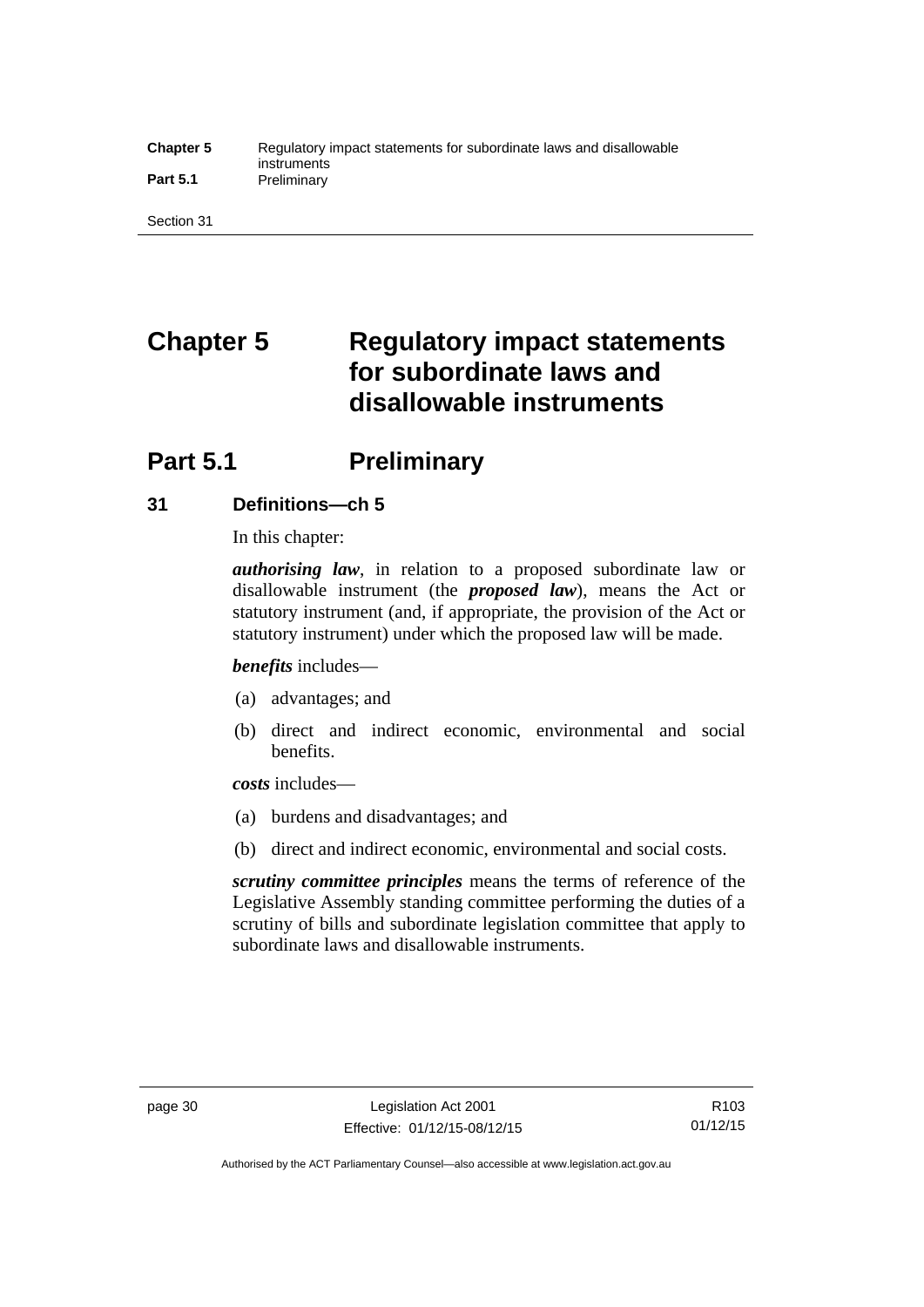### **32 Other publication or consultation requirements not affected**

- (1) Part 5.2 (Requirements for regulatory impact statements) does not affect any requirements in any other territory law for publication or consultation about a proposal to make a subordinate law or disallowable instrument.
- (2) Part 5.2 does not apply to the subordinate law or disallowable instrument if the requirements are of a comparable level to publication and consultation under the part.

### **33 Guidelines about costs of proposed subordinate laws and disallowable instruments**

- (1) The Minister may issue guidelines to be applied in deciding whether a proposed subordinate law or disallowable instrument is, or is not, likely to impose appreciable costs on the community or a part of the community.
- (2) A guideline is a disallowable instrument.
	- *Note* A disallowable instrument must be notified, and presented to the Legislative Assembly, under this Act.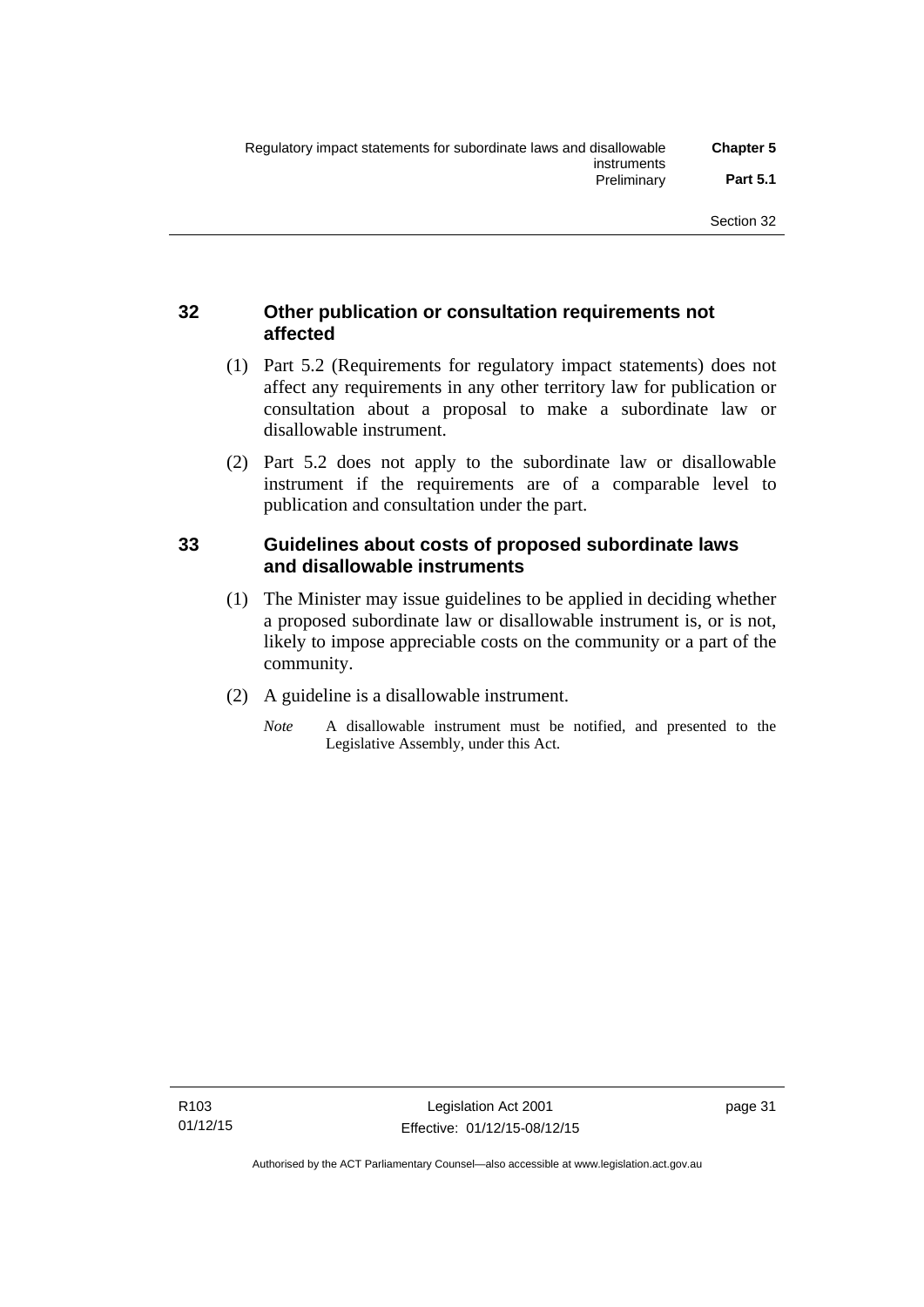# **Part 5.2 Requirements for regulatory impact statements**

### **34 Preparation of regulatory impact statements**

- (1) If a proposed subordinate law or disallowable instrument (the *proposed law*) is likely to impose appreciable costs on the community, or a part of the community, then, before the proposed law is made, the Minister administering the authorising law (the *administering Minister*) must arrange for a regulatory impact statement to be prepared for the proposed law.
- (2) However, this section does not apply to the proposed law if the administering Minister exempts the proposed law from subsection  $(1)$ .

*Note* Section 32 and s 36 also state other circumstances when a regulatory impact statement is not required.

- (3) An exemption under subsection (2) (the *RIS exemption*) is a disallowable instrument.
	- *Note* A disallowable instrument must be notified, and presented to the Legislative Assembly, under this Act.
- (4) If the RIS exemption is disallowed under this Act after the proposed law has been made, the administering Minister must arrange for a regulatory impact statement to be prepared for the subordinate law or disallowable instrument.
- (5) The regulatory impact statement prepared under subsection (4) must be presented to the Legislative Assembly not later than 5 sitting days after the day the RIS exemption is disallowed.
- (6) This chapter (other than section 37 (When must regulatory impact statement be presented?)) applies to the law as if the law were a proposed subordinate law or disallowable instrument.

Authorised by the ACT Parliamentary Counsel—also accessible at www.legislation.act.gov.au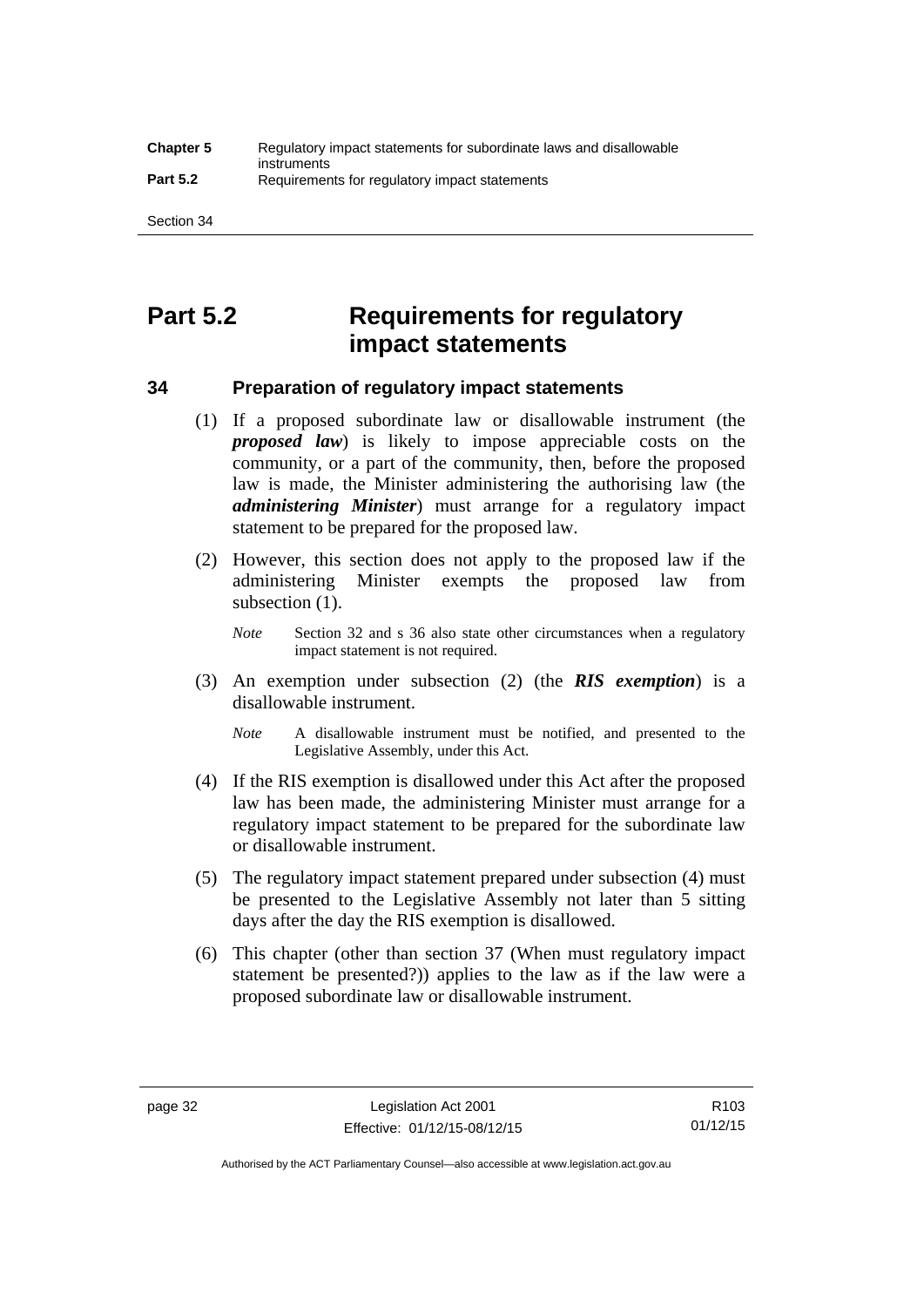### **35 Content of regulatory impact statements**

A regulatory impact statement for a proposed subordinate law or disallowable instrument (the *proposed law*) must include the following information about the proposed law in clear and precise language:

- (a) the authorising law;
- (b) a brief statement of the policy objectives of the proposed law and the reasons for them;
- (c) a brief statement of the way the policy objectives will be achieved by the proposed law and why this way of achieving them is reasonable and appropriate;
- (d) a brief explanation of how the proposed law is consistent with the policy objectives of the authorising law;
- (e) if the proposed law is inconsistent with the policy objectives of another territory law—
	- (i) a brief explanation of the relationship with the other law; and
	- (ii) a brief explanation for the inconsistency;
- (f) if appropriate, a brief statement of any reasonable alternative way of achieving the policy objectives (including the option of not making a subordinate law or disallowable instrument) and why the alternative was rejected;
- (g) a brief assessment of the benefits and costs of implementing the proposed law that—
	- (i) if practicable and appropriate, quantifies the benefits and costs; and
	- (ii) includes a comparison of the benefits and costs with the benefits and costs of any reasonable alternative way of achieving the policy objectives stated under paragraph (f);

page 33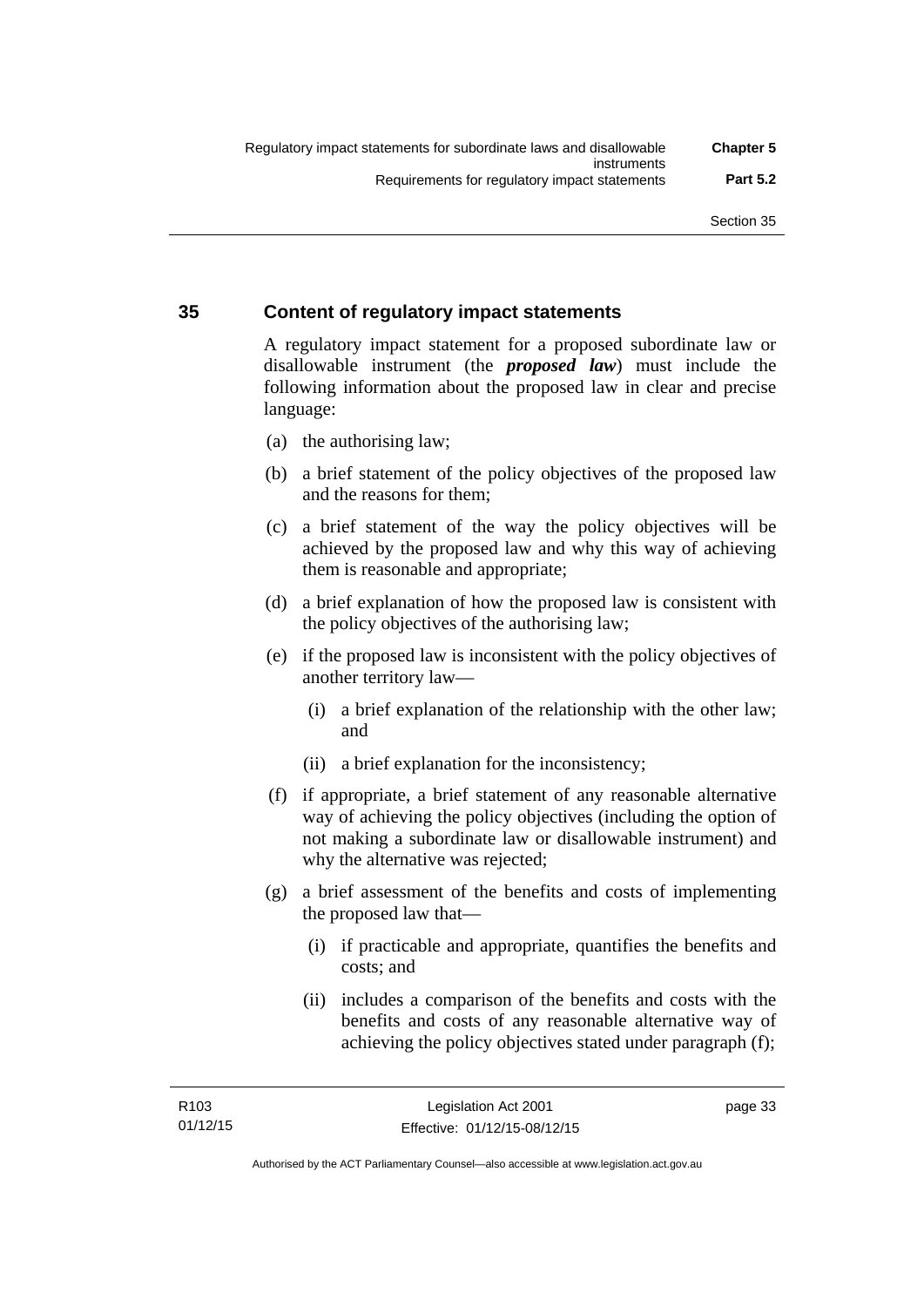| <b>Chapter 5</b> | Regulatory impact statements for subordinate laws and disallowable |
|------------------|--------------------------------------------------------------------|
| <b>Part 5.2</b>  | instruments<br>Requirements for regulatory impact statements       |

Section 36

 (h) a brief assessment of the consistency of the proposed law with the scrutiny committee principles and, if it is inconsistent with the principles, the reasons for the inconsistency.

### **36 When is preparation of regulatory impact statement unnecessary?**

- (1) A regulatory impact statement need not be prepared for a proposed subordinate law or disallowable instrument (the *proposed law*) if the proposed law only provides for, or to the extent it only provides for, any of the following:
	- (a) a matter that is not of a legislative nature, including, for example, a matter of a machinery, administrative, drafting or formal nature;
	- (b) a matter that does not operate to the disadvantage of anyone (other than the Territory or a territory authority or instrumentality) by—
		- (i) adversely affecting the person's rights; or
		- (ii) imposing liabilities on the person;
	- (c) an amendment of a territory law to take account of current legislative drafting practice;
	- (d) the commencement of an Act or statutory instrument;
		- *Note* A reference to an Act or statutory instrument includes a reference to a provision of the Act or instrument (see s 7 and s 13).
	- (e) an amendment of a territory law that does not fundamentally affect the law's application or operation;
	- (f) a matter of a transitional character;
	- (g) a matter arising under a territory law that is part of a uniform scheme of legislation or complementary with legislation of the Commonwealth, a State or New Zealand;

Authorised by the ACT Parliamentary Counsel—also accessible at www.legislation.act.gov.au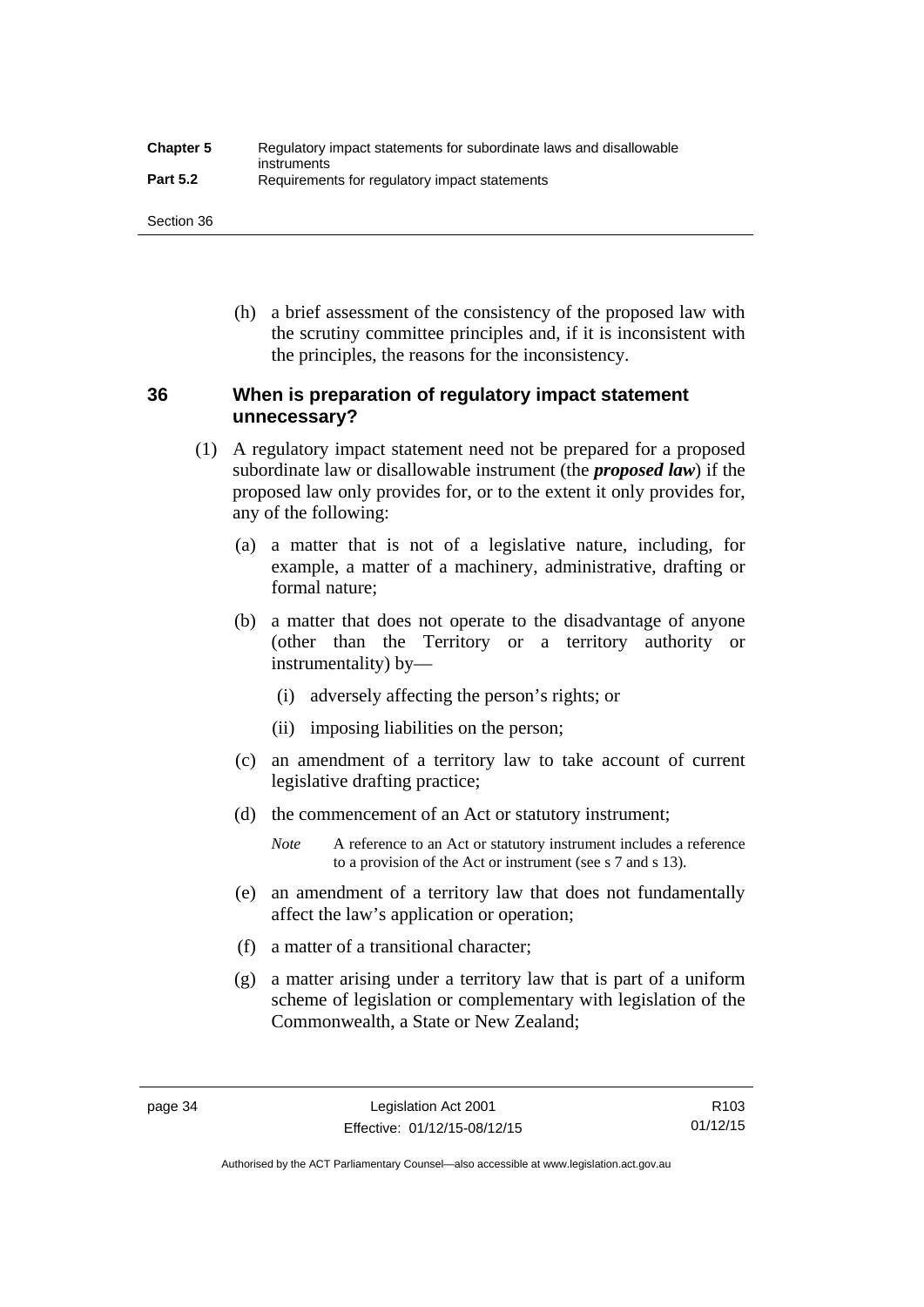- (h) a matter involving the adoption of an Australian or international protocol, standard, code, or intergovernmental agreement or instrument, if an assessment of the benefits and costs has already been made and the assessment was made for, or is relevant to, the ACT;
- (i) a proposal to make, amend or repeal rules of court;
- (j) a matter advance notice of which would enable someone to gain unfair advantage;
- (k) an amendment of a fee, charge or tax consistent with announced government policy.
- (2) A regulatory impact statement also need not be prepared for the proposed law if, or to the extent that, it would be against the public interest because of the nature of the proposed law or the circumstances in which it is made.

### **Example**

A law may need to be made urgently for controlling the spread of a disease or dealing with another urgent situation.

- *Note 1* An example is part of the Act, is not exhaustive and may extend, but does not limit, the meaning of the provision in which it appears (see this Act, s 126 and s 132).
- *Note* 2 Section 32 and s 34 also state other circumstances when a regulatory impact statement is not required.

### **37 When must regulatory impact statement be presented?**

- (1) This section applies if a regulatory impact statement for a proposed subordinate law or disallowable instrument (the *proposed law*) has been prepared and the proposed law is made.
- (2) The statement must be presented to the Legislative Assembly with the subordinate law or disallowable instrument.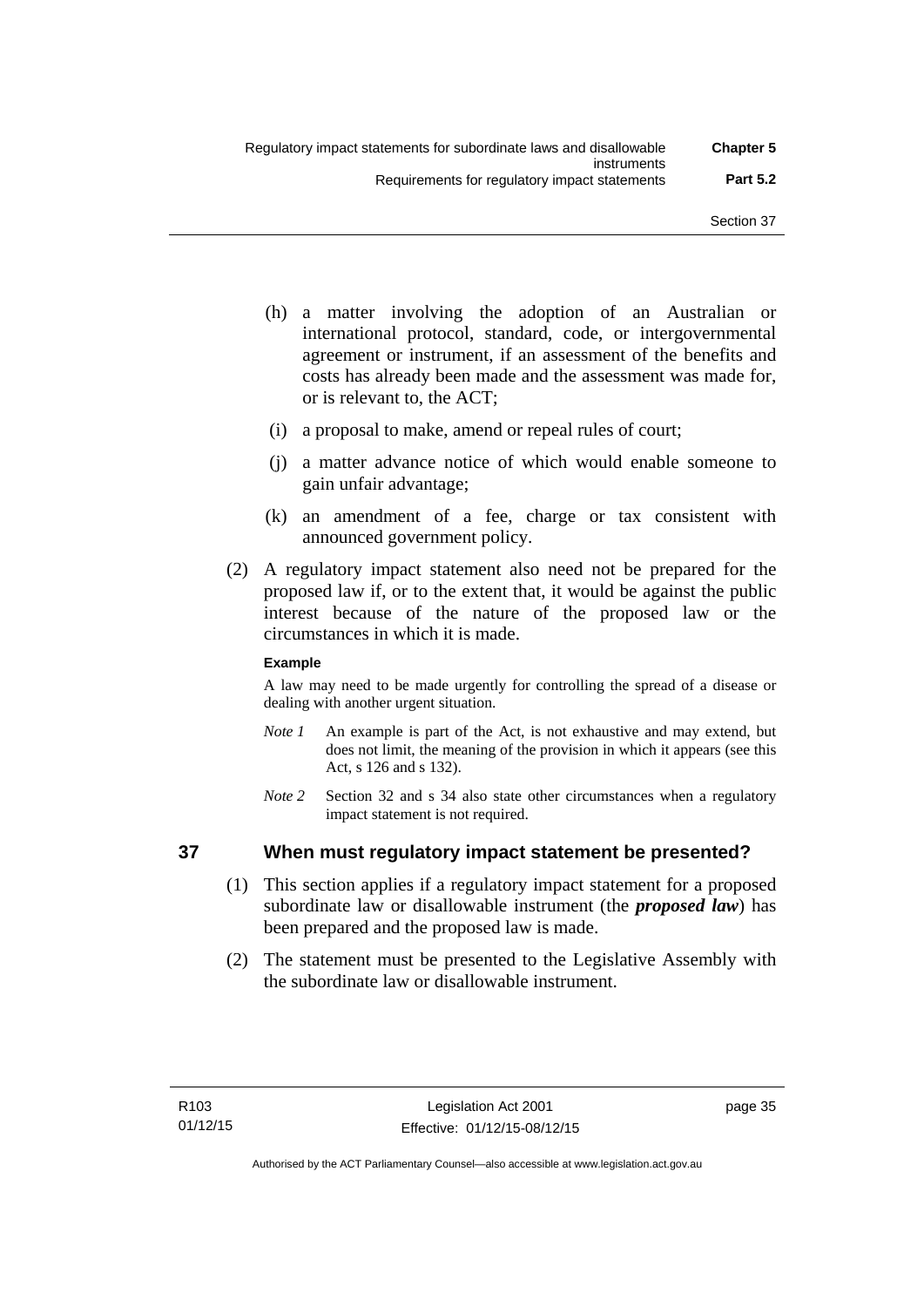### **Chapter 5** Regulatory impact statements for subordinate laws and disallowable instruments **Part 5.3** Failure to comply with requirements for regulatory impact statements

Section 38

# **Part 5.3 Failure to comply with requirements for regulatory impact statements**

### **38 Effect of failure to comply with pt 5.2**

- (1) Failure to comply with part 5.2 (Requirements for regulatory impact statements) in relation to a subordinate law or disallowable instrument (the *law*) does not—
	- (a) affect the law's validity; or
	- (b) create rights or impose legally enforceable obligations on the Territory, a Minister or anyone else.
- (2) In addition, a decision made, or appearing to be made, under part 5.2 is final and conclusive.
- (3) In this section:

*decision* includes—

- (a) conduct engaged in to make a decision; and
- (b) conduct related to making a decision; and
- (c) failure to make a decision.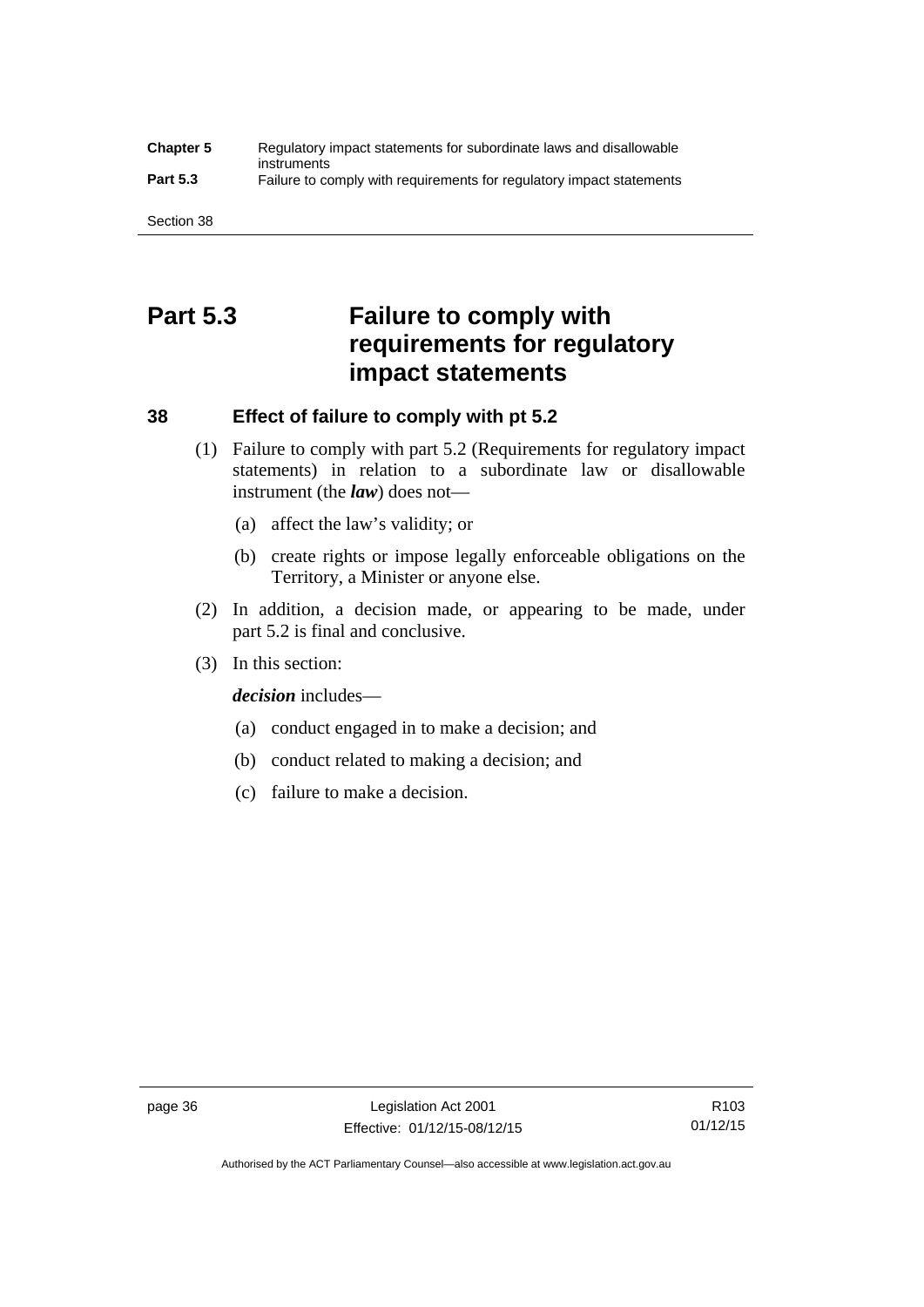# **Chapter 6 Making, notification and numbering of statutory instruments**

# **Part 6.1 General**

## **39 Meaning of** *matter***—ch 6**

In this chapter:

*matter*, in relation to a statutory instrument, includes circumstance, person, place and purpose.

### **40 Presumption of validity**

It is presumed, unless the contrary is proved, that all conditions and steps required for the making of a statutory instrument have been satisfied and carried out.

## **41 Making of certain statutory instruments by Executive**

- (1) This section applies if an Act authorises or requires the Executive to make a subordinate law or disallowable instrument.
- (2) The subordinate law or disallowable instrument is taken to be made by the Executive if—
	- (a) it is signed by 2 or more Ministers who are members of the Executive; and
	- (b) 1 of the signing Ministers is the responsible Minister.
- (3) A subordinate law or disallowable instrument made in accordance with subsection (2) is taken to be made when it is signed by the second Minister signing.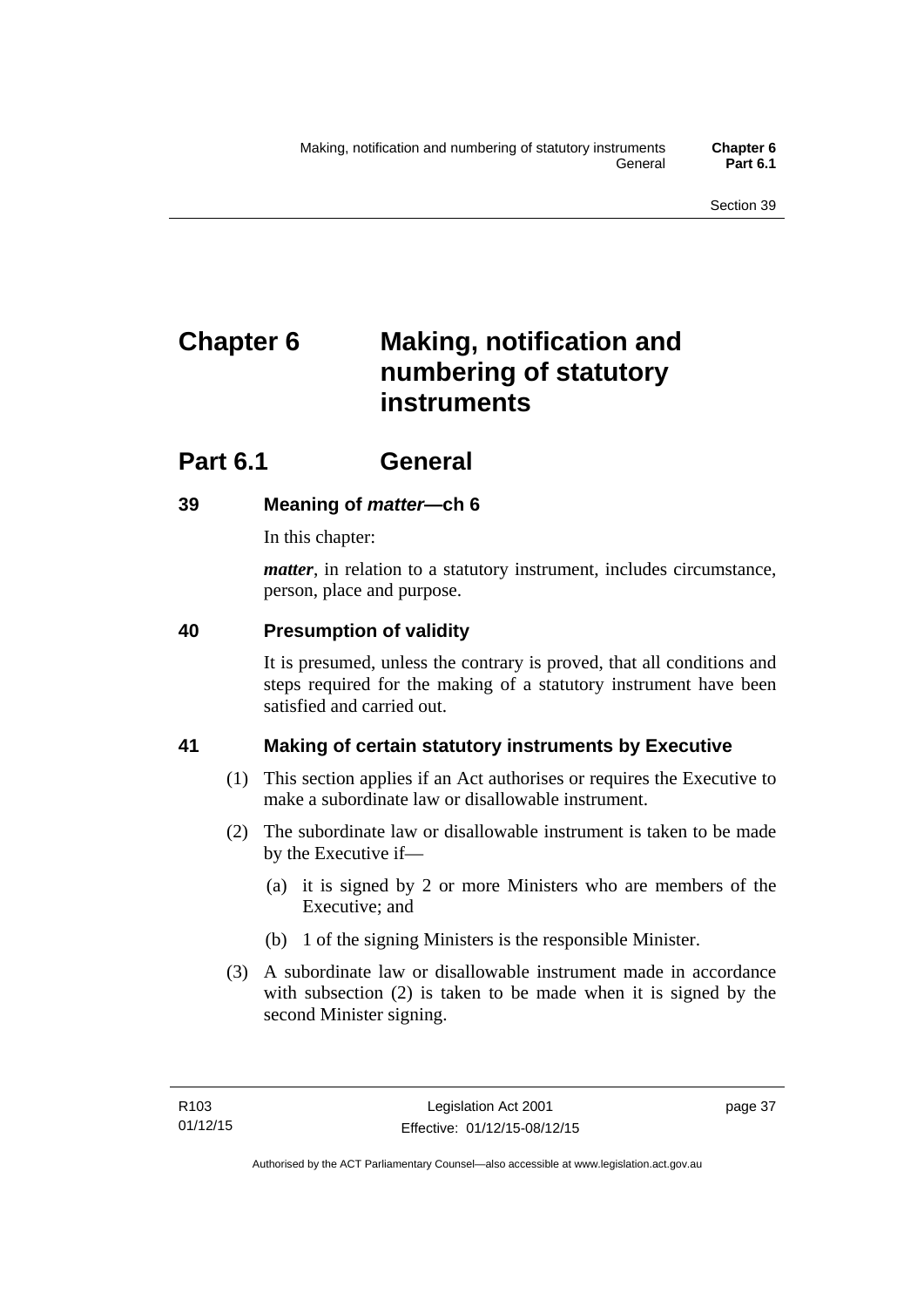- (4) Subsection (2) (b) does not apply if the responsible Minister cannot sign because he or she is absent from the ACT, ill or on leave.
- (5) In this section:

*responsible Minister* means—

- (a) the Minister for the time being administering the Act; or
- (b) if, for the time being, different Ministers administer the Act in relation to different matters—
	- (i) if only 1 Minister administers the Act in relation to the relevant matter—that Minister; or
	- (ii) if 2 or more Ministers administer the Act in relation to the relevant matter—any of the Ministers; or
	- (iii) if subparagraph (ii) does not apply and, for the time being, 2 or more Ministers administer the Act—any of the Ministers;

but does not include a Minister for the time being acting on behalf of the Minister or 2 or more Ministers.

R103 01/12/15

Authorised by the ACT Parliamentary Counsel—also accessible at www.legislation.act.gov.au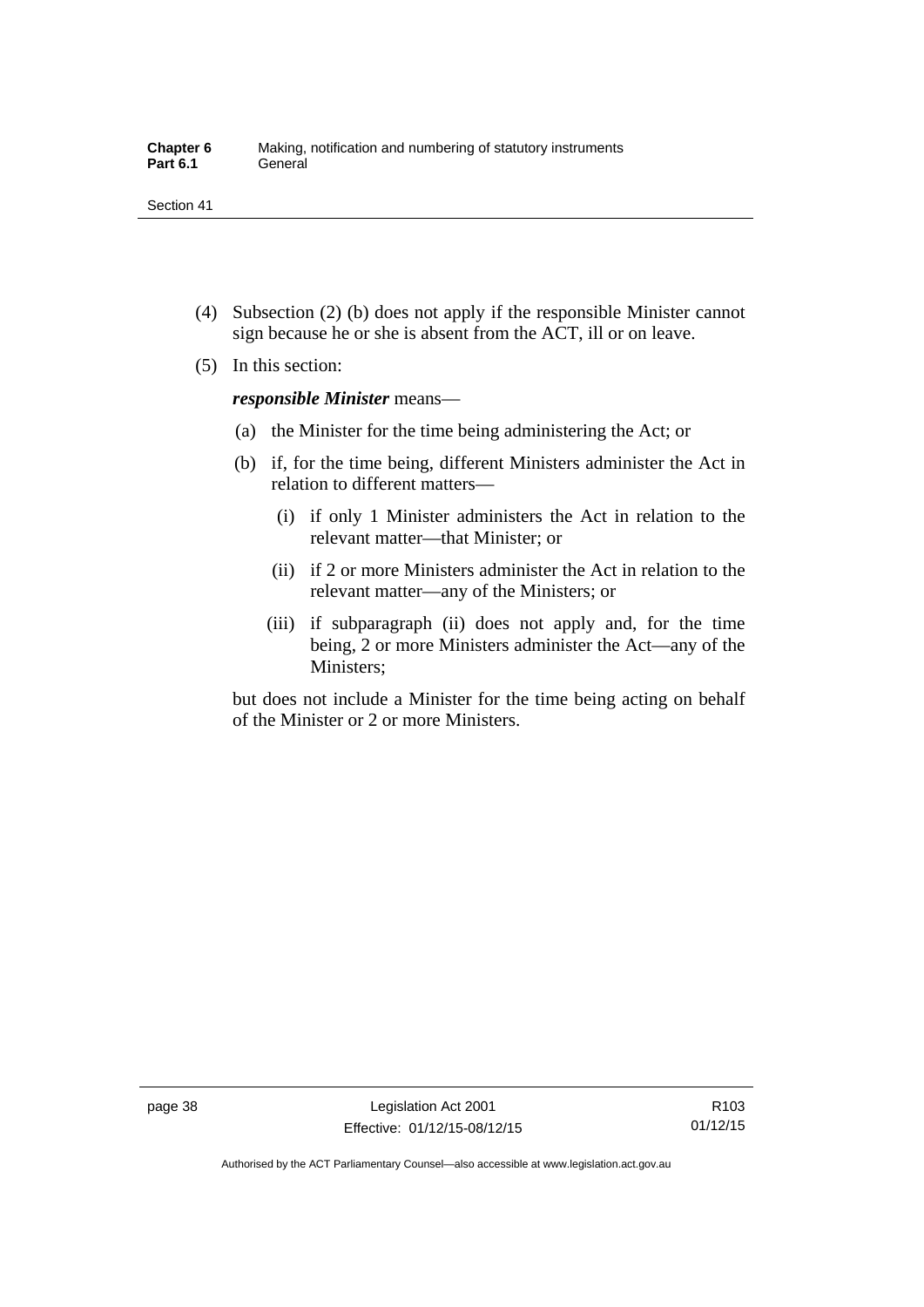# **Part 6.2 Making of statutory instruments generally**

### **42 Power to make statutory instruments**

 (1) If an Act or statutory instrument gives a power that can be exercised by making an instrument, the Act or statutory instrument gives power to make the instrument.

#### **Example**

An Act gives a Minister power to approve codes of practice, but does not require the approval to be in writing or to be given by a particular instrument. The power can be exercised by giving a written approval. The Act, therefore, gives power to make an instrument, namely, a written approval.

- *Note* An example is part of the Act, is not exhaustive and may extend, but does not limit, the meaning of the provision in which it appears (see s 126 and s 132).
- (2) If an Act or statutory instrument gives power to make an instrument that would be a legislative instrument, the power can only be exercised by making an instrument.

#### **Examples**

See examples to s 56 (3) and s 255 (3).

- (3) If an Act or statutory instrument gives power to make an instrument, the power may be exercised from time to time.
- (4) This section is a determinative provision.
	- *Note* See s 5 for the meaning of determinative provisions, and s 6 for their displacement.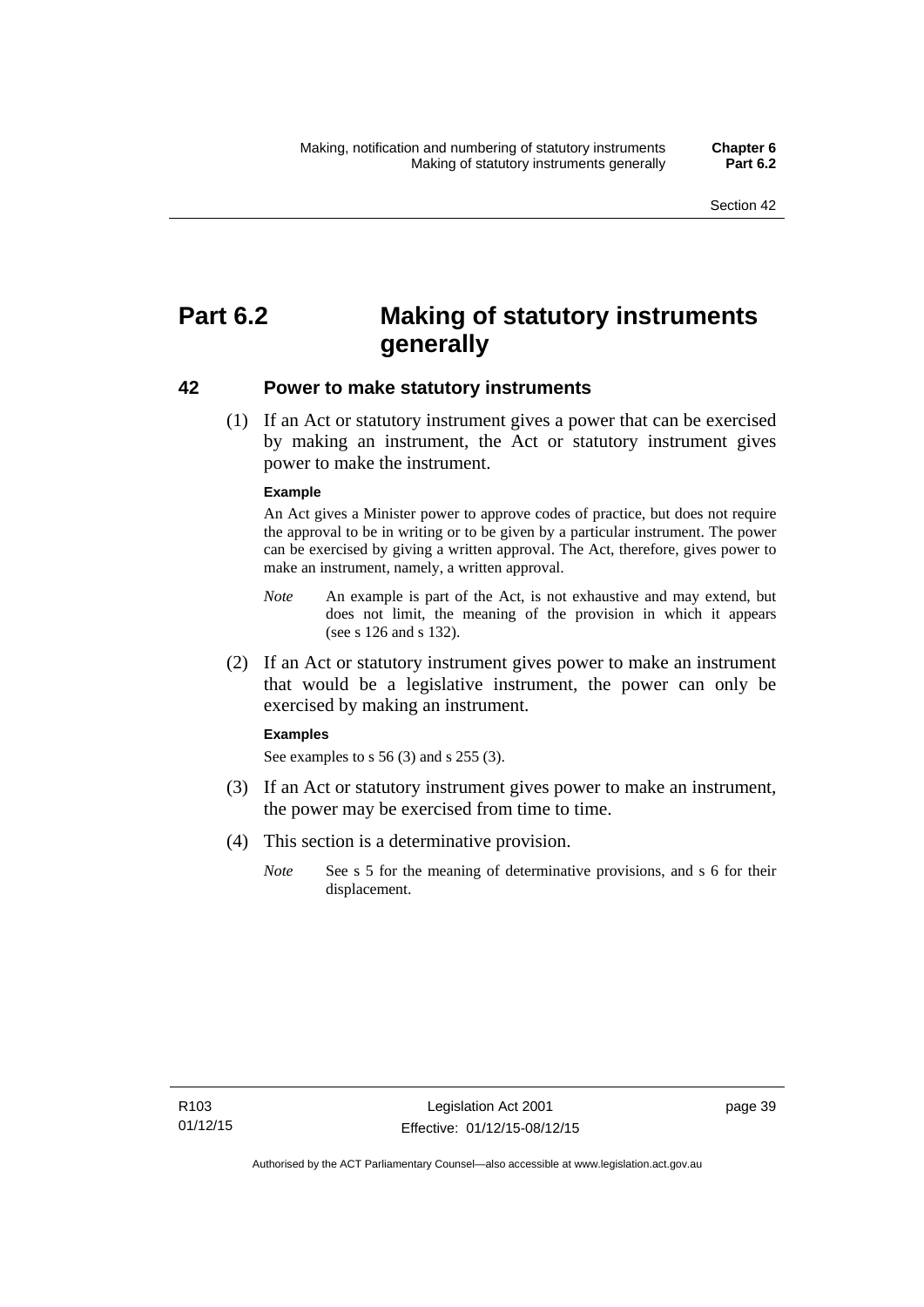### **43 Statutory instruments to be interpreted not to exceed powers under authorising law**

- (1) A statutory instrument is to be interpreted as operating to the full extent of, but not to exceed, the power given by the Act or statutory instrument under which it is made (the *authorising law*).
- (2) Without limiting subsection (1), if a provision of a statutory instrument would, apart from this section, be interpreted as exceeding power—
	- (a) the provision is valid to the extent to which it does not exceed power; and
	- (b) the remainder of the instrument is not affected.

#### **Example 1**

The *Agriculture Services Determination* 2001, pt 4 exceeds the determination– making power given by the *Agriculture Services Act 2000* (hypothetical). The other provisions of the determination are within power.

The determination (apart from pt 4) operates effectively. Pt 4 is treated as if it did not form part of the determination and is disregarded.

*Note* The kind of interpretation indicated in example 1 is known as a divisible interpretation of the determination.

#### **Example 2**

The *Goats Regulation 2001* (hypothetical) is made under the *Goats Act 2001*. The *Goats Regulation 2001*, s 39 seeks to impose rules about the care of 'animals', but the Act only gives power to make regulations about goats.

Section 39 is read restrictively ('read down') as if it mentioned goats. In other words, the section is effective but treated as if it applied only to goats.

*Note* The kind of interpretation indicated in example 2 is known as a distributive interpretation of the regulation.

R103 01/12/15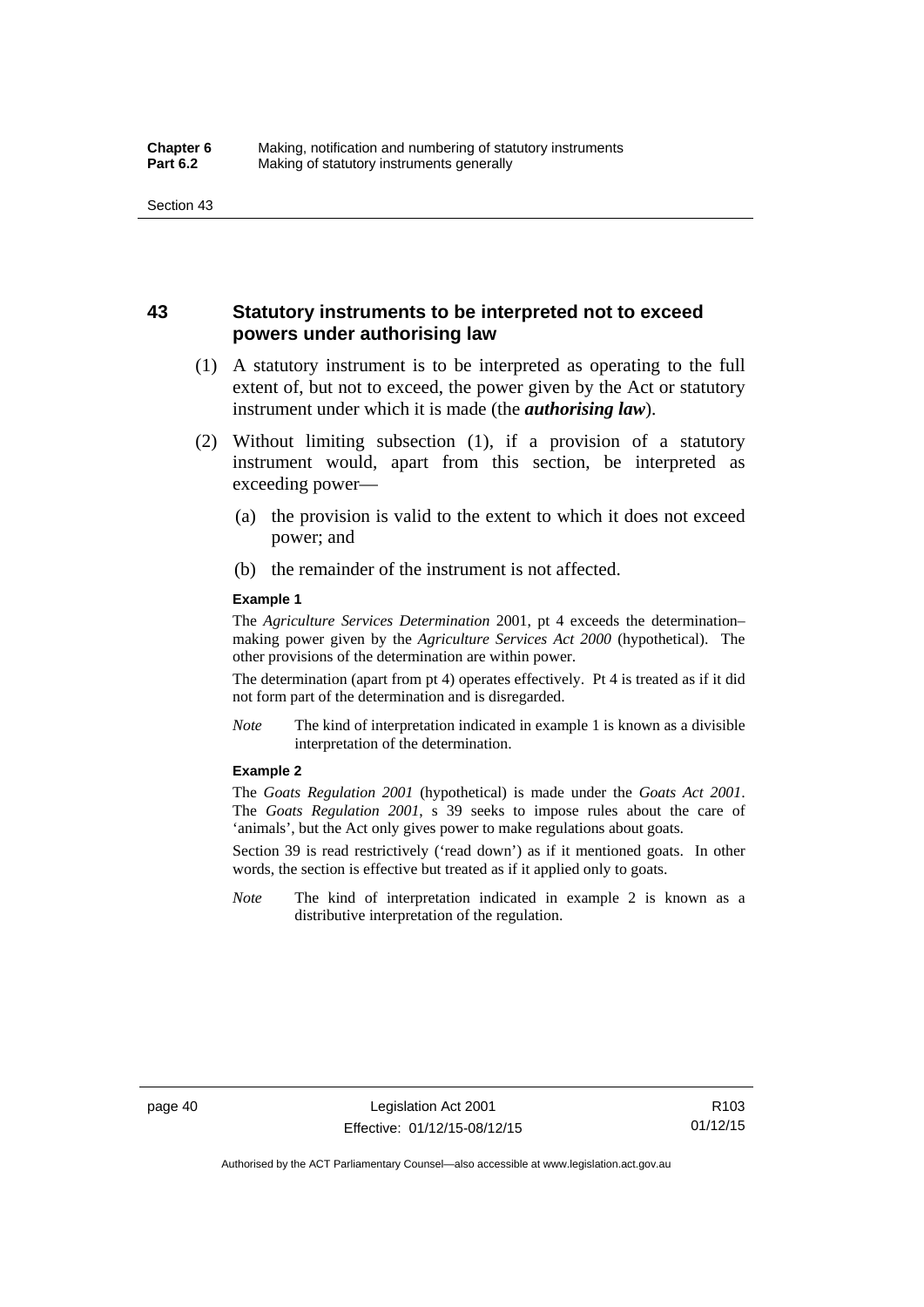#### **Example 3**

The *Wombat Protection Act 2003* (hypothetical) provides that the Minister may appoint a Wombat Advocate. The instrument making the appointment states that the appointment is for 5 years, but the maximum term of appointment authorised under the Act is 4 years.

The instrument is read restrictively ('read down') as if it referred to 4 years. In other words, the instrument is effective but the appointment is only valid for 4 years.

- *Note 1* The kind of interpretation indicated in example 3 is known as a distributive interpretation of the instrument.
- *Note 2* An example is part of the Act, is not exhaustive and may extend, but does not limit, the meaning of the provision in which it appears (see s 126 and s 132).
- (3) Without limiting subsection (1), if the application of a provision of a statutory instrument to a matter would, apart from this section, be interpreted as exceeding power, the provision's application to other matters is not affected.

#### **Example**

The *Community Safety Order 2001* is expressed to apply to all members of the community without qualification although it is in fact made under the *Building Industry (Safety) Act 2000* (hypothetical). That Act is restricted in its operation to the building industry. The order is cast in such wide terms that it cannot be interpreted divisibly or distributively. However, the order applies to entities such as XYZ Constructions Pty Ltd because it is a company in the construction industry.

- (4) This section is in addition to any provision of the statutory instrument or authorising law.
- (5) This section is a determinative provision.
	- *Note* See s 5 for the meaning of determinative provisions, and s 6 for their displacement.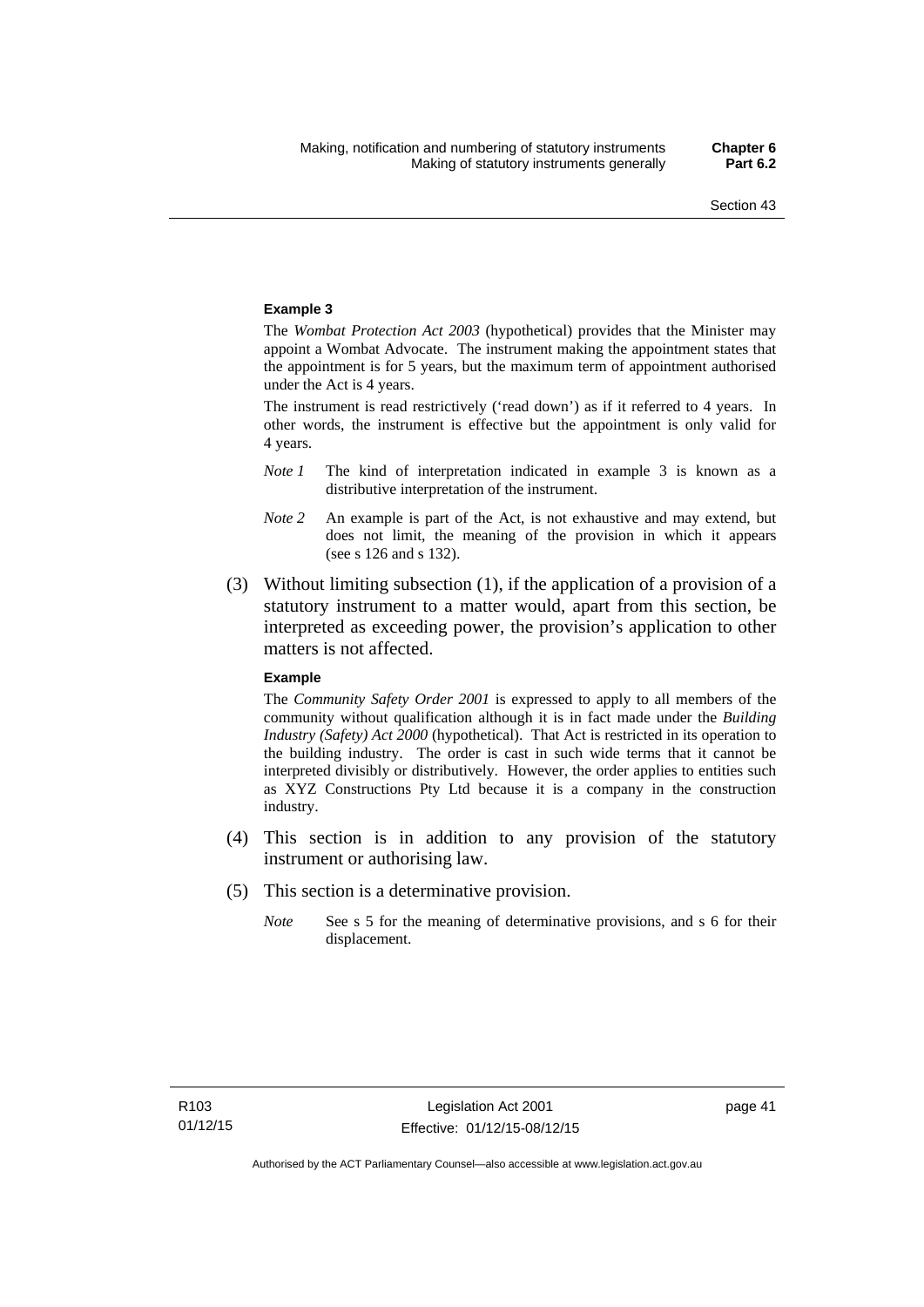### **44 Power to make statutory instruments for Act etc**

- (1) If an Act or statutory instrument (the *authorising law*) authorises or requires the making of a statutory instrument for the authorising law or another Act or statutory instrument (the *other law*), the power authorises a statutory instrument to be made in relation to any matter that—
	- (a) is required or permitted to be prescribed by the authorising law or other law; or
	- (b) is necessary or convenient to be prescribed for carrying out or giving effect to the authorising law or other law.
- (2) Subsection (1) applies to the authorising law even though the authorising law—
	- (a) only authorises the making of a statutory instrument for the authorising law; or
	- (b) also authorises or requires the making of a statutory instrument about a particular matter.
- (3) Power given by the authorising law to make a statutory instrument about a particular matter does not limit power given by the authorising law or other law to make a statutory instrument (whether or not of the same kind) about any other matter.
- (4) This section is a determinative provision.
	- *Note* See s 5 for the meaning of determinative provisions, and s 6 for their displacement.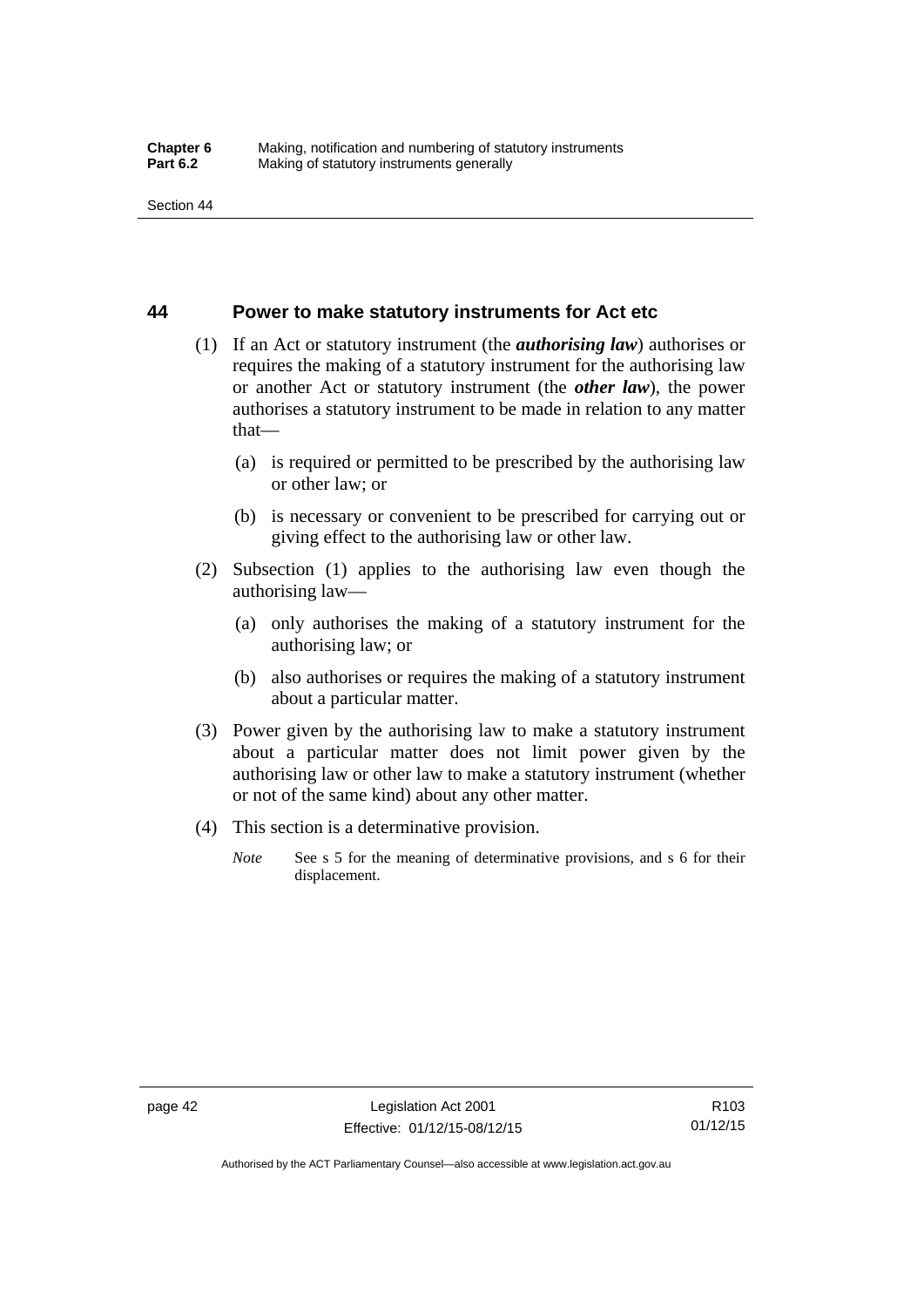### **45 Power to make court rules**

- (1) The power of an entity to make rules for a court includes power to make rules in relation to any matter necessary or convenient to be prescribed for carrying out or giving effect to the court's jurisdiction under any law that authorises or requires anything to be done in or in relation to the court.
- (2) This section is additional to section 44.
- (3) This section is a determinative provision.
	- *Note* See s 5 for the meaning of determinative provisions, and s 6 for their displacement.
- (4) In this section:

*court* includes a tribunal*.*

*disallowable instrument*, for a Commonwealth Act, means an instrument that can be disallowed under the *[Legislative Instruments](http://www.comlaw.gov.au/Series/C2004A01224)  [Act 2003](http://www.comlaw.gov.au/Series/C2004A01224)* (Cwlth), part 5 (Parliamentary scrutiny of legislative instruments), including that part, or provisions of that part, applied by another Commonwealth law.

*law* means—

- (a) an Act, subordinate law or disallowable instrument; or
	- *Note* A reference to an Act, subordinate law or disallowable instrument includes a reference to a provision of the Act, law or instrument (see s 7, s 8 and s 9).
- (b) a Commonwealth Act or a disallowable instrument under a Commonwealth Act (or a provision of such an Act or instrument).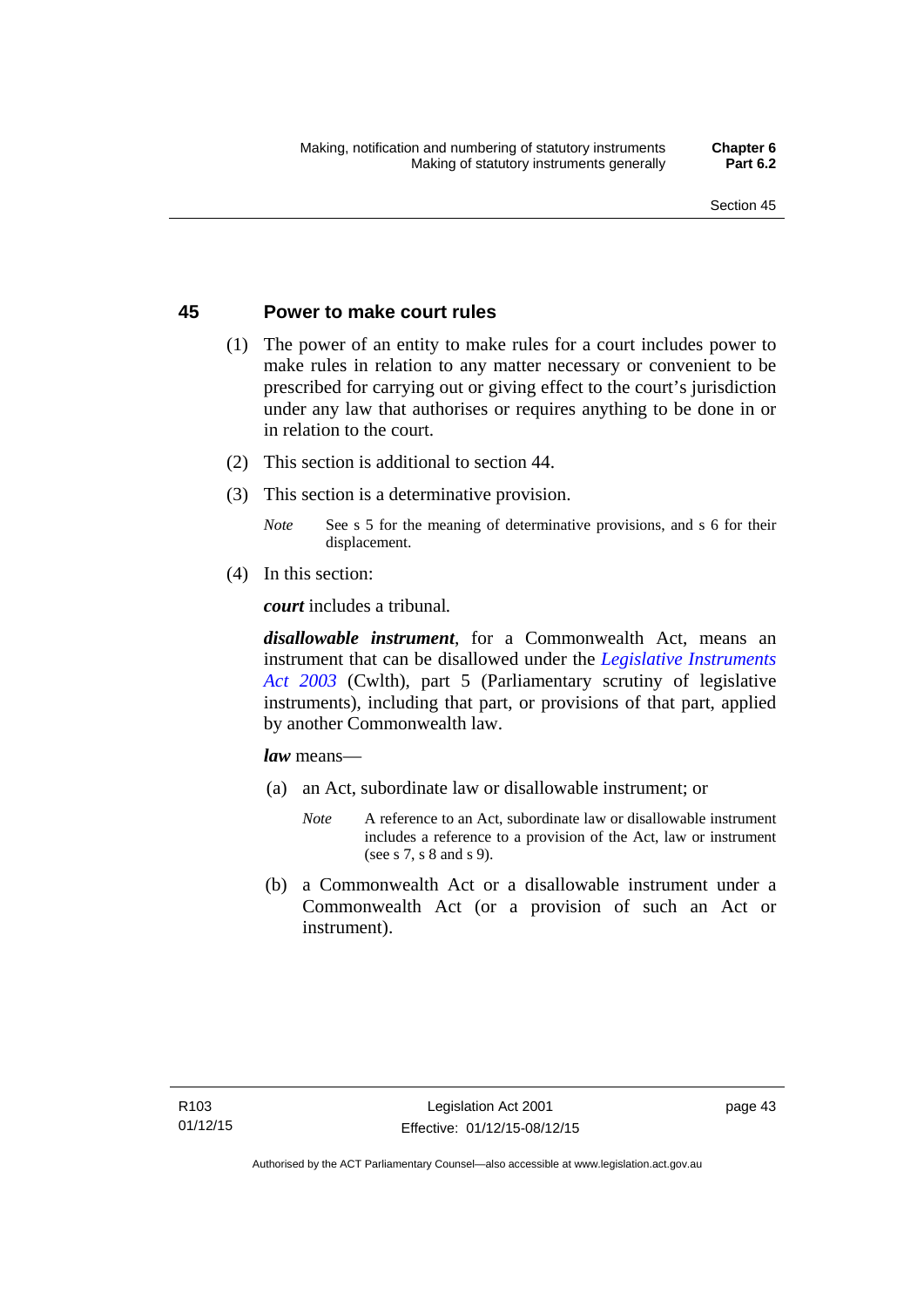### **46 Power to make instrument includes power to amend or repeal**

- (1) Power given under an Act or statutory instrument (the *authorising law*) to make a statutory instrument includes power to amend or repeal the instrument.
- (2) The power to amend or repeal the instrument is exercisable in the same way, and subject to the same conditions, as the power to make the instrument.

#### **Examples**

- 1 If the instrument is a disallowable instrument, an amendment or repeal of the instrument is also a disallowable instrument.
- 2 If the instrument is a notifiable instrument, an amendment or repeal of the instrument is also a notifiable instrument.
- 3 If notice of the making of the instrument must be published in a newspaper, notice of an amendment or repeal of the instrument must also be published in the newspaper.
- *Note* An example is part of the Act, is not exhaustive and may extend, but does not limit, the meaning of the provision in which it appears (see s 126 and s 132).
- (3) Despite subsection (1), a form that is a legislative instrument may be repealed or repealed and remade (with or without changes), but may not be amended.
- (4) This section is a determinative provision.
	- *Note* See s 5 for the meaning of determinative provisions, and s 6 for their displacement.

### **47 Statutory instrument may make provision by applying law or instrument**

 (1) This section applies if an Act, subordinate law or disallowable instrument (the *authorising law*) authorises or requires the making of a statutory instrument (the *relevant instrument*) about a matter.

Authorised by the ACT Parliamentary Counsel—also accessible at www.legislation.act.gov.au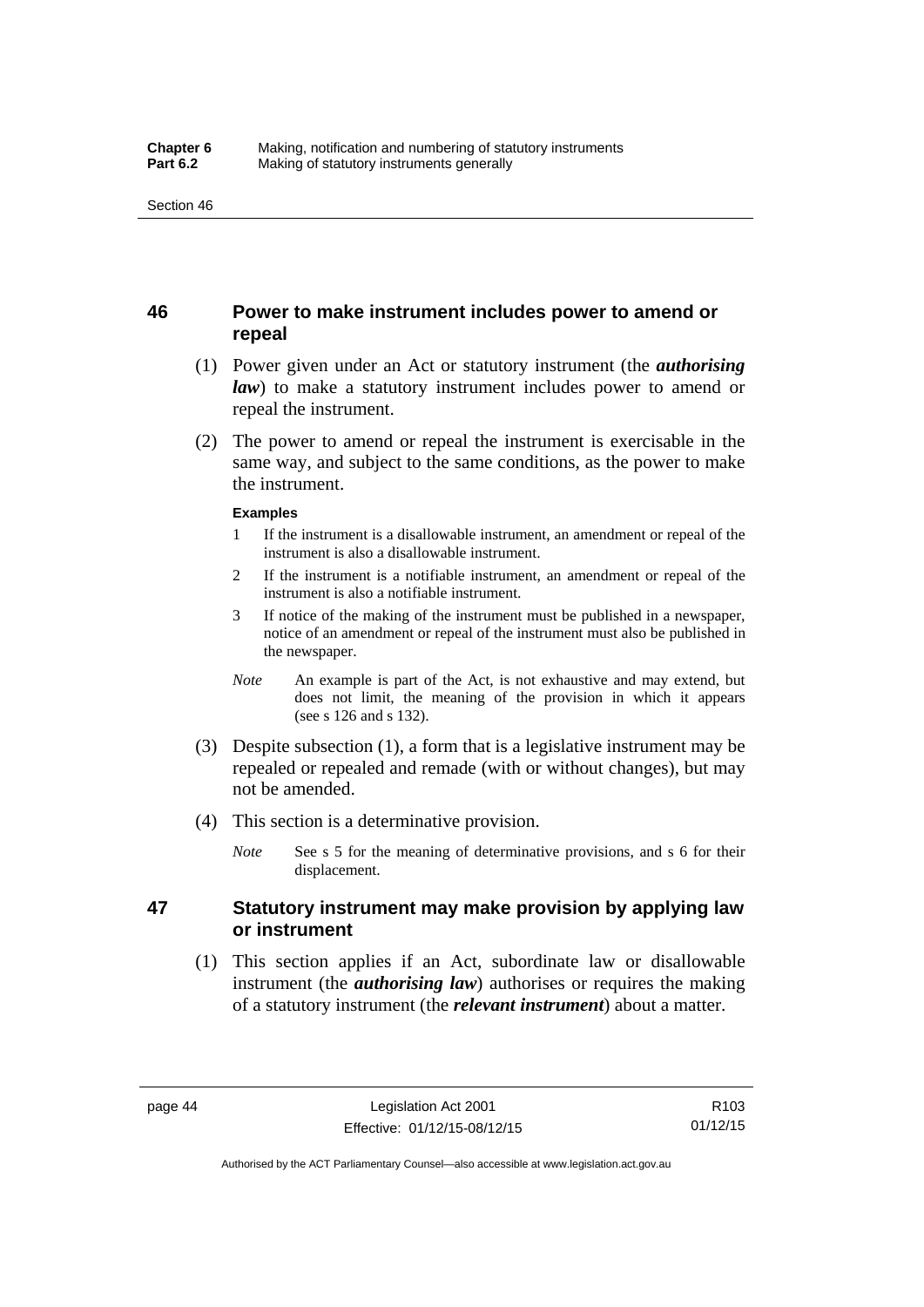- (2) The relevant instrument may make provision about the matter by applying an ACT law—
	- (a) as in force at a particular time; or
	- (b) as in force from time to time.
- (3) The relevant instrument may make provision about the matter by applying a law of another jurisdiction, or an instrument, as in force only at a particular time.

*Note* For information on the operation of s (3), see the examples to s (9).

- (4) If the relevant instrument makes provision about the matter by applying a law of another jurisdiction or an instrument, the following provisions apply:
	- (a) if subsection (3) is displaced by, or under authority given by, an Act or the authorising law—the law of the other jurisdiction or instrument is applied as in force from time to time;
		- *Note* For the displacement of s (3), see s 6, examples 1 and 2.
	- (b) if subsection (3) is not so displaced and the relevant instrument does not provide that the law of the other jurisdiction or instrument is applied as in force at a particular time—the law or instrument is taken to be applied as in force when the relevant instrument is made.

### **Examples—s (4) (b)**

1 The *Locust Damage Compensation Determination 2003* (a hypothetical disallowable instrument) provides for the making of claims against a compensation fund. Section 43 states that disputes about claims must be decided in accordance with the *[Commercial Arbitration Act 1984](http://www.legislation.nsw.gov.au/maintop/view/repealed/act+160+1984+cd+0+Y)* (NSW) (the *NSW Act*) as in force from time to time. The determination is made on 1 August 2003. The Act under which the determination is made does not displace s (3). Therefore, even though s 43 purports to apply the [NSW Act](http://www.legislation.nsw.gov.au/maintop/view/repealed/act+160+1984+cd+0+Y) as in force from time to time, the [NSW Act](http://www.legislation.nsw.gov.au/maintop/view/repealed/act+160+1984+cd+0+Y) as in force on 1 August 2003 is applied by the determination.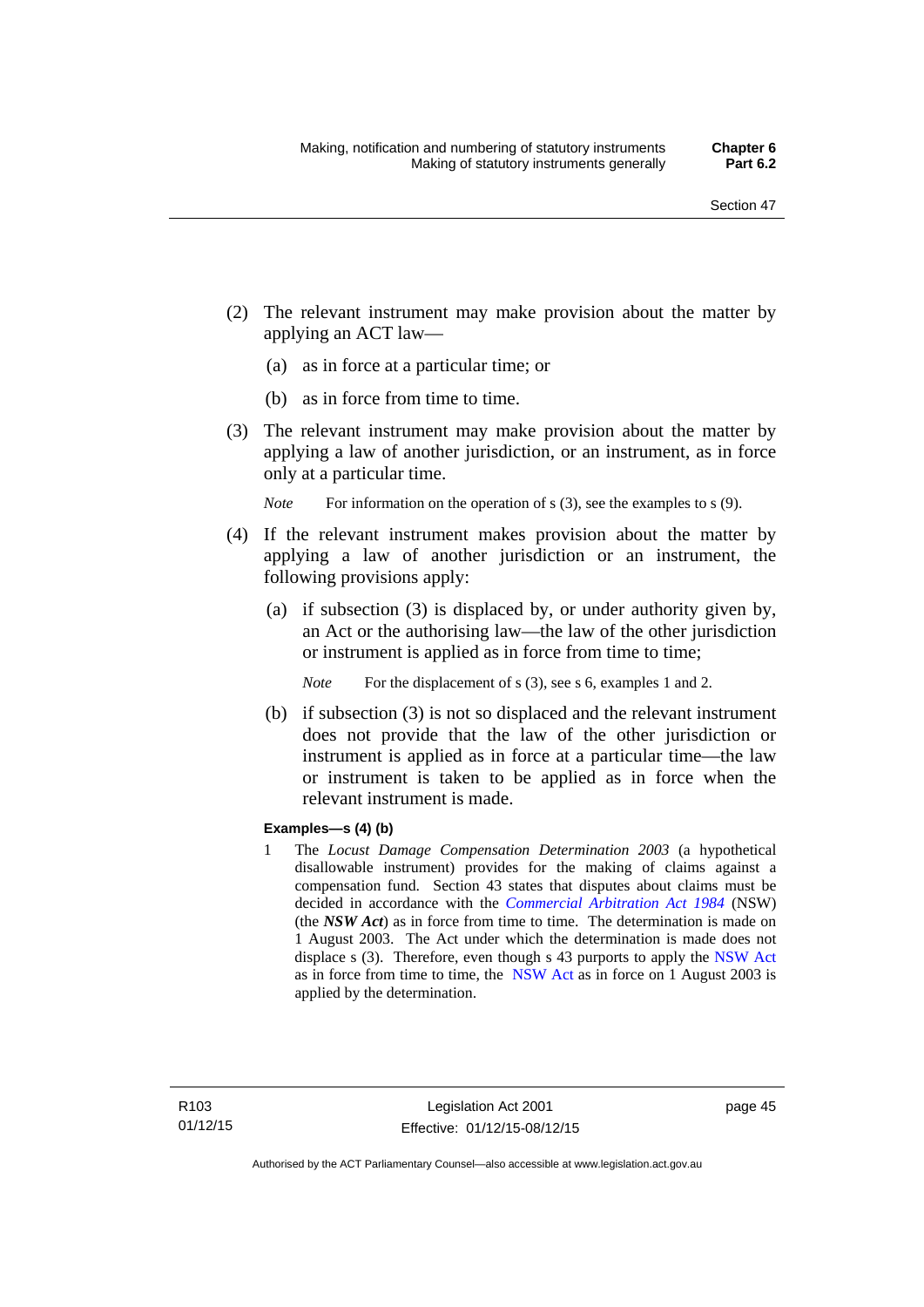Section 47

- 2 The *Locust Damage Compensation Determination 2003* (mentioned in example 1), s 43 states that disputes about claims must be decided in accordance with the *[Commercial Arbitration Act 1984](http://www.legislation.nsw.gov.au/maintop/view/repealed/act+160+1984+cd+0+Y)* (NSW) (the *NSW Act*), but does not state that the [NSW Act](http://www.legislation.nsw.gov.au/maintop/view/repealed/act+160+1984+cd+0+Y) is to be applied as in force from time to time or at a particular time. The determination is made on 1 August 2003. The Act under which the determination is made does not displace s (3). Therefore, the [NSW Act](http://www.legislation.nsw.gov.au/maintop/view/repealed/act+160+1984+cd+0+Y) as in force on 1 August 2003 is applied by the determination.
- *Note* An example is part of the Act, is not exhaustive and may extend, but does not limit, the meaning of the provision in which it appears (see s 126 and s 132).
- (5) If a law of another jurisdiction or an instrument is applied as in force at a particular time, the text of the law or instrument (as in force at that time) is taken to be a notifiable instrument made under the relevant instrument by the entity authorised or required to make the relevant instrument.
- (6) If subsection (3) is displaced and a law of another jurisdiction or an instrument is applied as in force from time to time, the text of each of the following is taken to be a notifiable instrument made under the relevant instrument by the entity authorised or required to make the relevant instrument:
	- (a) the law or instrument as in force at the time the relevant instrument is made;
	- (b) each subsequent amendment of the law or instrument;
	- (c) if the law or instrument is repealed and remade (with or without changes)—the law or instrument as remade and each subsequent amendment of the law or instrument;
	- (d) if a provision of the law or instrument is omitted and remade (with or without changes) in another law or instrument—the provision as remade and each subsequent amendment of the provision.

Authorised by the ACT Parliamentary Counsel—also accessible at www.legislation.act.gov.au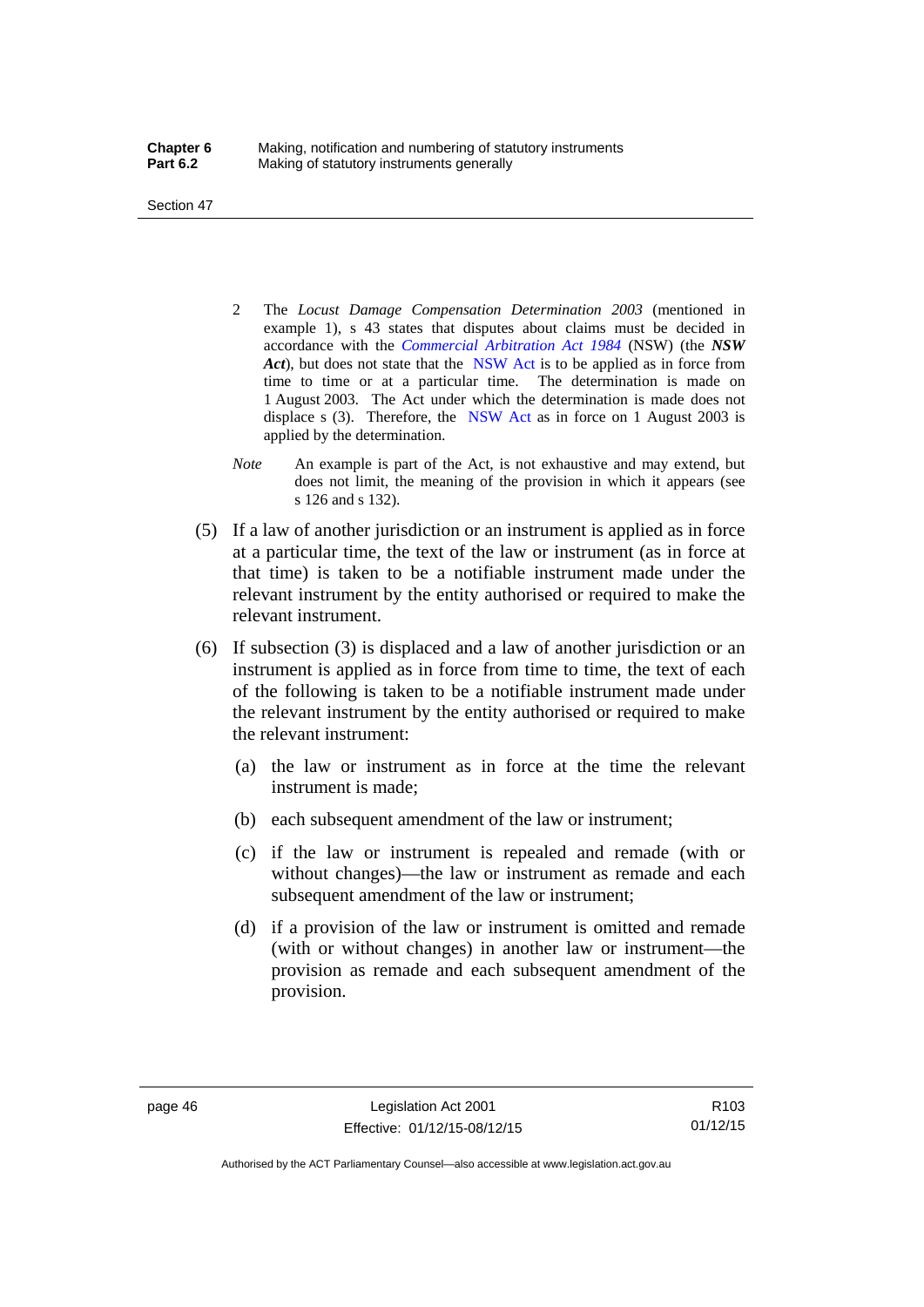- (7) The authorising law or, if the relevant instrument is a subordinate law or disallowable instrument, the relevant instrument may provide that—
	- (a) subsection (5) or (6) does not apply to the relevant instrument; or
	- (b) subsection (5) or (6) applies with the modifications stated in the authorising law or relevant instrument.
- (8) If a provision of an Act, subordinate law or disallowable instrument authorises or requires the application of a law or instrument, the provision authorises the making of changes or modifications to the law or instrument for that application.
- (9) This section is a determinative provision.

#### **Examples—s (3) and s (9)**

Here are 2 examples about the operation of s (3) and (9): the first illustrates how s (3) might be displaced and the second illustrates how a law of another jurisdiction that applies as in force from time to time would operate—

- 1 The effect of s (3) and s (9), and s (10), def *applying*, is that if it is intended to apply, adopt or incorporate a law or instrument as in force from time to time, the authorising law would need to expressly displace s (3) (as illustrated in s 6, examples of different kinds of displacement, example 1) *or* indicate a manifest contrary intention (as illustrated in example 2 in those examples).
- 2 The *ABC Regulation 2001* (made under a provision like those illustrated in s 6, examples of different kinds of displacement, examples 1 and 2) provides that noise measurements are to be taken in accordance with the NSW noise control manual as in force from time to time. The effect of the *ABC Regulation 2001* is that whenever the NSW noise control manual is amended in future, the noise measurements must be taken in accordance with the manual as last amended.
- *Note* See s 5 for the meaning of determinative provisions, and s 6 for their displacement.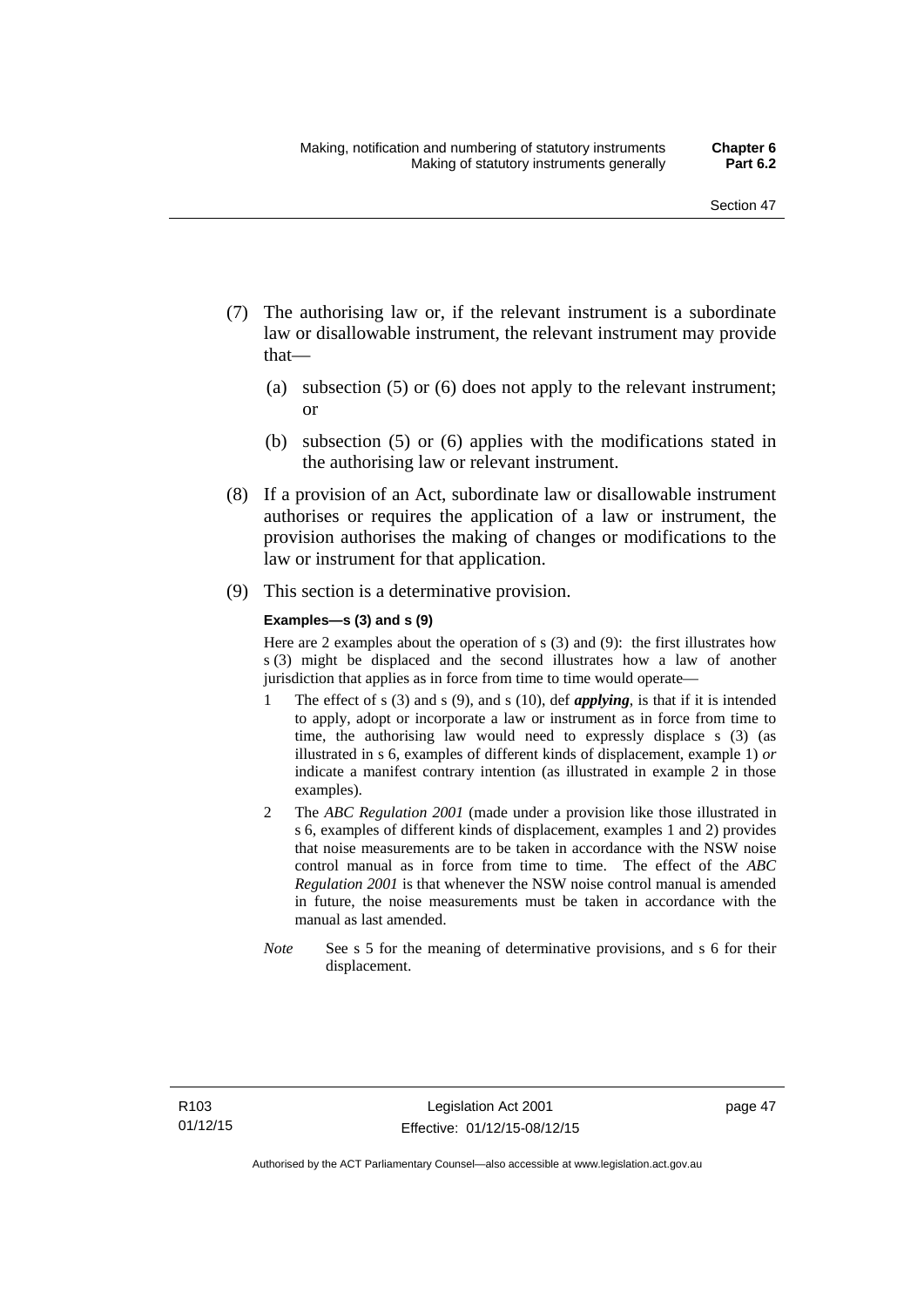(10) In this section:

*ACT law* means an Act, subordinate law or disallowable instrument.

*Note* A reference to an Act, subordinate law or disallowable instrument includes a reference to a provision of the Act, law or instrument (see s 7, s 8 and s 9).

*applying* includes adopting or incorporating.

*Note* See also s 157 (Defined terms–other parts of speech and grammatical forms).

*disallowable instrument*, for a Commonwealth Act, means an instrument that can be disallowed under the *[Legislative Instruments](http://www.comlaw.gov.au/Series/C2004A01224)  [Act 2003](http://www.comlaw.gov.au/Series/C2004A01224)* (Cwlth), part 5 (Parliamentary scrutiny of legislative instruments), including that part, or provisions of that part, applied by another Commonwealth law.

*instrument* includes a provision of an instrument, but does not include an ACT law or a law of another jurisdiction.

*law of another jurisdiction* means—

- (a) a Commonwealth Act or a disallowable instrument under a Commonwealth Act; or
- (b) a State Act, or any regulation or rule under a State Act; or
- (c) a New Zealand or Norfolk Island Act, or any regulation or rule under a New Zealand or Norfolk Island Act; or
- (d) a provision of a law mentioned in paragraphs (a) to (c).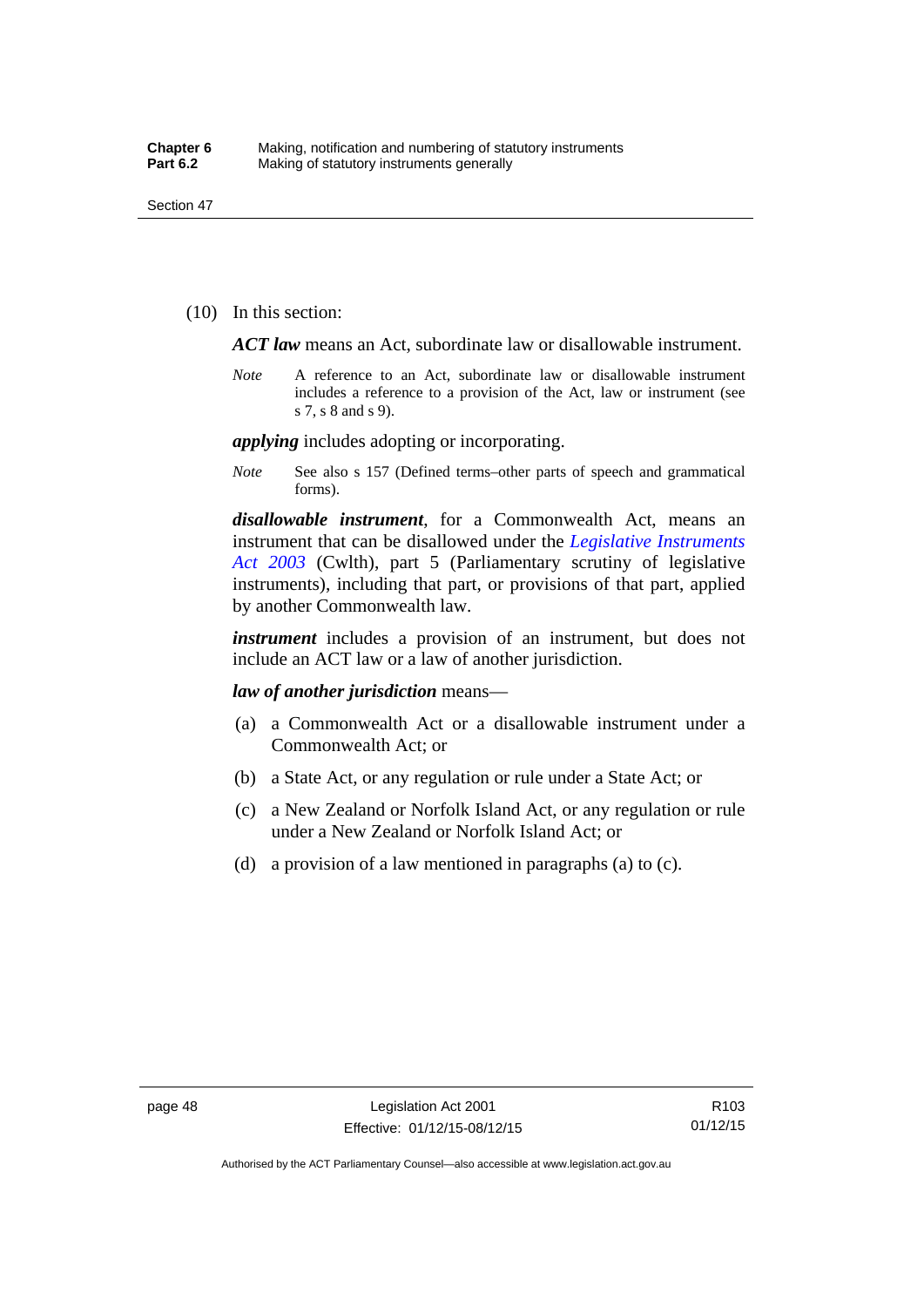## **48 Power to make instrument includes power to make different provision for different categories etc**

- (1) Power given under an Act or statutory instrument to make a statutory instrument includes power—
	- (a) to make different provision in relation to different matters or different classes of matters; or
	- (b) to make an instrument that applies differently by reference to stated exceptions or factors.
- (2) Without limiting subsection (1), power given under an Act or statutory instrument to make a statutory instrument about particular matters includes power to make a statutory instrument about any 1 or more of the matters or a particular class of the matters.
- (3) For this section, a class may consist of a single matter.
- (4) This section is a determinative provision.
	- *Note* See s 5 for the meaning of determinative provisions, and s 6 for their displacement.

### **49 Single instrument may exercise several powers or satisfy several requirements**

- (1) Power given under an Act or statutory instrument may be exercised with any other power to make a single instrument—
	- (a) whether or not the powers are exercised in relation to separate provisions, some of the same provisions, or all of the provisions, of the instrument; or
	- (b) whether or not the other powers are given under the same Act or statutory instrument, another Act or statutory instrument or any other territory law.
- (2) A statutory instrument is taken—
	- (a) to be made under each power given under territory law under which it could be made; and

| R <sub>103</sub> | Legislation Act 2001         | page 49 |
|------------------|------------------------------|---------|
| 01/12/15         | Effective: 01/12/15-08/12/15 |         |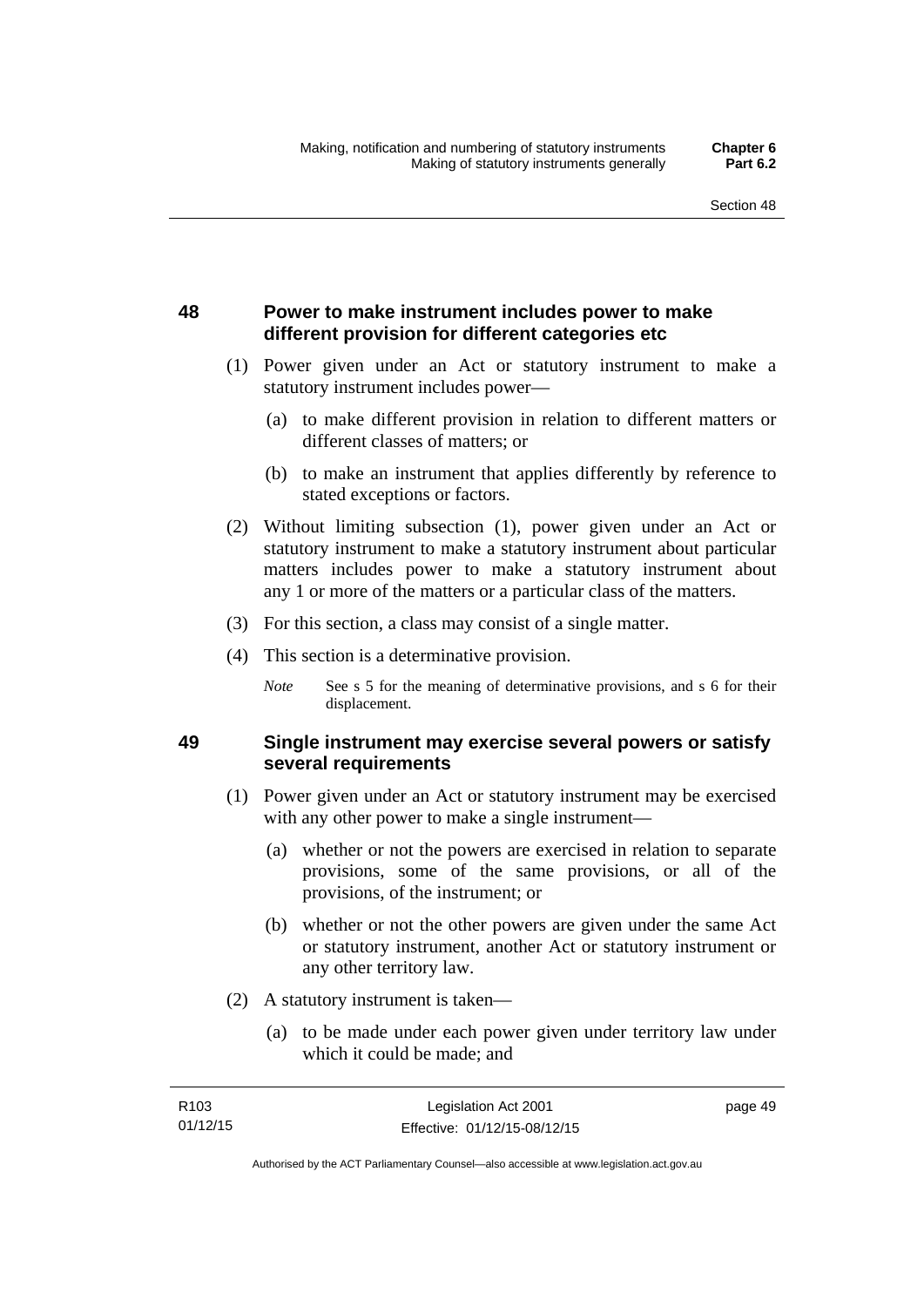- (b) to satisfy each requirement under territory law that it could satisfy.
- (3) Without limiting subsection (2), that subsection applies to an instrument even though—
	- (a) it is stated to be made under a particular territory law (the *authorising law*) or a particular provision of the authorising law; and
	- (b) it is stated to be made for a particular territory law (the *requiring law*) or a particular provision of the requiring law.
- (4) This section is a determinative provision.
	- *Note* See s 5 for the meaning of determinative provisions, and s 6 for their displacement.

### **50 Relationship between authorising law and instrument dealing with same matter**

- (1) If an Act or statutory instrument (the *authorising law*) gives power to make a statutory instrument about a matter, the instrument may make provision in relation to a particular aspect of the matter even though provision is made by the authorising law in relation to another aspect of the matter or in relation to another matter.
- (2) This section is a determinative provision.
	- *Note* See s 5 for the meaning of determinative provisions, and s 6 for their displacement.

### **51 Instrument may make provision in relation to land by reference to map etc**

- (1) This section applies if an Act or statutory instrument authorises or requires provision to be made by statutory instrument in relation to land or waters.
- (2) Provision may be made by reference to—
	- (a) a particular map or plan held by an entity; or

Authorised by the ACT Parliamentary Counsel—also accessible at www.legislation.act.gov.au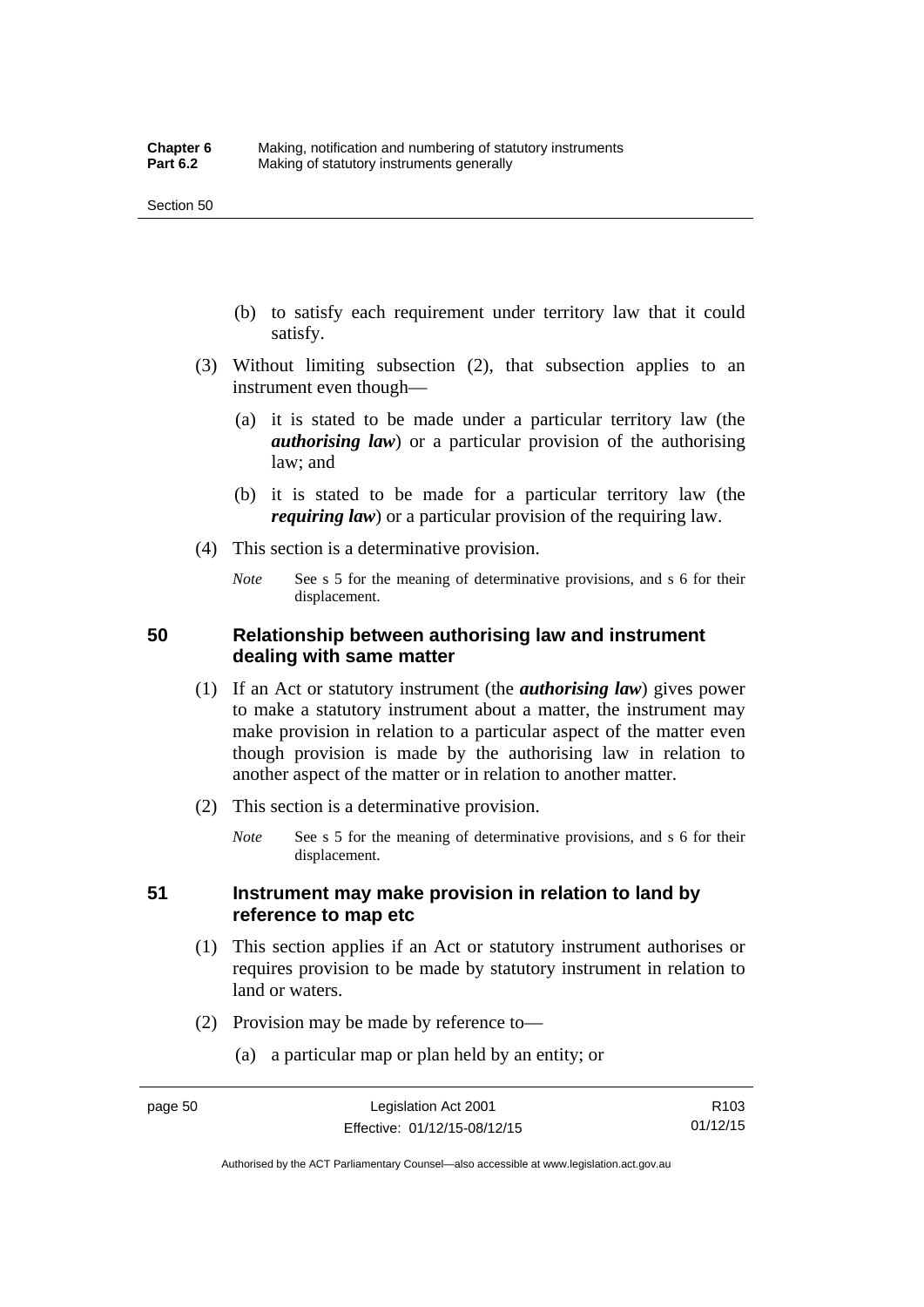(b) a particular entry in a register kept by an entity;

if the map, plan or register is available for inspection (on the internet or otherwise) by members of the public, whether or not on payment of a fee.

### **52 Instrument may authorise determination of matter etc**

- (1) This section applies if an Act or statutory instrument (the *authorising law*) authorises or requires provision to be made about a matter by statutory instrument.
- (2) A statutory instrument made under the authorising law may make provision about the matter by authorising or requiring a stated entity to make provision about the matter, or any aspect of the matter, whether or not from time to time.
- (3) This section is a determinative provision.
	- *Note* See s 5 for the meaning of determinative provisions, and s 6 for their displacement.
- (4) In this section:

*provision*, for a matter, includes determining or regulating the matter, applying the instrument to the matter, being satisfied or forming an opinion about anything relating to the matter, or doing anything else in relation to the matter.

#### **Example**

If an Act provides that an application is to be in a prescribed form, a regulation made under the Act may provide that the form is to be a form approved by the Minister.

*Note* An example is part of the Act, is not exhaustive and may extend, but does not limit, the meaning of the provision in which it appears (see s 126 and s 132).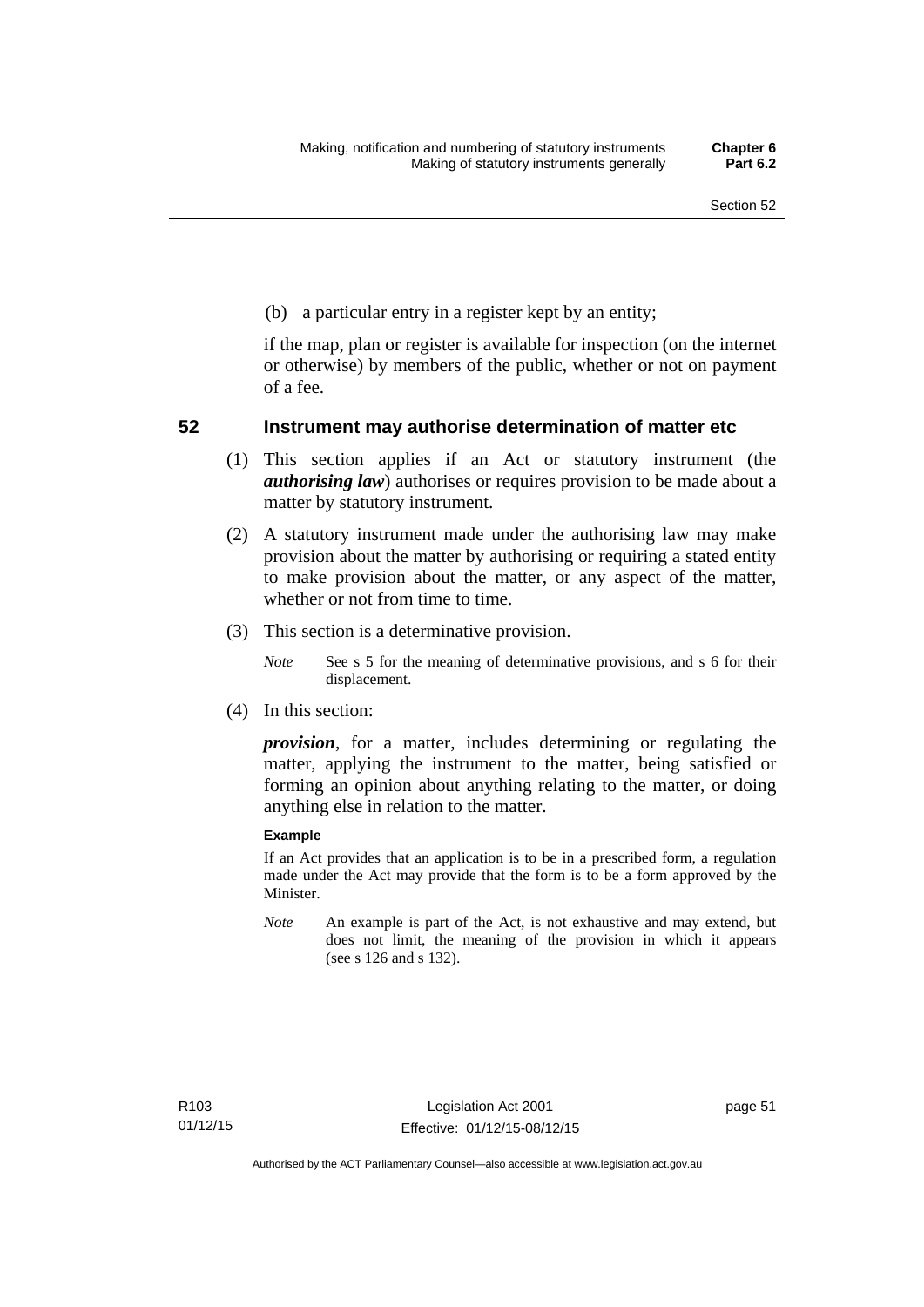### **53 Instrument may prohibit**

- (1) If an Act or statutory instrument authorises or requires a matter to be regulated (however described) by statutory instrument, the power may be exercised by prohibiting by statutory instrument the matter or any aspect of the matter.
- (2) This section is a determinative provision.
	- *Note* See s 5 for the meaning of determinative provisions, and s 6 for their displacement.

### **54 Instrument may require making of statutory declaration**

- (1) If an Act or statutory instrument (the *authorising law*) gives power to make a statutory instrument, the instrument may require the making of a statutory declaration.
	- *Note* The *[Statutory Declarations Act 1959](http://www.comlaw.gov.au/Series/C2004A07365)* (Cwlth) applies to the making of statutory declarations under territory laws (see that Act, s 5).
- (2) Subsection (1) applies—
	- (a) whether or not the authorising law authorises or requires penalties to be prescribed by instrument; and
	- (b) if the authorising law authorises or requires penalties to be prescribed by instrument—irrespective of the level of penalties that may be prescribed.
- (3) This section is a determinative provision.
	- *Note* See s 5 for the meaning of determinative provisions, and s 6 for their displacement.

R103 01/12/15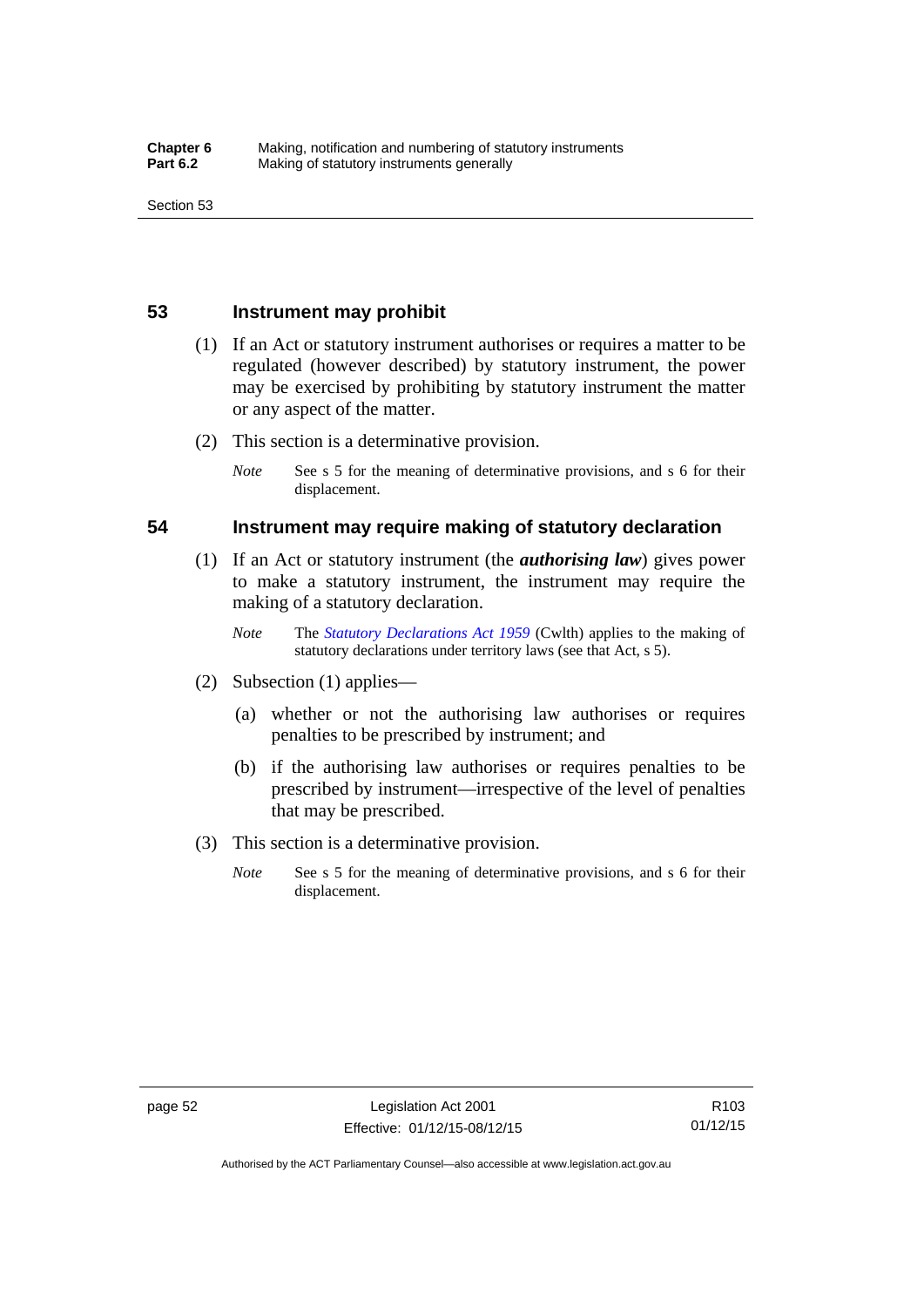# **Part 6.3 Making of certain statutory instruments about fees**

### **55 Definitions—pt 6.3**

In this part:

*fee* includes a charge or other amount.

*provide* a service includes exercise a function.

*service* includes a function or facility.

### **56 Determination of fees by disallowable instrument**

- (1) This section applies if an Act (the *authorising law*) authorises fees to be determined for an Act or statutory instrument (the *relevant law*).
- (2) The authorising law authorises a fee to be determined in relation to any matter under or related to the relevant law.
- (3) To remove any doubt, a fee may be determined for a provision of the relevant law even though the provision does not mention a fee.

#### **Example**

The X Act, s 15 provides for a person to apply for an approval but makes no mention of a fee for the approval. However, the Act, s 79 (1) provides:

(1) The Minister may determine fees for this Act.

Because s 79 (1) permits a fee to be determined 'for this Act', this Act, s 56 applies in relation to s 15 and the Minister may, in writing, determine an application fee for the approval.

- *Note 1* The determination of a fee by a Minister under an Act is a disallowable instrument and must be in writing (see s 9 (1) (b) and s 42 (2)).
- *Note 2* An example is part of the Act, is not exhaustive and may extend, but does not limit, the meaning of the provision in which it appears (see s 126 and s 132).

page 53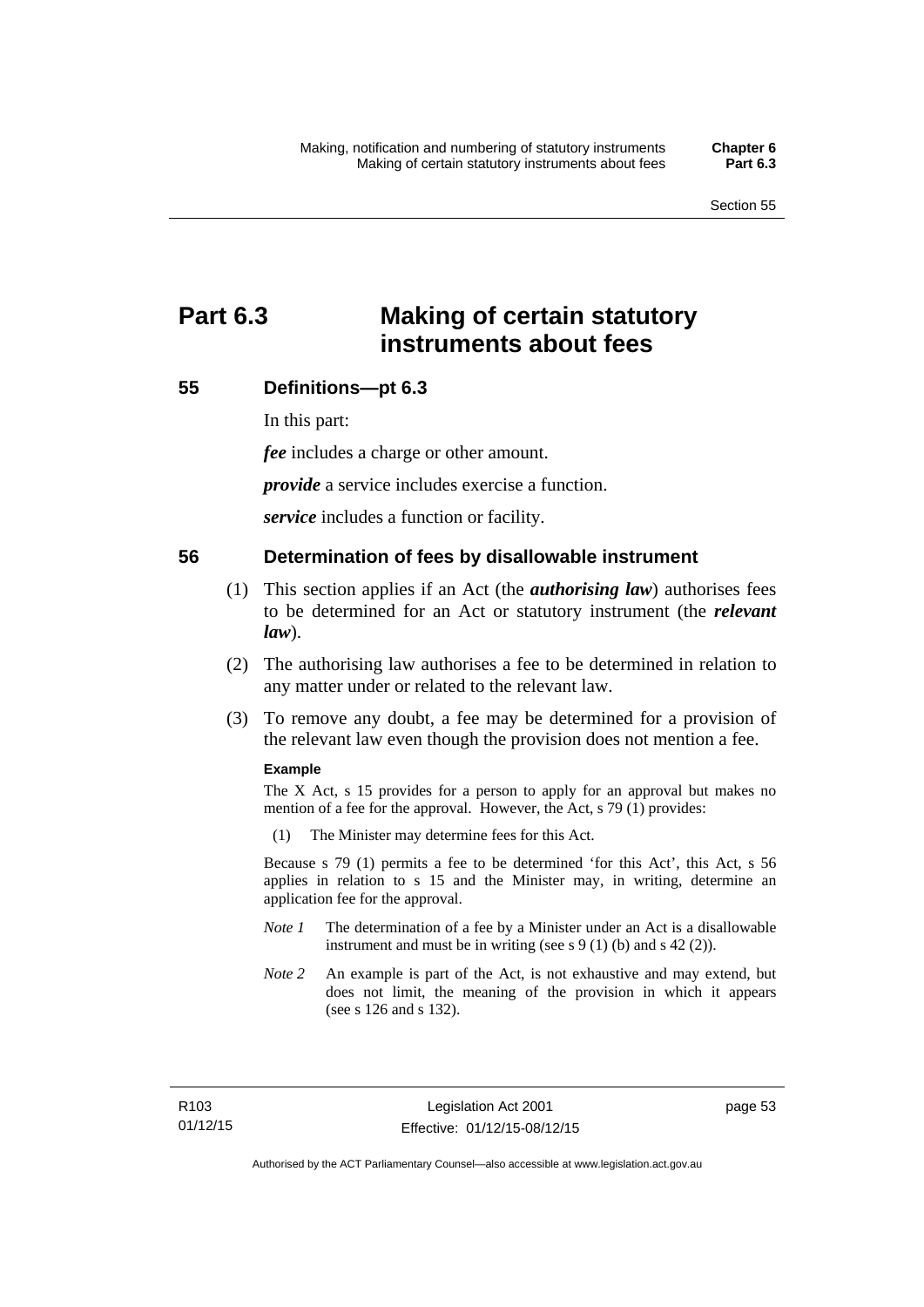- (4) A fee may be determined—
	- (a) by stating the fee; or
	- (b) by setting a rate, or providing a formula or other method, by which the fee is to be worked out; or
	- (c) by a combination of a stated fee and a rate, formula or other method.

#### **Examples—different methods of determining fees**

An instrument may determine a fee by stating an amount (eg \$250), or a rate (eg \$7.50 per kilogram). An instrument may also determine a fee by providing a formula. For example, the fee for a licence issued for part of a year could be worked out using the following formula:

annual fee  $\times$  whole and part months for which licence issued  $\frac{12}{\sqrt{12}}$ 

- (5) The determination—
	- (a) must provide by whom the fee is payable; and
	- (b) must provide to whom the fee is to be paid; and
	- (c) may make provision about the circumstances in which the fee is payable; and
	- (d) may make provision about exempting a person from payment of the fee; and
	- (e) may make provision about when the fee is payable and how it is to be paid (for example, as a lump sum or by instalments); and
	- (f) may mention the service for which the fee is payable; and
	- (g) may make provision about waiving, postponing or refunding the fee (completely or partly); and
	- (h) may make provision about anything else relating to the fee.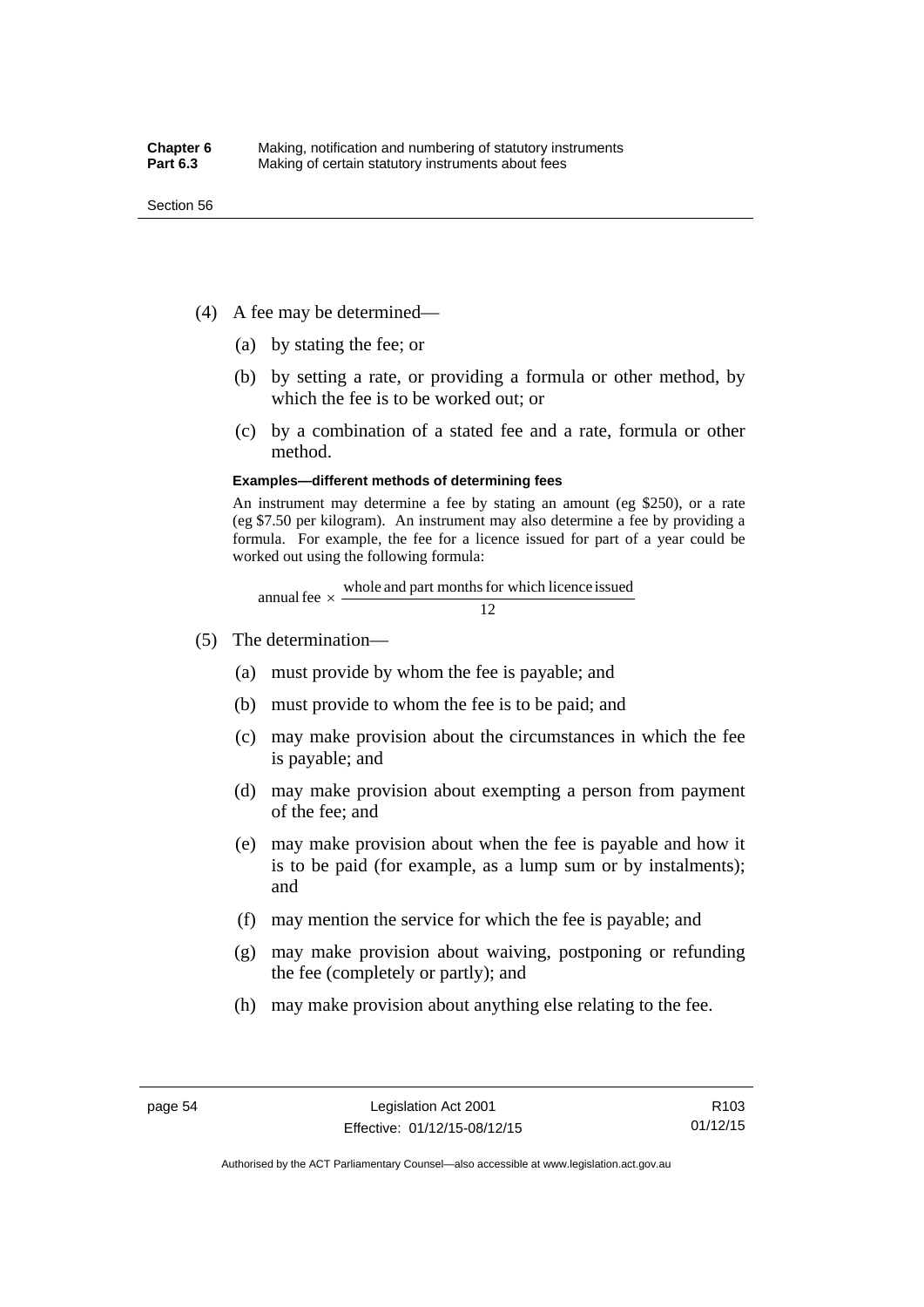### **Example—par (a)**

a provision that the owner for the time being of a vehicle is liable for any unpaid registration fee

#### **Examples—par (c)**

- 1 a provision that a document prepared and submitted in accordance with a condition imposed under the Act be accompanied by a fee
- 2 a provision that royalty ceases to be payable if the percentage of recoverable minerals is less than the prescribed limit

#### **Examples—par (e)**

- 1 a provision that a levy is payable within 30 days after the day goods are sold
- 2 a provision that, if a licensee fails to pay an instalment payable in the financial year within 14 days after the day it is payable, all remaining instalments payable in the financial year become payable

#### **Example—par (g)**

a provision that a stated official may waive all or part of a charge in stated circumstances, including if the official is satisfied about a stated circumstance

- (6) This section is a determinative provision.
	- *Note* See s 5 for the meaning of determinative provisions, and s 6 for their displacement.

- **57 Fees payable in accordance with determination etc**  (1) A fee determined by a disallowable instrument is payable by the
	- person by whom the fee is payable under the determination, in relation to the service (if any) mentioned in the determination and in accordance with the determination, to the person to whom the fee is payable under the determination.
	- (2) If a service is mentioned in the determination, the fee is payable before the service is provided unless the determination provides otherwise.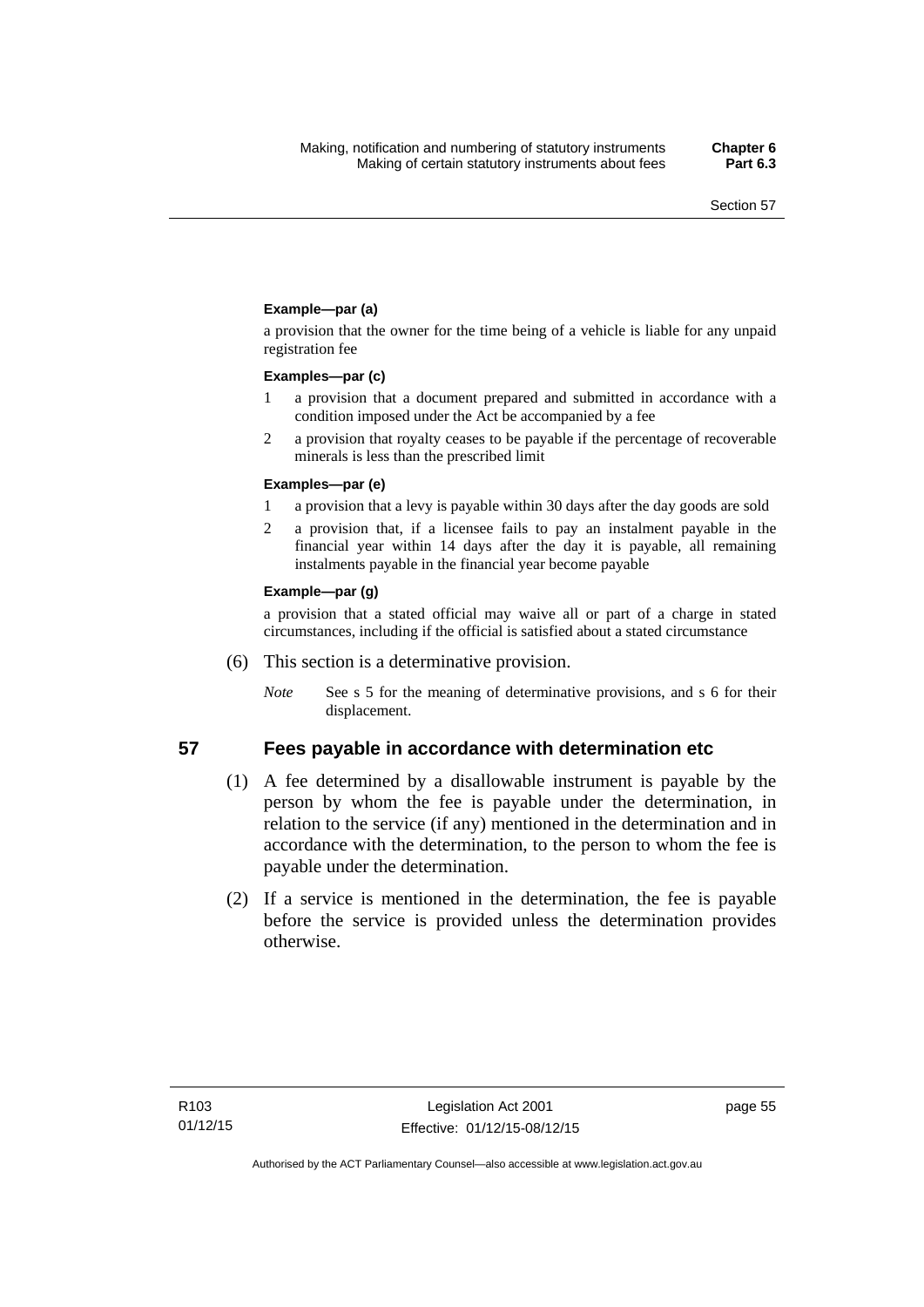#### Section 58

 (3) If the fee is payable in relation to a service mentioned in the determination and the fee has not been paid in accordance with the determination, no-one is obliged to provide the service.

#### **Examples**

- 1 If a fee for a service is payable in advance under a disallowable instrument and the fee is not paid, there is no obligation to provide the service.
- 2 If fees for services over a period of time are payable by instalment under a disallowable instrument and the person paying the fees falls behind in payments on the instalments, there is no obligation to provide further services for the person.
- *Note* An example is part of the Act, is not exhaustive and may extend, but does not limit, the meaning of the provision in which it appears (see s 126 and s 132).
- (4) Subsection (3) applies to a service even though, apart from that subsection, someone is under a duty to provide the service.

#### **Example**

A provision of an Act provides that a registrar 'must' renew a licence if the holder of the licence applies to the registrar for its renewal before the end of the licence term. If a fee is determined for renewal of the licence, the registrar is not required to renew the licence unless the fee is paid.

- (5) This section is a determinative provision.
	- *Note* See s 5 for the meaning of determinative provisions, and s 6 for their displacement.

## **58 Regulations may make provision about fees**

- (1) This section applies if an Act (the *authorising law*)—
	- (a) authorises or requires fees to be determined for the authorising law, or another Act or a statutory instrument (the *fees law*); and
	- (b) the authorising law authorises the making of regulations by the Executive.

Authorised by the ACT Parliamentary Counsel—also accessible at www.legislation.act.gov.au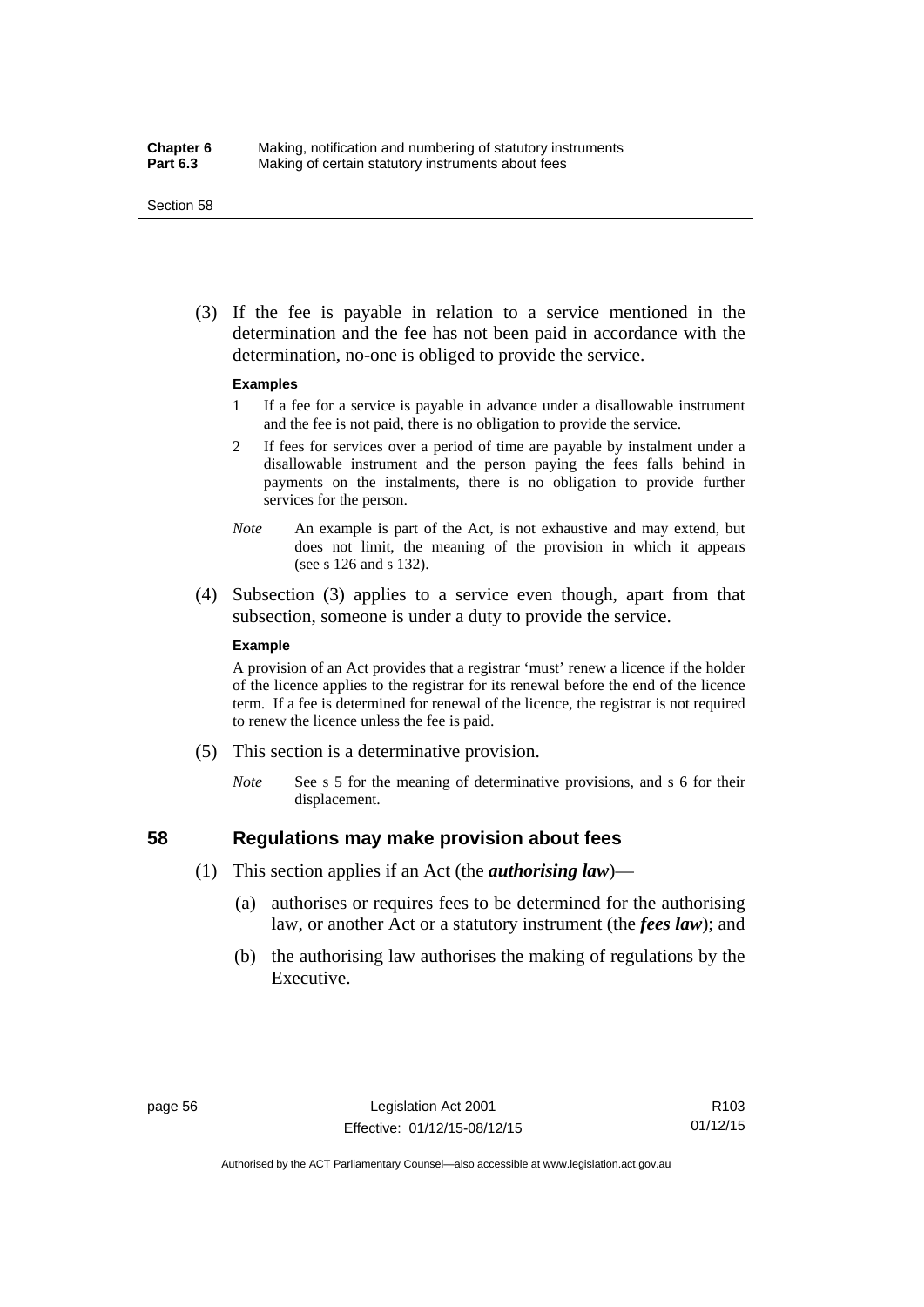- (2) A regulation under the authorising law may make provision in relation to—
	- (a) the payment, collection and recovery of determined fees; and
	- (b) the waiver, postponement or refund of the fees (completely or partly); and
	- (c) anything else about which provision may, under section 56 (Determination of fees by disallowable instrument), be made by determination in relation to determined fees.
- (3) The power mentioned in subsection (2) (b) includes power to make provision in relation to an entitlement to a waiver, postponement or refund of determined fees in circumstances prescribed by regulation (including the removal of a statutory capacity).
- (4) A regulation or the authorising law may make provision in relation to the payment of determined fees by cheque or credit card, including, for example, the consequences of a cheque not being honoured on presentation or a credit card transaction not being honoured.
- (5) A regulation or the authorising law may make provision in relation to the removal of a statutory capacity if any determined fee—
	- (a) is not paid when it is required to be paid; or
	- (b) is paid by cheque and the cheque is not honoured on presentation; or
	- (c) is paid by credit card and the credit card transaction is not honoured.
- (6) A regulation or the authorising law may make provision in relation to the restoration of a statutory capacity (whether prospectively or during any past period).
- (7) This section is in addition to any provision of the authorising law or fees law.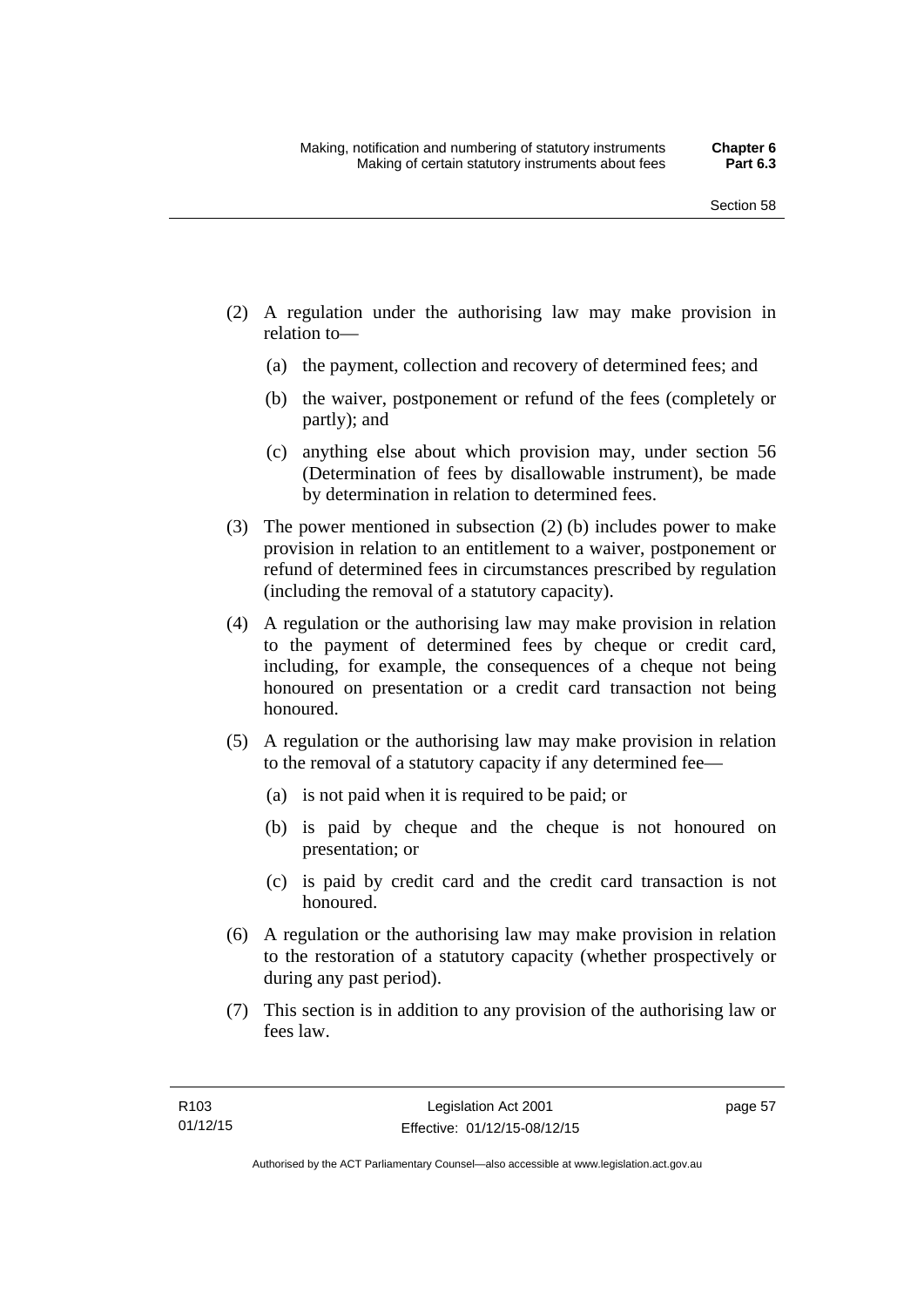- (8) This section is a determinative provision.
	- *Note* See s 5 for the meaning of determinative provisions, and s 6 for their displacement.
- (9) In this section:

*credit card* includes debit card.

*removal*, of a statutory capacity, includes suspension, cancellation, revocation, withdrawal, surrender or other prescribed restriction or termination of a statutory capacity under the fees law or authorising law.

*statutory capacity* includes an accreditation, approval, assessment, authority, certificate, condition, decision, determination, exemption, licence, permission, permit, registration or other prescribed thing giving a status, privilege or benefit under the fees law or authorising law (whether or not required under either law for doing anything).

page 58 Legislation Act 2001 Effective: 01/12/15-08/12/15

R103 01/12/15

Authorised by the ACT Parliamentary Counsel—also accessible at www.legislation.act.gov.au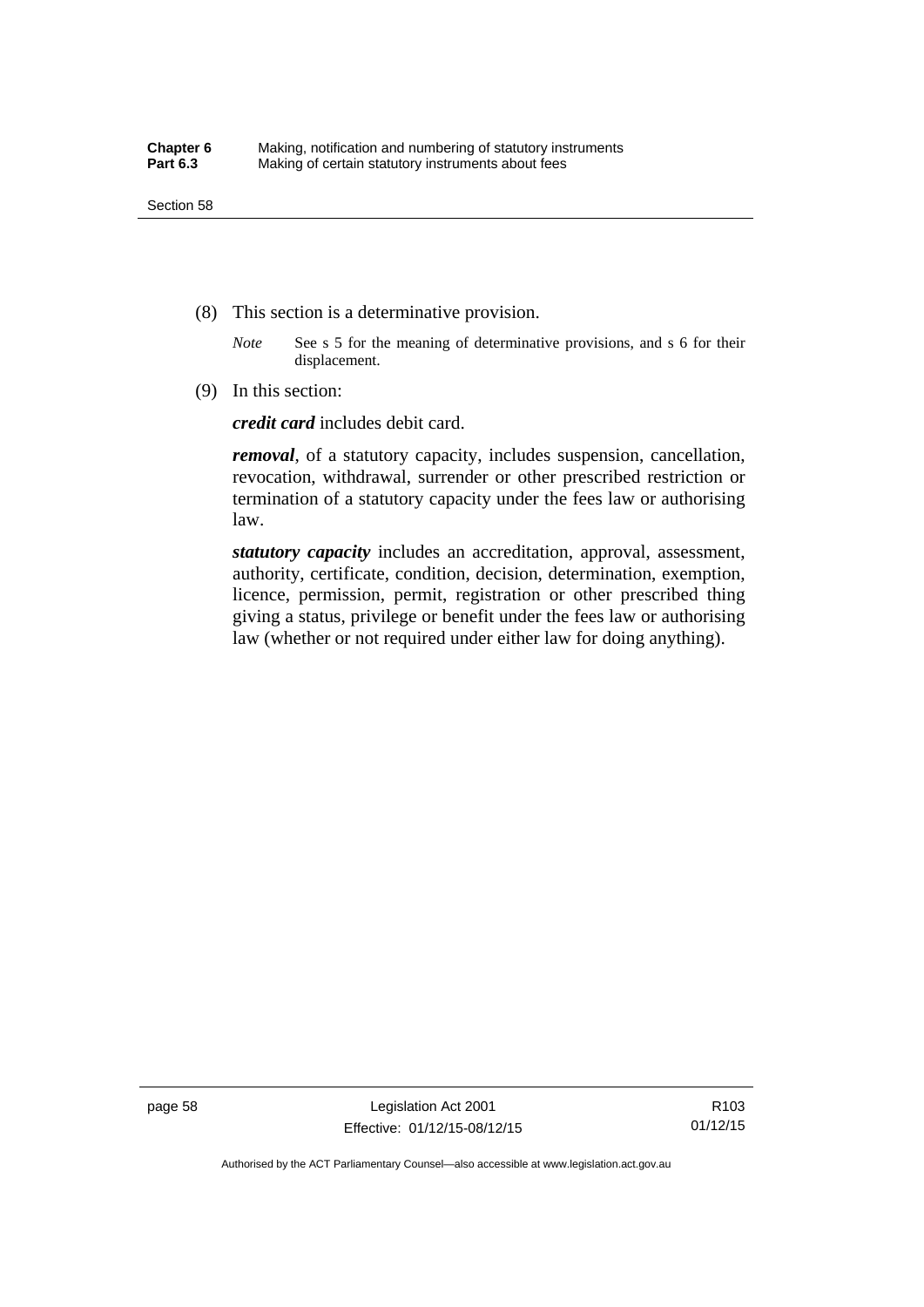# **Part 6.4 Numbering and notification of legislative instruments**

## **59 Numbering**

- (1) The legislative instruments registered in each year must be numbered by the parliamentary counsel as nearly as practicable in the order in which they are notified.
- (2) However, the parliamentary counsel may—
	- (a) allocate different kinds of legislative instruments to different series for numbering purposes; or
	- (b) add distinguishing letters to numbers to indicate the kind of legislative instrument.

## **Examples**

- 1 The parliamentary counsel may number subordinate laws, disallowable instruments, commencement notices and other legislative instruments in different series.
- 2 The parliamentary counsel may add the letters 'SL' to the numbers of registered subordinate laws, the letters 'DI' to the numbers of registered disallowable instruments and the letters 'CN' to the numbers of registered commencement notices.
- *Note* An example is part of the Act, is not exhaustive and may extend, but does not limit, the meaning of the provision in which it appears (see s 126 and s 132).
- (3) Also, a regulation may provide that this section does not apply to a notifiable instrument of a kind prescribed by regulation.

## **60 Correction etc of name of instrument**

- (1) This section applies if a legislative instrument, or a statutory instrument entered on the register under section 19 (3), is unnamed or the name it gives to itself—
	- (a) includes a year that is not the year in which the instrument was notified; or

page 59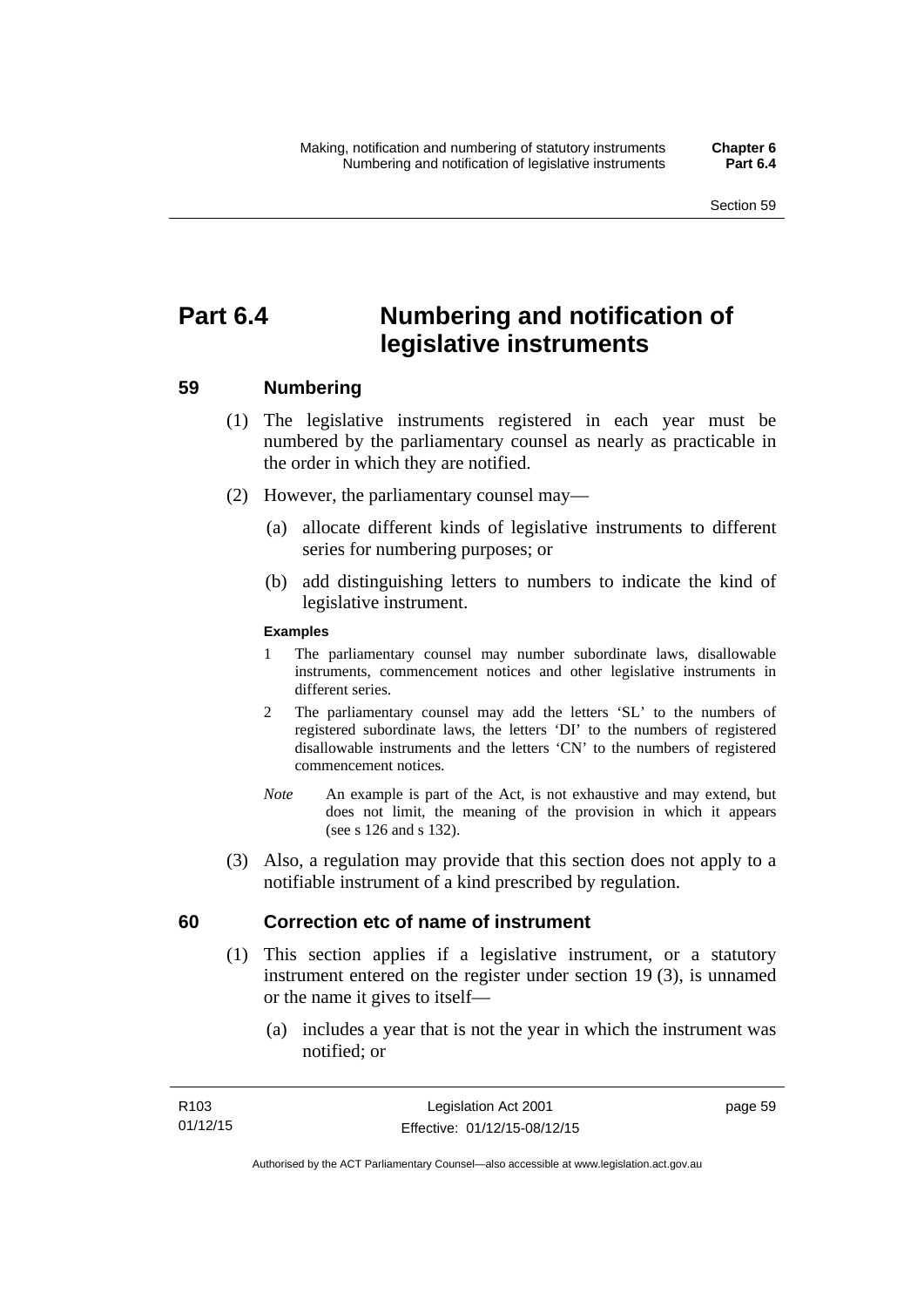#### Section 60

- (b) is the same as another instrument that has been, or is to be, notified under this Act; or
- (c) includes a number that is not consecutive with other instruments that have been notified under this Act; or
- (d) does not include a number that would give the instrument a unique name; or
- (e) is otherwise not in accordance with current legislative drafting practice.

## **Example—par (c)**

A legislative instrument has the name '*XYZ Amendment Rule 2000* (*No 5*)'. Legislative instruments with the names '*XYZ Amendment Rule 2000 (No 1)*', '*XYZ Amendment Rule 2000 (No 2)*' and '*XYZ Amendment Rule 2000 (No 3)*' have already been notified under the Act

#### **Example—par (d)**

A legislative instrument has the name '*XYZ Amendment Rule 2000 (No )*'.

#### **Example—par (e)**

A legislative instrument has the name '*XYY Amendment Order 2002 (No 1)*'. The instrument was made under the *XYZ Act 2000* (the *authorising Act*). The name of the instrument does not correctly reflect the name of the authorising Act.

- *Note* An example is part of the Act, is not exhaustive and may extend, but does not limit, the meaning of the provision in which it appears (see s 126 and s 132).
- (2) The parliamentary counsel may, before notifying the instrument under this Act—
	- (a) add a name to an unnamed instrument; or
	- (b) amend the instrument's name to bring it into line with current legislative drafting practice.
- (3) If the name of an instrument is added or amended under this section, the instrument has effect for all purposes as if the instrument were made with the name as added or amended.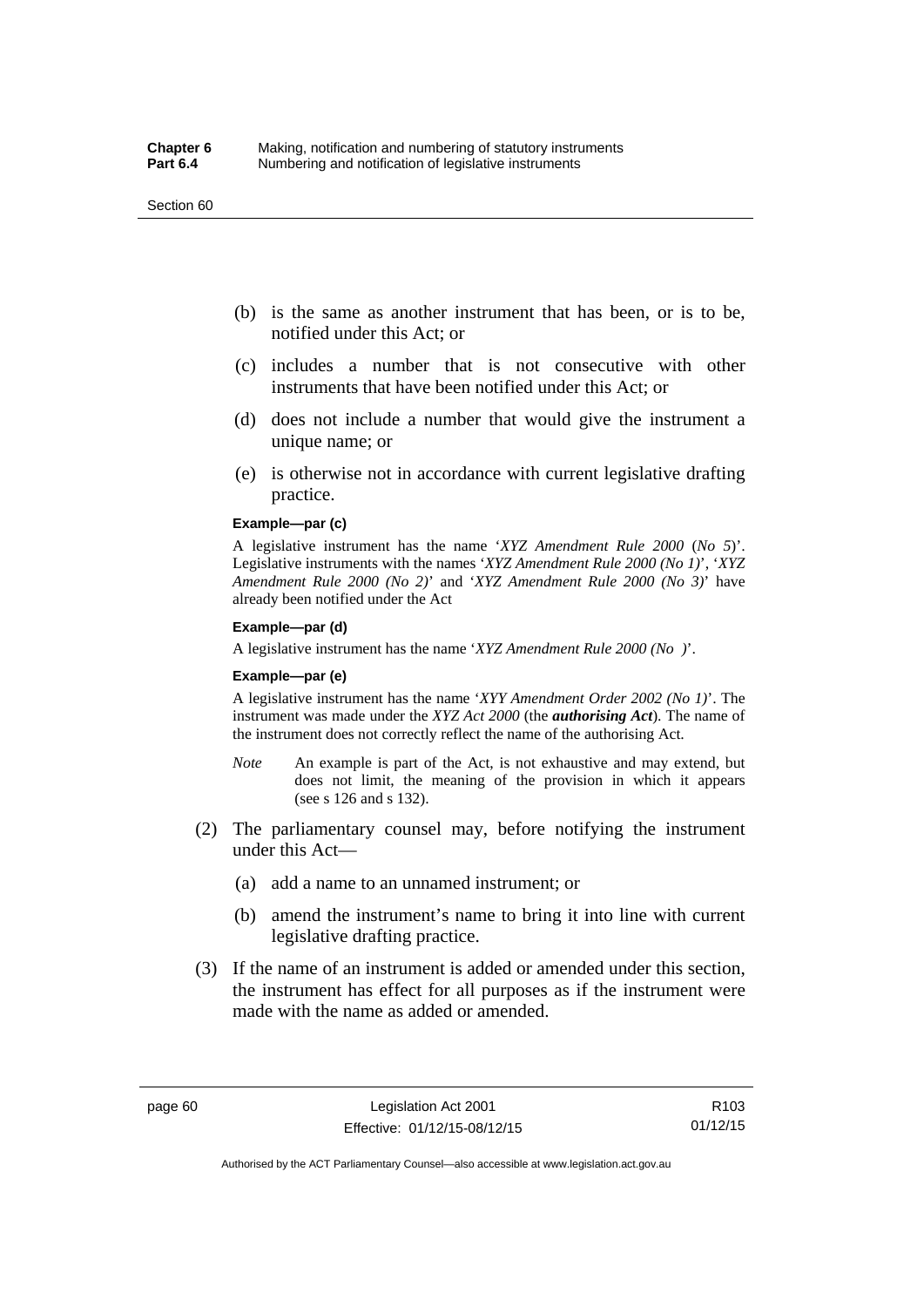(4) If the name of an instrument is added or amended under this section, the parliamentary counsel may make a corresponding change to any explanatory statement or regulatory impact statement for the instrument.

## **60A Correction of name of explanatory statement etc**

- (1) This section applies if an explanatory statement or regulatory impact statement for a legislative instrument—
	- (a) does not include the instrument's number or name in an appropriate place; or
	- (b) includes a reference to the instrument's number or name that is incorrect.
- (2) The parliamentary counsel may, before entering the statement in the register—
	- (a) include the instrument's number or name in an appropriate place in the statement; or
	- (b) correct the reference to the instrument's number or name.

## **61 Notification of legislative instruments**

- (1) If a legislative instrument is made, an authorised person for making a notification request for the instrument may ask the parliamentary counsel to notify the making of the instrument.
- (2) If an authorised person for making a notification request for a legislative instrument asks the parliamentary counsel to notify the making of the instrument and complies with the requirements (if any) prescribed by regulation (whether in relation to the form of the instrument, in relation to the making of the request or otherwise), the parliamentary counsel must—
	- (a) notify the making of the instrument in the register; or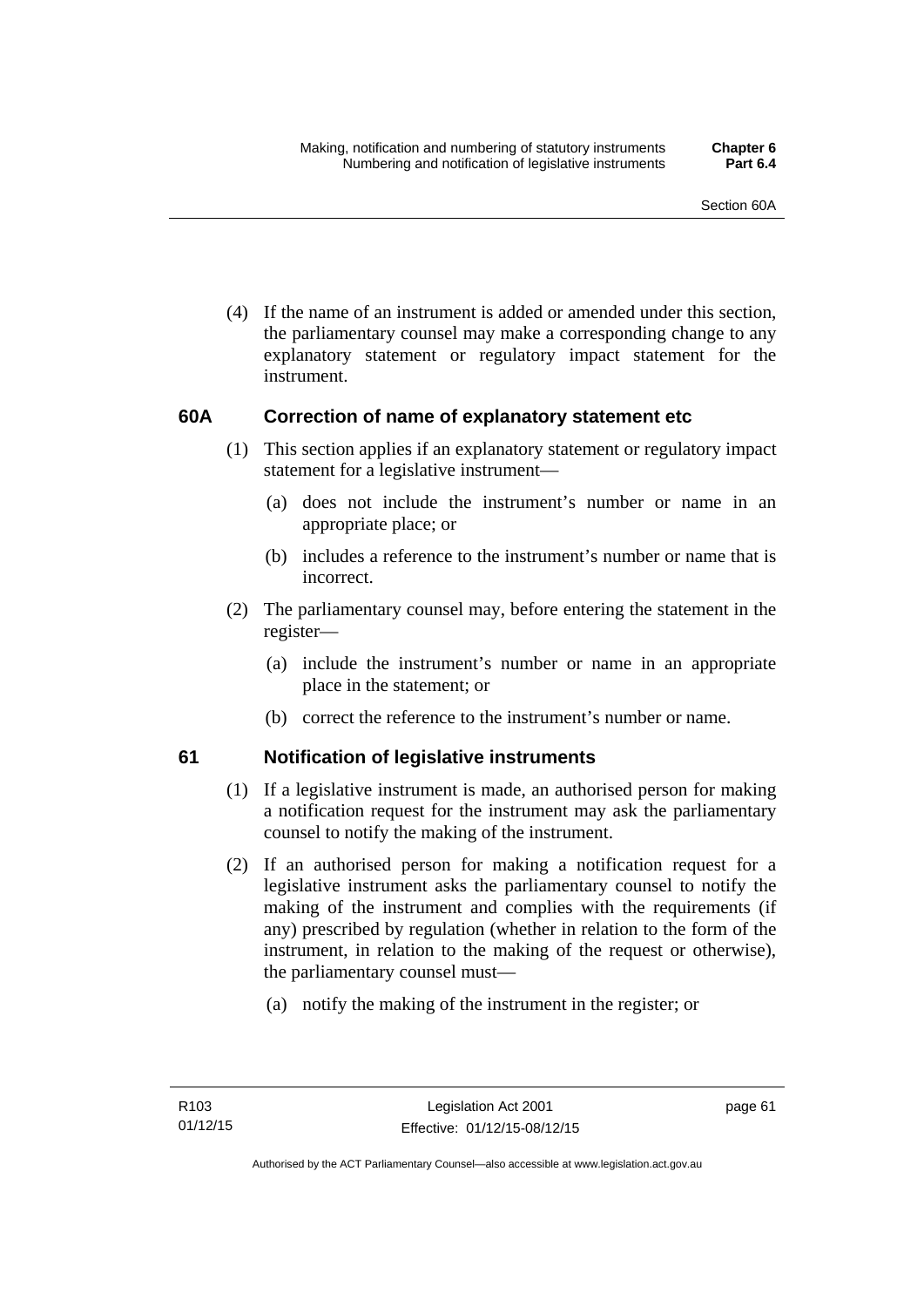#### Section 61

 (b) if it is not practicable to notify the making of the instrument in the register—notify the making of the instrument in another place the parliamentary counsel considers appropriate.

#### **Examples—other places**

- 1 another government website
- 2 outside the Legislative Assembly
- *Note* An example is part of the Act, is not exhaustive and may extend, but does not limit, the meaning of the provision in which it appears (see s 126 and s 132).
- (3) The making of the legislative instrument is notified in the register by entering in the register—
	- (a) a statement that the instrument has been made; and
	- (b) the text of the instrument.
- (4) The making of the legislative instrument is notified under subsection  $(2)$  (b) by—
	- (a) publishing the text of the instrument in the place decided by the parliamentary counsel under subsection (2) (b); or
	- (b) publishing in that place a statement that—
		- (i) the instrument has been made; and
		- (ii) copies of the instrument can be obtained at a stated place or stated places (whether by purchase or otherwise).
- (5) If the making of the legislative instrument is notified under subsection  $(2)$  (b), the parliamentary counsel must as soon as practicable enter in the register—
	- (a) a statement that the instrument—
		- (i) has been made; and
		- (ii) was notified in the stated place on a stated date; and
	- (b) the text of the instrument.

R103 01/12/15

Authorised by the ACT Parliamentary Counsel—also accessible at www.legislation.act.gov.au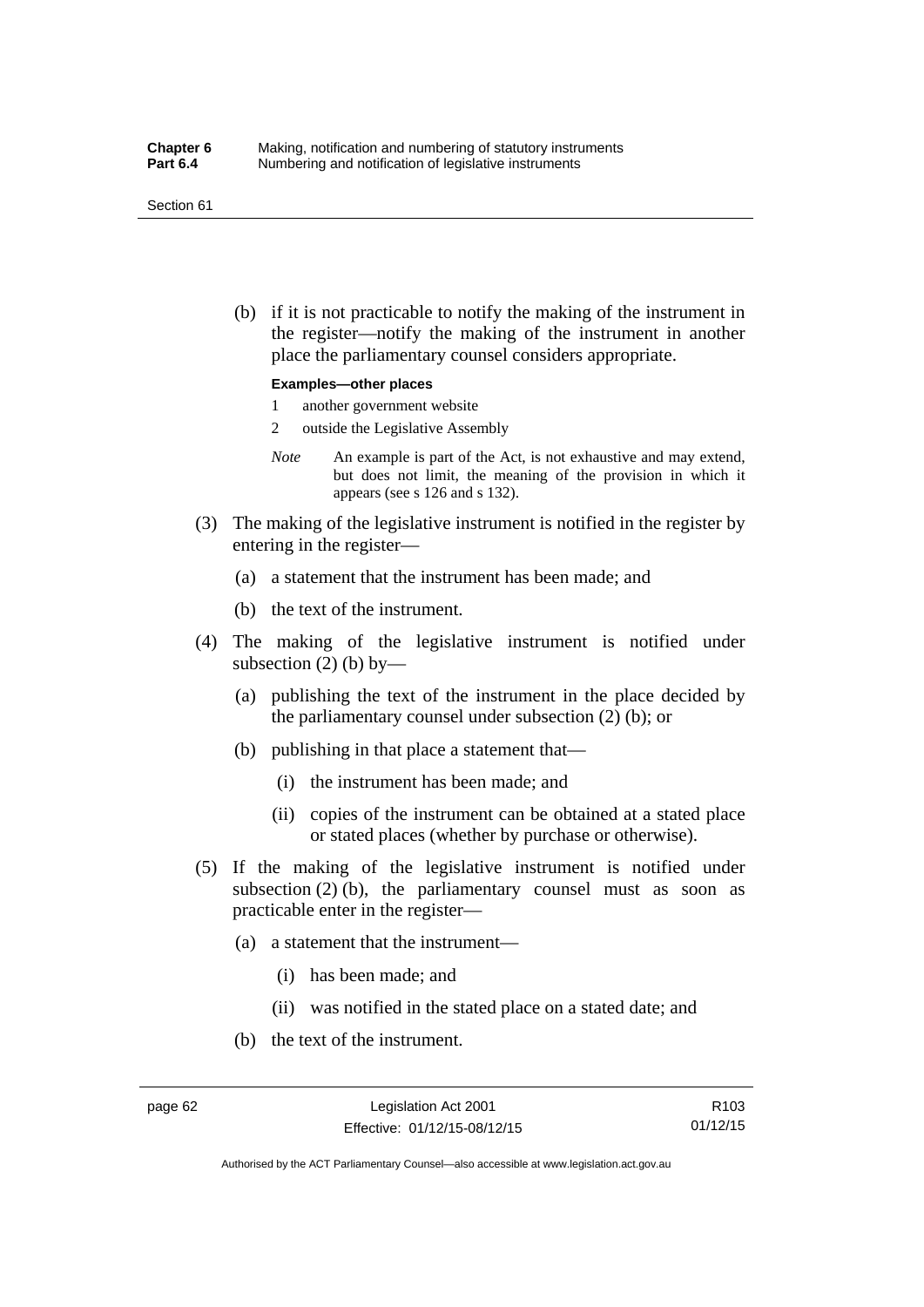- (6) If the making of the legislative instrument is notified by publishing the statement mentioned in subsection (4) (b), copies of the instrument must be available on the day of publication, or as soon as practicable after that day, at the stated place or each of the stated places.
- (7) If on that day no copies of the legislative instrument are available at the stated place or any of the stated places, the parliamentary counsel must give the Minister a statement—
	- (a) that copies of the instrument were not available; and
	- (b) explaining why they were not available.
- (8) The Minister must present the statement to the Legislative Assembly not later than 6 sitting days after receiving it.
- (9) Despite subsection (2), the parliamentary counsel may notify the making of a legislative instrument even though a requirement prescribed by regulation for subsection (2) (a *prescribed requirement*) is not complied with.
- (10) The notification of a legislative instrument is valid even if—
	- (a) a prescribed requirement was not complied with; or
	- (b) the notification was made on the request of a person who was not, or was no longer, a delegate of an authorised person for making a notification request for the instrument.
- (11) This section is a determinative provision.
	- *Note* See s 5 for the meaning of determinative provisions, and s 6 for their displacement.
- (12) In this section:

*authorised person*, for making a notification request for a legislative instrument, means—

(a) the maker of the instrument; or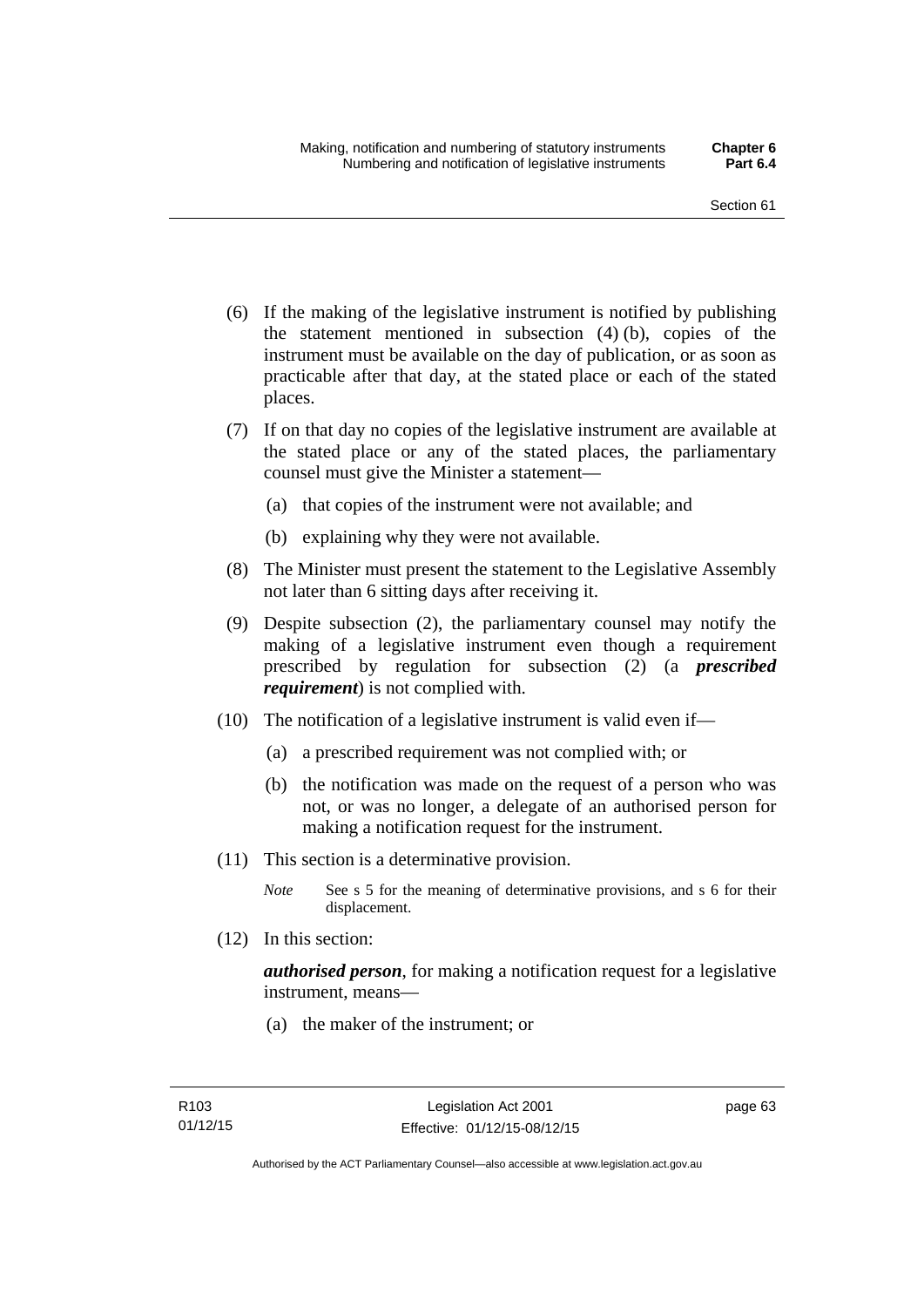- (b) for a legislative instrument made by the Executive—a Minister or director-general; or
- (c) for a legislative instrument made by a Minister—a director-general; or
- (d) for a legislative instrument made by the rule-making committee—
	- (i) the secretary of the committee; or
	- (ii) the registrar of a court or tribunal in relation to which the instrument applies; or
- (e) for any other legislative instrument made by a court or tribunal, or by a member (however described) of a court or tribunal the registrar of the court or tribunal; or
- (f) for any other legislative instrument (other than an instrument prescribed by regulation for this paragraph)—a director-general; or
- (g) for a legislative instrument prescribed by regulation for this paragraph—a person prescribed by regulation as an authorised person for making a notification request for the instrument.

*rule-making committee* means the rule-making committee established under the *[Court Procedures Act 2004](http://www.legislation.act.gov.au/a/2004-59)*.

## **62 Effect of failure to notify legislative instrument**

- (1) A legislative instrument is not enforceable by or against the Territory or anyone else unless it is notified.
- (2) This section is a determinative provision.
	- *Note* See s 5 for the meaning of determinative provisions, and s 6 for their displacement.

R103 01/12/15

Authorised by the ACT Parliamentary Counsel—also accessible at www.legislation.act.gov.au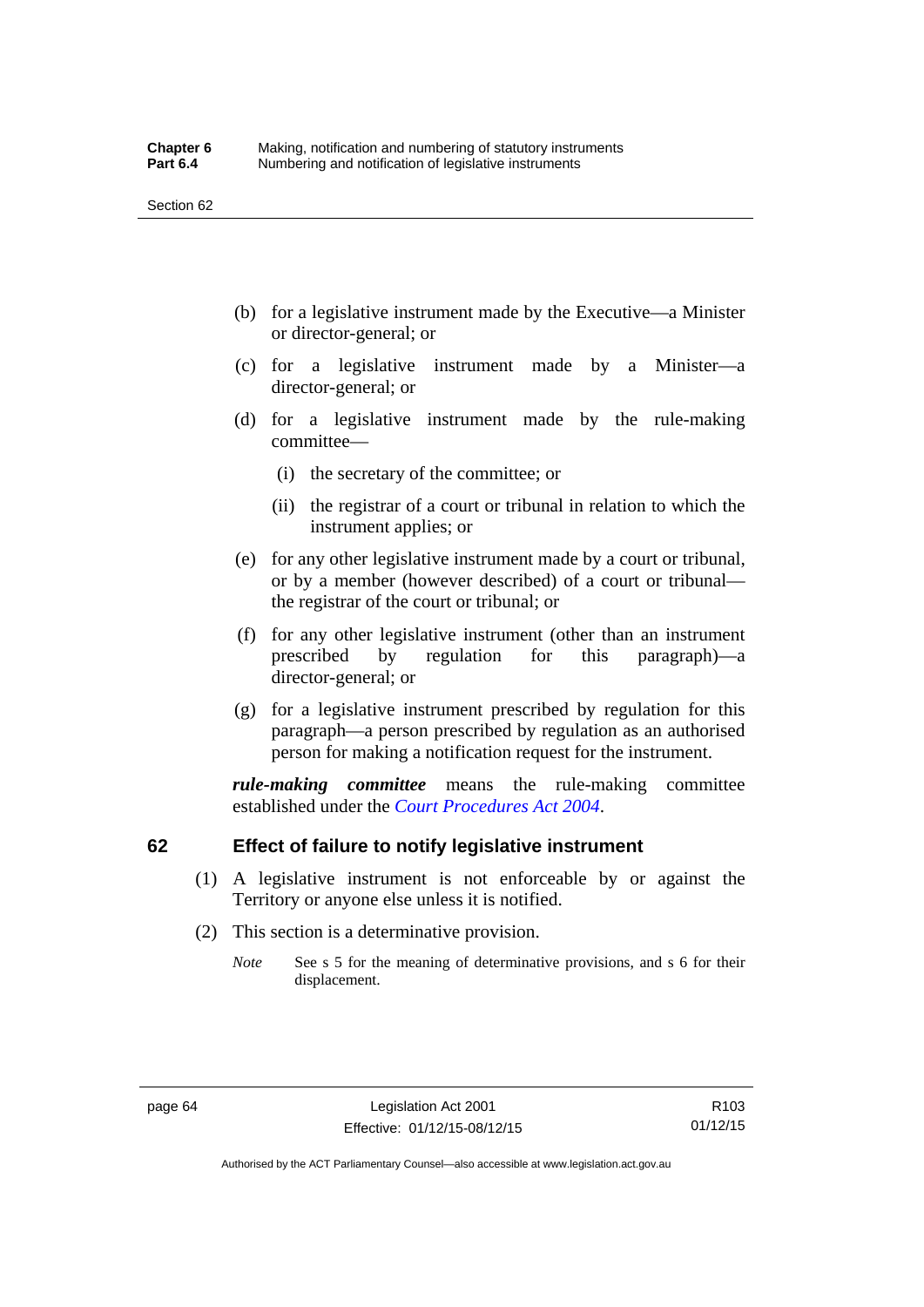## **63 References to** *notification* **of legislative instruments**

In an Act or statutory instrument, a reference to the *notification* of a legislative instrument is a reference to the instrument having been notified in the register, the gazette or otherwise under section  $61$  (2) (b).

Authorised by the ACT Parliamentary Counsel—also accessible at www.legislation.act.gov.au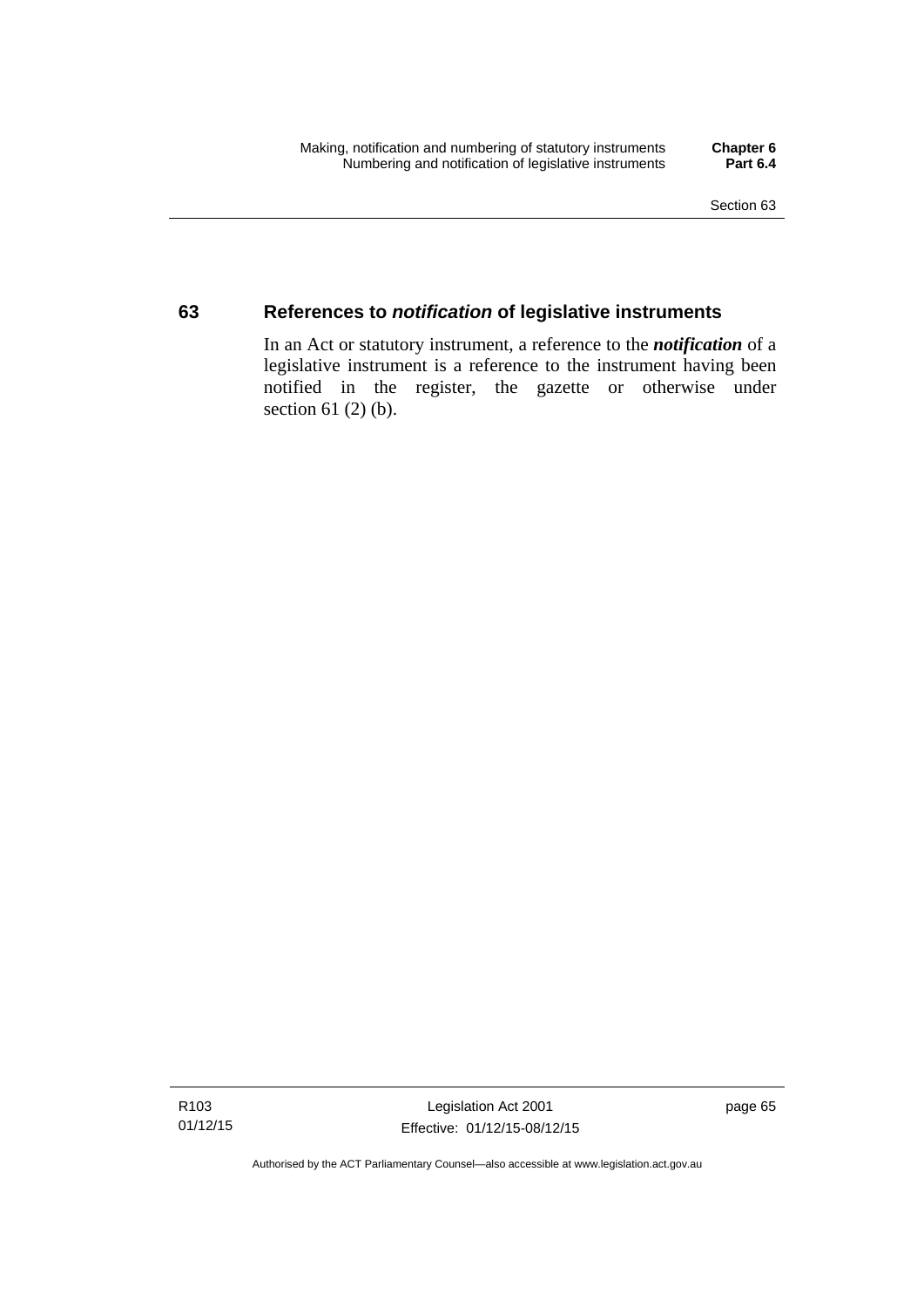#### **Chapter 7** Presentation, amendment and disallowance of subordinate laws and disallowable instruments

# **Chapter 7** Presentation, amendment and **disallowance of subordinate laws and disallowable instruments**

*Note* In this chapter, a reference to a subordinate law or disallowable instrument includes a reference to a provision of a subordinate law or disallowable instrument (see s 8 (2) and s 9 (2)).

## **64 Presentation of subordinate laws and disallowable instruments**

- (1) A subordinate law or disallowable instrument must be presented to the Legislative Assembly not later than 6 sitting days after its notification day.
- (2) If a subordinate law or disallowable instrument is not presented in accordance with subsection (1), it is taken to be repealed.
- (3) This section is a determinative provision.
	- *Note* See s 5 for the meaning of determinative provisions, and s 6 for their displacement.

## **65 Disallowance by resolution of Assembly**

- (1) This section applies if notice of a motion to disallow a subordinate law or disallowable instrument is given in the Legislative Assembly not later than 6 sitting days after the day it is presented to the Assembly.
- (2) If the Legislative Assembly passes a resolution to disallow the subordinate law or disallowable instrument, it is taken to be repealed—
	- (a) on the day after the day the disallowance is notified; or

Authorised by the ACT Parliamentary Counsel—also accessible at www.legislation.act.gov.au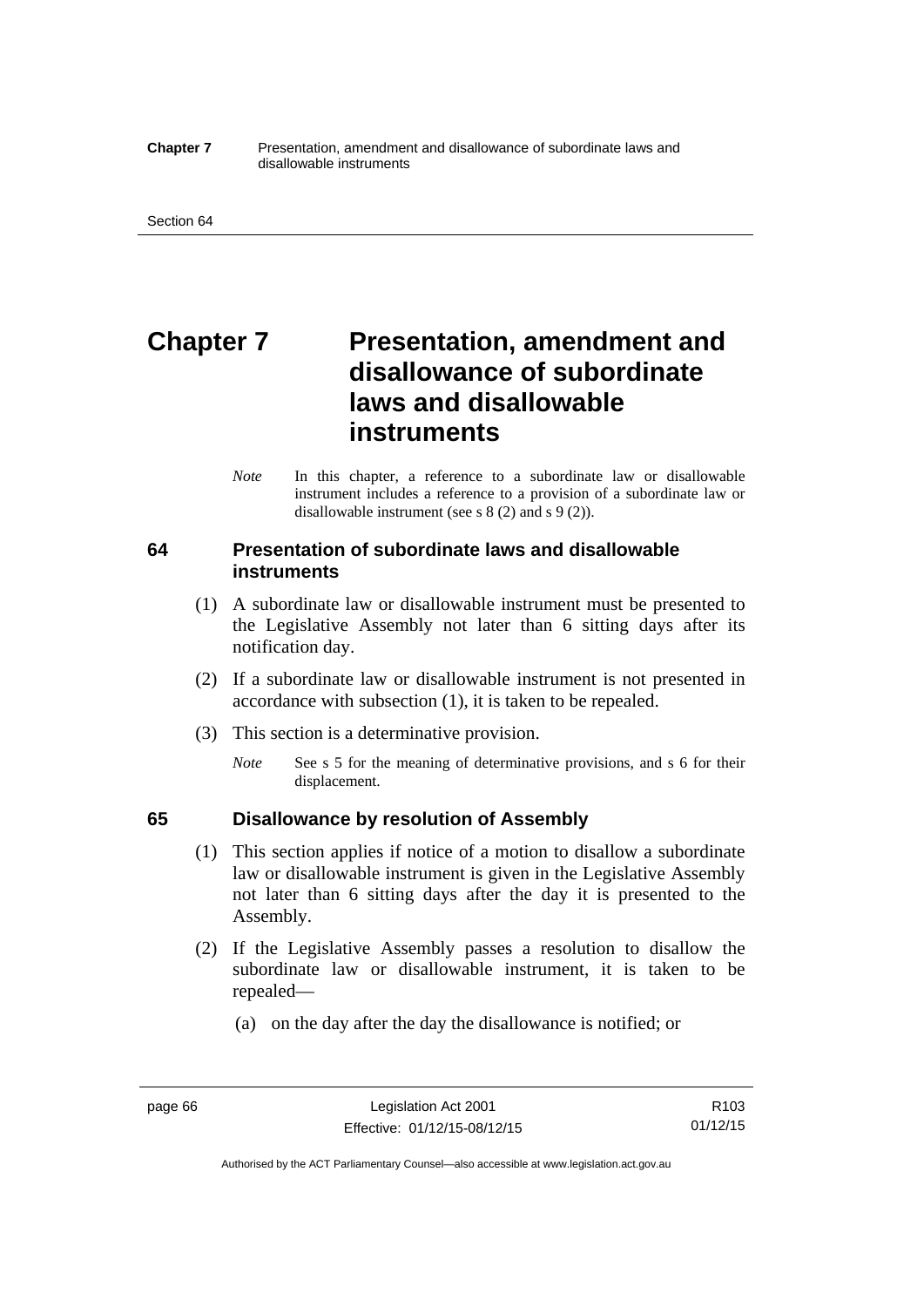- (b) if the resolution provides that it takes effect on the day the resolution is passed—that day.
- (3) For this chapter, the Legislative Assembly is taken to have passed a resolution to disallow the subordinate law or disallowable instrument if, at the end of 6 sitting days after the day the notice is given—
	- (a) the notice has not been withdrawn and the motion has not been called on; or
	- (b) the motion has been called on and moved, but has not been withdrawn or otherwise disposed of.
- (4) If subsection (3) applies, the resolution is taken to be the resolution set out in the motion for the resolution.
- (5) A disallowance under this section has effect for all purposes as if it were a repeal made by an Act.
- (6) This section is a determinative provision.
	- *Note* See s 5 for the meaning of determinative provisions, and s 6 for their displacement.

## **65A Notification of disallowance by resolution of Assembly**

- (1) If a subordinate law or disallowable instrument is disallowed, or taken to have been disallowed, under section 65, the Speaker must ask the parliamentary counsel to notify the disallowance.
- (2) If the Speaker asks the parliamentary counsel to notify the disallowance, the parliamentary counsel must—
	- (a) notify the disallowance in the register; or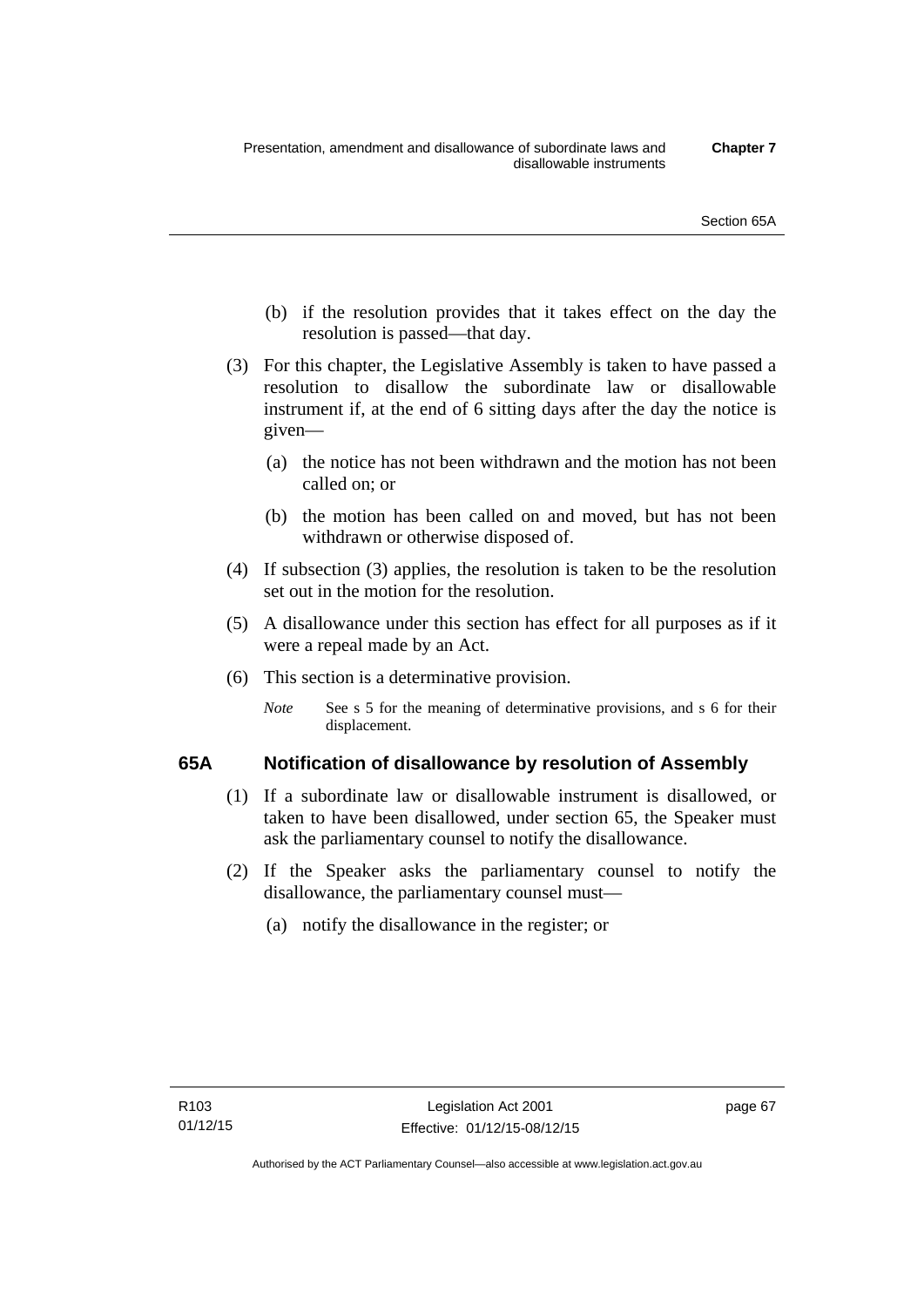#### **Chapter 7** Presentation, amendment and disallowance of subordinate laws and disallowable instruments

#### Section 65A

 (b) if it is not practicable to notify the disallowance in the register—notify the disallowance in another place the parliamentary counsel considers appropriate.

#### **Examples—other places**

- 1 another government website
- 2 outside the Legislative Assembly
- *Note* An example is part of the Act, is not exhaustive and may extend, but does not limit, the meaning of the provision in which it appears (see s 126 and s 132).
- (3) If the Speaker asks the parliamentary counsel to notify the disallowance on a particular day, the parliamentary counsel must notify the disallowance on that day unless it is impracticable to do so.
- (4) The disallowance is notified in the register by entering in the register—
	- (a) a statement that the subordinate law or disallowable instrument has been disallowed under section 65; and
	- (b) the text of the resolution passed, or taken to have been passed, by the Legislative Assembly under section 65; and
	- (c) the day when the resolution was passed or taken to have been passed; and
	- (d) the day when the subordinate law or disallowable instrument is taken to be repealed because of the resolution.
- (5) The disallowance is notified under subsection (2) (b) by publishing in the place decided by the parliamentary counsel under that subsection—
	- (a) a statement that the subordinate law or disallowable instrument has been disallowed under section 65; and
	- (b) the text of the resolution passed, or taken to have been passed, by the Legislative Assembly under section 65; and

Authorised by the ACT Parliamentary Counsel—also accessible at www.legislation.act.gov.au

R103 01/12/15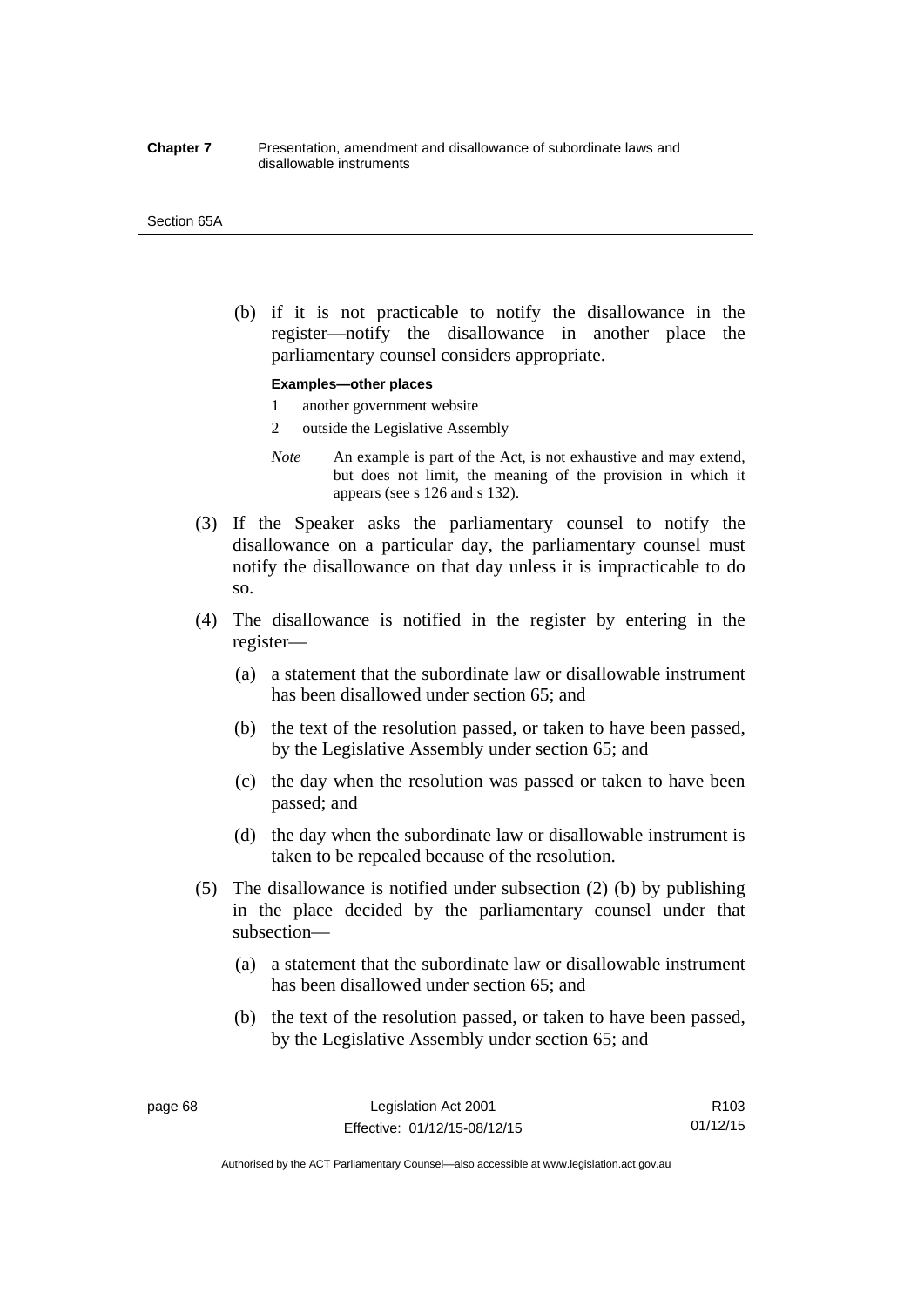- (c) the day when the resolution was passed or taken to have been passed; and
- (d) the day when the subordinate law or disallowable instrument is taken to be repealed because of the resolution.
- (6) If the disallowance is notified under subsection (2) (b), the parliamentary counsel must enter in the register—
	- (a) a statement that the subordinate law or disallowable instrument has been disallowed under section 65; and
	- (b) a statement that the disallowance was notified under subsection (2) (b) in a stated place on a stated date; and
	- (c) the text of the resolution passed, or taken to have been passed, under section 65; and
	- (d) the day when the resolution was passed or taken to have been passed; and
	- (e) the day when the subordinate law or disallowable instrument is taken to be repealed because of the resolution.
- (7) This section is a determinative provision.
	- *Note* See s 5 for the meaning of determinative provisions, and s 6 for their displacement.

## **66 Revival of affected laws**

- (1) This section applies if—
	- (a) a subordinate law or disallowable instrument (the *disallowed law*) is taken to be repealed under section 64 (Presentation of subordinate laws and disallowable instruments) or section 65 (Disallowance by resolution of Assembly); and
	- (b) the disallowed law repealed or amended an Act or statutory instrument (the *affected law*); and
	- (c) the repeal or amendment has commenced.

page 69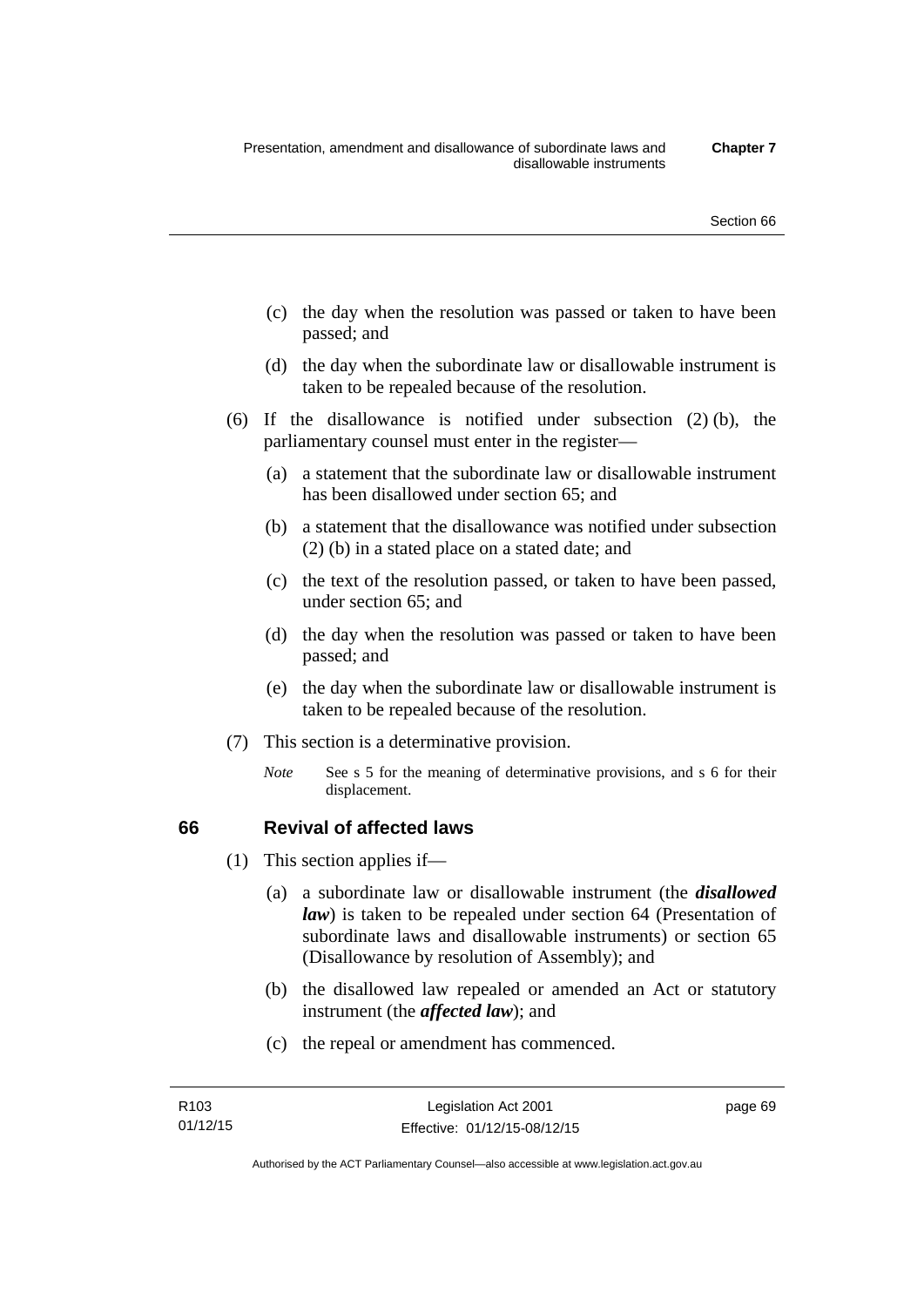#### **Chapter 7** Presentation, amendment and disallowance of subordinate laws and disallowable instruments

#### Section 67

- (2) The affected law is revived, from the beginning of the day after the disallowed law is taken to have been repealed, as if the disallowed law had never been made.
- (3) This section is a determinative provision.
	- *Note* See s 5 for the meaning of determinative provisions, and s 6 for their displacement.

## **67 Making of instrument same in substance within 6 months after disallowance**

- (1) This section applies if a subordinate law or disallowable instrument (the *disallowed law*) is disallowed under section 65 (Disallowance by resolution of Assembly).
- (2) A subordinate law or disallowable instrument the same in substance must not be made within 6 months beginning on the day of the disallowance unless the Legislative Assembly has—
	- (a) rescinded the resolution that disallowed the disallowed law; or
	- (b) by resolution, approved the making of—
		- (i) a subordinate law or disallowable instrument in those terms; or
		- (ii) a subordinate law or disallowable instrument the same in substance as the disallowed law.
- (3) A subordinate law or disallowable instrument made in contravention of this section is void.
- (4) This section is a determinative provision.
	- *Note* See s 5 for the meaning of determinative provisions, and s 6 for their displacement.

## **68 Amendment by resolution of Assembly**

(1) In this section:

page 70 Legislation Act 2001 Effective: 01/12/15-08/12/15

R103 01/12/15

Authorised by the ACT Parliamentary Counsel—also accessible at www.legislation.act.gov.au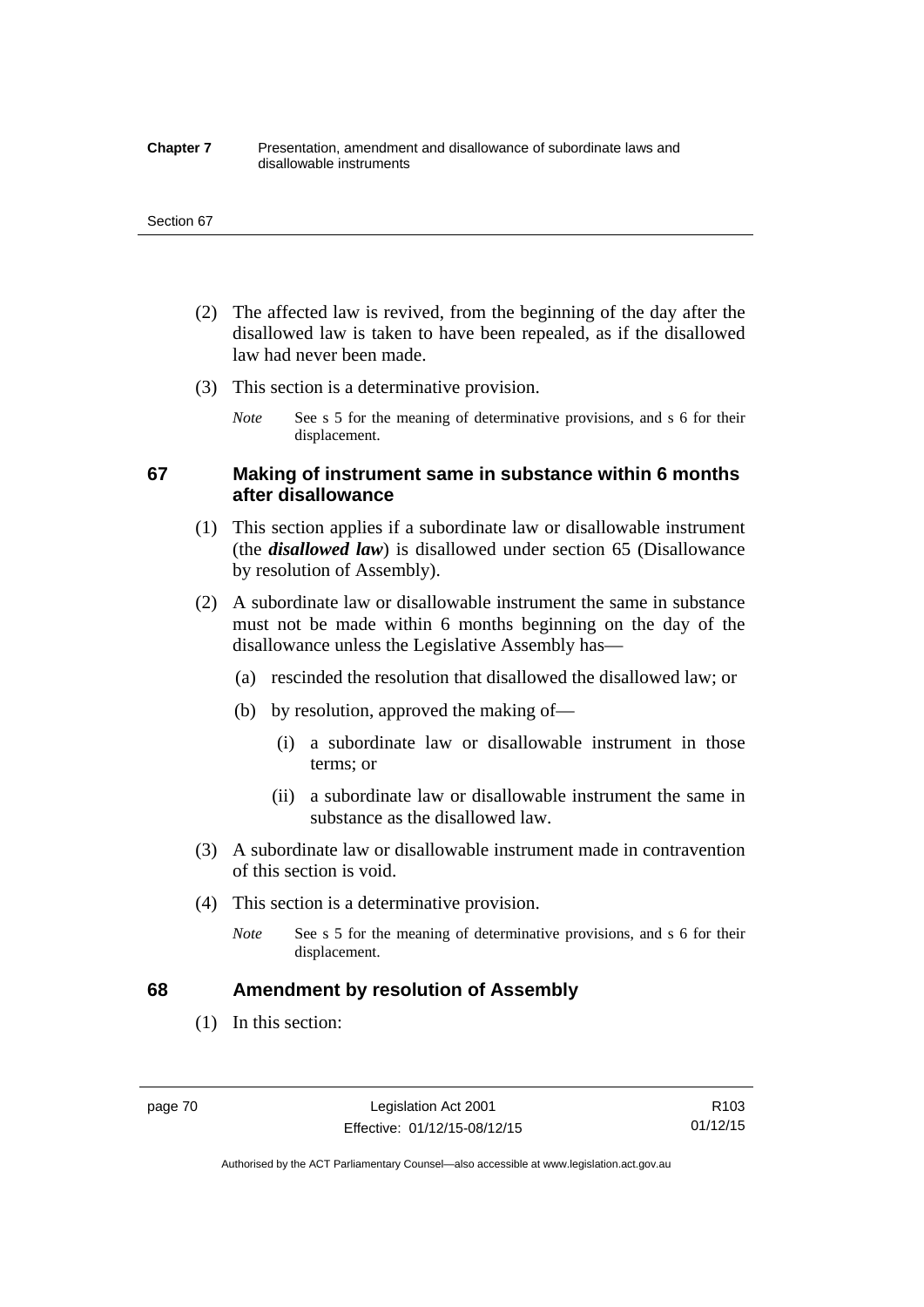*amendment* does not include an amendment that would have the effect of waiving or changing any fee, charge, penalty or other amount payable to the Territory.

*disallowable instrument* does not include a determination of fees or charges by a Minister under an Act or subordinate law.

- (2) This section applies if notice of a motion to amend a subordinate law or disallowable instrument is given in the Legislative Assembly not later than 6 sitting days after the day it is presented to the Assembly.
- (3) If the Legislative Assembly passes a resolution to amend the subordinate law or disallowable instrument, it is amended accordingly—
	- (a) on the day after the day the amendment is notified; or
	- (b) if the resolution provides that it takes effect on the day the resolution is passed—that day.
- (4) For this chapter, the Legislative Assembly is taken to have passed a resolution to amend the subordinate law or disallowable instrument if, at the end of 6 sitting days after the day the notice is given—
	- (a) the notice has not been withdrawn and the motion has not been called on; or
	- (b) the motion has been called on and moved, but has not been withdrawn or otherwise disposed of.
- (5) If subsection (4) applies, the resolution is taken to be the resolution set out in the motion for the resolution.
- (6) An amendment under this section has effect for all purposes as if it had been made by an Act.
- (7) Without limiting subsection (6), section 83 (Consequences of amendment of statutory instrument by Act) applies to the amendment as if it had been made by an Act.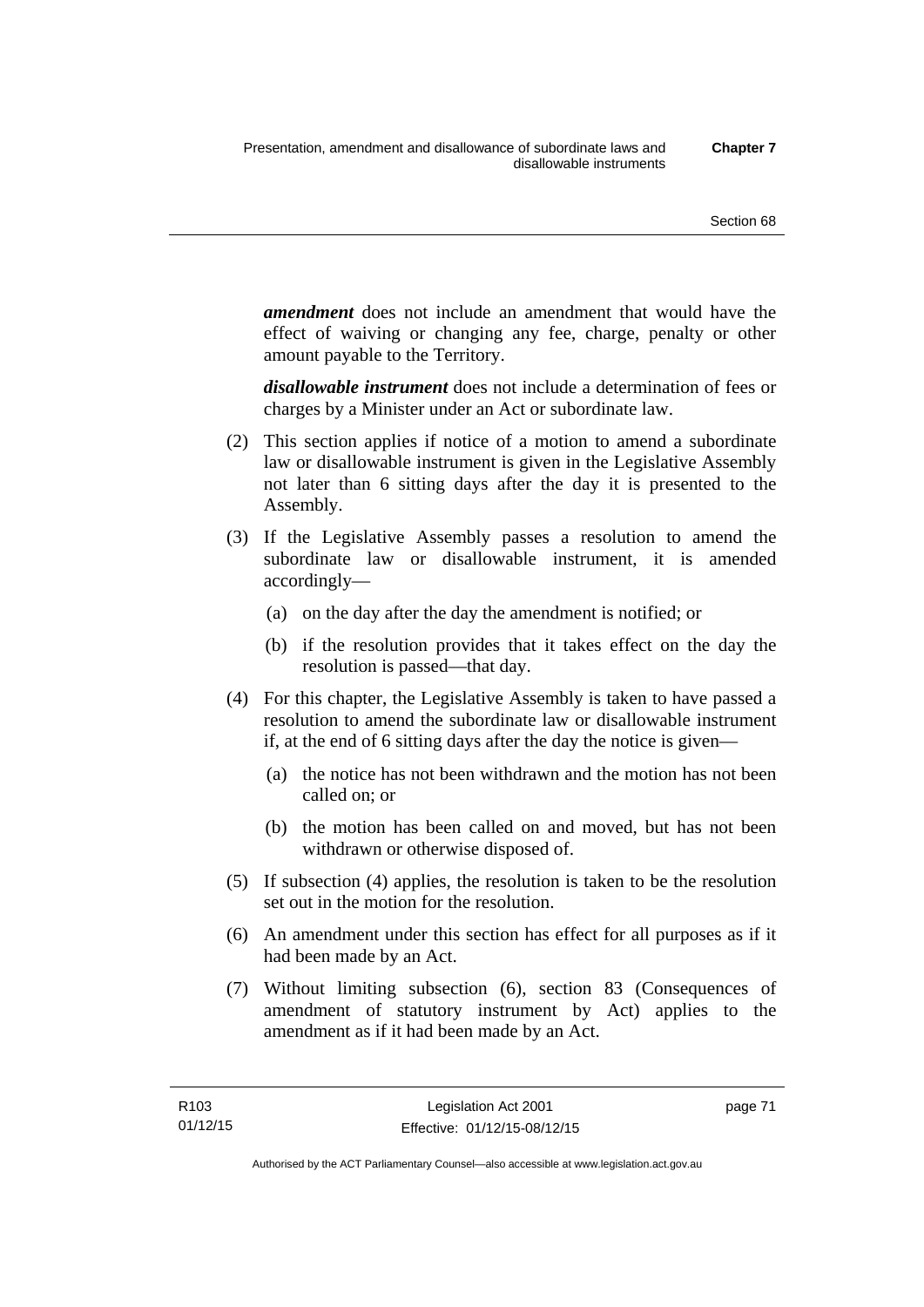#### **Chapter 7** Presentation, amendment and disallowance of subordinate laws and disallowable instruments

#### Section 69

- (8) This section is a determinative provision.
	- *Note* See s 5 for the meaning of determinative provisions, and s 6 for their displacement.

## **69 Notification of amendments made by resolution of Assembly**

- (1) If a subordinate law or disallowable instrument (the *amended law*) is amended under section 68, the Speaker must ask the parliamentary counsel to notify the amendment.
- (2) If the Speaker asks the parliamentary counsel to notify the amendment, the parliamentary counsel must—
	- (a) notify the amendment in the register; or
	- (b) if it is not practicable to notify the amendment in the register notify the amendment in another place the parliamentary counsel considers appropriate.

### **Examples—other places**

- 1 another government website
- 2 outside the Legislative Assembly
- *Note* An example is part of the Act, is not exhaustive and may extend, but does not limit, the meaning of the provision in which it appears (see s 126 and s 132).
- (3) If the Speaker asks the parliamentary counsel to notify the amendment on a particular day, the parliamentary counsel must notify the amendment on that day unless it is impracticable to do so.
- (4) The amendment is notified in the register by entering in the register—
	- (a) a statement that the amendment of the amended law has been made under section 68; and
	- (b) the text of the resolution passed, or taken to have been passed, by the Legislative Assembly under section 68; and

R103 01/12/15

Authorised by the ACT Parliamentary Counsel—also accessible at www.legislation.act.gov.au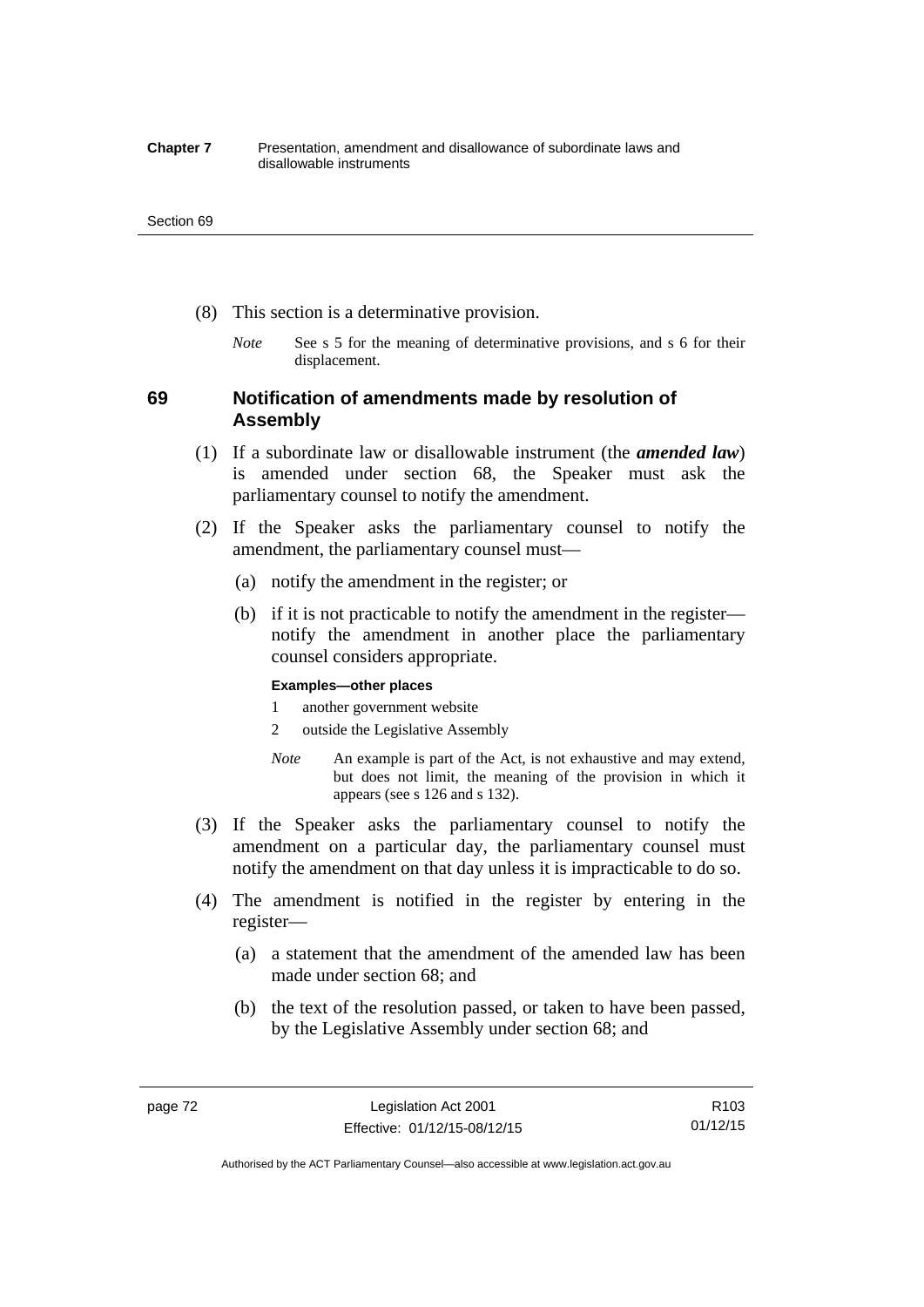- (c) the day when the resolution was passed or taken to have been passed; and
- (d) the day when the subordinate law or disallowable instrument is taken to be amended because of the resolution.
- (5) The amendment is notified under subsection (2) (b) by publishing in the place decided by the parliamentary counsel under that subsection—
	- (a) a statement that the amendment of the amended law has been made under section 68; and
	- (b) the text of the resolution passed, or taken to have been passed, by the Legislative Assembly under section 68; and
	- (c) the day when the resolution was passed or taken to have been passed; and
	- (d) the day when the subordinate law or disallowable instrument is taken to be amended because of the resolution.
- (6) If the amendment is notified under subsection (2) (b), the parliamentary counsel must enter in the register—
	- (a) a statement that the amendment of the amended law has been made under section 68; and
	- (b) a statement that the amendment was notified under subsection (2) (b) in a stated place on a stated date; and
	- (c) the text of the resolution passed, or taken to have been passed, by the Legislative Assembly under section 68; and
	- (d) the day when the resolution was passed or taken to have been passed; and
	- (e) the day when the subordinate law or disallowable instrument is taken to be amended because of the resolution.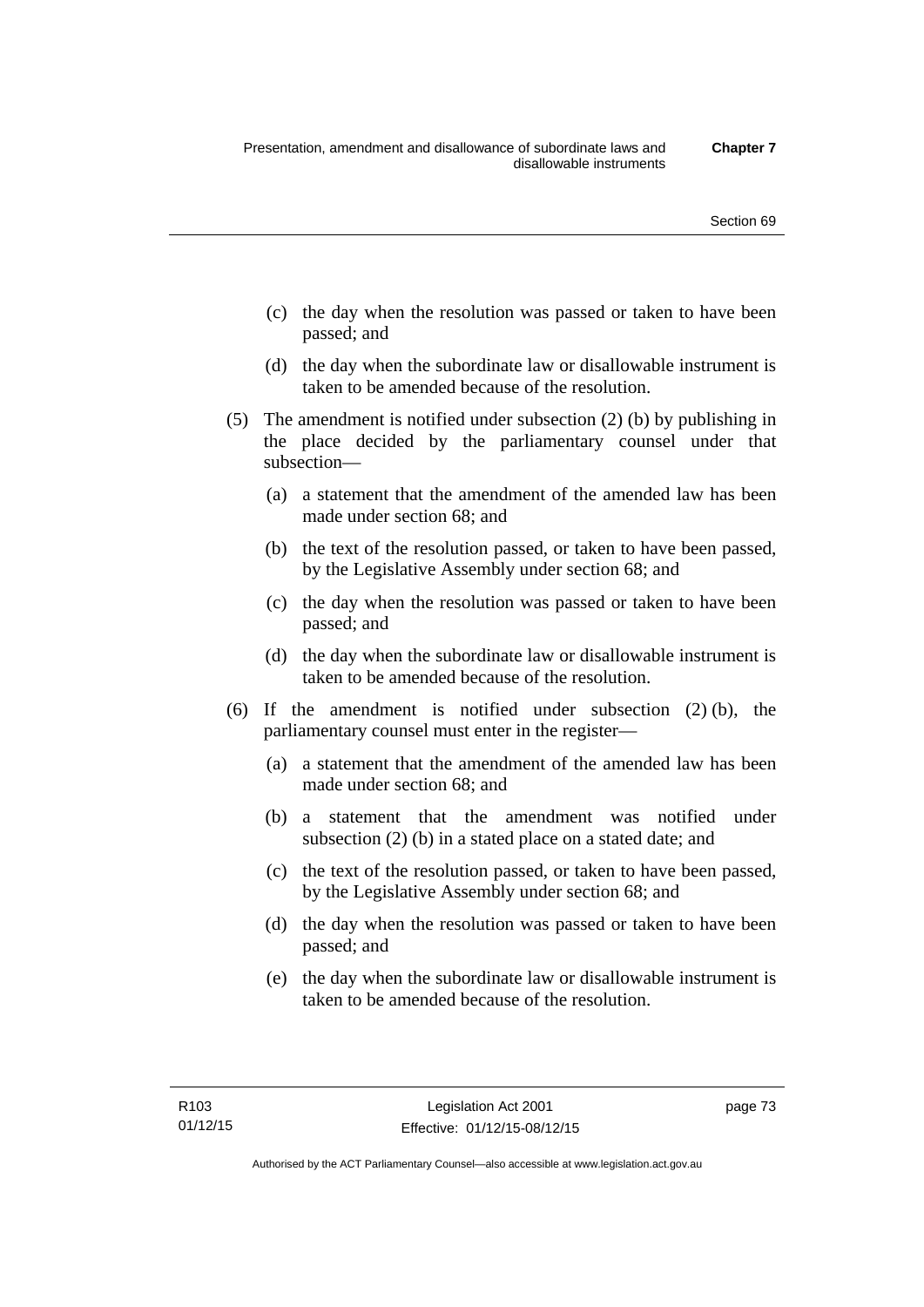#### **Chapter 7** Presentation, amendment and disallowance of subordinate laws and disallowable instruments

#### Section 70

- (7) This section is a determinative provision.
	- *Note* See s 5 for the meaning of determinative provisions, and s 6 for their displacement.

## **70 Making of amendment restoring effect of law within 6 months after amendment**

- (1) This section applies if a subordinate law or disallowable instrument (the *amended law*) is amended under section 68 (Amendment by resolution of Assembly).
- (2) A subordinate law or disallowable instrument the same in substance as the amended law before the amendment (the *earlier law*) must not be made within 6 months beginning on the day the amendment is made unless the Legislative Assembly has—
	- (a) rescinded the resolution that made the amendment; or
	- (b) by resolution approved the making of—
		- (i) a subordinate law or disallowable instrument in those terms; or
		- (ii) a subordinate law or disallowable instrument the same in substance as the earlier law.
- (3) A subordinate law or disallowable instrument made in contravention of this section is void.
- (4) This section is a determinative provision.
	- *Note* See s 5 for the meaning of determinative provisions, and s 6 for their displacement.

## **71 Effect of dissolution or expiry of Assembly on notice of motion**

- (1) This section applies if—
	- (a) notice of motion to disallow or amend a subordinate law or disallowable instrument is given in the Legislative Assembly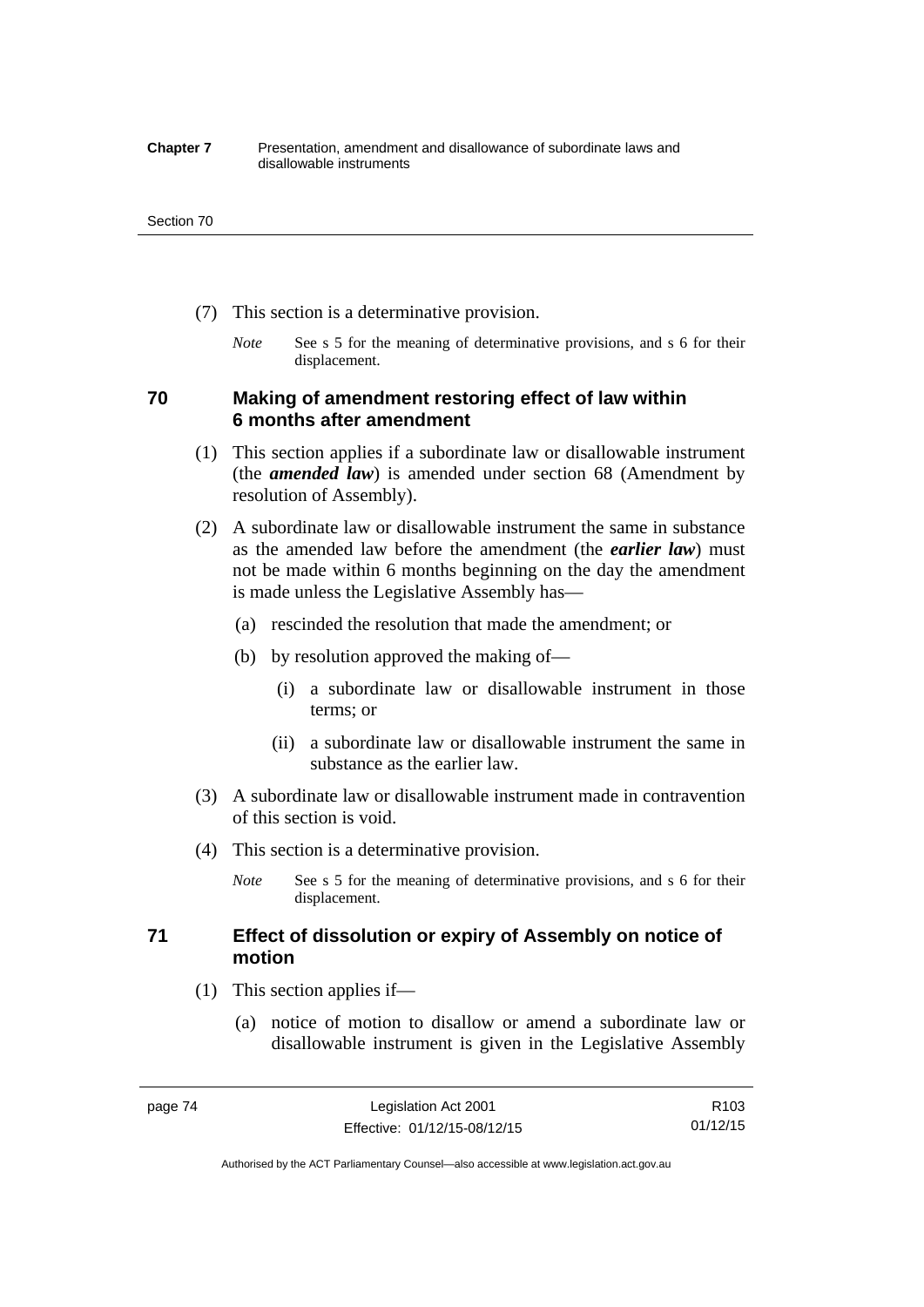not later than 6 sitting days after the day the instrument is presented to the Assembly; and

- (b) not later than 6 sitting days after the day the notice is given, the Assembly is dissolved or expires; and
- (c) at the time of the dissolution or expiry—
	- (i) the notice has not been withdrawn and the motion has not been called on; or
	- (ii) the motion has been called on and moved, but has not been withdrawn or otherwise disposed of.
- (2) For this chapter, the subordinate law or disallowable instrument is taken to have been presented to the Legislative Assembly on the first sitting day of the Assembly after the next general election of members of the Assembly.
- (3) This section is a determinative provision.
	- *Note* See s 5 for the meaning of determinative provisions, and s 6 for their displacement.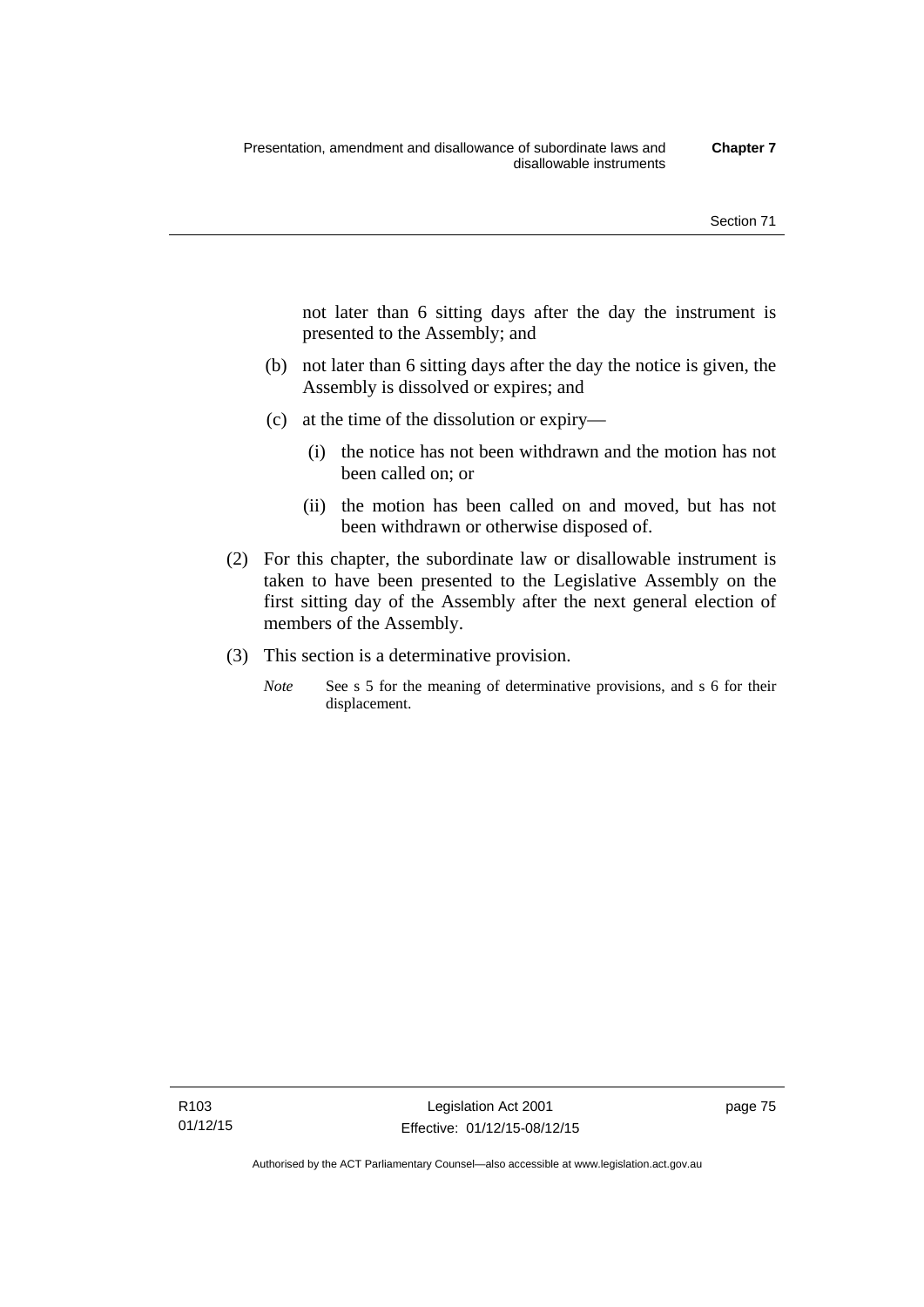# **Chapter 8 Commencement and exercise of powers before commencement**

### **72 Meaning of** *law***—ch 8**

In this chapter:

*law* means an Act or statutory instrument.

*Note* A reference to an Act or statutory instrument includes a reference to a provision of the Act or instrument (see s 7 and s 13).

## **73 General rules about commencement**

- (1) An Act commences—
	- (a) on the day after its notification day; or
	- (b) if the Act or another Act provides for a different date or time of commencement—on that date or at that time.
- (2) A legislative instrument commences—
	- (a) on the day after its notification day; or
	- (b) if an Act or the instrument provides for a later date or time of commencement—on that date or at that time; or
	- (c) if an Act provides for an earlier date or time of commencement—on that date or at that time; or
	- (d) if the instrument, under authority given by an Act, provides for an earlier date or time—on that date or at that time.

#### **Examples—par (b)**

- 1 A subordinate law may provide that it commences on a stated future date or at a stated time on a stated future date.
- 2 A disallowable instrument may provide that it commences on the commencement of a stated law or a stated provision of a stated law.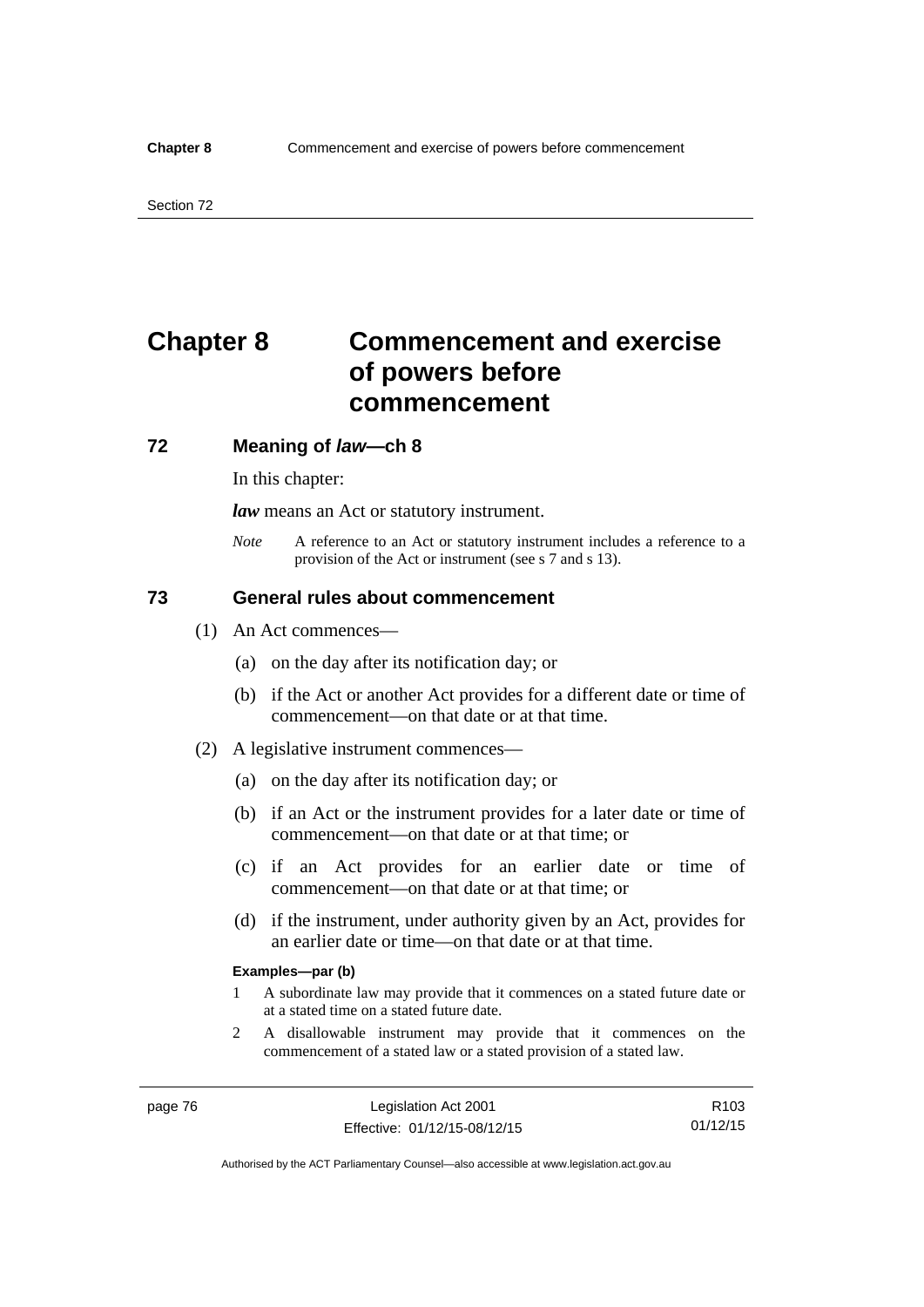- 3 A notifiable instrument may provide that it commences on the expiry of a stated statutory instrument.
- 4 A notifiable instrument may provide that it commences on the date fixed by a Commonwealth Minister, by notice in the Commonwealth gazette, under a stated Commonwealth Act.
- *Note* An example is part of the Act, is not exhaustive and may extend, but does not limit, the meaning of the provision in which it appears (see s 126 and s 132).
- (3) Without limiting subsection (2), if a legislative instrument is notified on a day after the day or time provided by the instrument for its commencement, and subsection (2) (c) or (d) does not apply to the instrument—
	- (a) the instrument is valid; but
	- (b) the instrument commences on the day after its notification day.
- (4) A statutory instrument that is not a legislative instrument commences—
	- (a) on the day after the day it is made or, if it is required under an Act or statutory instrument to be approved (however described) by the Executive, a Minister or any other entity, the day after the day it is approved; or
	- (b) if an Act or the instrument provides for a later date or time of commencement—on that date or at that time; or
	- (c) if an Act provides for an earlier date or time of commencement—on that date or at that time; or
	- (d) if the instrument, under authority given by an Act, provides for an earlier date or time—on that date or at that time.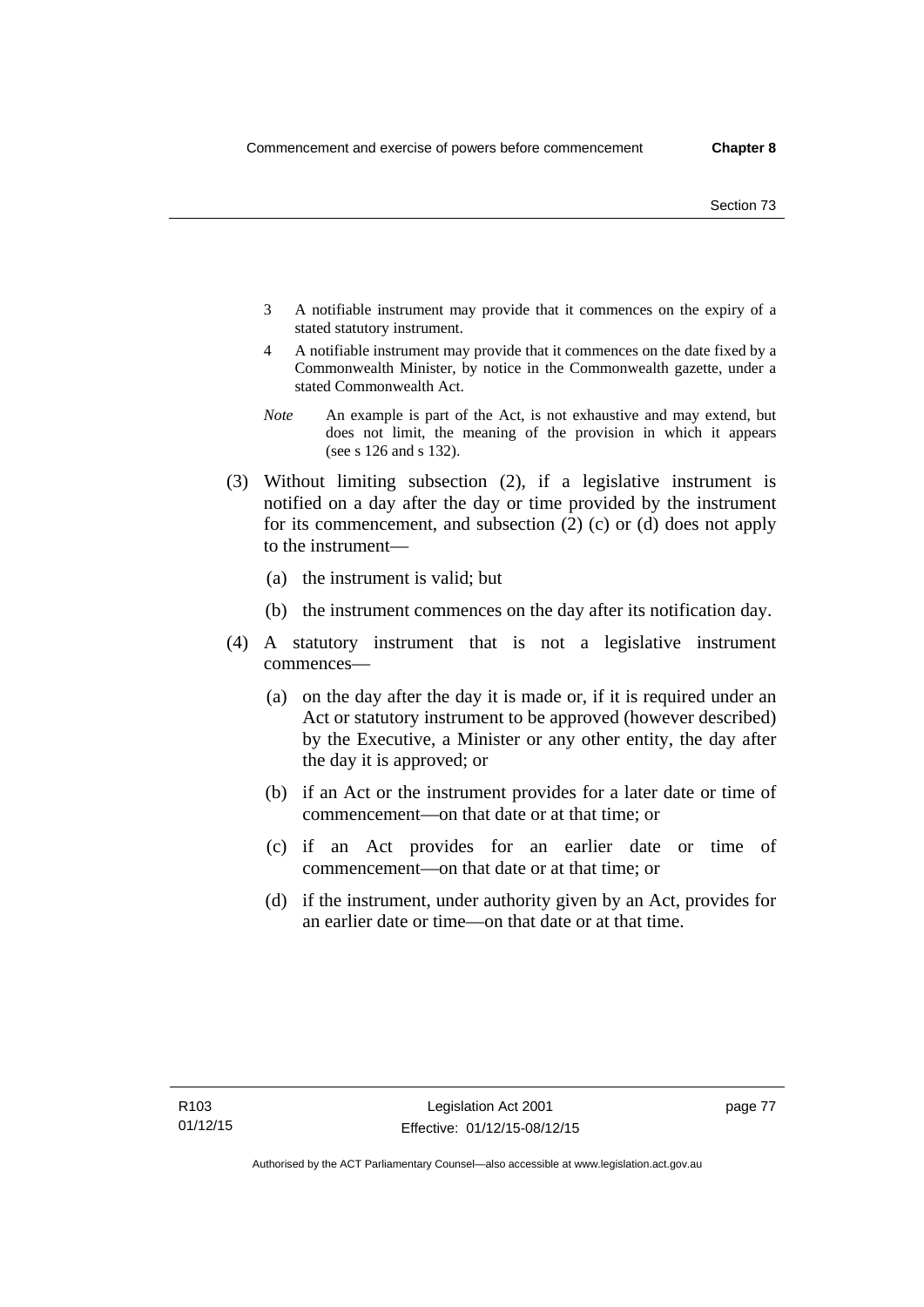- (5) This section is subject to the following sections:
	- (a) section 75 (Commencement of naming and commencement provisions);
	- (b) section 76 (Non-prejudicial provision may commence retrospectively);
	- (c) section 79 (Automatic commencement of postponed law);
	- (d) section 79A (Commencement of amendment of uncommenced law);
	- (e) section 81 (Exercise of powers between notification and commencement).
- (6) This section is a determinative provision.
	- *Note* See s 5 for the meaning of determinative provisions, and s 6 for their displacement.

## **74 Time of commencement**

- (1) If an Act commences on a day, it commences at the beginning of the day unless a different time of commencement is provided by the Act, another Act, or a commencement notice providing for the commencement of the Act.
- (2) If a statutory instrument commences on a day, it commences at the beginning of the day unless a different time of commencement is provided by the instrument, an Act, or a commencement notice providing for the commencement of the instrument.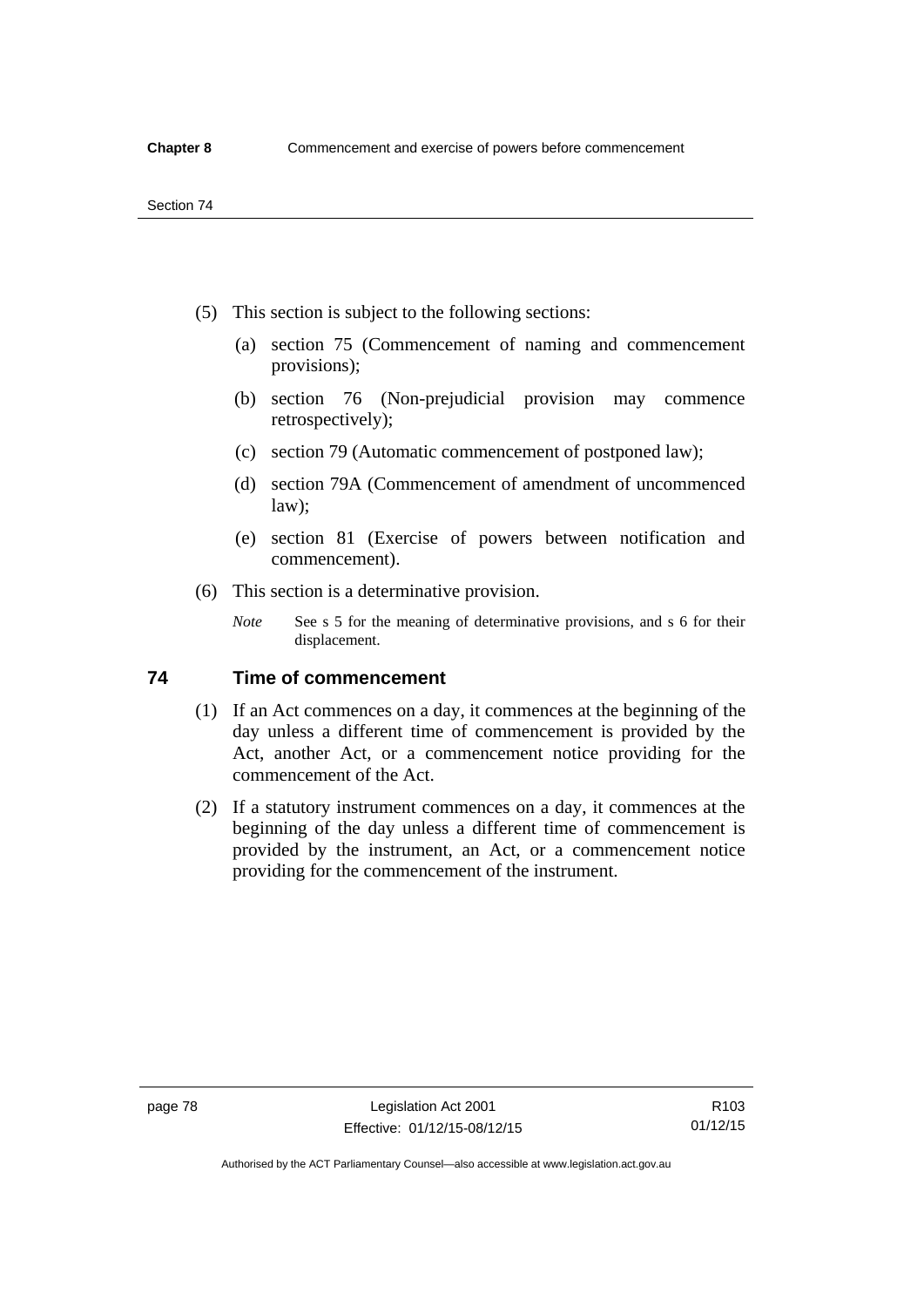## **75 Commencement of naming and commencement provisions**

 (1) The provisions of a law providing for its name and commencement automatically commence on its notification day.

### **Example**

The *XYZ Act 2002* was notified on 1 October 2002. It contains the following provision:

#### **2 Commencement**

This Act commences on 1 December 2002.

The provisions of the *XYZ Act 2002* providing for its name and commencement commence on 1 October 2002.

- *Note* An example is part of the Act, is not exhaustive and may extend, but does not limit, the meaning of the provision in which it appears (see s 126 and s 132).
- (2) However, if a provision of the law commences before the law's notification day, the naming and commencement provisions are taken to have automatically commenced—
	- (a) on that commencement; or
	- (b) if 2 or more provisions of the law commence at different times before the notification day—on the earlier or earliest of the commencements.

## **Example**

#### **2 Commencement**

- (1) This Act, other than section 9 and section 10, commences on a day fixed by the Minister by written notice.
- (2) Section 9 is taken to have commenced on 1 July 2001.
- (3) Section 10 is taken to have commenced on 1 August 2001.

The provisions of the *XYZ Act 2001* providing for its name and commencement are taken to have commenced on 1 July 2001.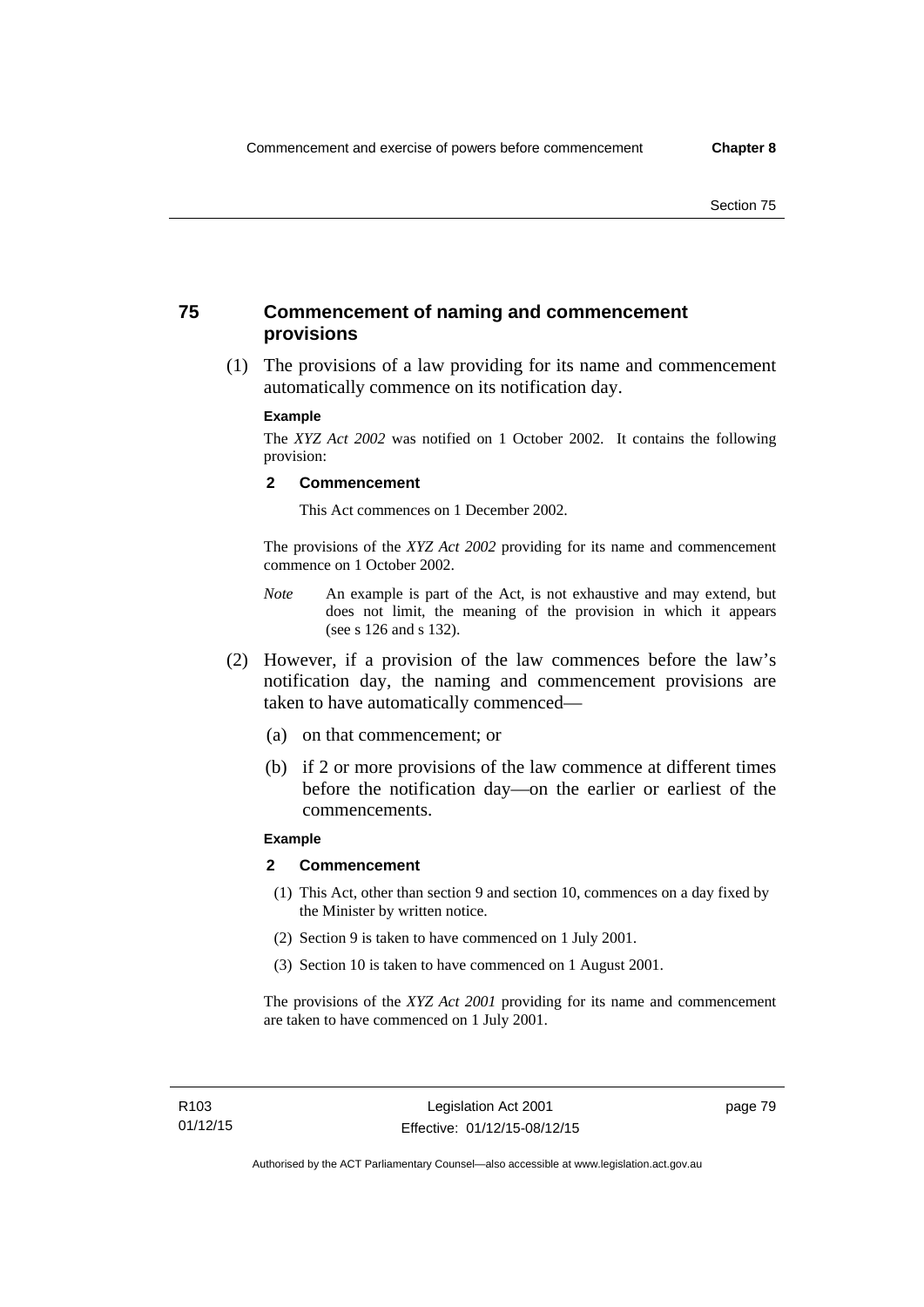- (3) In the application of this section to a statutory instrument that is not a legislative instrument, a reference to the instrument's *notification*  day is a reference to the day after the day it is made or, if it is required under an Act or statutory instrument to be approved (however described) by the Executive, a Minister or any other entity, the day after the day it is approved.
- (4) This section is a determinative provision.
	- *Note* See s 5 for the meaning of determinative provisions, and s 6 for their displacement.

## **75AA Commencement of provisions identifying amended laws**

- (1) This section applies if a law amends another law and includes a provision (a *legislation amended provision*) identifying the amended law.
- (2) The legislation amended provision automatically commences (or is taken to have automatically commenced)—
	- (a) on the commencement of the amendments; or
	- (b) if the amendments commence at different times—on the commencement of the earlier or earliest of the amendments.
- (3) This section is a determinative provision.
	- *Note* See s 5 for the meaning of determinative provision, and s 6 for their displacement.

Authorised by the ACT Parliamentary Counsel—also accessible at www.legislation.act.gov.au

R103 01/12/15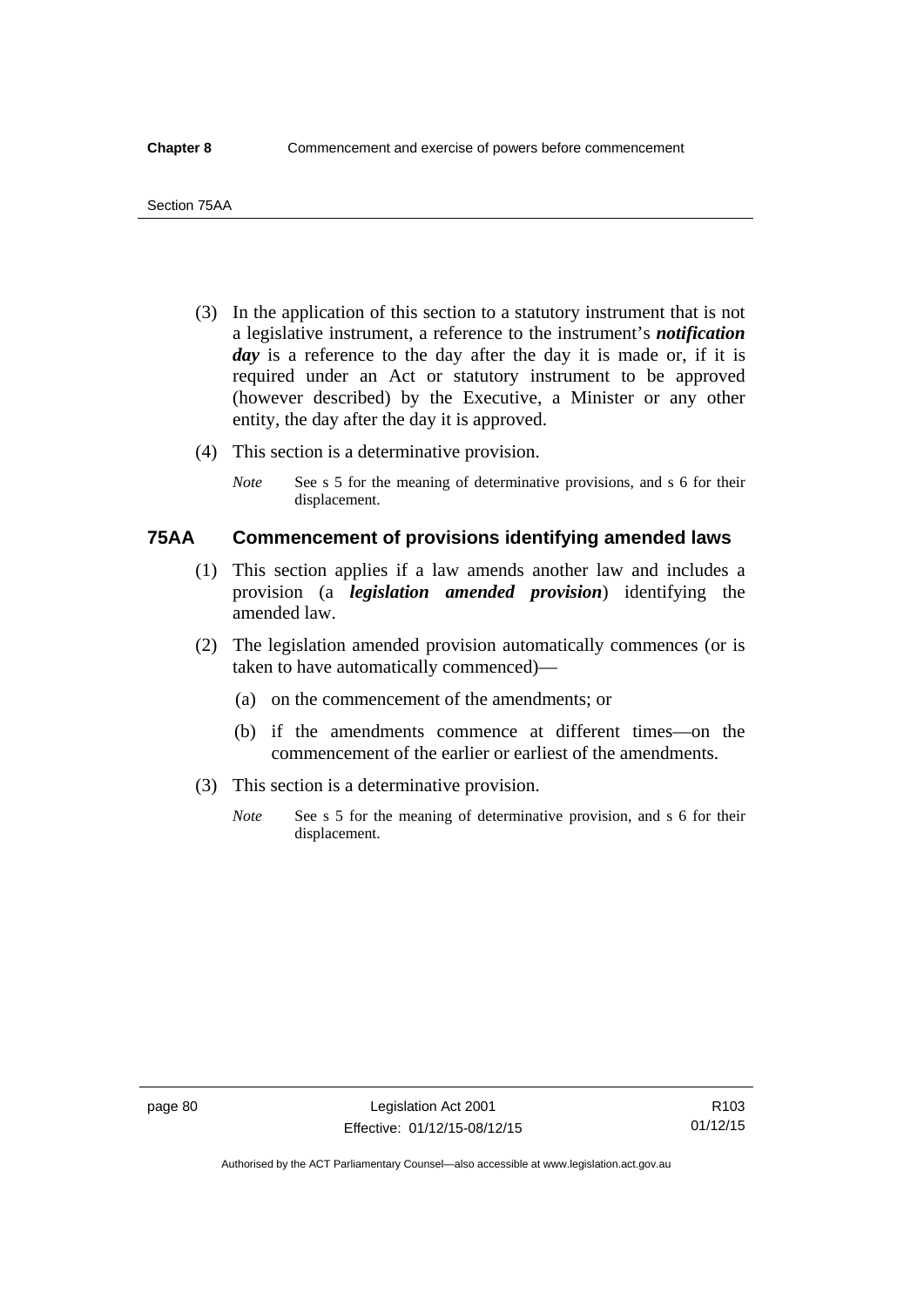## **75A Meaning of commences** *retrospectively*

- (1) An Act or legislative instrument commences *retrospectively* if it commences on a day or at a time earlier than the day after its notification day.
	- *Note* A reference to an Act or legislative instrument includes a reference to a provision of an Act or legislative instrument (see s 7 (3) and s 12 (2)).
- (2) A statutory instrument that is not a legislative instrument commences *retrospectively* if it commences on a day or at a time earlier than the day after the day it is made or, if it is required under an Act or statutory instrument to be approved (however described) by the Executive, a Minister or any other entity, the day after the day it is approved.

## **75B Retrospective commencement requires clear indication**

(1) A law must not be taken to provide for the law (or another law) to commence retrospectively unless the law clearly indicates that it is to commence retrospectively.

#### **Example**

The *XYZ Act 2003* was notified on 1 July 2003. It contains the following provision:

### **2 Commencement**

This Act is taken to have commenced on 17 October 2001.

Section 2 clearly indicates that the Act is to commence retrospectively.

- *Note* An example is part of the Act, is not exhaustive and may extend, but does not limit, the meaning of the provision in which it appears (see s 126 and s 132).
- (2) This section is a determinative provision.
	- *Note* See s 5 for the meaning of determinative provisions, and s 6 for their displacement.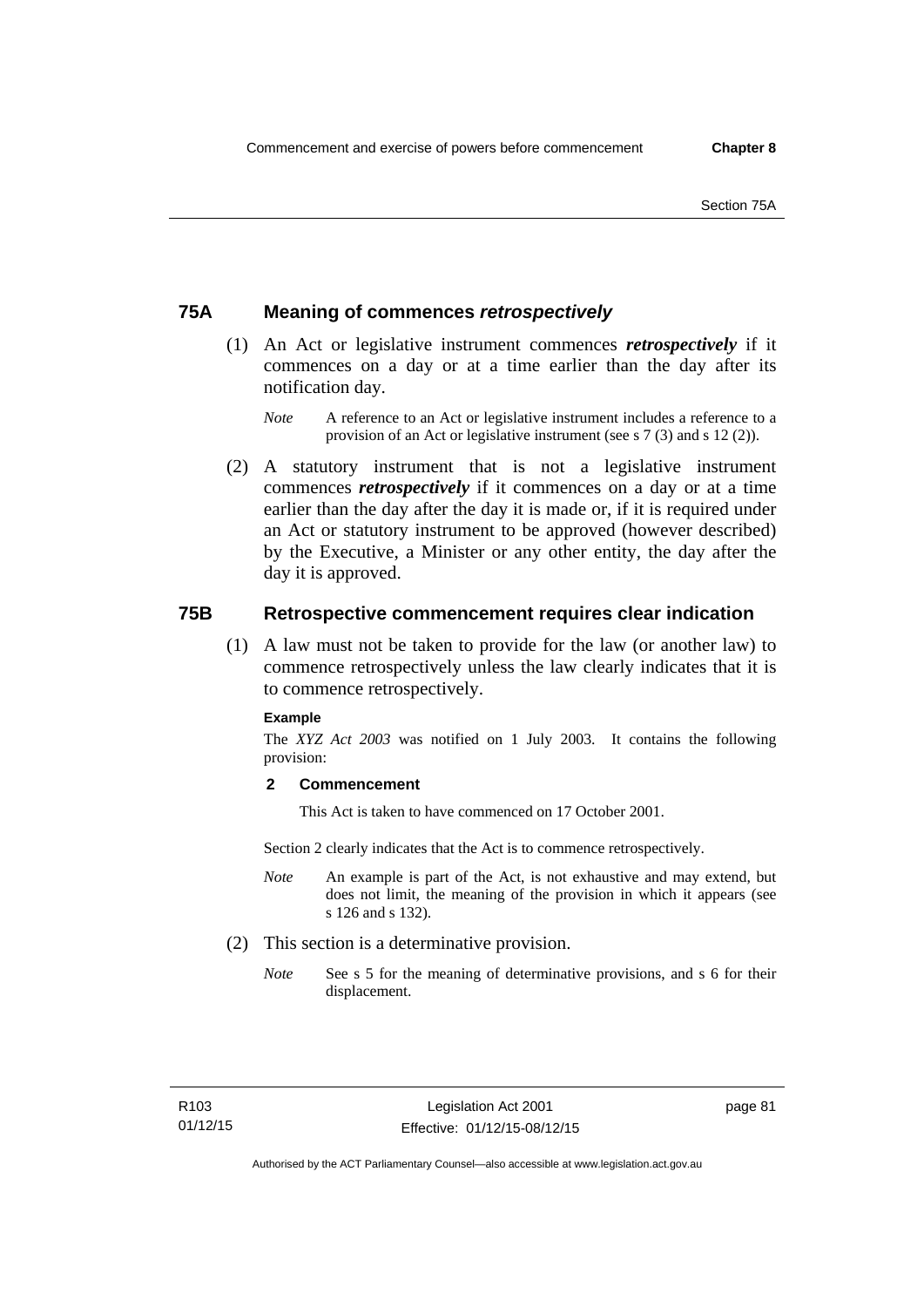## **76 Non–prejudicial provision may commence retrospectively**

- (1) A statutory instrument may provide that a non-prejudicial provision of the instrument commences retrospectively.
- (2) Unless this subsection is displaced by, or under authority given by, an Act, a statutory instrument cannot provide that a prejudicial provision of the instrument commences retrospectively.

#### **Example**

The *Locust Damage Compensation Determination 2003* (a hypothetical disallowable instrument) sets out (among other things) the people who are eligible for compensation under a compensation fund. Previously, there was no restriction on who was eligible. The determination provides that it is taken to have commenced on 1 July 2003, but it is not notified until 15 August 2003. There is nothing in the Act under which the determination is made (or any other Act) that authorises the retrospective commencement.

The provision of the determination that limits who can apply for compensation is a prejudicial provision (ie it adversely affects some people's right to receive compensation) and cannot commence retrospectively. Instead, it would commence on the day after the determination's notification day (see s 73 (3)).

- (3) This section is a determinative provision.
	- *Note* See s 5 for the meaning of determinative provisions, and s 6 for their displacement.
- (4) In this section:

*non-prejudicial provision* means a provision that is not a prejudicial provision.

*prejudicial provision* means a provision that operates to the disadvantage of a person (other than the Territory or a territory authority or instrumentality) by—

- (a) adversely affecting the person's rights; or
- (b) imposing liabilities on the person.

R103 01/12/15

Authorised by the ACT Parliamentary Counsel—also accessible at www.legislation.act.gov.au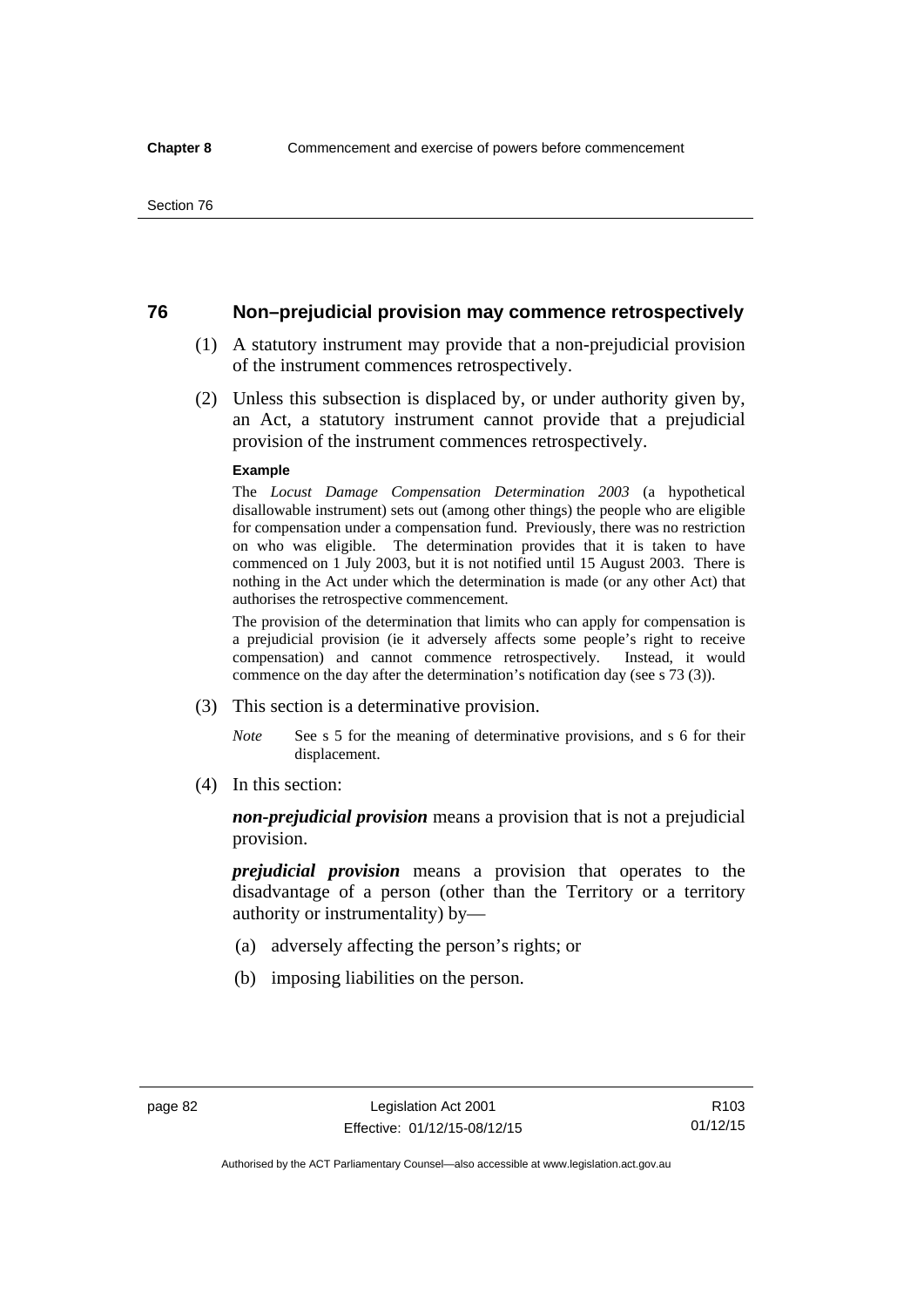## **77 Commencement by commencement notice**

- (1) If a law is expressed to commence on a day fixed or otherwise determined by a notice—
	- (a) a single day, or a time on a single day, may be fixed or determined; or
	- (b) different days or times may be fixed or determined for different provisions.

#### **Example**

The *Hypothetical Act 2001* is expressed to commence on a day to be fixed by the Minister by written notice. Unless the Act has commenced automatically in accordance with s 79 (Automatic commencement of postponed law), any of the following arrangements for commencement would be possible:

- (a) a notice could fix a single day (eg 5 June 2001) for the entire Act to commence;
- (b) a notice could fix a time on a single day (eg 8 pm on 5 June 2001) for the entire Act to commence;
- (c) a notice could fix different days or times for the different provisions of the Act to commence (eg pt 7, pt 9 and sch 4 commence on 5 June 2001, pt 11 commences at 5 pm on 30 June 2001, and the remaining provisions of the Act commence on 1 July 2001);
- (d) a notice could fix a single day (eg 5 June 2001) or a time on a single day (eg 8 pm on 5 June 2001) for the provisions of the Act not already commenced to come into operation.
- *Note* An example is part of the Act, is not exhaustive and may extend, but does not limit, the meaning of the provision in which it appears (see s 126 and s 132).
- (2) A commencement notice for a law is valid even if the day or time fixed or otherwise determined by the notice happens before the notice's notification day.
- (3) If the day or time fixed or otherwise determined by a commencement notice for a law happens on or before the notice's notification day, the law commences on the day after the notice's notification day.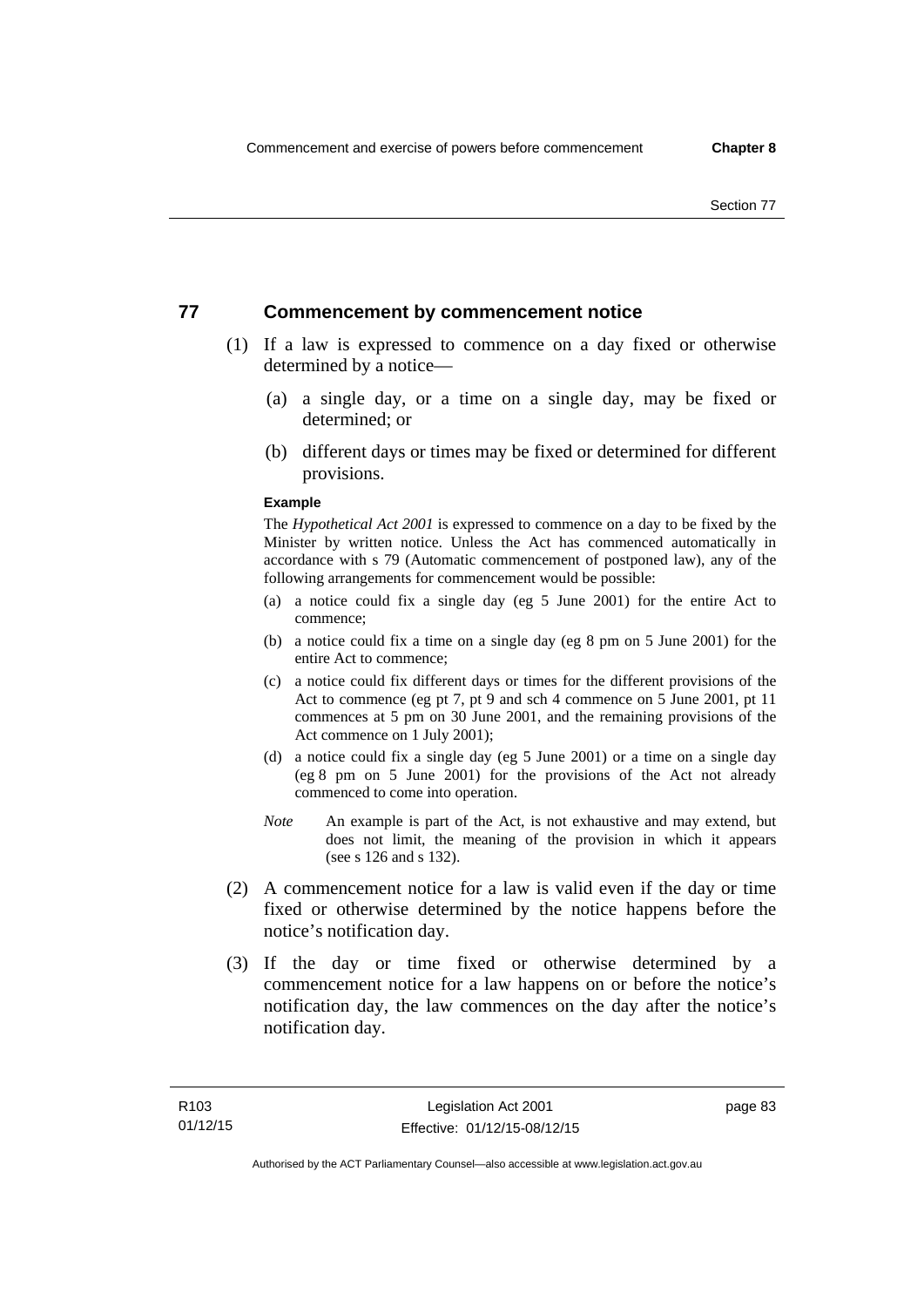#### Section 78

- (4) However, subsection (3) does not apply to the commencement notice if—
	- (a) the notice clearly indicates that the law is to commence at an earlier date or time; and
	- (b) the notice provides for the earlier date or time under authority given by an Act.

### **Example—par (a)**

the commencement notice provides that the law or statutory instrument is 'taken to have commenced' at the earlier date or time

- (5) This section is a determinative provision.
	- *Note* See s 5 for the meaning of determinative provisions, and s 6 for their displacement.

## **78 Separate commencement of amendments**

 (1) Amendments made by a provision of a law may be given separate commencements, whether or not the provision is self-contained.

#### **Examples**

- 1 A provision of an amending law inserts 2 sections. The sections may be given separate commencements.
- 2 A provision of an amending law inserts a section that is divided into paragraphs. The paragraphs may be given separate commencements.
- *Note* An example is part of the Act, is not exhaustive and may extend, but does not limit, the meaning of the provision in which it appears (see s 126 and s 132).
- (2) This section is a determinative provision.
	- *Note* See s 5 for the meaning of determinative provisions, and s 6 for their displacement.

R103 01/12/15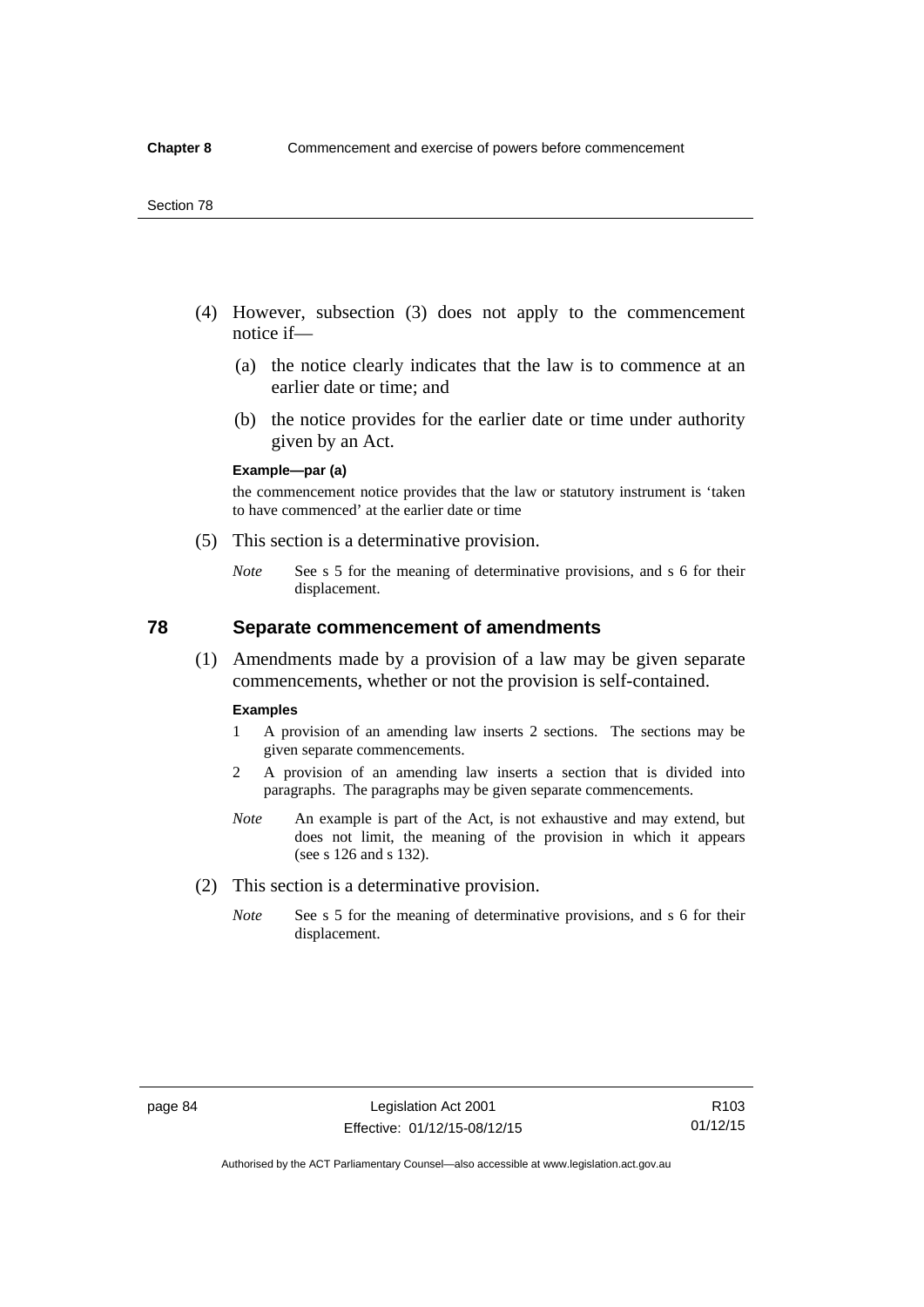## **79 Automatic commencement of postponed law**

 (1) If a postponed law has not commenced within 6 months beginning on its notification day, it automatically commences on the first day after that period.

#### **Example**

The *Hypothetical Act 2001* was notified on 5 July 2001 and was expressed to commence on a day to be fixed by the Minister by written notice. If the Act had not commenced by notice on or before 4 January 2002, it would automatically commence on 5 January 2002.

- *Note* An example is part of the Act, is not exhaustive and may extend, but does not limit, the meaning of the provision in which it appears (see s 126 and s 132).
- (2) This section applies to a law unless it is displaced by, or under authority given by, an Act or, if the postponed law is a subordinate law or disallowable instrument, the postponed law.
- (3) This section is a determinative provision.
	- *Note* See s 5 for the meaning of determinative provisions, and s 6 for their displacement.
- (4) In this section:

*enact* includes make.

*law* means an Act, subordinate law, disallowable instrument or notifiable instrument.

*Note* A reference to an Act, subordinate law, disallowable instrument or notifiable instrument includes a reference to a provision of the Act, law or instrument (see s 7, s 8, s 9 and s 10).

*notification day*, for a postponed law, means the notification day  $of$ 

- (a) if the postponed law is a law—the law; or
- (b) if the postponed law is a provision of a law—the law that enacts the provision.

page 85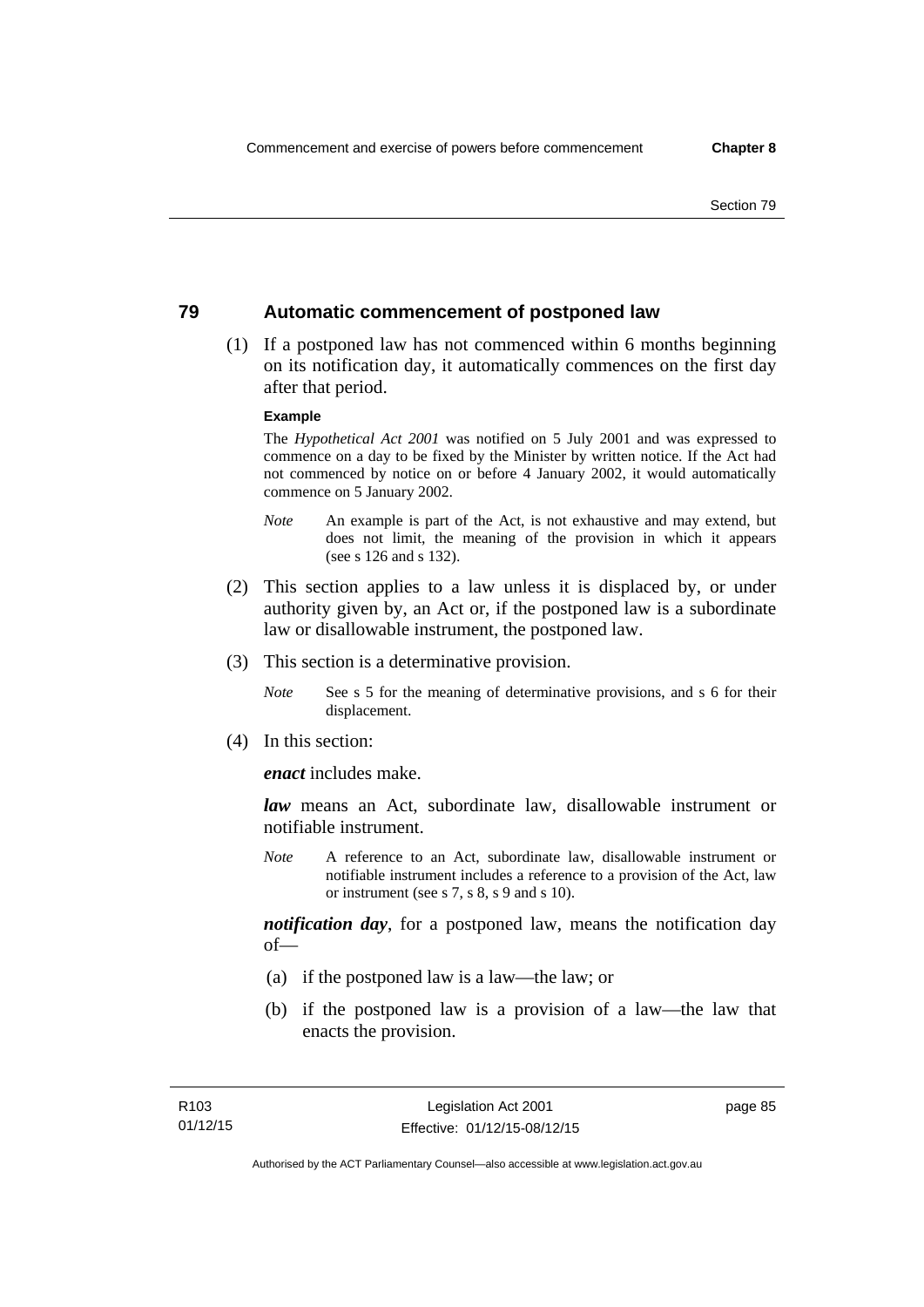#### Section 79A

*postponed law* means a law that does not commence on its notification day because a law postpones its commencement until a day or time fixed or determined by a commencement notice.

## **79A Commencement of amendment of uncommenced law**

- (1) This section applies if a law (the *amending law*) amends a law that has not commenced (the *uncommenced law*).
- (2) The amendment of the uncommenced law does not of itself commence that law.
- (3) The amendment made by the amending law commences on the commencement of the uncommenced law.
- (4) This section is a determinative provision.
	- *Note* See s 5 for the meaning of determinative provisions, and s 6 for their displacement.

## **80 References to** *commencement* **of law**

In a law, a reference to the *commencement* of the law, or another law, (the *law concerned*) is a reference to—

- (a) if the provisions of the law concerned (other than those providing for its name and commencement) commence, or are required to commence, on a single day or at a single time—the commencement of the remaining provisions; or
- (b) if paragraph (a) does not apply and the reference is in a provision of the law concerned—the commencement of the provision; or
- (c) in any other case—the commencement of the relevant provision of the law concerned.

R103 01/12/15

Authorised by the ACT Parliamentary Counsel—also accessible at www.legislation.act.gov.au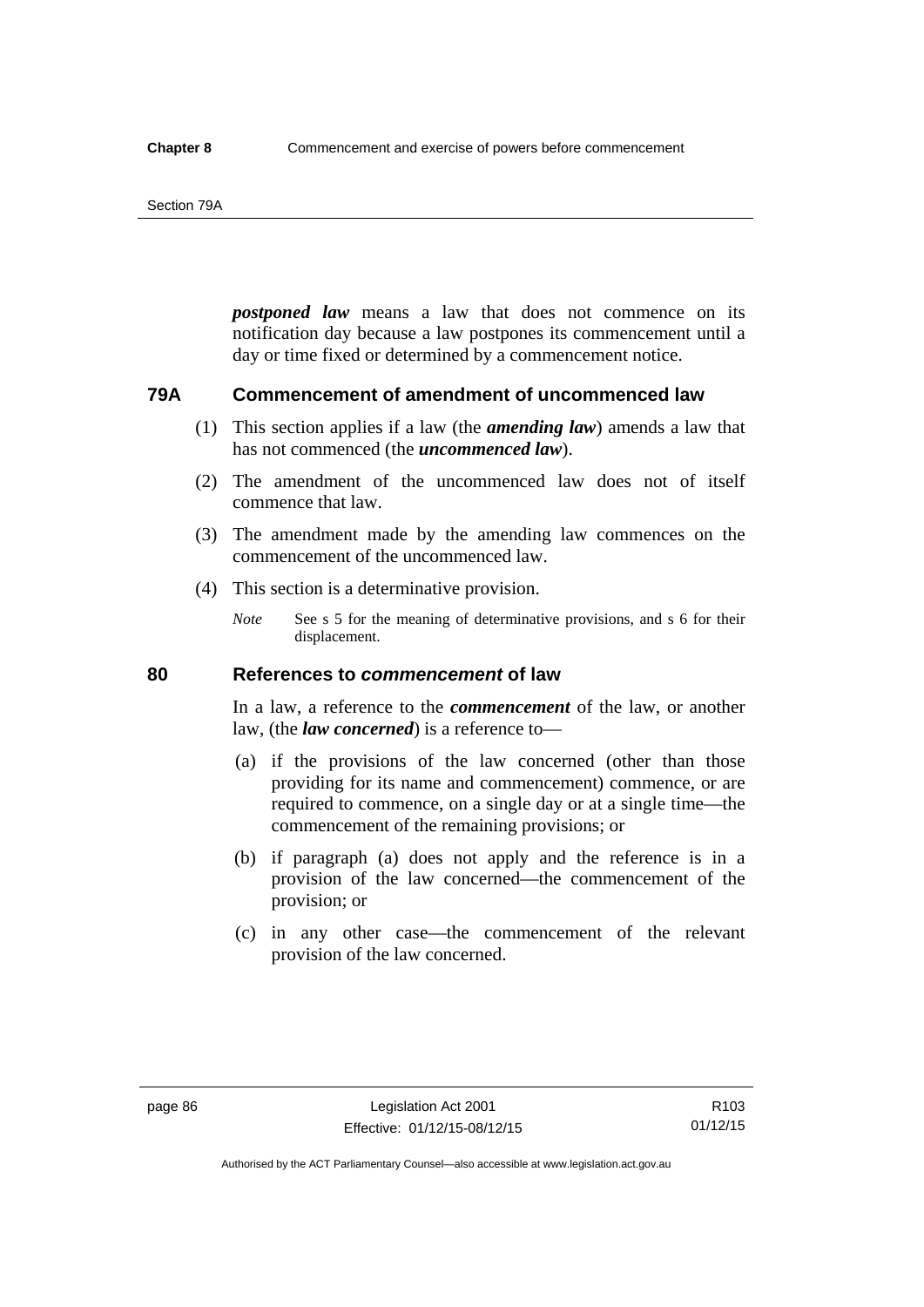## **81 Exercise of powers between notification and commencement**

- (1) This section applies to a power to make an appointment or statutory instrument, or to do anything else, in the following situations:
	- (a) the power is given by a law (the *authorising law*) that has been notified but has not commenced;
	- (b) the power is given by a law (the *authorising law*) as amended by another law (the *amending law*) and the laws have been notified, but all or any of them have not commenced.

### **Examples—powers to which section applies**

- 1 power to delegate a function
- 2 power to give or issue an approval, consent, licence, permit or other authority (however described)
- 3 power to make an acting appointment
- 4 power to issue guidelines
- *Note* An example is part of the Act, is not exhaustive and may extend, but does not limit, the meaning of the provision in which it appears (see s 126 and s 132).
- (2) To remove any doubt and without limiting subsection (1), this section applies to any of the following powers if the power is to be exercised in relation to an entity to be established by the authorising law or the authorising law as amended by the amending law:
	- (a) a power to make an appointment to the entity;
	- (b) a power to make a statutory instrument for the purposes of the entity;
	- (c) a power to do anything else in relation to the entity.

#### **Example**

This section applies to powers under an authorising law to be exercised in relation to the conduct of an election for members of a board to be established as a corporation by the authorising law.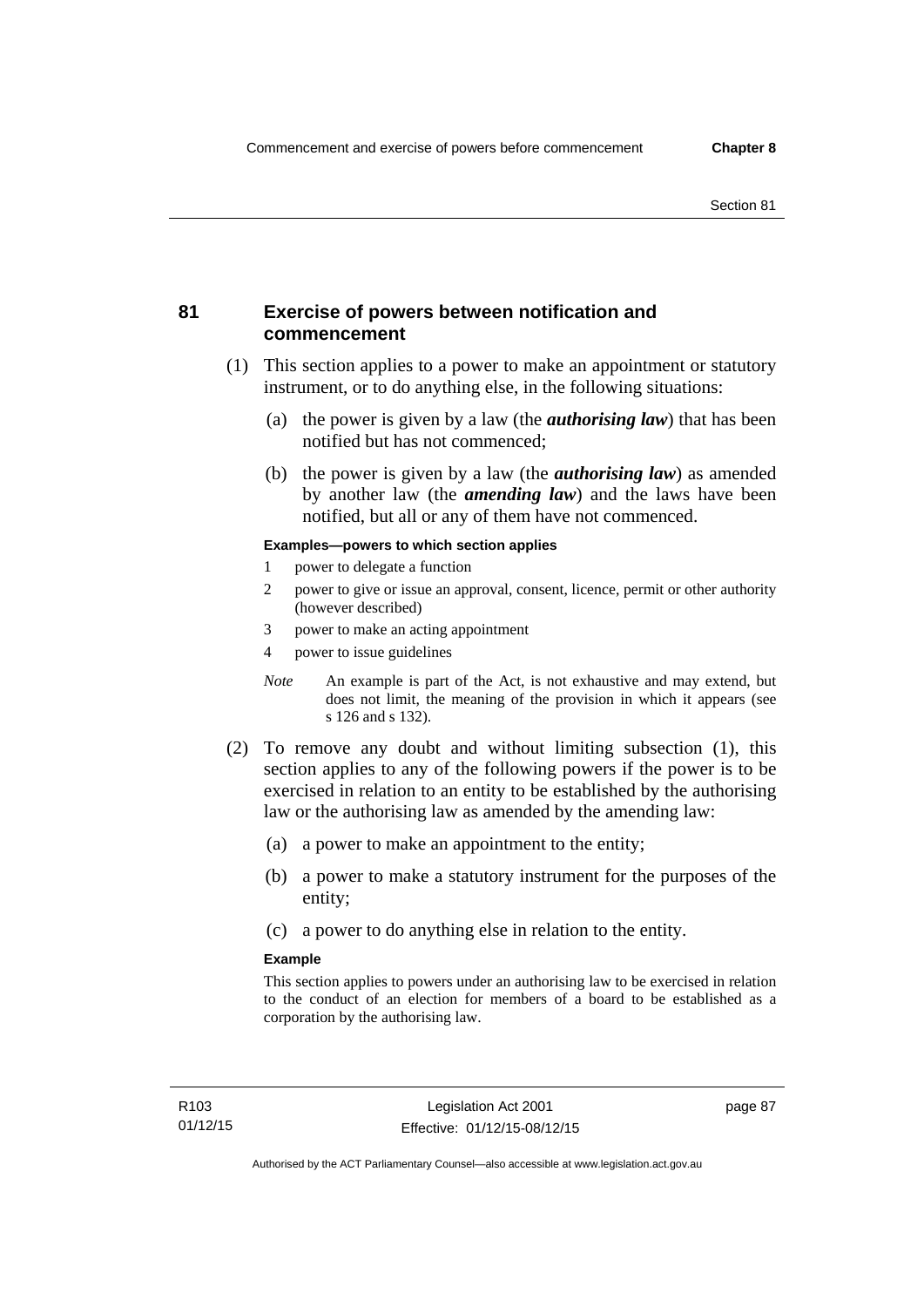#### Section 81

- (3) The power may be exercised at any time even though the authorising law, or the authorising law and amending law (or either of them), is not in force at the time.
- (4) For the exercise of the power, the authorising law, or the authorising law and amending law, are taken to be in force at the time of the exercise of the power.
- (5) Also, anything else may be done under the power at any time for the purpose of bringing, or in relation to bringing, the authorising law, or the authorising law as amended by the amending law, into operation.
- (6) If an appointment or statutory instrument made under this section declares that this subsection applies to it, then, unless the appointment or instrument commences on a different date or at a different time under another provision of this chapter, the appointment or instrument commences on—
	- (a) for an appointment or statutory instrument that is a legislative instrument—the day after its notification day; or
	- (b) for any other appointment or statutory instrument—the day after the day it is made or, if it is required under an Act or statutory instrument to be approved (however described) by the Executive, a Minister or any other entity, the day after the day it is approved.
- (7) In any other case, an appointment or statutory instrument made under this section commences on the latest of the following:
	- (a) the commencement of the authorising law or, if subsection (1) (b) applies and the amending law commences after the authorising law, the commencement of the amending law;
	- (b) on the day or at the time the appointment or instrument would have commenced if it had not been made under this section.

R103 01/12/15

Authorised by the ACT Parliamentary Counsel—also accessible at www.legislation.act.gov.au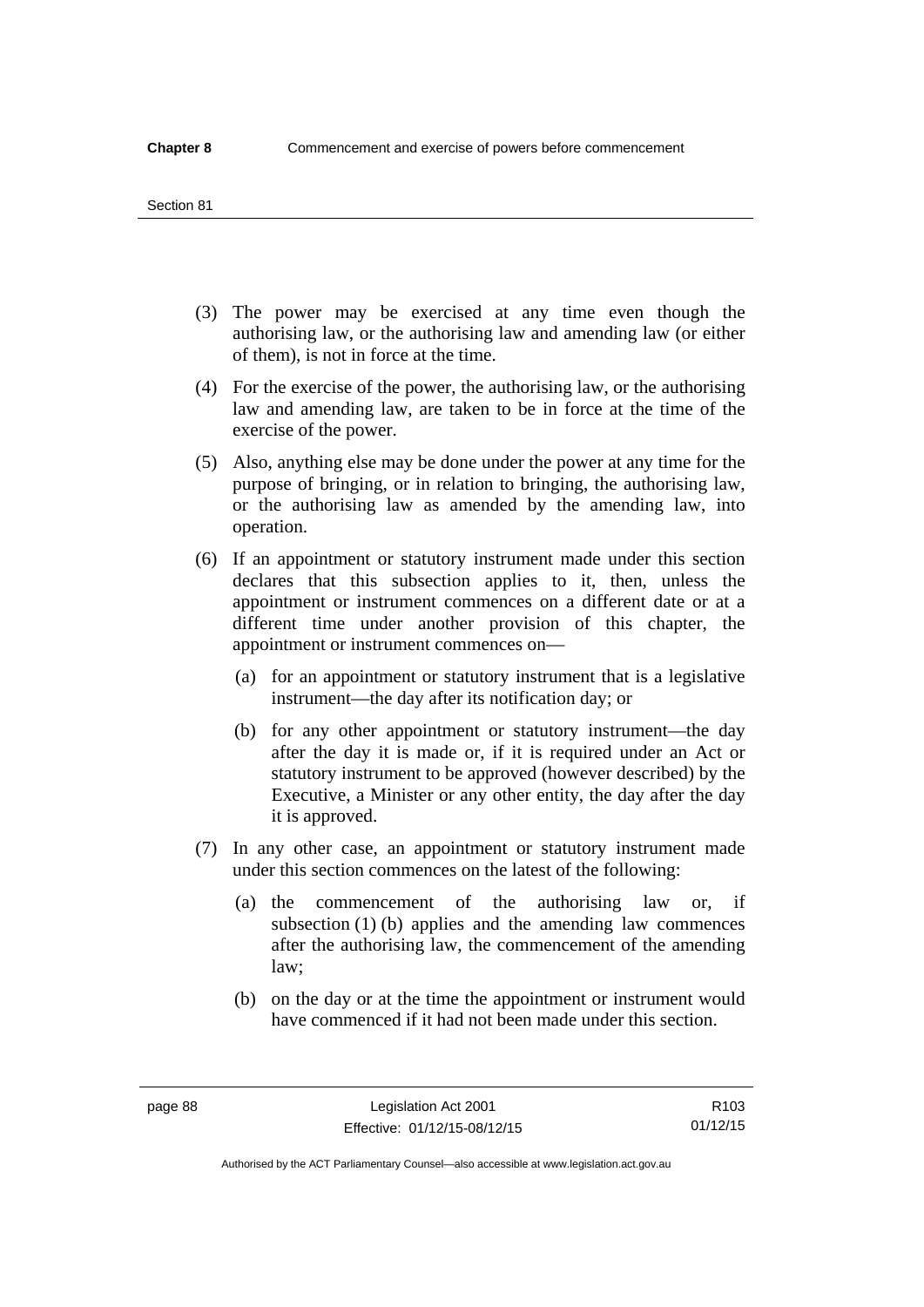- Section 81
- (8) In the application of this section to a statutory instrument that is not a legislative instrument, a reference to the instrument being *notified*  is a reference to the instrument being made or, if it is required under an Act or statutory instrument to be approved (however described) by the Executive, a Minister or any other entity, to the instrument being approved.
- (9) This section is a determinative provision.
	- *Note* See s 5 for the meaning of determinative provisions, and s 6 for their displacement.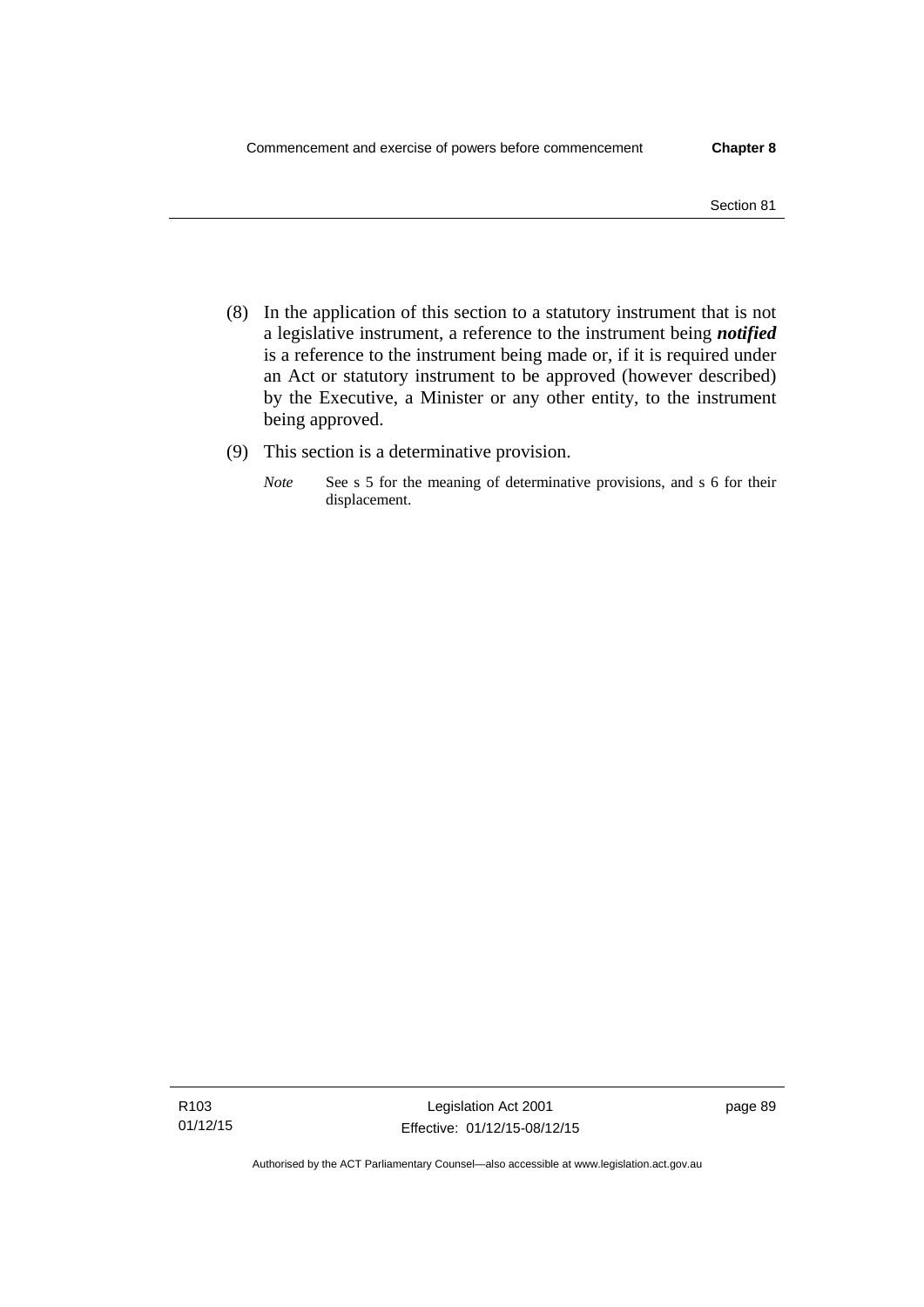Section 82

# **Chapter 9 Repeal and amendment of laws**

# **Part 9.1 General**

## **82 Definitions—ch 9**

In this chapter:

*amend* includes modify.

*law* means an Act or statutory instrument.

*Note* A reference to an Act or statutory instrument includes a reference to a provision of the Act or instrument (see s 7 and s 13).

*repeal* includes lapse and expire.

## **83 Consequences of amendment of statutory instrument by Act**

- (1) If an Act amends a statutory instrument, the instrument may be amended or repealed as if the amendment had been made by another statutory instrument of that kind.
- (2) This section is a determinative provision.
	- *Note* See s 5 for the meaning of determinative provisions, and s 6 for their displacement.

## **84 Saving of operation of repealed and amended laws**

- (1) The repeal or amendment of a law does not—
	- (a) revive anything not in force or existing when the repeal or amendment takes effect; or
	- (b) affect the previous operation of the law or anything done, begun or suffered under the law; or
	- (c) affect an existing right, privilege or liability acquired, accrued or incurred under the law.

page 90 Legislation Act 2001 Effective: 01/12/15-08/12/15

R103 01/12/15

Authorised by the ACT Parliamentary Counsel—also accessible at www.legislation.act.gov.au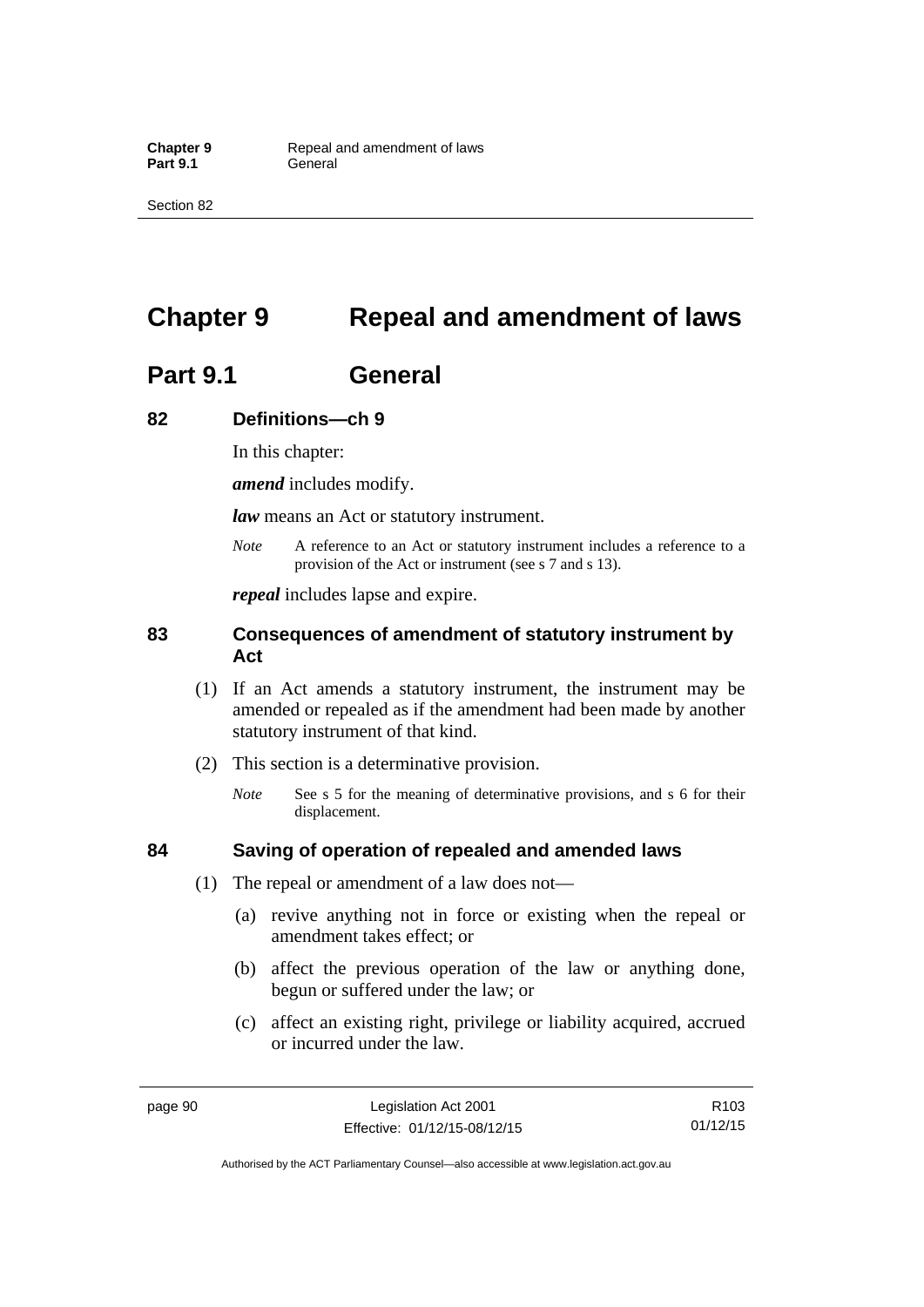- (2) An investigation, proceeding or remedy in relation to an existing right, privilege or liability under the law may be started, exercised, continued or completed, and the right, privilege or liability may be enforced and any penalty imposed, as if the repeal or amendment had not happened.
- (3) Without limiting subsections (1) and (2), the repeal or amendment of a law does not affect—
	- (a) the proof of anything that has happened; or
	- (b) any right, privilege or liability saved by the law.
- (4) This section does not limit any other provision of this chapter and is in addition to any provision of the law by which the repeal or amendment is made.
- (5) This section is a determinative provision.
	- *Note* See s 5 for the meaning of determinative provisions, and s 6 for their displacement.
- (6) In this section:

*liability* includes liability to penalty for an offence against the law.

*penalty* includes punishment and forfeiture.

*privilege* includes immunity.

right includes capacity, interest, status and title.

## **84A Creation of offences and changes in penalties**

- (1) If a law makes an act or omission an offence, the act or omission is only an offence if done or not done after the law commences.
- (2) If a law increases the maximum or minimum penalty, or the penalty, for an offence, the increase applies only to an offence committed after the law commences.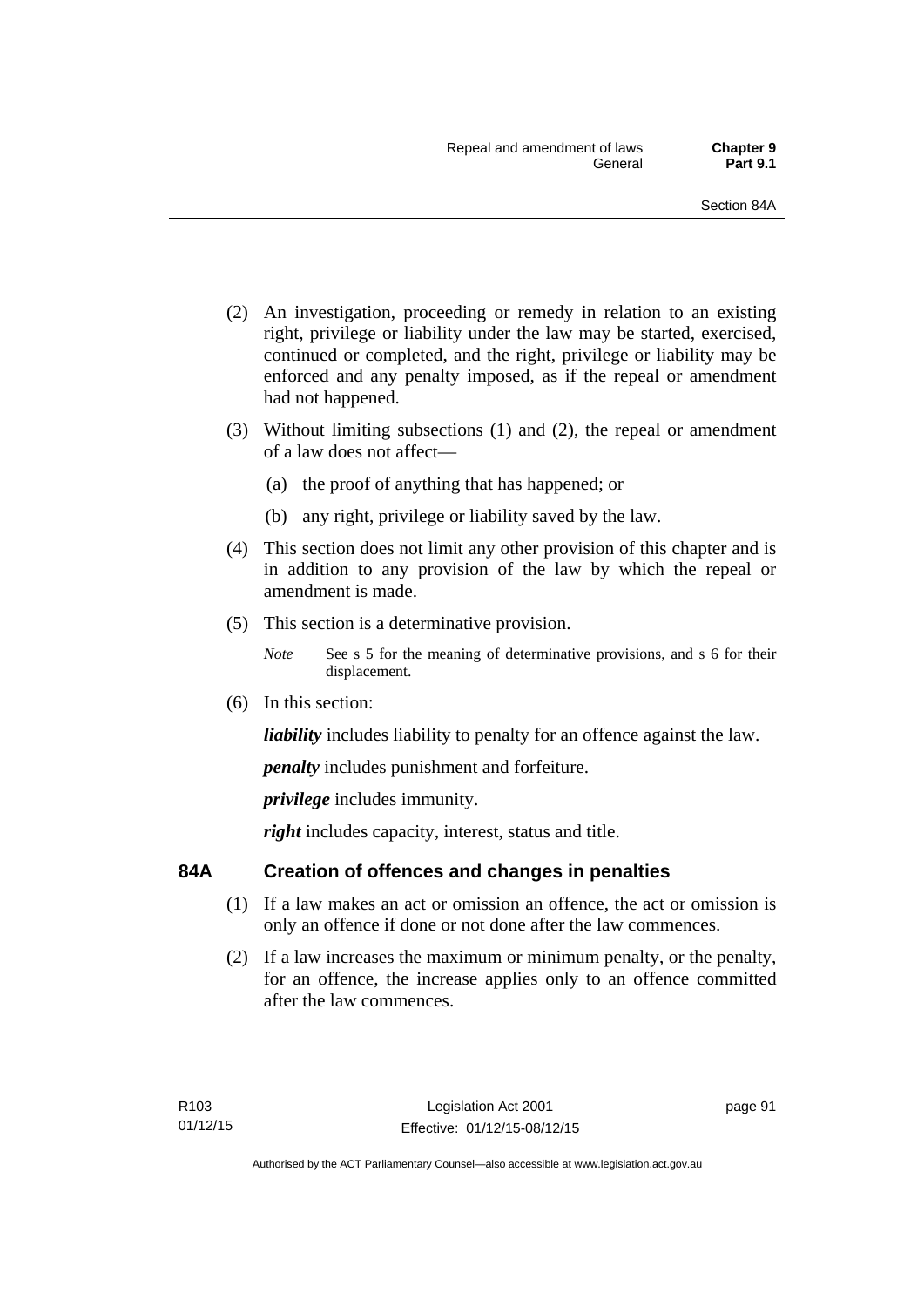- (3) If a law reduces the maximum or minimum penalty, or the penalty, for an offence, the reduction applies to an offence committed before or after the law commences, but does not affect any penalty imposed before the law commences.
- (4) In this section:

*law* means an Act or subordinate law.

- *Note* A reference to an Act or statutory instrument includes a reference to a provision of the Act or instrument (see s 7 and s 8).
- (5) This section is a determinative provision.
	- *Note* See s 5 for the meaning of determinative provisions, and s 6 for their displacement.

page 92 Legislation Act 2001 Effective: 01/12/15-08/12/15

R103 01/12/15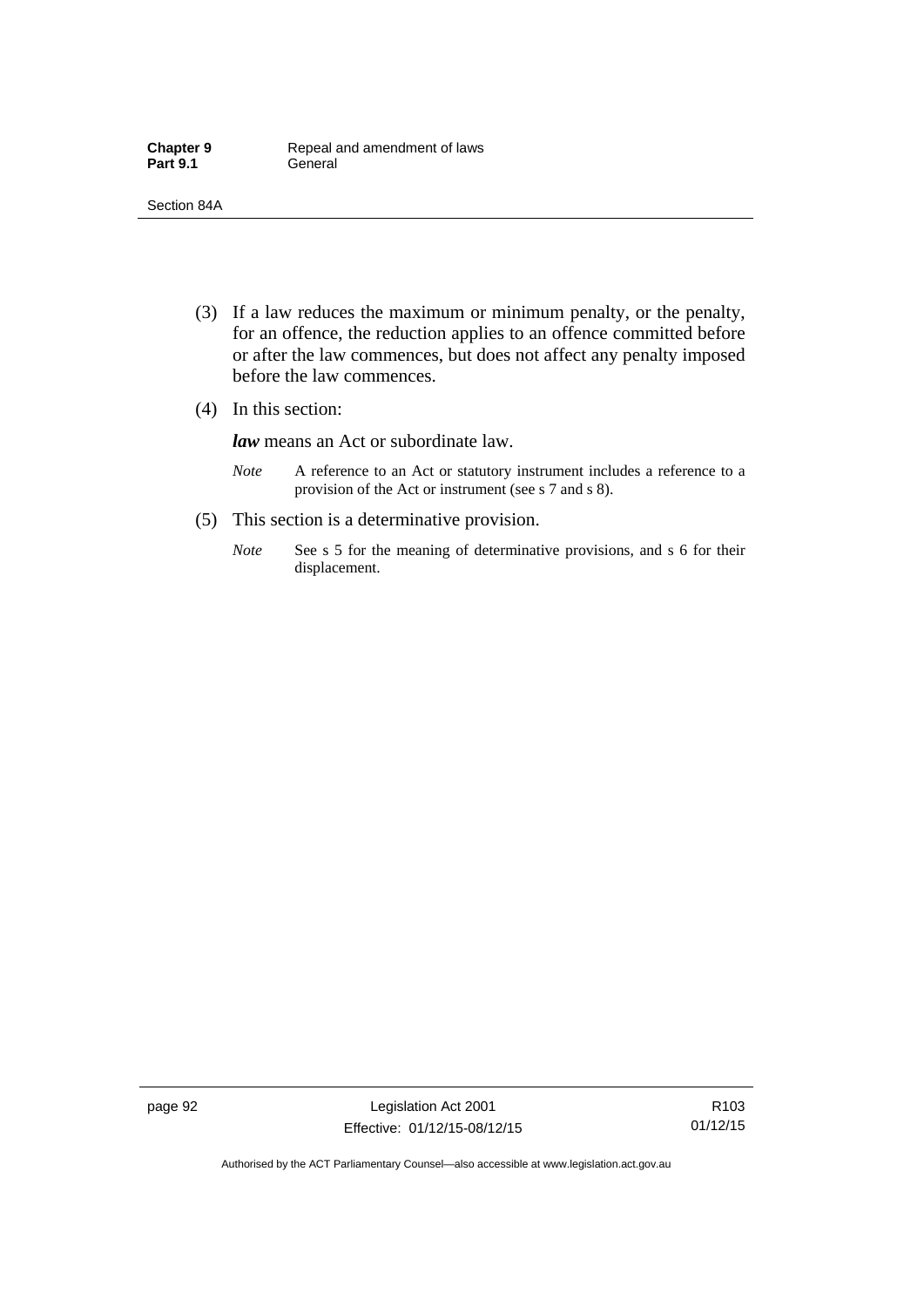## **Part 9.2 Repeal**

## **85 When repeal takes effect**

- (1) This section applies if a law is repealed on a day.
- (2) If the law is remade on that day (with or without changes), the repeal takes effect when the remade law commences.

 (3) If the law is not remade on that day (with or without changes), the law continues in force until the end of the day and the repeal takes effect at midnight on the day.

## **86 Repealed and amended laws not revived on repeal of repealing and amending laws**

 (1) If a law (the *first law*) is repealed by another law (the *other law*), the first law is not revived only because the other law is repealed.

#### **Examples**

- 1 Act A repeals Act B. Act A is repealed. The repeal of Act A does not revive Act B.
- 2 Act A repeals Act B. Act A is automatically repealed under this Act, section 89 (Automatic repeal of certain laws and provisions). The repeal of Act A does not revive Act B.
- *Note* An example is part of the Act, is not exhaustive and may extend, but does not limit, the meaning of the provision in which it appears (see s 126 and s 132).

*Note* Under s 74, if a law commences on a day, it commences at the beginning of the day unless otherwise provided.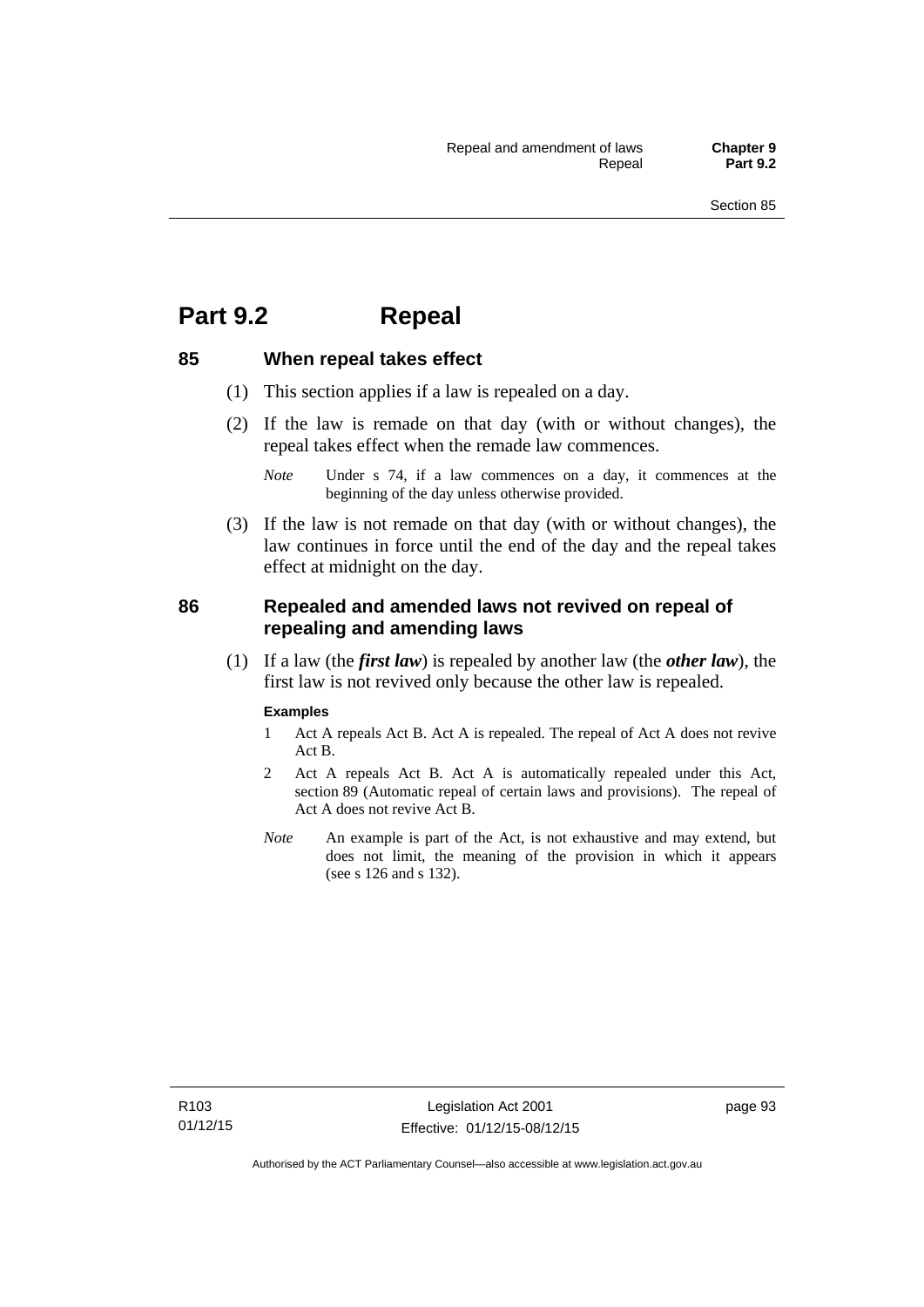(2) If a law (the *first law*) is amended by another law (the *other law*), the continuing operation of the amendments made by the other law is not affected only because the other law is repealed and, in particular, the first law is not revived in the form in which it was in before the amendments took effect only because of the repeal.

#### **Examples**

- 1 Act A amends Act B. Act A is repealed after it has commenced by a later Act C. The amendments made by Act A continue to operate, even though Act A has been repealed.
- 2 Act A amends Act B. Act A is automatically repealed under this Act, section 89. The amendments made by Act A continue to operate, even though Act A has been repealed.
- (3) This section does not limit any other provision of this chapter and is in addition to any provision of the law by which the repeal is made.
- (4) This section is a determinative provision.
	- *Note* See s 5 for the meaning of determinative provisions, and s 6 for their displacement.
- (5) In this section:

*amended* does not include modified.

*law* includes a rule of the common law (including equity).

#### **Examples**

- 1 a common law offence
- 2 a common law rule of practice or procedure
- 3 a right to equitable relief

R103 01/12/15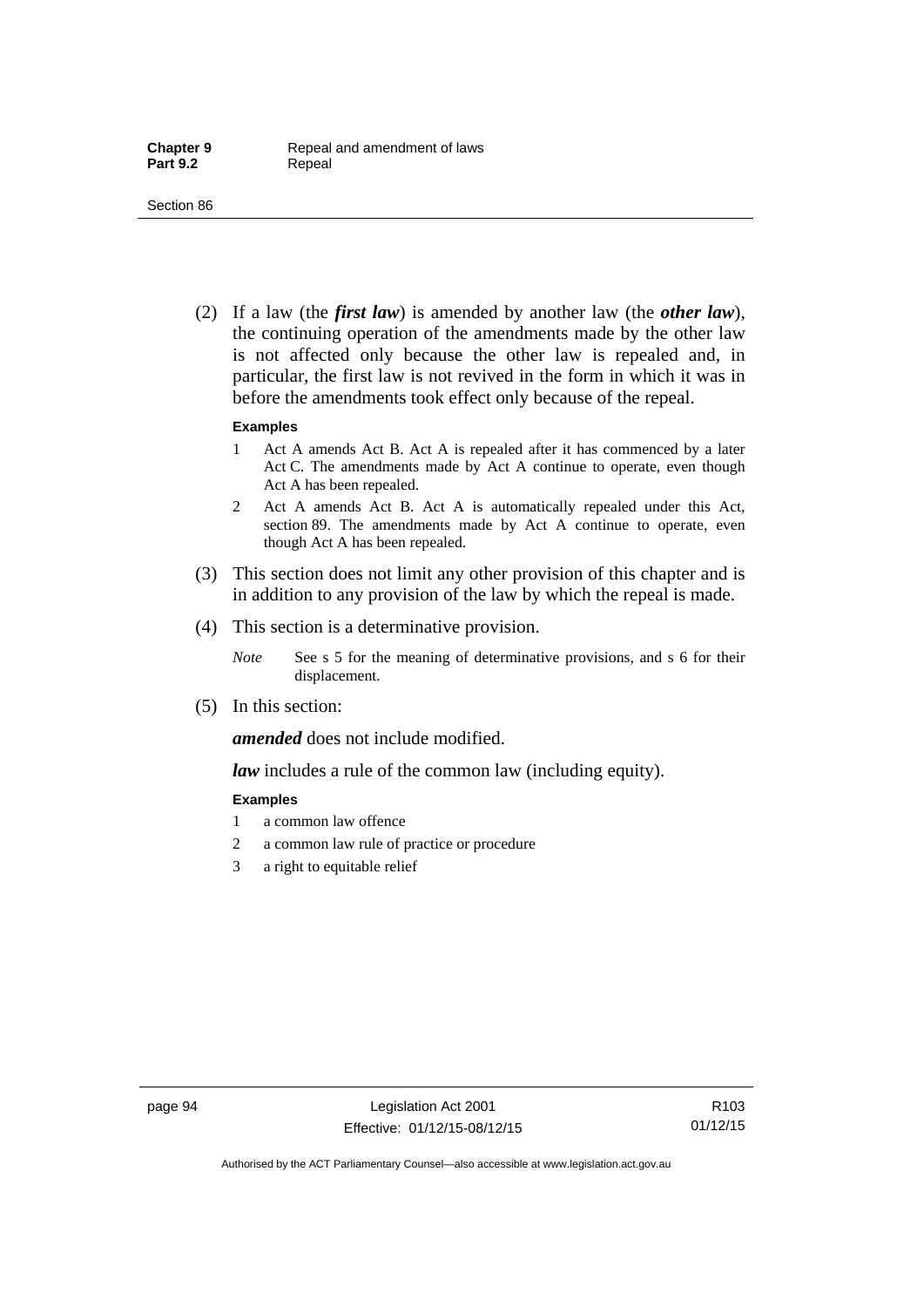## **87 Commencement not undone if repealed**

- (1) If a provision of a law providing for the commencement of the law is repealed after the law has commenced, the repeal of the provision does not affect the continuing operation of the law.
- (2) If a commencement notice providing for the commencement of a law is repealed after the law has commenced, the repeal of the notice does not affect the continuing operation of the law.
- (3) This section does not limit any other provision of this chapter and is in addition to any provision of the law by which the repeal is made.
- (4) This section is a determinative provision.
	- *Note* See s 5 for the meaning of determinative provisions, and s 6 for their displacement.

## **88 Repeal does not end effect of transitional laws etc**

- (1) The continuing operation of a transitional law or validating law is not affected only because the law is repealed.
- (2) Subsection (1) does not apply to a law that is a transitional law or validating law because of modifications that it makes to another law.
- (3) If a law (the *savings law*) declares a law (the *declared law*) to be a law to which this section applies—
	- (a) the effect of the declared law does not end only because of its repeal; and
	- (b) the effect of the savings law does not end only because of its repeal.
- (4) A declaration may be made for subsection (3) about a law whether or not the Act is a law to which subsection (1) applies.
- (5) A declaration made for subsection (3) about a law does not imply that, in the absence of a declaration about it, another law is not a law to which this section applies.

page 95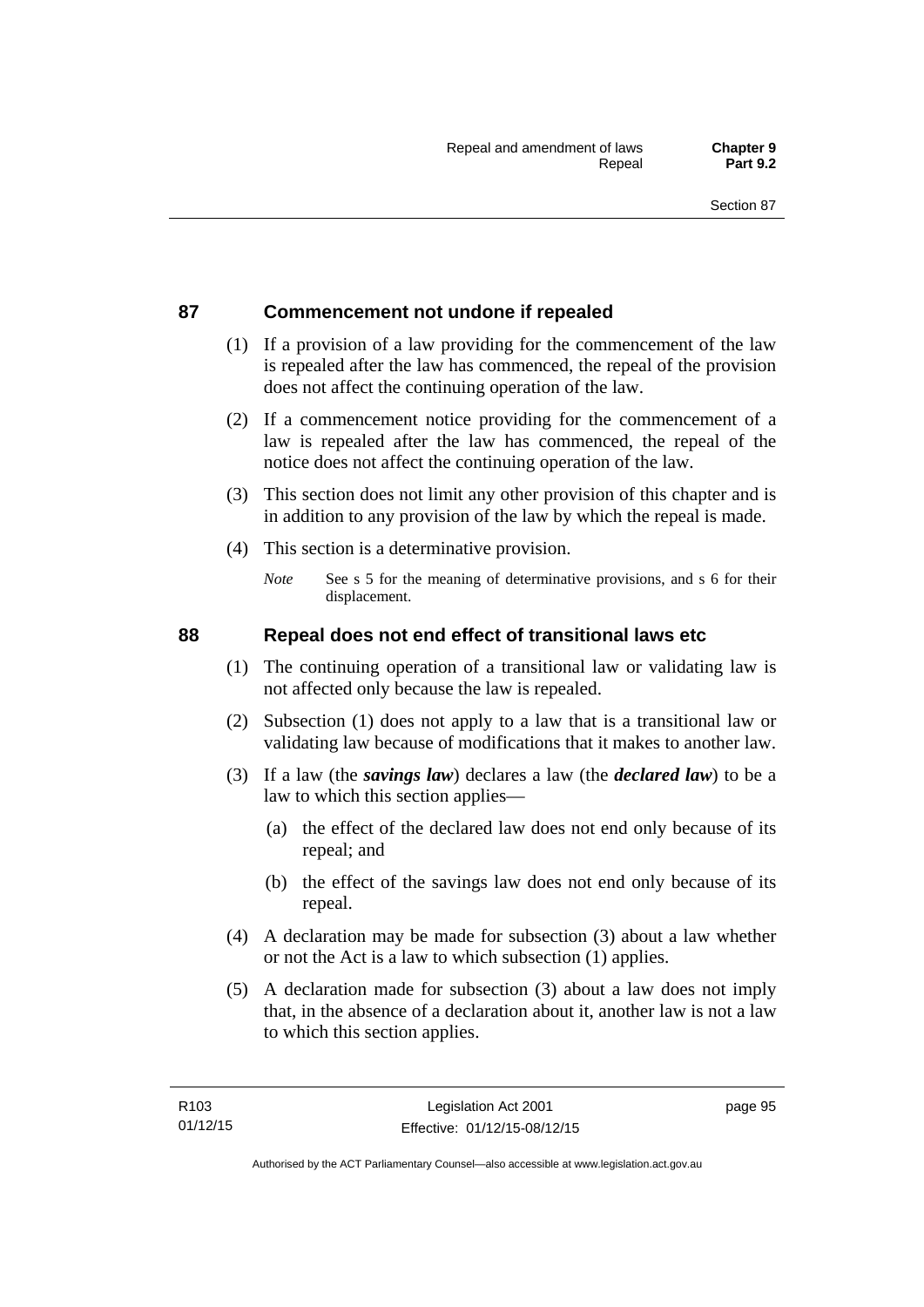- (6) This section does not limit any other provision of this chapter and is in addition to any provision of the law by which the repeal is made.
- (7) This section is a determinative provision.
	- *Note* See s 5 for the meaning of determinative provisions, and s 6 for their displacement.
- (8) To remove any doubt and without limiting section 6 (Legislation Act provisions must be applied), the application of this section to a law is not displaced only because the law is repealed and, in particular, the repeal of the law does not of itself imply an intention to displace the application of this section to the law.
- (9) In this section:

#### *transitional law* means—

- (a) a law made or expressed to be made for a transitional purpose; or
- (b) a law that makes provision consequential on a law mentioned in paragraph (a).

#### **Examples**

- 1 a provision stating that an existing licence under a repealed Act is taken to be a licence of a particular kind under another Act and authorising the imposition of conditions under the other Act
- 2 a provision stating that a provision applies to certain applications made before the commencement of an amendment or only to applications made after the commencement of an amendment
- 3 a declaration made for s (3)
- *Note 1 Transitional* is defined in the dictionary to include application and savings.
- *Note 2* An example is part of the Act, is not exhaustive and may extend, but does not limit, the meaning of the provision in which it appears (see s 126 and s 132).

R103 01/12/15

Authorised by the ACT Parliamentary Counsel—also accessible at www.legislation.act.gov.au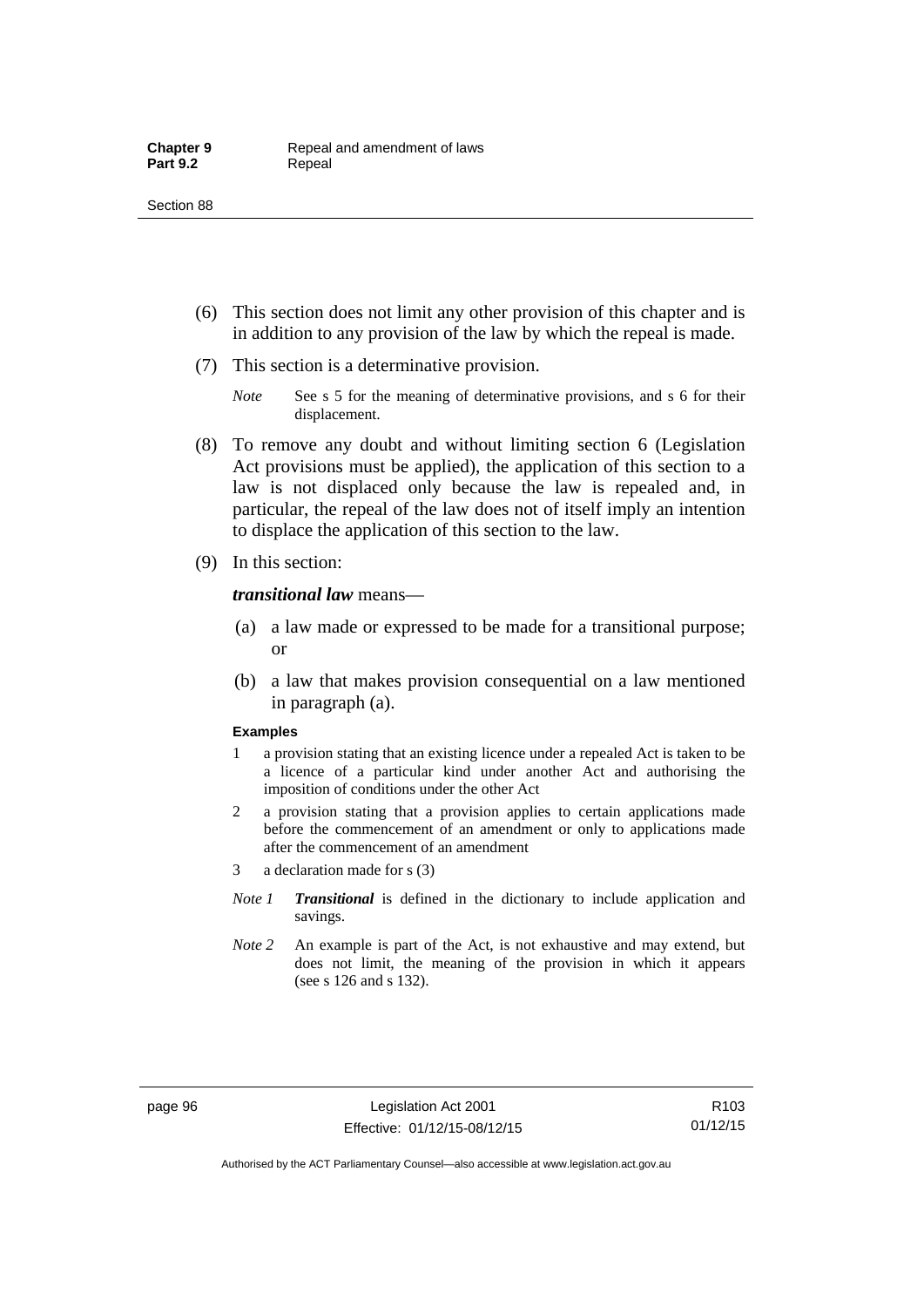#### *validating law* means—

- (a) a law that validates something that is or may be invalid; or
- (b) a law that makes provision consequential on a law mentioned in paragraph (a).

#### **Examples**

- 1 a provision declaring an instrument to have been validly made and acts done in reliance on the instrument to have been validly done
- 2 a provision stating that an instrument that is declared valid is taken to have been amended in a particular way

## **89 Automatic repeal of certain laws and provisions**

- (1) An amending law is automatically repealed on the day after—
	- (a) all of its provisions have commenced; or
	- (b) the last of its provisions that have not commenced are omitted or cannot commence.

#### **Example—provision that can no longer commence**

The *ABC Act 2005* includes a provision that amends the *XYZ Act 2000*. Before the provision commences, the *XYZ Act 2000* is repealed. The provision can, therefore, no longer commence.

- *Note* An example is part of the Act, is not exhaustive and may extend, but does not limit, the meaning of the provision in which it appears (see s 126 and s 132).
- (2) An appropriation Act is automatically repealed on the last day of the financial year for which it makes appropriations.
- (3) An amending provision of a law is automatically repealed immediately after all of the amendments and repeals made by it (or to which it relates) have commenced.
- (4) A commencement provision of a law is automatically repealed immediately after all of the provisions of the law have commenced.

page 97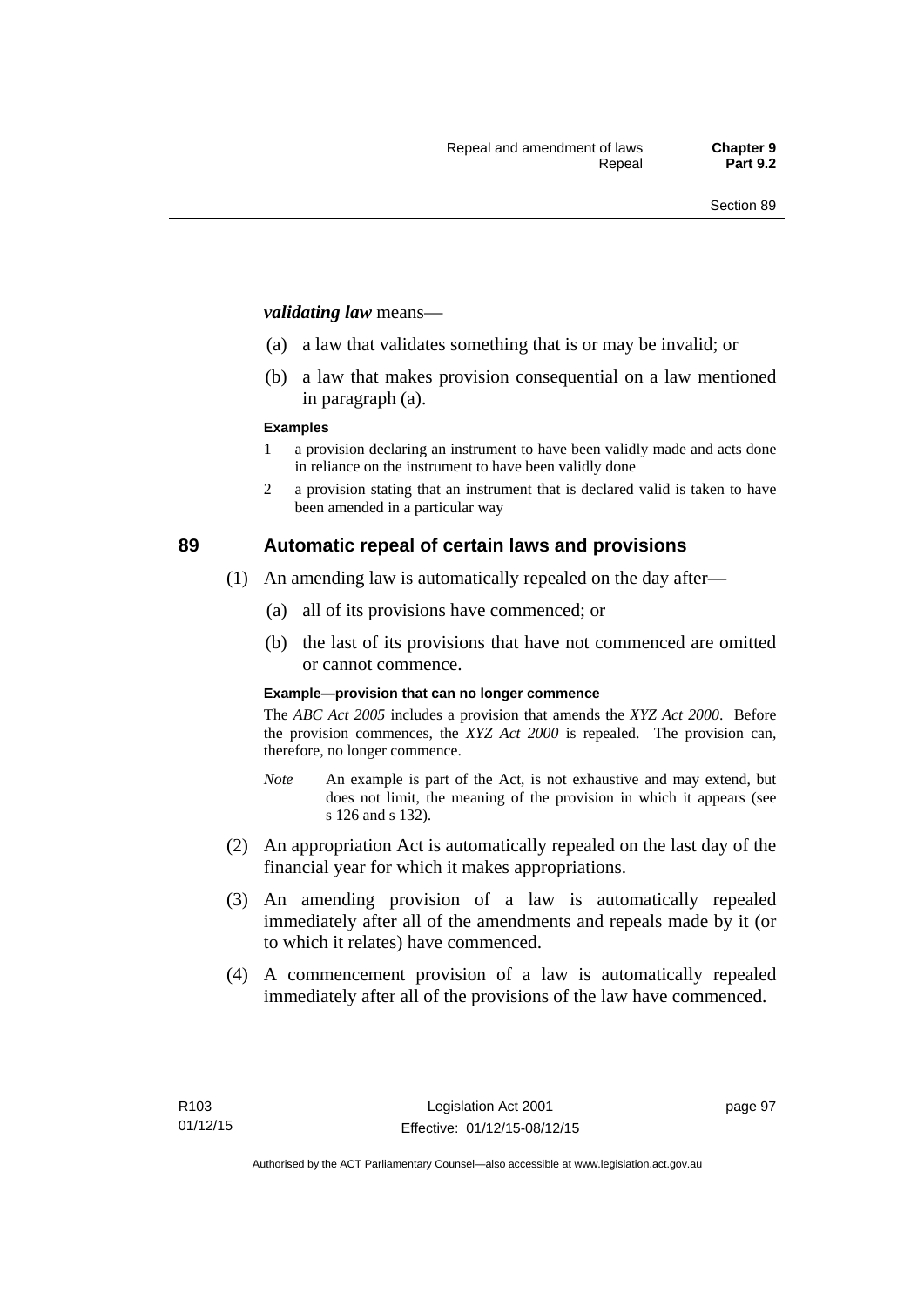- (5) A commencement notice is automatically repealed on the day after the day, or the last of the days, fixed or otherwise determined by the notice for the commencement of a law.
- (6) If an instrument making, or evidencing, an appointment (including an acting appointment) is a legislative instrument, the instrument is automatically repealed—
	- (a) on the day the appointment ends; or
	- (b) if the instrument makes 2 or more appointments that end on different days—on the day the last-ending appointment ends.
- (7) A repeal under this section has effect for all purposes, including, for example, any other provisions of this chapter about repeals.
- (8) If apart from this subsection a law would be automatically repealed on a day that is earlier than its notification day, the law is instead automatically repealed on the day after its notification day.
- (9) In the application of subsection (8) to a statutory instrument that is not a legislative instrument, a reference to the instrument's *notification day* is a reference to the day after the day it is made or, if it is required under an Act or statutory instrument to be approved (however described) by the Executive, a Minister or any other entity, the day after the day it is approved.
- (10) This section does not limit any other provision of this chapter.
- (11) This section is a determinative provision.
	- *Note* See s 5 for the meaning of determinative provisions, and s 6 for their displacement.
- (12) In this section:

*amend* does not include modify.

*amending law* means a law that consists only of provisions of the following kinds:

(a) for an Act—the Act's long title;

R103 01/12/15

Authorised by the ACT Parliamentary Counsel—also accessible at www.legislation.act.gov.au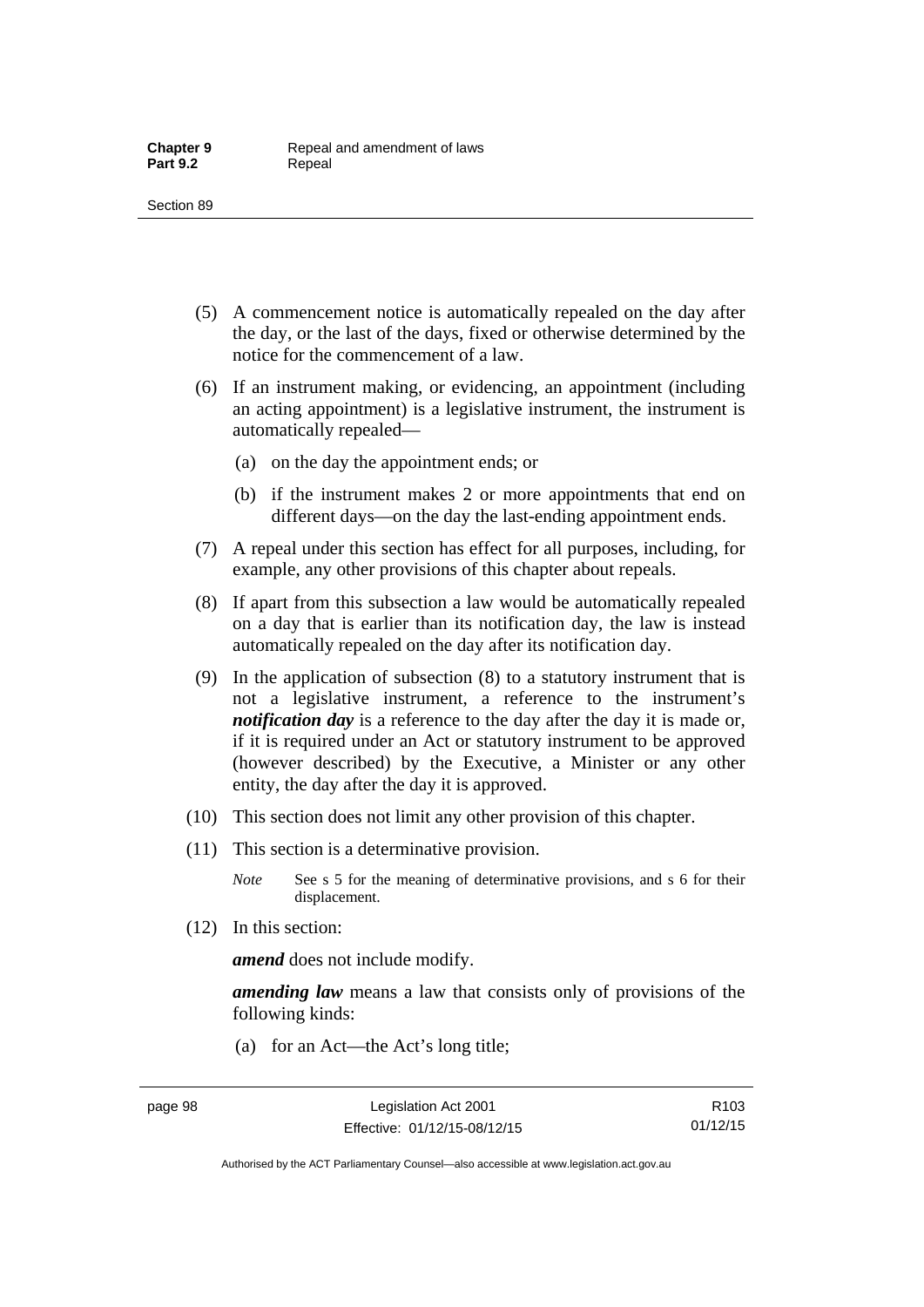- (b) a preamble or recital (however described);
- (c) a provision about the law's name;
- (d) a provision about the law's commencement;
- (e) a provision about the purposes of the law or any of its provisions;

#### **Example**

an objects provision

(f) a provision about the effect of notes;

- (g) a provision providing for the amendment or repeal of a law (including a provision identifying the amended or repealed law);
- (h) a provision declaring a law to be a law to which section 88 (Repeal does not end effect of transitional laws etc) applies;
- (i) a provision about the renumbering of a law;
- (j) a provision authorising or requiring something to be done under chapter 11 (Republication of Acts and statutory instruments).

*amending provision*, of a law, means a provision of the law that only amends or repeals a law, and includes—

- (a) any other provision (for example, a schedule) of the law that only identifies the law amended or repealed; and
- (b) any other provision (for example, a part heading) of the law that only identifies (or groups) provisions that are amended or repealed.

page 99

*Note* A note itself is not part of an Act or statutory instrument (see s 127).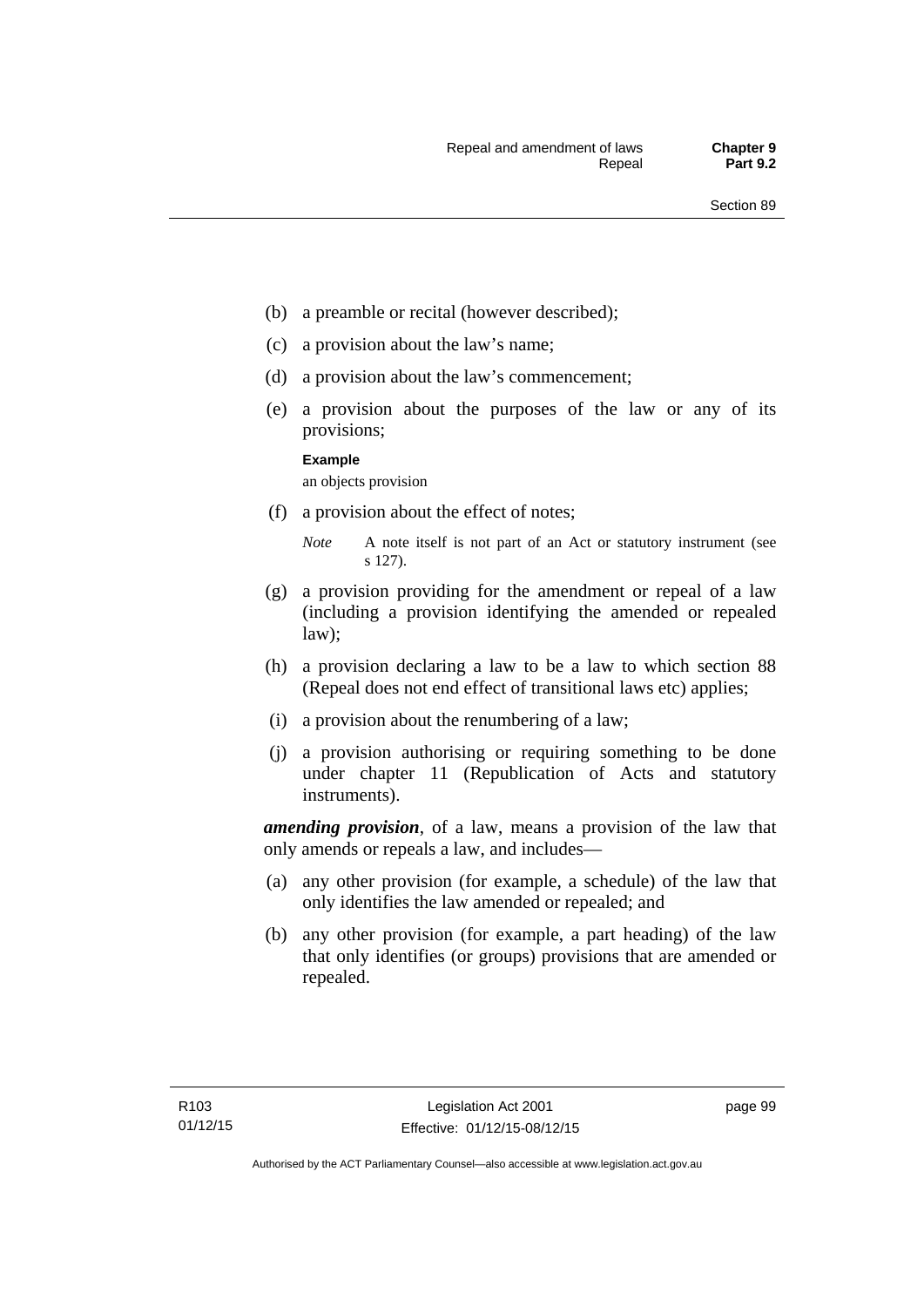#### *appropriation Act*—see the *[Financial Management Act 1996](http://www.legislation.act.gov.au/a/1996-22)*, dictionary.

*commencement provision*, of a law, means a provision of the law that only provides for the commencement of the law.

#### **Example 1—s 89**

The *Hypothetical Amending Act 2002* repeals and amends a number of Acts. The Act contains the following provisions:

- a long title
- a provision about the Act's name
- a provision about the Act's commencement
- repealing provisions (that is, a provision stating that the Act repeals the Acts mentioned in sch 1 and a schedule (sch 1) setting out the names of the repealed Acts)
- amending provisions (that is, a provision stating that the Act amends the Acts mentioned in sch 2 and a schedule (sch 2) setting out the amended Acts and the amendments of them)
- a provision about the application of this Act, s 88 (Repeal does not end effect of transitional laws etc) to a provision being repealed
- a provision requiring an amended Act (the *XYZ Act 1990*), or a provision of the *XYZ Act 1990*, to be renumbered in the next republication of the Act under this Act.

The Act contains no other provisions. Its repealing provisions, and its other provisions apart from the naming provision, the commencement provision and the amending provisions, commence on the day after its notification day, 22 March 2002. Its amending provisions commence on a date fixed by the Minister by written notice, 12 April 2002. The Act is automatically repealed under s 89 on the day after all of its provisions have commenced, 13 April 2002.

#### **Example 2—s 89**

The *Example Act 2001* contains provisions establishing a new licensing scheme. It also amends several Acts and repeals others. Because it contains the scheme provisions, it is not an amending law covered by s (1). It is, therefore, not automatically repealed under s 89.

page 100 Legislation Act 2001 Effective: 01/12/15-08/12/15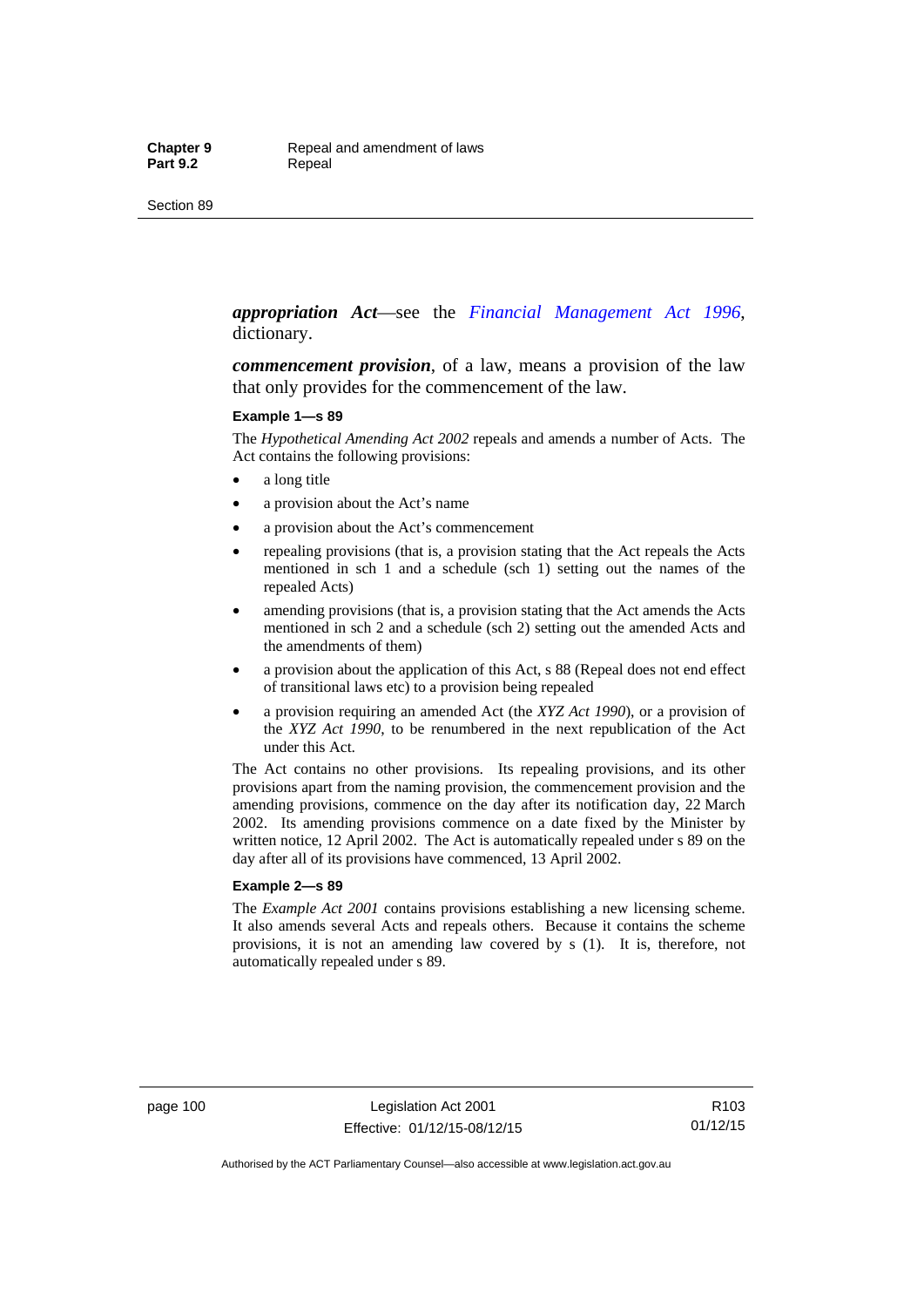#### **Example 3—s 89—see s (12), def** *amending provision*

The *Plant Diseases Act 2003* (hypothetical), pt 6 is as follows:

#### **Part 6 Repeals and consequential amendment**

#### **42 Repeal of Plant Diseases Act 1934**

The *Plant Diseases Act 1934* A1934-21 is repealed.

#### **43 Repeal of Plant Diseases Regulations 1938**

The *Plant Diseases Regulations 1938* (made on 11 February 1938) is repealed.

#### **44 Administrative Decisions (Judicial Review) Act 1989, schedule 1, new item 6**

*insert* 

6 This Act does not apply to decisions of the Minister under the *Plant Diseases Act 2003*, part 3 (Measures for the control of diseases and pests).

Under the definition of *amending provision*, the heading to pt 6, as well as the contents of pt 6, are automatically repealed under s 89.

*Note* An example is part of the Act, is not exhaustive and may extend, but does not limit, the meaning of the provision in which it appears (see s 126 and s 132).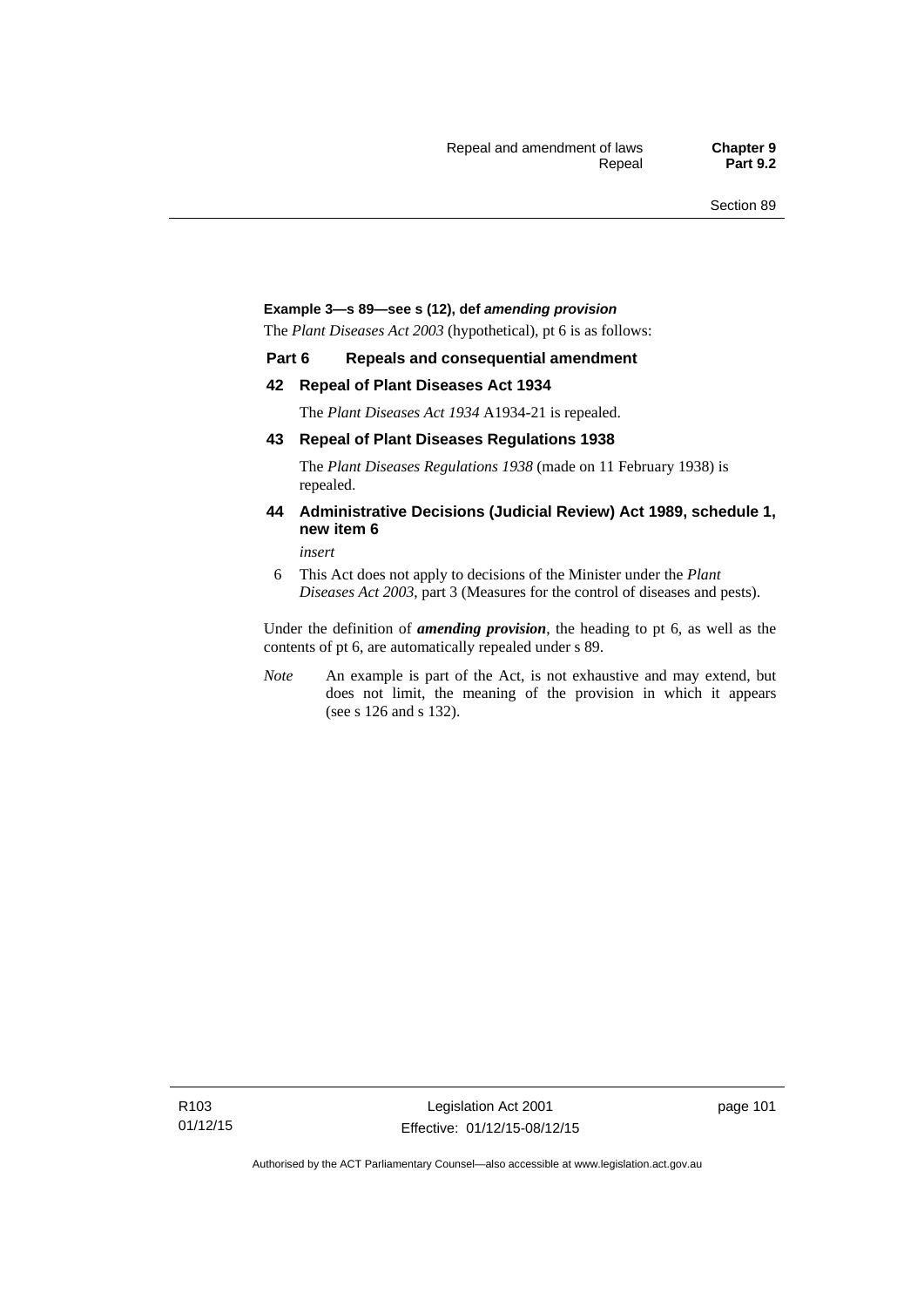## **Part 9.3 Amendment**

### **90 Law and amending laws to be read as one**

A law and all laws amending it are to be read as one.

### **91 Insertion of provisions by amending law**

- (1) This section applies if a law (the *amending law*) amends another law (the *amended law*) by inserting any of the following provisions, and does not exactly specify the position in the amended law where it is to be inserted:
	- (a) a chapter, part, division, subdivision, section or subsection (an *inserted chapter, part, division, subdivision, section* or *subsection*);
	- (b) a paragraph (an *inserted paragraph*);
	- (c) a subparagraph (an *inserted subparagraph*);
	- (d) a sub-subparagraph (an *inserted sub-subparagraph*);
	- (e) a definition (an *inserted definition*);
	- (f) any other provision (a *miscellaneous inserted provision*).
- (2) An inserted chapter, part, division, subdivision, section or subsection is inserted in the appropriate numerical or alphanumerical position in the amended law.
- (3) An inserted paragraph is inserted in the appropriate alphabetical position in the amended law.
- (4) An inserted subparagraph is inserted in the appropriate numerical or alphanumerical position in the amended law.
- (5) An inserted sub-subparagraph is inserted in the appropriate alphabetical position in the amended law.

R103 01/12/15

Authorised by the ACT Parliamentary Counsel—also accessible at www.legislation.act.gov.au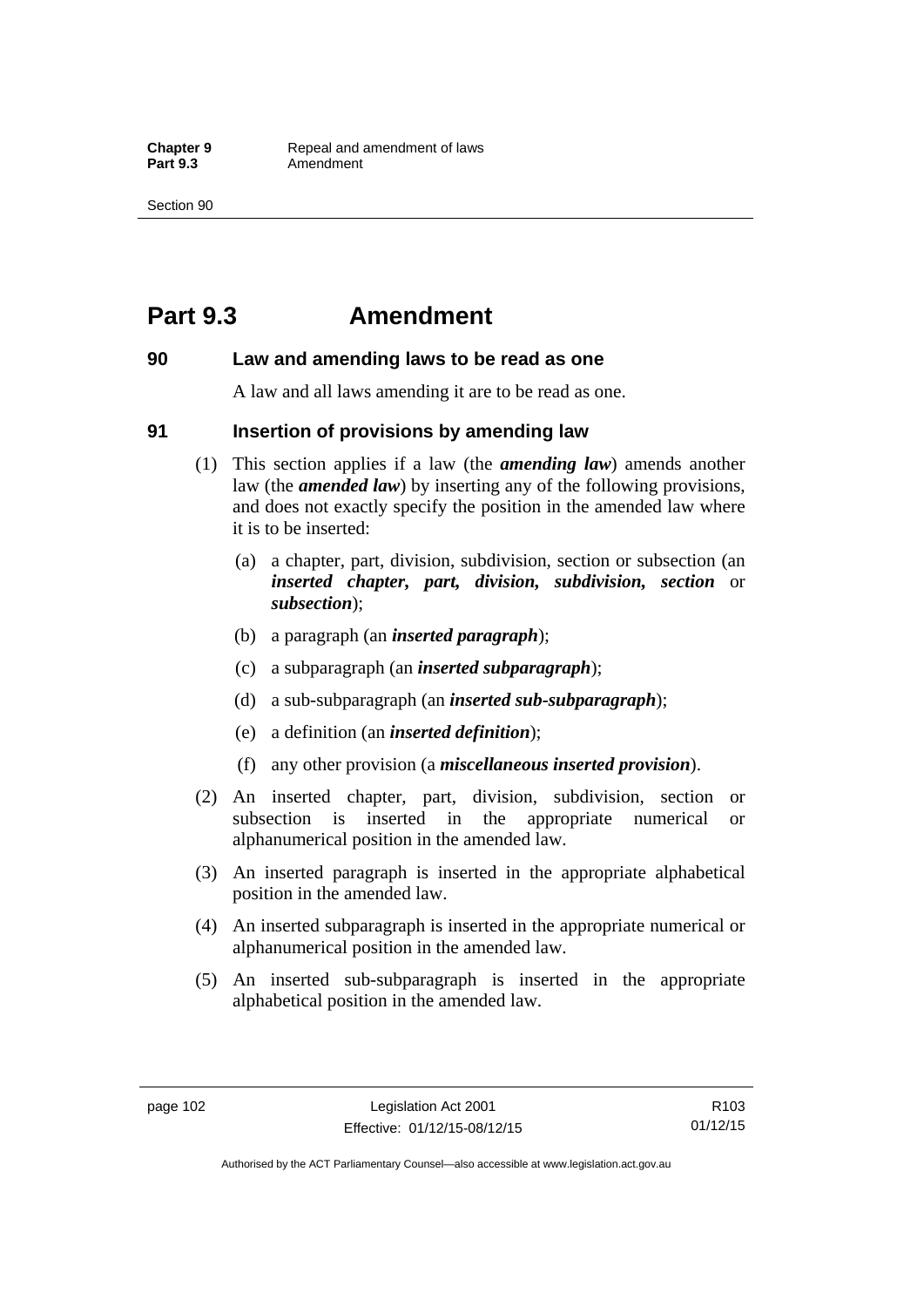- (6) An inserted definition is inserted in the appropriate alphabetical position (worked out on a letter-by-letter basis) in a series of definitions in the amended law.
- (7) A miscellaneous inserted provision is inserted in the appropriate position in the amended law.
- (8) In applying this section to a law that is divided otherwise than into sections, a reference to a section or subsection is a reference to a corresponding provision of the law.
- (9) In working out the appropriate position where a provision is to be inserted in the amended law, regard may be had to the following:
	- (a) the provision number or letter;
	- (b) the heading of the relevant amending provision of the amending law;
	- (c) any other amendments in the amending law including the order of amendments;
	- (d) anything else in the amending law or amended law;
	- (e) current legislative drafting practice.

#### **Examples**

- 1 If a part numbered '3' is to be inserted into an amended law with an existing sequence of parts 'part 1—part 2—part 4', inserted part 3 is inserted between parts 2 and 4.
- 2 If a division numbered '2.2A' is to be inserted into an amended law with an existing sequence of divisions in part 2 'division 2.1—division 2.2 division 2.3', inserted division 2.2A is inserted between divisions 2.2 and 2.3.
- 3 If a section numbered '6AA' is to be inserted into an amended law with an existing sequence of sections 'section 6—section 6A—section 6B', inserted section 6AA is inserted between sections 6A and 6B.
- 4 If a section numbered '7A' is to be inserted (by an amending section headed 'New section 7A', with the command '*in division 2.2, insert*') into an amended law with an existing sequence 'section 7 [in division 2.2] division 2.3 heading—section 8', inserted section 7A is inserted between section 7 and the division 2.3 heading (that is, at the end of division 2.2).

page 103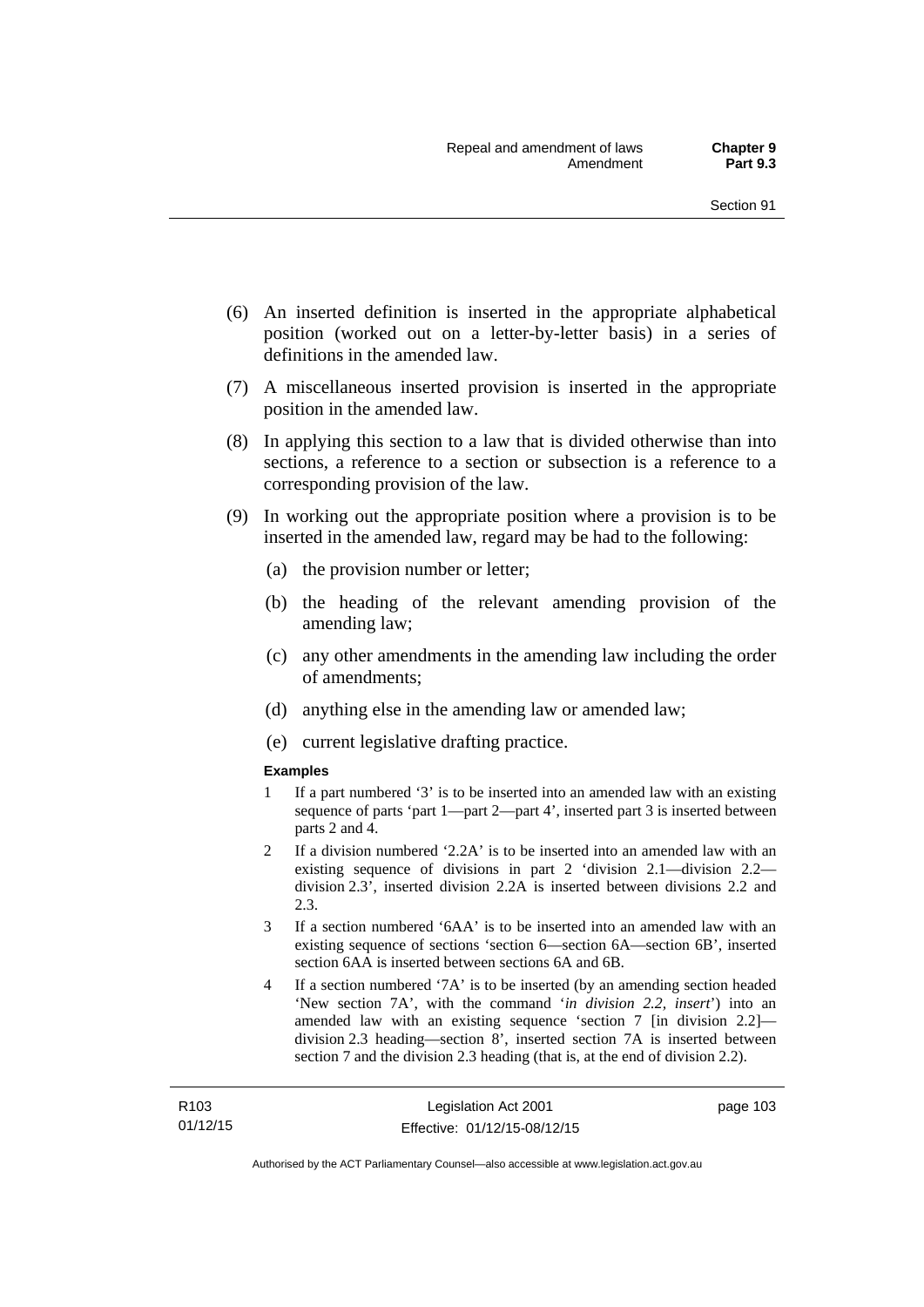- 5 If a section numbered '7A' is to be inserted (by an amending section headed 'New section 7A', with the command '*in division 2.3, insert*') into an amended law with an existing sequence 'section 7 [in division 2.2] division 2.3 heading—section 8', inserted section 7A is inserted between the division 2.3 heading and section 8 (that is, at the beginning of division 2.3).
- *Note* An example is part of the Act, is not exhaustive and may extend, but does not limit, the meaning of the provision in which it appears (see s 126 and s 132).
- (10) This section is a determinative provision.
	- *Note* See s 5 for the meaning of determinative provisions, and s 6 for their displacement.
- (11) In this section:

*insert* includes relocate.

#### **92 Amendment to be made wherever possible**

- (1) If a law amends another law—
	- (a) by omitting a word; or
	- (b) by substituting a word for another word; or
	- (c) by inserting a word before or after a particular word;

the amendment is to be made wherever possible in the other law.

#### **Example**

The *XYZ Amendment Act 2002* is expressed to omit the word 'authorised' from the *ABC Act 1998*, s 20. The word 'authorised' is used once in the heading to s 20, 3 times in s 20 (1), twice in s 20 (3), once in an example to s 20 (4) and twice in a note to s 20 (5). The amendment omits each of those references to the word 'authorised'.

- *Note* An example is part of the Act, is not exhaustive and may extend, but does not limit, the meaning of the provision in which it appears (see s 126 and s 132).
- (2) This section is a determinative provision.
	- *Note* See s 5 for the meaning of determinative provisions, and s 6 for their displacement.

page 104 Legislation Act 2001 Effective: 01/12/15-08/12/15

R103 01/12/15

Authorised by the ACT Parliamentary Counsel—also accessible at www.legislation.act.gov.au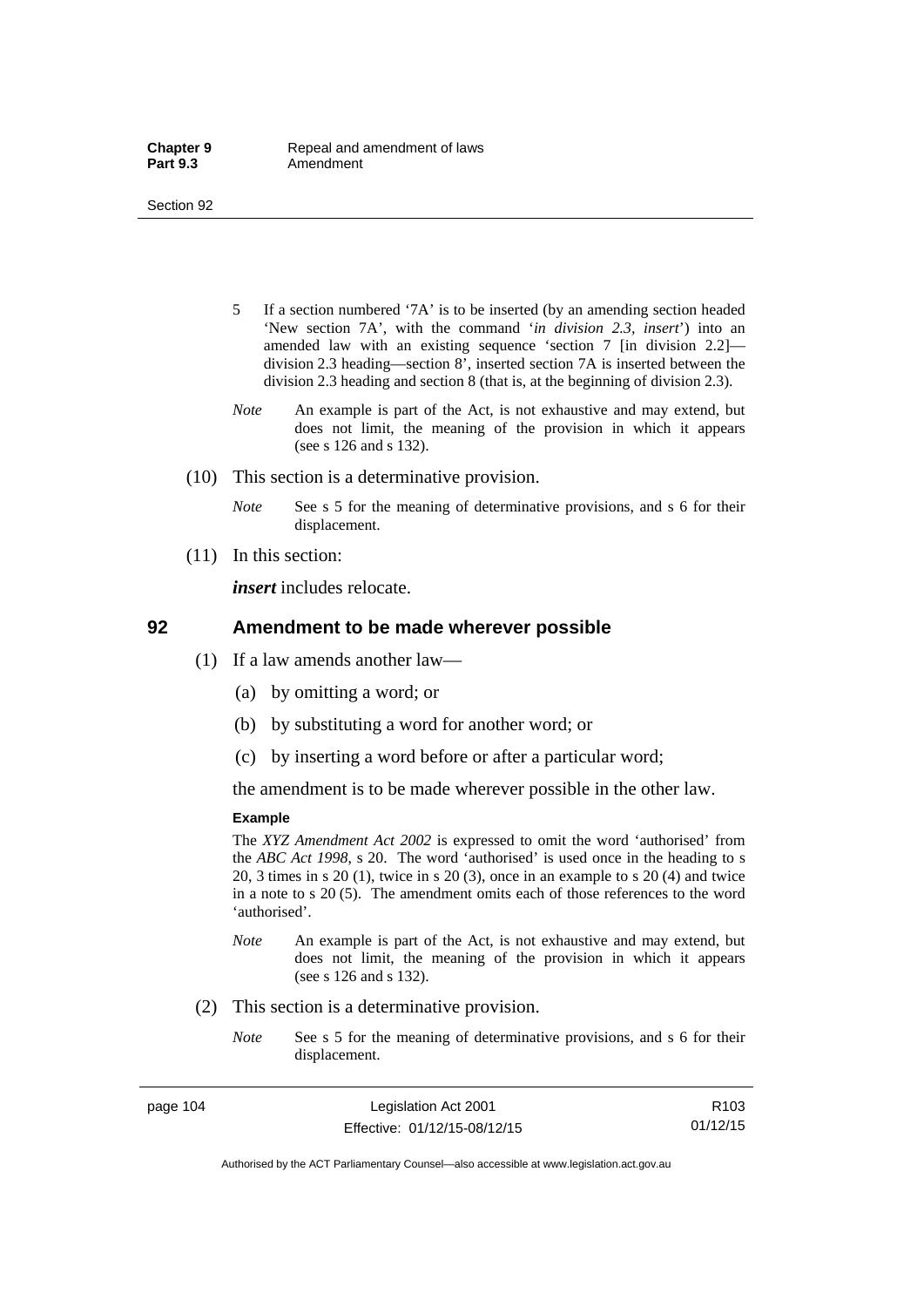## **93 Provisions included in another provision for amendment purposes**

- (1) This section applies for the purpose of amending a law.
- (2) The heading to a chapter, part, division, subdivision, schedule, dictionary, section or any other provision of the law forms part of the provision to which it is a heading.
- (3) An example at the end of a provision of the law is part of the provision unless the example is expressed in a way that indicates that it applies only to another provision.
- (4) A note at the end of a provision of the law is taken, for this section, to be part of the provision unless the note is expressed in a way that indicates that it applies only to another provision.
- (5) However, a note in a law is not, for any other purpose, part of the law.

*Note* Section 127 (Material that is not part of Act or statutory instrument) deals with the status of notes.

- (6) A penalty at the end of a subsection of the law—
	- (a) is part of the subsection unless the penalty is expressed in a way that indicates that it applies only to other subsections of the section; or
	- (b) if the penalty is expressed in a way that indicates that it applies only to other subsections—is part of the section.
- (7) A penalty at the end of a section of the law that is not divided into subsections is part of the section.
- (8) The word 'and', 'or' or 'but', or a similar word, at the end of a paragraph, subparagraph, sub-subparagraph or another provision of the law is part of the provision.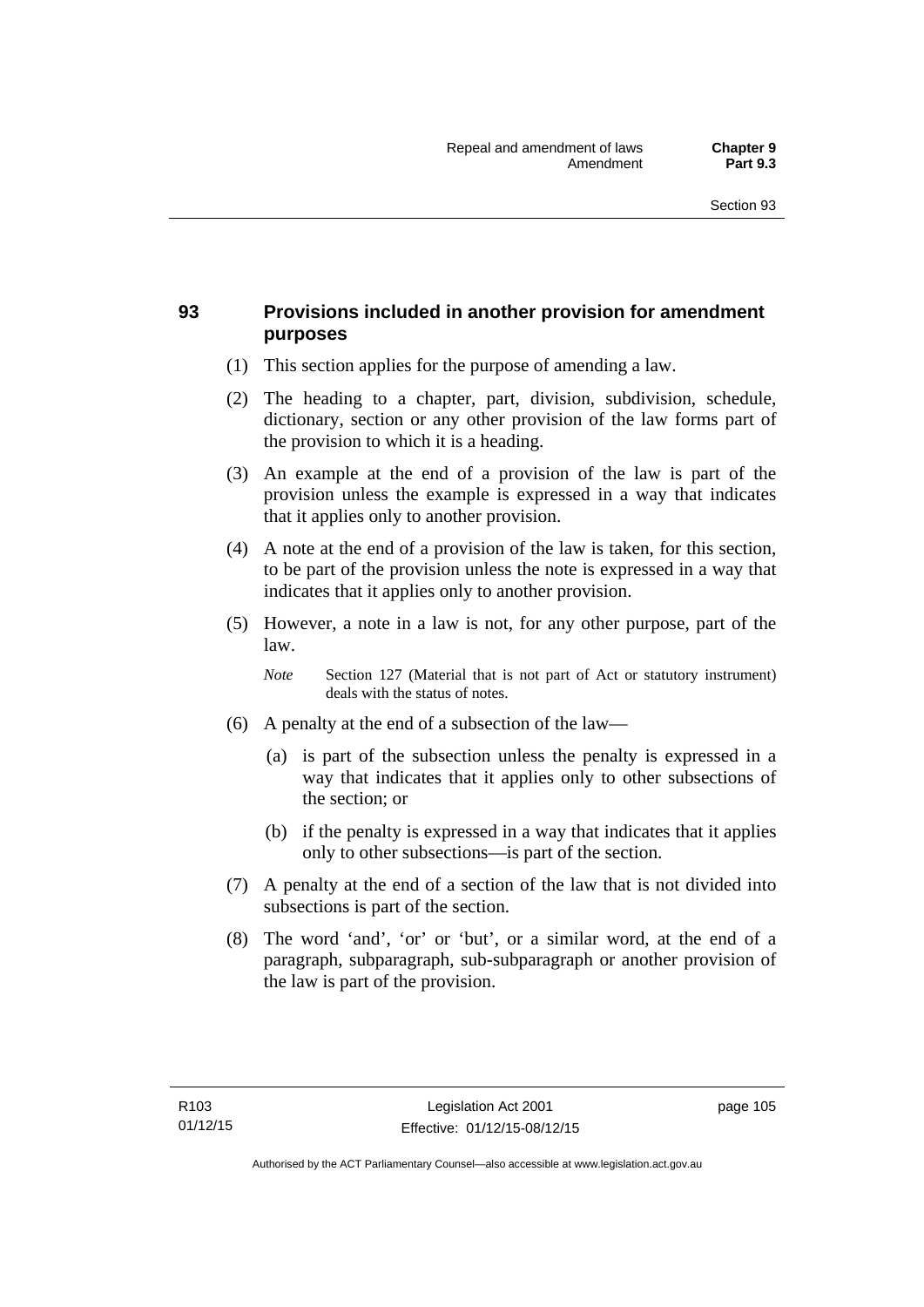- (9) In working out whether an example or note is at the end of a provision of the law, any penalty is to be disregarded, and, for an example, any note is to be disregarded.
	- *Note* According to current legislative drafting practice, examples, notes and penalties to a provision are arranged in the following order at the end of provisions:
		- 1 penalty (first)
		- 2 examples
		- 3 notes (last).
- (10) In applying this section to a law that is divided otherwise than into sections, a reference to a section or subsection is a reference to a corresponding provision of the law.
- (11) This section is a determinative provision.
	- *Note* See s 5 for the meaning of determinative provisions, and s 6 for their displacement.

### **94 Continuance of appointments etc made under amended provisions**

- (1) This section applies if—
	- (a) a law expressly or impliedly authorises or requires—
		- (i) the making of an appointment or statutory instrument; or
		- (ii) the delegation of a function; or
		- (iii) the issue of a licence or permit (however described); or
		- (iv) the doing (however described) of anything else; and
	- (b) the law is amended by another law; and
	- (c) under the amended law—
		- (i) the appointment or statutory instrument may be made; or
		- (ii) the function may be delegated; or

R103 01/12/15

Authorised by the ACT Parliamentary Counsel—also accessible at www.legislation.act.gov.au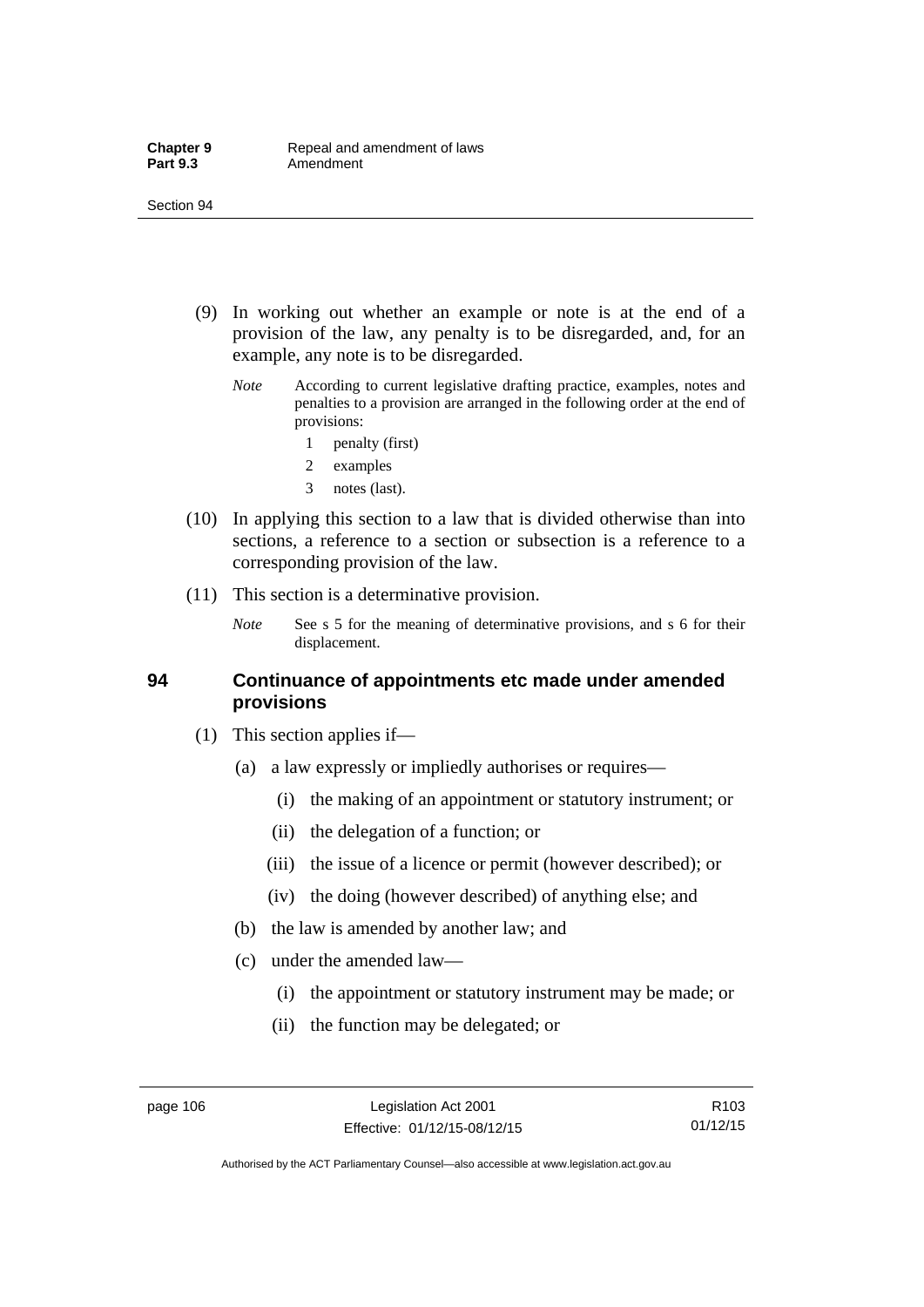- (iii) the licence or permit may be issued; or
- (iv) the thing may be done;

whether by the same or a different entity.

#### **Examples—par (a) (iv)**

- 1 the giving of an approval, consent or permission
- 2 the making of a recommendation
- *Note* An example is part of the Act, is not exhaustive and may extend, but does not limit, the meaning of the provision in which it appears (see s 126 and s 132).
- (2) An appointment, statutory instrument, delegation, licence, permit or anything else mentioned in subsection (1) that was in force immediately before the commencement of the amendment continues to have effect as if it had been made, issued or done (however described) under the amended law.
- (3) This section is a determinative provision.
	- *Note* See s 5 for the meaning of determinative provisions, and s 6 for their displacement.
- (4) In this section:

*amend* includes omit and re-enact in the same law (with or without changes), but does not include omit and re-enact in another law.

*appointment* includes acting appointment.

## **95 Status of modifications**

- (1) If a law is modified by another law, the law operates as modified but the modification does not amend the text of the law.
- (2) This section is a determinative provision.
	- *Note* See s 5 for the meaning of determinative provisions, and s 6 for their displacement.

page 107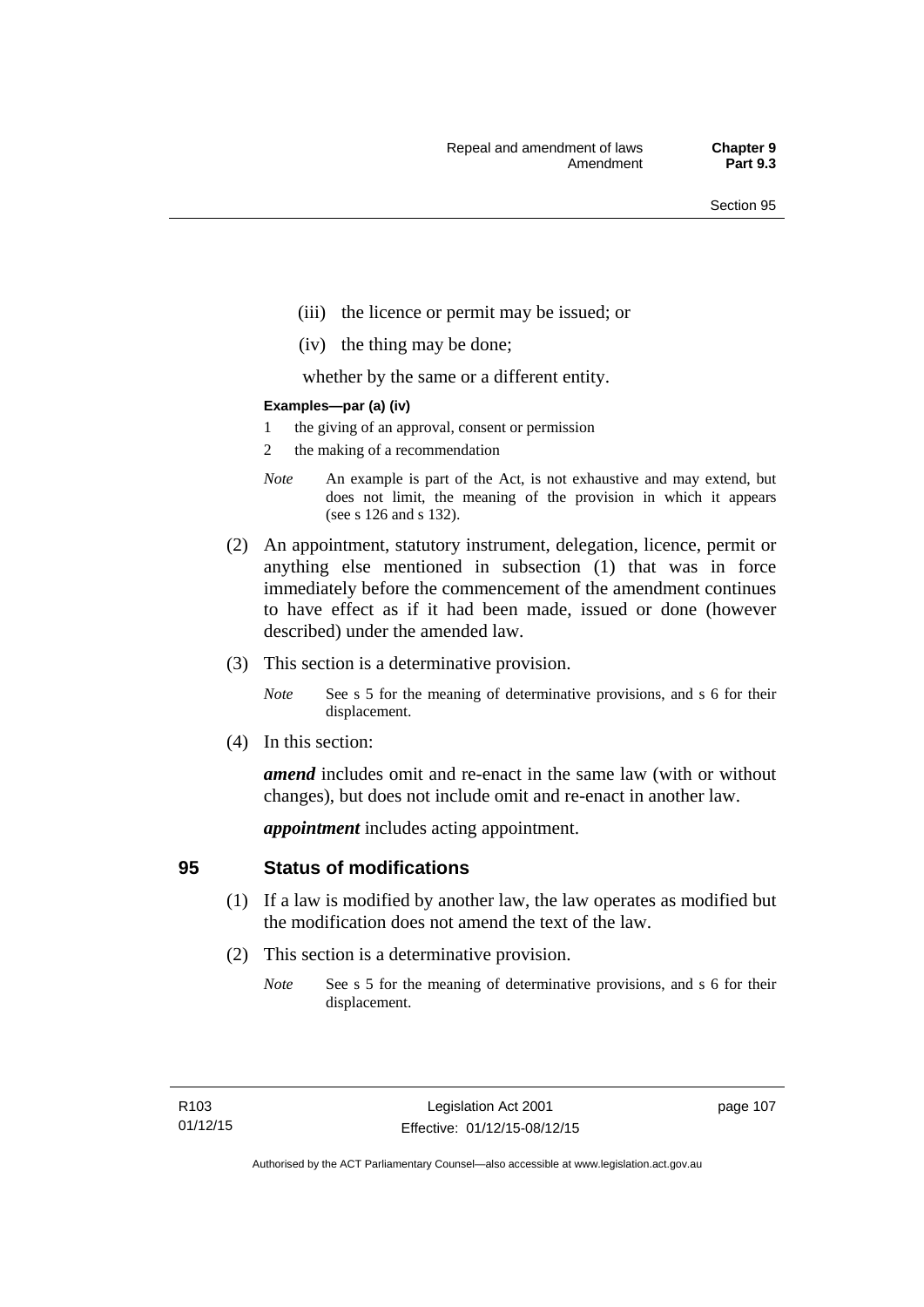## **96 Relocated provisions**

- (1) This section applies if a provision of a law is relocated (with or without changes) to a different place in the same law or to a different law.
- (2) The operation or meaning of the provision is not affected only because of the provision's relocation.
- (3) Without limiting subsection (2), if before its relocation the provision was to be interpreted in a particular way, it is to be interpreted in that way in its new location.

#### **Example**

If a provision of an Act is to be interpreted as if it were a law consolidating the provisions of other laws and it is relocated into another Act, it is to be interpreted in the same way in its new location.

- *Note* An example is part of the Act, is not exhaustive and may extend, but does not limit, the meaning of the provision in which it appears (see s 126 and s 132).
- (4) However, the provision has effect subject to any changes made to, or in relation to, it.
- (5) This section is a determinative provision.
	- *Note* See s 5 for the meaning of determinative provisions, and s 6 for their displacement.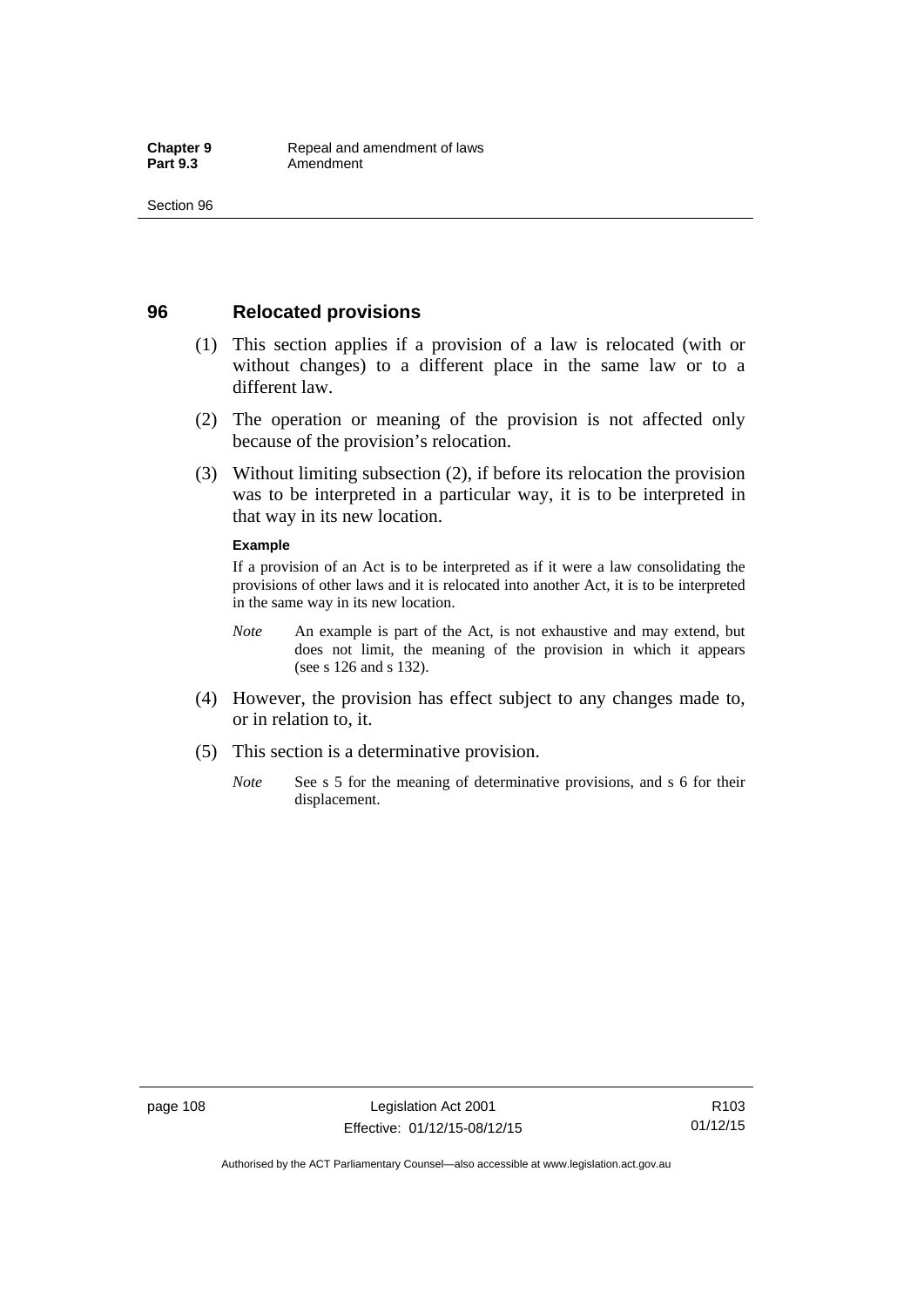## **Chapter 10 Referring to laws**

## **97 Definitions—ch 10**

(1) In this chapter:

*ACT law* means an Act or statutory instrument.

*Note* A reference to an Act or statutory instrument includes a reference to a provision of the Act or instrument (see s 7 and s 13).

*law* means an ACT law or a law of another jurisdiction.

*law of another jurisdiction* means an Act or statutory instrument of another jurisdiction, and includes a provision of an Act or statutory instrument of another jurisdiction.

- *Note Another jurisdiction* means the Commonwealth, a State, another Territory, the United Kingdom or New Zealand (see dict, pt 2).
- (2) In this section:

*Act*, in relation to another Territory, includes ordinance.

*statutory instrument*, of another jurisdiction, means an instrument (whether or not legislative in nature) made under—

- (a) an Act of the other jurisdiction; or
- (b) another statutory instrument of the other jurisdiction; or
- (c) power given by an Act or statutory instrument of the other jurisdiction and also power given otherwise by law.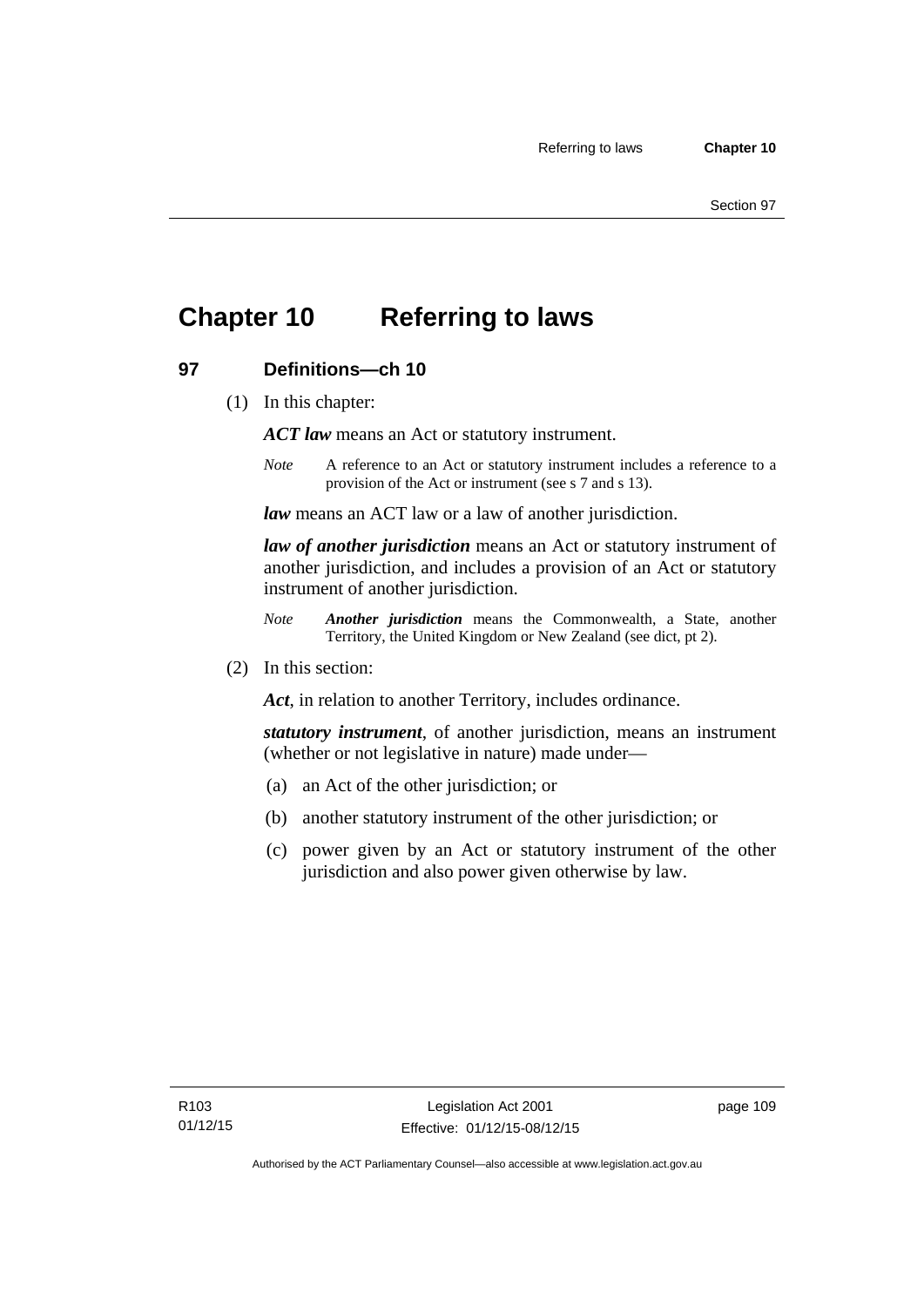### **98 References to ACT law include law containing reference**

In an ACT law, a reference in general terms to an ACT law of the same kind includes a reference to the law itself.

#### **Example**

The *ABC Act 2001*, s 27 gives a power to confiscate property under certain circumstances. Section 93 of the same Act provides 'If an Act authorises the confiscation of property, the owner of the property has a right of appeal to the Magistrates Court.' The right of appeal under s 93 also applies to the power given by s 27 because the reference to 'an Act' in s 93 includes a reference to the *ABC Act 2001*.

*Note* An example is part of the Act, is not exhaustive and may extend, but does not limit, the meaning of the provision in which it appears (see s 126 and s 132).

### **99 References in ACT statutory instruments to** *the Act*

In a statutory instrument, a reference to *Act* or *the Act*, without mentioning a particular Act, is a reference to the Act under which the instrument is made or in force.

### **100 Referring to particular ACT laws**

- (1) An Act may be referred to by—
	- (a) the name the Act gives to itself; or
	- (b) the year it was passed and its number, together with a reference (if necessary) to indicate that it is an Act.

#### **Example—reference to indicate Act**

An Act may be referred to using the word Act or the letter 'A' (eg 'A1993-1' is a reference to Act No 1 of 1993).

*Note* An example is part of the Act, is not exhaustive and may extend, but does not limit, the meaning of the provision in which it appears (see s 126 and s 132).

R103 01/12/15

Authorised by the ACT Parliamentary Counsel—also accessible at www.legislation.act.gov.au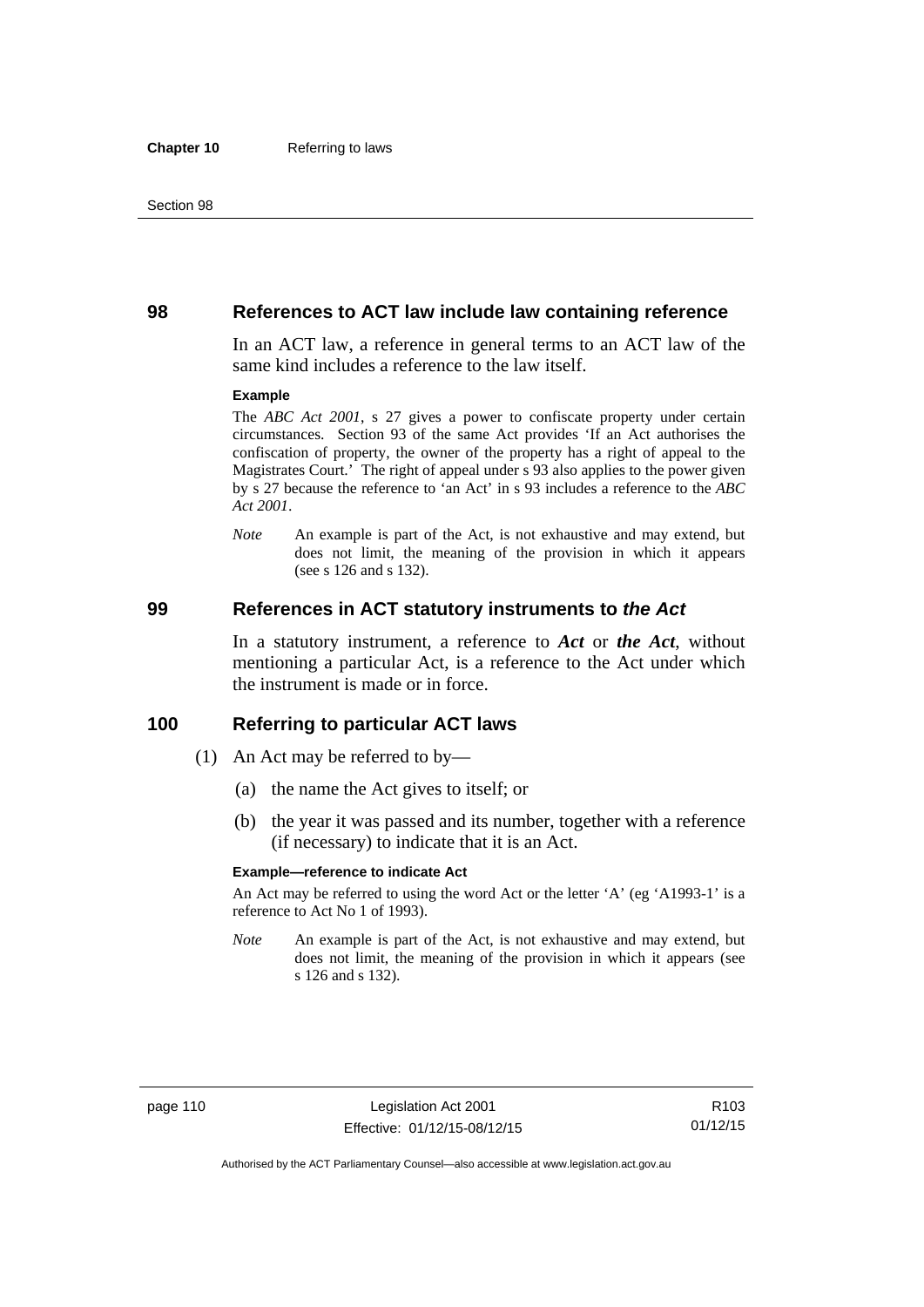- (2) A statutory instrument may be referred to by—
	- (a) any name the instrument gives to itself; or
	- (b) if the instrument was notified in the register, the gazette or otherwise under section 61 (2) (b) and was numbered under this Act or another territory law—the year it was notified and its number, together with a reference (if necessary) to the kind of instrument; or
	- (c) if the instrument was not notified but was numbered under a territory law—the year it was made and its number, together with a reference (if necessary) to the kind of instrument; or
	- (d) if the instrument was notified in the gazette before the commencement of this Act—the number, date and page of the gazette where it was notified; or
	- (e) the date it was made, together with a reference to the Act or statutory instrument under which it was made.

#### **Examples—references to kind of instrument—par (b)**

- 1 A subordinate law may be referred to using the letters 'SL' (eg 'SL2000-11' is a reference to subordinate law No 11 of 2000).
- 2 A disallowable instrument may be referred to using the letters 'DI' (eg 'DI1997-101' is a reference to disallowable instrument No 101 of 1997).
- 3 A notifiable instrument that is not an approved form may be referred to using the letters 'NI' (eg 'NI2002-226' is a reference to notifiable instrument No 226 of 2002).
- 4 An approved form may be referred to using the letters 'AF' (eg 'AF2003-1' is a reference to approved form No 1 of 2003).
- 5 A commencement notice may be referred to using the letters 'CN' (eg 'CN2002-3' is a reference to commencement notice No 3 of 2002).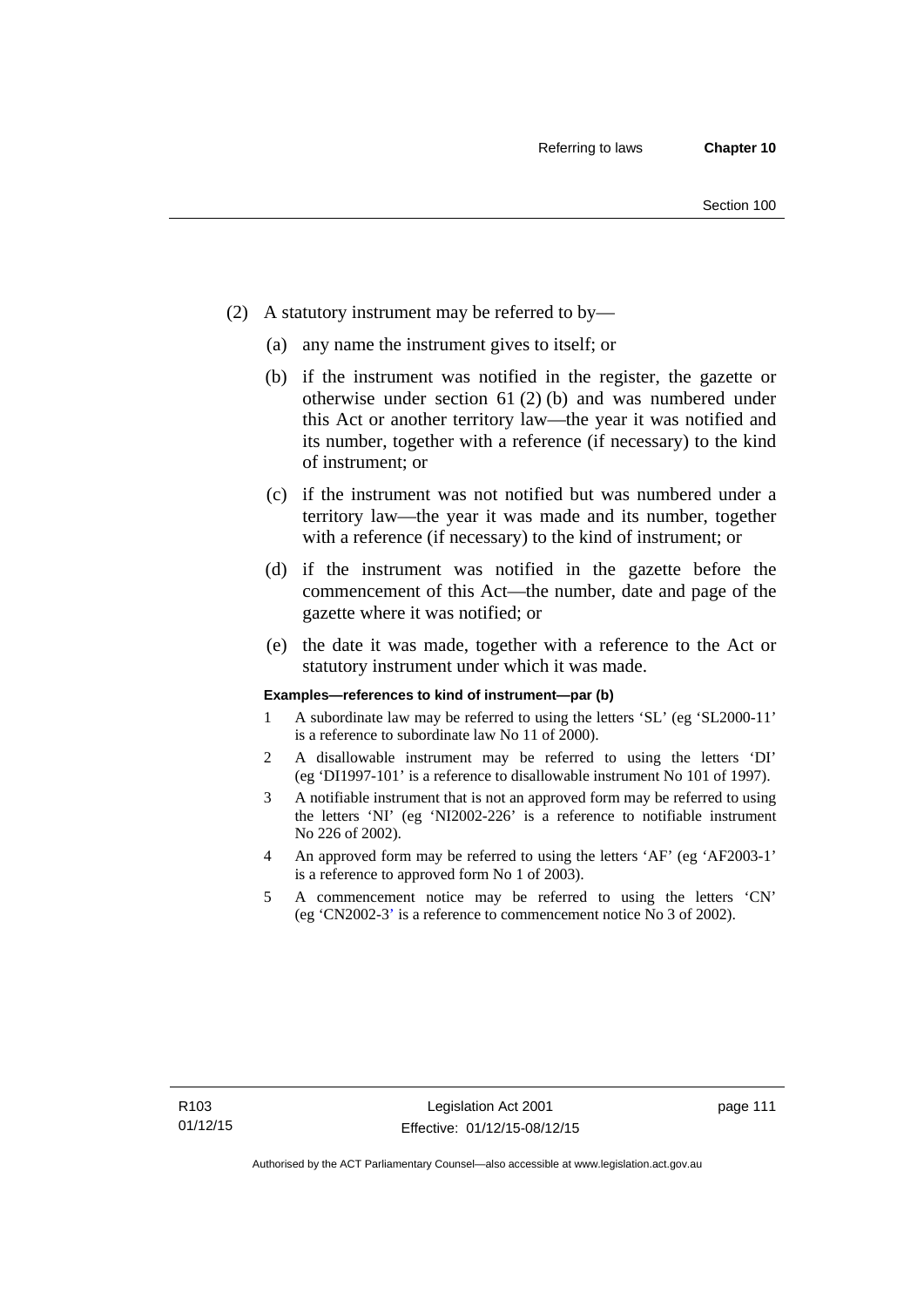## **101 Referring to particular laws of other jurisdictions etc**

- (1) In an ACT law, a law of another jurisdiction (the *relevant law*) may be referred to—
	- (a) by the name the relevant law gives to itself; or
	- (b) in any other way sufficient in a law of the other jurisdiction for referring to the relevant law; or
	- (c) in any way that, under current legislative drafting practice, would be sufficient for referring to the relevant law if it were an ACT law;

together with a reference to the jurisdiction (or an abbreviation of the jurisdiction).

- (2) In an ACT law, a provision of a law of another jurisdiction may be referred to—
	- (a) in a way sufficient in a law of the other jurisdiction for referring to the provision; or
	- (b) in any way that, under current legislative drafting practice, would be sufficient for referring to the provision if it were a provision of an ACT law.
- (3) Subsection (2) does not limit any other provision of this chapter.

## **102 References to laws include references to laws as in force from time to time**

- (1) In an ACT law, a reference to a law includes a reference to the following:
	- (a) the law as originally made, and as amended from time to time since it was originally made;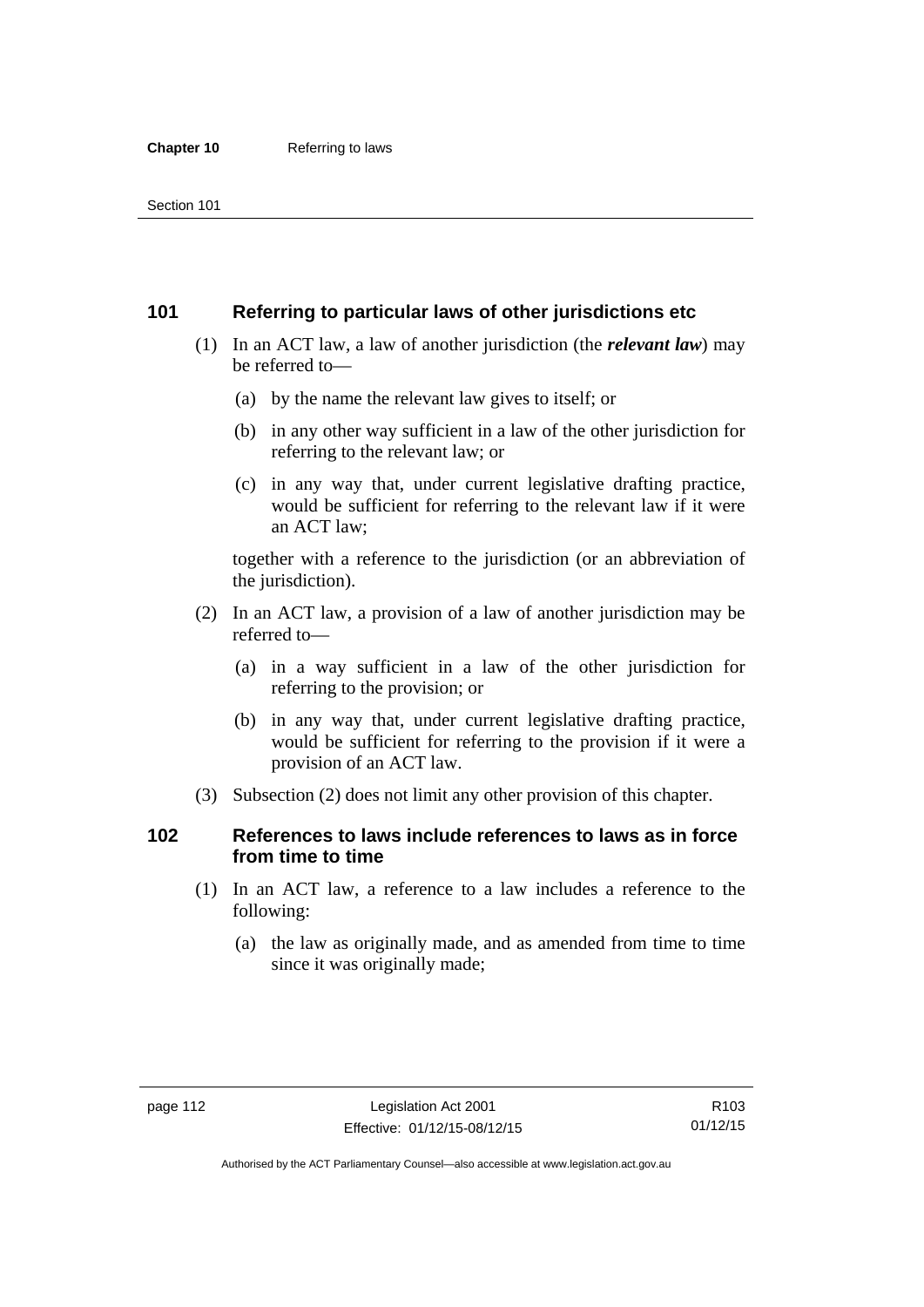- (b) if the law has been repealed and remade (with or without changes) since the reference was made—the law as remade (or last remade), and as amended from time to time since it was remade (or last remade);
- (c) if a relevant provision of the law has been omitted and remade (with or without changes) in another law since the reference was made—the law in which the provision was remade (or last remade), as in force when the provision was remade (or last remade), and as amended from time to time since the provision was remade (or last remade).
- (2) In an ACT law, a reference to a provision of a law includes a reference to the following:
	- (a) the provision as originally made, and as amended from time to time since it was originally made;
	- (b) if the provision has been omitted and remade (with or without changes and whether in the law or another law) since the reference was made—the provision as remade (or last remade), and as amended from time to time since it was remade (or last remade).
- (3) To remove any doubt, if the name of a law is amended, a reference in an ACT law to the law by its name before the amendment includes a reference to the law by its name as amended.
- (4) This section is subject to section 47 (Statutory instrument may make provision by applying law or instrument).
- (5) In this section:

*made* includes enacted.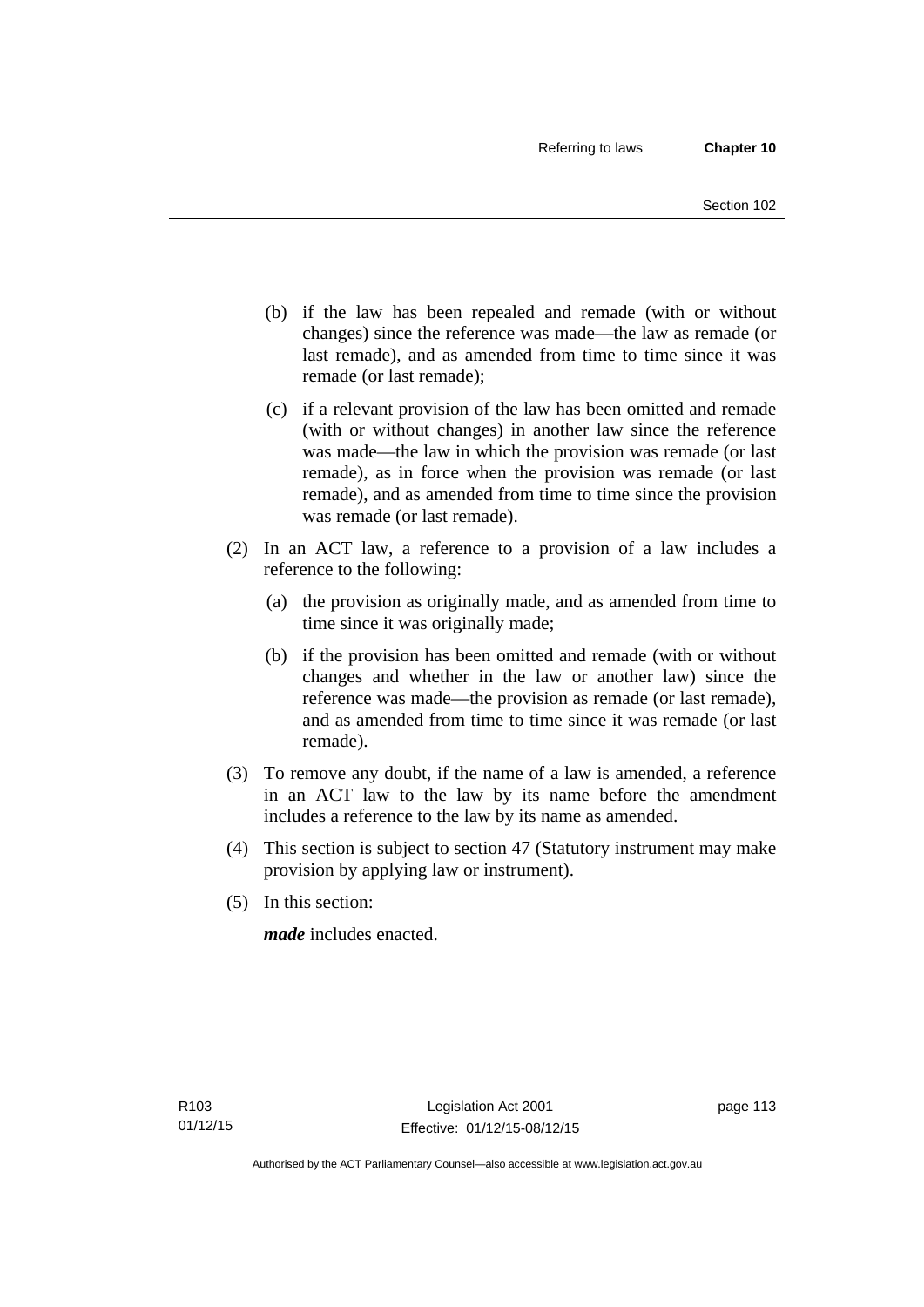## **103 References to repealed laws**

In an ACT law, a reference to a law as repealed is a reference to the law as in force immediately before it was repealed.

#### **Example**

A reference to the '*XYZ Act 2000* (repealed)' is a reference to the *XYZ Act 2000* immediately before it was repealed.

*Note* An example is part of the Act, is not exhaustive and may extend, but does not limit, the meaning of the provision in which it appears (see s 126 and s 132).

## **104 References to laws include references to instruments under laws**

- (1) In an ACT law, a reference (either generally or specifically) to a law includes a reference to the statutory instruments made or in force under the law.
- (2) In subsection (1), a reference to the statutory instruments made or in force under the law includes a reference to any law or instrument applied, adopted or incorporated (with or without change) under the law.
- (3) This chapter applies to an instrument applied, adopted or incorporated under a law as if—
	- (a) the instrument were a law; and
	- (b) any other necessary changes were made.
- (4) In this section:

*statutory instrument*, of another jurisdiction—see section 97 (2).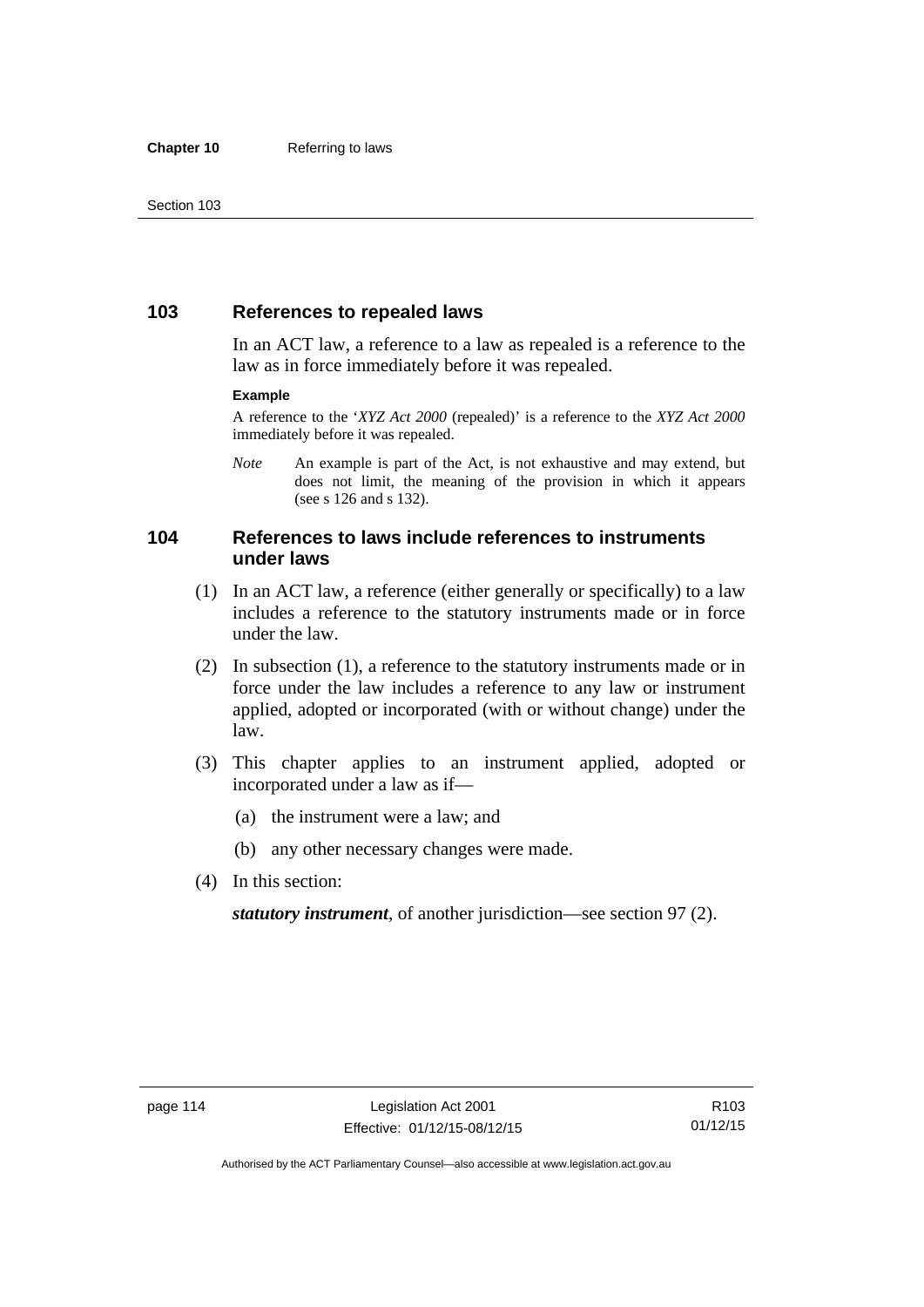## **105 Referring to provisions of laws**

In an ACT law, a provision of a law may be referred to by reference to the provision of the law in which it is contained.

#### **Example**

Paragraph (b) of subsection (2) of section 10 of an Act may be referred to by reference to the section, subsection and paragraph, that is, as section 10 (2) (b).

*Note* An example is part of the Act, is not exhaustive and may extend, but does not limit, the meaning of the provision in which it appears (see s 126 and s 132).

### **106 References to provisions of laws are inclusive**

In an ACT law, a reference to any part of a law is a reference to the following:

- (a) the provision of the law that begins the part;
- (b) the provision of the law that ends the part;
- (c) any provision of the law between the beginning and end of the part.

#### **Examples**

- 1 A reference to 'sections 5 to 9' includes both section 5 and section 9.
- 2 A reference to 'sections 260 to 264' includes a provision such as a part heading between section 260 and section 261.
- 3 A reference to '*from* child *to* adult' includes both the word 'child' and the word 'adult'.
- *Note* An example is part of the Act, is not exhaustive and may extend, but does not limit, the meaning of the provision in which it appears (see s 126 and s 132).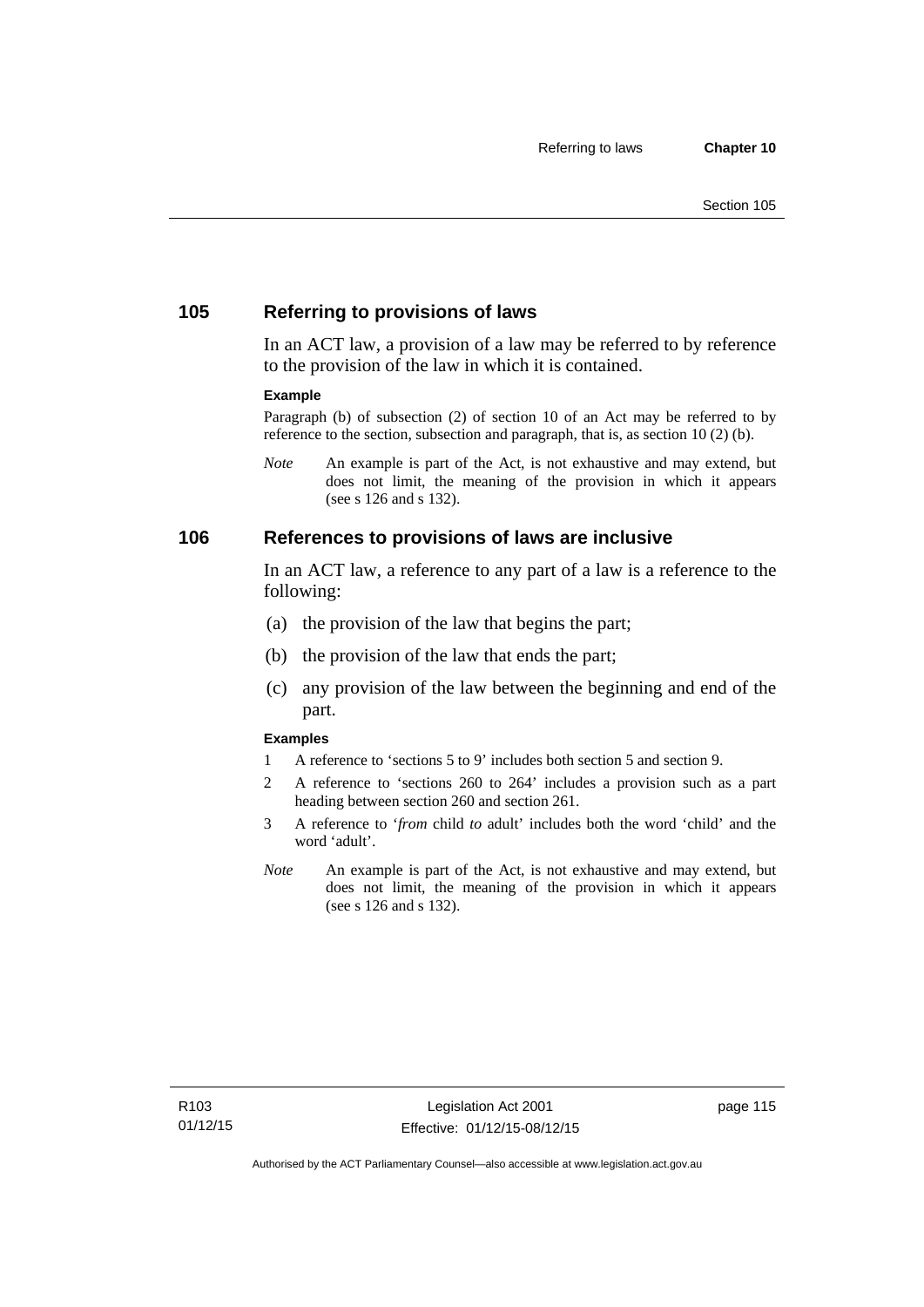#### **Chapter 10** Referring to laws

## **106A References to paragraphs etc of laws**

 (1) In an ACT law, a reference to a paragraph of a provision of a law includes any words in the provision before or after the paragraph that are necessary or desirable to make the reference meaningful.

#### **Example**

A subsection may be divided into paragraphs as follows:

- '(2) An application must be—
	- (a) in writing; and
	- (b) accompanied by a copy of the advertisement of the applicant's intention to apply.'

Paragraphs form part of the sentence in which they are contained. A reference to paragraph (a) in this example that did not include the preceding words 'An application must be' would be meaningless. Section 106A therefore allows the paragraph to be read with those words so that it makes sense.

- *Note 1* Although this section contains a reference to an ACT law and a reference to a law, s 98 makes it clear that the references can be to the same law.
- *Note 2* An example is part of the Act, is not exhaustive and may extend, but does not limit, the meaning of the provision in which it appears (see s 126 and s 132).
- (2) In this section:

*paragraph* includes a subparagraph and a sub-subparagraph.

R103 01/12/15

Authorised by the ACT Parliamentary Counsel—also accessible at www.legislation.act.gov.au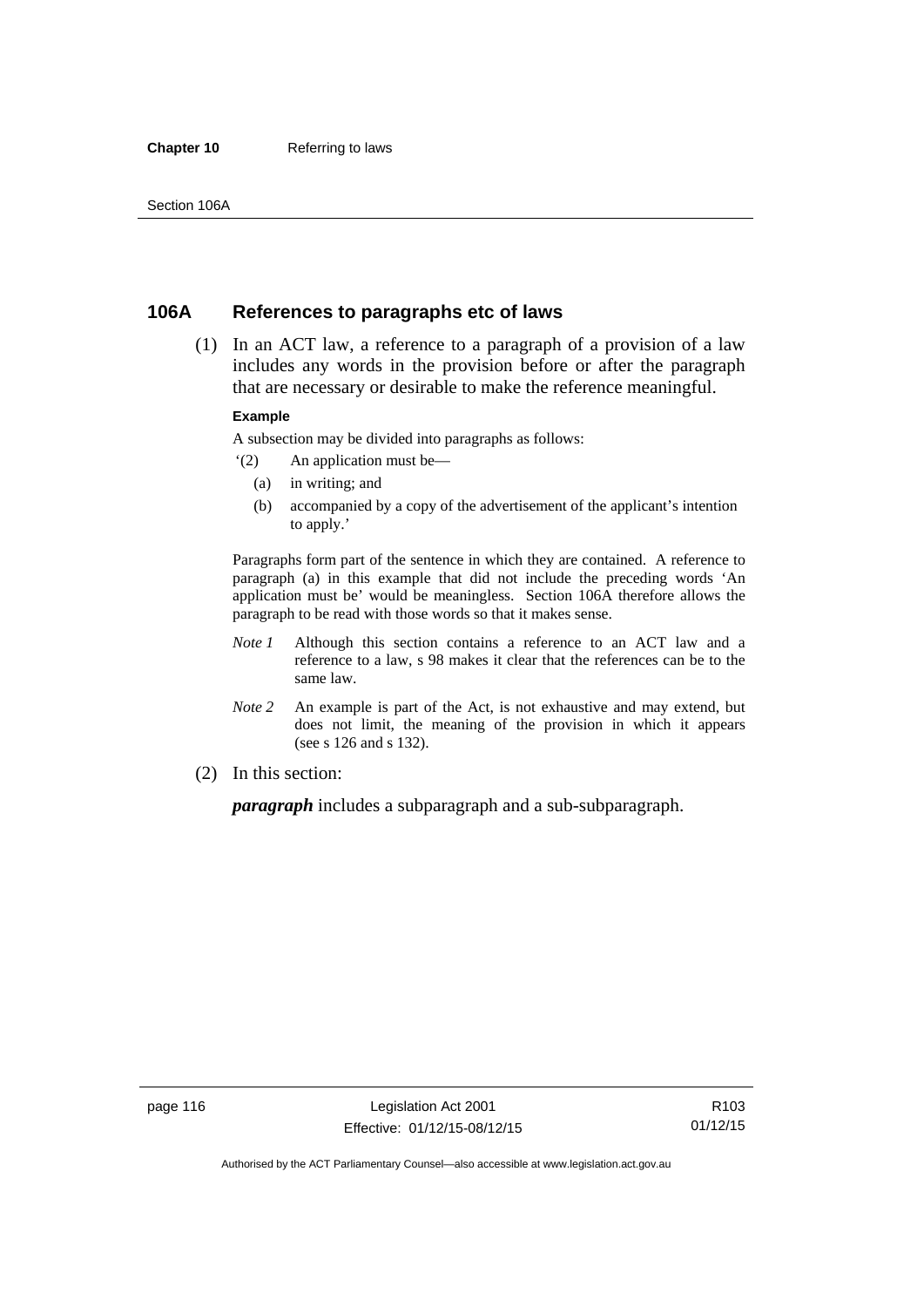# **Chapter 11 Republication of Acts and statutory instruments**

## Part 11.1 General

## **107 Definitions—ch 11**

In this chapter:

*law* means an Act or statutory instrument, whether or not it has been amended, and includes—

- (a) a collection of 2 or more Acts or statutory instruments; or
- (b) all or part of an agreement or other instrument that has the force of law or is in, or attached to, an Act or statutory instrument.
- *Note* A reference to an Act or statutory instrument includes a reference to a provision of the Act or instrument (see s 7 and s 13).

*republication* means a republication of a law.

## **108 Republication in register**

- (1) The parliamentary counsel may republish a law by entering the text of the law in the register.
- (2) This section does not limit the ways in which the parliamentary counsel may republish a law.

## **109 Republications may be published with other information**

The parliamentary counsel may publish information not required by this chapter with a written or electronic version of an authorised republication if the parliamentary counsel considers that the information is likely to be useful to users of the republication.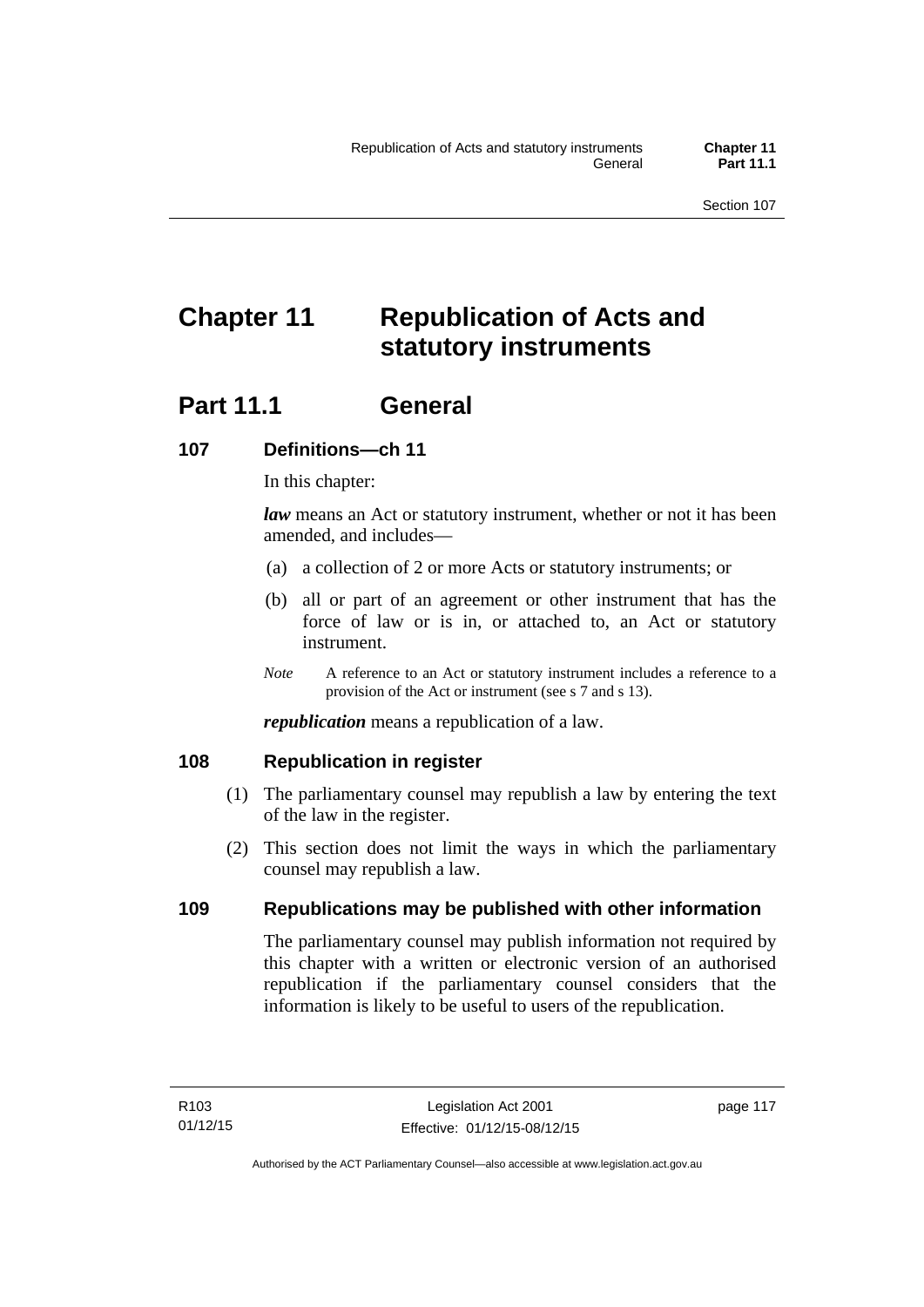## **110 Collections of laws**

- (1) If the parliamentary counsel authorises under this Act the republication of 2 or more laws in a collection, this chapter applies to each of the laws in the collection as if it were republished separately.
- (2) This section does not prevent the use of—
	- (a) a single contents for the collection; or
	- (b) information applying to 2 or more laws in the collection.

R103 01/12/15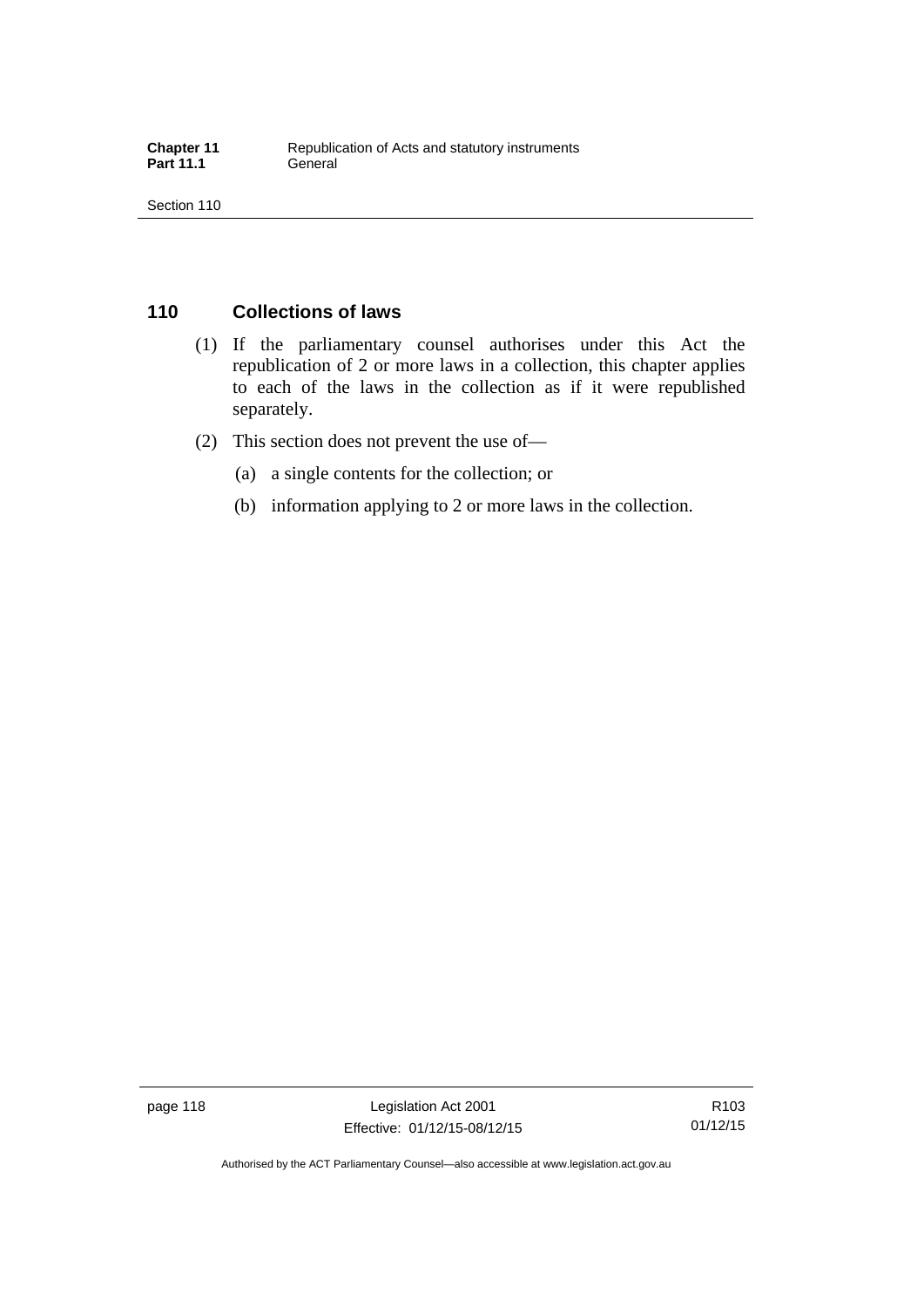## **Part 11.2 Substantive amendments made by laws**

## **111 Incorporation of amendments**

- (1) This section applies to a law if the law has been amended by another law by the omission, insertion, substitution, renumbering or relocation of provisions.
- (2) An authorised republication of the law must show the law as amended by all amendments that commenced on or before the day stated in the republication as the republication date.
- (3) This section does not prevent an authorised republication of the law showing the law as it would be amended by amendments that have not commenced on or before the republication date if the republication indicates, in a suitable place, that the amendments have not commenced.

## **112 Reference to amending laws**

An authorised republication of a law that shows the law as amended must include, in a suitable place, a reference to the law by which each amendment was made.

## **113 Provisions not republished or relocated**

- (1) This part does not require—
	- (a) every provision of a law to be shown in an authorised republication of the law; or
	- (b) each provision of a law to be shown in an authorised republication of the law in the place in the law where it was located when the provision was made.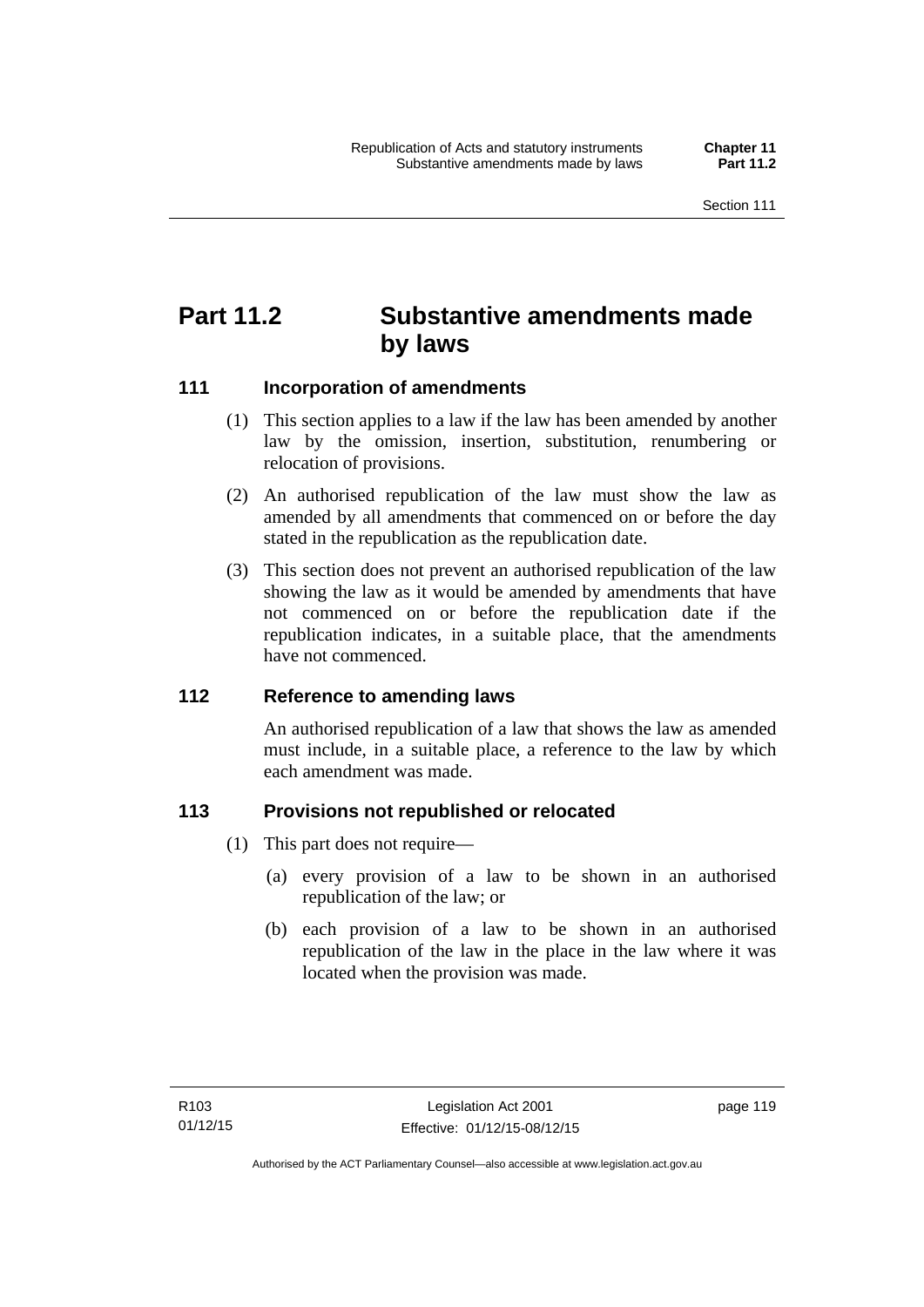- (2) If a provision of a law is not shown in an authorised republication, the republication must indicate that fact in a suitable place.
- (3) If a provision of a law is shown in an authorised republication in a different place in the law to the place where it was located when the provision was made, the republication must indicate that fact in a suitable place.

page 120 Legislation Act 2001 Effective: 01/12/15-08/12/15

R103 01/12/15

Authorised by the ACT Parliamentary Counsel—also accessible at www.legislation.act.gov.au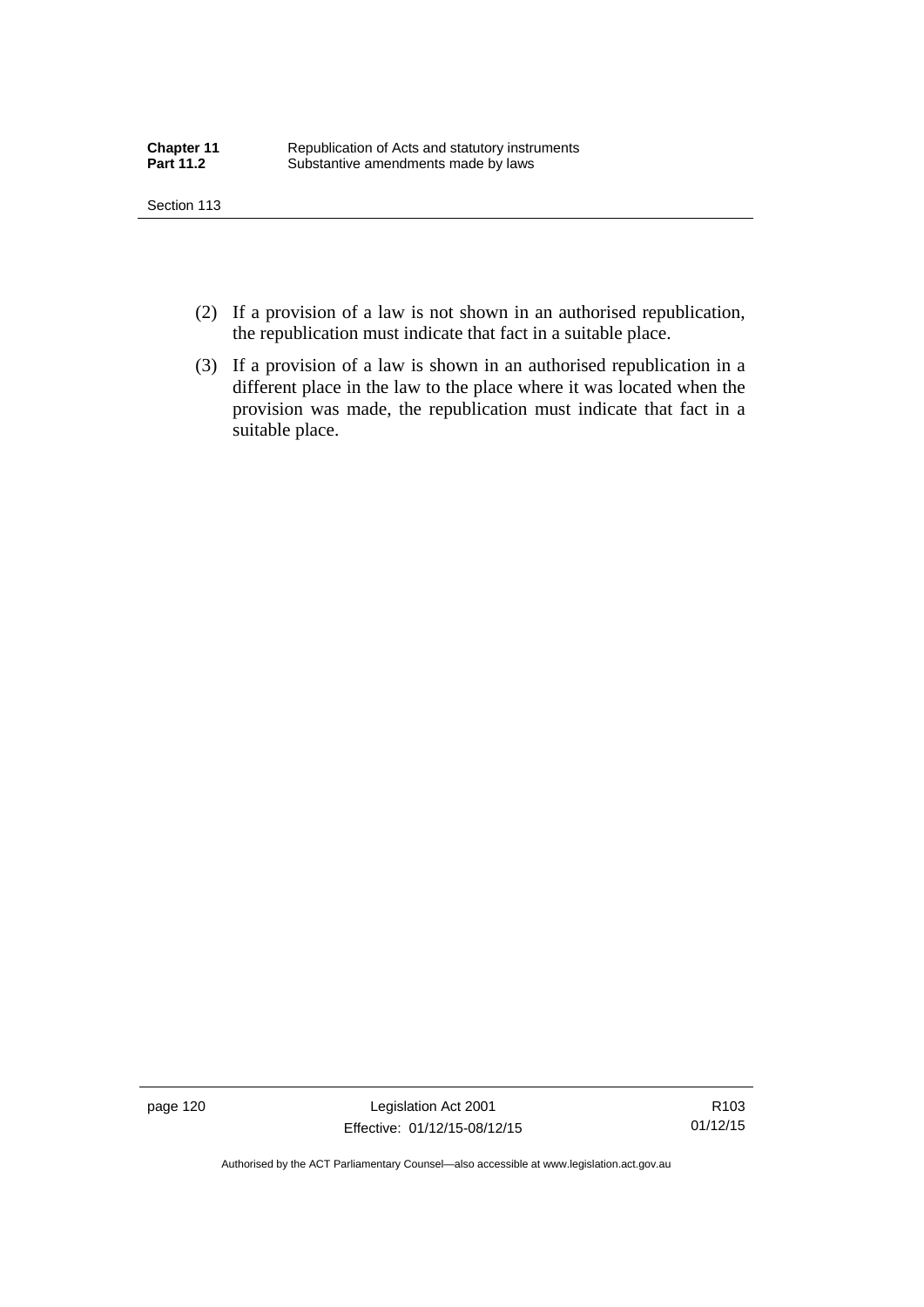## **Part 11.3 Editorial changes**

## **114 Authorisation for parliamentary counsel**

In preparing a law for republication, the parliamentary counsel is authorised—

- (a) to make editorial amendments and other textual amendments of a formal nature that the parliamentary counsel considers desirable to bring the law into line, or more closely into line, with current legislative drafting practice; and
- (b) to make other editorial changes by way of format, layout or printing style, or in any other presentational respect, that the parliamentary counsel considers desirable to bring the law into line, or more closely into line, with current legislative drafting practice.

## **115 Amendments not to change effect**

This part does not permit the making of an amendment of a law that would change the effect of the law.

## **116 Ambit of editorial amendments**

- (1) An *editorial amendment* of a law is an amendment that—
	- (a) corrects a typographical error; or
	- (b) corrects or updates a reference to a law, position, entity, place or thing; or
	- (c) goes only to a matter of spelling, punctuation, grammar or syntax or the use of conjunctives and disjunctives; or
	- (d) changes the name of the law or a provision of the law; or
	- (e) numbers or renumbers a provision of the law; or
	- (f) changes the order of definitions or other provisions of the law; or

| R <sub>103</sub> | Legislation Act 2001         | page 121 |
|------------------|------------------------------|----------|
| 01/12/15         | Effective: 01/12/15-08/12/15 |          |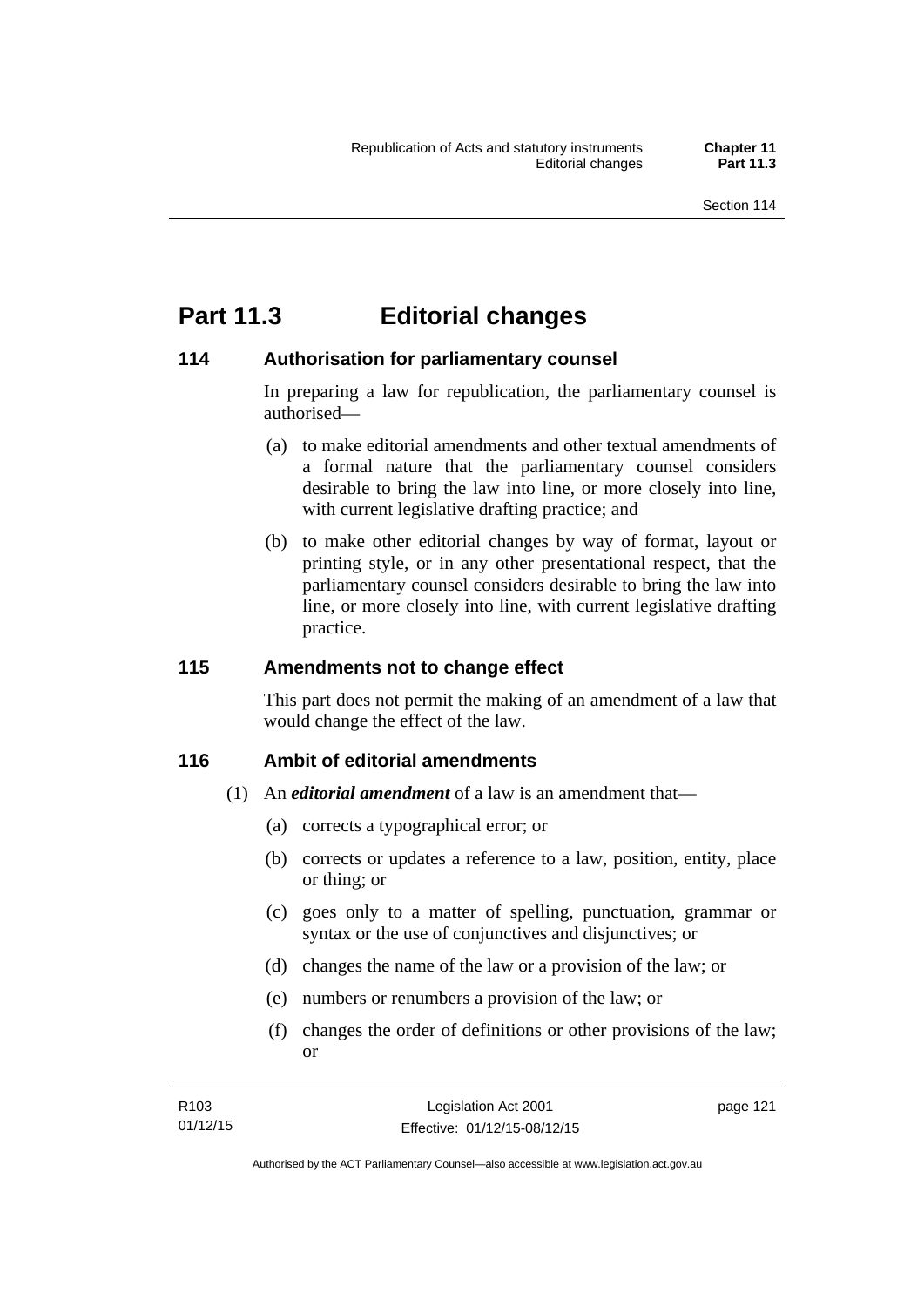- (g) replaces a reference to a provision of a law with a different form of reference to the provision; or
- (h) changes the way of referring to or expressing a number, year, date, time, amount of money, penalty, quantity, measurement, or other matter, idea or concept; or
- (i) replaces a word indicating gender or that could be taken to indicate gender in accordance with current legislative drafting practice; or
- (j) replaces a reference to the Queen, the King or the Crown with a reference to the Sovereign or the Territory; or
- (k) omits—
	- (i) the enacting words or the law-making words (including any signatures); or
	- (ii) a provision that consists only of a description of how the law is arranged into groups of provisions; or
	- (iii) a provision that has expired, the operation of which is exhausted or spent or that is otherwise obsolete or redundant; or
- (l) omits, inserts or changes a referential term; or
- (m) inserts, omits or changes a note; or
- (n) updates a reference to the heading to a provision; or
- (o) is consequential on any amendment made to the law by another law; or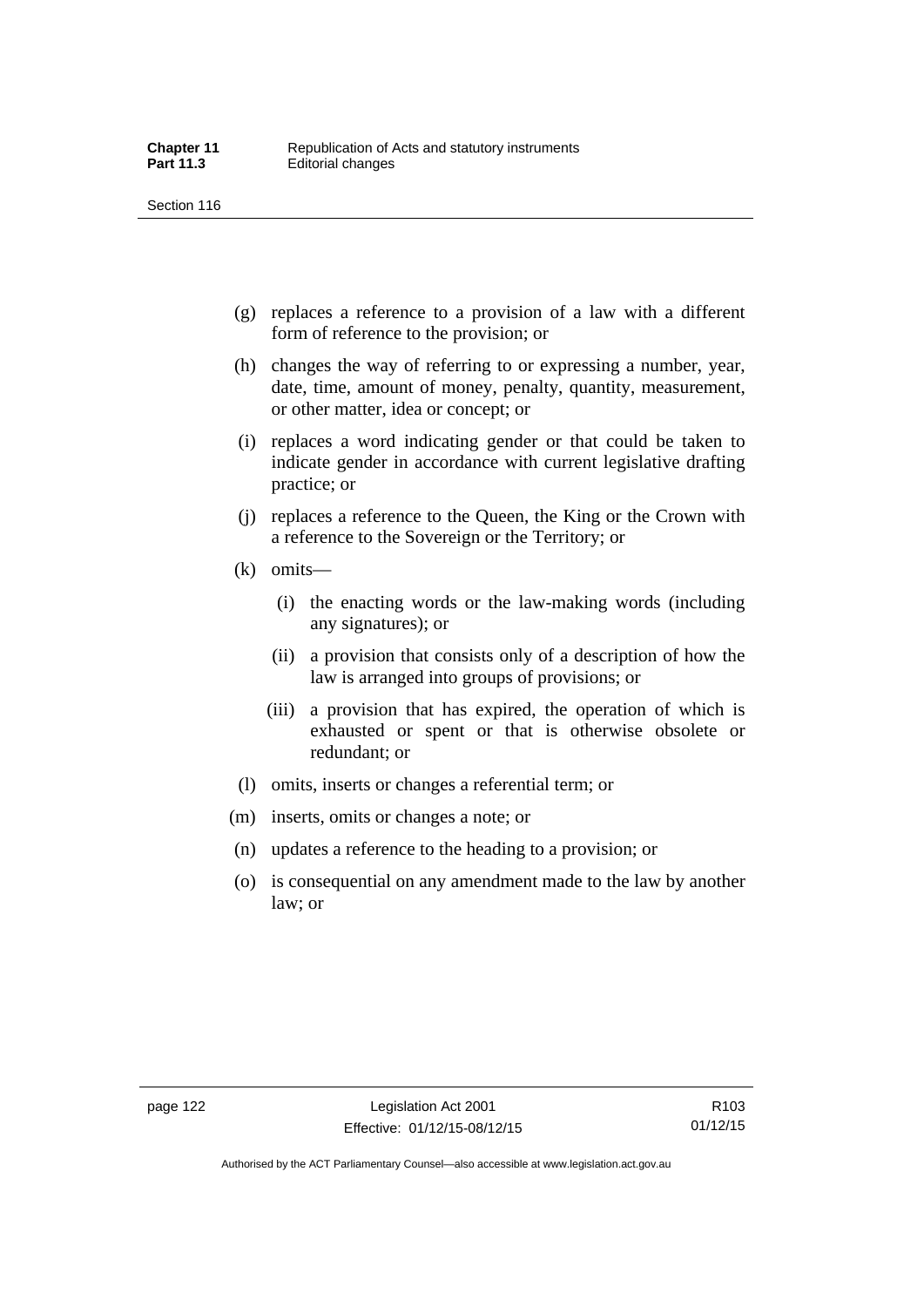(p) is consequential on any other editorial amendment (whether made to that law or another law).

#### **Examples—consequential amendments—par (o)**

- 1 If an amendment adds 1 or more subsections to a section that is not already divided into subsections, the subsection number (1) may be inserted.
- 2 If an amendment omits subsection (1) from a section with 2 subsections, the subsection number (2) may be omitted.
- 3 If an amendment omits subsection (2) from a series of 4 subsections (subsections  $(1)$  to  $(4)$ ), subsections  $(3)$  and  $(4)$  may be renumbered as subsections (2) and (3).
- 4 If an amendment adds a new subsection (3A) to a series of 5 subsections (subsections  $(1)$  to  $(5)$ ), the new subsection and subsections  $(4)$  and  $(5)$  may be renumbered as subsections (4), (5), and (6).
- 5 If an amendment omits paragraph (b) from a series of 4 paragraphs (paragraphs (a) to (d)), paragraphs (c) and (d) may be renumbered as paragraphs (b) and (c).
- 6 If an amendment adds a new paragraph (aa) to a series of 3 paragraphs (paragraphs (a) to (c)), the paragraphs may be renumbered as paragraphs (a), (b), (c) and (d).
- 7 If an amendment makes a change mentioned in any of examples 1 to 6, a cross-reference in any law to any of the provisions that have been renumbered may be correspondingly renumbered.
- 8 If an amendment adds a paragraph as the last paragraph in a series of paragraphs that end in a full stop, the full stop may be changed to a semicolon and, if the series of paragraphs is joined by a conjunction (eg 'and'), the conjunction may be added after the semicolon.
- 9 If an amendment omits a section example from a section that has 2 section examples, the number of the remaining example may be omitted.
- 10 If an amendment adds a subsection note to a subsection that already has a subsection note, the notes may be numbered.
- *Note* An example is part of the Act, is not exhaustive and may extend, but does not limit, the meaning of the provision in which it appears (see s 126 and s 132).
- (2) In this section:

*law* includes a law of another jurisdiction.

*law of another jurisdiction*—see section 97 (1).

page 123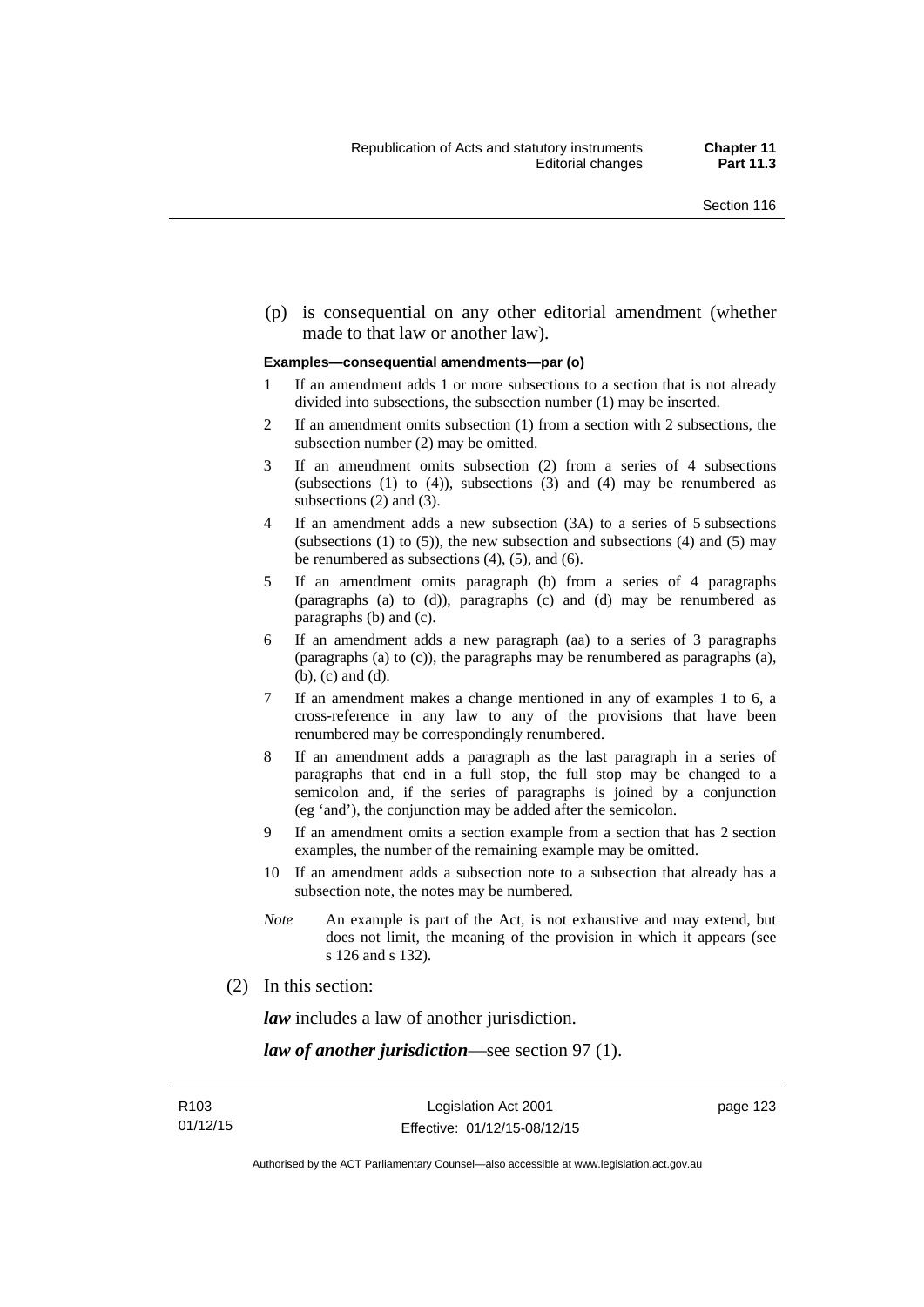*referential term* means a term that identifies a provision as a provision, or part of a provision, of the Act, statutory instrument or provision in which it appears.

#### **Examples**

- 1 of this Act
- 2 of this section
- 3 hereof
- 4 said
- *Note* An example is part of the Act, is not exhaustive and may extend, but does not limit, the meaning of the provision in which it appears (see s 126 and s 132).

## **117 Legal effect of editorial changes**

- (1) A law that is amended or otherwise changed under this part in preparing an authorised republication of the law has effect for all purposes, on and after the republication date, as if the changes had been made by an Act that commenced on the republication date.
- (2) Without limiting subsection (1), section 83 (Consequences of amendment of statutory instrument by Act) applies to an amendment made under this part as if the amendment had been made by an Act.
- (3) This section is subject to section 115 (Amendments not to change effect).

## **118 Reference to editorial amendments**

If a law is amended under this part in preparing an authorised republication of the law, the republication must indicate that fact in a suitable place.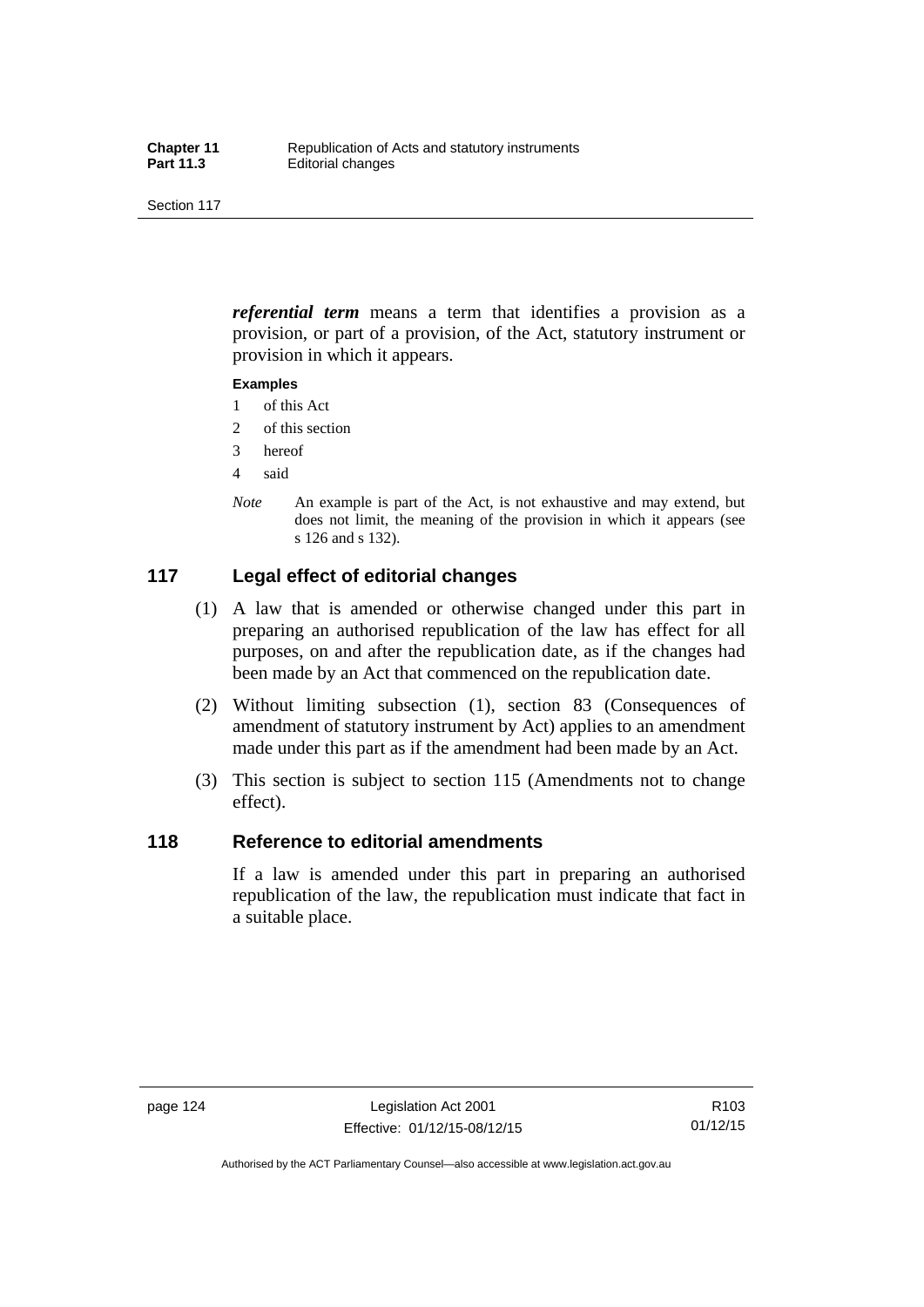## **Chapter 12 Scope of Acts and statutory instruments**

## **120 Act to be interpreted not to exceed legislative powers of Assembly**

- (1) An Act is to be interpreted as operating to the full extent of, but not to exceed, the legislative power of the Legislative Assembly.
- (2) Without limiting subsection (1), if a provision of an Act would, apart from this section, be interpreted as exceeding the legislative power of the Legislative Assembly—
	- (a) the provision is valid to the extent to which it does not exceed power; and
	- (b) the remainder of the Act is not affected.
- (3) Without limiting subsection (1), if the application of a provision of an Act to a matter would, apart from this section, be interpreted as exceeding power, the provision's application to other matters is not affected.
- (4) This section is in addition to any provision of the Act itself.

*Note* For the equivalent provision for statutory instruments, see s 43.

- (5) This section is a determinative provision.
	- *Note* See s 5 for the meaning of determinative provisions, and s 6 for their displacement.

## **121 Binding effect of Acts**

- (1) An Act binds everyone, including people who are not Australian citizens and all governments.
	- *Note* See the [Self-Government Act](http://www.comlaw.gov.au/Series/C2004A03699), s 27 which provides that, except as provided by the regulations under that Act, an ACT enactment does not bind the Crown in right of the Commonwealth. See also s 120.

R103 01/12/15 page 125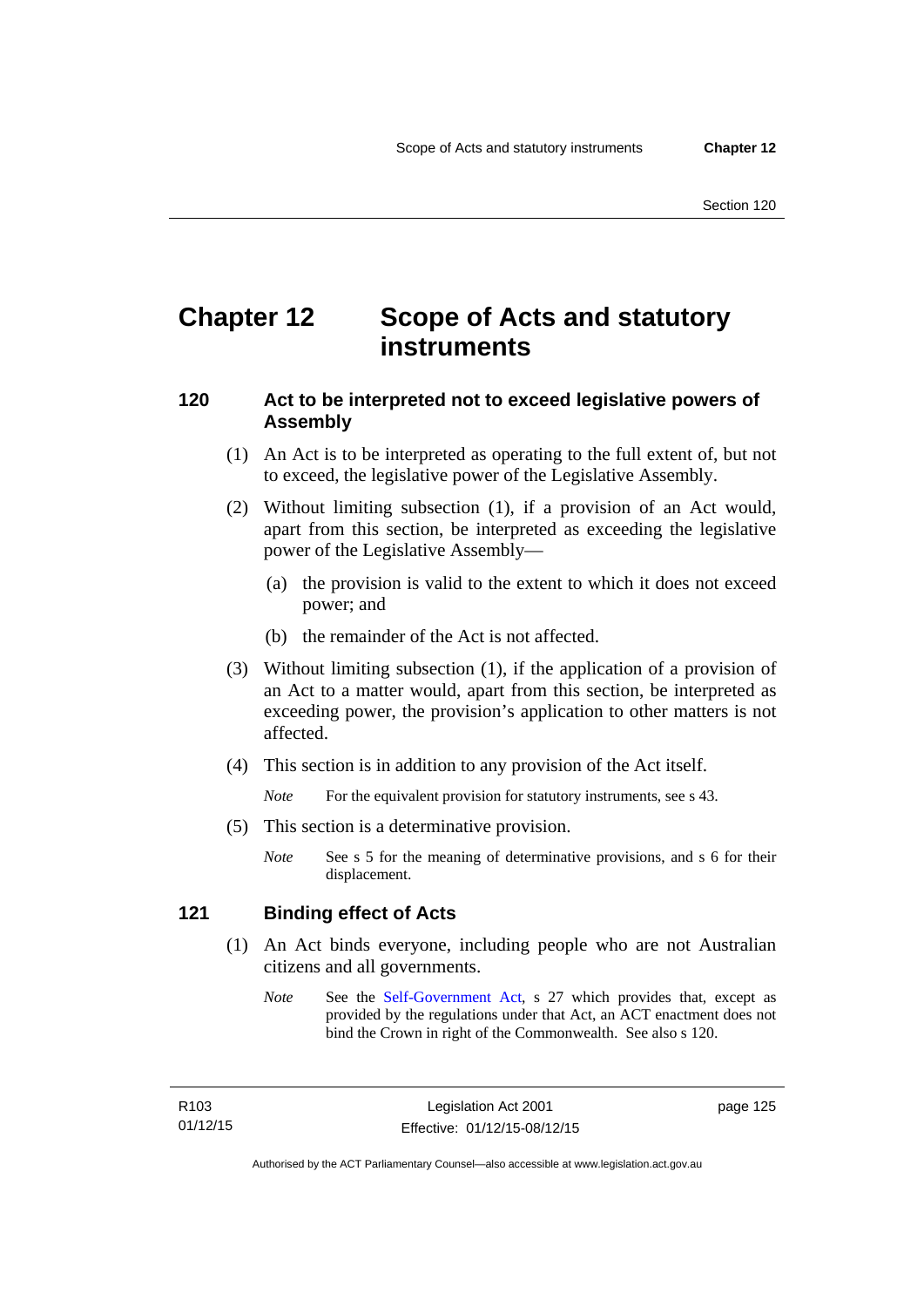- (2) However, an Act does not bind the Territory to the extent that it requires or otherwise provides for the payment of money that, on payment, would form part of the public money of the Territory.
- (3) Also, subsection (1) does not make a government liable to be prosecuted for an offence.
- (4) To the extent that an Act does not bind a government, the same degree of immunity extends to a government entity in relation to an authorised act or omission of the entity.
- (5) This section is a determinative provision.

*Note* See s 5 for the meaning of determinative provisions, and s 6 for their displacement.

(6) In this section:

*authorised*—an act or omission of a government entity is *authorised* if—

- (a) for an instrumentality—the act or omission relates to a matter within the scope of the instrumentality's functions; and
- (b) for an officer or employee of the government—the act or omission relates to a matter within the scope of the duties of the officer or employee; and
- (c) for a contractor who exercises a function on behalf of the government—the act or omission relates to a matter within the scope of the contract; and
- (d) for anyone else who exercises a function on behalf of the government—the act or omission relates to a matter within the scope of the person's engagement.

*government* includes the Territory, the Commonwealth, a State, another Territory or New Zealand.

*government entity* includes—

(a) an instrumentality, officer or employee of the government; and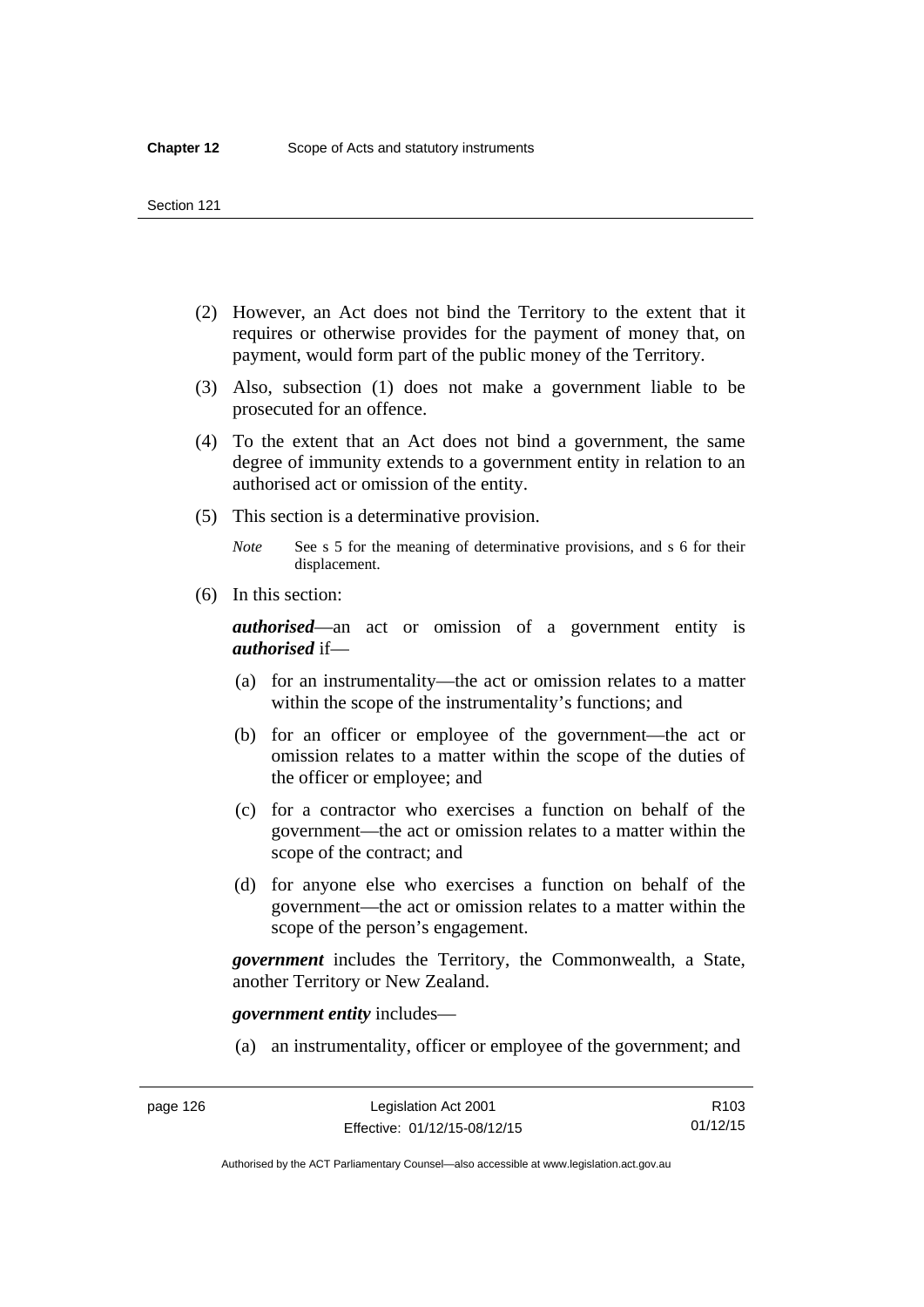(b) a contractor or anyone else who exercises a function on behalf of the government.

## **122 Application to Territory**

- (1) In an Act or statutory instrument—
	- (a) a reference to an entity or position by name or description is a reference to the entity or position of that name or description in or for the Territory; and
	- (b) a reference to a place, jurisdiction or anything else by name or description is a reference to the place, jurisdiction or thing of that name or description in or for the Territory.
- (2) If the name of an entity or position established under an Act or statutory instrument includes the words 'of the Australian Capital Territory', 'for the Australian Capital Territory', '(ACT)', or words having a similar effect, a reference in an Act or statutory instrument to the entity or position need not include the words.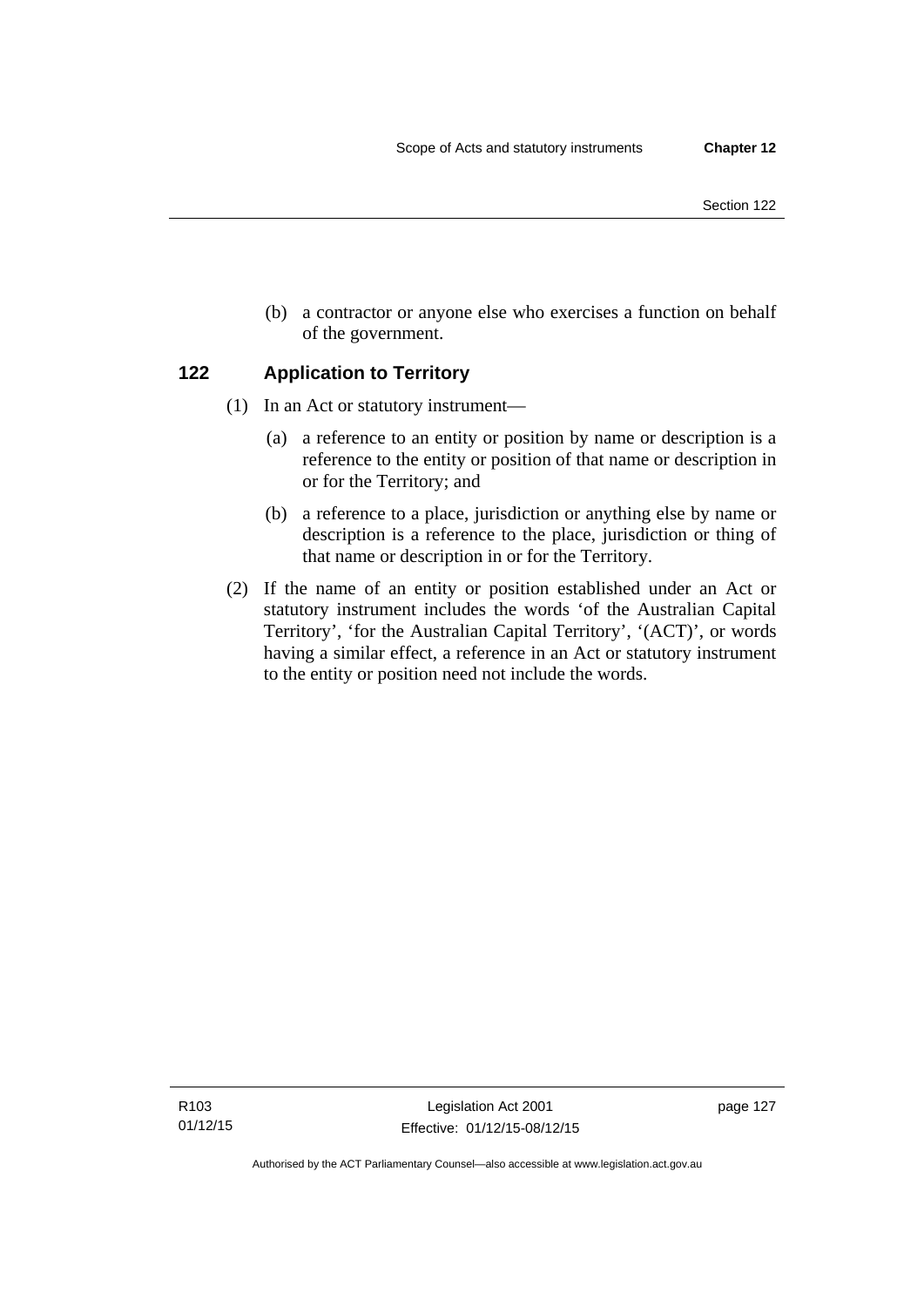## **Chapter 13 Structure of Acts and statutory instruments**

## **Part 13.1 General**

### **125 Meaning of** *law***—ch 13**

In this chapter:

*law* means an Act, subordinate law or disallowable instrument.

*Note* A reference to an Act, subordinate law or disallowable instrument includes a reference to a provision of the Act, law or instrument (see s 7, s 8 and s 9).

### **126 Material that is part of Act or statutory instrument**

- (1) A heading to a chapter, part, division, subdivision, schedule, or another provision (other than a section or subsection), of or to an Act or statutory instrument is part of the Act or instrument.
- (2) A heading to a section or subsection of an Act or statutory instrument is part of the Act or instrument if—
	- (a) the Act was enacted, or the instrument was made, after 1 January 2000; or
	- (b) the heading was amended or inserted into the Act or instrument after 1 January 2000.
- (3) A preamble or other recital to an Act or statutory instrument is part of the Act or instrument.
- (4) An example or diagram in an Act or statutory instrument is part of the Act or instrument.
- (5) A schedule, dictionary or appendix to an Act or statutory instrument is part of the Act or instrument.

R103 01/12/15

Authorised by the ACT Parliamentary Counsel—also accessible at www.legislation.act.gov.au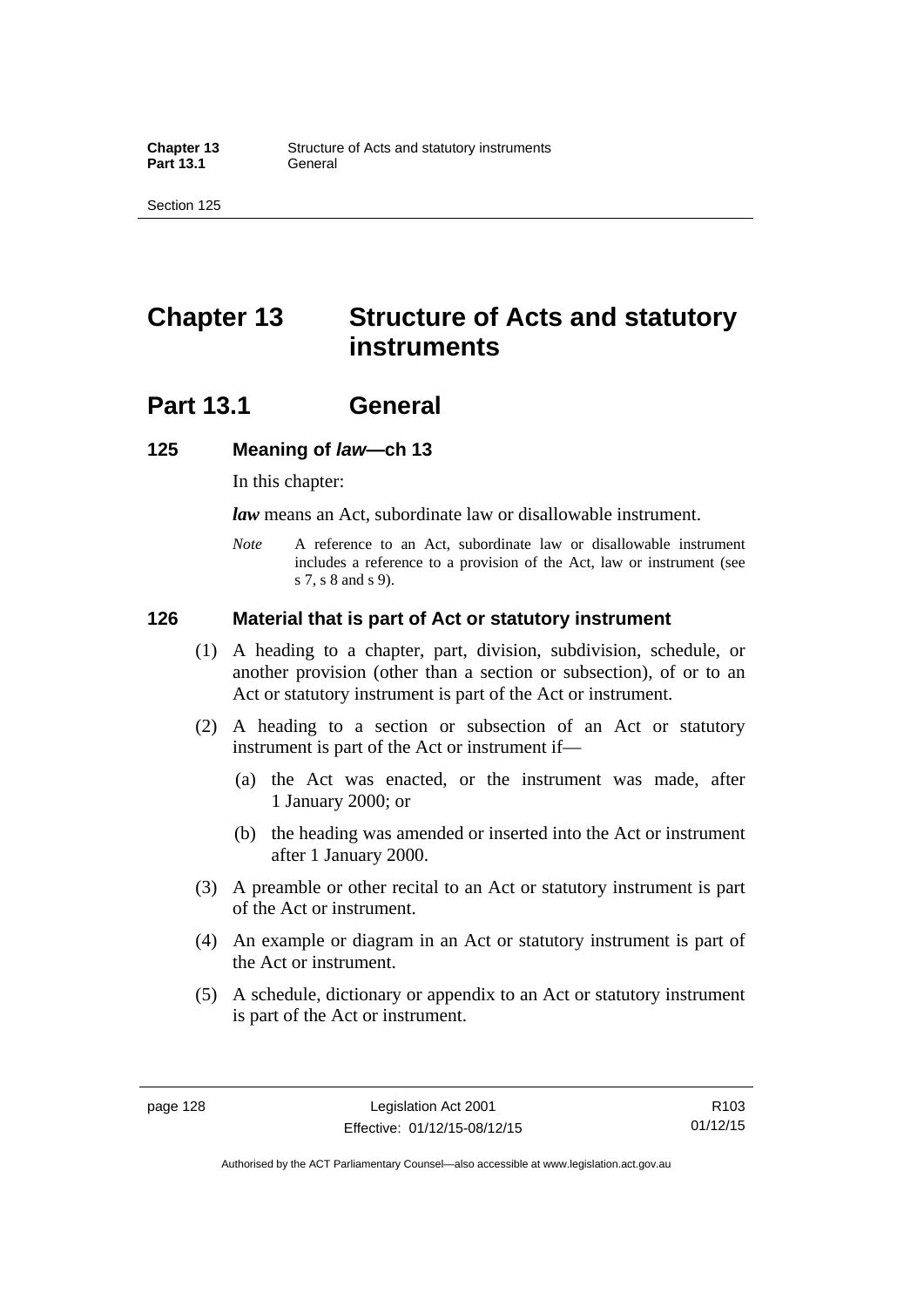- (6) Punctuation in an Act or statutory instrument is part of the Act or instrument.
- (7) A provision number in an Act or statutory instrument is part of the Act or instrument.
- (8) In applying this section to an Act or statutory instrument that is divided otherwise than into sections, a reference to a section or subsection is a reference to a corresponding provision of the Act or instrument.
	- *Note* A reference to an Act or statutory instrument includes a reference to a provision of the Act or instrument (see s 7 and s 13).
- (9) This section is a determinative provision.
	- *Note* See s 5 for the meaning of determinative provisions, and s 6 for their displacement.

### **127 Material that is not part of Act or statutory instrument**

- (1) A footnote, endnote, or other note, in or to an Act or statutory instrument is not part of the Act or instrument.
- (2) A table of contents (however described), or reader's guide or index, in or to an Act or statutory instrument is not part of the Act or instrument.
- (3) A heading to a section or subsection of an Act or statutory instrument is not part of the Act or instrument if section 126 (2) does not apply to the heading.
- (4) This section does not prevent the amendment of a note, table, guide, index or heading mentioned in subsection (1), (2) or (3).
- (5) However, such a note, table, guide or index does not become part of the Act or statutory instrument because it is amended or inserted by an Act or instrument.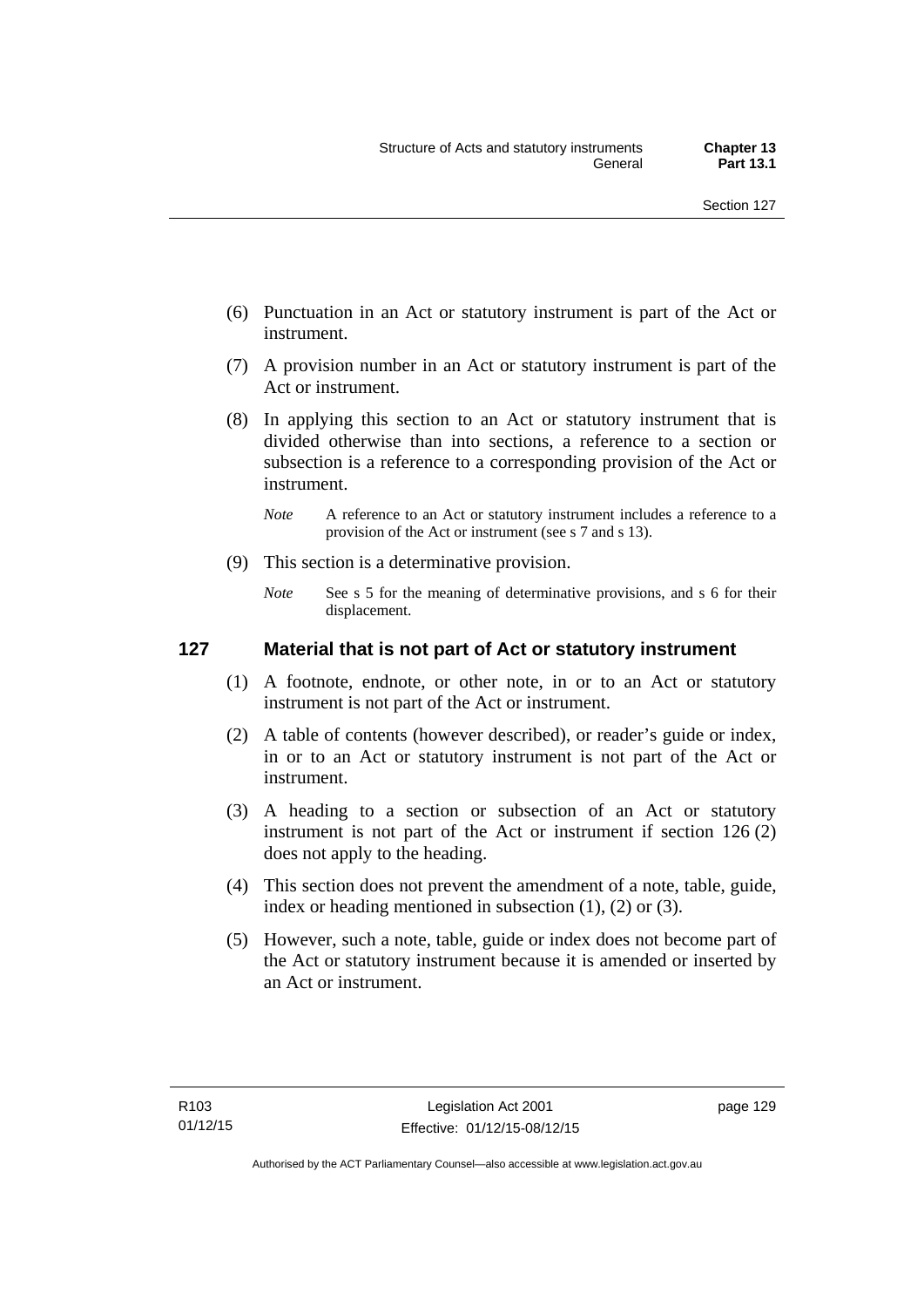| <b>Chapter 13</b> | Structure of Acts and statutory instruments |
|-------------------|---------------------------------------------|
| <b>Part 13.1</b>  | General                                     |

- (6) In applying this section to an Act or statutory instrument that is divided otherwise than into sections, a reference to a section or subsection is a reference to a corresponding provision of the Act or instrument.
	- *Note* A reference to an Act or statutory instrument includes a reference to a provision of the Act or instrument (see s 7 and s 13).
- (7) This section is a determinative provision.
	- *Note* See s 5 for the meaning of determinative provisions, and s 6 for their displacement.

page 130 Legislation Act 2001 Effective: 01/12/15-08/12/15

R103 01/12/15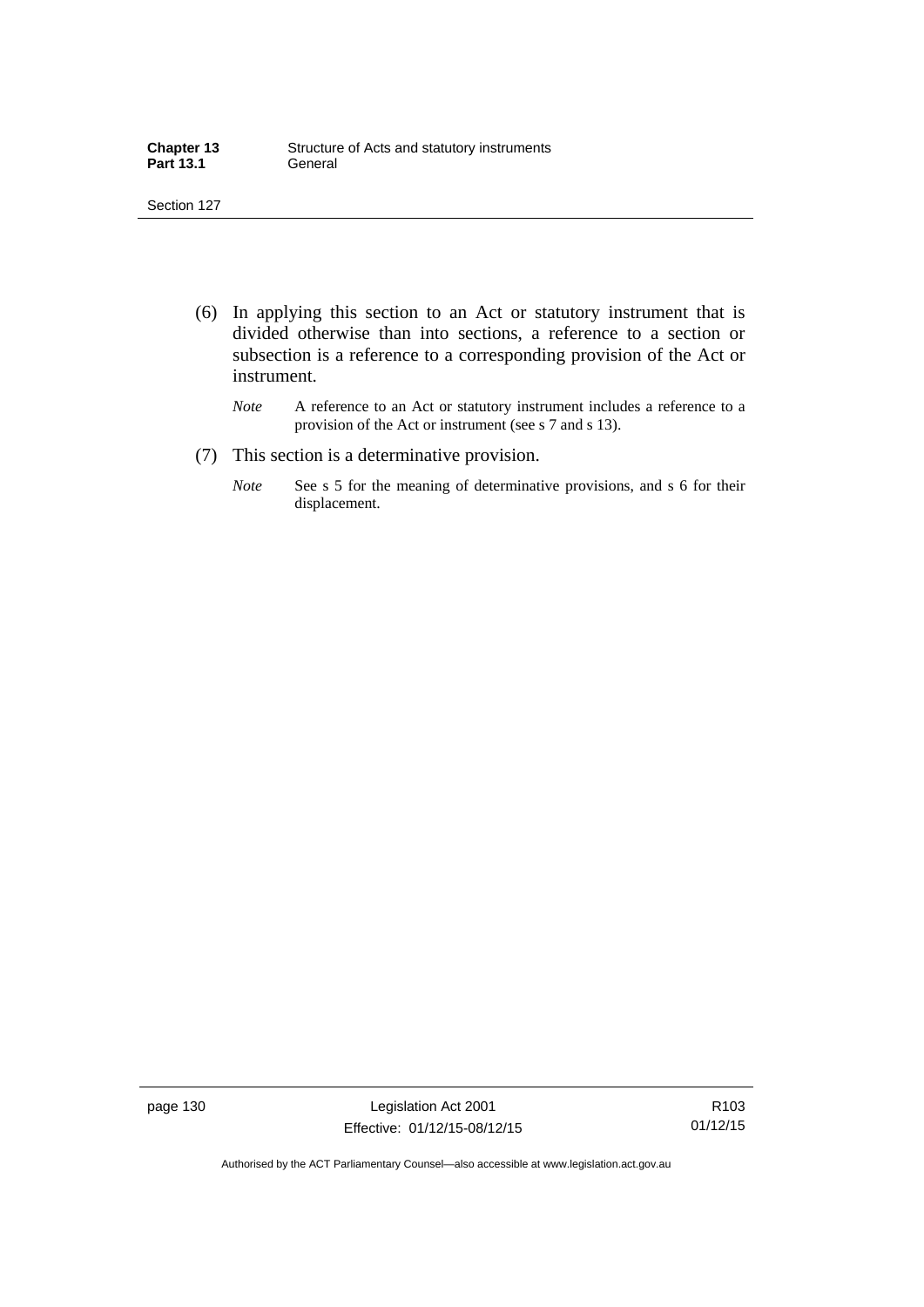# **Part 13.2 Particular kinds of provisions**

#### **130 What is a** *definition***?**

A *definition* is a provision (however expressed) of an Act or statutory instrument that—

- (a) gives a meaning to a term; or
- (b) limits or extends the meaning of a term.

#### **Examples—definitions**

- 1 *X* means Y.
- 2 *X* includes Y.
- 3 *X* means Y, and includes Z.
- 4 A reference to *X* is a reference to Y.
- 5 *X*—see section Y.
- 6 *X*—see the *XYZ Act 1999*, section Y.
- 7 In a proceeding against a person (the *retailer*), it is a defence if the retailer establishes that the goods were bought honestly.
- 8 *excluded*—a claim is *excluded* if the claim is not brought within 1 year after the day the claimant becomes aware of the failure to account to which the claim relates.
- 9 A term used in the *XYZ Act 2003* has the same meaning in this Act.
- 10 A term defined in the *XYZ Act 2003* has the same meaning in this Act.
- *Note 1* Examples 5 and 6 illustrate signpost definitions, that is, definitions that do not themselves directly define a term but point the reader to the place where the term is defined (see s 131).
- *Note 2* Example 7 illustrates a tagged-term definition (*retailer*) that takes its meaning from the context of the provision where the defined term is found.
- *Note 3* Example 8 illustrates a definition that does not begin with the defined term.
- *Note 4* For other provisions about definitions, see pt 15.2.
- *Note* 5 An example is part of the Act, is not exhaustive and may extend, but does not limit, the meaning of the provision in which it appears (see s 126 and s 132).

| R103     | Legislation Act 2001         | page 131 |
|----------|------------------------------|----------|
| 01/12/15 | Effective: 01/12/15-08/12/15 |          |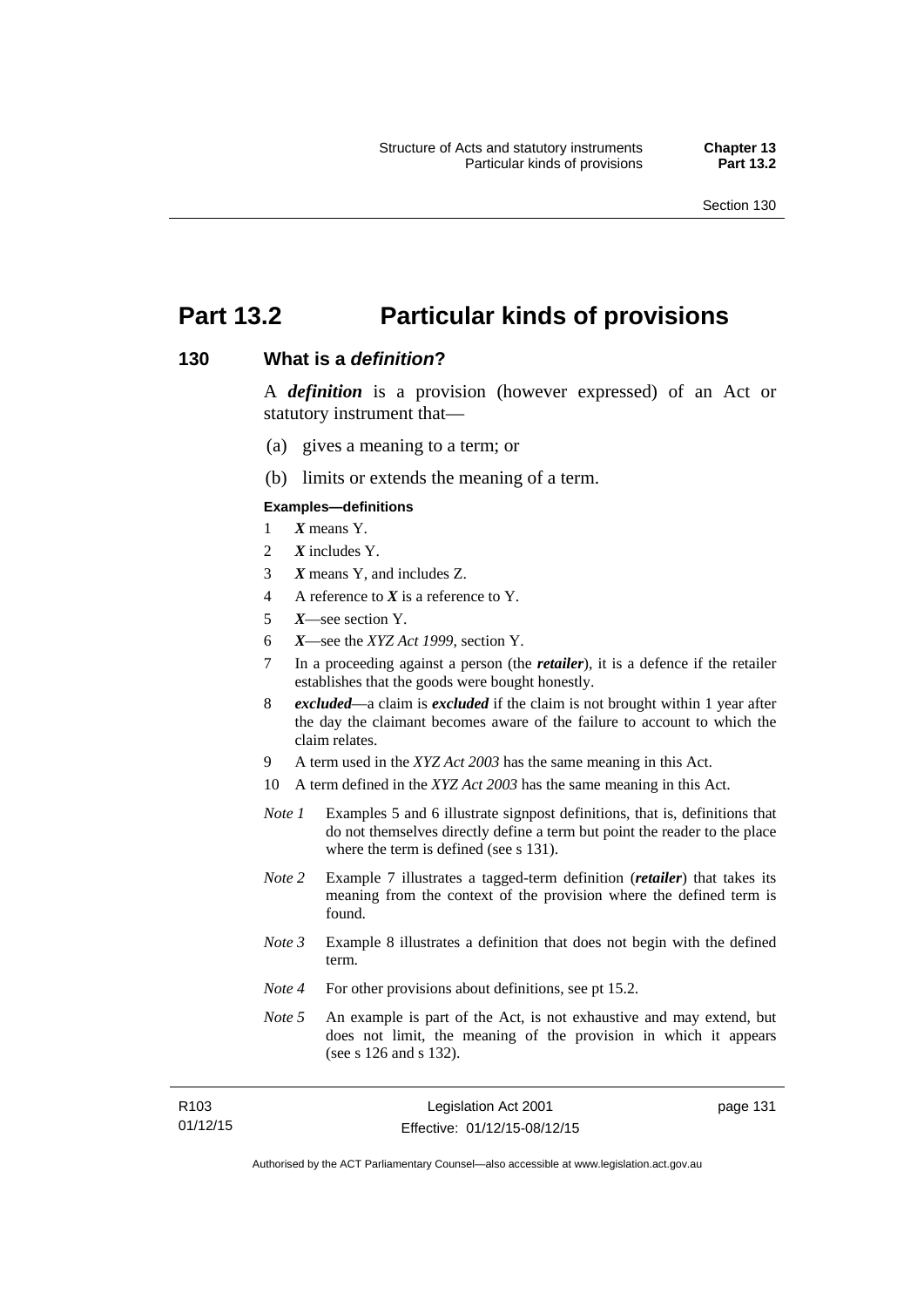### **131 Signpost definitions**

 (1) In an Act or statutory instrument, a definition of a term that includes the word 'see' followed by a reference to a law or instrument (a *signpost definition*) means the term has the same meaning as the term (or, if the reference includes a reference to the definition of another term, that term) has in the law or instrument, as in force from time to time.

#### **Examples**

- 1 A signpost definition '*food*—see section 10.' in the dictionary to an Act means that the word 'food' when used in the Act has the same meaning as it has in section 10, as in force from time to time.
- 2 A signpost definition '*injury*—see the *XYZ Act 2001*, dictionary.' in the dictionary to another Act means that the word 'injury', when used in the other Act, has the same meaning as it has in the definition of *injury* in the *XYZ Act 2001*, dictionary, as in force from time to time.
- 3 A signpost definition 'Work Safety Council—see the *XYZ Act 2000*, dictionary, definition of *council*.' means that the expression 'Work Safety Council' has the same meaning as the word 'council' has in the definition of *council* in the *XYZ Act 2000*, dictionary, as in force from time to time.
- *Note* An example is part of the Act, is not exhaustive and may extend, but does not limit, the meaning of the provision in which it appears (see s 126 and s 132).
- (2) This section is subject to section 47 (Statutory instrument may make provision by applying law or instrument).
- (3) In this section:

*instrument* includes a provision of an instrument.

*law* includes a law, or a provision of a law, of the Commonwealth, a State or another Territory.

*Note* For other provisions about definitions, see pt 15.2.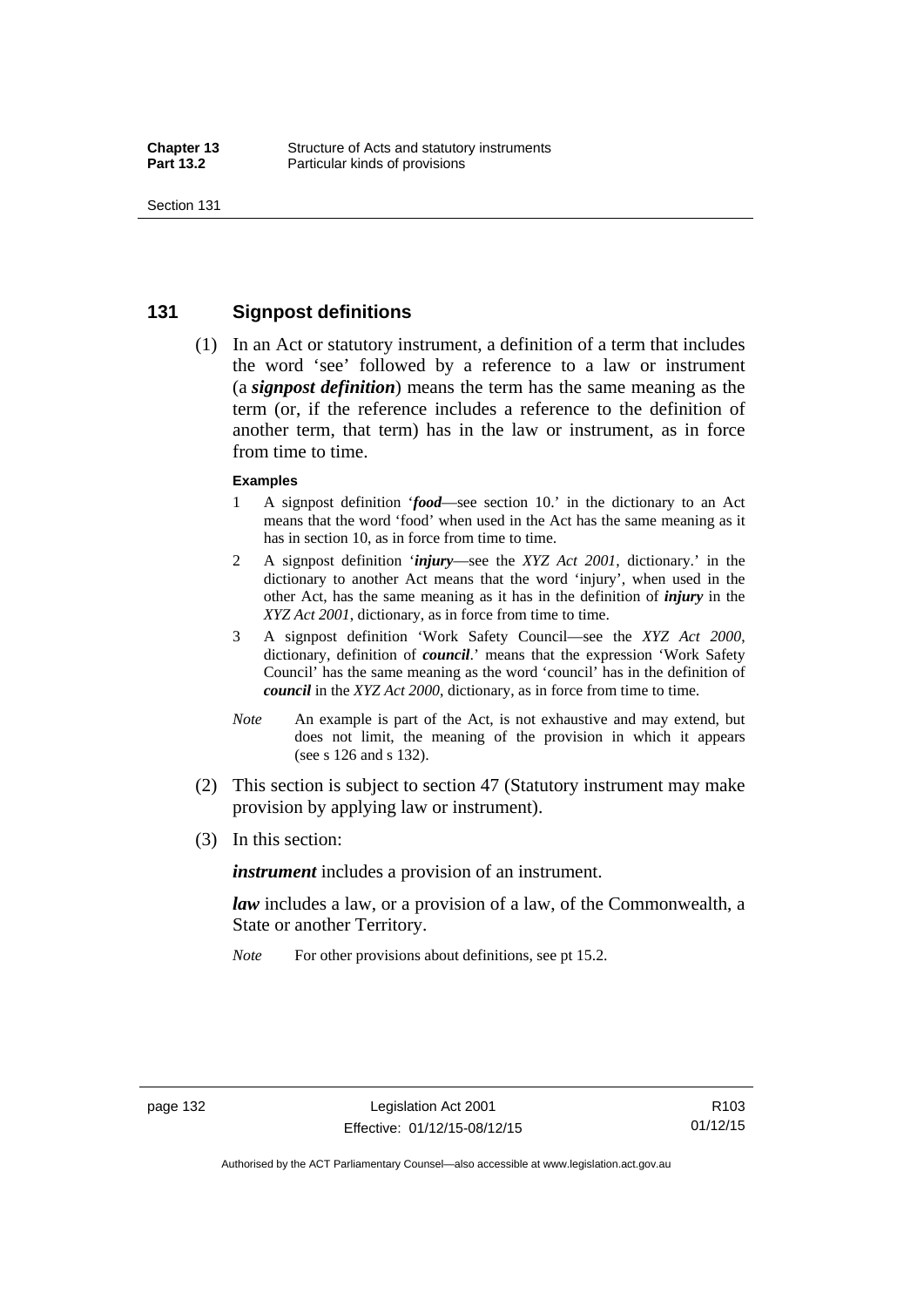### **132 Examples**

- (1) An example in an Act or statutory instrument—
	- (a) is not exhaustive; and
	- (b) may extend, but does not limit, the meaning of the Act or instrument, or the particular provision to which it relates.

#### **Examples**

- 1 A specific case (which may be fictional) that helps to give meaning to the more abstract language of a provision. See the examples in s 43.
- 2 An example (which may be fictional) that clarifies the scope of a provision by illustrating cases that fall within the provision or cases that fall outside the provision, or both. See the examples in s 86.
- *Note 1* These examples may overlap.
- *Note* 2 An example in an Act or statutory instrument is part of the Act or instrument (see s 126 (4)).
- (2) An example may take either of the following forms:
	- (a) a statement at the end of the provision it illustrates (or at the end of a provision containing the provision it illustrates);
	- (b) a statement forming part of the text of a provision that illustrates the operation of the provision, whether or not the words 'for example' are used.

**Examples—par (a)** 

the examples in s 130 or this section, s (1)

#### **Example—par (b)**

the statement beginning 'for example' in s 36 (1) (a)

- (3) Subsection (2) does not limit the form that an example may take.
- (4) This section is a determinative provision.
	- *Note* See s 5 for the meaning of determinative provisions, and s 6 for their displacement.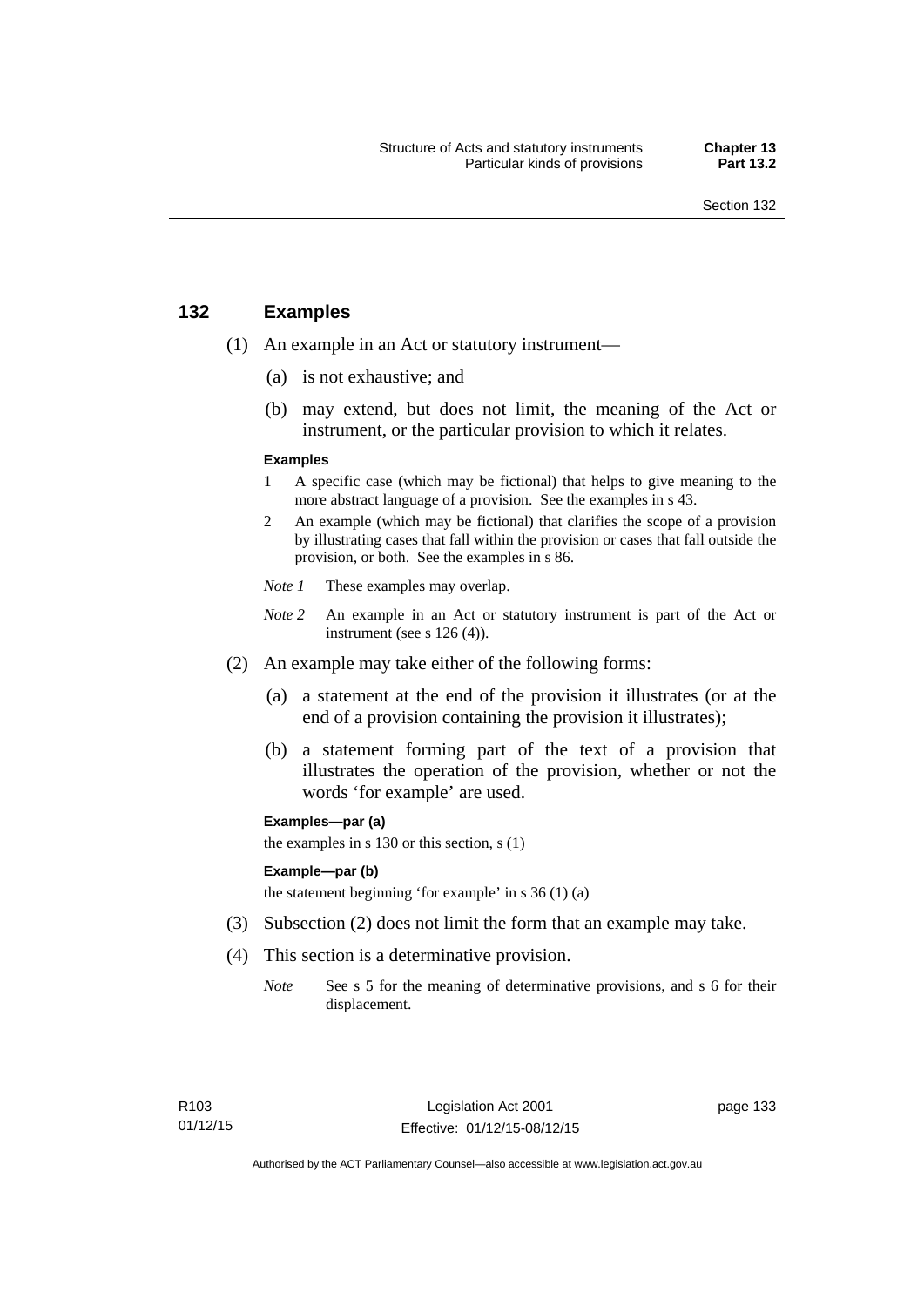### **133 Penalty units**

- (1) In a law, if a penalty for an offence is expressed as a number (whether whole or fractional) of penalty units, the penalty for the offence is a fine of that number of penalty units.
- (2) A *penalty unit* is—
	- (a) for an offence committed by an individual—\$150; or
	- (b) for an offence committed by a corporation—\$750.

#### **Example**

'Maximum penalty: 10 penalty units.' means that a person who is convicted of the relevant offence is liable to a maximum fine of 10 penalty units.

- If the person is an individual, the maximum fine is, therefore, \$1 500 (\$150 x 10).
- If the person is a corporation, the maximum fine is, therefore, \$7 500 (\$750 x 10).
- *Note* An example is part of the Act, is not exhaustive and may extend, but does not limit, the meaning of the provision in which it appears (see [Legislation Act,](http://www.legislation.act.gov.au/a/2001-14) s 126 and s 132).
- (3) The Attorney-General must review the amount of a penalty unit at least once every 4 years after the day this subsection commences.
- (4) This section is a determinative provision.
	- *Note* See s 5 for the meaning of determinative provisions, and s 6 for their displacement.

### **134 Penalties at end of sections and subsections**

- (1) This section applies if a penalty (however expressed) is stated in a law—
	- (a) at the end of a section (whether or not the section is divided into subsections) and not expressed in a way that indicates that it applies only to a provision of the section; or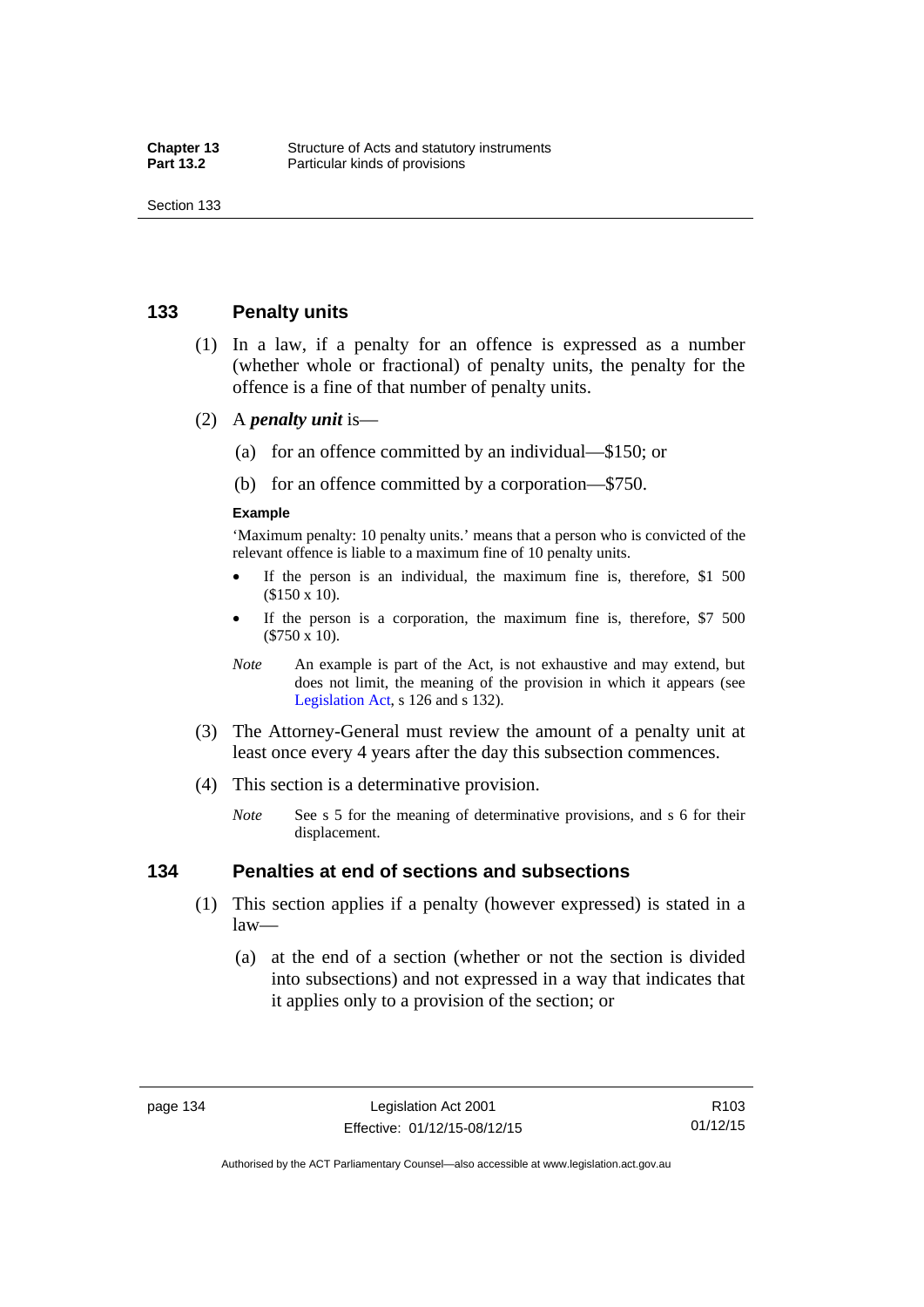- (b) at the end of a subsection (but not at the end of a section) and not expressed in a way that indicates that it applies only to a provision of the subsection; or
- (c) at the end of a section or subsection and expressed in a way that indicates that it applies only to a provision of the section or subsection (the *relevant provision*).

#### **Example—par (a)**

the following penalty at the end of a section: 'Maximum penalty: 20 penalty units.'

#### **Example—par (b)**

the following penalty at the end of a subsection, but not at the end of a section: 'Maximum penalty: 20 penalty units.'

#### **Examples—par (c)**

- 1 the following penalty at the end of a section divided into subsections: 'Maximum penalty (subsection (3)): 20 penalty units.'.
- 2 the following penalty at the end of a subsection, but not at the end of a section:

'Maximum penalty:

- (a) for paragraph (b)—20 penalty units; or
- (b) for another paragraph—50 penalty units, imprisonment for 6 months or both.'
- *Note* An example is part of the Act, is not exhaustive and may extend, but does not limit, the meaning of the provision in which it appears (see s 126 and s 132).
- (2) If an offence is not expressly mentioned in the section, subsection or relevant provision, the penalty indicates that contravention of the section, subsection or relevant provision is an offence punishable on conviction as provided by subsection (4).

#### **Example—penalty applying to entire section or subsection**

A person must not contravene a notice.

Maximum penalty: 20 penalty units.

**Example—penalty applying to a stated provision** 

(2) The register of transactions—

page 135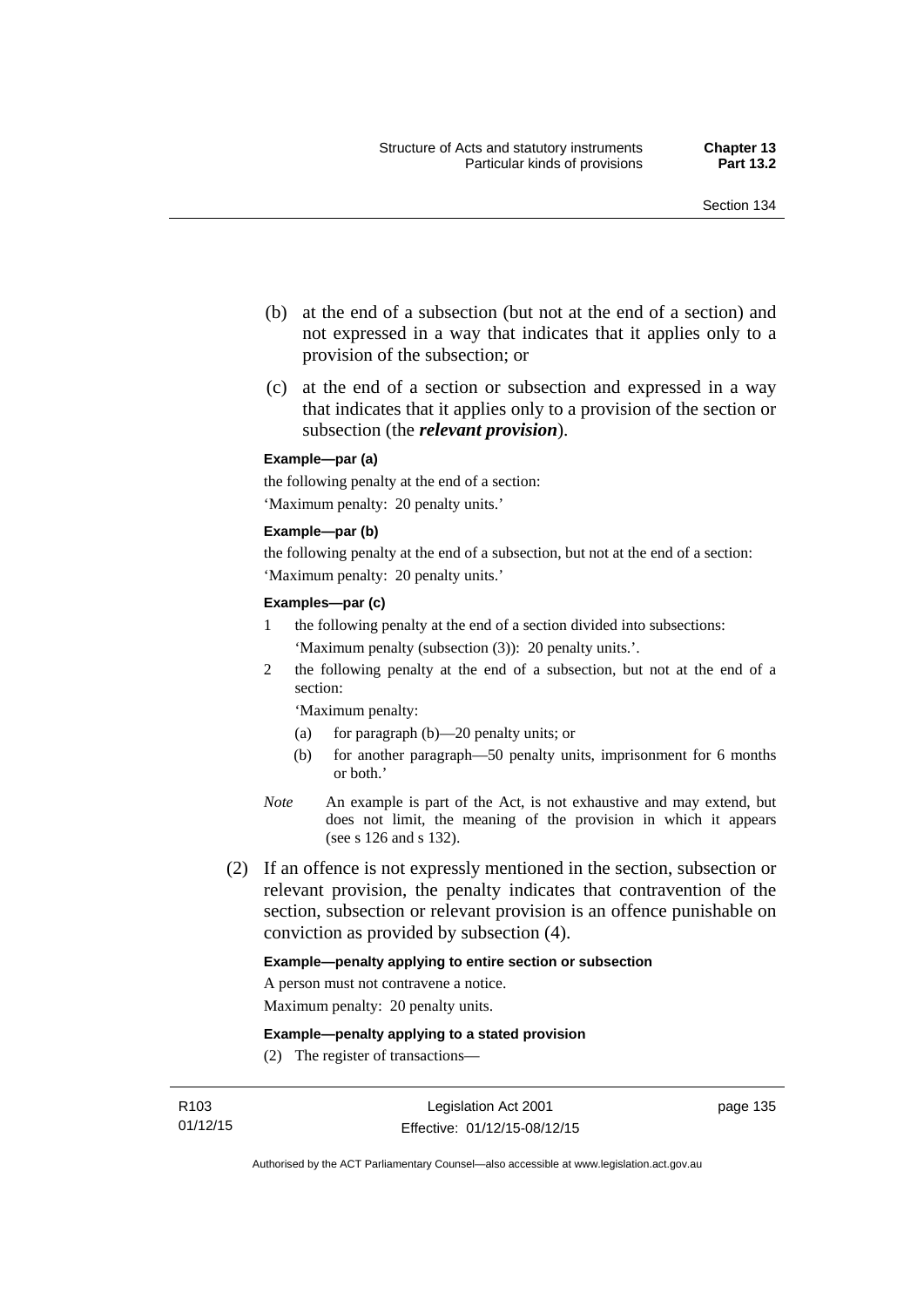Section 134

- (a) may be kept in electronic form; and
- (b) must contain the particulars mentioned in section 91C.

Maximum penalty (paragraph (b)): 20 penalty units.

 (3) If an offence is expressly mentioned in the section, subsection or relevant provision, the penalty indicates that the offence is punishable on conviction as provided by subsection (4).

### **Example—penalty applying to entire section or subsection**

A person who contravenes a notice commits an offence. Maximum penalty: 20 penalty units.

**Example—penalty applying to a stated provision** 

- (2) If a person keeps the person's identity card after ceasing to be an officer—
	- (a) the person commits an offence; and
	- (b) the identity card is forfeited to the Territory.

Maximum penalty (paragraph (a)): 20 penalty units.

- (4) The penalty that may be imposed for the offence is—
	- (a) if only a single penalty is stated (whether as a maximum penalty or a penalty)—not more than the stated penalty; or
	- (b) if a minimum as well as a maximum penalty is stated—not less than the minimum and not more than the maximum.
- $(5)$  If—
	- (a) a penalty (however expressed) is stated in a law at the end of a section divided into subsections; and
	- (b) another penalty (however expressed) is stated at the end of another subsection of the section; and
	- (c) the first penalty is not expressed in a way that indicates that it applies only to a particular provision of the last subsection;

the first penalty is taken, for this section, to be expressed in a way that indicates that it applies only to the last subsection.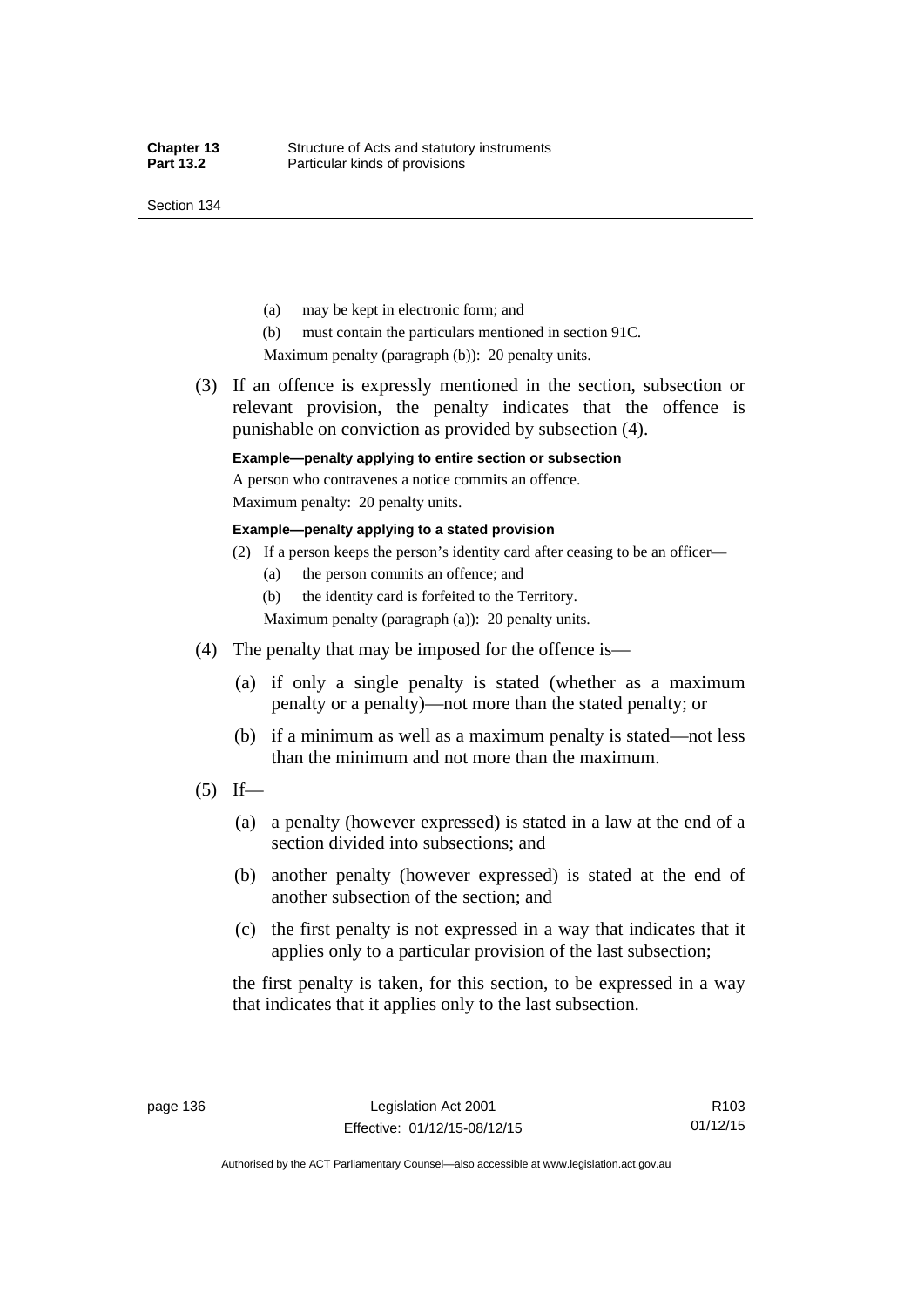#### **Example**

In the following example, s (4) is the last subsection and the penalty stated at the end applies only to that subsection:

'(2) A permit holder must record all transactions under this Act.

Maximum penalty: 20 penalty units.

- (3) If a permit holder is convicted of an offence against subsection (2), the registrar must cancel the permit.
- (4) A permit holder must not sell a declared substance in contravention of this Act.

Maximum penalty: 100 penalty units, imprisonment for 1 year or both.'.

- (6) In working out for this section whether a penalty is at the end of a section or subsection, the position of any example or note is to be disregarded.
- (7) This section is a determinative provision.
	- *Note* See s 5 for the meaning of determinative provisions, and s 6 for their displacement.

### **135 Penalties not at end of sections and subsections**

- (1) This section applies if a penalty (however expressed) is stated in a provision of a law other than at the end of a section or subsection.
- (2) If an offence is expressly mentioned in the provision, the penalty indicates that the offence is punishable on conviction as provided by subsection (4).

#### **Example**

A person who contravenes s (3) commits an offence punishable by a fine of not more than 20 penalty units.

- *Note* An example is part of the Act, is not exhaustive and may extend, but does not limit, the meaning of the provision in which it appears (see s 126 and s 132).
- (3) If an offence is not expressly mentioned in the provision, the penalty indicates that contravention of the provision (or a stated part of the provision) is an offence punishable on conviction as provided by subsection (4).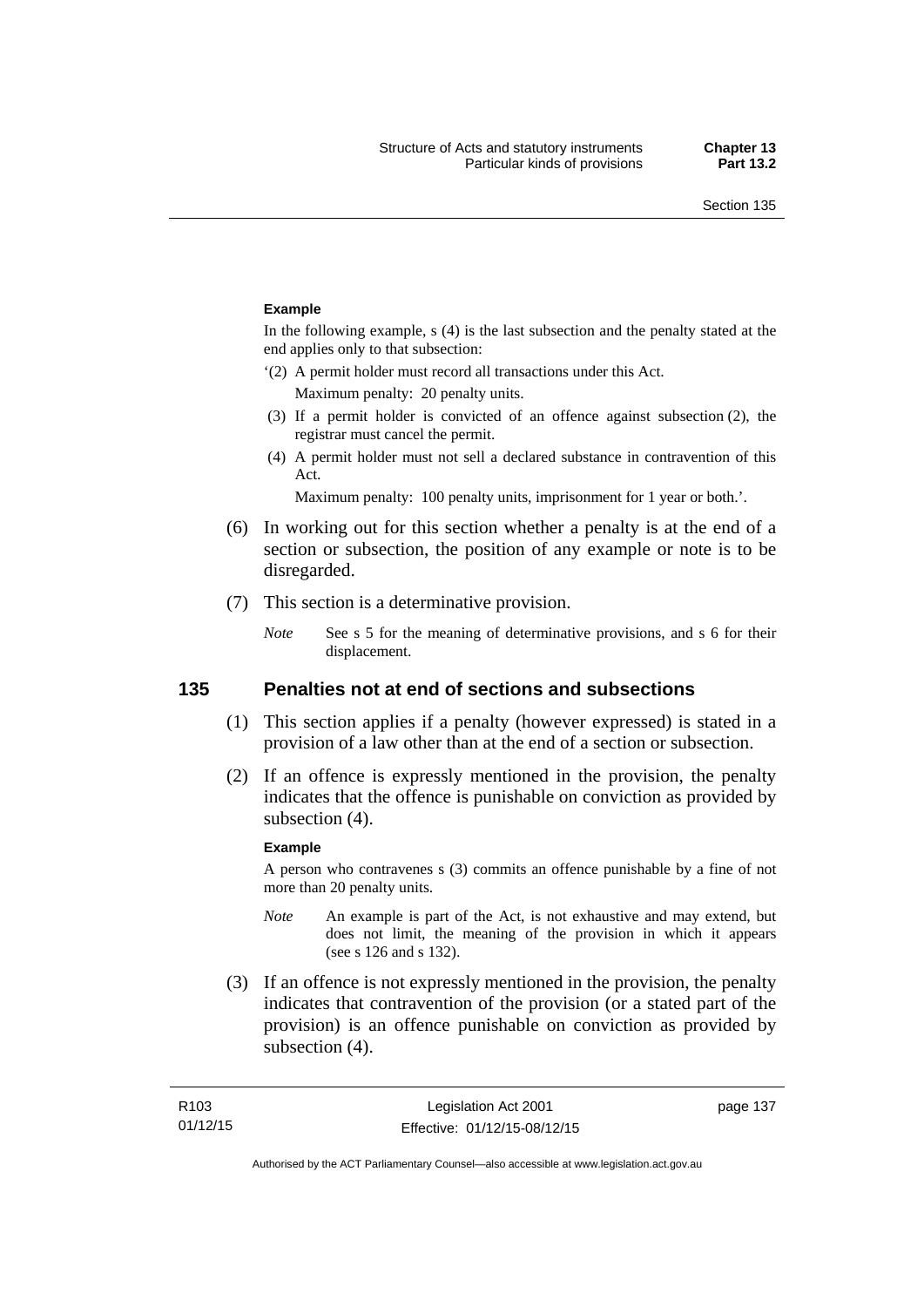Section 135

#### **Example**

A person who contravenes s (3) must pay a fine of not more than 20 penalty units.

- (4) The penalty that may be imposed for the offence is—
	- (a) if only a single penalty is stated (whether as a maximum penalty or a penalty)—not more than the stated penalty; or
	- (b) if a minimum as well as a maximum penalty is stated—not less than the minimum and not more than the maximum.
- (5) In working out for this section whether a penalty is at the end of a section or subsection, the position of any example or note is to be disregarded.
- (6) This section is a determinative provision.
	- *Note* See s 5 for the meaning of determinative provisions, and s 6 for their displacement.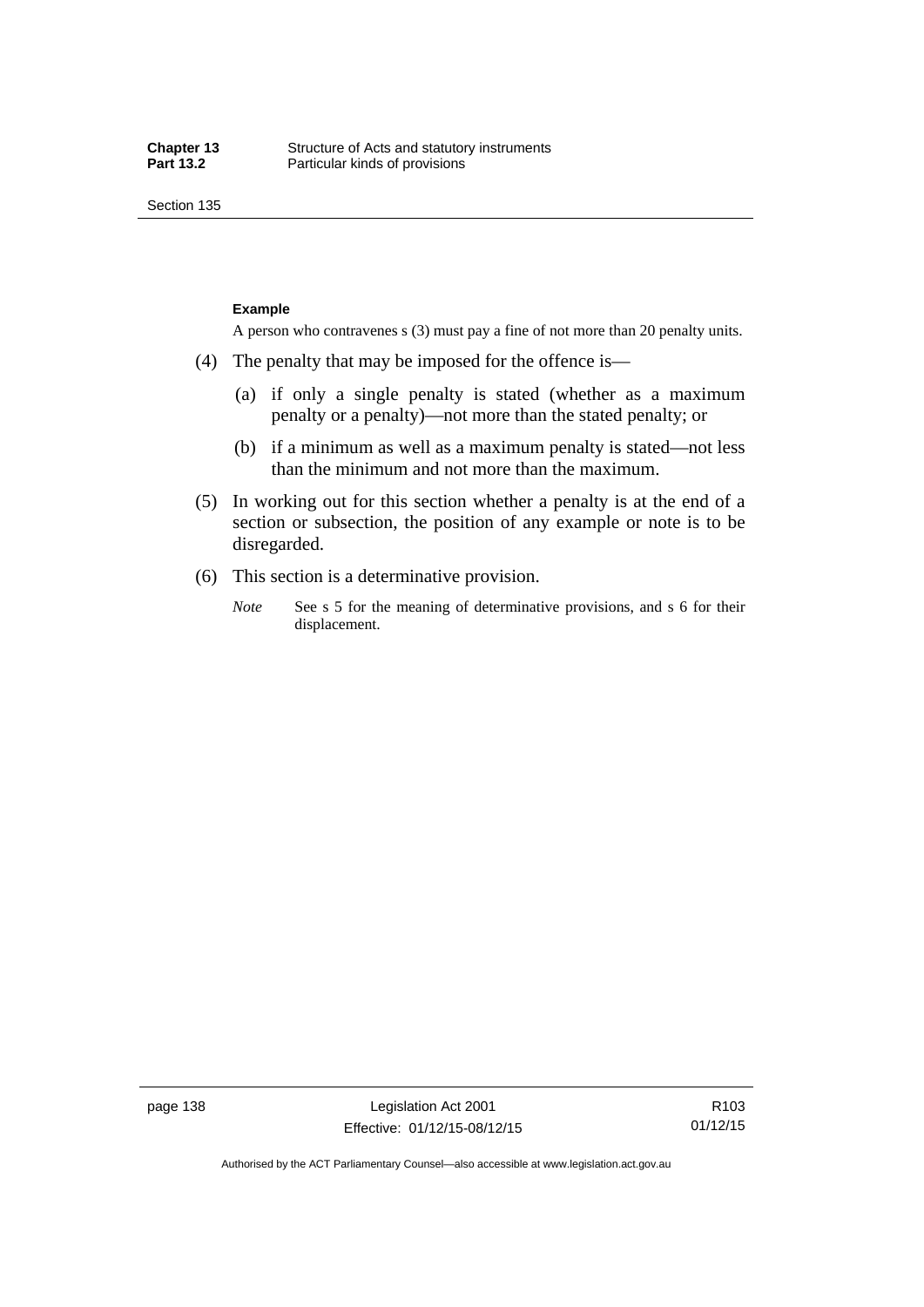# **Chapter 14 Interpretation of Acts and statutory instruments**

# **Part 14.1 Purpose and scope**

### **136 Meaning of** *Act***—ch 14**

In this chapter:

*Act* includes a statutory instrument.

*Note* Section 7 (3) provides that a reference to an Act includes a reference to a provision of an Act. Section 13 (3) provides that a reference to a statutory instrument includes a reference to a provision of a statutory instrument.

### **137 Purpose and scope—ch 14**

- (1) The purpose of this chapter is to provide guidance about the interpretation of Acts.
- (2) This chapter is not intended to be a comprehensive statement of the law of interpretation applying to Acts.
- (3) In particular, this chapter assumes that common law presumptions operate in conjunction with this chapter.
- (4) Subsection (3) also applies to common law presumptions that come into existence after the commencement of this chapter.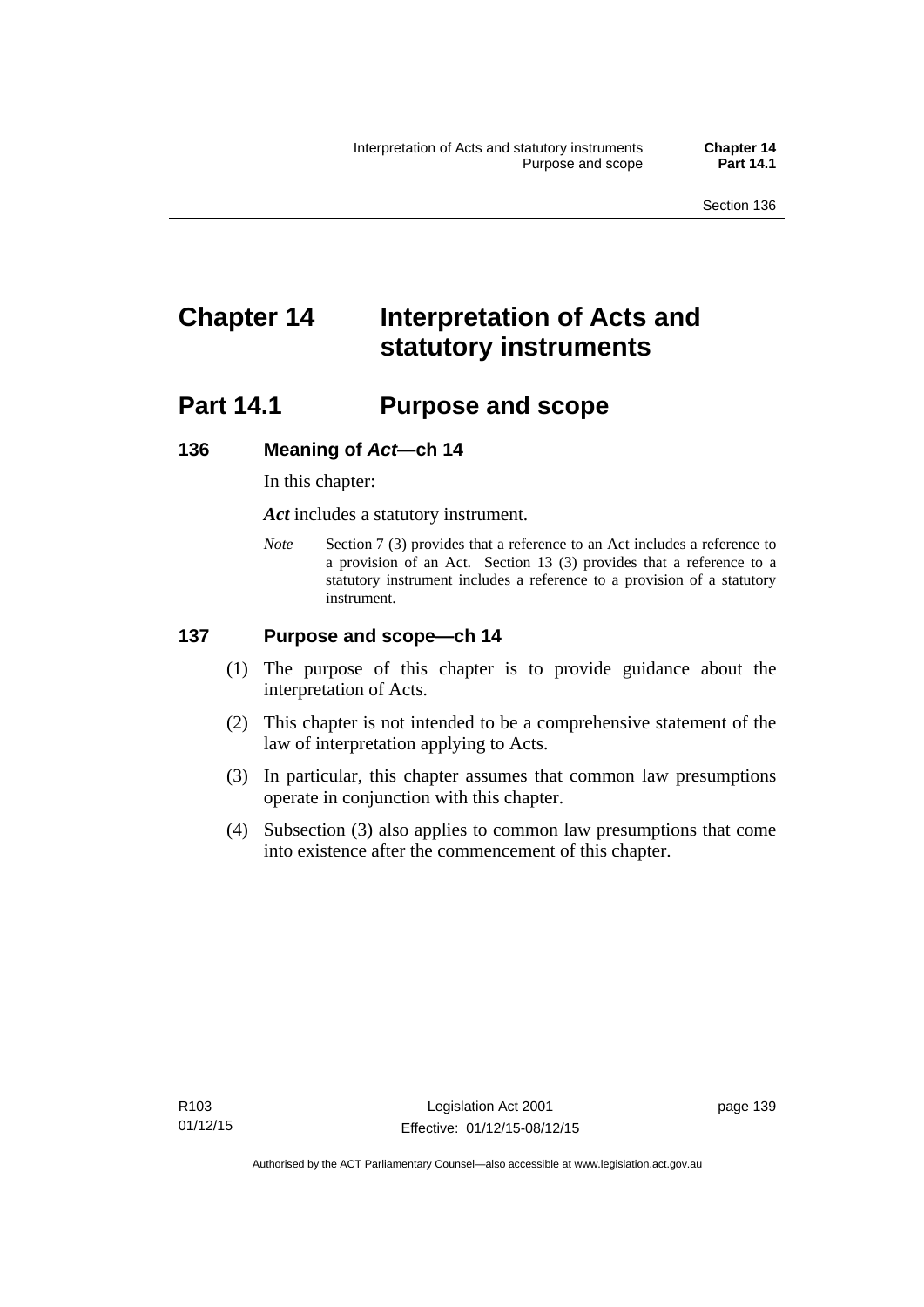# **Part 14.2 Key principles of interpretation**

### **138 Meaning of** *working out the meaning of an Act***—pt 14.2**

In this part:

*working out the meaning of an Act* means—

- (a) resolving an ambiguous or obscure provision of the Act; or
- (b) confirming or displacing the apparent meaning of the Act; or
- (c) finding the meaning of the Act when its apparent meaning leads to a result that is manifestly absurd or is unreasonable; or
- (d) finding the meaning of the Act in any other case.

### **139 Interpretation best achieving Act's purpose**

- (1) In working out the meaning of an Act, the interpretation that would best achieve the purpose of the Act is to be preferred to any other interpretation.
- (2) This section applies whether or not the Act's purpose is expressly stated in the Act.
	- *Note* The *[Human Rights Act 2004](http://www.legislation.act.gov.au/a/2004-5)*, s 30 (1) (which is about interpreting legislation to be consistent with human rights) is also relevant to interpreting territory laws.

R103 01/12/15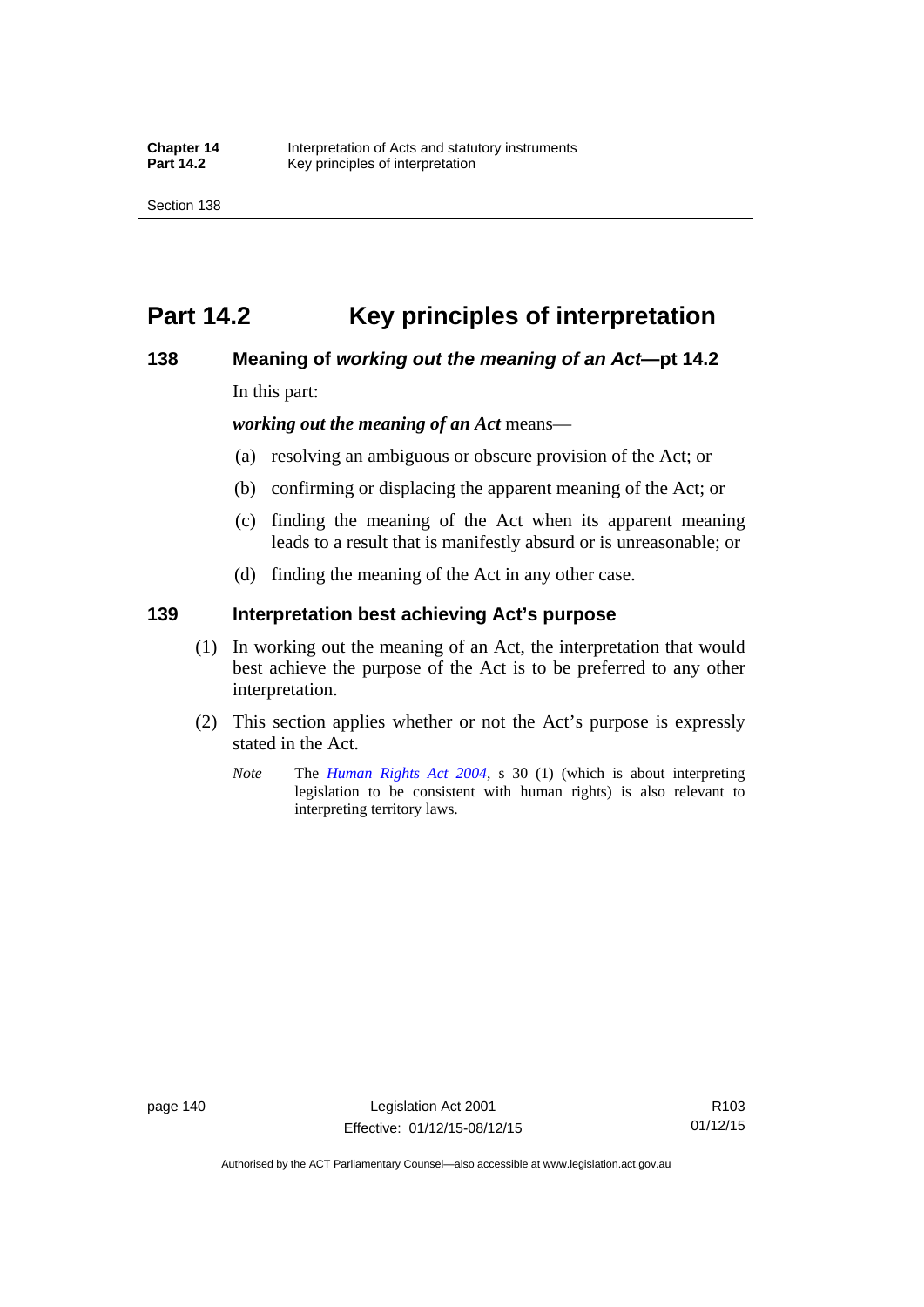### **140 Legislative context**

In working out the meaning of an Act, the provisions of the Act must be read in the context of the Act as a whole.

#### **Examples**

- 1 The long title of an Act provides that it is an Act to give certain benefits to the holders of pensioner cards. Section 4 provides 'This Act applies to a holder of a pensioner card'. Section 22 provides that the commissioner may grant 'a person' an exemption from payment of rates. The Act does not contain a definition of 'person'. Section 22 must be read in the context of the Act as a whole so that the commissioner may only grant exemptions to people who are holders of pensioner cards.
- 2 The *Drug Testing Regulation 2001* (made under the *Drug Testing Act 2000* (hypothetical)), s 6 contains the following heading:

#### **6 Corresponding law—Act, s 100, def** *corresponding law*

The heading indicates that the section has been made for the definition of *corresponding law* in the *Drug Testing Act 2000*, s 100.

- 3 Section 12 (1) of a subordinate law refers to 'a non-conviction order under the *[Crimes \(Sentencing\) Act 2005](http://www.legislation.act.gov.au/a/2005-58)*'. No other kind of order is mentioned in the section and the word 'order' is not otherwise defined in the subordinate law. Subsections (2), (4), (7) and (9) of the same section, which only refer to 'the order', are to be understood as referring to the order mentioned in s (1).
- *Note 1* See s 126 and s 127 for material that is, or is not, part of an Act or statutory instrument.
- *Note 2* An example is part of the Act, is not exhaustive and may extend, but does not limit, the meaning of the provision in which it appears (see s 126 and s 132).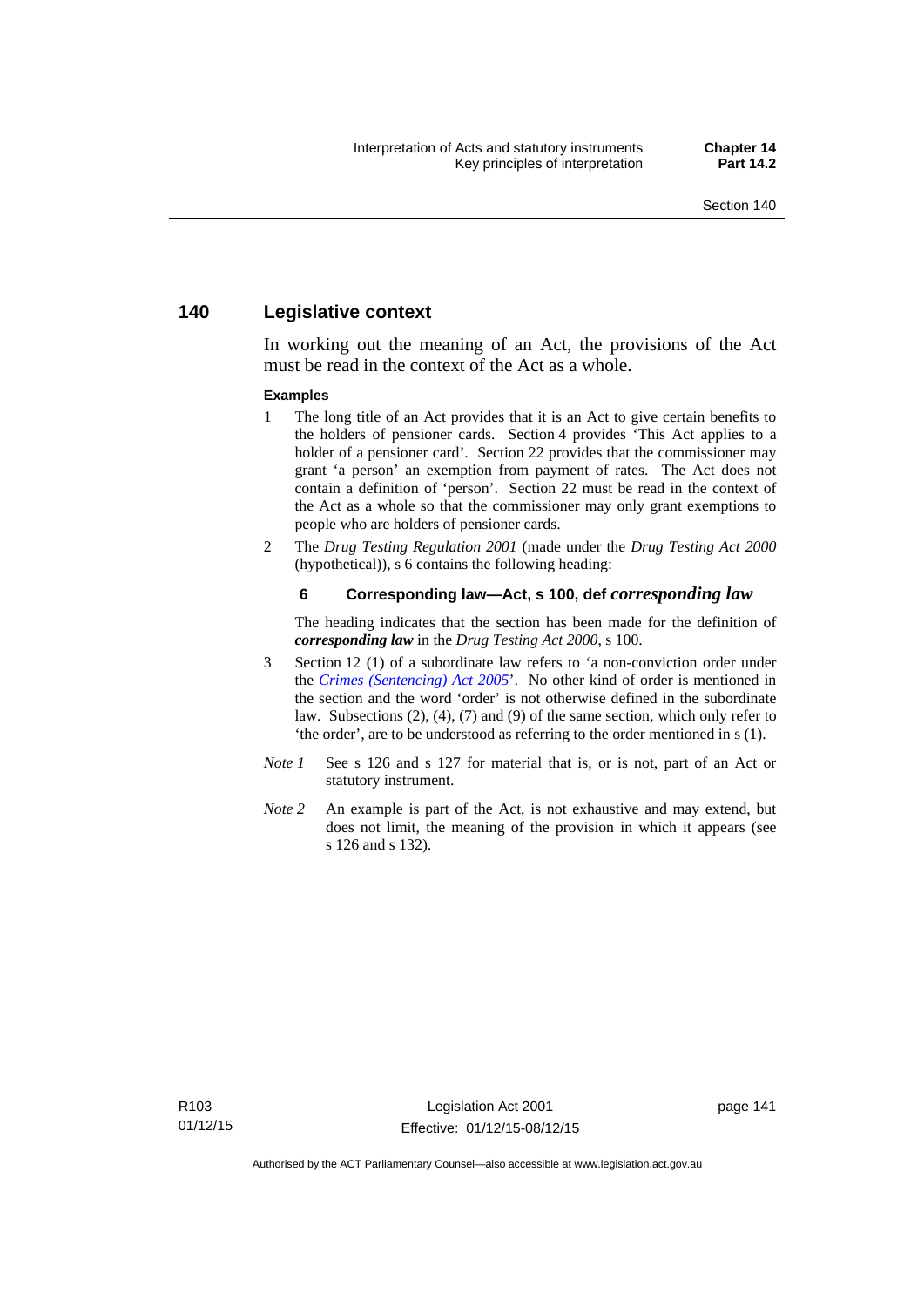Section 141

### **141 Non-legislative context generally**

- (1) In working out the meaning of an Act, material not forming part of the Act may be considered.
	- *Note 1* See s 146 for the meaning of *may* and *must*.
	- *Note* 2 See s 126 and s 127 for material that is, or is not, part of an Act or statutory instrument.
	- *Note 3* See s 142 for material that may be considered in working out the meaning of an Act or statutory instrument.
- (2) In deciding whether material not forming part of an Act should be considered in working out the meaning of the Act, and the weight to be given to the material, the following matters must be taken into account:
	- (a) the desirability of being able to rely on the ordinary meaning of the Act, having regard to the purpose of the Act and the provisions of the Act read in the context of the Act as a whole;
	- (b) the undesirability of prolonging proceedings without compensating advantage;
	- (c) the accessibility of the material to the public.
- (3) Subsection (2) does not limit the matters that may be taken into account.
- (4) For subsection (2) (c), material in the register is taken to be accessible to the public.
	- *Note* The register is the ACT legislation register (see dict, pt 2, def *register*).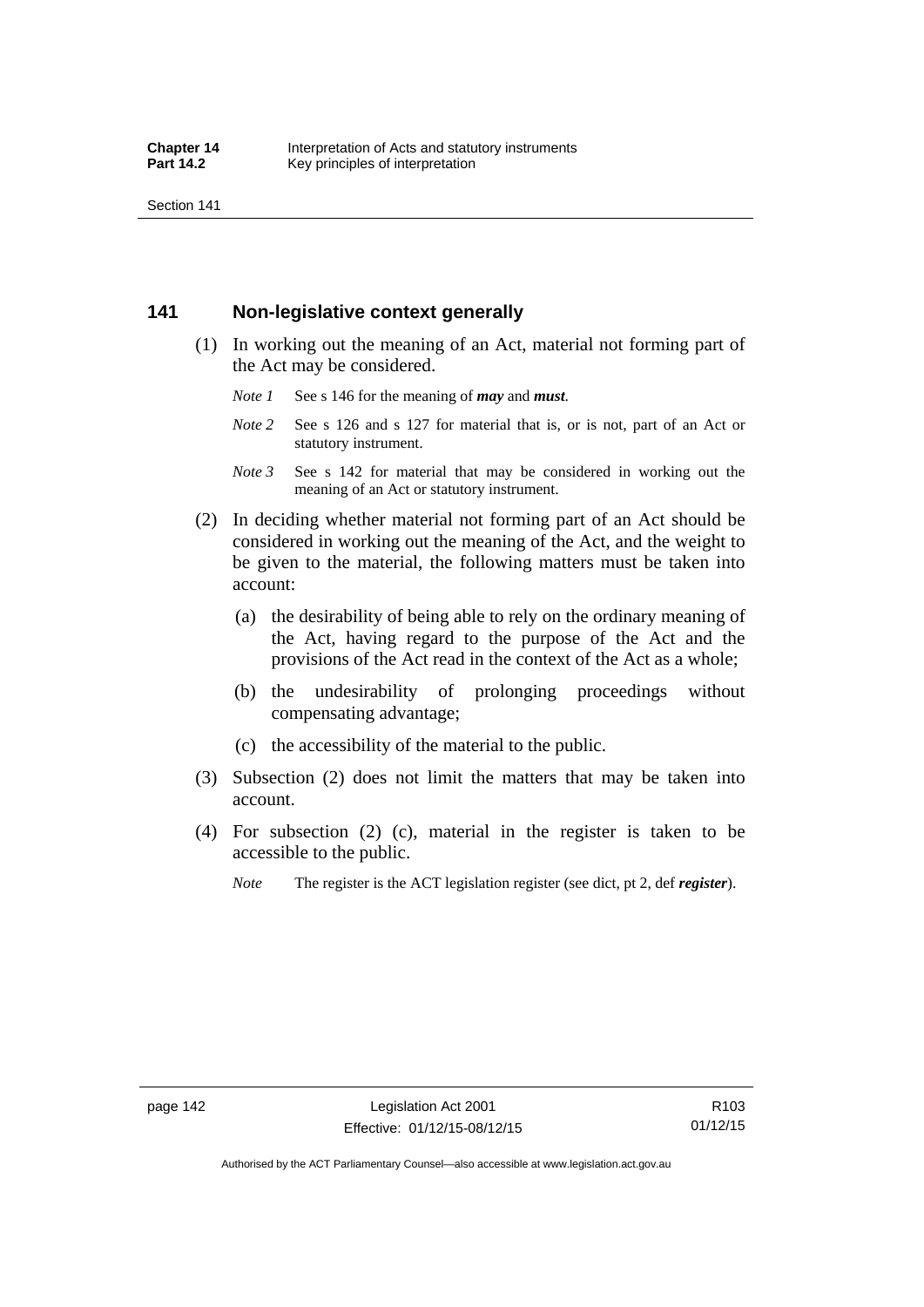### **142 Non-legislative context—material that may be considered**

- (1) In working out the meaning of an Act, material mentioned in table 142, column 2 may be considered.
- (2) In working out the meaning of a statutory instrument, material mentioned in table 142, column 3 may be considered.
- (3) This section does not limit the material that may be considered in working out the meaning of an Act or statutory instrument.

| column 1       | column <sub>2</sub>                                                                                                                                                                                       | column 3                                                                                                                                                                                                                                                                                                                                                |
|----------------|-----------------------------------------------------------------------------------------------------------------------------------------------------------------------------------------------------------|---------------------------------------------------------------------------------------------------------------------------------------------------------------------------------------------------------------------------------------------------------------------------------------------------------------------------------------------------------|
| item           | Act                                                                                                                                                                                                       | statutory instrument                                                                                                                                                                                                                                                                                                                                    |
| 1              | material not forming part of the<br>Act contained in an authorised<br>version of the Act                                                                                                                  | material not forming part of the statutory<br>instrument contained in an authorised version<br>of the instrument                                                                                                                                                                                                                                        |
|                | <i>Note</i> See ch 3 (Authorised versions<br>and evidence of laws and<br>legislative material).                                                                                                           | <i>Note</i> See ch 3 (Authorised versions and evidence<br>of laws and legislative material).                                                                                                                                                                                                                                                            |
| $\overline{2}$ | any relevant report of a royal<br>commission, law reform<br>commission, committee of inquiry<br>or other similar entity that was<br>presented to the Legislative<br>Assembly before the Act was<br>passed | any relevant report of a royal commission,<br>law reform commission, committee of<br>inquiry or other similar entity that was<br>presented to the Legislative Assembly—<br>if the statutory instrument was<br>(a)<br>presented to the Assembly-before<br>the end of 6 sitting days after the<br>day the instrument was presented to<br>the Assembly; or |
|                |                                                                                                                                                                                                           | in any other case—before the<br>(b)<br>instrument was made                                                                                                                                                                                                                                                                                              |

**Table 142** 

R103 01/12/15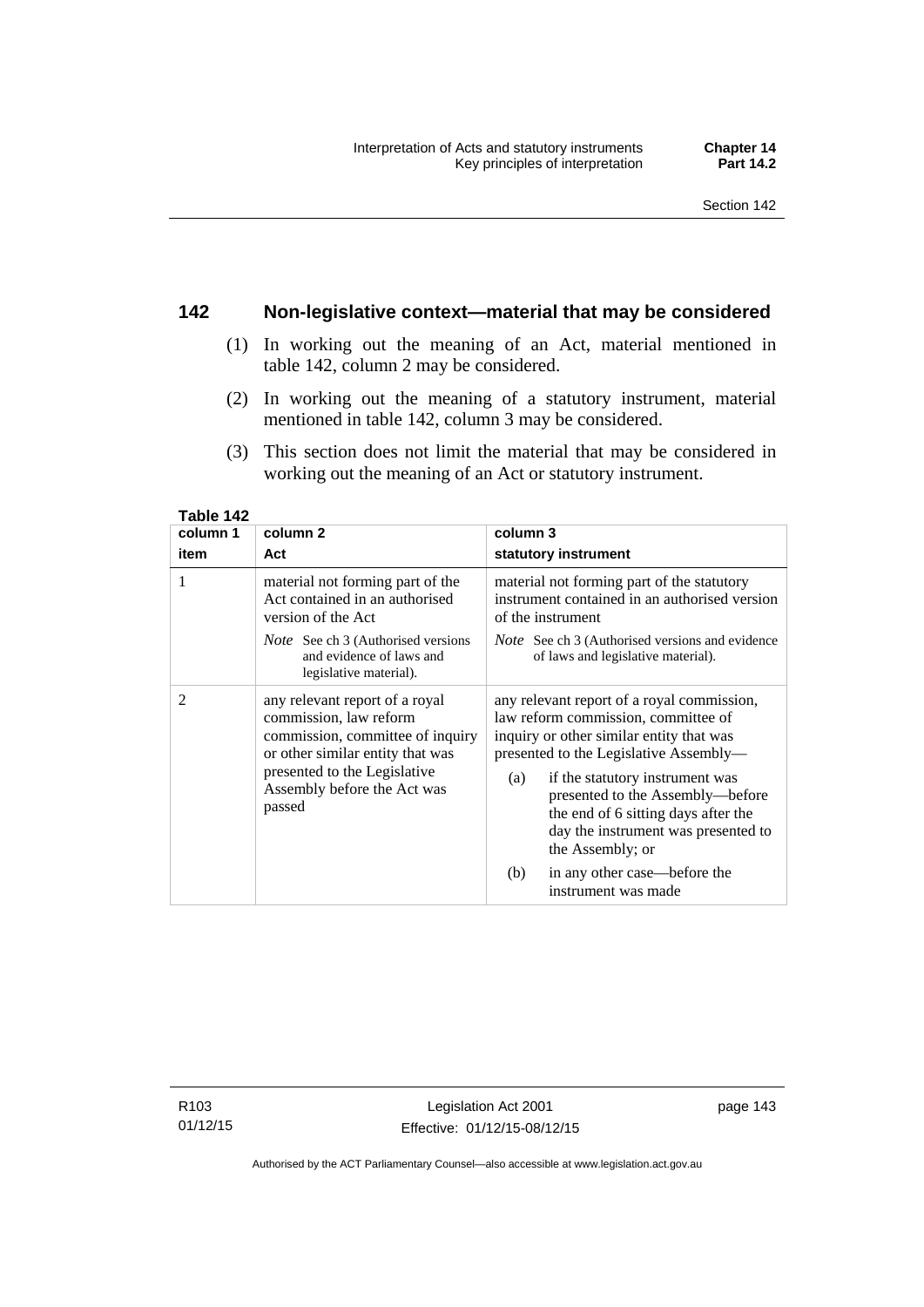**Chapter 14** Interpretation of Acts and statutory instruments<br>**Part 14.2** Key principles of interpretation Key principles of interpretation

Section 143

| column 1 | column <sub>2</sub>                                                                                                                                                                                        | column 3                                                                                                                                                                                                                                                                                                                                          |  |
|----------|------------------------------------------------------------------------------------------------------------------------------------------------------------------------------------------------------------|---------------------------------------------------------------------------------------------------------------------------------------------------------------------------------------------------------------------------------------------------------------------------------------------------------------------------------------------------|--|
| item     | Act                                                                                                                                                                                                        | statutory instrument                                                                                                                                                                                                                                                                                                                              |  |
| 3        | any relevant report of a committee<br>of the Legislative Assembly that<br>was made to the Assembly before<br>the Act was passed                                                                            | any relevant report of a committee of the<br>Legislative Assembly that was made to the<br>Assembly-<br>if the statutory instrument was<br>(a)<br>presented to the Assembly-before<br>the end of 6 sitting days after the<br>day the instrument was presented to<br>the Assembly; or<br>in any other case—before the<br>(b)<br>instrument was made |  |
| 4        | any explanatory statement<br>(however described) for the bill<br>that became the Act, or any other<br>relevant document, that was<br>presented to the Legislative<br>Assembly before the Act was<br>passed | if the statutory instrument was presented to<br>the Legislative Assembly-any explanatory<br>statement (however described) for the<br>instrument, or any other relevant document,<br>that was presented to the Legislative<br>Assembly before the end of 6 sitting days<br>after the instrument was presented to the<br>Assembly                   |  |
| 5        | the presentation speech made to<br>the Legislative Assembly during<br>the passage of the bill that became<br>the Act                                                                                       | if the statutory instrument was presented to<br>the Legislative Assembly by a member of the<br>Assembly—any presentation speech made to<br>the Assembly                                                                                                                                                                                           |  |
| 6        | official reports of proceedings in<br>the Legislative Assembly in<br>relation to the bill that became the<br>Act                                                                                           | if the statutory instrument was presented to<br>the Legislative Assembly-official reports of<br>proceedings in the Legislative Assembly in<br>relation to the statutory instrument                                                                                                                                                                |  |
| 7        | any relevant treaty or other<br>international agreement to which<br>Australia is a party                                                                                                                   | any relevant treaty or other international<br>agreement to which Australia is a party                                                                                                                                                                                                                                                             |  |

## **143 Law stating material for consideration in working out meaning**

 (1) If a relevant law provides that stated material may or must be considered in working out the meaning of an Act or statutory instrument, that does not by implication prevent other material of

page 144 Legislation Act 2001 Effective: 01/12/15-08/12/15

R103 01/12/15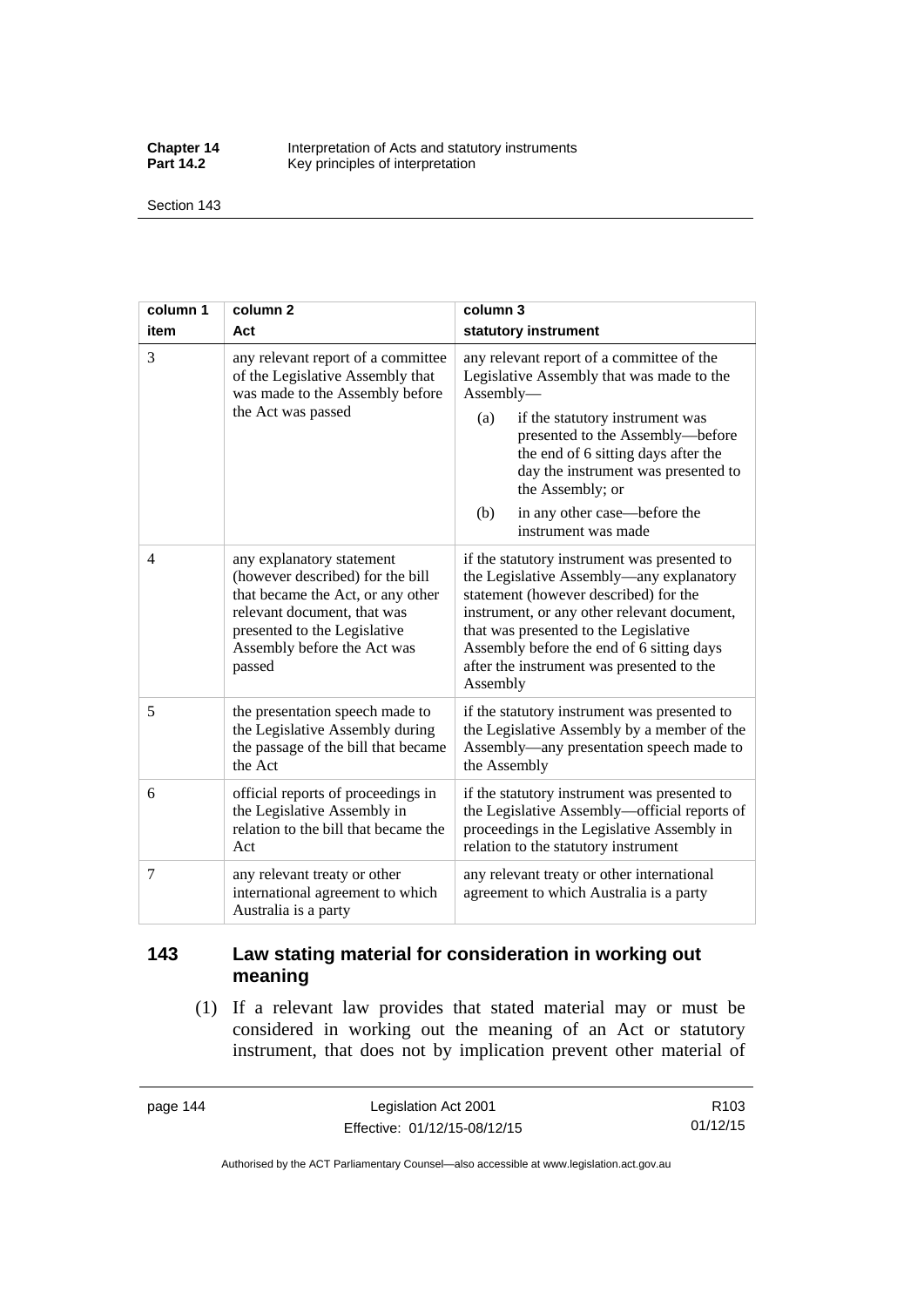the same or similar kind being considered in working out the meaning of the Act or instrument.

#### **Example**

The *Computer Crime Act 2000* (hypothetical) contains the following provision:

#### **4 Report may be used as an aid to interpretation**

The *Community Law Reform Report on Computer Crime* (CLRC No X) may be considered in working out the meaning of this Act.

This does not limit access to other non-legislative material of the same or a similar kind for working out the meaning of the *Computer Crime Act 2000*.

- *Note* An example is part of the Act, is not exhaustive and may extend, but does not limit, the meaning of the provision in which it appears (see s 126 and s 132).
- (2) In this section:

*relevant law* means—

- (a) in working out the meaning of an Act—the Act or another Act; or
- (b) in working out the meaning of a statutory instrument made under an Act—the Act, another Act or the instrument; or
- (c) in working out the meaning of a statutory instrument made under another statutory instrument—an Act or either instrument.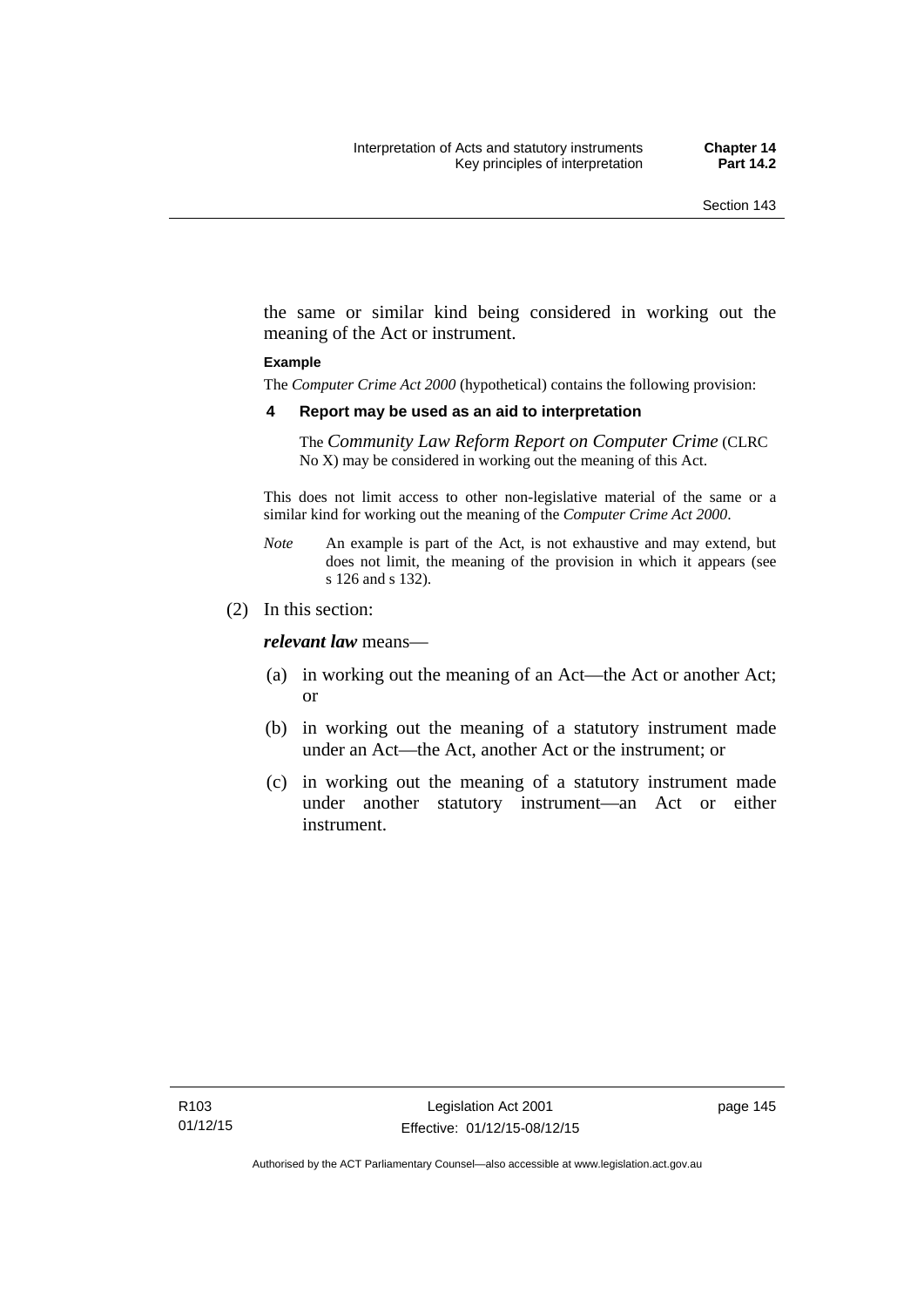**Part 15.1** 

Section 144

# **Chapter 15 Aids to interpretation**

# **Part 15.1 General**

### **144 Meaning of commonly-used terms**

A definition in the dictionary, part 1 applies to all Acts and statutory instruments.

*Note* See s 130 for the def *definition* and s 131 for provisions about signpost definitions.

### **145 Gender and number**

In an Act or statutory instrument—

- (a) words indicating a gender include every other gender; and
- (b) words in the singular number include the plural and words in the plural number include the singular.

### **146 Meaning of** *may* **and** *must*

- (1) In an Act or statutory instrument, the word *may*, or a similar term, used in relation to a function indicates that the function may be exercised or not exercised, at discretion.
	- *Note Function* is defined in the dictionary, pt 1 to include authority, duty and power.
- (2) In an Act or statutory instrument, the word *must*, or a similar term, used in relation to a function indicates that the function is required to be exercised.
- (3) This section is a determinative provision so far as it applies to an applicable law or an applicable provision.
	- *Note* See s 5 for the meaning of determinative provisions, and s 6 for their displacement.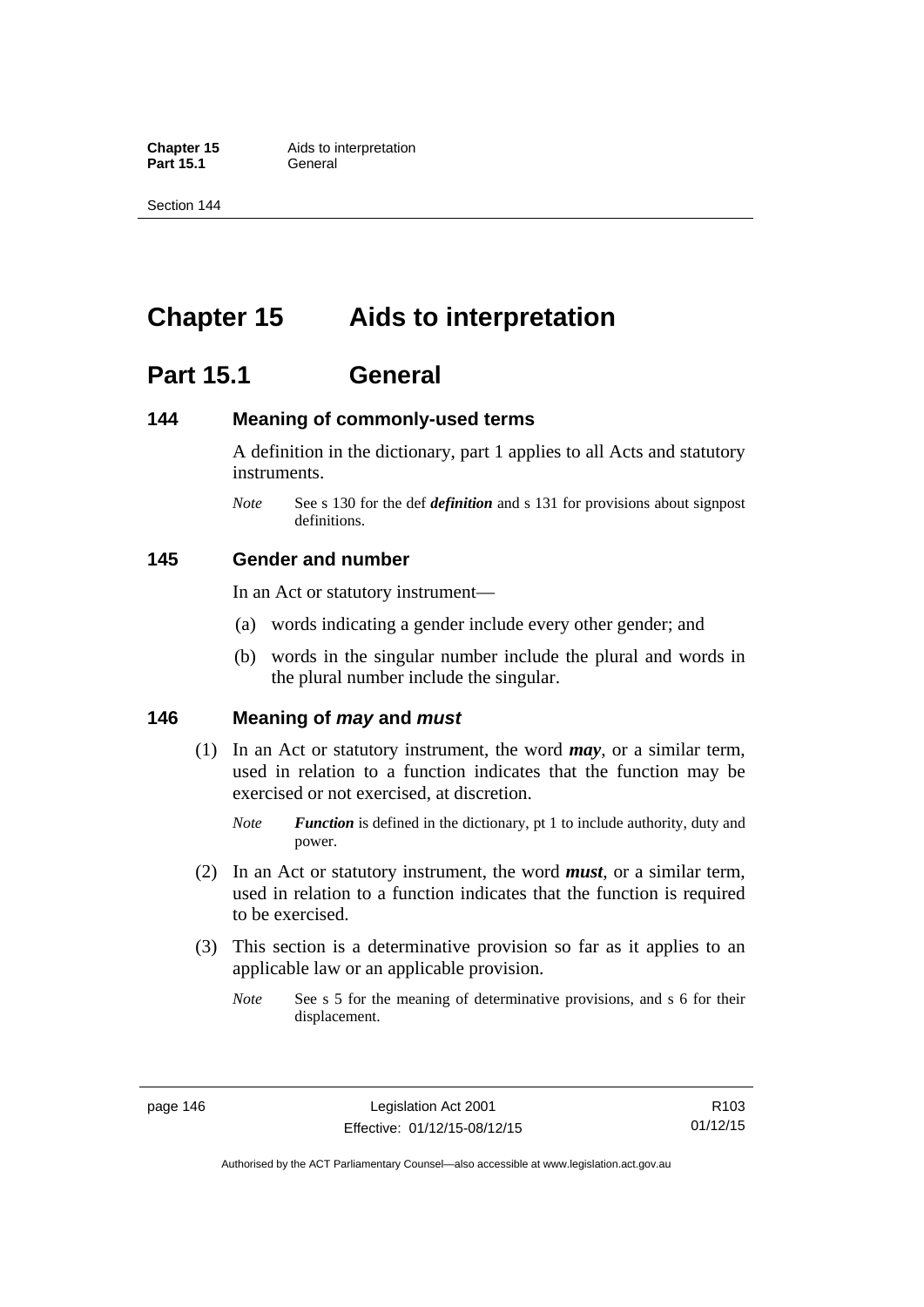(4) In this section:

*applicable law* means an Act enacted, or statutory instrument made, after the application date.

*applicable provision* means a provision inserted after the application date into an Act or statutory instrument that is not an applicable law.

*application date* means—

- (a) for an Act, subordinate law or disallowable instrument— 1 January 2000; and
- (b) for any other statutory instrument—1 January 2006.

*inserted*, for a provision, includes inserted in substitution for another provision.

### **147 Changes of drafting practice not to affect meaning**

(1) The purpose of this section is to encourage the making of progressive improvements in the form of the statute book without inadvertently changing the substantive effect of the law.

*Note* See also s 96 (Relocated provisions).

- (2) This is to be achieved particularly by updating the language and structure of Acts and statutory instruments to replace older forms of legislative expression with forms reflecting current legislative drafting practice.
- (3) If an Act or statutory instrument is amended so that it contains an older form of legislative expression in a provision and a newer form in another, the ideas in the 2 provisions must not be regarded as different only because different words are used or the provisions are structured in different ways.
- (4) Subsection (3) also applies if the provisions are in different Acts or statutory instruments.

page 147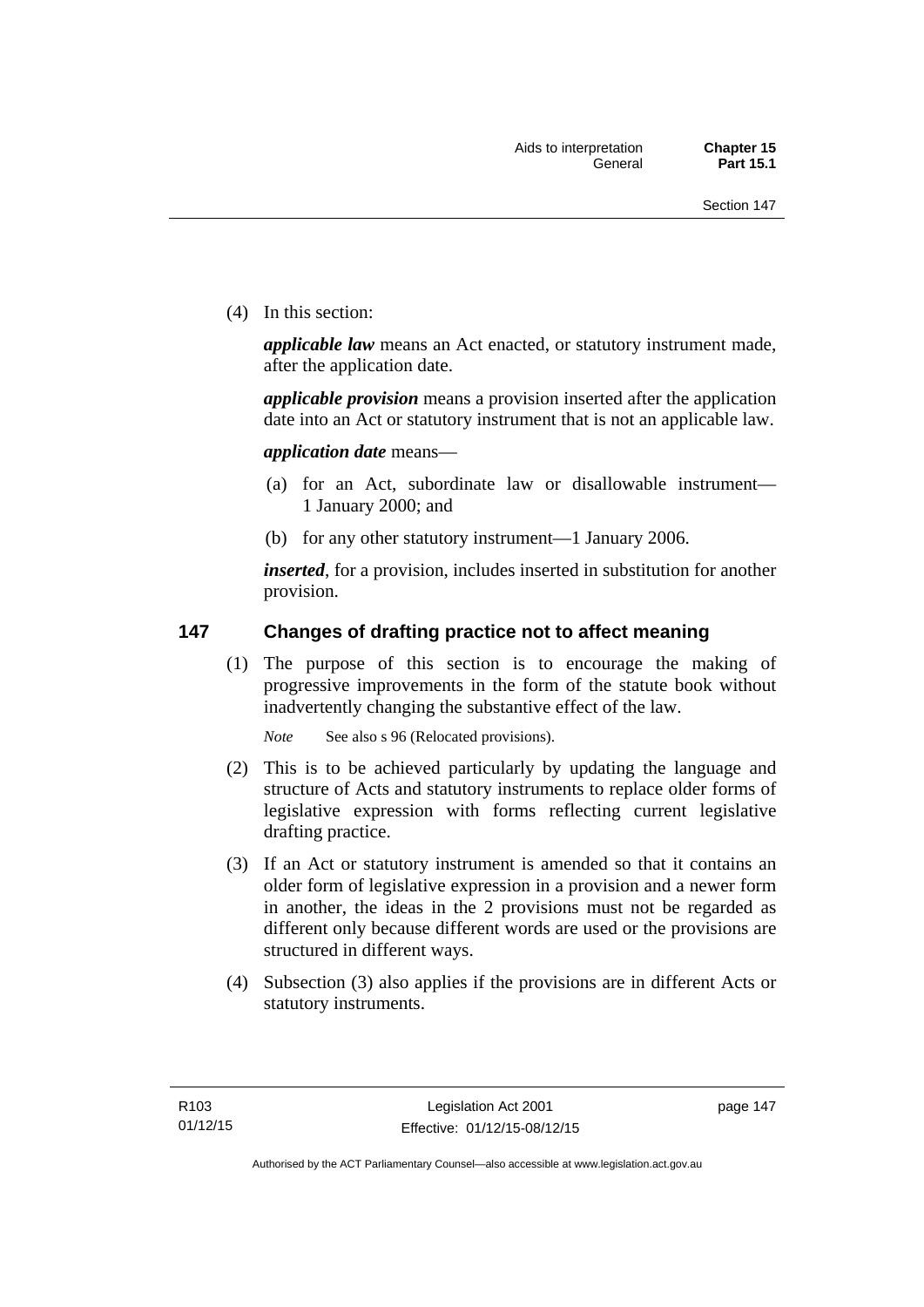- (5) Also, if an Act or statutory instrument is amended so that a provision containing an older form of legislative expression is replaced (whether or not in the same position) by a provision in a newer form, the ideas in the 2 provisions must not be regarded as different only because different words are used or the provisions are structured in different ways.
- (6) In deciding whether the ideas are different, regard must be had to the context and history of the 2 provisions.
- (7) Subsection (6) does not limit the matters to which regard may be had.
- (8) This section is a determinative provision.
	- *Note* See s 5 for the meaning of determinative provisions, and s 6 for their displacement.

### **148 Terms used in instruments have same meanings as in authorising laws**

Terms used in a statutory instrument have the same meanings as they have, from time to time, in the Act or statutory instrument (the *authorising law*), or the relevant provisions of the authorising law, under which the instrument is made or in force.

### **149 Age in years**

For an Act or statutory instrument, a person is an age in years at the beginning of the person's birthday for the age.

## **150 Measurement of distance**

In applying an Act or statutory instrument, distance is to be measured in a straight line on a horizontal plane.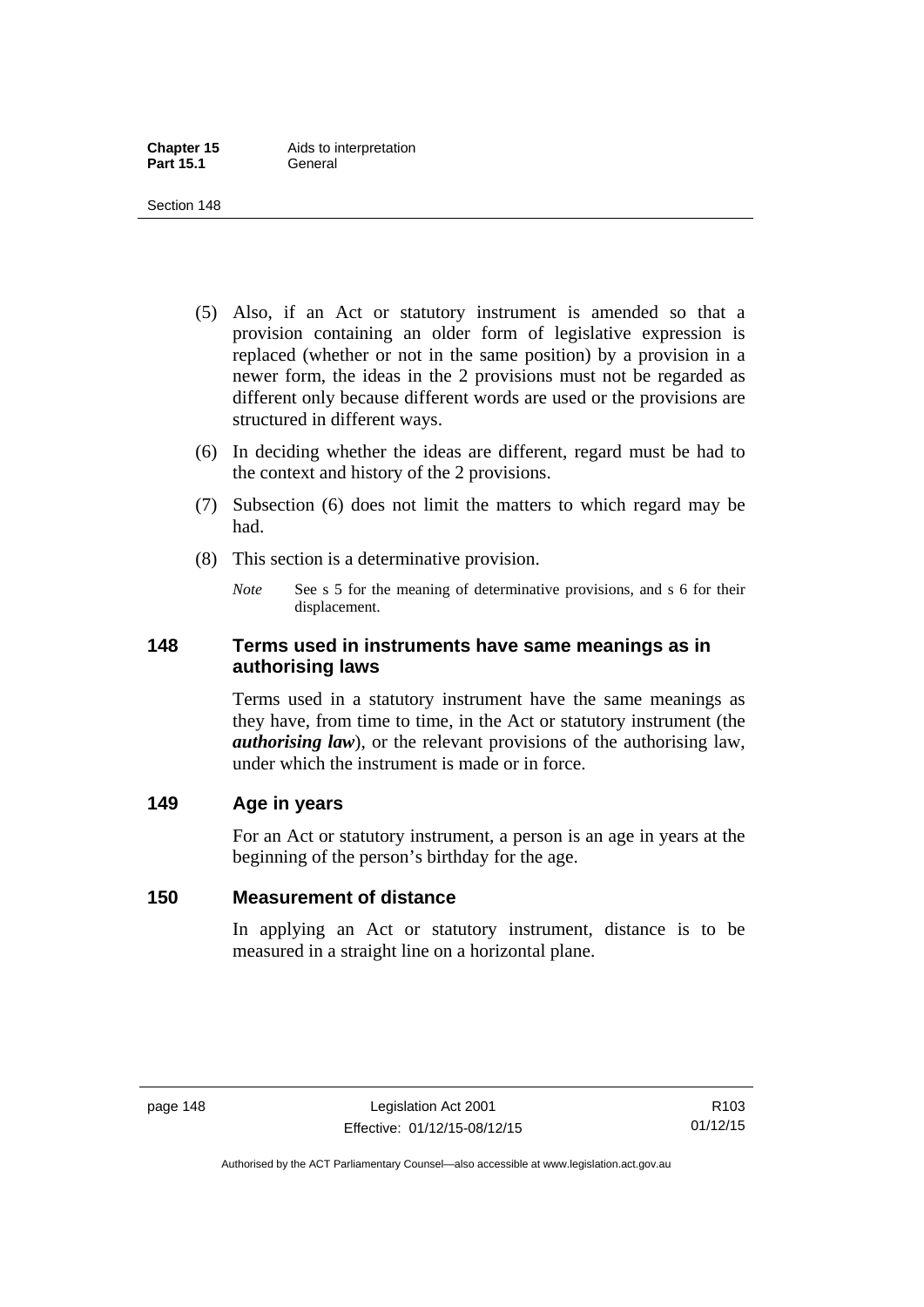## **151 Working out periods of time generally**

- (1) This section applies in working out periods of 1 day or longer for an Act or statutory instrument, whether the period is a period in the future or the past.
	- *Note 1* The following definitions in the dictionary, pt 1 are also relevant to periods of time:
		- *business day*
		- *calendar month*
		- *calendar year*
		- *financial year*
		- *midnight*
		- *month*
		- *quarter*
		- *working day*
		- *year*.
	- *Note 2* The *[Standard Time and Summer Time Act 1972](http://www.legislation.act.gov.au/a/1972-34)* deals with the meaning of a reference to a time.
- (2) A period of time mentioned in an Act or statutory instrument that is of a kind mentioned in an item in the following table is to be worked out according to the rule mentioned in column 3 of the item:

| column 1<br>item | column 2<br>If the period of time-                                                                     | column 3<br>then the period-                                                |
|------------------|--------------------------------------------------------------------------------------------------------|-----------------------------------------------------------------------------|
|                  | is described as beginning at, on or with a stated<br>day, act or event                                 | includes the stated day or<br>the day of the stated act or<br>event         |
|                  | is described as beginning from or after a stated<br>day, act or event                                  | does not include the stated<br>day or the day of the stated<br>act or event |
| 3                | is described as ending at, by, on or with, or as<br>continuing to or until, a stated day, act or event | includes the stated day or<br>the day of the stated act or<br>event         |

| Table 151 |  | Working out periods of time |
|-----------|--|-----------------------------|
|-----------|--|-----------------------------|

| R103     |
|----------|
| 01/12/15 |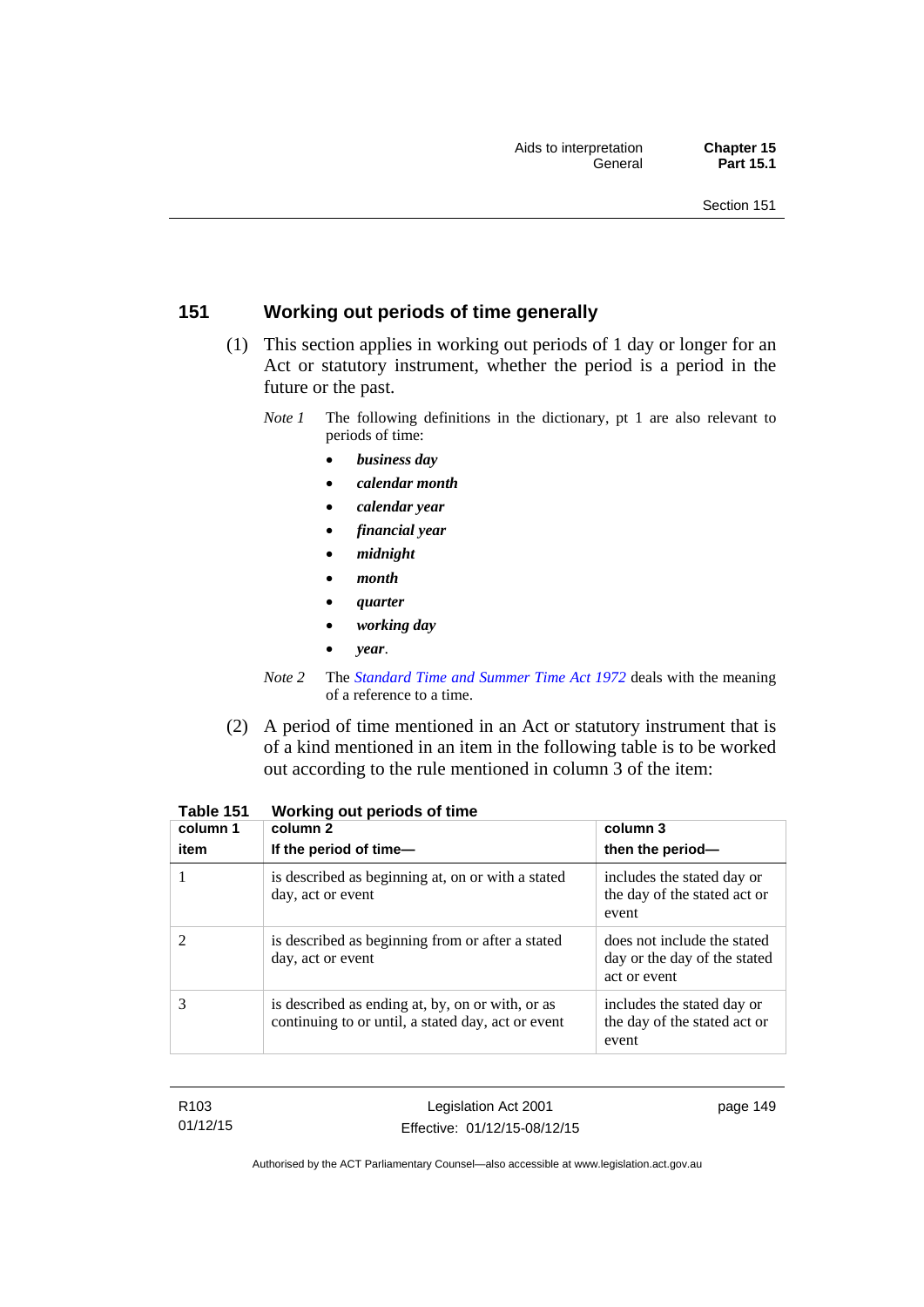**Chapter 15** Aids to interpretation Part 15.1 **General** 

Section 151

| column 1<br>item | column 2<br>If the period of time-                          | column 3<br>then the period-                                                |
|------------------|-------------------------------------------------------------|-----------------------------------------------------------------------------|
| $\overline{4}$   | is described as ending before a stated day, act or<br>event | does not include the stated<br>day or the day of the stated<br>act or event |
|                  | is described as occurring between 2 events                  | does not include the days<br>when the events happen                         |

#### **Example—item 1**

If a licence begins on the first day of a financial year, the licence is in force on that day.

#### **Example—item 2**

If a disallowable instrument is described as beginning from 30 June, the instrument starts to operate on 1 July.

#### **Example—item 3**

If a person's right to apply for review of a decision ends on the last day of a financial year, the person may apply for review of the decision on that day.

#### **Example—item 4**

If a person may apply for renewal of accreditation not later than 6 months before the day the accreditation period ends, and the accreditation period ends on 2 November, the person may apply for renewal at any time during the 6-month period ending on 1 November.

#### **Example—item 5**

A court rule requires a notice of motion to be served 2 days before the return date for the application. If the return date is Friday, that day and the day the application is served are not counted in working out the 2 days. For service to be valid, the application must be served on or before the Tuesday before the return date.

- *Note* An example is part of the Act, is not exhaustive and may extend, but does not limit, the meaning of the provision in which it appears (see [Legislation Act](http://www.legislation.act.gov.au/a/2001-14), s 126 and s 132).
	- (3) Despite table 151, item 2, if, under an Act or statutory instrument, something must or may be done within a particular period of time after a stated day, the thing may be done on the stated day.
	- (4) This section is a determinative provision so far as it applies to an applicable law or applicable provision.
		- *Note* See s 5 for the meaning of determinative provisions, and s 6 for their displacement.

page 150 Legislation Act 2001 Effective: 01/12/15-08/12/15

R103 01/12/15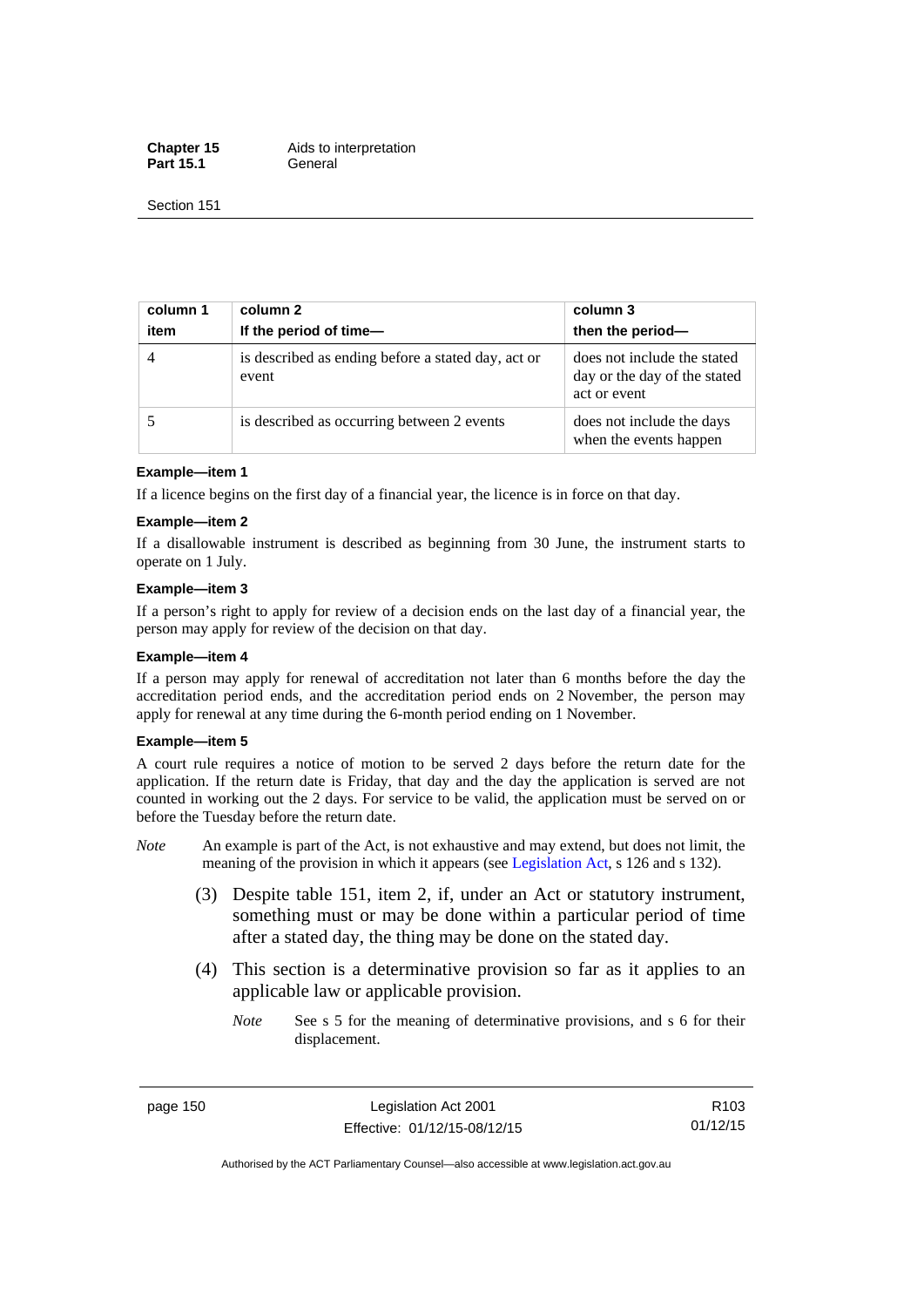(5) In this section:

*applicable law* means an Act enacted, or statutory instrument made, after 1 January 2006.

*applicable provision* means a provision inserted after 1 January 2006 into an Act or statutory instrument that is not an applicable law.

*inserted*, for a provision, includes inserted in substitution for another provision.

### **151A Periods of time ending on non-working days**

- (1) This section applies if—
	- (a) under an Act or statutory instrument, something must or may be done on a particular day or within a particular period of time; and
	- (b) the day, or the last day of the period, is not a working day.
- (2) The thing must or may be done on the next day that is a working day.
- (3) This section is a determinative provision so far as it applies to an applicable law or applicable provision.

(4) In this section:

*applicable law* means an Act enacted, or statutory instrument made, after 1 January 2006.

*applicable provision* means a provision inserted after 1 January 2006 into an Act or statutory instrument that is not an applicable law.

*inserted*, for a provision, includes inserted in substitution for another provision.

page 151

*Note* See s 5 for the meaning of determinative provisions, and s 6 for their displacement.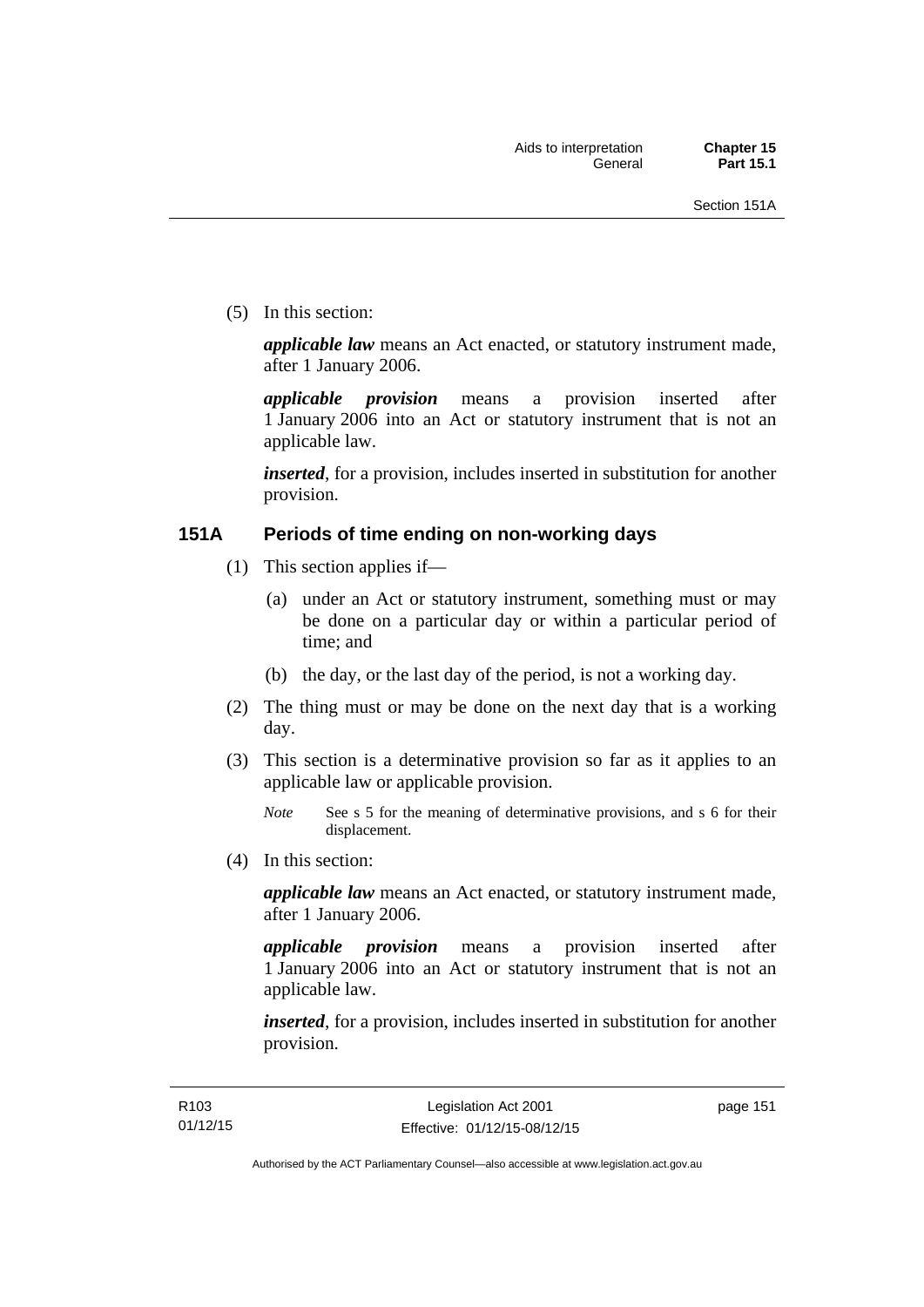Section 151B

#### *public entity* means—

- (a) a court or tribunal; or
- (b) an administrative unit; or
- (c) a statutory-office holder; or
- (d) any other entity established for a public purpose under a law.

#### *working day* means—

- (a) for doing something at an office (however described) of a public entity where the thing must or may be done—a day when the office is open; and
- (b) for doing anything else—a day that is not—
	- (i) a Saturday or Sunday; or
	- (ii) a public holiday at the place where the thing must or may be done; or
	- (iii) if the thing is to be done by or in relation to an authorised deposit-taking institution—a day observed by the institution as a bank holiday at the place where the thing must or may be done.

#### **Example—par (a)**

filing a document at a court registry

*Note* An example is part of the Act, is not exhaustive and may extend, but does not limit, the meaning of the provision in which it appears (see s 126 and s 132).

### **151B Doing things for which no time is fixed**

- (1) This section applies if—
	- (a) under an Act or statutory instrument, something must or may be done; but
	- (b) no time is provided for doing the thing.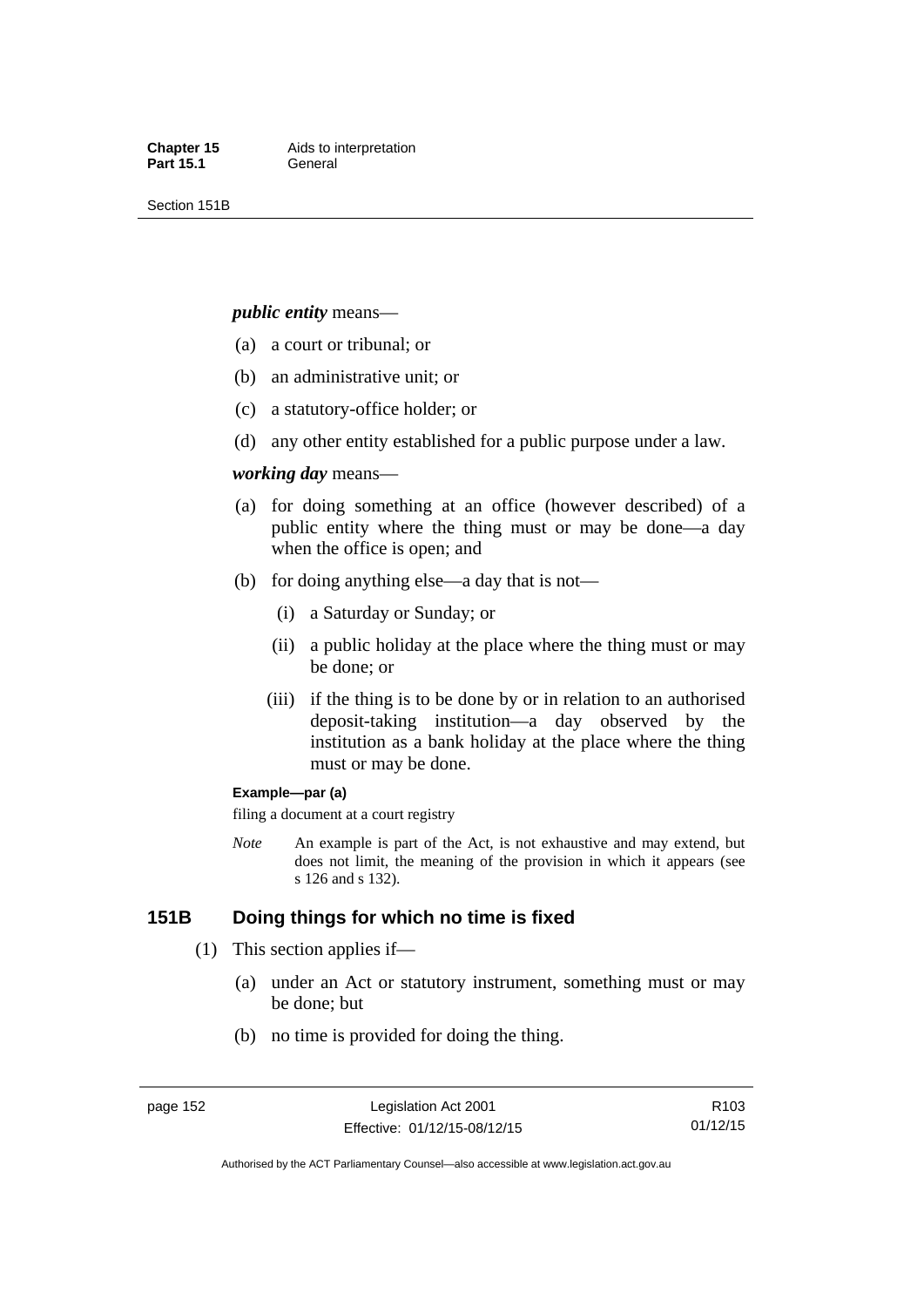(2) The thing must or may be done as soon as possible and as often as needed.

### **151C Power to extend time**

- (1) This section applies if, under an Act or statutory instrument—
	- (a) something must or may be done on a particular day or within a particular period of time; but
	- (b) a court or other entity has power to extend the time (the *relevant time*) for doing the thing.
- (2) A person may apply to the court or other entity for the relevant time to be extended even though the relevant time has ended.
- (3) The court or other entity may extend the relevant time even though the relevant time has ended.
- (4) This section is a determinative provision.

*Note* See s 5 for the meaning of determinative provisions, and s 6 for their displacement.

- (5) This section applies only to an applicable law or applicable provision.
- (6) In this section:

*applicable law* means an Act enacted, or statutory instrument made, after 1 January 2006.

*applicable provision* means a provision inserted after 1 January 2006 into an Act or statutory instrument that is not an applicable law.

*inserted*, for a provision, includes inserted in substitution for another provision.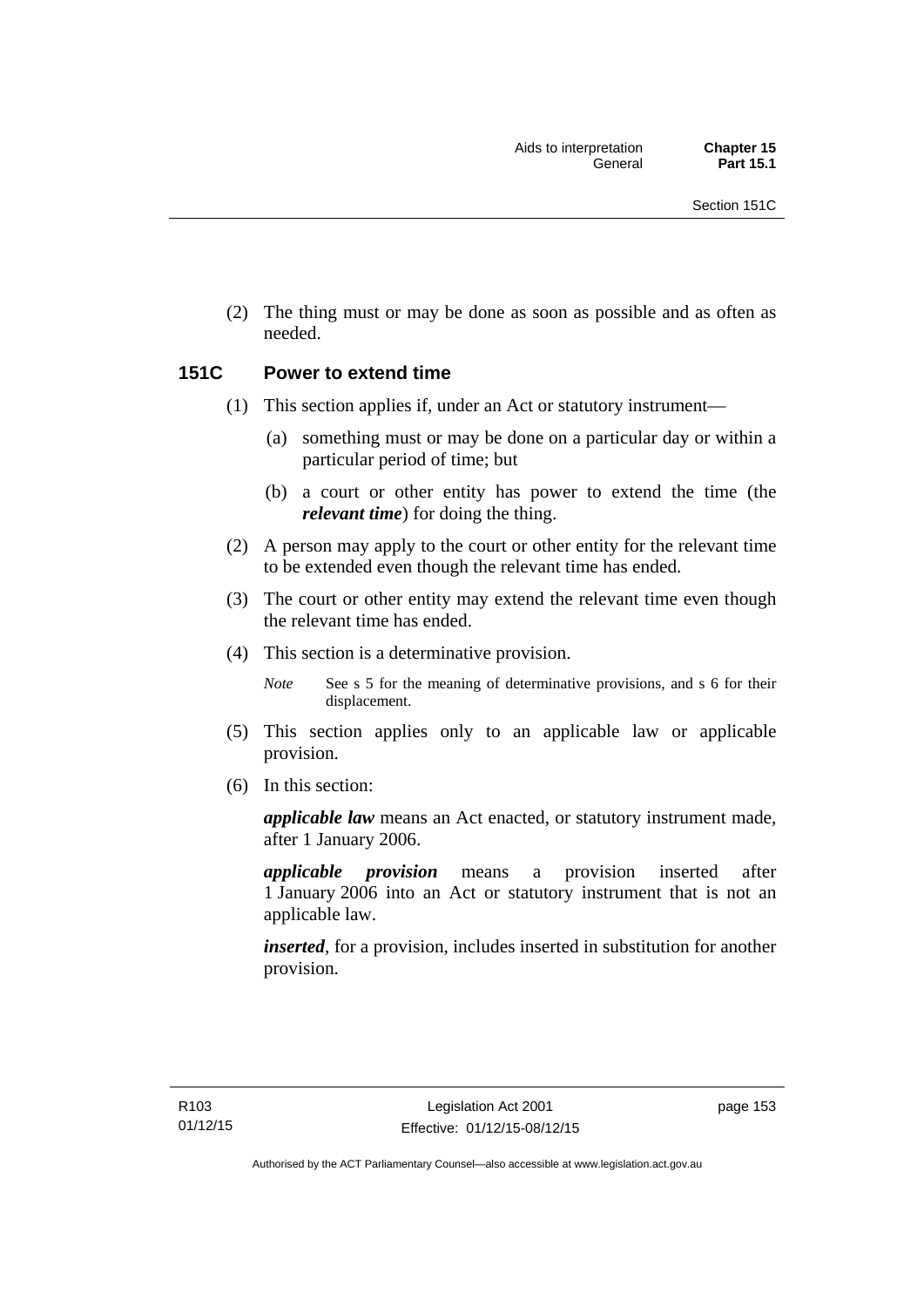### **152 Continuing effect of obligations**

If, under a provision of an Act or statutory instrument, an act is required to be done, the obligation to do the act continues until the act is done even if—

- (a) the provision required the act to be done within a particular period or before a particular time, and the period has ended or the time has passed; or
- (b) someone has been convicted of an offence in relation to failure to do the act.

page 154 Legislation Act 2001 Effective: 01/12/15-08/12/15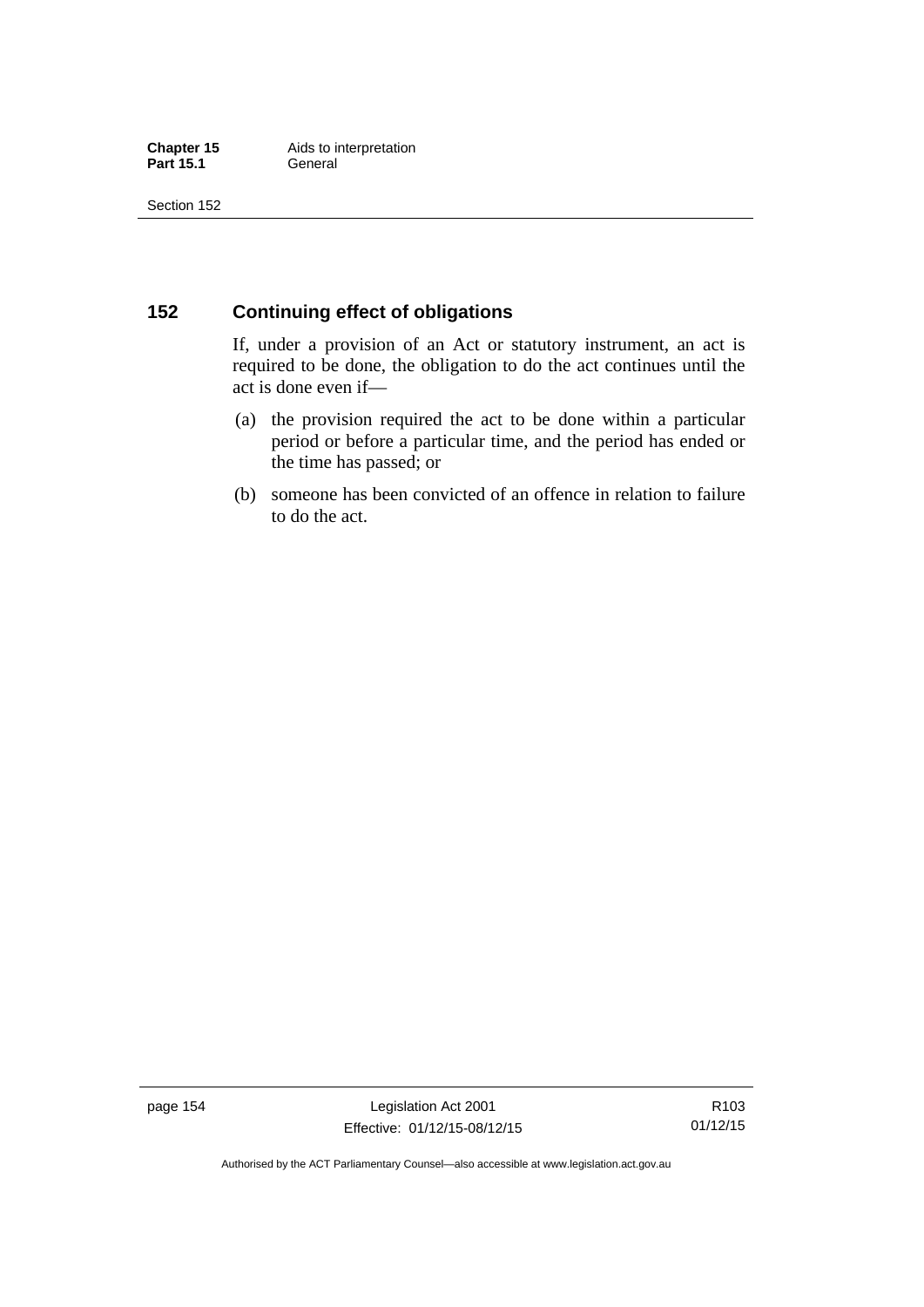# **Part 15.2 Definitions**

*Note* See also s 130 (What is a definition?), s 131 (Signpost definitions) and s 148 (Terms used in instruments have same meanings as in authorising laws).

### **155 Definitions apply subject to contrary intention**

- (1) A definition in an Act or statutory instrument applies except so far as the contrary intention appears.
- (2) This section is a determinative provision.
	- *Note* See s 5 for the meaning of determinative provisions, and s 6 for their displacement.

### **156 Application of definitions in dictionaries and sections**

 (1) A definition in the dictionary to an Act or statutory instrument applies to the entire Act or instrument unless the Act or instrument provides for the definition to have a more limited application.

#### **Examples**

- 1 The dictionary to the *ABC Act 1999* includes the signpost definition '*x*—see the *XYZ Act 1998*, section 3.'. There is nothing in the *ABC Act 1999* indicating the intended application of the definition of  $x$ . The definition of  $x$ in the *XYZ Act 1998*, s 3, therefore, applies to the entire *ABC Act 1999*.
- 2 In an Act, the word *z* is defined in the dictionary. The definition provides, in part, that '*z*, in part 4 (Registration of vehicles), means ...'. The definition of *z* applies only to pt 4.
- 3 In pt 6 of an Act (which is headed 'Part 6 Complaints'), the word *a* is defined in s 50. The section is not divided into subsections but contains a number of definitions. Section 50 begins with the words 'In this part:'. However, the dictionary to the Act contains the following definition:

*a*—see section 50.

The definition of *a* applies to the entire Act (compare s (2) example 2).

- *Note 1* See s 144 (Meaning of commonly-used terms) for the application of the definitions in this Act, dict, pt 1.
- *Note 2* Section 148 (Terms used in instruments have same meanings as in authorising laws) provides that terms used in a statutory instrument

| R <sub>103</sub> | Legislation Act 2001         | page 155 |
|------------------|------------------------------|----------|
| 01/12/15         | Effective: 01/12/15-08/12/15 |          |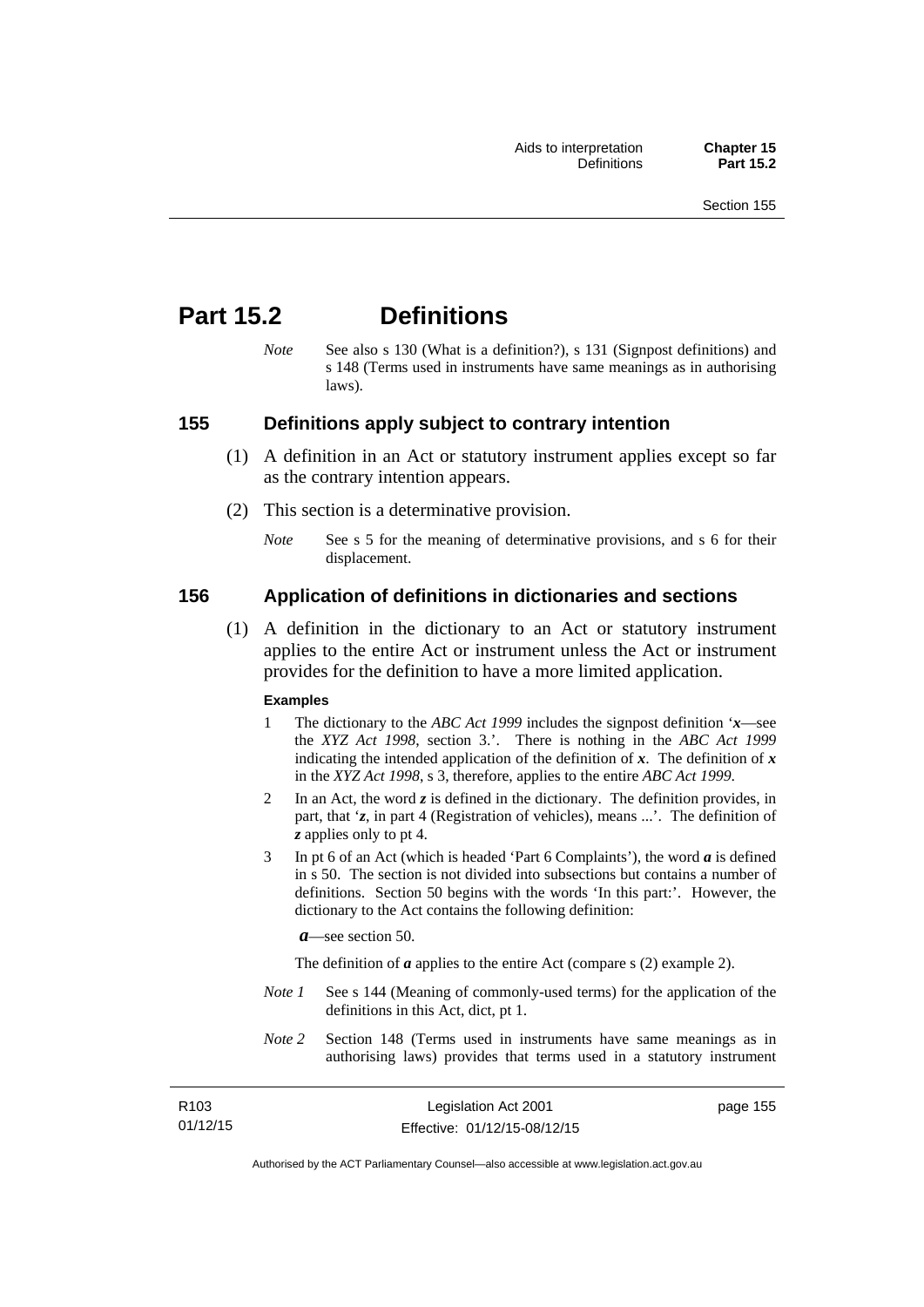Section 156

have the same meaning as they have in the Act or statutory instrument under which the statutory instrument is made.

- *Note 3* An example is part of the Act, is not exhaustive and may extend, but does not limit, the meaning of the provision in which it appears (see s 126 and s 132).
- (2) A definition in a section of an Act or statutory instrument applies only to the section unless the Act or instrument provides for the definition to have a broader application.

#### **Examples**

- 1 This Act, s 255 (7) (Forms) contains definitions of *form 1* and *form 2* as tagged terms. There is nothing in this Act indicating that the definitions apply outside s 255. The definitions apply only to s 255.
- 2 In pt 6 of an Act (which is headed 'Part 6 Complaints'), the word *a* is defined in s 50. The section is not divided into subsections but contains a number of definitions. Section 50 begins with the words 'In this part:'. However, the dictionary to the Act contains the following definition:

*a*, for part 6 (Complaints)—see section 50.

The definition of *a* applies to all of pt 6, but not to provisions of the Act outside pt 6 (compare s (1) example 3).

- 3 In an Act, the word *b* is defined in a section, which is not divided into subsections but contains a number of definitions. The section begins with the words 'In this Act:'. The definition of *b* applies to the entire Act.
- (3) A definition in a section of an Act or statutory instrument applies to the entire section unless the Act or instrument provides for the definition to have a more limited application.

#### **Example**

In a subsection of a section of an Act, the word  $c$  is defined. The subsection begins with the words 'In subsection  $(3)$ :'. The definition of  $c$  applies only to s (3) of that section.

- (4) In applying this section to an Act or statutory instrument that is divided otherwise than into sections, a reference to a section is a reference to a corresponding provision of the Act or instrument.
	- *Note* A reference to an Act or statutory instrument includes a reference to a provision of the Act or instrument (see s 7 and s 13).

page 156 Legislation Act 2001 Effective: 01/12/15-08/12/15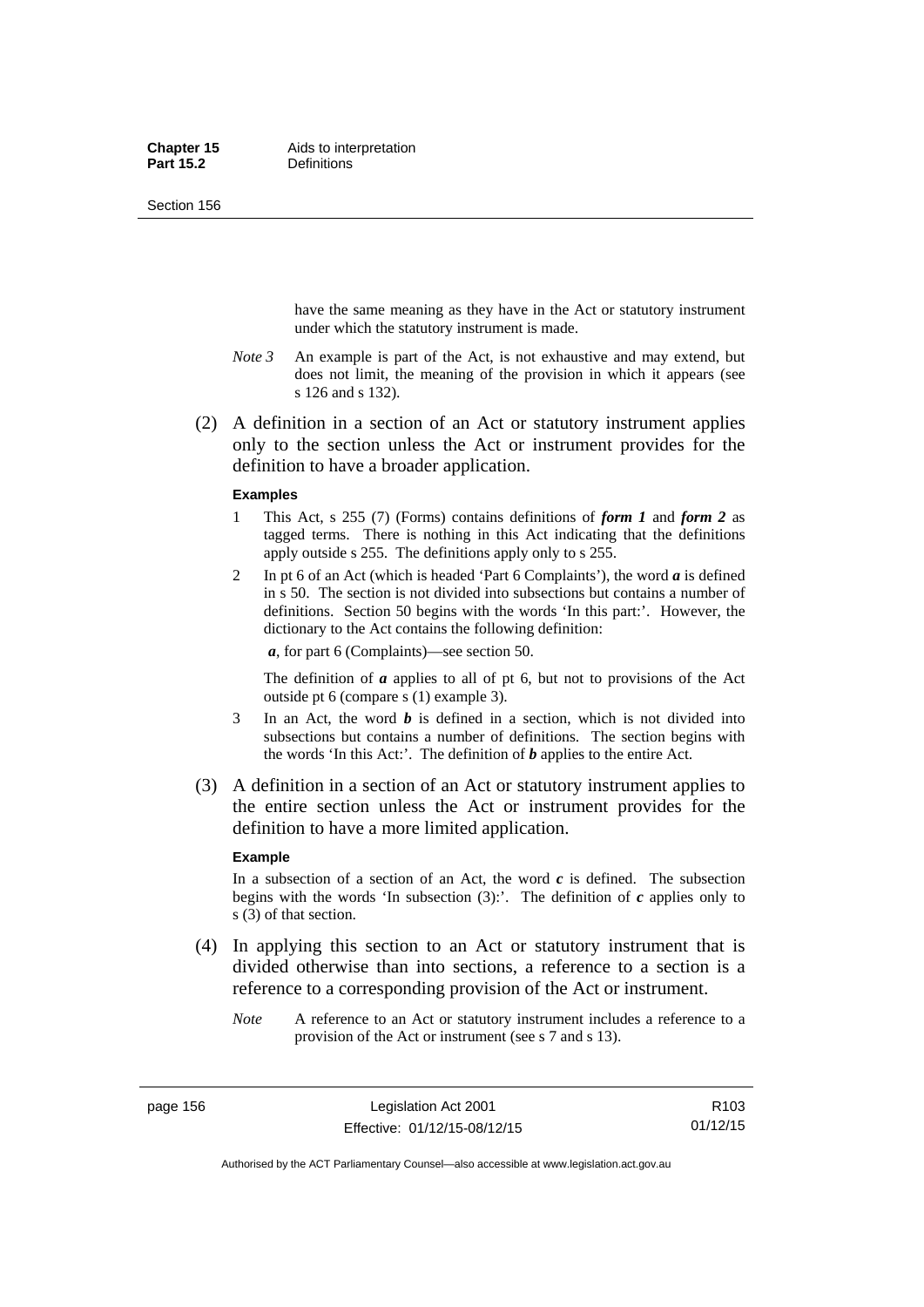### **157 Defined terms—other parts of speech and grammatical forms**

If an Act or statutory instrument defines a term, other parts of speech and grammatical forms of the term have corresponding meanings.

#### **Example**

The *Publication (Grants) Act 2001* contains a definition of *publish* and also contains other forms of the same word ('published', 'publisher', 'publishes', 'publishing' and 'publication'). Because of this section, all forms of the word will have the same meaning except so far as the Act otherwise expressly provides or a contrary intention appears (see s 6 (3)).

*Note* An example is part of the Act, is not exhaustive and may extend, but does not limit, the meaning of the provision in which it appears (see s 126 and s 132).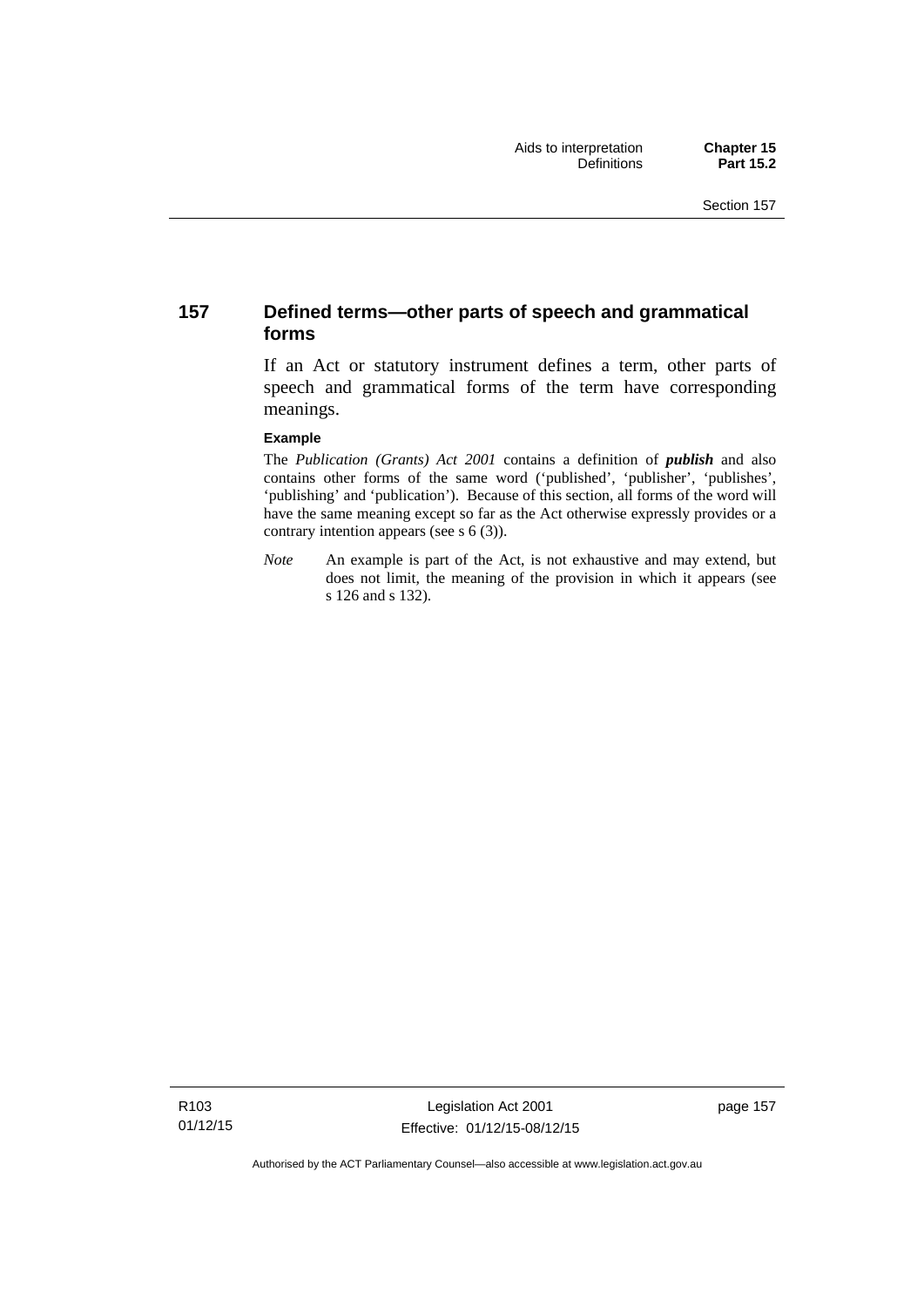Section 160

# **Part 15.3 References to various entities and things**

*Note* See also ch 10 (Referring to laws).

### **160 References to people generally**

- (1) In an Act or statutory instrument, a reference to a *person* generally includes a reference to a corporation as well as an individual.
- (2) Subsection (1) is not displaced only because there is an express reference to either an individual or a corporation elsewhere in the Act or statutory instrument.

#### **Examples—references to a person generally**

- 1 another person
- 2 anyone else
- 3 party
- 4 someone else
- 5 employer

#### **Examples—express references to a corporation**

- 1 body corporate
- 2 company

#### **Examples—express references to an individual**

- 1 adult
- 2 child
- 3 spouse
- 4 driver
- *Note* An example is part of the Act, is not exhaustive and may extend, but does not limit, the meaning of the provision in which it appears (see s 126 and s 132).
- (3) Subsection (2) does not limit the operation of section 6.
	- *Note* Section 6 deals with the displacement of a provision of this Act.

R103 01/12/15

Authorised by the ACT Parliamentary Counsel—also accessible at www.legislation.act.gov.au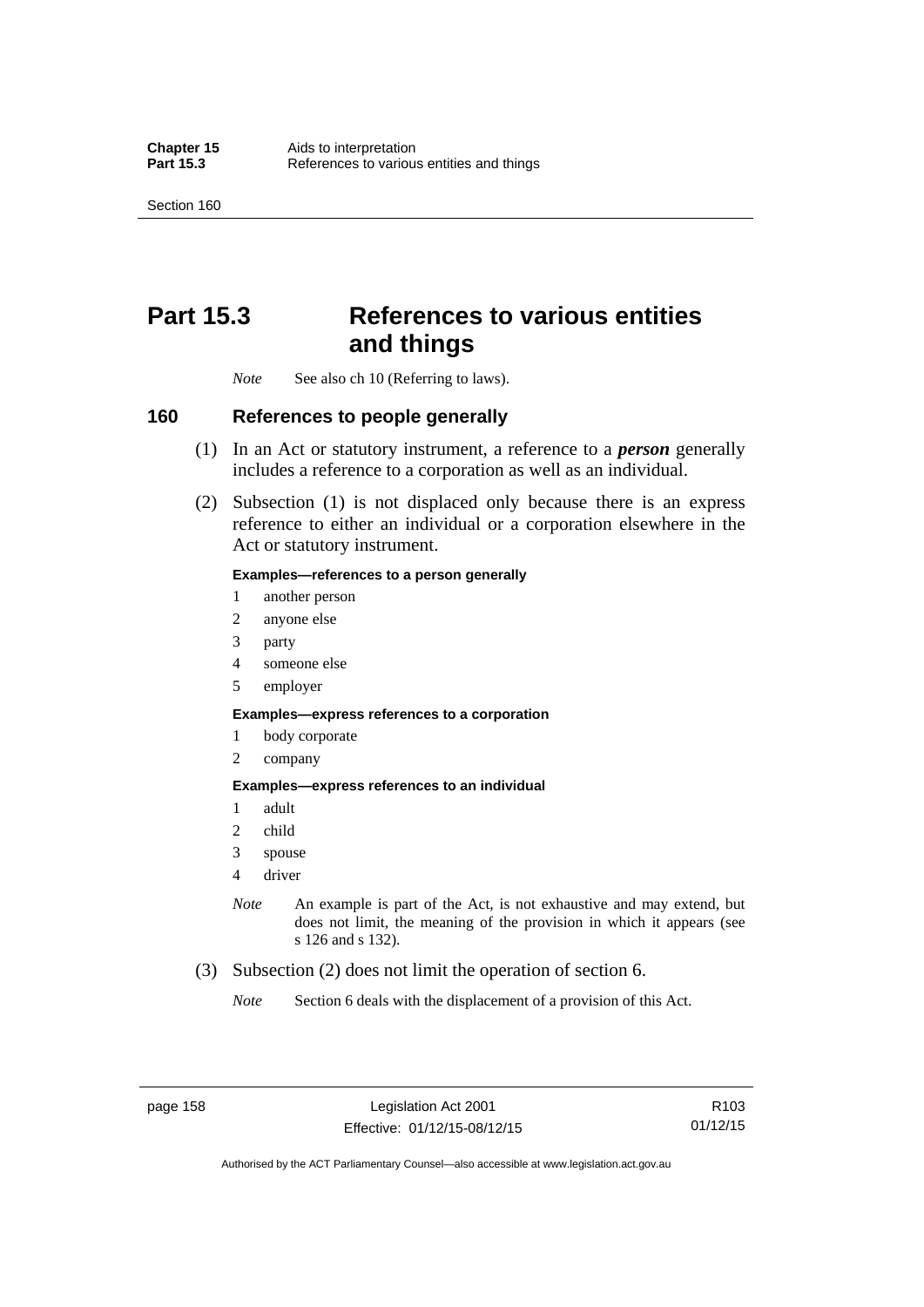### **161 Corporations liable to offences**

- (1) A provision of a law that creates an offence (whether indictable or summary) applies to corporations as well as to individuals.
- (2) A provision of a law that creates an offence can apply to a corporation even though contravention of the provision is punishable by imprisonment (with or without another penalty).

#### **Example**

A provision of an Act contains the following penalty:

'Maximum penalty: 100 penalty units, imprisonment for 1 year or both.' The provision can apply to a corporation.

- *Note* An example is part of the Act, is not exhaustive and may extend, but does not limit, the meaning of the provision in which it appears (see s 126 and s 132).
- (3) If a corporation is convicted of an offence and, apart from this subsection, the penalty for the offence is a period of imprisonment only, the court may impose a maximum penalty of—
	- (a) if the period of imprisonment is not longer than 6 months— 50 penalty units; and
	- (b) if the period of imprisonment is longer than 6 months but not longer than 1 year—100 penalty units; and
	- (c) if the period of imprisonment is longer than 1 year but not longer than 2 years—200 penalty units; and
	- (d) if the period of imprisonment is longer than 2 years but not longer than 5 years—500 penalty units; and
	- (e) if the period of imprisonment is longer than 5 years but not longer than 10 years—1 000 penalty units; and
	- (f) if the period of imprisonment is longer than 10 years—1 500 penalty units.
	- *Note* Section 133 explains the meaning and value of penalty units.

page 159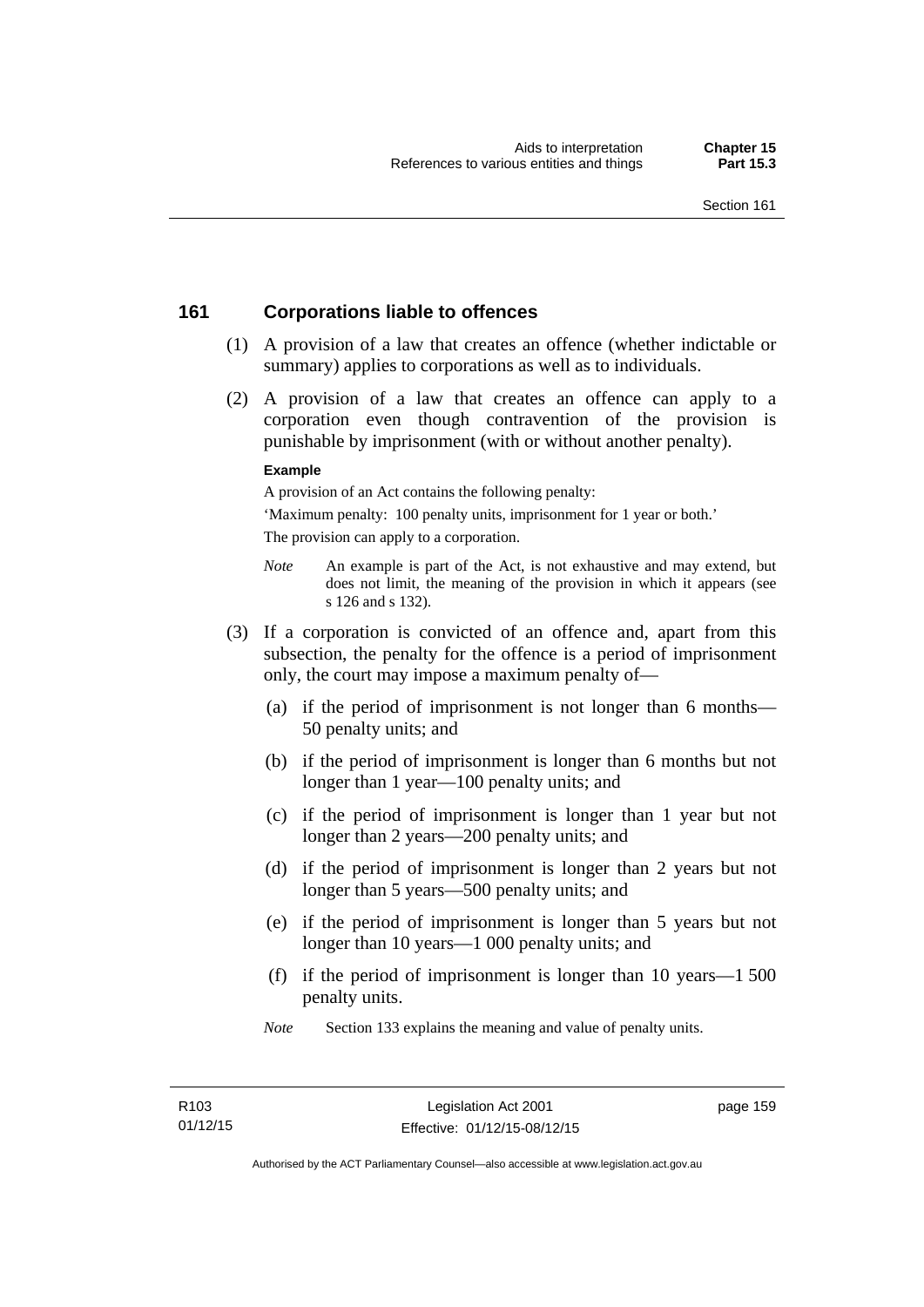(4) In this section:

*law* means an Act, subordinate law or disallowable instrument.

### **162 References to** *a Minister* **or** *the Minister*

 (1) In an Act or statutory instrument, a reference to *a Minister* is a reference to the Chief Minister or a Minister appointed under the [Self-Government Act,](http://www.comlaw.gov.au/Series/C2004A03699) section 41.

*Note Chief Minister*—see the dictionary, pt 1.

- (2) In a provision of an Act or statutory instrument, a reference to *the Minister* without identifying the Minister's title or portfolio is a reference to—
	- (a) the Minister for the time being administering the provision; or
	- (b) if, for the time being, different Ministers administer the provision in relation to different matters—
		- (i) if only 1 Minister administers the provision in relation to the relevant matter—the Minister; or
		- (ii) if 2 or more Ministers administer the provision in relation to the relevant matter—any of the Ministers; or
	- (c) if paragraph (b) does not apply and, for the time being, 2 or more Ministers administer the provision—any of the Ministers.
- (3) In subsection (2):

*Minister* includes a Minister for the time being acting on behalf of the Minister or 2 or more Ministers.

 (4) If an Act or statutory instrument mentions a Minister and identifies the Minister by reference to the fact that the Minister administers a stated Act, statutory instrument or provision, subsection (2) applies as if references in paragraphs (a) to (c) to the provision were references to the stated Act, instrument or provision.

*Note Attorney-General* and *Treasurer*—see the dictionary, pt 1.

page 160 Legislation Act 2001 Effective: 01/12/15-08/12/15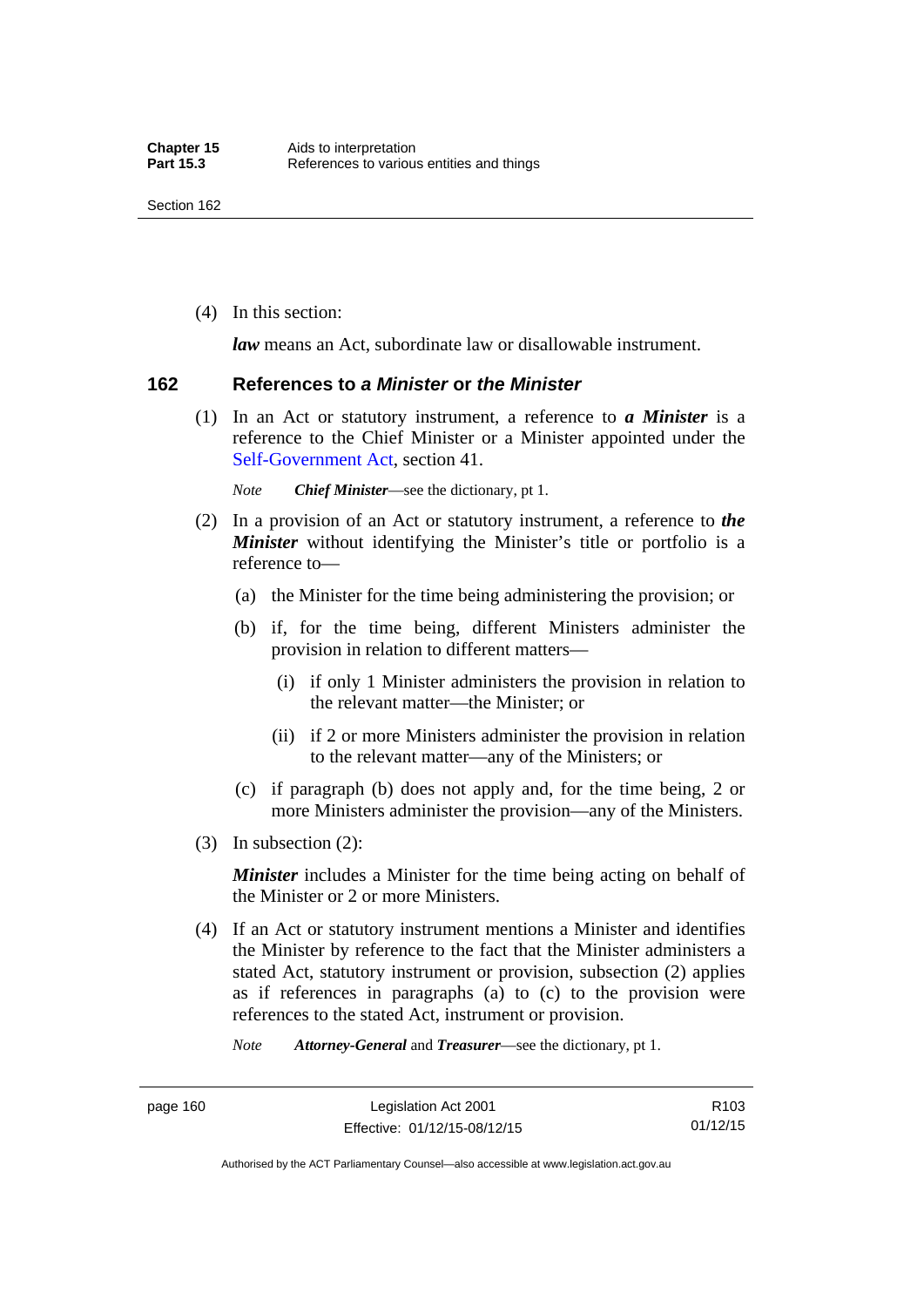### **163 References to** *a director-general* **or** *the director-general*

- (1) In an Act or statutory instrument, a reference to *a director-general* is a reference to a person employed under the [Public Sector](http://www.legislation.act.gov.au/a/1994-37)  [Management Act,](http://www.legislation.act.gov.au/a/1994-37) section 28 (Directors-general—engagement) or section 30 (Directors-general—temporary contracts) to perform the duties of an office of director-general.
- (2) In a provision of an Act or statutory instrument, a reference to *the director-general* without identifying the director-general's title is a reference to—
	- (a) the director-general of the administrative unit responsible for the provision; or
	- (b) if, for the time being, different administrative units are responsible for the provision in relation to different matters—
		- (i) if only 1 administrative unit is responsible for the provision in relation to the relevant matter—the director-general of the administrative unit; or
		- (ii) if 2 or more administrative units are responsible for the provision in relation to the relevant matter—the director-general of any of the administrative units; or
	- (c) if paragraph (b) does not apply and, for the time being, 2 or more administrative units are responsible for the provision the director-general of any of the administrative units.
	- *Note Administrative unit*—see the dictionary, pt 1.
- (3) If an Act or statutory instrument mentions a director-general and identifies the director-general by reference to the fact that the director-general is the director-general of the administrative unit responsible for a stated Act, statutory instrument or provision, subsection (2) applies as if references in paragraphs (a) to (c) to the provision were references to the stated Act, instrument or provision.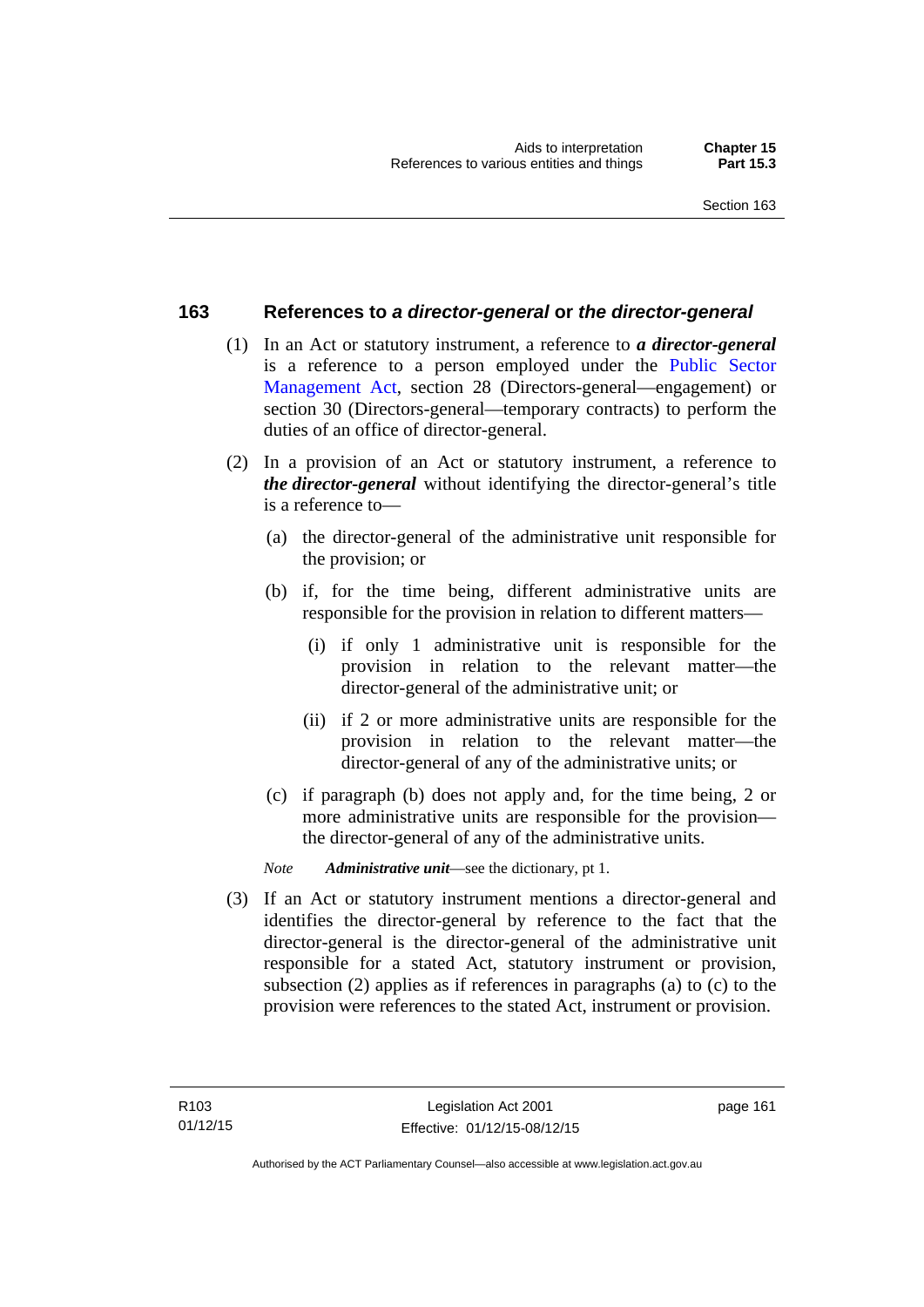(4) In this section:

*director-general*, of an administrative unit, means the person who is employed under the [Public Sector Management Act,](http://www.legislation.act.gov.au/a/1994-37) section 28 or section 30 to perform the duties of the office of director-general in the administrative unit.

*Public Sector Management Act* means the *[Public Sector](http://www.legislation.act.gov.au/a/1994-37)  [Management Act 1994](http://www.legislation.act.gov.au/a/1994-37)*.

*responsible*, for a provision, means allocated responsibility for the provision under the [Public Sector Management Act](http://www.legislation.act.gov.au/a/1994-37), section 14 (1) (b) (Ministerial responsibility and functions of administrative units).

### **164 References to Australian Standards etc**

- (1) In an Act or statutory instrument, a reference consisting of the words 'Australian Standard' or 'AS' followed by a number is a reference to the standard so numbered published by or on behalf of Standards Australia.
- (2) In an Act or statutory instrument, a reference consisting of the words 'Australian/New Zealand Standard' or 'AS/NZS' followed by a number is a reference to the standard so numbered published jointly by or on behalf of Standards Australia and Standards New Zealand.

#### **Examples—s 164**

- 1 AS 4608-1999
- 2 AS/NZS 4906: 1994
- *Note* An example is part of the Act, is not exhaustive and may extend, but does not limit, the meaning of the provision in which it appears (see s 126 and s 132).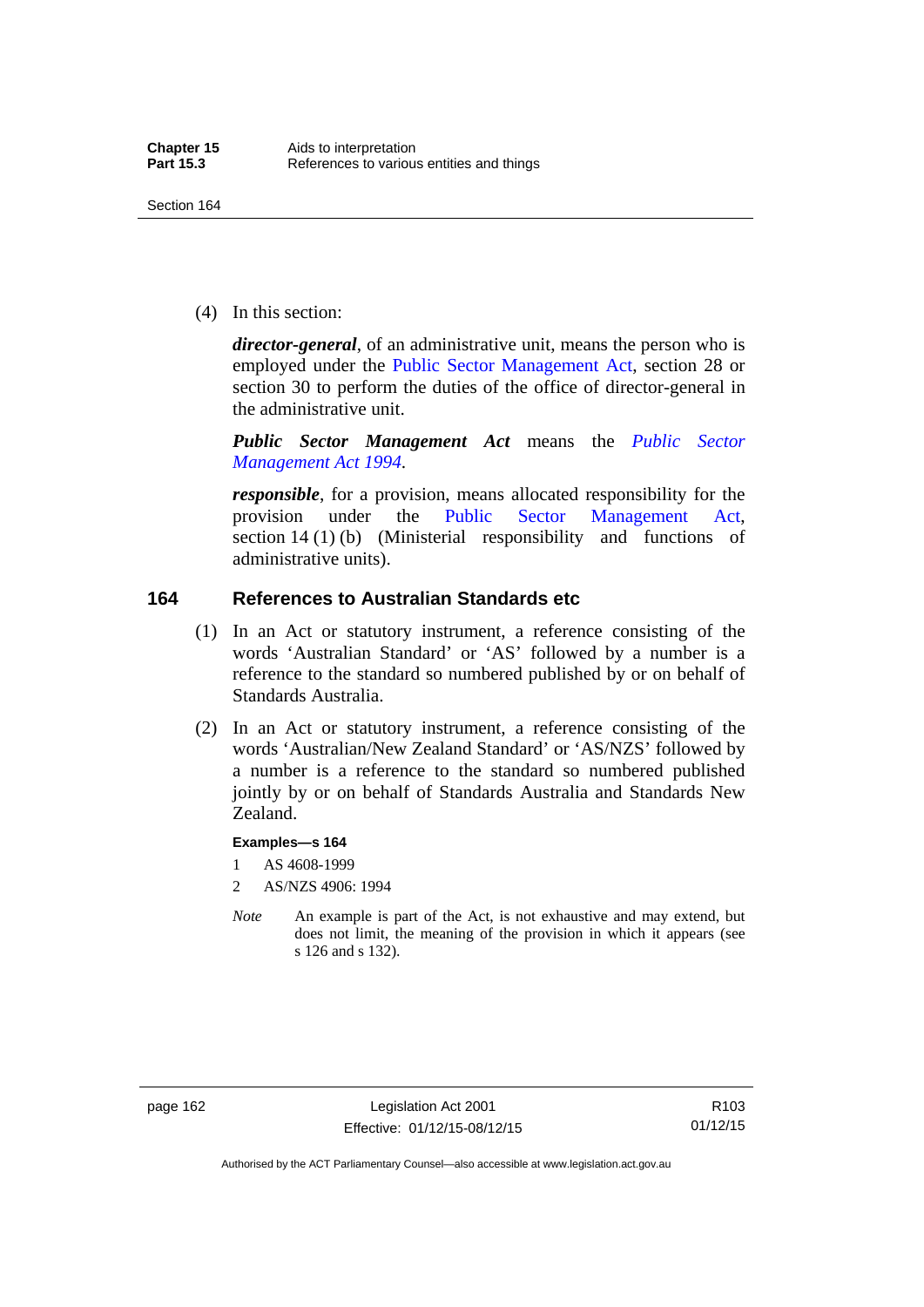### **165 References to Assembly committees that no longer exist**

In an Act or statutory instrument, a reference (whether by name or description) to a committee of the Legislative Assembly that no longer exists is a reference to the committee of the Assembly nominated by the Speaker either generally or for the provision containing the reference.

### **168 References to person with interest in land include personal representative etc**

In an Act or statutory instrument, a reference to a person with an interest in land or other property includes a reference to the person's personal representatives, successors and assigns.

#### **Examples—references to people with interests in land**

- 1 proprietor
- 2 transferor or transferee
- 3 mortgagor or mortgagee
- 4 lessor or lessee
- 5 sublessor or sublessee
- 6 trustee
- *Note* An example is part of the Act, is not exhaustive and may extend, but does not limit, the meaning of the provision in which it appears (see s 126 and s 132).

### **169 References to** *domestic partner* **and** *domestic partnership*

- (1) In an Act or statutory instrument, a reference to a person's *domestic partner* is a reference to someone who lives with the person in a domestic partnership, and includes a reference to a spouse, civil union partner or civil partner of the person.
	- *Note* The Macquarie dictionary, (1997) defines spouse as 'either member of a married pair in relation to the other; one's husband or wife'.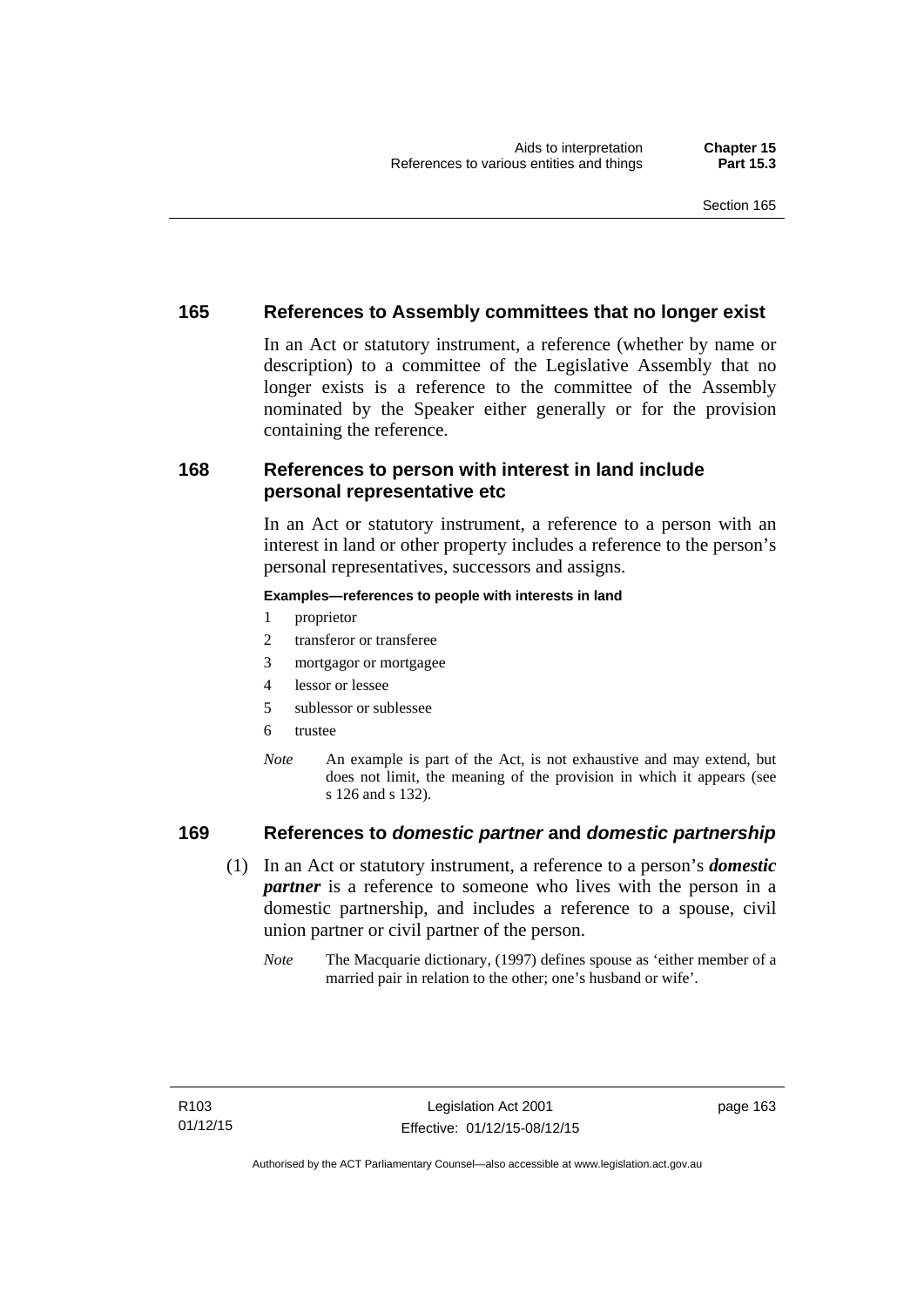(2) In an Act or statutory instrument, a *domestic partnership* is the relationship between 2 people, whether of a different or the same sex, living together as a couple on a genuine domestic basis.

#### **Example—indicators to decide whether 2 people are in a domestic partnership**

- 1 the length of their relationship
- 2 whether they are living together
- 3 if they are living together—how long and under what circumstances they have lived together
- 4 whether there is a sexual relationship between them
- 5 their degree of financial dependence or interdependence, and any arrangements for financial support, between or by them
- 6 the ownership, use and acquisition of their property, including any property that they own individually
- 7 their degree of mutual commitment to a shared life
- 8 whether they mutually care for and support children
- 9 the performance of household duties
- 10 the reputation, and public aspects, of the relationship between them
- *Note* An example is part of the Act, is not exhaustive and may extend, but does not limit, the meaning of the provision in which it appears (see s 126 and s 132).
- (3) In an Act or statutory instrument, a reference to a *domestic partnership* includes a reference to a marriage, a civil union and a civil partnership.

#### **169A References to** *transgender people*

- (1) A *transgender person* is a person who—
	- (a) identifies as a member of a different sex by living, or seeking to live, as a member of that sex; or
	- (b) has identified as a member of a different sex by living as a member of that sex;

whether or not the person is a recognised transgender person.

page 164 Legislation Act 2001 Effective: 01/12/15-08/12/15

R103 01/12/15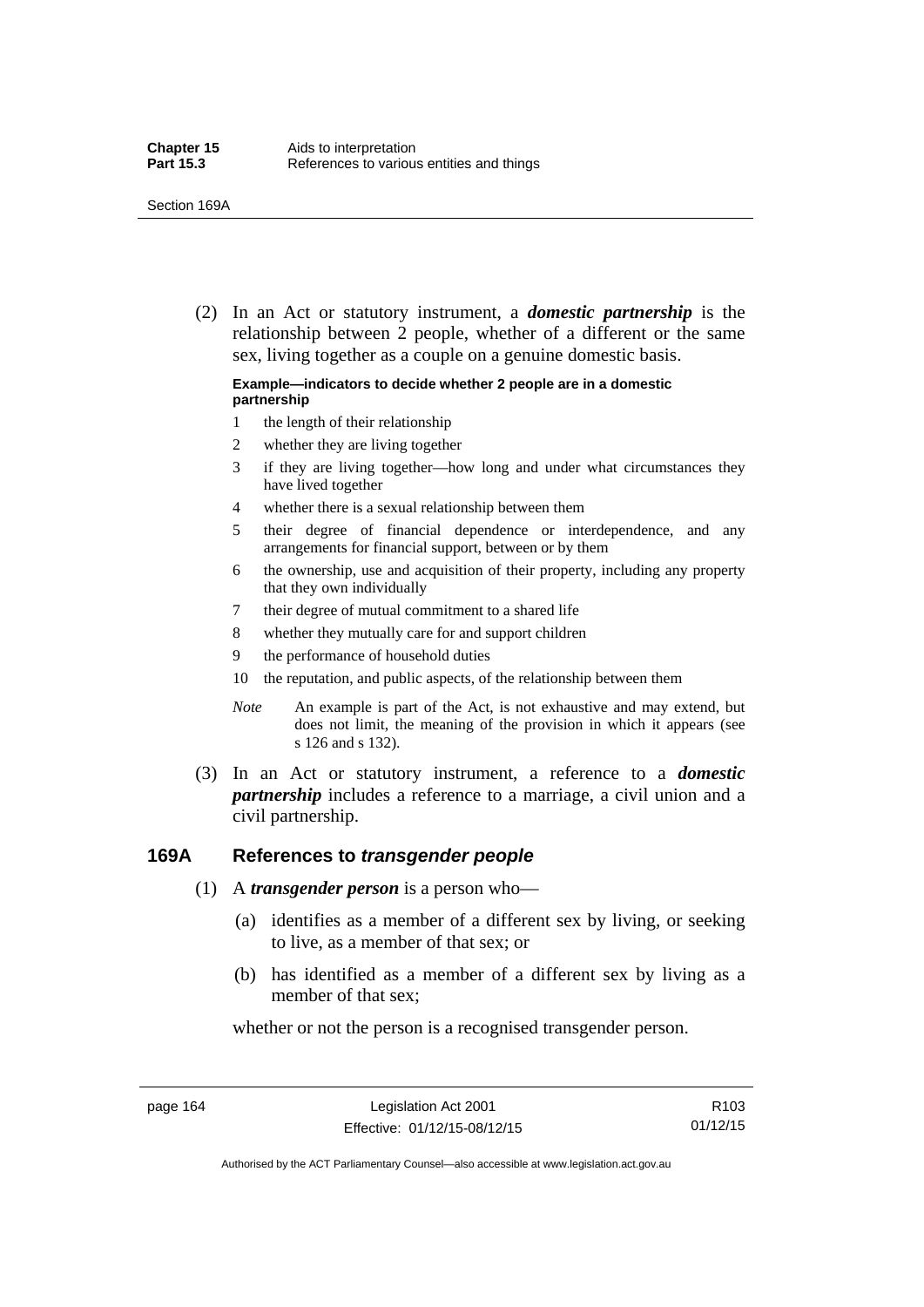- (2) A *transgender person* includes a person who is thought of as a transgender person, whether or not the person is a recognised transgender person.
- (3) A *recognised transgender person* is a person the record of whose sex is altered under the *[Births, Deaths and Marriages Registration](http://www.legislation.act.gov.au/a/1997-112)  [Act 1997](http://www.legislation.act.gov.au/a/1997-112)*, part 4 or the corresponding provisions of a law of a State or another Territory.

## **169B References to** *intersex people*

An *intersex person* is a person who has physical, hormonal or genetic features that are—

- (a) not fully female or fully male; or
- (b) a combination of male or female; or
- (c) not female or male.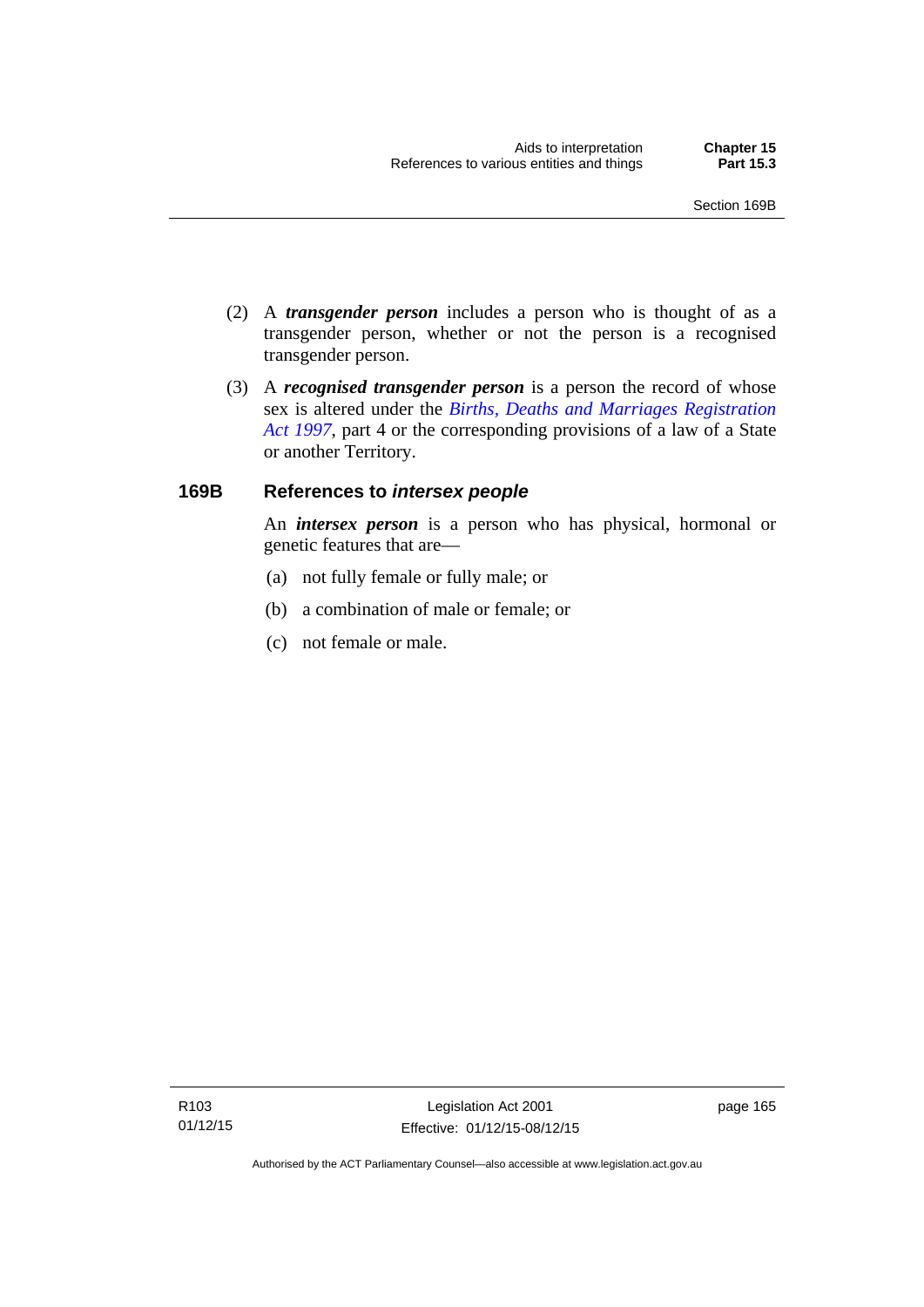# **Part 15.4 Preservation of certain common law privileges**

## **170 Privileges against self-incrimination and exposure to civil penalty**

- (1) An Act or statutory instrument must be interpreted to preserve the common law privileges against self-incrimination and exposure to the imposition of a civil penalty.
- (2) However, this section does not affect the operation of the *[Evidence](http://www.legislation.act.gov.au/a/2011-12)  [Act 2011](http://www.legislation.act.gov.au/a/2011-12)*.
	- *Note* The *[Evidence Act 2011](http://www.legislation.act.gov.au/a/2011-12)*, s 128 contains provisions that apply if a witness raises these privileges in a proceeding. The privileges have been abolished for bodies corporate (see *[Evidence Act 2011](http://www.legislation.act.gov.au/a/2011-12)*, s 187).
- (3) This section is a determinative provision.
	- *Note* See s 5 for the meaning of determinative provisions, and s 6 for their displacement.

### **171 Client legal privilege**

- (1) An Act or statutory instrument must be interpreted to preserve the common law privilege in relation to client legal privilege (also known as legal professional privilege).
- (2) However, this section does not affect the operation of the *[Evidence](http://www.legislation.act.gov.au/a/2011-12)  [Act 2011](http://www.legislation.act.gov.au/a/2011-12)*.
	- *Note* The *[Evidence Act 2011](http://www.legislation.act.gov.au/a/2011-12)*, div 3.10.1 contains provisions about client legal privilege.
- (3) This section is a determinative provision.
	- *Note* See s 5 for the meaning of determinative provisions, and s 6 for their displacement.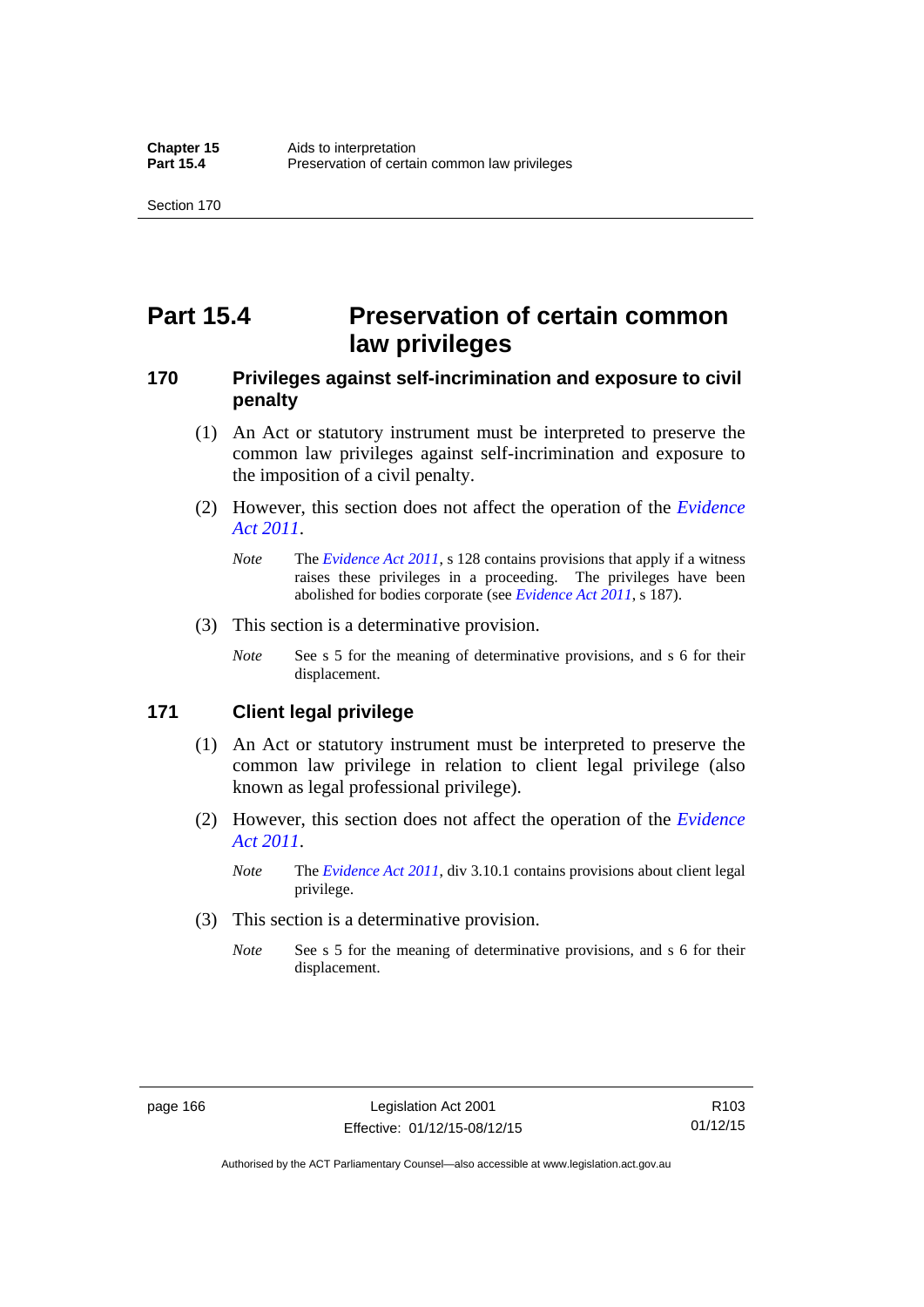# **Chapter 16 Courts, tribunals and other decision-makers**

## **175 Meaning of** *law***—ch 16**

In this chapter:

*law* means an Act, subordinate law or disallowable instrument.

*Note* A reference to an Act, subordinate law or disallowable instrument includes a reference to a provision of the Act, law or instrument (see s 7, s 8 and s 9).

# **176 Jurisdiction of courts and tribunals**

- (1) This section applies if a law, whether expressly or by implication, authorises a proceeding (whether civil or criminal) to be brought in a particular court or tribunal in relation to a matter.
- (2) The law vests the court or tribunal with jurisdiction in the matter.
- (3) The jurisdiction so vested is not limited by any limits to which any other jurisdiction of the court or tribunal may be subject.
	- *Note* See also s 45 which relates to the making of rules carrying out or giving effect to the jurisdiction of the court or tribunal.

#### **177 Recovery of amounts owing under laws**

If an amount is owing under a law to a person (the *creditor*) by another person (the *debtor*), the creditor may recover the amount as a debt owing by the debtor to the creditor in a court of competent jurisdiction or the ACAT.

#### **178 Power to decide includes power to take evidence etc**

- (1) A court, tribunal or other entity authorised by law to hear and decide a matter (however expressed) has power—
	- (a) to take evidence, including evidence on oath; and

page 167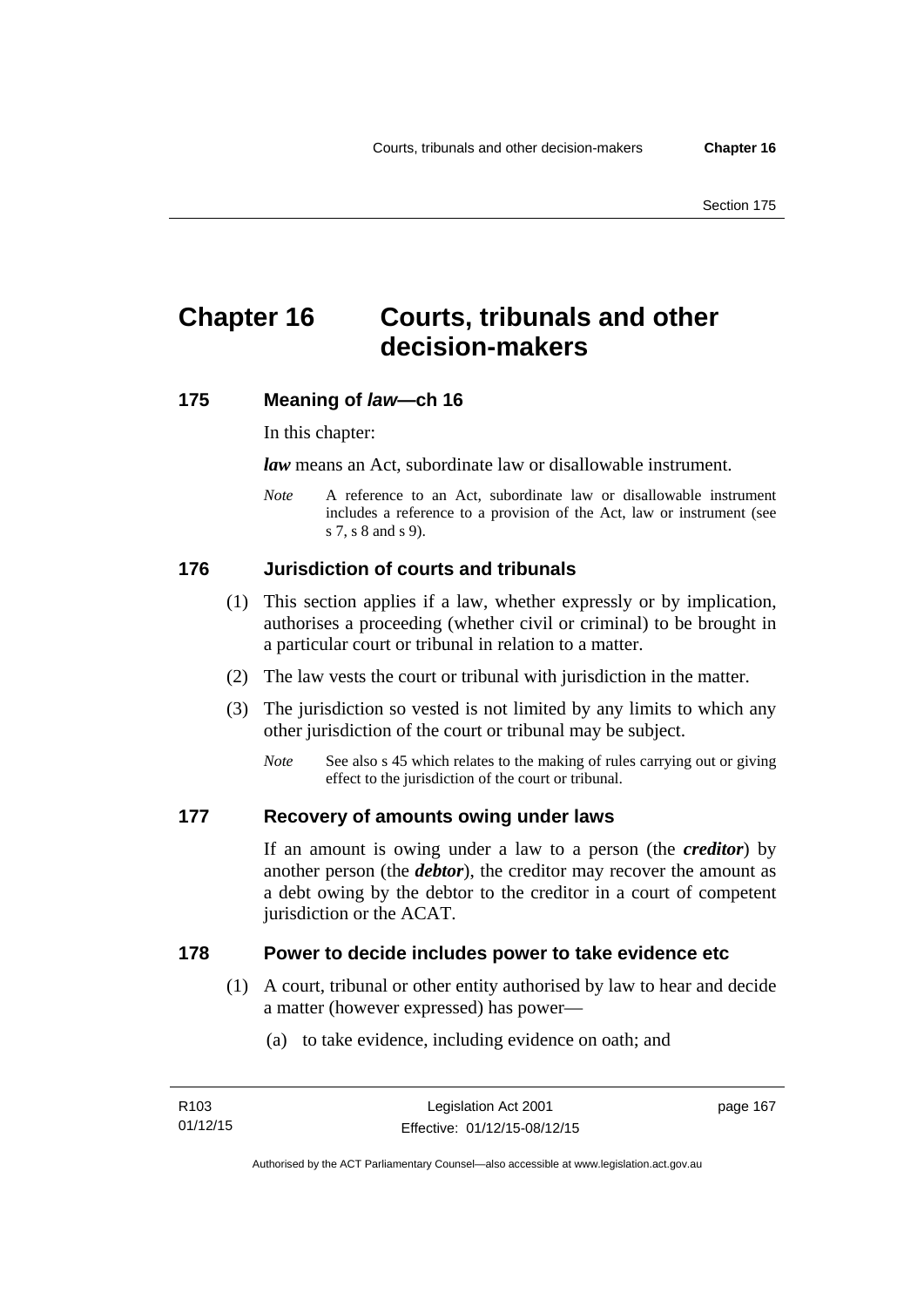- (b) to examine witnesses; and
- (c) to administer oaths to witnesses.
- (2) The court, tribunal or other entity may authorise a person to administer an oath to a witness.
- (3) This section does not limit any other power of the court, tribunal or other entity.

#### **179 Content of statements of reasons for decisions**

- (1) This section applies if a law requires a tribunal or other entity making a decision to give written reasons for the decision, whether the term 'reasons', 'grounds' or any other term is used.
- (2) The document giving the reasons must also set out the findings on material questions of fact and refer to the evidence or other material on which the findings were based.
- (3) This section is a determinative provision.
	- *Note* See s 5 for the meaning of determinative provisions, and s 6 for their displacement.

Authorised by the ACT Parliamentary Counsel—also accessible at www.legislation.act.gov.au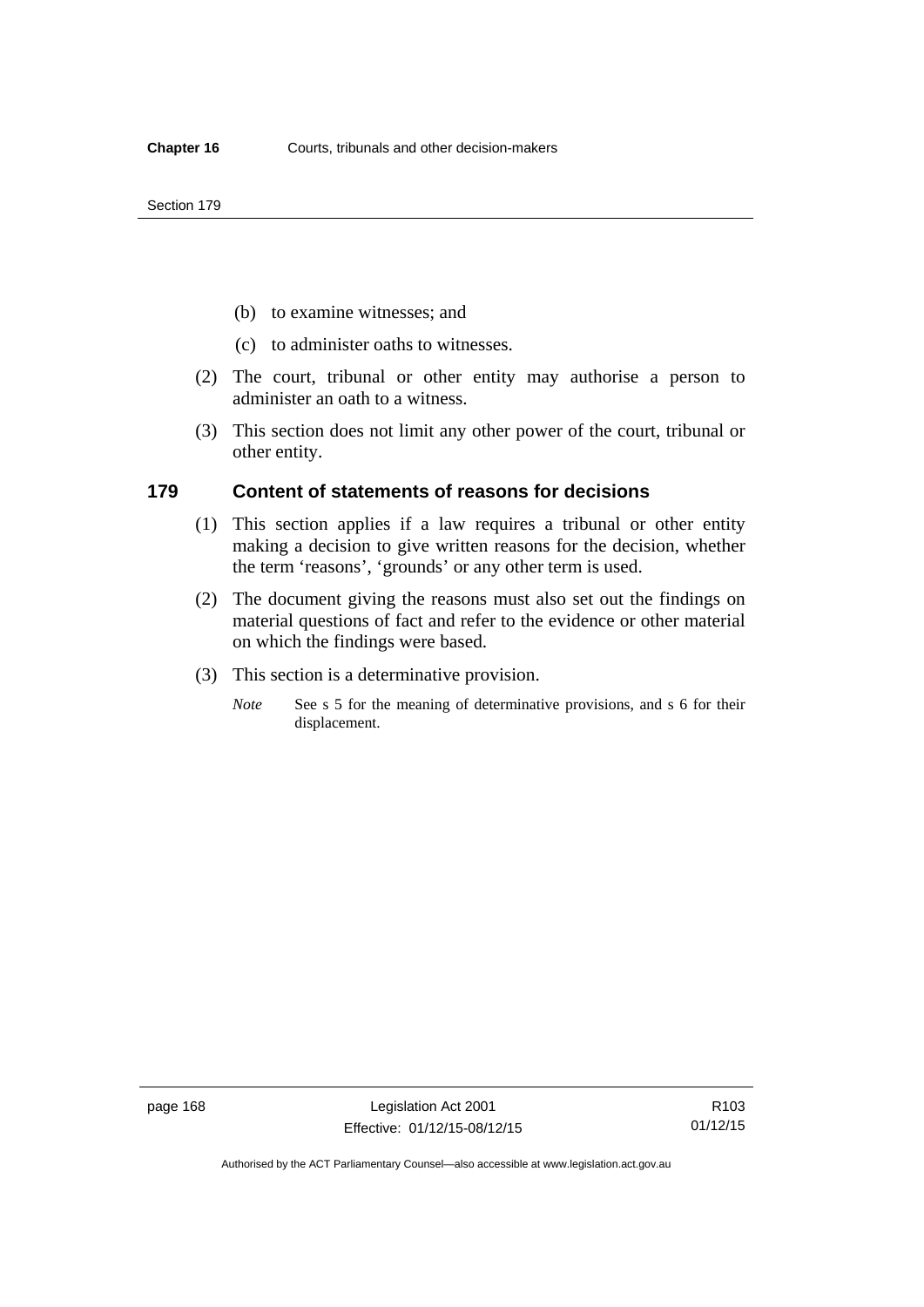## **180 Power to make decision includes power to reverse or change**

- (1) Power given by a law to make a decision includes power to reverse or change the decision.
- (2) The power to reverse or change the decision is exercisable in the same way, and subject to the same conditions, as the power to make the decision.

#### **Example**

If the power to include land in a special reserve is exercisable only on the resolution of the Legislative Assembly, the power to excise land from a special reserve is exercisable only on the resolution of the Assembly.

*Note* An example is part of the Act, is not exhaustive and may extend, but does not limit, the meaning of the provision in which it appears (see s 126 and s 132).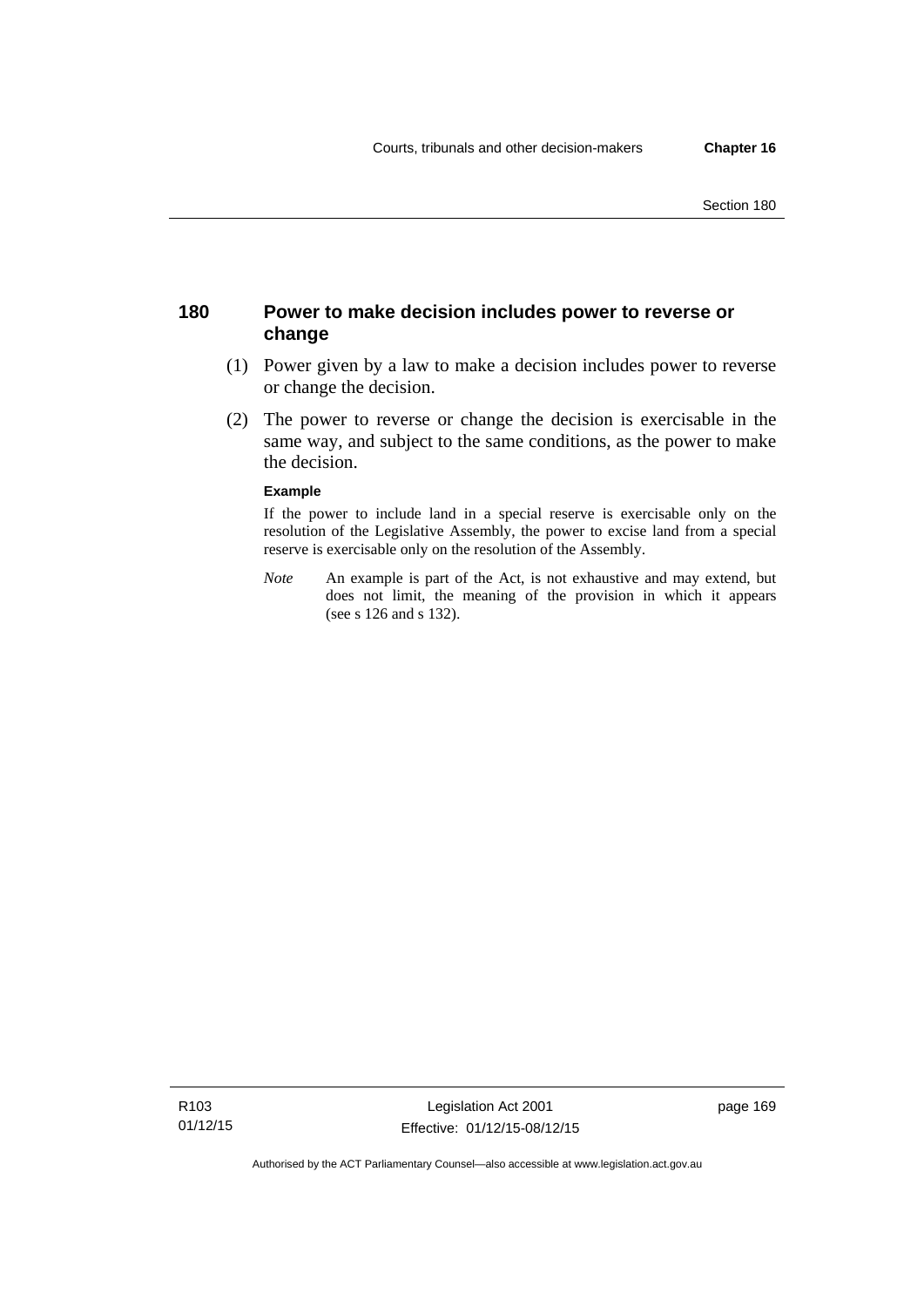# **Chapter 17 Entities and positions**

#### **182 Meaning of** *law***—ch 17**

In this chapter:

*law* means an Act or statutory instrument.

*Note* A reference to an Act or statutory instrument includes a reference to a provision of the Act or instrument (see s 7 and s 13).

## **183 Change of name of entity**

- (1) If a law changes the name of an entity established under a law, the entity continues in existence under the new name and its identity is not affected by the change.
- (2) If the name of an entity is changed, a reference in a law to the entity by its previous name is taken, after the change, to be a reference to the entity by its new name.
- (3) To remove any doubt, subsection (2) applies to all entities, whether or not in or for the Territory, including entities established under a law of another jurisdiction.
	- *Note Another jurisdiction* means the Commonwealth, a State, another Territory, the United Kingdom or New Zealand (see dict, pt 2).

### **184 Change in constitution of entity**

- (1) This section applies if a law changes how an entity established under a law is constituted.
- (2) The entity continues in existence as newly constituted and its identity is not affected by the change.
- (3) Without limiting subsection (2), the change does not affect—
	- (a) any function, right, privilege, liability or property of the entity; or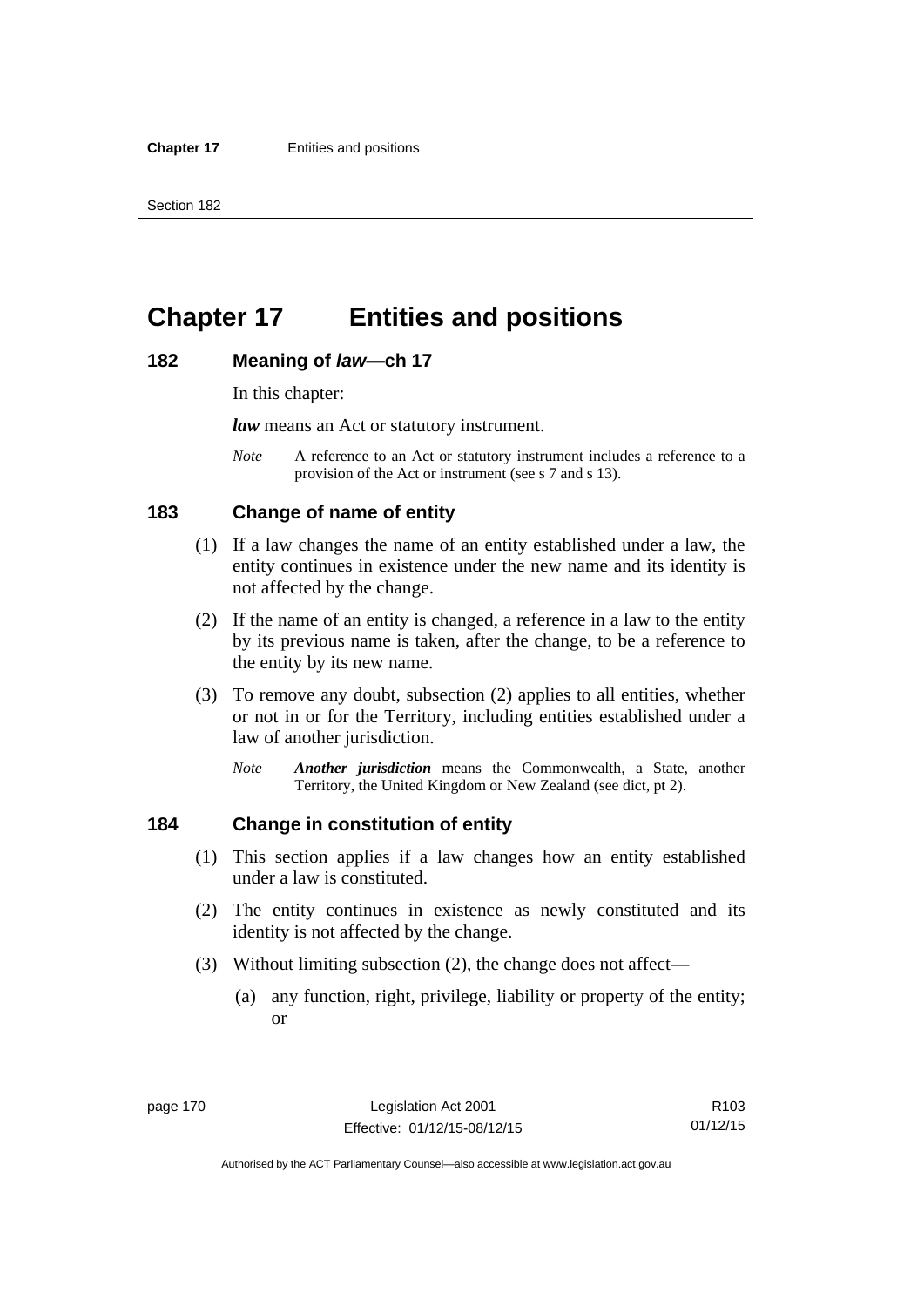- (b) the bringing of a proceeding, or the continuation of a proceeding, by or against the entity; or
- (c) the carrying out of an investigation or inquiry, or the continuation of an investigation or inquiry, in relation to anything done or not done by or in relation to the entity.
- *Note Function* is defined in the dictionary, pt 1 to include authority, duty and power.

# **184A References to entity**

- (1) In a law, a reference to an entity includes a reference to a person exercising a function of the entity, whether under a delegation, subdelegation or otherwise.
- (2) To remove any doubt, this section applies to all entities, whether or not in or for the Territory, including entities established under a law of another jurisdiction.

# **185 References to occupant of position**

- (1) In a law, a reference to the occupant of a position (however expressed) includes a reference to anyone for the time being occupying the position.
- (2) To remove any doubt, this section applies to all positions, whether or not in or for the Territory, including positions established under a law of another jurisdiction.
	- *Note* See s 200 (1) (Functions of occupants of positions) and defs *occupy* and *position* in the dictionary, pt 1.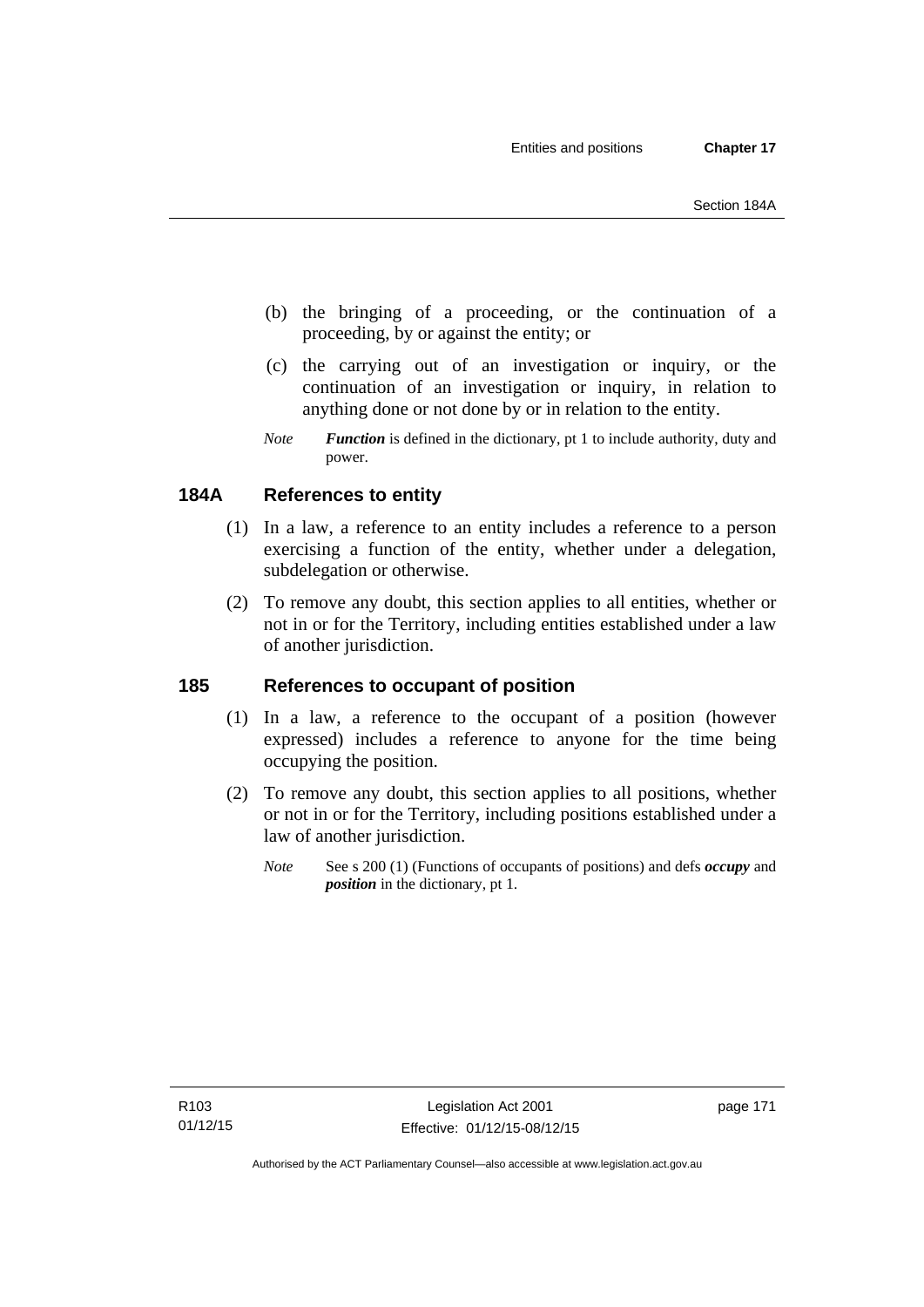## **186 Change of name of position**

- (1) If a law changes the name of a position established under a law, the position continues in existence under the new name and its identity is not affected by the change.
- (2) If the name of a position is changed, a reference in a law to the position by its previous name is taken, after the change, to be a reference to the position by its new name.
- (3) To remove any doubt, subsection (2) applies to all positions, whether or not in or for the Territory, including positions established under a law of another jurisdiction.

## **187 Chair and deputy chair etc**

- (1) If a law establishes a position of chair or chairperson of an entity, the chair or chairperson may be referred to as chairman, chairwoman, chairperson or chair.
- (2) If a law establishes a position of deputy chair or deputy chairperson of an entity, the deputy chair or deputy chairperson may be referred to as deputy chairman, deputy chairwoman, deputy chairperson or deputy chair.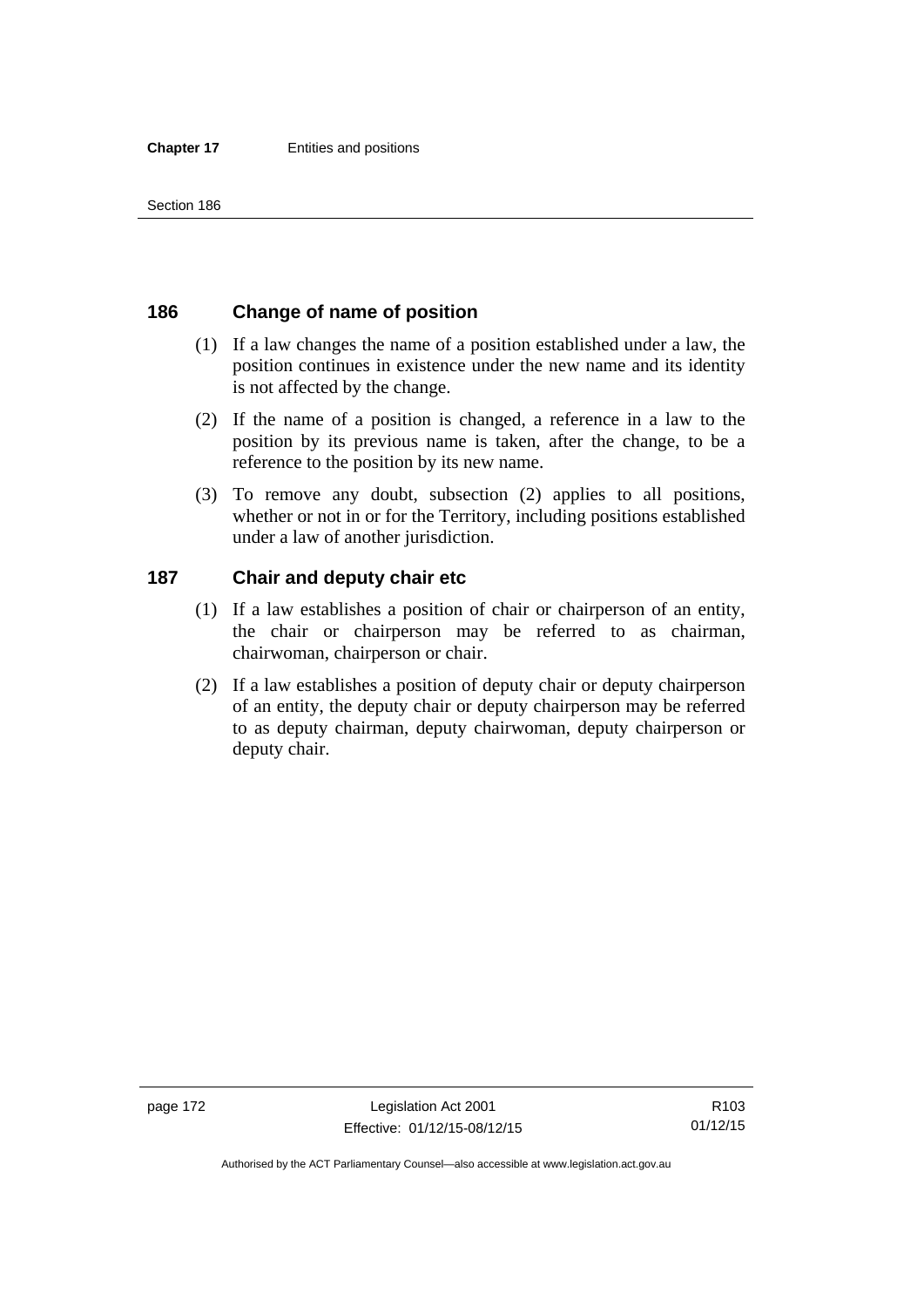# **Chapter 18 Offences**

*Note* See also s 133 to s 135 (which relate to penalty units and penalty provisions) and s 161 (Corporations liable to offences).

#### **188 Meaning of** *ACT law***—ch 18**

In this chapter:

*ACT law* means an Act or subordinate law.

*Note* A reference to an Act or subordinate law includes a reference to a provision of the Act or law (see s 7 and s 8).

### **189 Reference to offence includes reference to related ancillary offences**

A reference to an offence against an ACT law includes a reference to an offence against the [Criminal Code,](http://www.legislation.act.gov.au/a/2002-51) part 2.4 (Extensions of criminal responsibility) or section 717 (Accessory after the fact) that relates to the ACT law.

#### **Example**

X is the holder of a licence under the *Plant Development Act 2001* (hypothetical). The Plant Development Act, s 23 provides for the cancellation of a licence if a licence holder commits an offence against the Act. While his business premises are being inspected, X incites an employee to obstruct the inspector. As a result, the employee obstructs the inspector (which is an offence against the Act). X is later convicted of the offence of incitement against the [Criminal Code](http://www.legislation.act.gov.au/a/2002-51), s 47 (which is an offence in the [Criminal Code,](http://www.legislation.act.gov.au/a/2002-51) pt 2.4). Because of the Legislation Act, s 189, X is taken to have committed an offence against the Plant Development Act and is therefore liable to have his licence cancelled.

*Note 1* The result would be the same if X had been convicted of conspiracy relating to the offence of obstruction in the Plant Development Act.

> Apart from the Legislation Act, s 189, the following offences in the [Criminal Code,](http://www.legislation.act.gov.au/a/2002-51) pt 2.4 could also apply to the offence in the Plant Development Act:

- attempt (s 44 (Attempt))
- aiding and abetting (s 45 (Complicity and common purpose)).

R103 01/12/15 page 173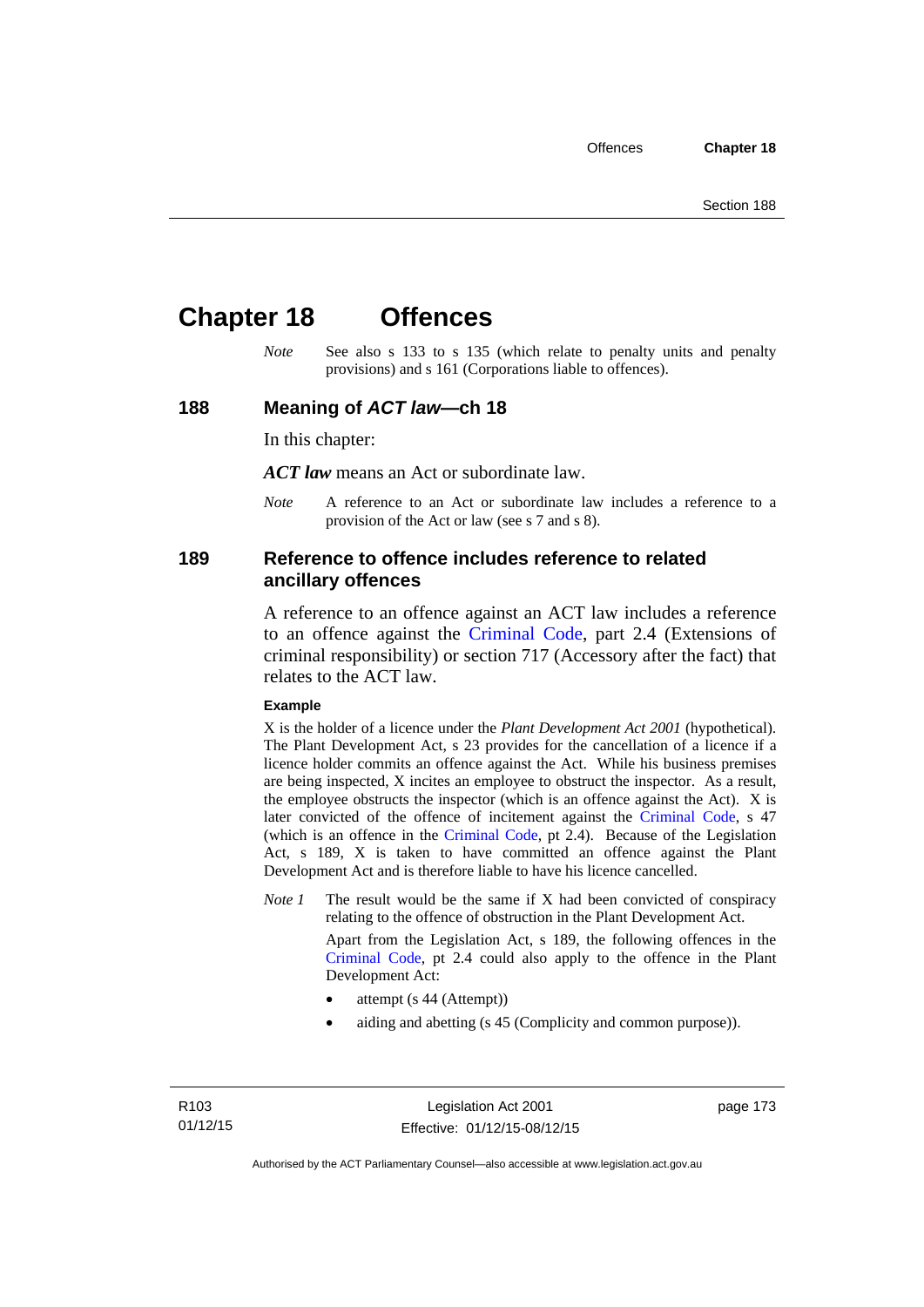*Note 2* An example is part of the Act, is not exhaustive and may extend, but does not limit, the meaning of the provision in which it appears (see s 126 and s 132).

#### **190 Indictable and summary offences**

- (1) An offence is an *indictable offence* if—
	- (a) it is punishable by imprisonment for longer than 2 years; or
	- (b) it is declared by an ACT law to be an indictable offence.
- (2) An *indictable offence* includes an indictable offence that is or may be dealt with summarily.
- (3) Any other offence is a *summary offence* and is punishable on summary conviction.

#### **191 Offences against 2 or more laws**

- (1) If an act or omission by a person is an offence against 2 or more ACT laws, the person may be prosecuted for and convicted of any of the offences, but is not liable to be punished more than once for the act or omission.
- $(2)$  If—
	- (a) an act or omission by a person is an offence against both an ACT law and a law of another jurisdiction; and
	- (b) the person has been punished for the offence against the law of the other jurisdiction;

the person is not liable to be punished for the offence against the ACT law.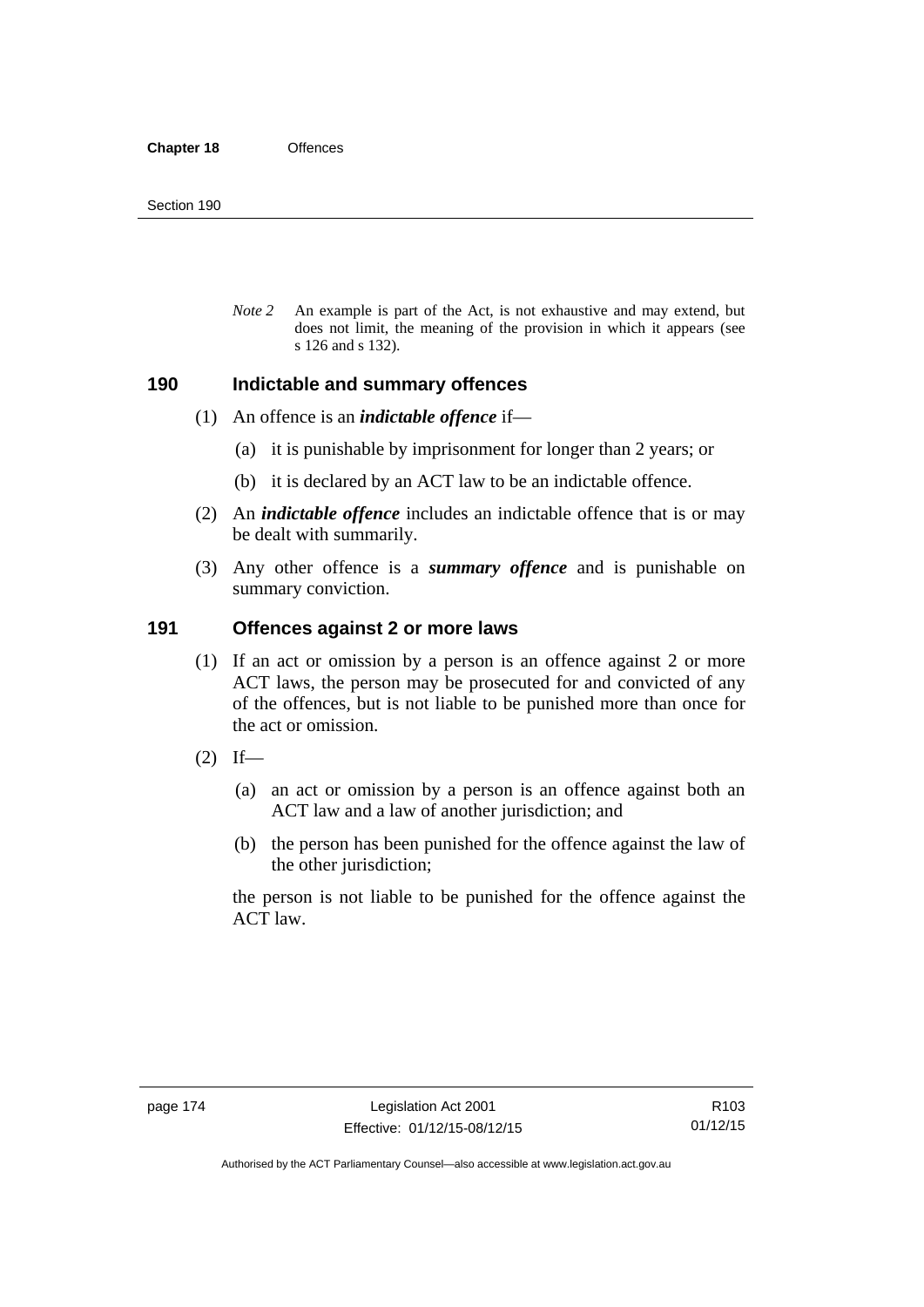# **192 When must prosecutions begin?**

- (1) A prosecution for the following offences against an ACT law may be begun at any time:
	- (a) an offence by an individual punishable by imprisonment for longer than 6 months;
	- (b) an offence by a corporation punishable by a prescribed fine;
		- *Note* See s 161 for the fines that may be imposed on a corporation for offences punishable only by imprisonment.
	- (c) an aiding and abetting offence by an individual in relation to an offence by a corporation punishable by a prescribed fine.
- (2) A prosecution for any other offence against an ACT law must be begun not later than—
	- (a) 1 year after the day of commission of the offence; or
	- (b) if an ACT law provides for another period—that period.
- (3) However, if a coroner's inquest or inquiry, or an inquiry under the *[Inquiries Act 1991](http://www.legislation.act.gov.au/a/1991-2)* or the *[Royal Commissions Act 1991](http://www.legislation.act.gov.au/a/1991-1)*, is held into a matter that discloses or is otherwise found to relate to an offence mentioned in subsection (2), a prosecution for the offence may be begun not later than 1 year after the day when—
	- (a) the coroner's report is made; or
	- (b) the report of the board of inquiry or royal commission is given to the Chief Minister.
- (4) In this section:

*aiding and abetting offence* means an offence against the [Criminal](http://www.legislation.act.gov.au/a/2002-51)  [Code](http://www.legislation.act.gov.au/a/2002-51), section 45 (Complicity and common purpose).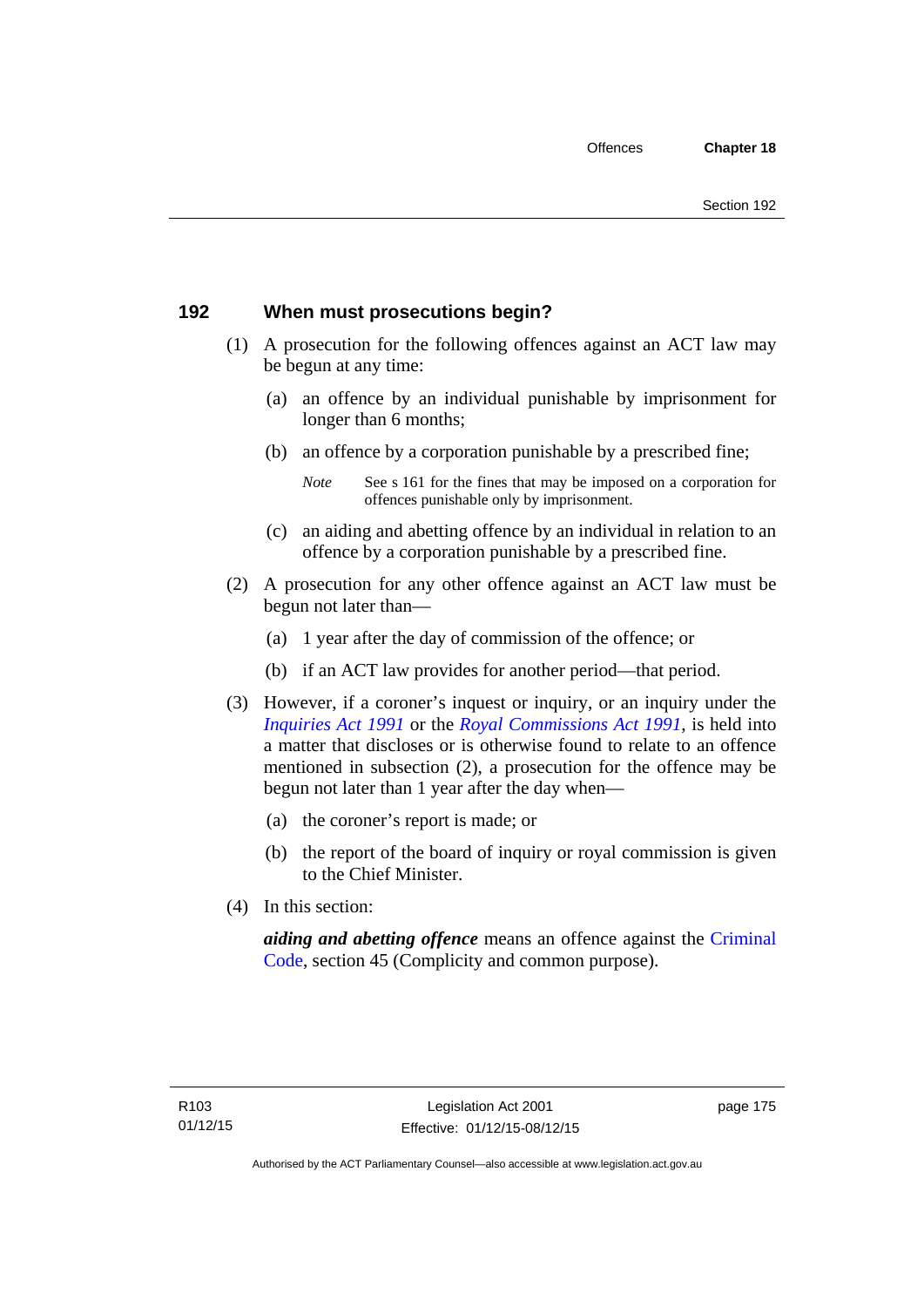*prescribed fine*, for an offence, means—

- (a) if the penalty for the offence is expressed in penalty units— 100 penalty units or more; or
- (b) if the penalty for the offence is expressed as an amount of money—\$50 000 or more.

## **193 Continuing offences**

- (1) This section applies to a requirement to do an act if—
	- (a) the act is required to be done under an ACT law within a particular period or before a particular time; and
	- (b) failure to comply with the requirement is an offence against the law.
- (2) A person who fails to comply with the requirement commits an offence for each day until the act is done.
- (3) A day mentioned in subsection (2) includes any day of conviction for an offence and any later day.

*Note* See also s 152 (Continuing effect of obligations).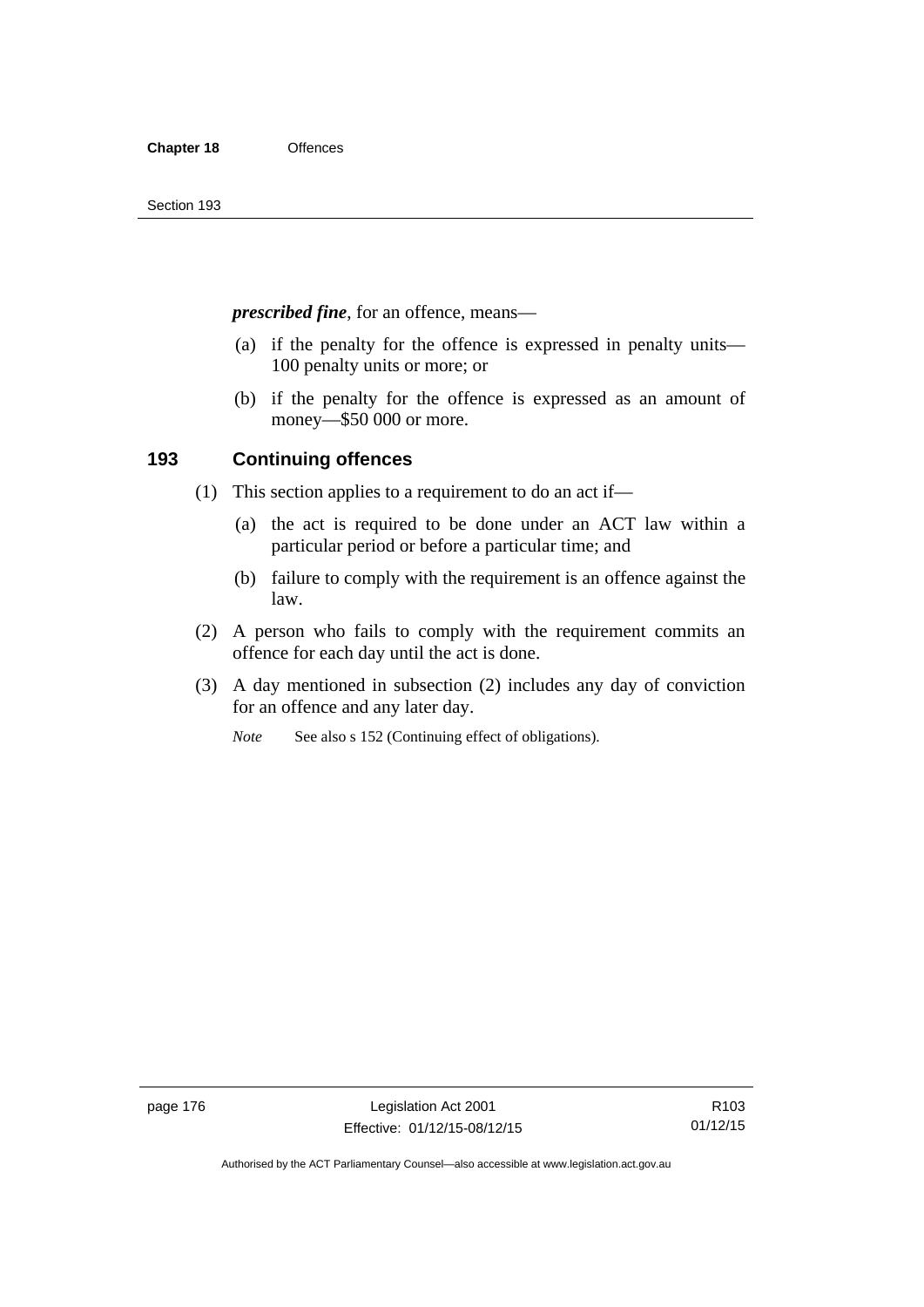# **Chapter 19 Administrative and machinery provisions**

# Part 19.1 **Introductory**

#### **195 Meaning of** *law***—ch 19**

In this chapter:

*law* means an Act, subordinate law or disallowable instrument.

*Note* A reference to an Act, subordinate law or disallowable instrument includes a reference to a provision of the Act, law or instrument (see s 7, s 8 and s 9).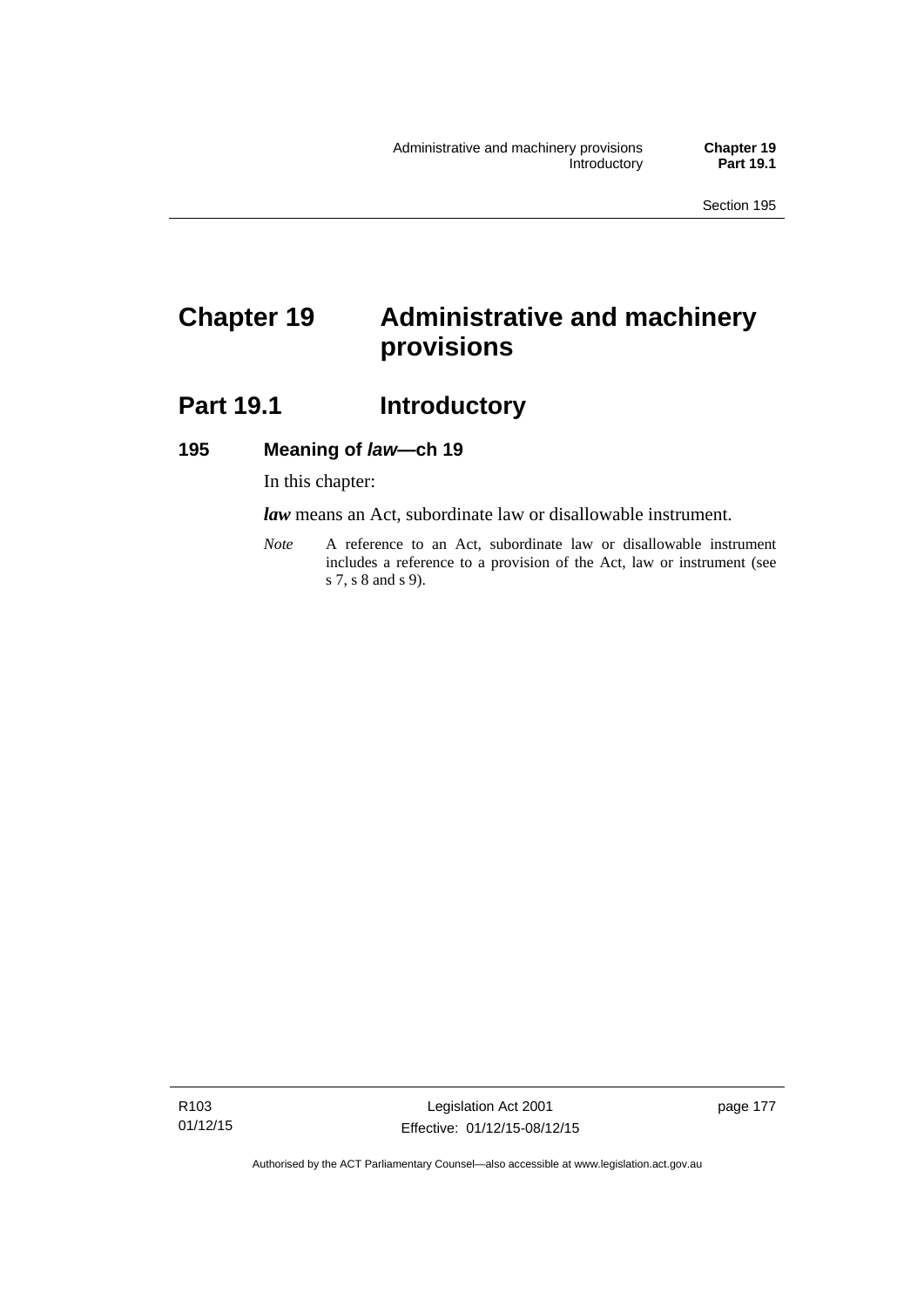# **Part 19.2 Functions**

*Note Function* is defined in the dictionary, pt 1 to include authority, duty and power.

## **196 Provision giving function gives power to exercise function**

 (1) A provision of a law that gives a function to an entity also gives the entity the powers necessary and convenient to exercise the function.

*Note Entity* and *exercise*—see the dictionary, pt 1.

 (2) The powers given to the entity under subsection (1) are in addition to any other powers of the entity under the law.

## **197 Statutory functions may be exercised from time to time**

If a law gives a function to an entity, the function may be exercised from time to time.

*Note* See also s 42 (3) (Power to make statutory instruments).

## **199 Functions of bodies**

 (1) If a law authorises or requires a body to exercise a function, it may do so by resolution.

*Note Body*—see the dictionary, pt 1.

- (2) To remove any doubt, subsection (1) applies in relation to a function even though a law authorises or requires the function to be exercised in writing.
- (3) If a law authorises or requires a signature by a person and the person is a body, the signature of a person authorised by the body for the purpose is taken to be the signature of the body.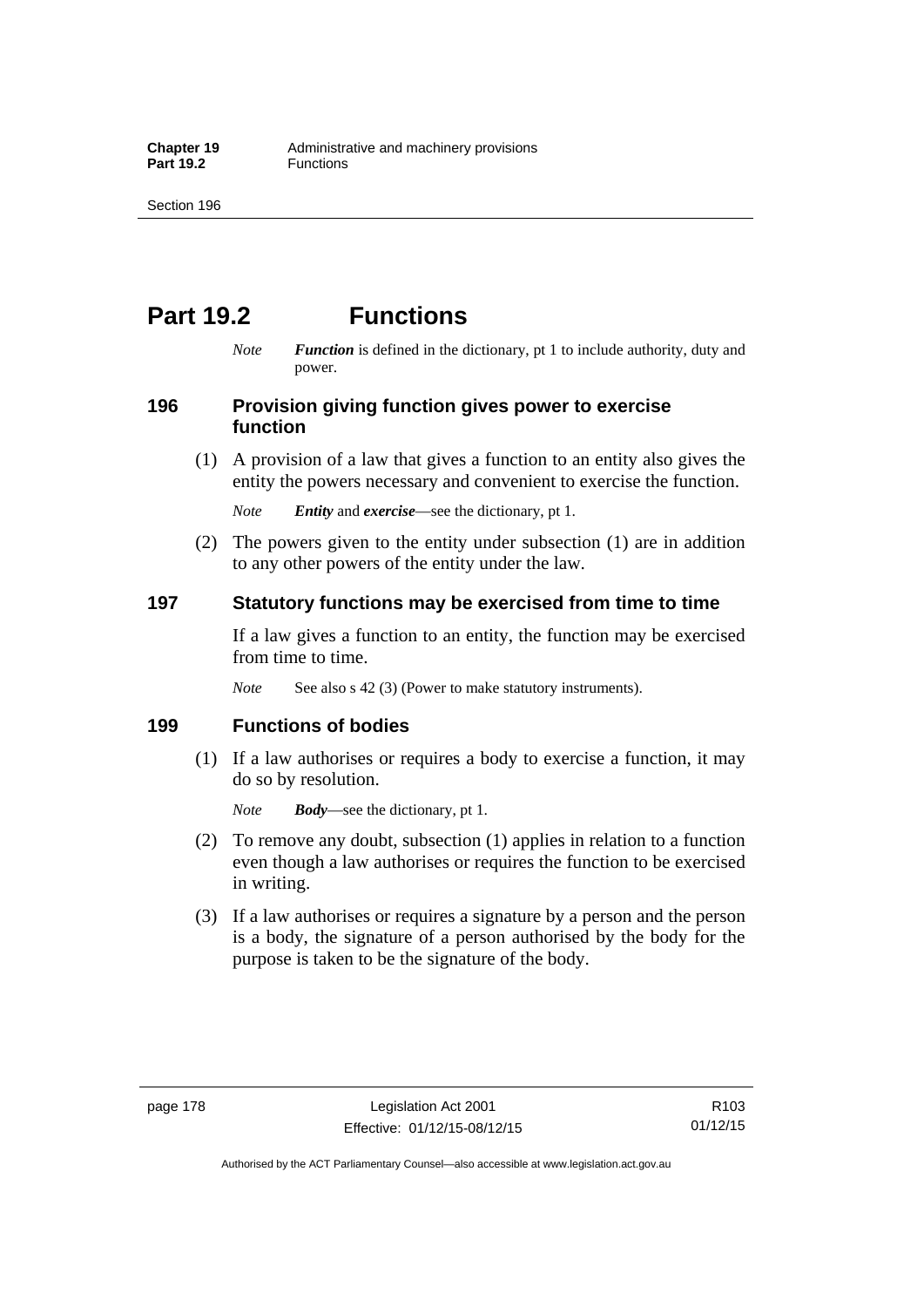(4) If a law gives a function to a body, the function may be exercised by the body as constituted for the time being.

#### **Example**

The ACT Conference Organisers Registration Board is a statutory body consisting of 5 members. At a meeting of the board it is agreed to exempt a conference organiser from registration on certain conditions. On the day after the meeting, 1 of the members of the board (X) resigns and another person (Y) is appointed to the board in  $X$ 's place. At the next meeting of the board, the board considers additional information submitted by the conference organiser and agrees to amend the conditions of exemption. Because of s (4), the board's ability to use its power of exemption is not affected by a change in the membership of the board.

- *Note* An example is part of the Act, is not exhaustive and may extend, but does not limit, the meaning of the provision in which it appears (see s 126 and s 132).
- (5) The exercise of the function is not affected only because of vacancies in the body's membership.
- (6) Subsections (4) and (5) do not affect any quorum requirement applying to the body.

#### **Example**

The Act establishing the board mentioned in the example to s (4) provides that the quorum for a meeting of the board is the chair or deputy chair and 2 other members. If the quorum requirement was complied with at each meeting mentioned in the example, the result mentioned in the example would be the same whether or not X attended the first meeting and whether or not Y attended the second meeting.

- (7) If a body as constituted for the time being does something in exercise of a function given to the body under a law, the effect of the thing done by the body does not end only because the membership of the body changes.
	- *Note* See also s 211 (Appointment not affected by appointer changes), s 224 (Acting appointment not affected by appointer changes), and s 241 (Delegation not affected by appointer changes).
- (8) Subsection (7) does not prevent the thing done by the body being ended or changed by the body as subsequently constituted for the time being.

page 179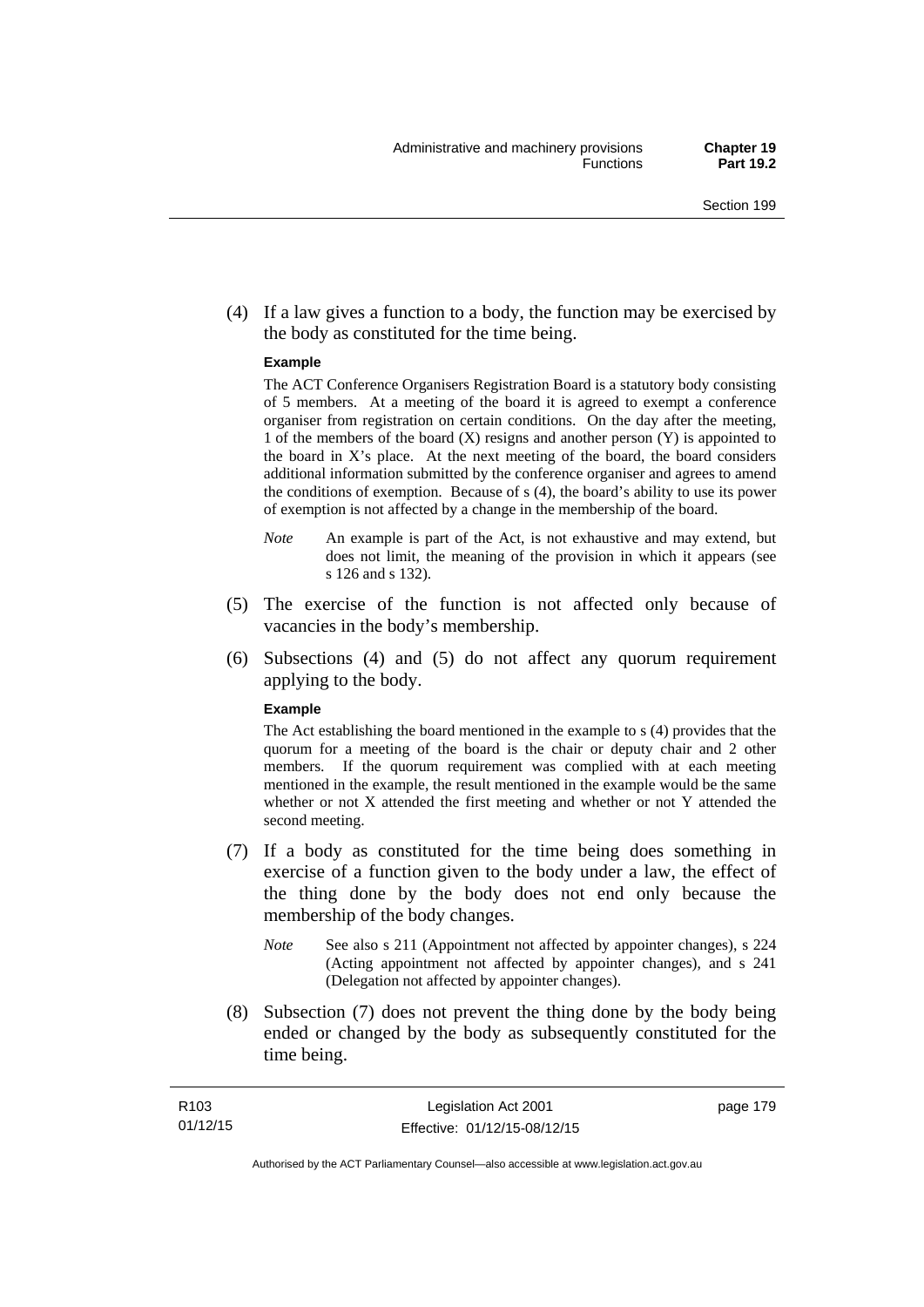### **200 Functions of occupants of positions**

- (1) If a law gives a function to the occupant of a position, the function may be exercised by the person for the time being occupying the position.
	- *Note* See s 185 (References to occupant of position) and dictionary, pt 1, defs *occupy* and *position*.
- (2) If the person for the time being occupying a position does something in exercise of a function given to the occupant of the position under a law, the thing done by the person does not end only because the person ceases to be the occupant of the position.
	- *Note* See also s 211 (Appointment not affected by appointer changes), s 224 (Acting appointment not affected by appointer changes), and s 241 (Delegation not affected by appointer changes).
- (3) Subsection (2) does not prevent the thing done by the person being ended or changed by any person subsequently occupying the position for the time being.

R103 01/12/15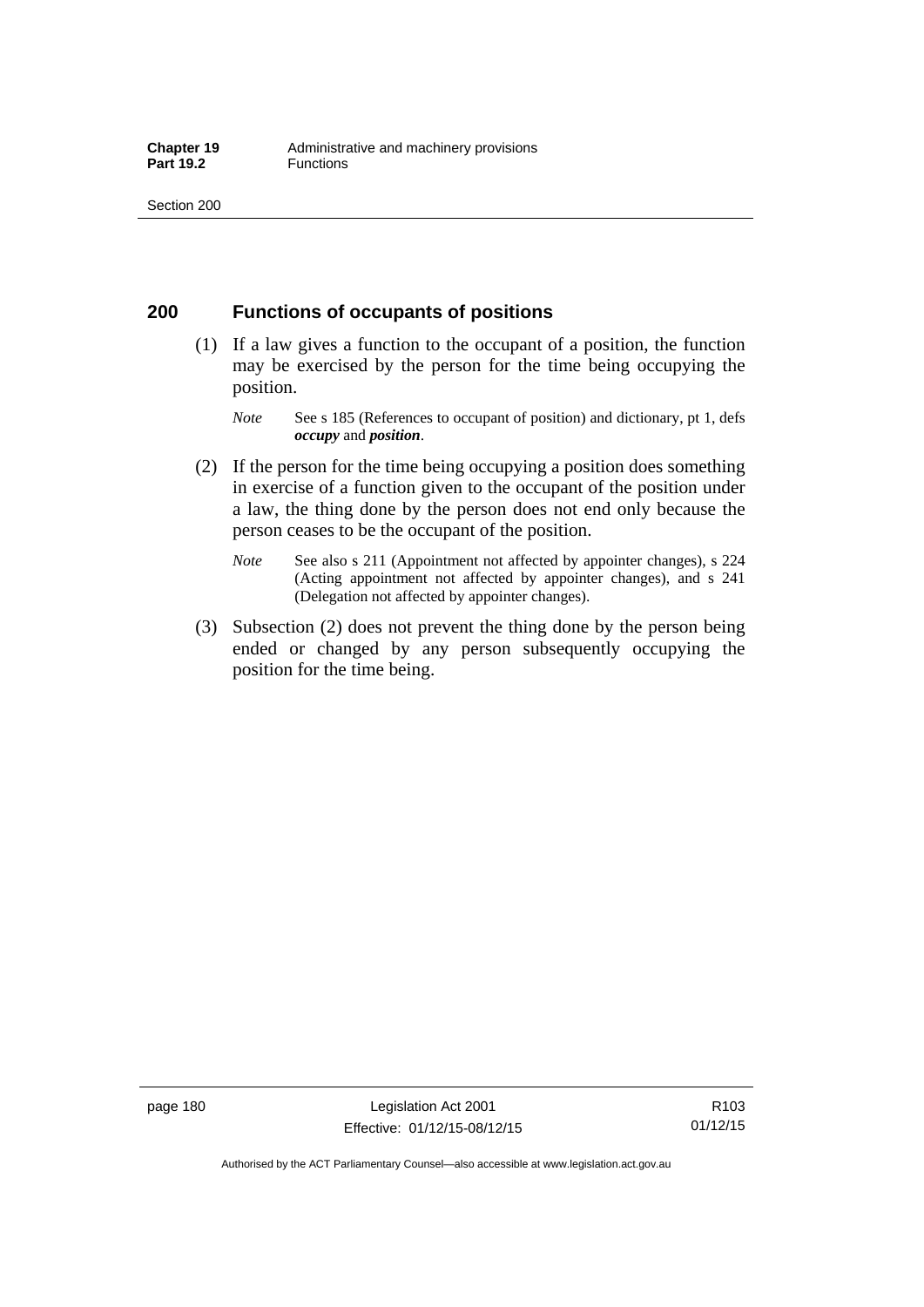# **Part 19.3 Appointments**

# **Division 19.3.1 Appointments—general**

*Note* Certain statutory appointments made by a Minister require consultation with a Legislative Assembly committee and are disallowable (see div 19.3.3 (Appointments—Assembly consultation)).

## **205 Application—div 19.3.1**

This division applies if a law authorises or requires an entity (the *appointer*) to appoint a person—

- (a) to a position under a law; or
- (b) to exercise a function or do anything else under a law.
- *Note Function* is defined in the dictionary, pt 1 to include authority, duty and power.

#### **206 Appointments must be in writing etc**

- (1) An appointment must be made, or evidenced, by writing (the *instrument of appointment*) signed by the appointer.
- (2) If a law provides for a maximum or minimum period of appointment, the instrument of appointment must state the period for which the appointment is made.

#### **Examples—stated appointment periods**

- 1 2 years
- 2 until age 65
- *Note* An example is part of the Act, is not exhaustive and may extend, but does not limit, the meaning of the provision in which it appears (see s 126 and s 132).

#### **207 Appointment may be by name or position**

- (1) The appointer may make an appointment by—
	- (a) naming the person appointed; or

page 181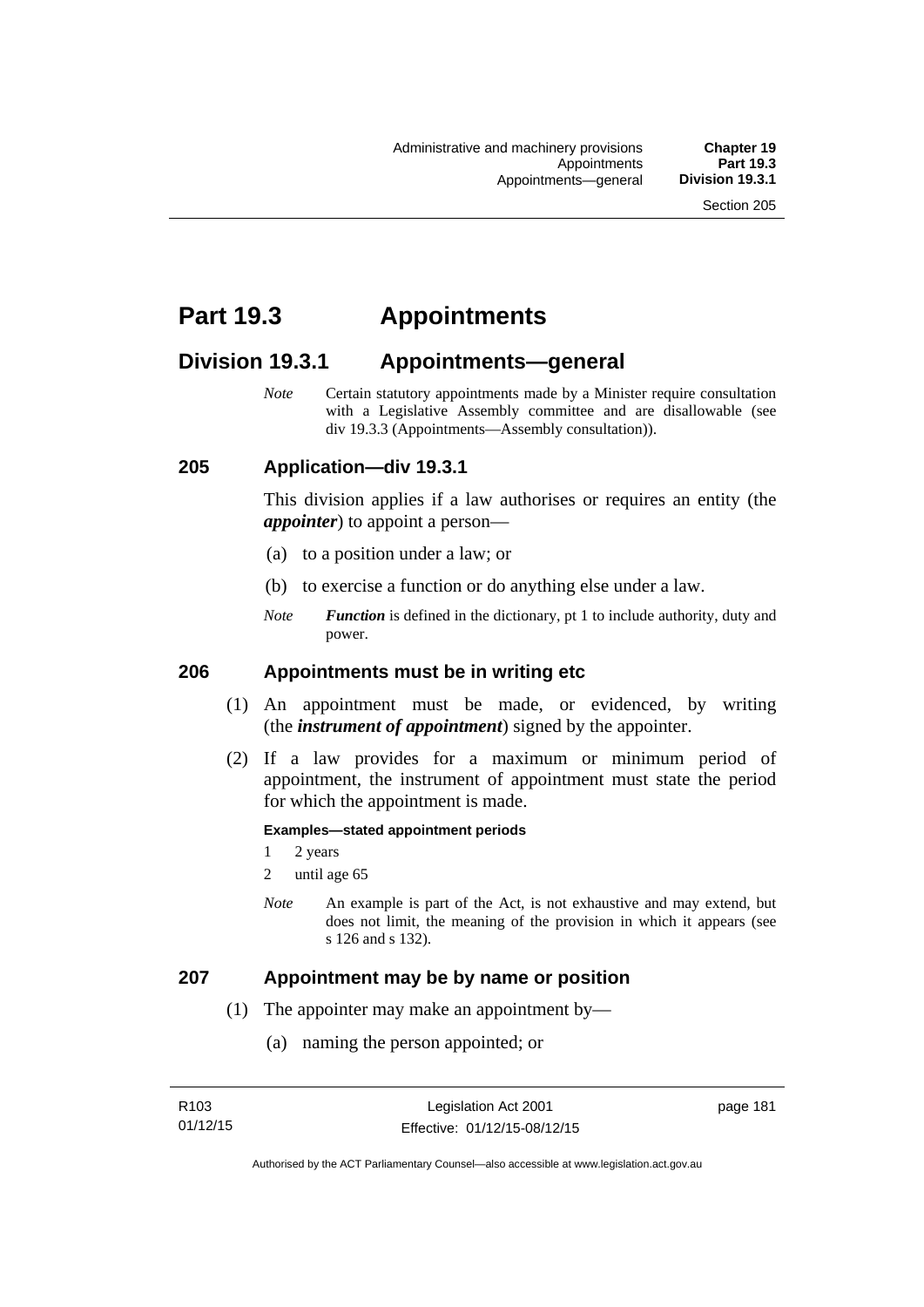Section 208

- (b) nominating the occupant of a position (however described), at a particular time or from time to time.
- (2) For this division, the person named, or the occupant of the position nominated, is the *appointee*.

## **208 Power of appointment includes power to suspend etc**

- (1) The appointer's power to make the appointment includes the power—
	- (a) to suspend the appointee, and end the suspension; or
	- (b) to end the appointment, and appoint someone else or reappoint the appointee if the appointee is eligible to be appointed to the position; or
	- (c) to reappoint the appointee if the appointee is eligible to be appointed to the position.
- (2) The power to suspend the appointee, end the appointment or reappoint the appointee is exercisable in the same way, and subject to the same conditions, as the power to make the appointment.

#### **Example**

If the appointment power is exercisable only on the recommendation of a body, the power to suspend, end the appointment or reappoint is exercisable only on the recommendation of the body.

*Note* An example is part of the Act, is not exhaustive and may extend, but does not limit, the meaning of the provision in which it appears (see s 126 and s 132).

## **209 Power of appointment includes power to make acting appointment**

 (1) If the appointer's power is the power to make an appointment to a position, the power to make the appointment also includes power to appoint a person, or 2 or more people, to act in the position—

page 182 Legislation Act 2001 Effective: 01/12/15-08/12/15

Authorised by the ACT Parliamentary Counsel—also accessible at www.legislation.act.gov.au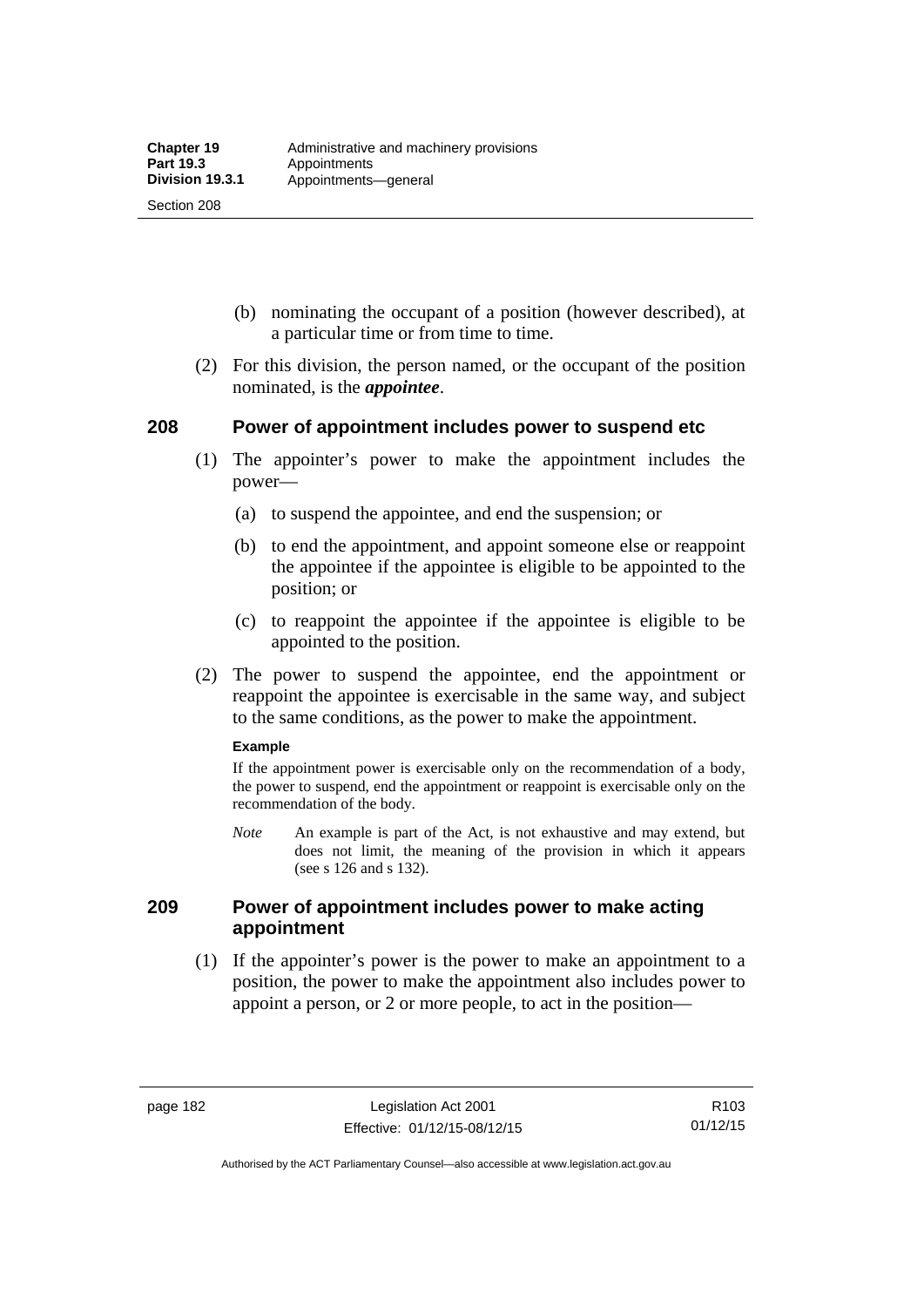- (a) during any vacancy, or all vacancies, in the position, whether or not an appointment has previously been made to the position; or
- (b) during any period, or all periods, when the appointee cannot for any reason exercise functions of the position.

#### **Examples—par (b)**

- 1 the appointee is ill or on leave
- 2 the appointee is acting in another position
- 3 the appointee is outside the ACT or Australia
- *Note 1 Function* is defined in the dictionary, pt 1 to include authority, duty and power.
- *Note 2* An example is part of the Act, is not exhaustive and may extend, but does not limit, the meaning of the provision in which it appears (see s 126 and s 132).
- (2) The power to appoint a person to act is exercisable in the same way, and subject to the same conditions, as the power to make the appointment.

#### **Example**

If the appointment power is exercisable only on the recommendation of a body, the power to appoint a person to act is exercisable only on the recommendation of the body.

- (3) Without limiting subsection (2), if the law (or another law) requires—
	- (a) the appointee to hold a qualification; or
	- (b) the appointer (or someone else) to be satisfied about the appointee's suitability (whether in terms of knowledge, experience, character or any other personal quality) before appointing the appointee to the position;

a person may only be appointed to act in the position if the person holds the qualification or the appointer (or other person) is satisfied about the person's suitability.

page 183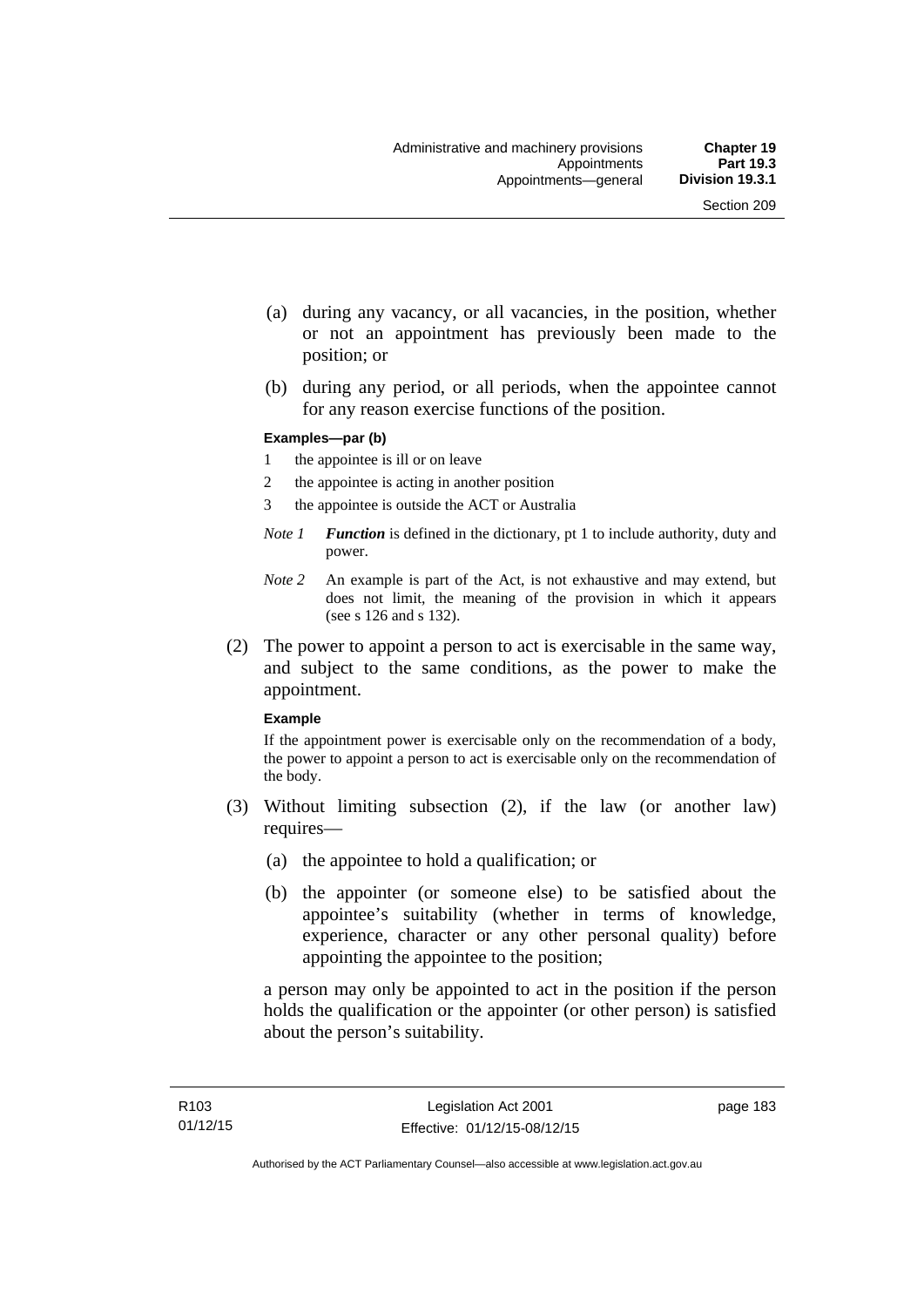Section 210

#### **Examples**

- 1 If an Act requires the appointee to be a magistrate, a person can be appointed to act in the position only if the person is a magistrate.
- 2 If a regulation requires the appointee to be a lawyer of at least 5 years standing, a person can be appointed to act in the position only if the person is a lawyer of at least 5 years standing.
- 3 If an Act requires the appointee to have, in the Executive's opinion, appropriate expertise, training or experience in relation to the needs of a particular group of people, a person can be appointed to act in the position only if the person has, in the Executive's opinion, that expertise, training or experience.

# **210 Resignation of appointment**

- (1) An appointment ends if the appointee resigns by signed notice of resignation given to the appointer.
- (2) However, if the appointer is the Executive, the notice of resignation may be given to a Minister.

## **211 Appointment not affected by appointer changes**

- (1) If the appointer is a body, an appointment made by the body does not end only because the membership of the body changes.
- (2) If the appointer is the person for the time being occupying a position, an appointment made by the person does not end only because the person ceases to be the occupant of the position.
- (3) This section does not limit the following sections:
	- section 199 (Functions of bodies)
	- section 200 (Functions of occupants of positions).

## **212 Appointment not affected by defect etc**

An appointment, or anything done under an appointment, is not invalid only because of a defect or irregularity in or in relation to the appointment.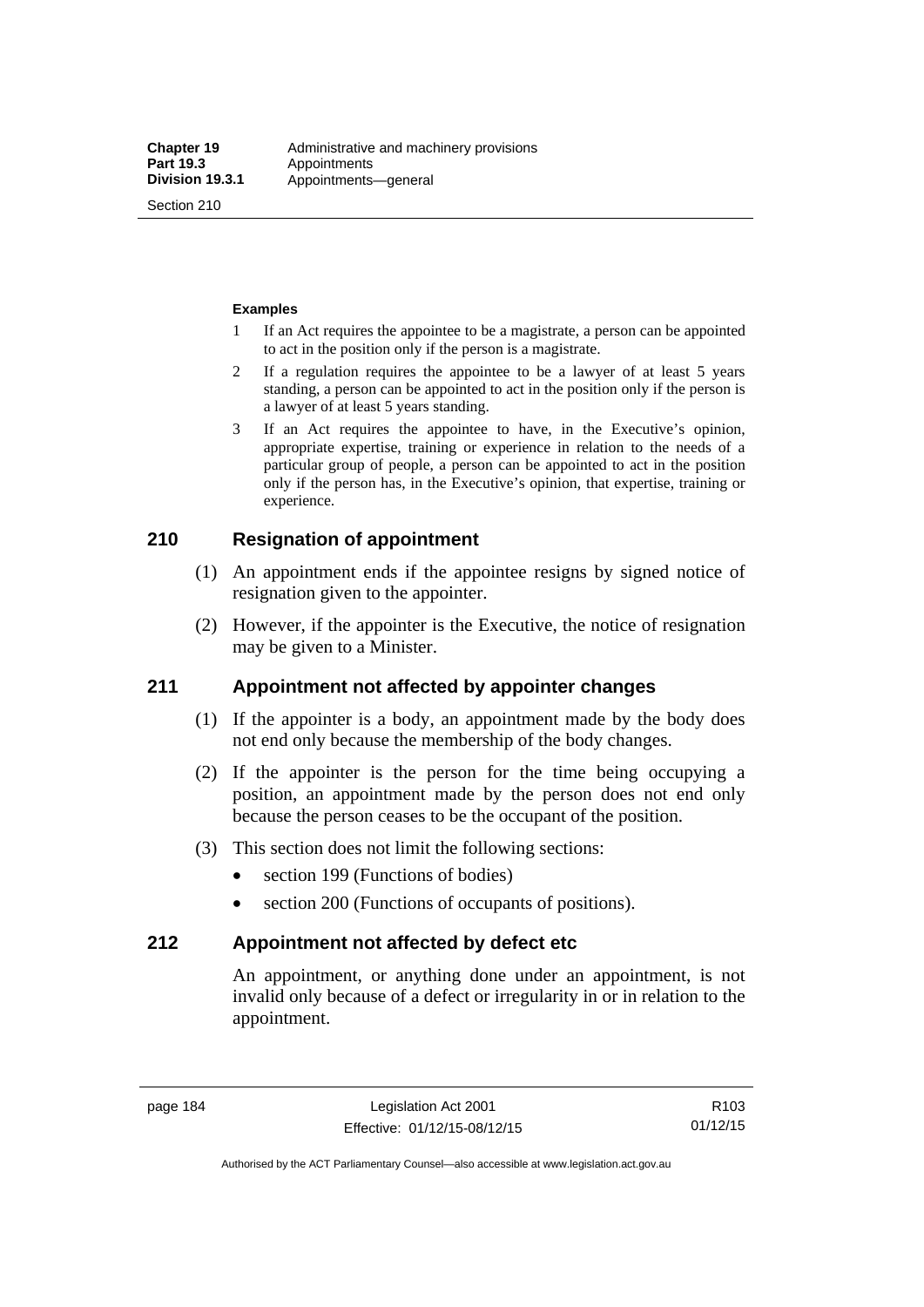# **Division 19.3.2 Acting appointments**

## **215 Application—div 19.3.2**

This division applies if a law gives an entity (the *appointer*) power to appoint a person to act in a position under a law.

# **216 Acting appointments must be in writing etc**

- (1) An acting appointment must be made, or evidenced, by writing (the *instrument of appointment*) signed by the appointer.
- (2) If a law provides for a maximum or minimum period of appointment, the instrument of appointment must state the period for which the acting appointment is made.

#### **Examples—stated appointment periods**

- 1 1 year
- 2 until 31 December 2002 (a period of 9 months)
- *Note 1* See also s 219 (Appointer may decide terms of acting appointment etc) and s 221 (How long does an acting appointment operate?)
- *Note 2* An example is part of the Act, is not exhaustive and may extend, but does not limit, the meaning of the provision in which it appears (see s 126 and s 132).

## **217 Acting appointment may be made by name or position**

- (1) The appointer may make an acting appointment by—
	- (a) naming the person appointed; or
	- (b) nominating the occupant of a position (however described), at a particular time or from time to time.
- (2) For this division, the person named, or the occupant of the position nominated, is the *appointee*.

*Note* A power to make an appointment includes power to make an acting appointment (see s 209).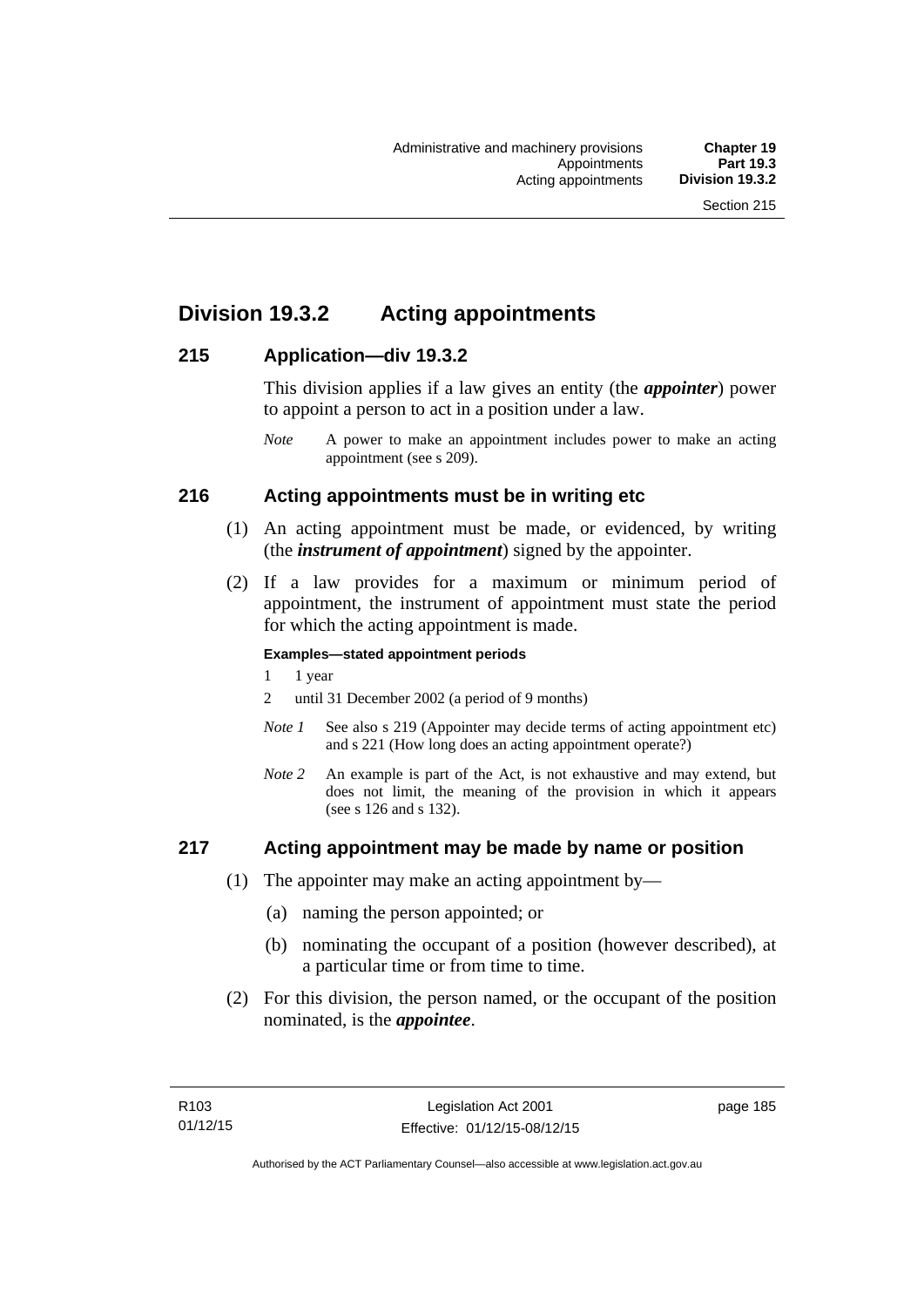Section 218

# **218 Instrument may provide when acting appointment has effect etc**

The instrument making or evidencing the acting appointment may provide that the appointment has effect only in stated circumstances or subject to stated conditions or limitations.

#### **Examples**

- 1 The instrument relating to a standing (or dormant) acting appointment for a position provides that when the substantive occupant of the position (Y) is overseas X may act in the position, but may exercise stated powers of the position only with Y's approval.
- 2 X is appointed to act in Y's position if Y is out of the ACT and a declaration of acute fire danger is published under the *ABC Act 2000*.
- *Note* An example is part of the Act, is not exhaustive and may extend, but does not limit, the meaning of the provision in which it appears (see s 126 and s 132).

# **219 Appointer may decide terms of acting appointment etc**

- (1) The appointer may—
	- (a) decide the terms of the acting appointment, including any remuneration and allowances; and
	- (b) end the appointment at any time.

#### **Example—par (b)**

A appoints  $X$  to act in a position for 10 months. Two months after  $X$  begins to act, A ends the appointment.

- *Note 1* See also s 221 (How long does an acting appointment operate?)
- *Note 2* An example is part of the Act, is not exhaustive and may extend, but does not limit, the meaning of the provision in which it appears (see s 126 and s 132).

R103 01/12/15

Authorised by the ACT Parliamentary Counsel—also accessible at www.legislation.act.gov.au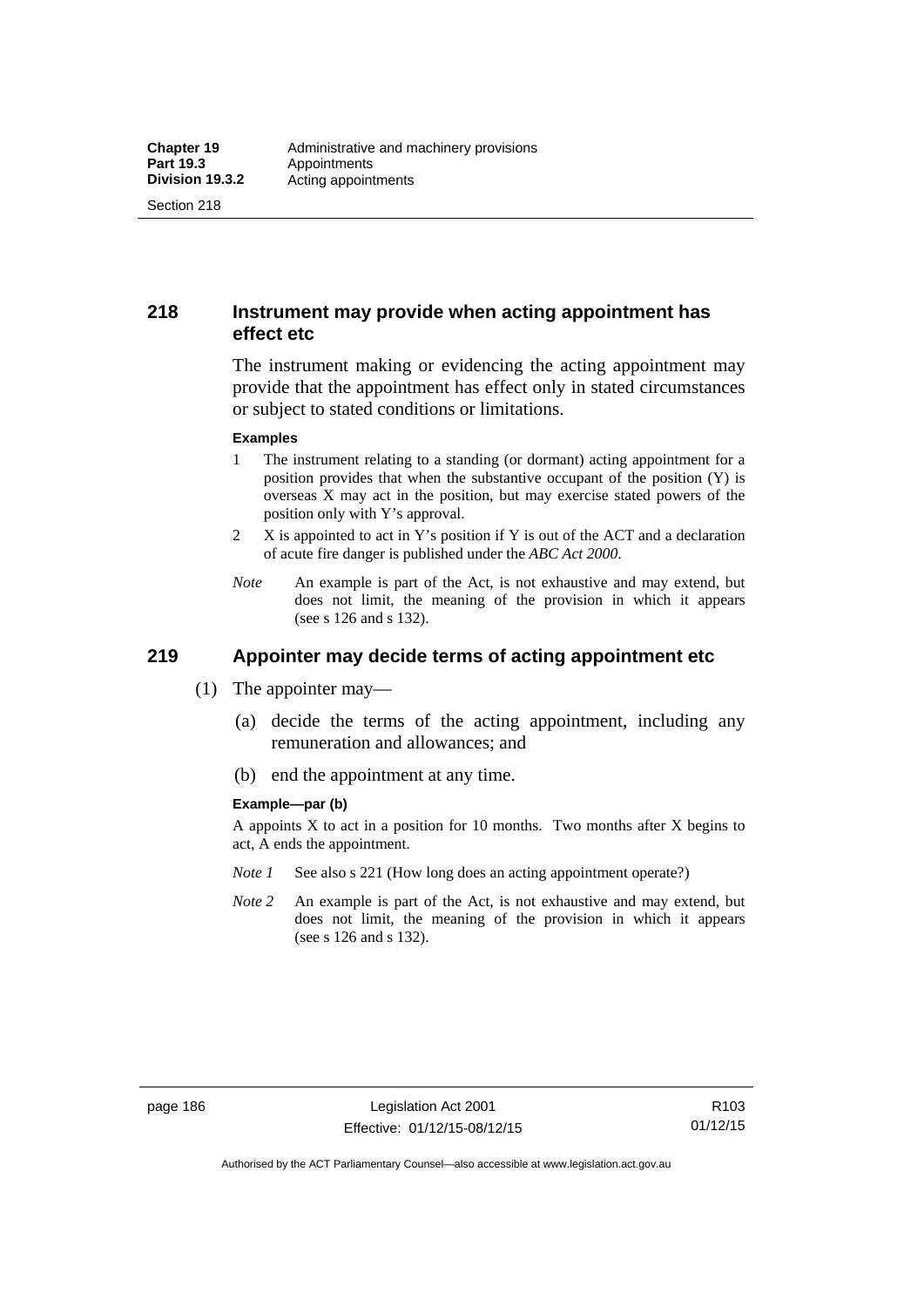(2) The power to end the acting appointment is exercisable in the same way, and subject to the same conditions, as the power to make the acting appointment.

#### **Example**

If the power to make the acting appointment is exercisable only on the recommendation of a body, the power to end the appointment is exercisable only on the recommendation of the body.

## **220 Appointee may exercise functions under acting appointment etc**

While the appointee is acting in the position—

- (a) the appointee has, subject to the instrument making or evidencing the appointment, all the functions of the occupant of the position; and
- (b) all territory laws apply in relation to the appointee as if the appointee were the occupant of the position.
- *Note Function* is defined in the dictionary, pt 1 to include authority, duty and power.

## **221 How long does an acting appointment operate?**

 (1) If the appointee acts in the position because it is vacant, the appointee may not act for more than 1 year after the position became vacant.

*Note* See also s 219 (Appointer may decide terms of acting appointment etc)

- (2) If the appointee is acting in a position that becomes vacant while the appointee is acting, the appointee may continue to act until the first of the following happens:
	- (a) the appointer ends the appointment;
	- (b) the vacancy is filled;

page 187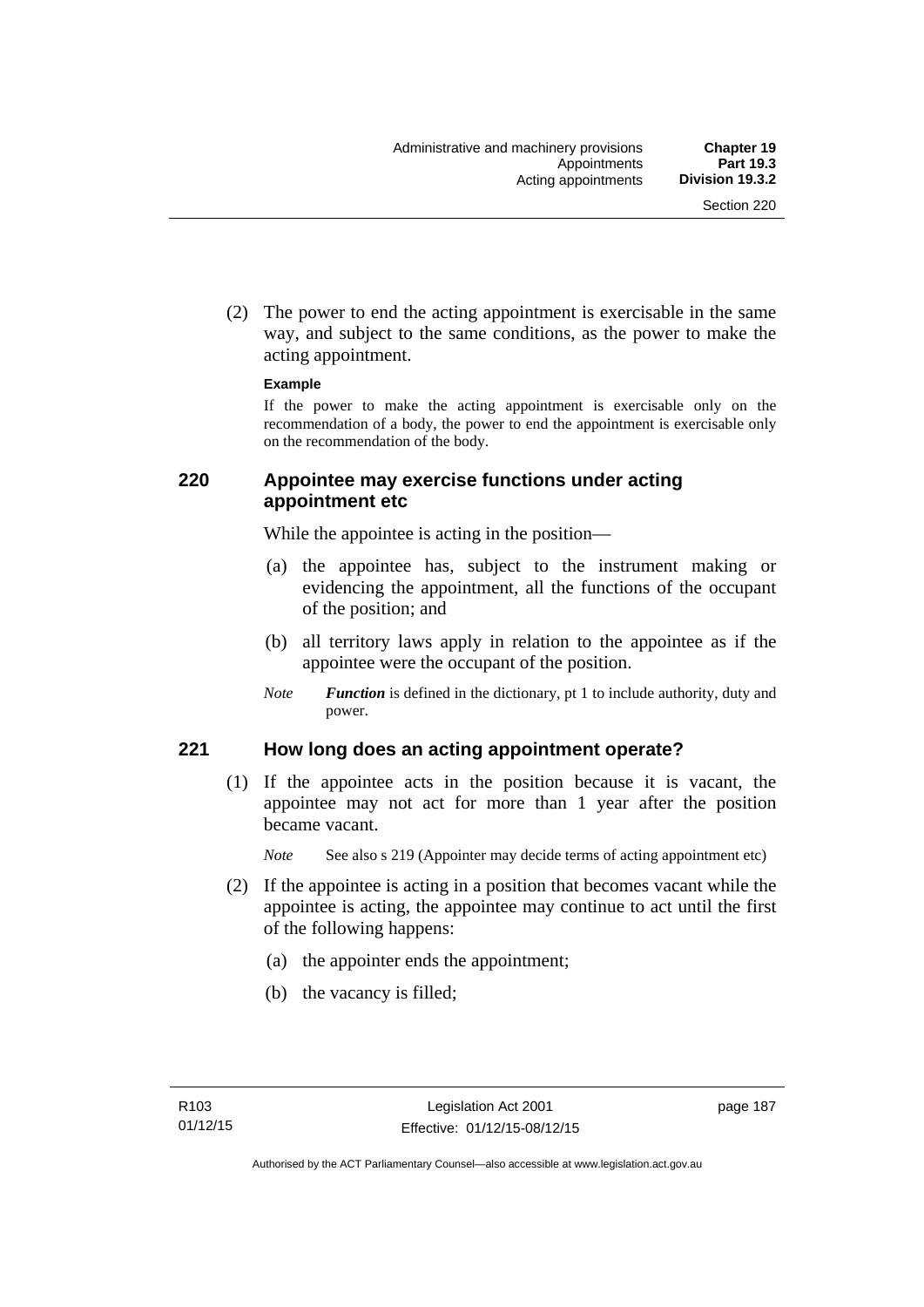Section 222

(c) 1 year after the position became vacant.

#### **Example**

A appoints  $X$  to act in Y's position for a year while Y is on secondment in another agency. Three months after X begins to act, Y is permanently transferred to the other agency. One month later,  $Z$  is appointed to the position in which  $X$  is acting. The appointment of Z brings X's acting appointment to an end.

- *Note* An example is part of the Act, is not exhaustive and may extend, but does not limit, the meaning of the provision in which it appears (see s 126 and s 132).
- (3) If the appointee acts in the position because the occupant of the position cannot exercise functions and the occupant resumes the exercise of the functions, the appointment no longer authorises the appointee to act on that occasion.
	- *Note Function* is defined in the dictionary, pt 1 to include authority, duty and power.

### **222 Resignation of acting appointment**

- (1) An acting appointment ends if the appointee resigns by signed notice of resignation given to the appointer.
- (2) However, if the appointer is the Executive, the notice of resignation may be given to a Minister.

## **223 Effect of acting appointment on substantive appointment etc**

- (1) If the appointee is the occupant of another position under a law (the *substantive position*), the appointee does not cease to occupy the substantive position only because of the appointee's appointment or because the appointee acts under the appointment.
- (2) This section does not prevent an acting appointment being made to the substantive position.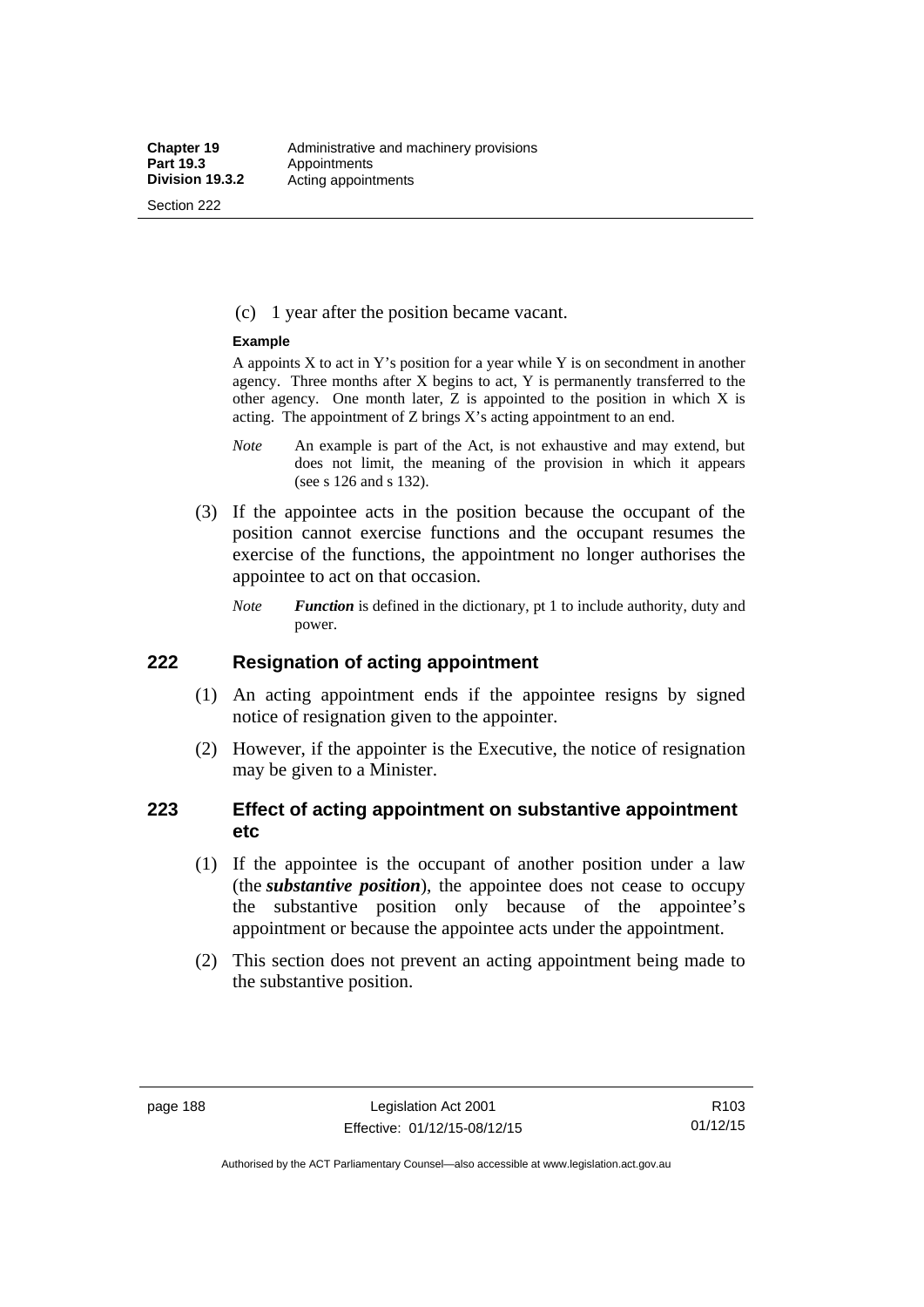## **224 Acting appointment not affected by appointer changes**

- (1) If the appointer is a body, an acting appointment made by the body does not end only because the membership of the body changes.
- (2) If the appointer is the person for the time being occupying a position, an acting appointment made by the person does not end only because the person ceases to be the occupant of the position.
- (3) This section does not limit the following sections:
	- section 199 (Functions of bodies)
	- section 200 (Functions of occupants of positions).

## **225 Acting appointment not affected by defect etc**

- (1) An acting appointment, or anything done under an acting appointment, is not invalid only because of a defect or irregularity in or in relation to the appointment.
- (2) Anything done by or in relation to the appointee while the appointee purports to act in the position is not invalid only because—
	- (a) the occasion for the appointment had not arisen or had ended; or
	- (b) the appointment had ended; or
	- (c) the occasion for the appointee to act had not arisen or had ended.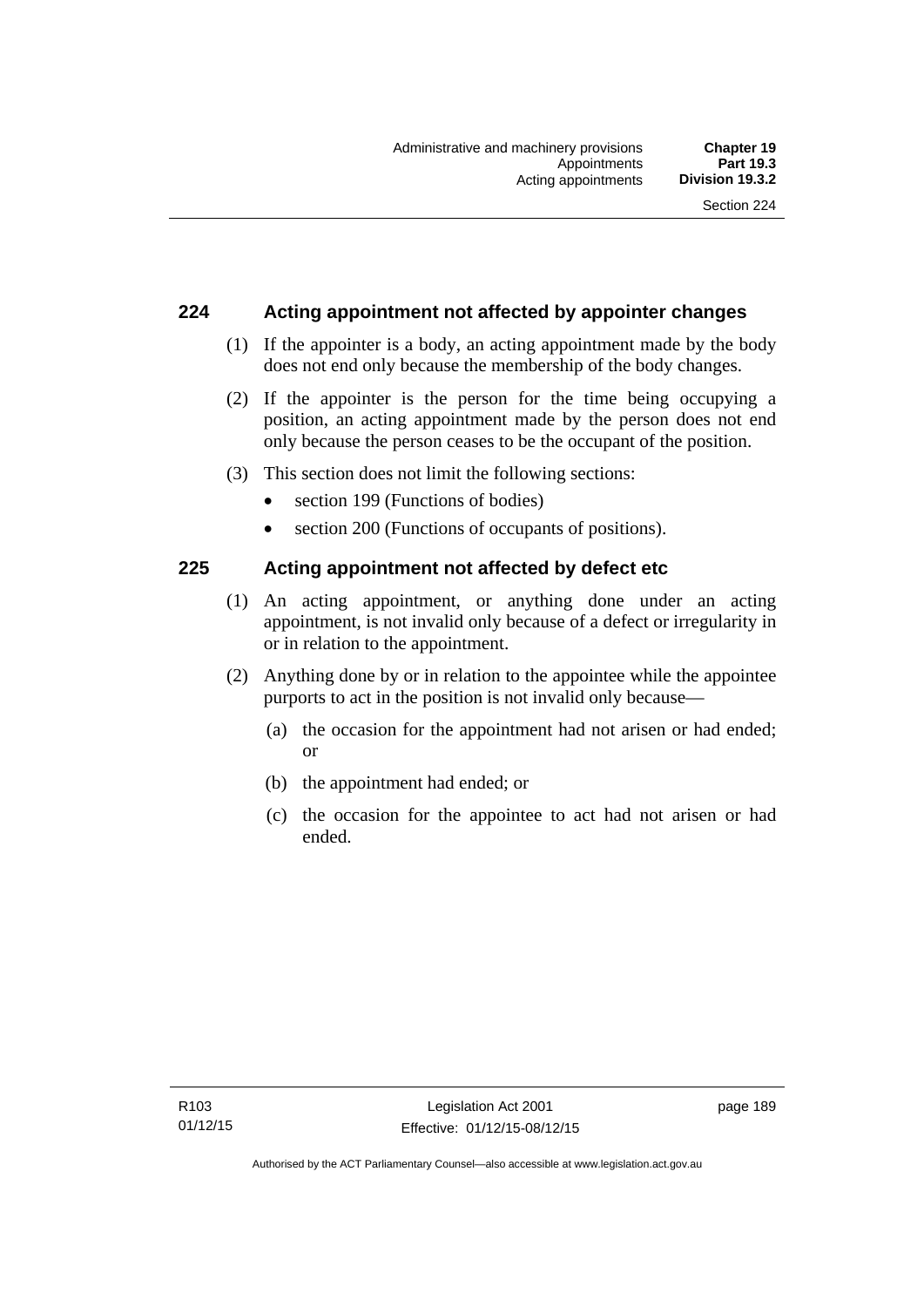Section 225A

# **Division 19.3.2A Standing acting arrangements**

## **225A Application—div 19.3.2A**

This division applies to a position if a law provides that a person acts in the position in stated circumstances.

#### **Example**

The *Hypothetical Act 2003* provides for the deputy director of the hypothetical entity to act in the position of director of the entity if the position is vacant or the director cannot for any reason exercise the functions of the position.

*Note* An example is part of the Act, is not exhaustive and may extend, but does not limit, the meaning of the provision in which it appears (see s 126 and s 132).

## **225B Person acting under standing acting arrangement may exercise functions etc**

- (1) A person acting in the position has, subject to the law providing for the acting or any other law, all the functions of the occupant of the position.
	- *Note Function* is defined in the dictionary, pt 1 to include authority, duty and power.
- (2) All territory laws apply in relation to the person as if the person were the occupant of the position.

# **Division 19.3.3 Appointments—Assembly consultation**

### **226 Meaning of** *statutory position***—div 19.3.3**

In this division:

*statutory position* means a position (including as a member of a territory authority) established under an Act.

*Note Position* includes office (see dict, pt 1, def *position*).

page 190 Legislation Act 2001 Effective: 01/12/15-08/12/15

R103 01/12/15

Authorised by the ACT Parliamentary Counsel—also accessible at www.legislation.act.gov.au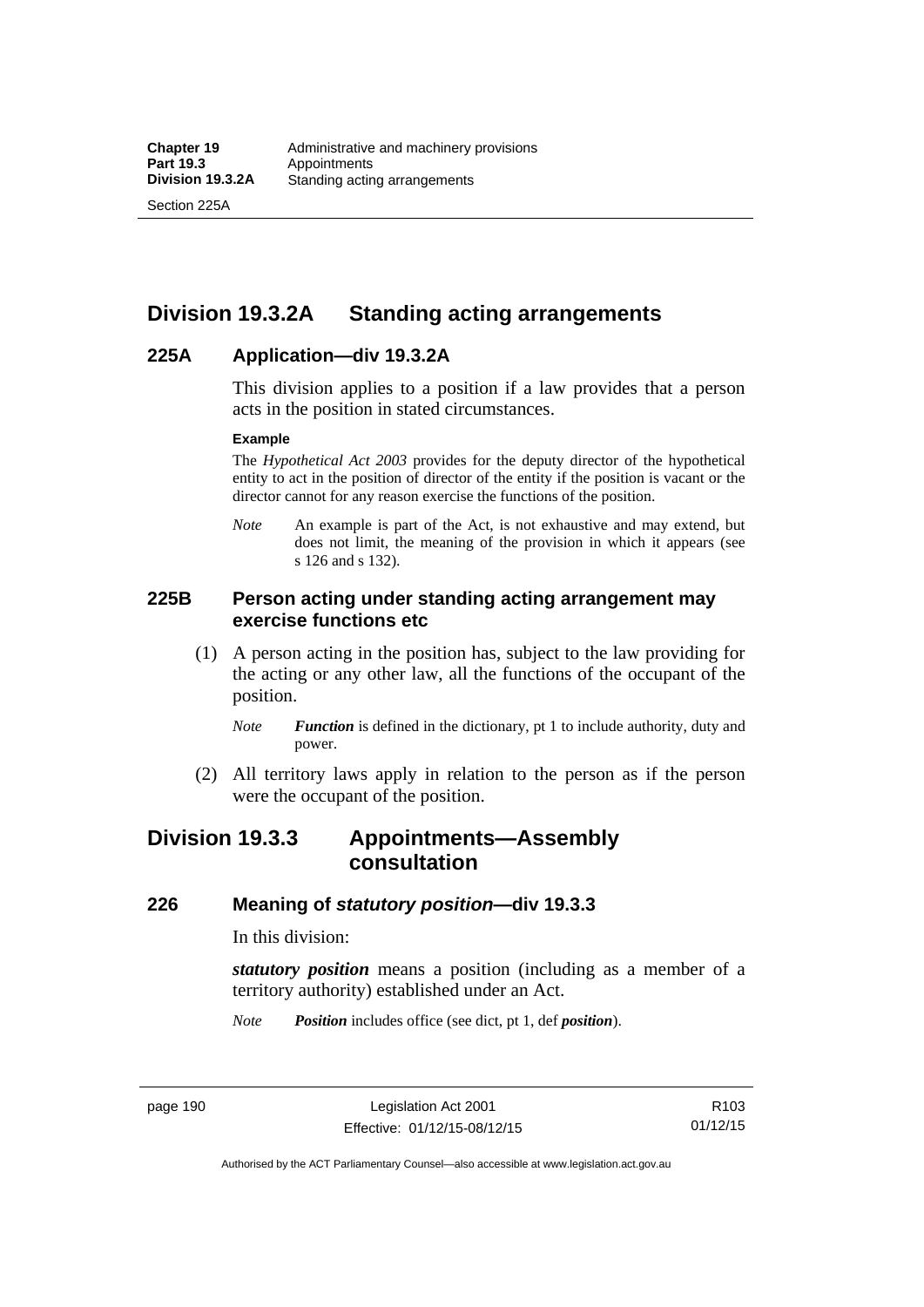## **227 Application—div 19.3.3**

- (1) This division applies if a Minister has the power under an Act to appoint a person to a statutory position.
- (2) However, this division does not apply to an appointment of—
	- (a) a public servant to a statutory position (whether or not the Act under which the appointment is made requires that the appointee be a public servant); or
	- (b) a person to, or to act in, a statutory position for not longer than 6 months, unless the appointment is of the person to, or to act in, the position for a 2nd or subsequent consecutive period; or
	- (c) a person to a statutory position if the only function of the position is to advise the Minister.

#### **228 Consultation with appropriate Assembly committee**

- (1) Before making an appointment to a statutory position, a Minister must consult—
	- (a) a standing committee of the Legislative Assembly nominated by the Speaker for the purpose; or
	- (b) if no nomination under paragraph (a) is in force—the standing committee of the Legislative Assembly responsible for the scrutiny of public accounts.
- (2) The committee may make a recommendation to the Minister about the proposed appointment.
- (3) The Minister must not make the appointment until the Minister has received a recommendation or 30 days have passed since the consultation took place, whichever happens first.
- (4) In making the appointment, the Minister must have regard to any recommendation received.

page 191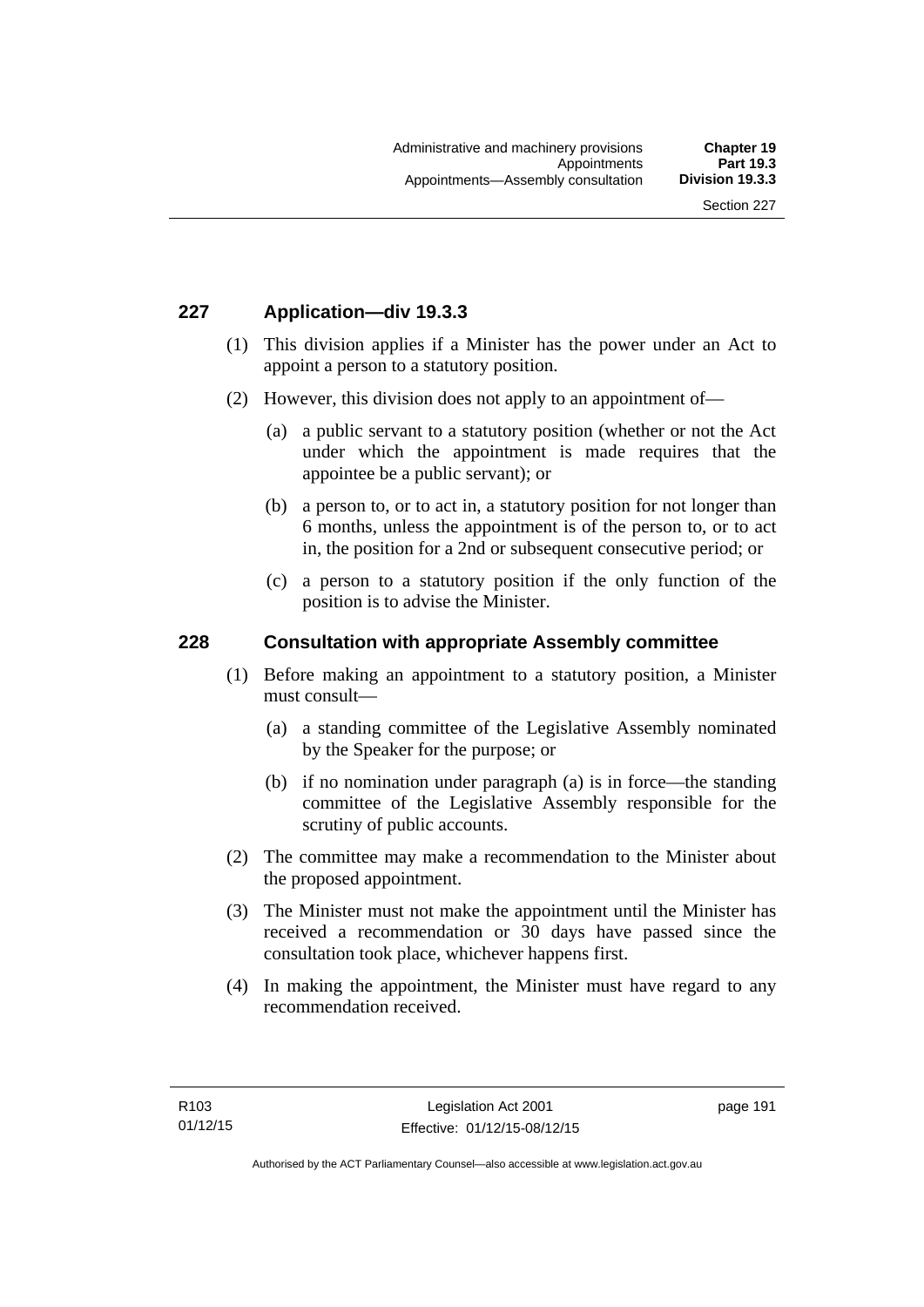Section 229

## **229 Appointment is disallowable instrument**

The instrument making, or evidencing, an appointment to which this division applies is a disallowable instrument.

*Note* A disallowable instrument must be notified and presented to the Legislative Assembly (see ch 7 (Presentation, amendment and disallowance of subordinate laws and disallowable instruments)).

page 192 Legislation Act 2001 Effective: 01/12/15-08/12/15

R103 01/12/15

Authorised by the ACT Parliamentary Counsel—also accessible at www.legislation.act.gov.au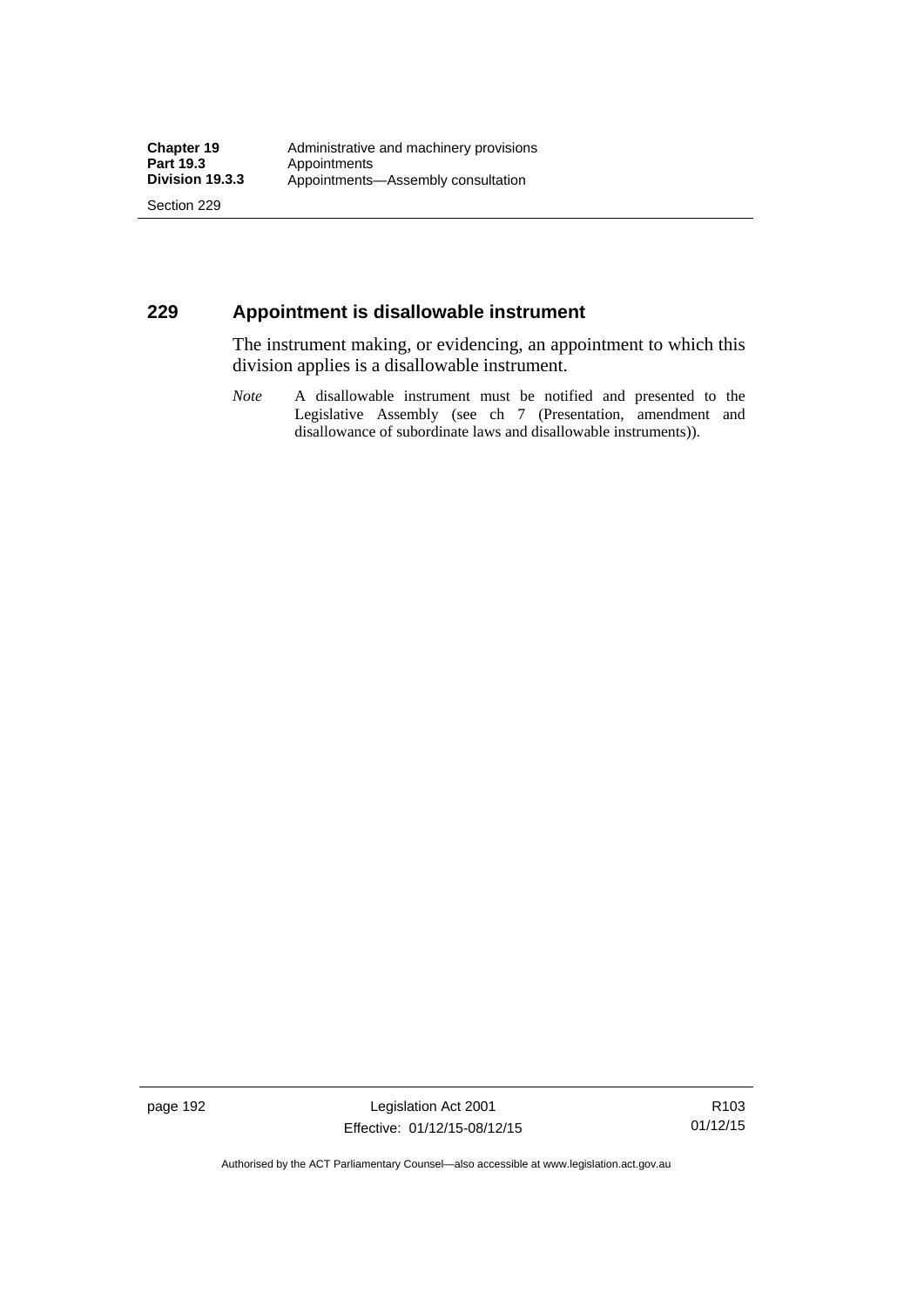# **Part 19.4 Delegations**

### **230 Application—pt 19.4 generally**

This part applies if a law authorises or requires an entity (the *appointer*) to delegate (or subdelegate) a function.

*Note Function* is defined in the dictionary, pt 1 to include authority, duty and power.

## **231 Application—pt 19.4 to subdelegations**

- (1) This part applies to the subdelegation of a function in the same way as it applies to the delegation of the function.
- (2) However, if the appointer delegates a function to a delegate, the delegate may not subdelegate the function.
- (3) Subsection (2) is a determinative provision.

#### **Examples**

- 1 The *ABC Act 2003* provides that an appointer (X) may delegate X's functions to Y. The Act is silent on the subdelegation of the functions. Y may not subdelegate X's functions to Z.
- 2 The *ABC Act 2003* provides that an appointer (X) may delegate X's functions to Y, with authority for Y to subdelegate the functions. Because the Act authorises subdelegation, it expressly displaces this Act, section 231 (2) (see s 6). Y can therefore subdelegate  $\overline{X}$ 's functions to Z (compare s 236, which deals with the subdelegation of a power to delegate)*.*
- *Note 1* See s 5 for the meaning of determinative provisions, and s 6 for their displacement.
- *Note 2* An example is part of the Act, is not exhaustive and may extend, but does not limit, the meaning of the provision in which it appears (see s 126 and s 132).

## **232 Delegation must be in writing etc**

A delegation must be made, or evidenced, by writing signed by the appointer.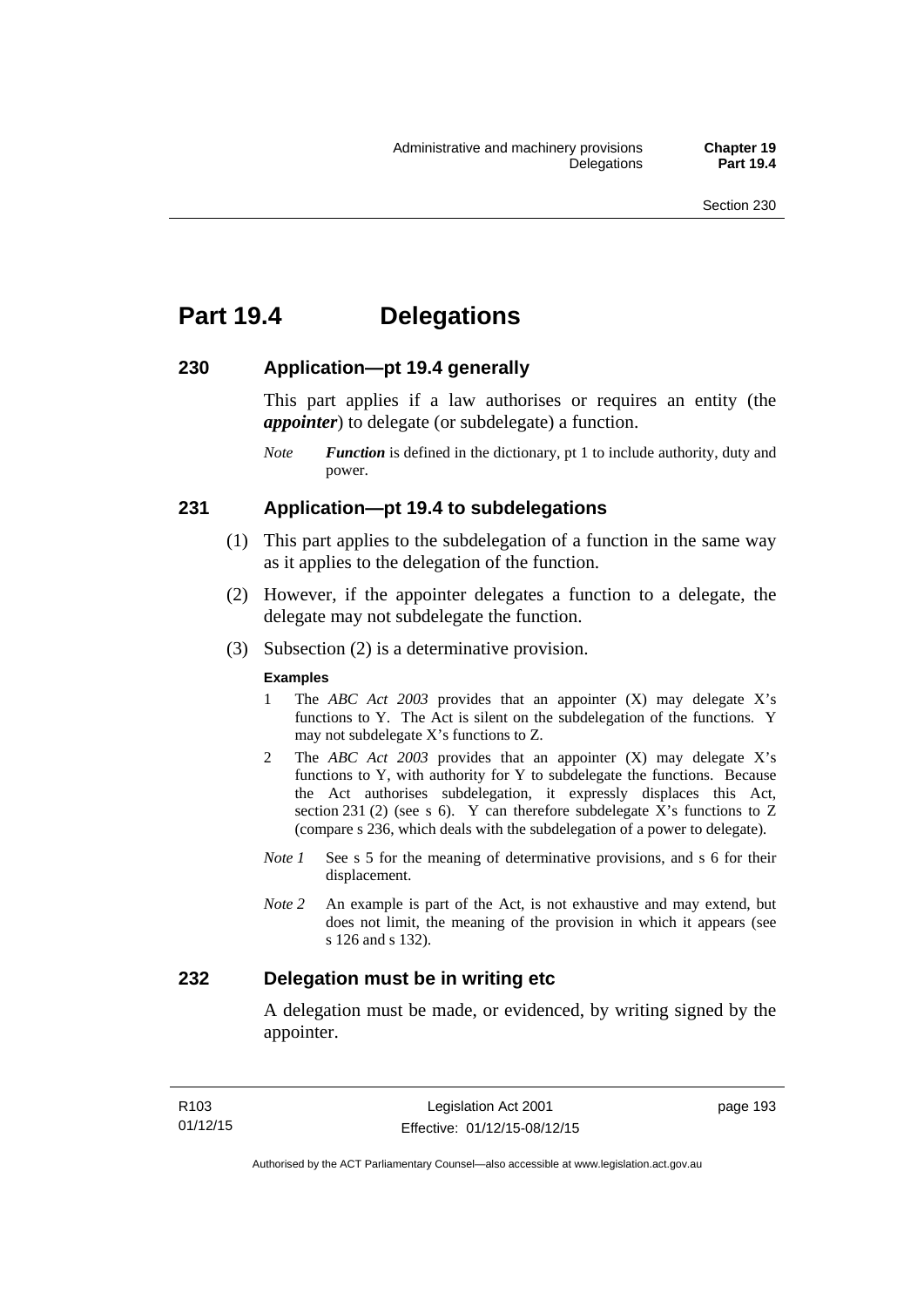#### **233 Delegation may be made by name or position**

- (1) The appointer may delegate by—
	- (a) naming the person to whom the delegation is made; or
	- (b) nominating the occupant of a position (however described), at a particular time or from time to time.
- (2) For this part, the person named, or the occupant of the position nominated, is the *delegate*.

### **234 Instrument may provide when delegation has effect etc**

The instrument making or evidencing a delegation may provide—

- (a) that the delegation has effect only in stated circumstances or subject to stated conditions, limitations or directions; or
- (b) that all of a function, or a stated part of the function, is delegated.

#### **Examples**

- 1 The delegation provides that, when the appointer (Y) is outside Australia, the delegate (X) may exercise her functions except that stated functions may only be exercised with Y's approval.
- 2 The delegation provides that X may enter into a contract for the purchase of property of not more than \$50 000 in value.
- 3 The delegation provides that X may grant licences under a stated Act but that, in considering applications, X must take account of the policy of the agency (authorised by the Act) that there should not be more than 100 licences current at any time.
- *Note* An example is part of the Act, is not exhaustive and may extend, but does not limit, the meaning of the provision in which it appears (see s 126 and s 132).

### **235 Delegation may be made to 2 or more delegates**

The appointer may delegate the appointer's function, or any part of the function, to 2 or more delegates.

page 194 Legislation Act 2001 Effective: 01/12/15-08/12/15

Authorised by the ACT Parliamentary Counsel—also accessible at www.legislation.act.gov.au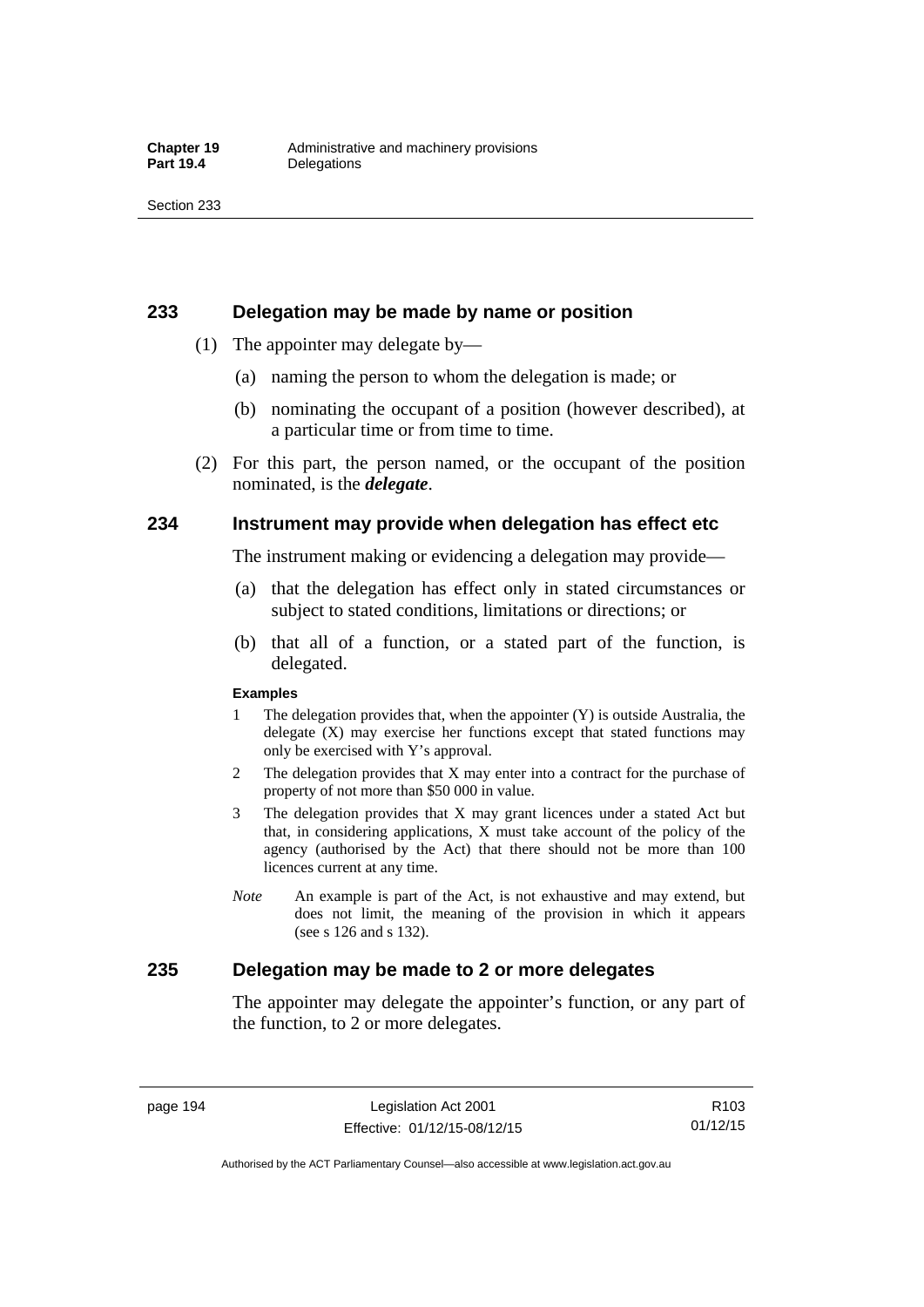### **236 Power to delegate may not be delegated**

- (1) The appointer may not delegate the appointer's power to delegate.
- (2) Subsection (1) is a determinative provision.
	- *Note* See s 5 for the meaning of determinative provisions, and s 6 for their displacement.

#### **Examples**

- 1 The *ABC Act 2003* provides that an appointer (X) may delegate X's functions to Y. The Act is silent on X's power to delegate the power to delegate. X may not delegate X's power to delegate to Y.
- 2 The *ABC Act 2003* provides that an appointer (X) may delegate X's functions to Y, with authority for X to delegate X's power to delegate. Because the Act authorises the delegation of the power to delegate, it expressly displaces this Act, s 236 (1) (see s 6). X can therefore delegate X's power to delegate to Y (compare s 231, which deals with the subdelegation of a delegated function).
- *Note* An example is part of the Act, is not exhaustive and may extend, but does not limit, the meaning of the provision in which it appears (see s 126 and s 132).

#### **237 Delegation may be amended or revoked**

- (1) The appointer may amend a delegation or revoke it completely or partly.
- (2) The power to amend or revoke a delegation is exercisable in the same way, and subject to the same conditions, as the power to delegate.

#### **Example**

If the power to delegate is exercisable only with the Minister's approval, the power to revoke the delegation is exercisable only with the Minister's approval.

*Note* An example is part of the Act, is not exhaustive and may extend, but does not limit, the meaning of the provision in which it appears (see s 126 and s 132).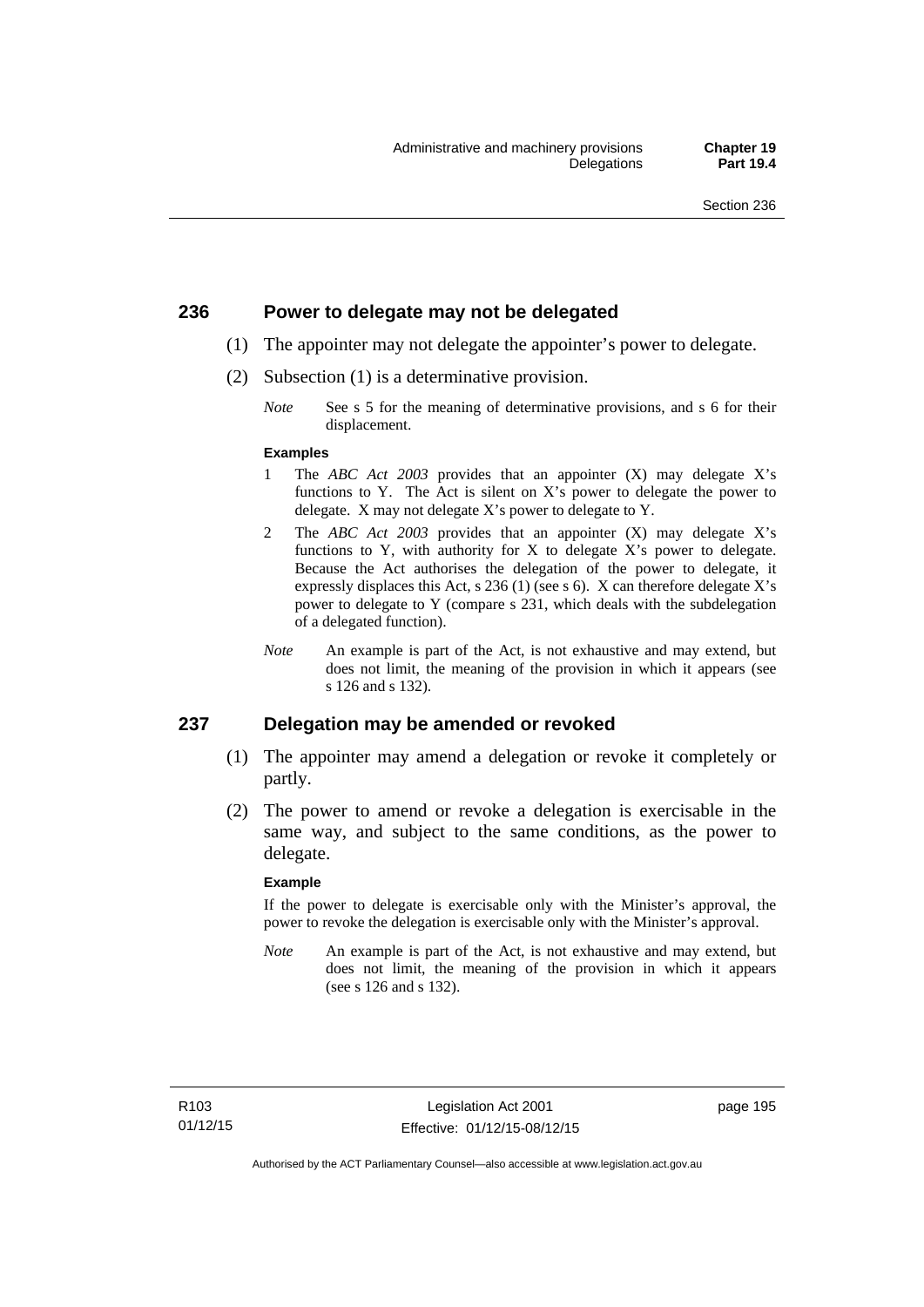## **238 Appointer responsible for delegated function**

The delegation of a function, or a part of a function, does not relieve the appointer of the appointer's obligation to ensure that the function is properly exercised.

## **239 Exercise of delegation by delegate**

- (1) A delegate must exercise the delegation subject to any conditions, limitations or directions in the instrument making or evidencing the delegation.
- (2) All territory laws apply to the delegate in the exercise of the delegation as if the delegate were the appointer.
- (3) Without limiting subsection (2), if the exercise of a function by the appointer is dependent on the appointer's state of mind and the function is delegated, the function may be exercised by the delegate on the delegate's state of mind.
- (4) Anything done by or in relation to the delegate in the exercise of the delegation is taken to have been done by or in relation to the appointer.
	- *Note 1* Section 94 provides that a delegation under a law that is in force immediately before an amendment of the law continues to have effect as if made under the amended law.
	- *Note 2* Section 196 gives a delegate the powers necessary or convenient to exercise a delegated function.
- (5) In this section:

*state of mind* includes knowledge, intention, opinion, belief or purpose.

## **240 Appointer may exercise delegated function**

A function that has been delegated may, despite the delegation, be exercised by the appointer.

page 196 Legislation Act 2001 Effective: 01/12/15-08/12/15

Authorised by the ACT Parliamentary Counsel—also accessible at www.legislation.act.gov.au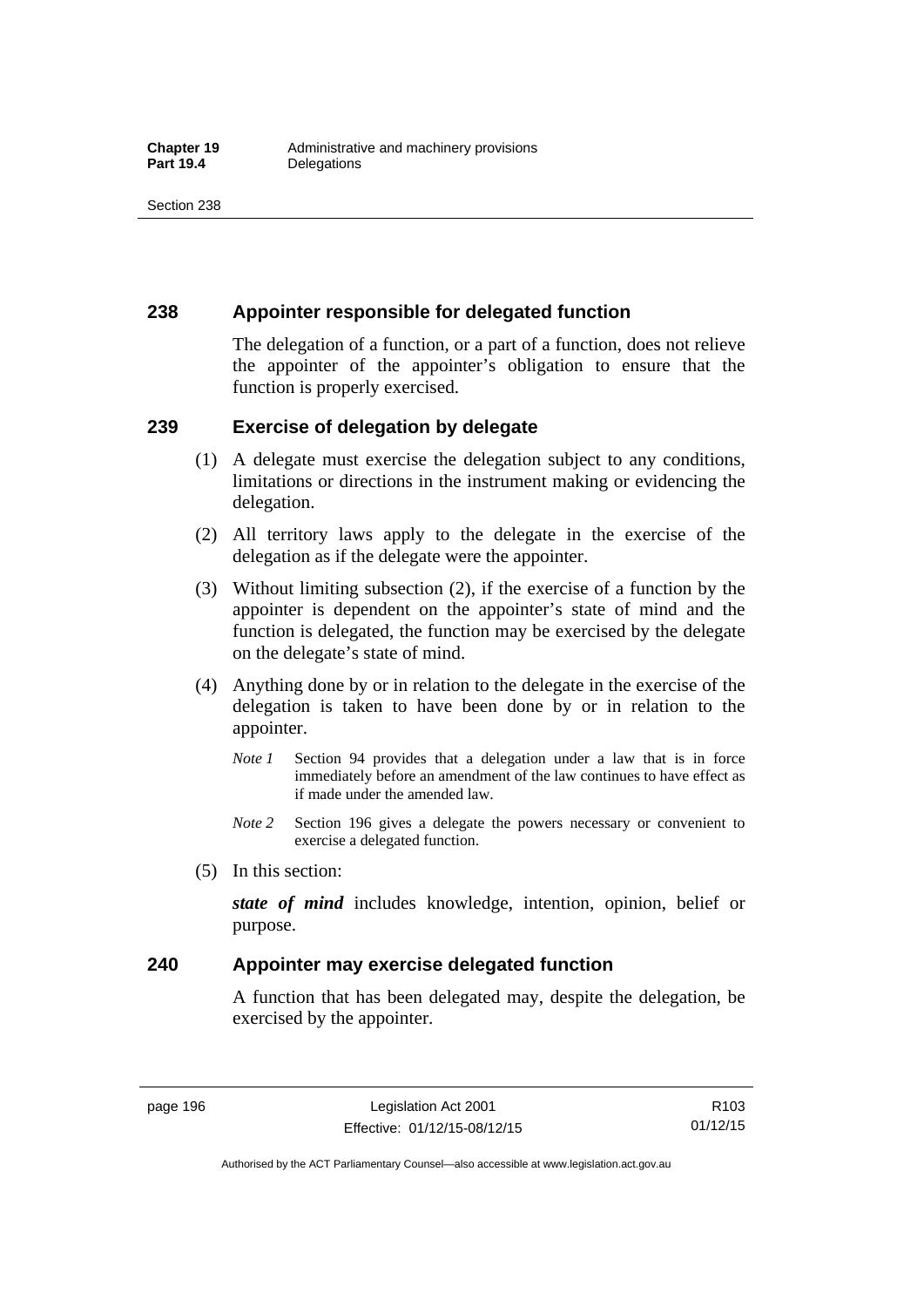# **241 Delegation not affected by appointer changes**

- (1) If the appointer is a body, a delegation made by the body does not end only because the membership of the body changes.
- (2) If the appointer is the person for the time being occupying a position, a delegation made by the person does not end only because the person ceases to be the occupant of the position.
- (3) This section does not limit the following sections:
	- section 199 (Functions of bodies)
	- section 200 (Functions of occupants of positions).

# **242 Delegation not affected by defect etc**

- (1) A delegation, or anything done under a delegation, is not invalid only because of a defect or irregularity in or in relation to the delegation.
- (2) Anything done by or in relation to the delegate while the delegate purports to exercise the delegation is not invalid only because—
	- (a) the delegation had been amended or revoked; or
	- (b) the occasion for the delegate to exercise the delegation had not arisen or had ended.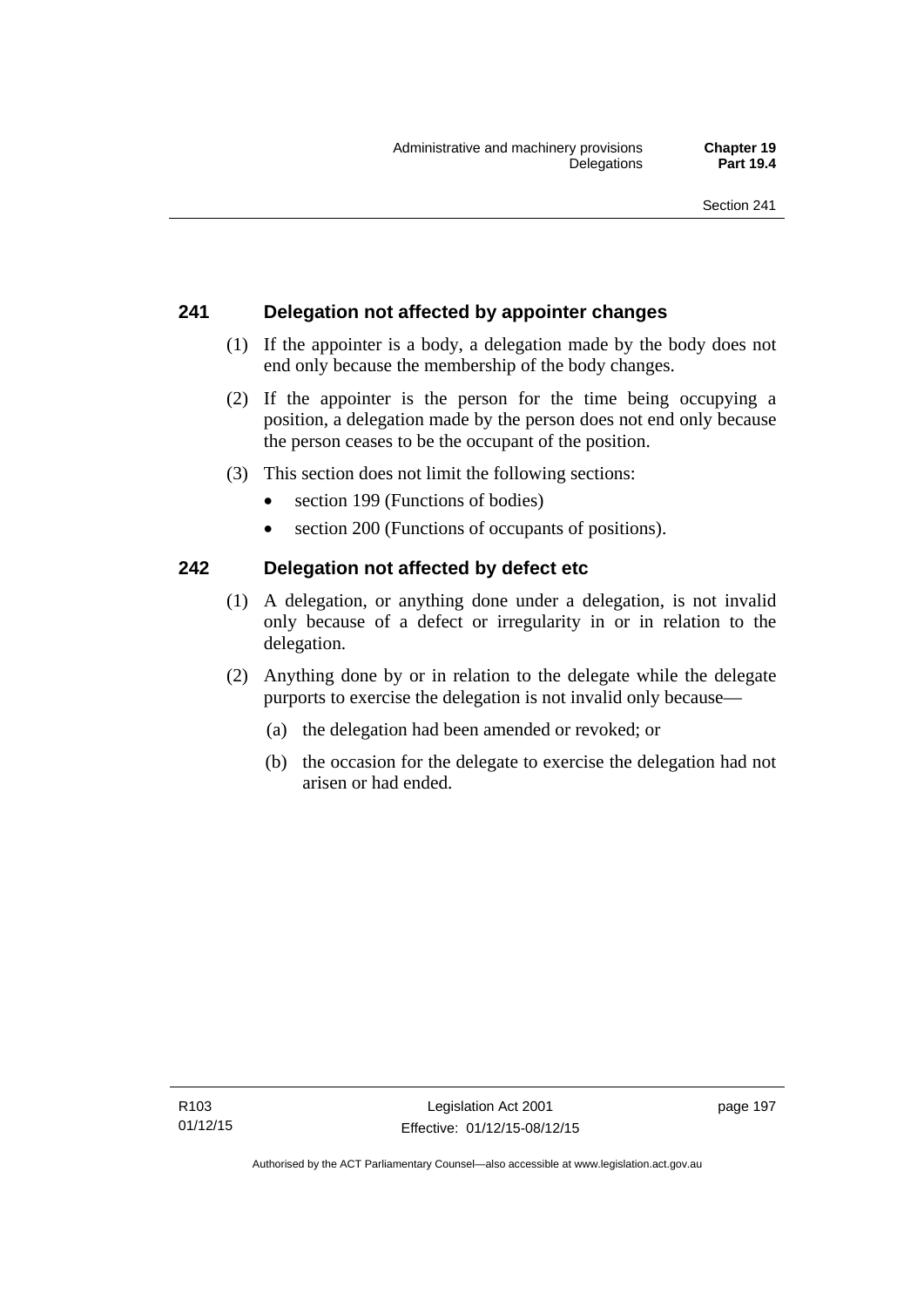Section 245

# **Part 19.5 Service of documents**

## **245 Application—pt 19.5**

This part applies to a document that is authorised or required under a law to be served (whether the word 'serve', 'give', 'notify', 'send' or 'tell' or any other word is used).

# **246 Definitions—pt 19.5**

In this part:

*administrator*, of a law, means the entity administering or responsible for the law.

*agency* means—

- (a) an administrative unit; or
- (b) a statutory office-holder; or
- (c) any other entity established for a public purpose under a law;

and includes a member of, or a member of the staff of, the agency.

*business address*, of an individual, corporation or agency in relation to anything done or to be done under a law, includes the latest business address, or address for service of notices (however described), of the individual, corporation or agency (if any) recorded in a register or other records kept by the administrator of the law.

*corporation* does not include an agency.

*document* includes a notice, an article that may be sent by post or anything else.

*email address*, of an individual, corporation or agency in relation to anything done or to be done under a law, includes the latest email address of the individual, corporation or agency (if any) recorded in a register or other records kept by the administrator of the law.

page 198 Legislation Act 2001 Effective: 01/12/15-08/12/15

Authorised by the ACT Parliamentary Counsel—also accessible at www.legislation.act.gov.au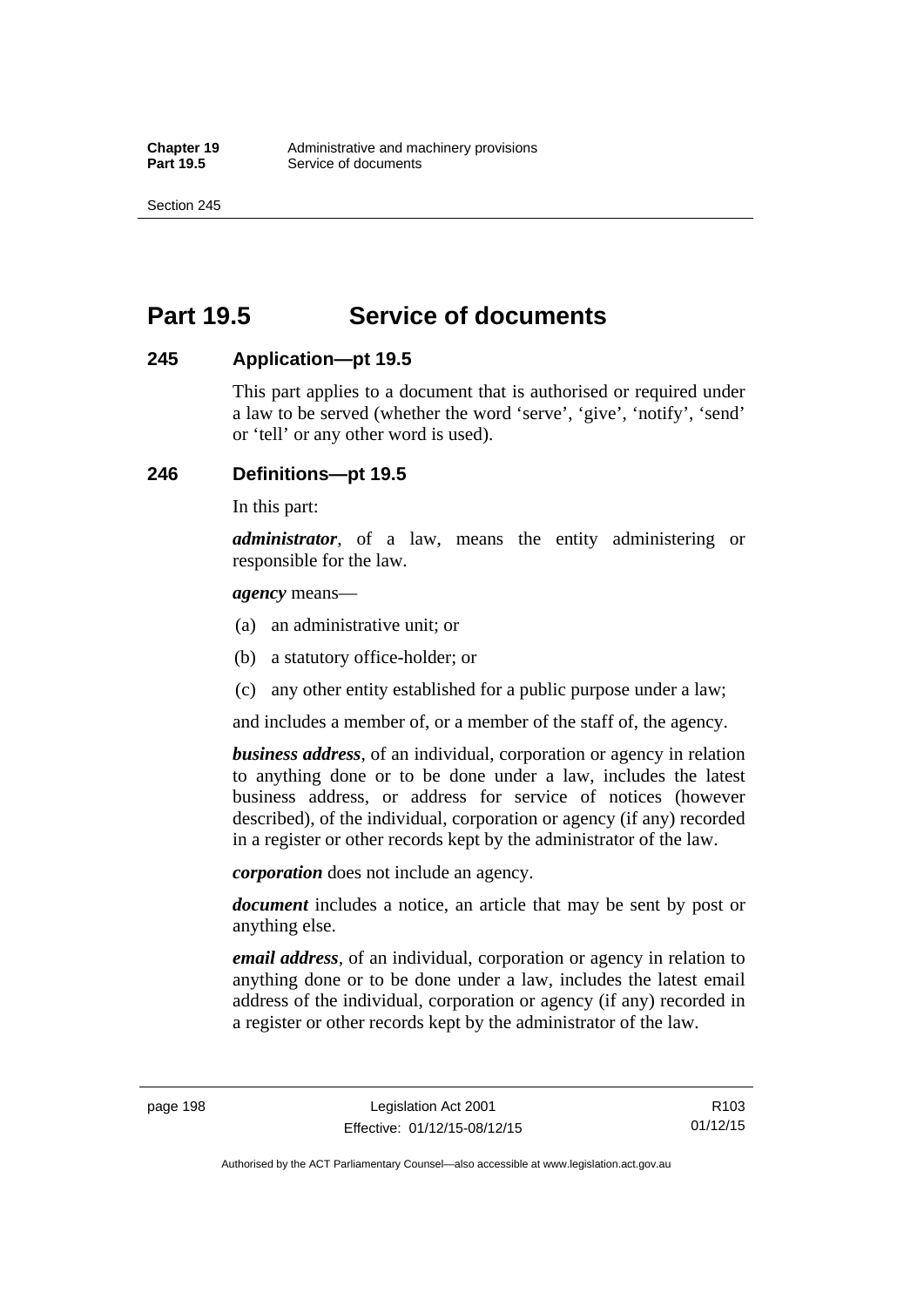#### *executive officer* means—

- (a) for a corporation—a person (however described and whether or not the person is a director of the corporation) who is concerned with, or takes part in, the corporation's management; or
- (b) for an agency that is an administrative unit—the director-general of the administrative unit; or
- (c) for an agency that is a statutory office-holder—the occupant of the position; or
- (d) for an agency constituted by 2 or more people—the person who is entitled, because of the position occupied by the person, to preside at any meeting of the agency at which the person is present; or
- (e) for any other agency—the chief executive officer (however described) of the agency; or
- (f) for any agency—a person (however described) who is concerned with, or takes part in, the agency's management.

*fax number*, of an individual, corporation or agency in relation to anything done or to be done under a law, includes the latest fax number of the individual, corporation or agency (if any) recorded in a register or other records kept by the administrator of the law.

*home address*, of an individual in relation to anything done or to be done under a law, includes the latest home address, or address for service of notices (however described), of the person (if any) recorded in a register or other records kept by the administrator of the law.

*responsible*, for a law, means allocated responsibility for the law under the *[Public Sector Management Act 1994](http://www.legislation.act.gov.au/a/1994-37)*, section 14 (1) (b) (Ministerial responsibility and functions of administrative units).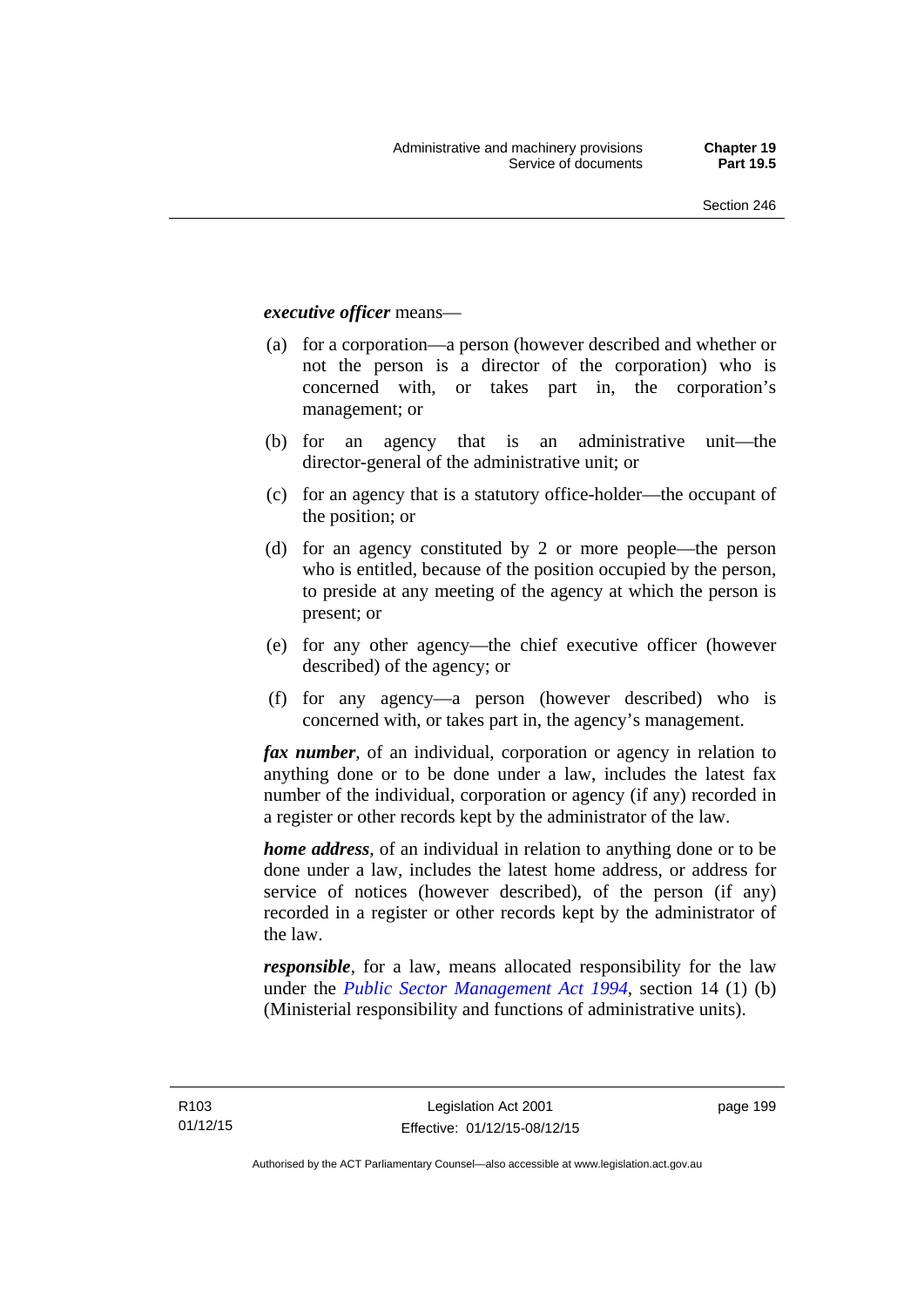## **247 Service of documents on individuals**

- (1) A document may be served on an individual—
	- (a) by giving it to the individual; or
	- (b) by sending it by prepaid post, addressed to the individual, to a home or business address of the individual; or
	- (c) by faxing it to a fax number of the individual; or
	- (d) by emailing it to an email address of the individual; or
	- (e) by leaving it, addressed to the individual, at a home or business address of the individual with someone who appears to be at least 16 years old and to live or be employed at the address.
	- *Note* See s 251 for service of documents under other laws.
- (2) This section applies to service of a document outside the ACT in the same way as it applies to service of the document in the ACT.

# **248 Service of documents on corporations**

- (1) A document may be served on a corporation—
	- (a) by giving it to an executive officer of the corporation; or
	- (b) by sending it by prepaid post, addressed to the corporation (or an executive officer of the corporation), to the address of any of its registered offices or any other business address of the corporation; or
	- (c) by faxing it to a fax number of the corporation; or
	- (d) by emailing it to an email address of the corporation; or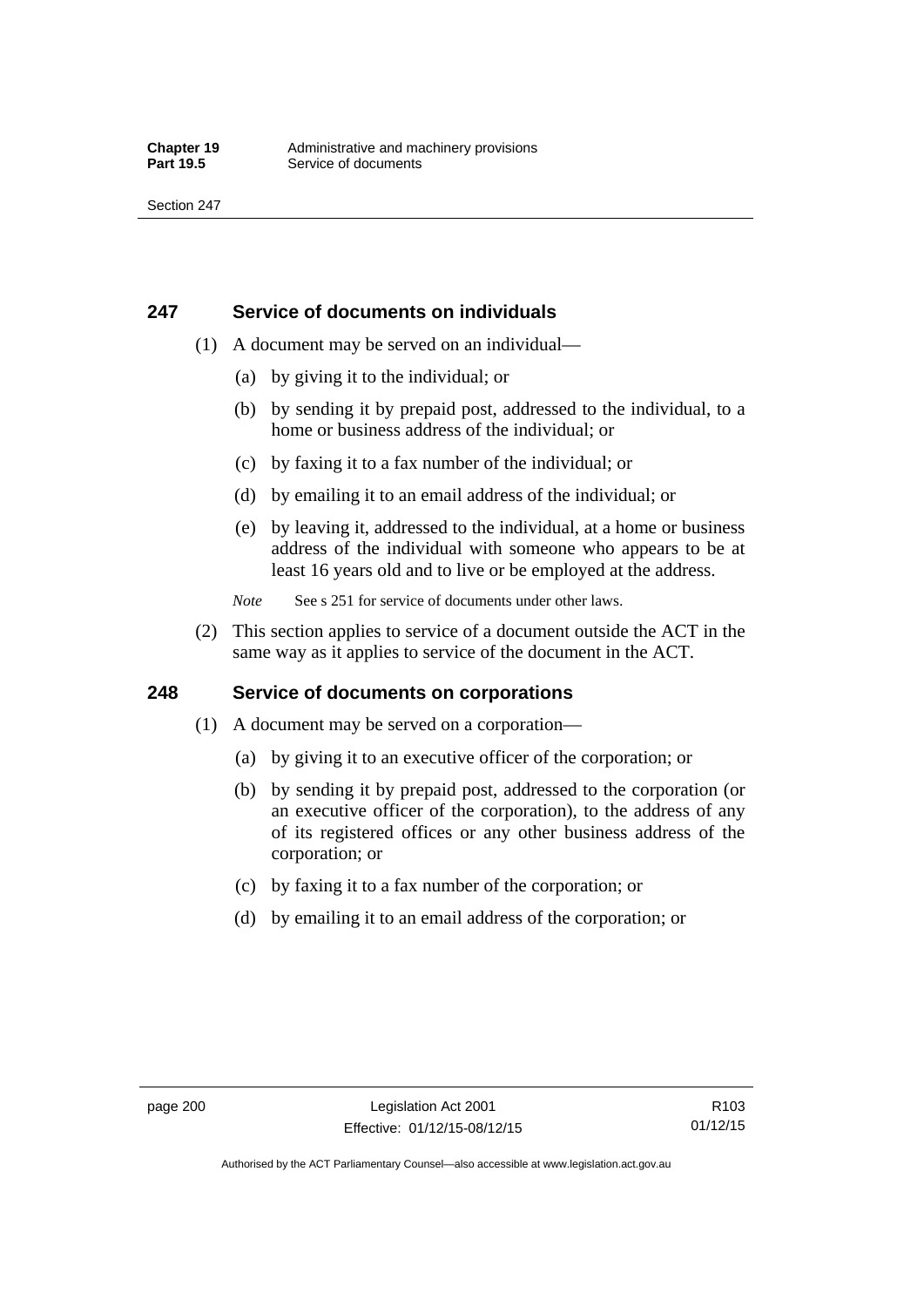(e) by leaving it, addressed to the corporation (or an executive officer of the corporation), at the address of any of the corporation's registered offices, or any other business address of the corporation, with someone who appears to be at least 16 years old and to be employed at the address.

*Note* See s 251 for service of documents under other laws.

 (2) This section applies to service of a document outside the ACT in the same way as it applies to service of the document in the ACT.

### **249 Service of documents on agencies**

A document may be served on an agency—

- (a) by giving it to an executive officer of the agency; or
- (b) by sending it by prepaid post, addressed to the agency (or an executive officer of the agency), to the address of any office of the agency or any other business address of the agency; or
- (c) by faxing it to a fax number of the agency; or
- (d) by emailing it to an email address of the agency; or
- (e) by leaving it, addressed to the agency (or an executive officer of the agency), at the address of any of the agency's offices or any other business address of the agency with someone who appears to be employed at the agency.
- *Note* See s 251 for service of documents under other laws.

#### **250 When document taken to be served**

 (1) A document served by post under this part is taken to be served when the document would have been delivered in the ordinary course of post.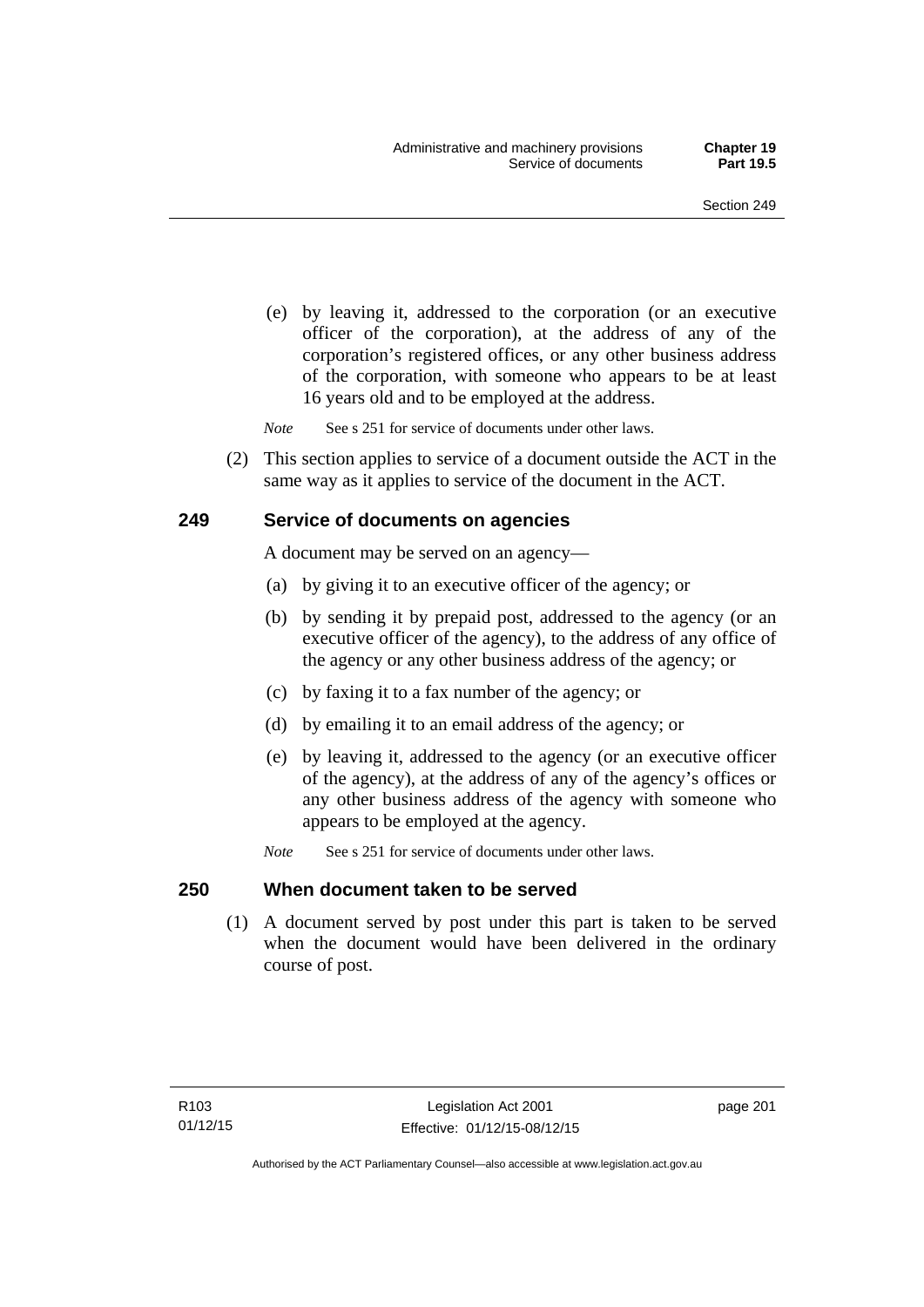- (2) However, subsection (1) does not affect the operation of the *[Evidence Act 2011](http://www.legislation.act.gov.au/a/2011-12)*, section 160 (Postal articles).
	- *Note* The *[Evidence Act 2011](http://www.legislation.act.gov.au/a/2011-12)*, s 160 provides a rebuttable presumption that a postal article sent by prepaid post addressed to a person at an address in Australia or an external territory was received on the 4th working day after posting.
- (3) If the sender has no reason to suspect that a document served by fax or email under this part was not received by the recipient when sent, the document is presumed to be served when sent unless evidence sufficient to raise doubt about the presumption is given.
- (4) For subsection (3), the sender has reason to suspect that a document served by fax or email under this part was not received by the recipient when sent only if, on the day the document was sent or on the next working day, the equipment the sender used to send the document indicated by way of a signal or other message that—
	- (a) the equipment did not send the document when the equipment was used to send the document; or
	- (b) for a fax—the number to which the fax was sent to the recipient was not a fax number of the recipient; or
	- (c) for an email—the address to which the email was sent was not an email address of the recipient.
- (5) A document addressed to the recipient, and left for the recipient as mentioned in section 247 (e), section 248 (e) or section 249 (e), is taken to be served when it was left.
- (6) In this section:

*recipient*, for a document, means the individual, corporation or agency on whom the document is intended to be served.

*sender*, for a document served, or to be served, by fax or email, means the person sending, or seeking to send, the document.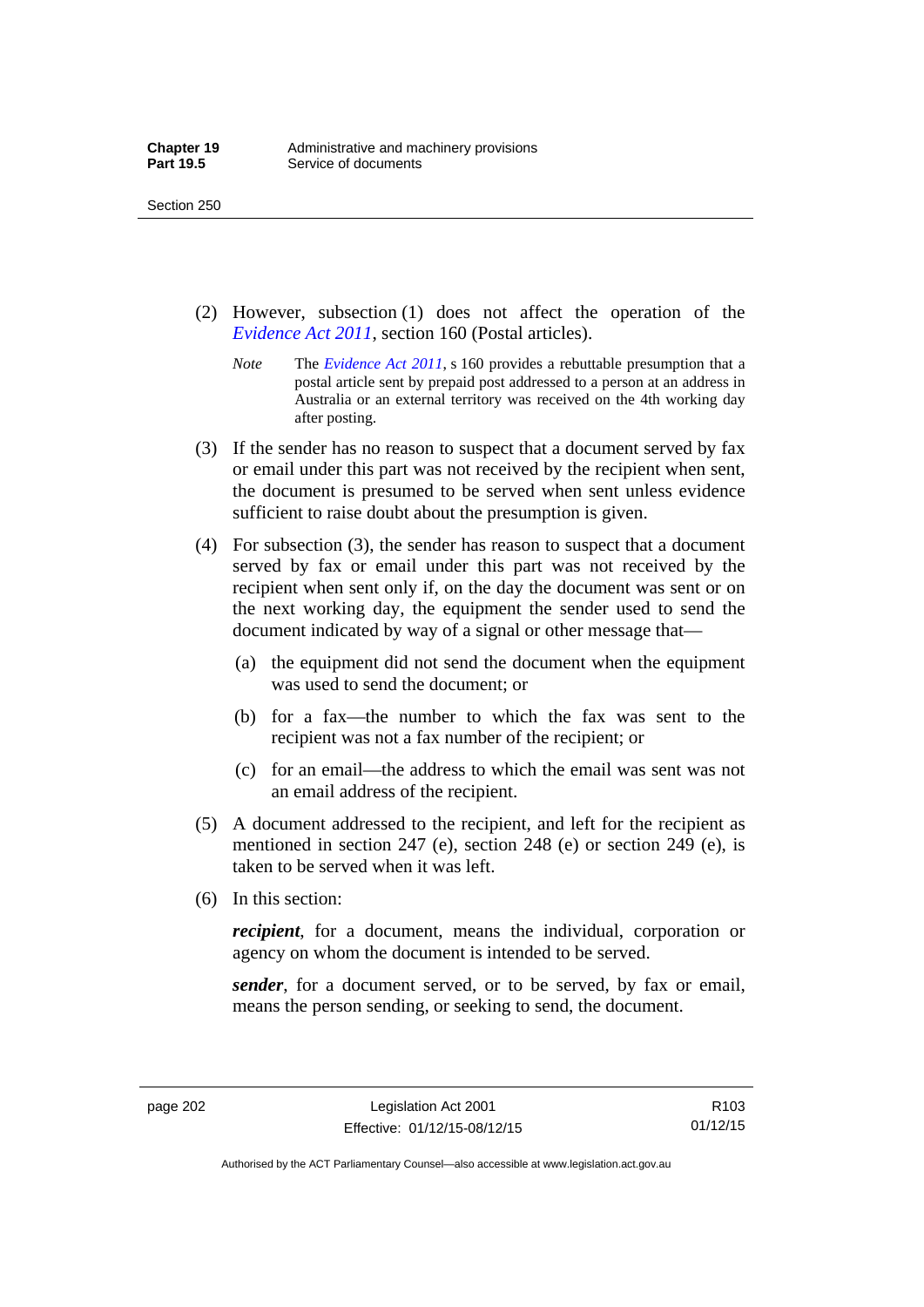### **251 Other laws not affected etc**

- (1) This part does not affect the operation of any other law that authorises or requires service of a document otherwise than as provided under this part.
- (2) Despite this part, a law (or, if the law is an Act, a regulation under the Act) may provide—
	- (a) that a document of a particular kind may or must be served (however described) only in a particular way or to a particular address or number; or
	- (b) for the date (or date and time) when service (however described) of a document is taken to have been made.

### **252 Powers of courts and tribunals not affected**

This part does not affect the power of a court or tribunal to authorise or require service of a document otherwise than as provided under this part.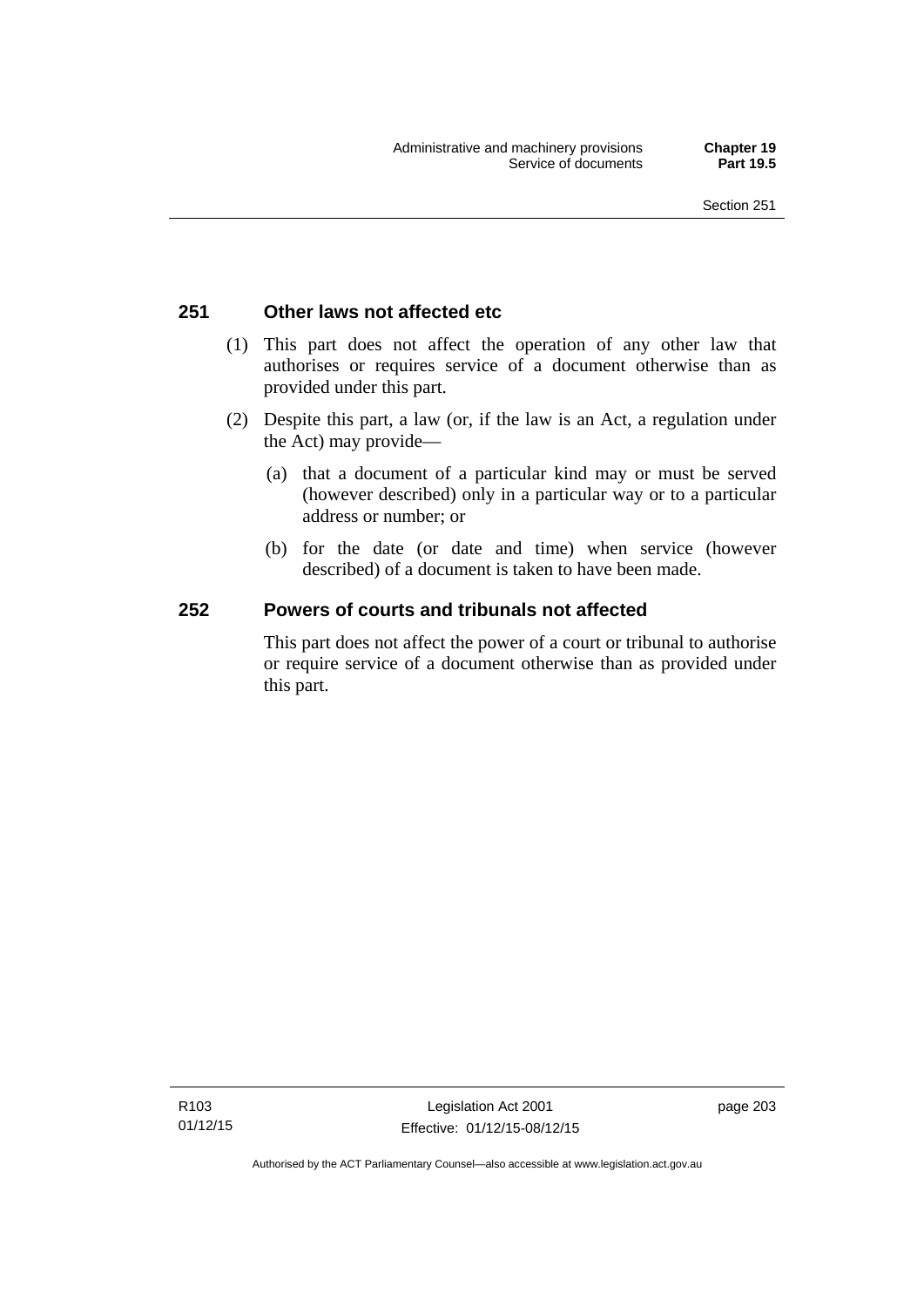Section 253

# **Part 19.6 Functions of Executive and Ministers**

### **253 Exercise of functions of Executive**

- (1) A function given to the Executive under an Act may be exercised by any 2 Ministers acting in concert.
- (2) The exercise of a function under subsection (1) is taken to be the exercise of the function by the Executive.
- (3) A statutory instrument (other than a subordinate law or disallowable instrument) is taken to be made by the Executive if it is signed by 2 or more Ministers who are members of the Executive.
- (4) A statutory instrument mentioned in subsection (3) made in accordance with the subsection is taken to be made when it is signed by the second Minister signing.
- (5) This section is subject to section 41 (Making of certain statutory instruments by Executive).
- (6) In this section:

Act includes an Act of the Commonwealth.

*statutory instrument* includes an instrument (whether or not legislative in nature) made under—

- (a) an Act of the Commonwealth; or
- (b) another statutory instrument of the Commonwealth ; or
- (c) power given by an Act or statutory instrument of the Commonwealth and also power given otherwise by law.

### **254 Administration of matters not allocated**

If a matter relating to the Executive's functions is not allocated under the [Self-Government Act,](http://www.comlaw.gov.au/Series/C2004A03699) section 43 (1), the Chief Minister administers the matter.

R103 01/12/15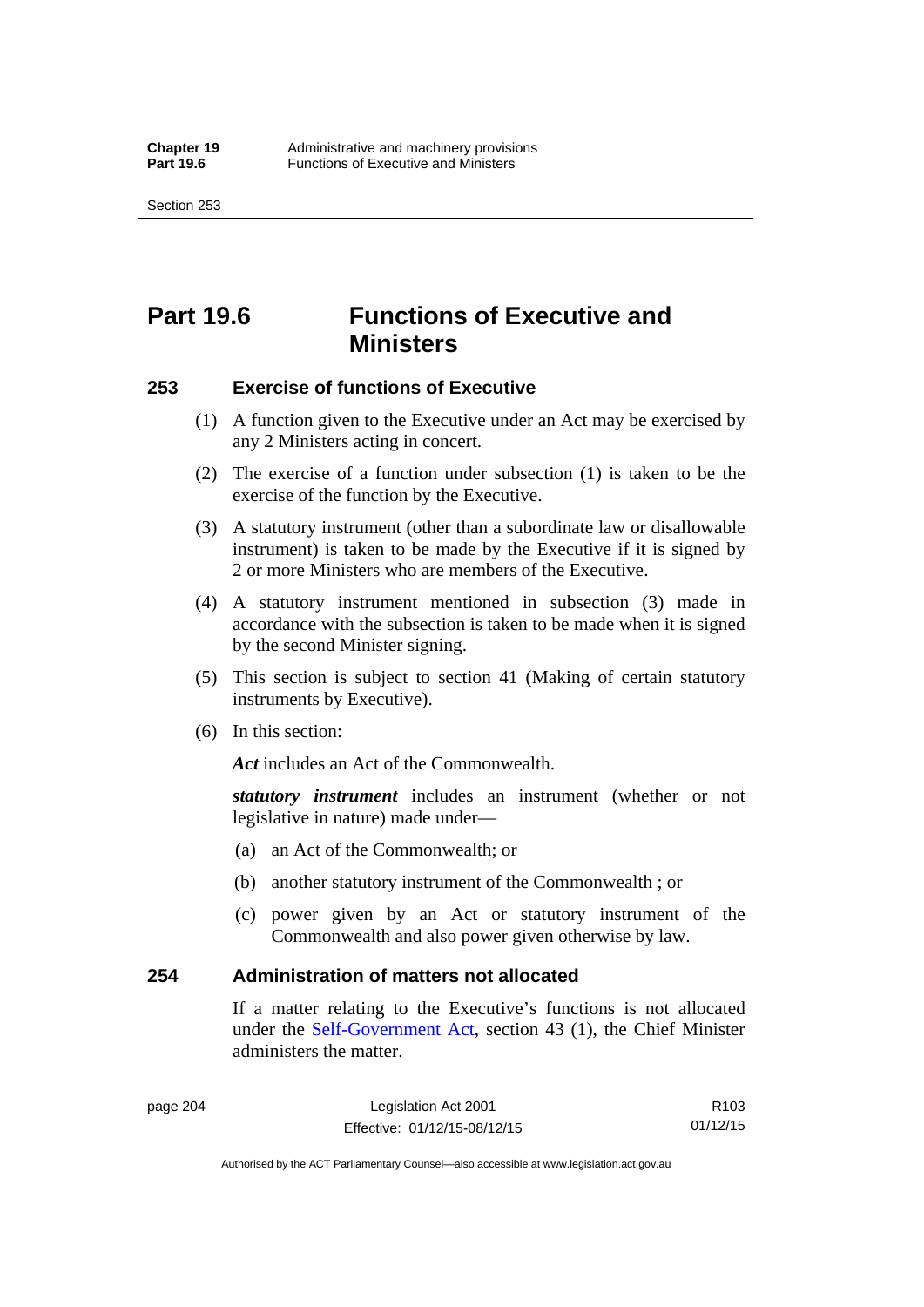### **254A Delegation by Minister**

A Minister may delegate the Minister's functions under an Act or statutory instrument to anyone else.

*Note* For the making of delegations and the exercise of delegated functions, see pt 19.4.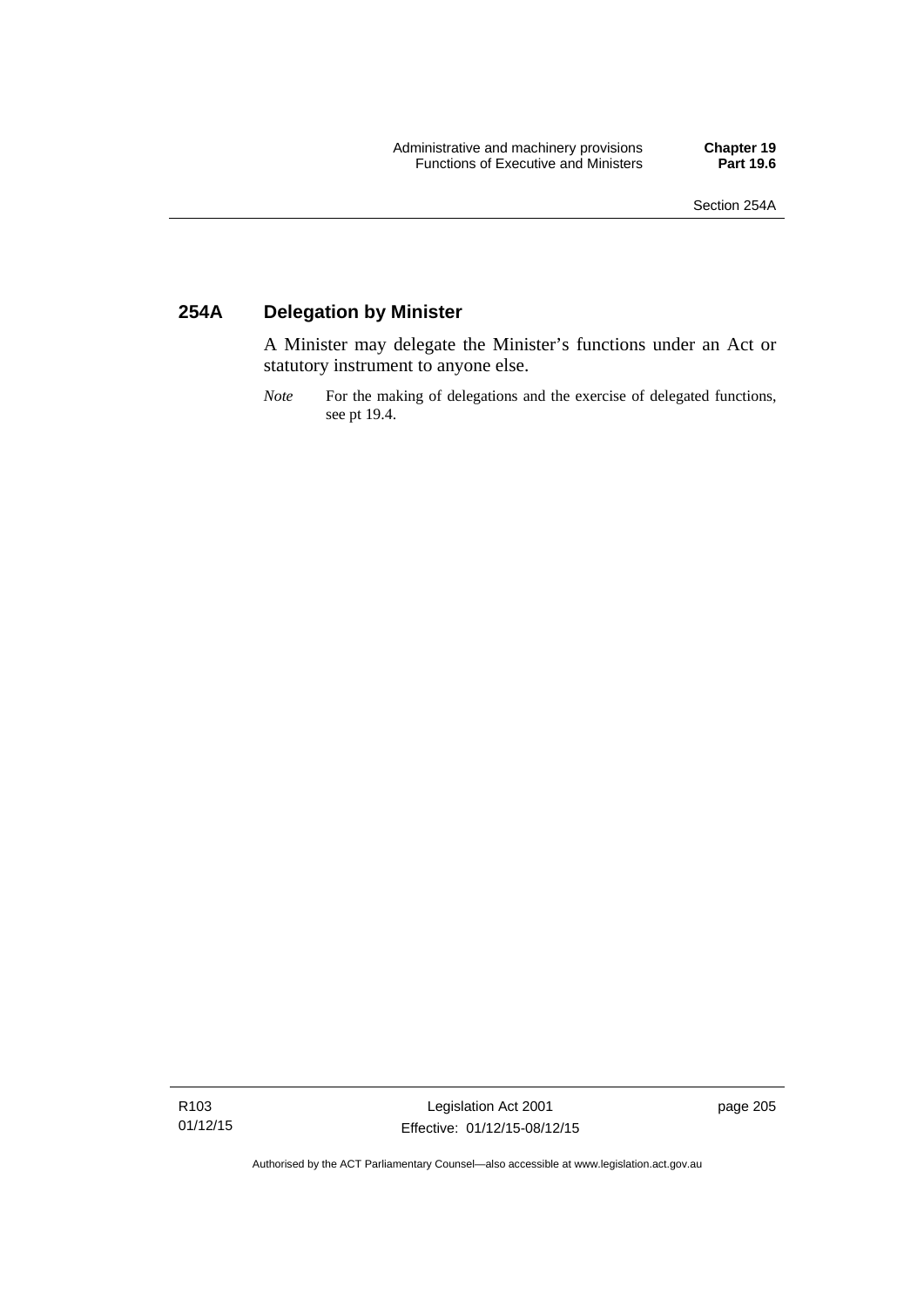### **Part 19.7 Other matters**

### **255 Forms**

- (1) This section applies if an Act, subordinate law or disallowable instrument (the *authorising law*) authorises or requires a form to be approved or prescribed under an Act or statutory instrument (the *relevant law*).
	- *Note* See also s 46 (3), which deals with the repeal and replacement of forms that are legislative instruments and prevents their amendment.
- (2) The authorising law authorises a form to be approved or prescribed in relation to any matter under or in relation to the relevant law.
- (3) To remove any doubt, a form may be approved or prescribed for a provision of the relevant law even though the provision does not mention a form.

#### **Example**

The X Act, s 23 provides for a person to apply for registration but makes no mention of a form for the application. However, the Act, s 80 (1) provides:

(1) The Minister may approve forms for this Act.

Section 80 (3) provides that the approval of a form is a notifiable instrument.

Because s 80 (1) permits a form to be approved 'for this Act', this Act, s 255 applies in relation to s 23 and the Minister may, in writing, approve a form for the application.

- *Note 1* Because the approval is a notifiable instrument, it must be in writing (see s 42 (2)).
- *Note 2* An example is part of the Act, is not exhaustive and may extend, but does not limit, the meaning of the provision in which it appears (see s 126 and s 132).
- (4) Substantial compliance with a form is sufficient.
- (5) However, if a form requires—
	- (a) the form to be signed; or

R103 01/12/15

Authorised by the ACT Parliamentary Counsel—also accessible at www.legislation.act.gov.au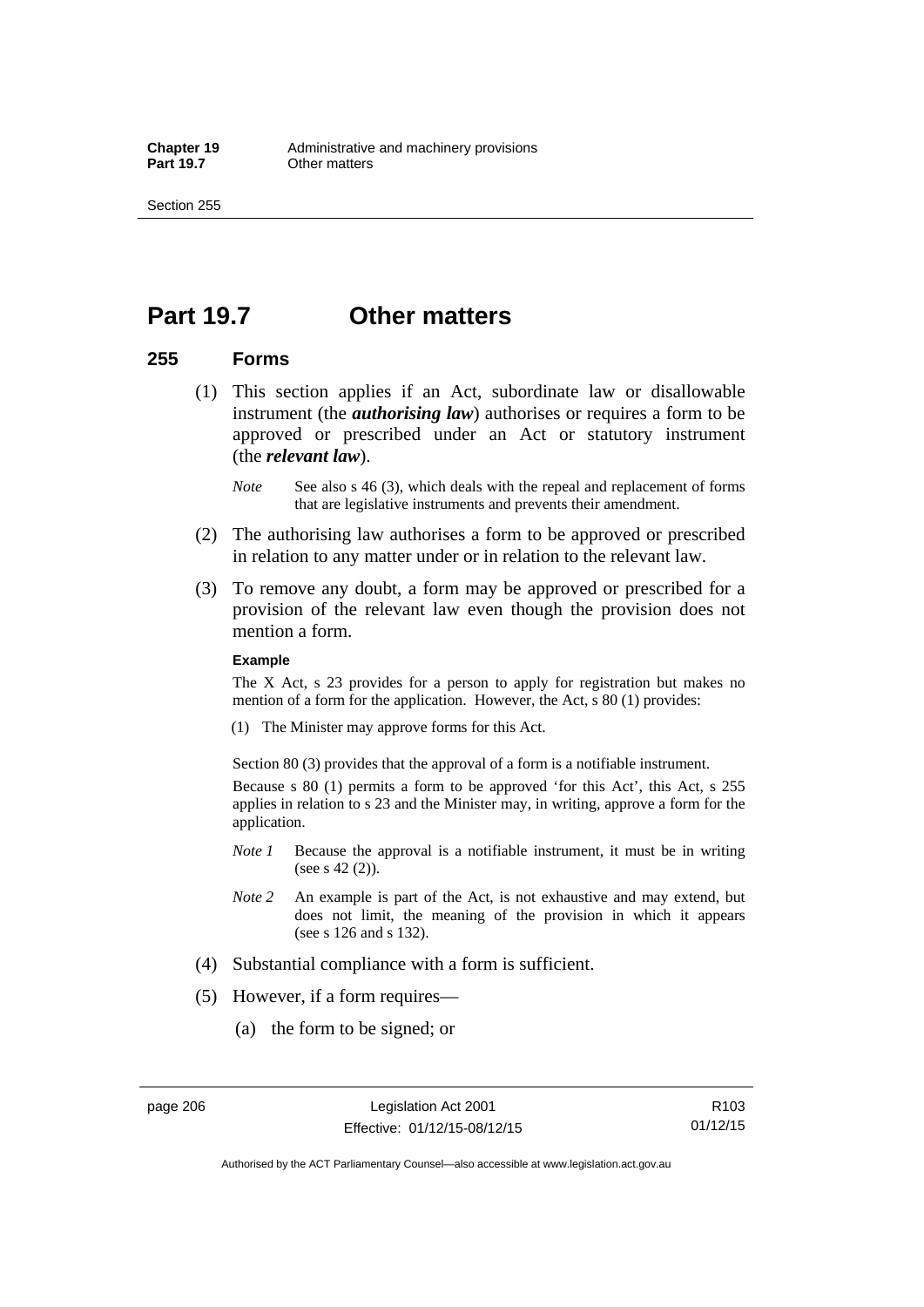- (b) the form to be prepared in a particular way (for example, on paper of a particular size or quality or in a particular electronic form); or
- (c) the form to be completed in a particular way; or
- (d) particular information to be included in the form, or a particular document to be attached to or given with the form; or
- (e) the form, information in the form, or a document attached to or given with the form, to be verified in a particular way (for example, by statutory declaration);

the form is properly completed only if the requirement is complied with.

- (6) Despite subsection (5), the person need not comply with the requirement mentioned in subsection (5) (d) (and the form is taken to be properly completed despite the noncompliance) if—
	- (a) the form is approved or prescribed for a purpose; and
	- (b) the information or document is not reasonably necessary for the purpose.

#### **Examples**

- 1 A person need not comply with a requirement of an approved form to include personal information (eg marital status) irrelevant to a purpose for which the form is required.
- 2 A person need not comply with a requirement of an approved form that has some relevance to a purpose for which the form is required, but intrudes to an unreasonable extent on personal privacy.
- $(7)$  If—
	- (a) a form (*form 1*) may be approved or prescribed for a purpose; and
	- (b) another form (*form 2*) may be approved or prescribed for the same or another purpose; and

page 207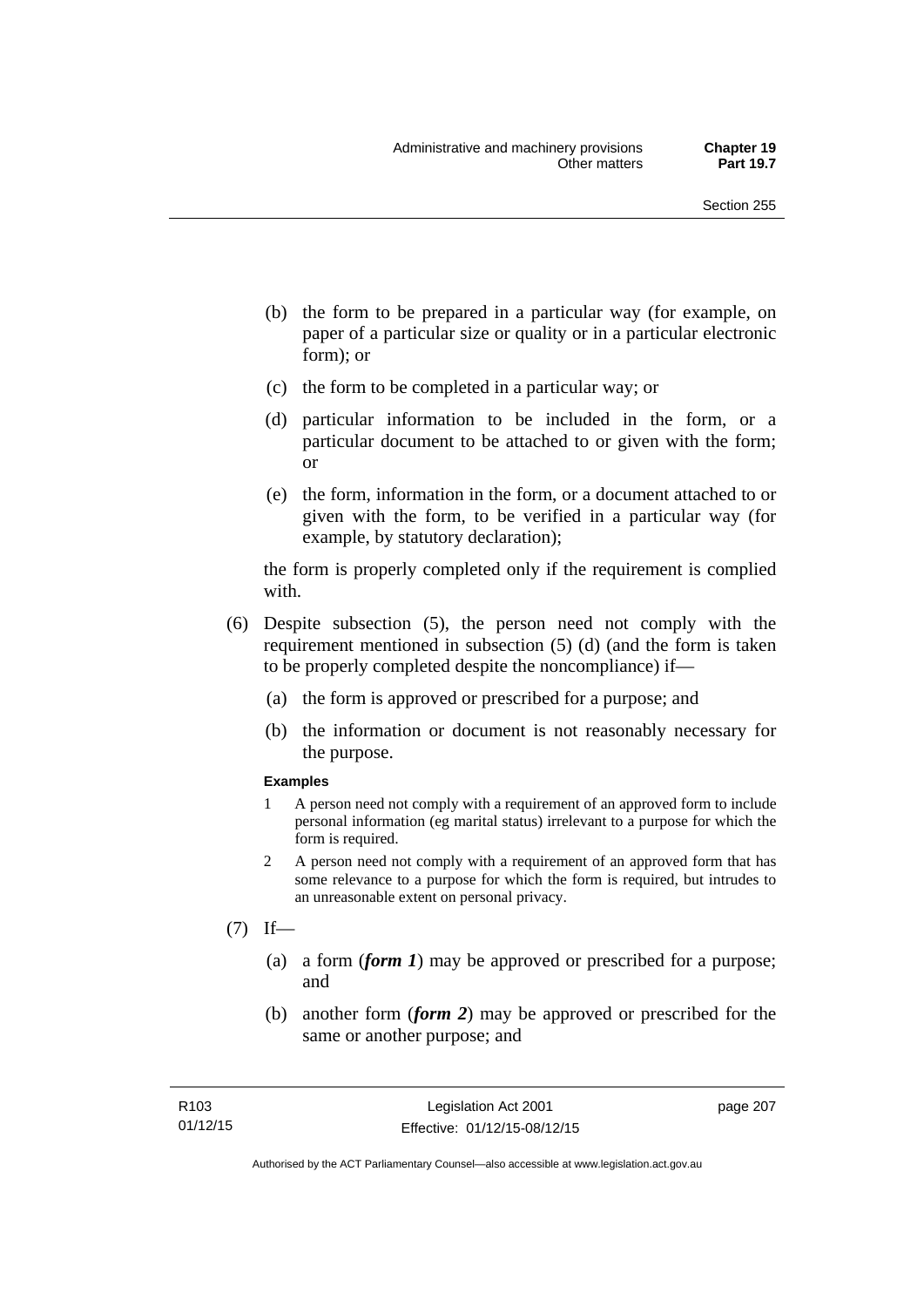(c) separate forms 1 and 2 are approved or prescribed;

a combination form, consisting of forms 1 and 2, may be approved or prescribed and used for the purpose or purposes.

- (8) If, under a law, a form is authorised or required to be filed with (however described), or served on (however described), a person, the form may be filed with, or served on, someone else under arrangements made between them.
- (9) This section is a determinative provision.
	- *Note* See s 5 for the meaning of determinative provisions, and s 6 for their displacement.

### **256 Production of records kept in computers etc**

- (1) This section applies if—
	- (a) a person uses an electronic or other device to keep a record of information; and
	- (b) the person is required under a law (however the law is expressed) to give the information, or a document containing the information, to an authority.
- (2) The requirement obliges the person to give to the authority a document that accurately reproduces or contains the information in a form that can be understood by the authority.
- (3) In this section:

*authority* means a court, tribunal or other entity.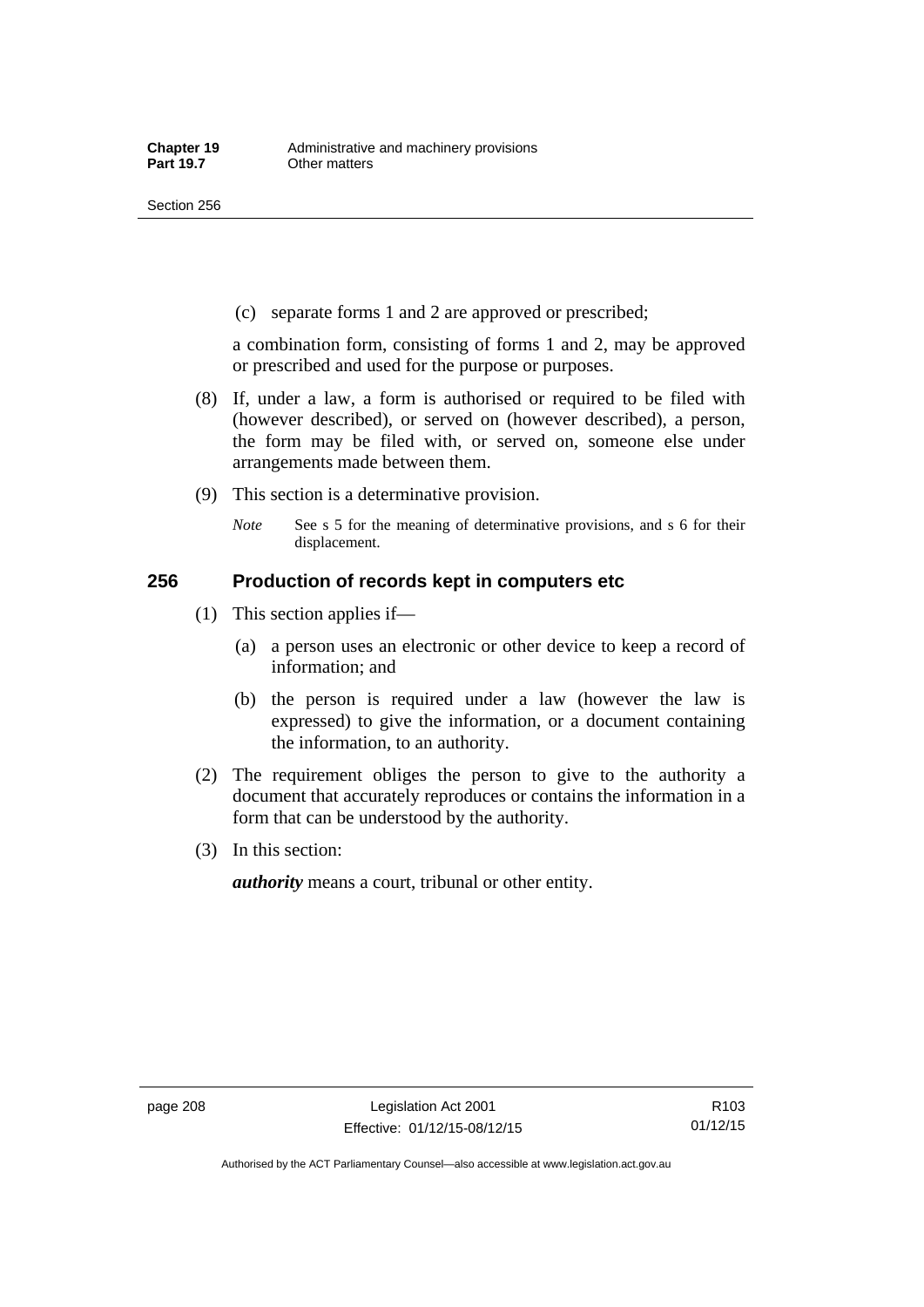# **Chapter 20 Miscellaneous**

### **300 Delegation by parliamentary counsel**

 (1) The parliamentary counsel may delegate the parliamentary counsel's functions under this Act or another territory law to a public servant.

- (2) However, the parliamentary counsel may only delegate a function under part 11.3 (Editorial changes) to—
	- (a) a person performing the duties of deputy parliamentary counsel in the public service; or
	- (b) a public servant prescribed by regulation.

### **301 References to Administration Act 1989 etc**

- (1) In any Act, statutory instrument or document, a reference to the *[Administration Act 1989](http://www.legislation.act.gov.au/a/alt_a1989-41co)*, the *[Interpretation Act 1967](http://www.legislation.act.gov.au/a/1967-48)*, the *[Legislation \(Republication\) Act 1996](http://www.legislation.act.gov.au/a/1996-51)* or the *[Subordinate Laws](http://www.legislation.act.gov.au/a/alt_a1989-24co)  [Act 1989](http://www.legislation.act.gov.au/a/alt_a1989-24co)* is, in relation to anything dealt with in this Act, a reference to this Act.
- (2) In any Act, statutory instrument or document, a reference to a particular provision of the *[Administration Act 1989](http://www.legislation.act.gov.au/a/alt_a1989-41co)*, the *[Interpretation Act 1967](http://www.legislation.act.gov.au/a/1967-48)*, the *[Legislation \(Republication\) Act 1996](http://www.legislation.act.gov.au/a/1996-51)* or the *[Subordinate Laws Act 1989](http://www.legislation.act.gov.au/a/alt_a1989-24co)* is, in relation to anything dealt with in this Act, a reference to the corresponding provision of this Act.

### **302 Regulation-making power**

The Executive may make regulations for this Act.

*Note* A regulation must be notified, and presented to the Legislative Assembly, under this Act.

page 209

*Note* For the making of delegations and the exercise of delegated functions, see pt 19.4.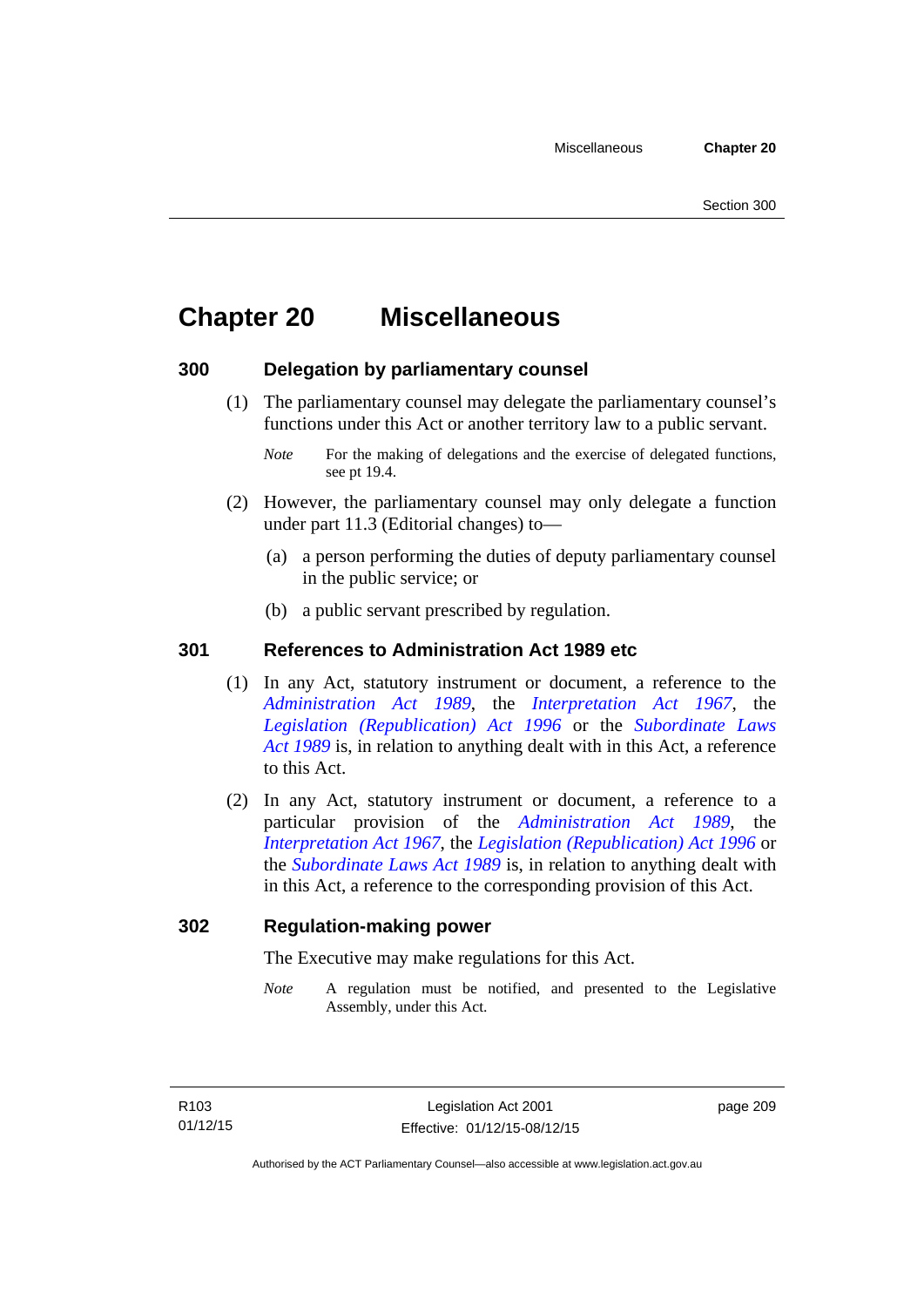## **Schedule 1 Acts included in sources of law in the ACT**

(see s 17)

# **Part 1.1 Former NSW and UK Acts in force before establishment of Territory**

| column 1 | column <sub>2</sub><br>column 3                                      |                                                       |  |
|----------|----------------------------------------------------------------------|-------------------------------------------------------|--|
| item     | name of Act                                                          | number or date of assent and<br>original jurisdiction |  |
| 1        | <b>Magna Carta</b>                                                   | $(1297)$ 25 Edw 1 c 29 (UK)                           |  |
| 2        | Criminal and Civil Justice Act 1351                                  | 25 Edw 3 St 5 c 4 (UK)                                |  |
| 3        | Due Process of Law Act 1354                                          | 28 Edw 3 c 3 (UK)                                     |  |
| 4        | Due Process of Law Act 1368                                          | 42 Edw 3 c 3 (UK)                                     |  |
| 5        | <b>Free Access to Courts Act 1400</b>                                | 2 Hen 4 c 1 (UK)                                      |  |
| 6        | <b>Petition of Right 1627</b>                                        | 3 Chas 1 c 1 (UK)                                     |  |
| 7        | <b>Bill of Rights 1688</b>                                           | 1 Will and Mary sess 2 c 2 (UK)                       |  |
| 8        | Act of Settlement 1700                                               | 12 and 13 Will 3 c 2 (UK)                             |  |
| 9        | <b>Royal Marriages Act 1772</b>                                      | 12 Geo 3 c 11 (UK)                                    |  |
| 10       | Crimes Act 1900                                                      | 1900 No 40 (NSW)                                      |  |
| 11       | Truck Act 1900                                                       | 1900 No 55 (NSW)                                      |  |
| 12       | <b>Pawnbrokers Act 1902</b>                                          | 1902 No 66 (NSW)                                      |  |
| 13       | <b>Public Roads Act 1902</b>                                         | 1902 No 95 (NSW)                                      |  |
| 14       | <b>Anglican Church of Australia Constitutions</b><br><b>Act 1902</b> | 24 December 1902 (NSW)                                |  |
| 15       | <b>Fertilisers (Labelling and Sale) Act 1904</b>                     | 1904 No 33 (NSW)                                      |  |
| 16       | <b>Second-hand Dealers Act 1906</b>                                  | 1906 No 30 (NSW)                                      |  |

page 210 Legislation Act 2001 Effective: 01/12/15-08/12/15

R103 01/12/15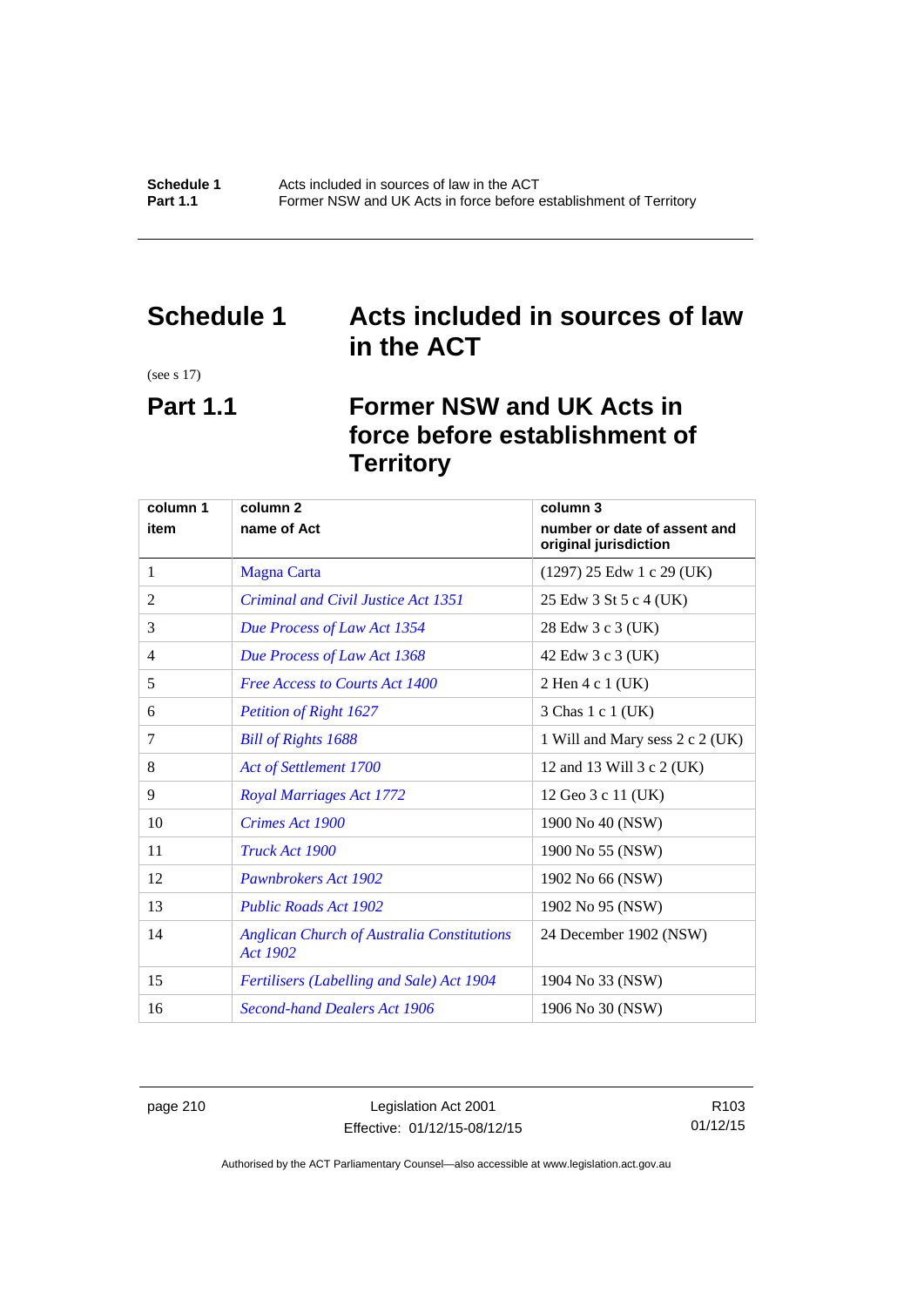# **Part 1.2 Former NSW Acts applied after establishment of Territory**

*Note* The former NSW Acts mentioned in this part are in force in the ACT as Acts of the Legislative Assembly

| column 1 | column <sub>2</sub>                                                   | column 3                                                       |
|----------|-----------------------------------------------------------------------|----------------------------------------------------------------|
| item     | name of NSW Act                                                       | applying Territory Act                                         |
|          | Scaffolding and Lifts Act 1912                                        | <i>Scaffolding and Lifts Act 1957</i> (repealed)               |
|          | <b>Anglican Church of Australia</b><br><b>Trust Property Act 1917</b> | <b>Anglican Church of Australia Trust Property</b><br>Act 1928 |
|          | <i>Trustee Act 1925</i>                                               | <i>Trustee Act 1957</i> (repealed)                             |
| 4        | <b>Anglican Church of Australia</b><br><b>Constitution Act 1961</b>   | <b>Anglican Church of Australia Trust Property</b><br>Act 1928 |

*Note* The written law of the ACT also includes the following Acts that may not be amended or repealed by the Assembly (see [Self-Government Act,](http://www.comlaw.gov.au/Series/C2004A03699) s 34):

- *[Life, Fire and Marine Insurance Act 1902](http://www.legislation.nsw.gov.au/maintop/scanact/sessional/NONE/0)* (NSW)
- *Demise of the Crown Act 1760* (UK)
- *[Naval Prize Act 1864](http://www.legislation.gov.uk/ukpga/Vict/27-28/25/contents)* (UK)
- *[Naval Prize \(Procedure\) Act 1916](http://www.legislation.gov.uk/ukpga/Geo5/6-7/2/contents)* (UK)
- *[Prize Act \(1939\)](http://www.legislation.gov.uk/ukpga/Geo6/2-3/65/contents)* (UK)
- *[Prize Courts Act 1894](http://www.legislation.gov.uk/ukpga/Vict/57-58/39/contents)* (UK)
- *[Prize Courts Act 1915](http://www.legislation.gov.uk/ukpga/Geo5/5-6/57/contents)* (UK)
- *[Prize Courts \(Procedure\) Act 1914](http://www.legislation.gov.uk/ukpga/Geo5/4-5/13/contents)* (UK)
- *[Territorial Waters Jurisdiction Act 1878](http://www.legislation.gov.uk/ukpga/Vict/41-42/73/contents)* (UK).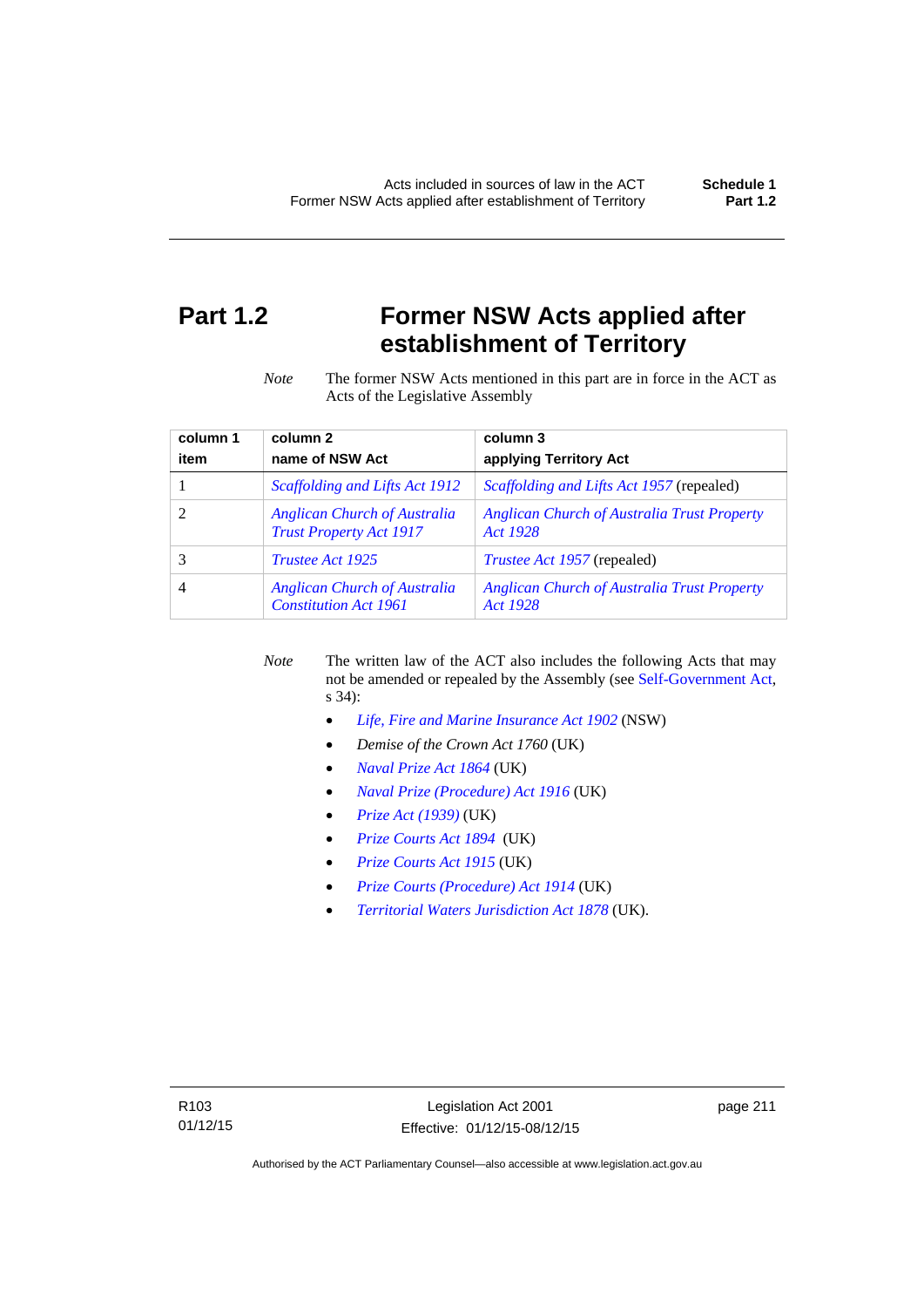**Dictionary** 

# **Dictionary**

(see s 2)

### **Part 1 Meaning of commonly-used terms**

(see s 144)

*Note* Terms that are defined only for this Act are set out in pt 2.

*ACAT* means the ACT Civil and Administrative Tribunal established under the *[ACT Civil and Administrative Tribunal](http://www.legislation.act.gov.au/a/2008-35)  [Act 2008](http://www.legislation.act.gov.au/a/2008-35)*.

*Act*—see the following sections:

- (a) section 7 (Meaning of *Act* generally);
- (b) section 17 (References to Acts include references to former Cwlth enactments etc).
- *Note* See also s 102 (References to laws include references to laws as in force from time to time) and s 104 (References to laws include references to instruments under laws).

*ACT* means the Australian Capital Territory.

*ADI*—see *authorised deposit-taking institution*.

*administrative unit* means an administrative unit for the time being established under the *[Public Sector Management Act 1994](http://www.legislation.act.gov.au/a/1994-37)*, section 13 (1).

*adult* means an individual who is at least 18 years old.

*ambulance service* means the ACT Ambulance Service established under the *[Emergencies Act 2004](http://www.legislation.act.gov.au/a/2004-28)*.

*amend* includes—

(a) for an Act or statutory instrument—omit, insert, substitute, renumber or relocate a provision of the Act or instrument; and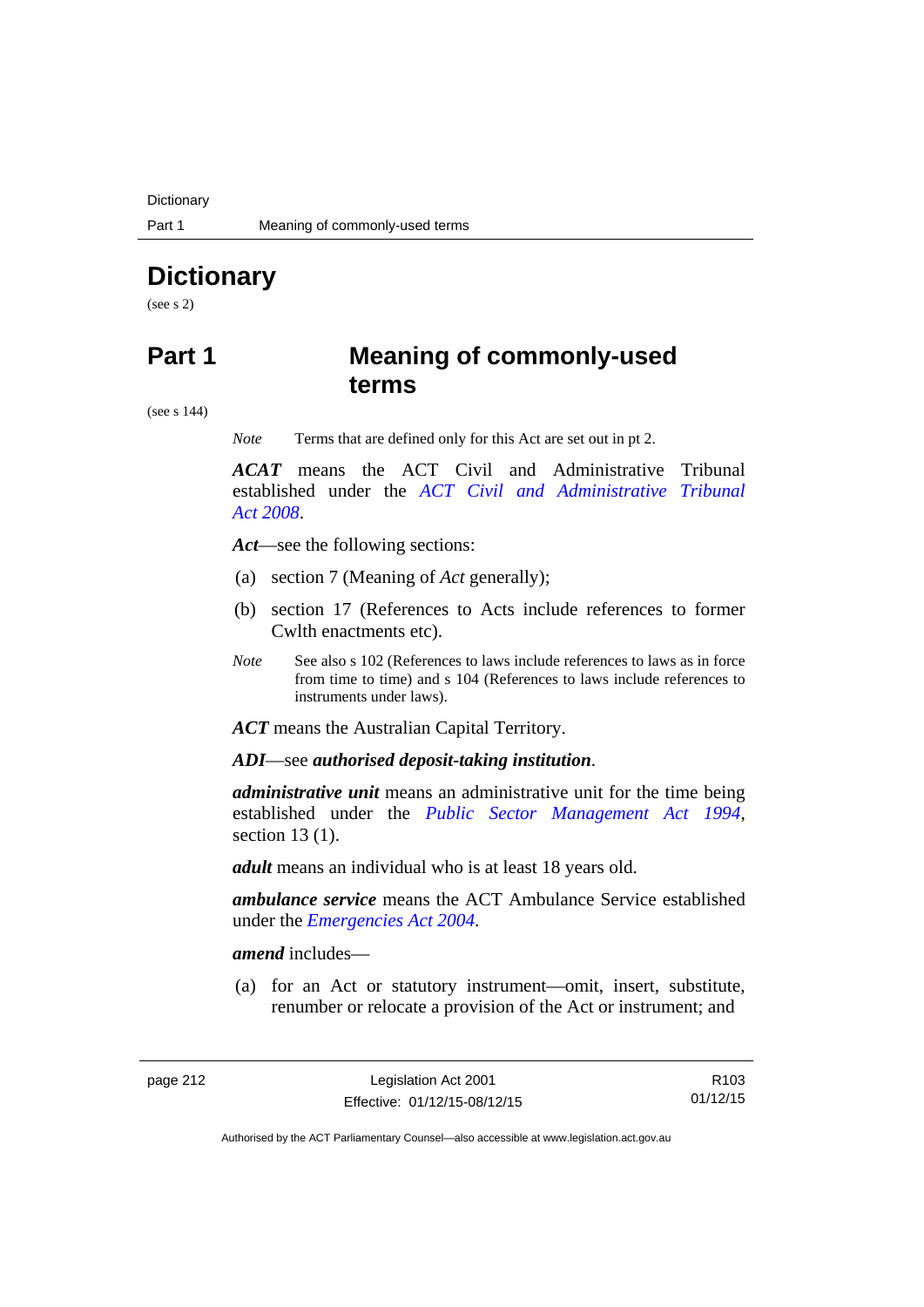- (b) for an Act or statutory instrument (or a provision of it)—amend by implication; and
- (c) for a provision of an Act or statutory instrument—omit the provision (or a part of it), substitute another provision for the provision (or a part of it), renumber the provision (or a part of it) or relocate the provision (or a part of it); and
- (d) for any other instrument, a provision of an instrument or a decision—change or alter.

*appoint* includes reappoint.

*AS*—see section 164 (1) (References to Australian Standards etc).

*AS/NZS*—see section 164 (2) (References to Australian Standards etc).

*asset* includes property of any kind.

*associate judge* means the associate judge under the *[Supreme Court](http://www.legislation.act.gov.au/a/1933-34)  [Act 1933](http://www.legislation.act.gov.au/a/1933-34)*.

*Attorney-General* means the Minister designated Attorney-General by the Chief Minister, and includes a Minister authorised by the Chief Minister to act on behalf of the Attorney-General.

*auditor-general* means the Auditor-General for the Territory under the *[Auditor-General Act 1996](http://www.legislation.act.gov.au/a/1996-23)*.

*Australia* means the Commonwealth of Australia and, when used in a geographical sense, does not include an external territory.

*Australian citizen* means a person who is an Australian citizen under the *[Australian Citizenship Act 2007](http://www.comlaw.gov.au/Series/C2007A00020)* (Cwlth).

*Australian Consumer Law (ACT)* means the provisions applying because of the *[Fair Trading \(Australian Consumer Law\) Act 1992](http://www.legislation.act.gov.au/a/1992-72)*, section 7 (Application of Australian Consumer Law).

R103 01/12/15 page 213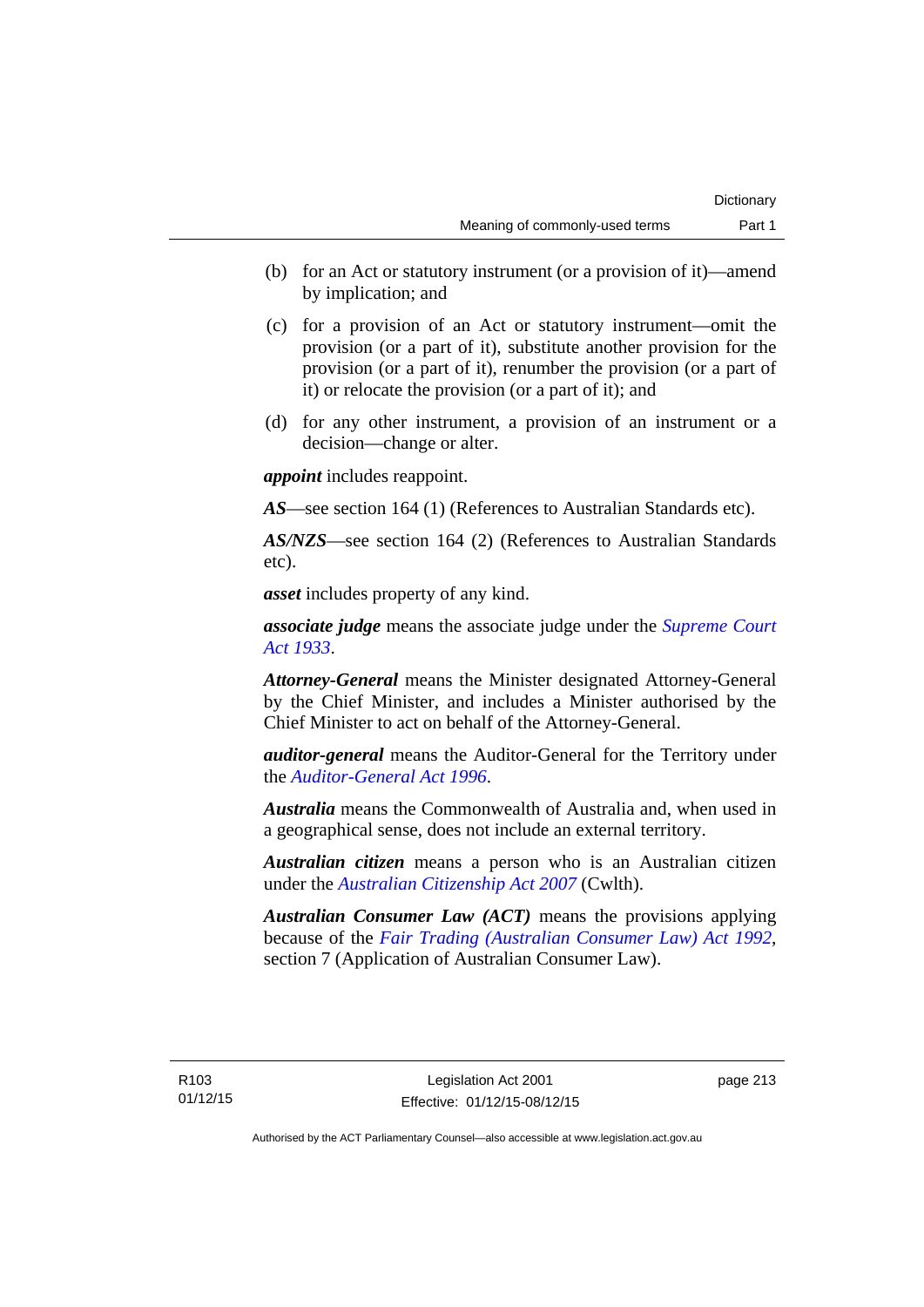*Australian driver licence* means an Australian driver licence under the *[Road Transport \(Driver Licensing\) Act 1999](http://www.legislation.act.gov.au/a/1999-78)*.

*Note Australian driver licence* is defined in that Act, dictionary to mean a driver licence of any kind issued under the law of the Commonwealth or a State or Territory. It includes a driver licence issued under ACT law (see also def *driver licence*).

*Australian/New Zealand Standard*—see section 164 (2) (References to Australian Standards etc).

*Australian Standard*—see section 164 (1) (References to Australian Standards etc).

*Australian statistician* means the Australian Statistician under the *[Australian Bureau of Statistics Act 1975](http://www.comlaw.gov.au/Series/C2004A00282)* (Cwlth).

*authorised deposit-taking institution* (or *ADI*) means an authorised deposit-taking institution under the *[Banking Act 1959](http://www.comlaw.gov.au/Series/C2004A07357)* (Cwlth).

**bank** means an authorised deposit-taking institution that is permitted under the *[Banking Act 1959](http://www.comlaw.gov.au/Series/C2004A07357)* (Cwlth) to assume or use—

- (a) the word 'bank', 'banker' or 'banking'; or
- (b) any other word (whether or not in English) similar in meaning to a word mentioned in paragraph (a).

*bank holiday* means a day that is a bank holiday in the ACT under the *[Holidays Act 1958](http://www.legislation.act.gov.au/a/1958-19)*, section 4.

*bankrupt or personally insolvent*—an individual is *bankrupt or personally insolvent* if the individual—

- (a) under the *[Bankruptcy Act 1966](http://www.comlaw.gov.au/Series/C2004A07422)* (Cwlth)—
	- (i) is bankrupt; or
	- (ii) is a party to a debt agreement as a debtor; or
	- (iii) is a party to a personal insolvency agreement as a debtor and the obligations created by the agreement remain undischarged; or

page 214 Legislation Act 2001 Effective: 01/12/15-08/12/15

R103 01/12/15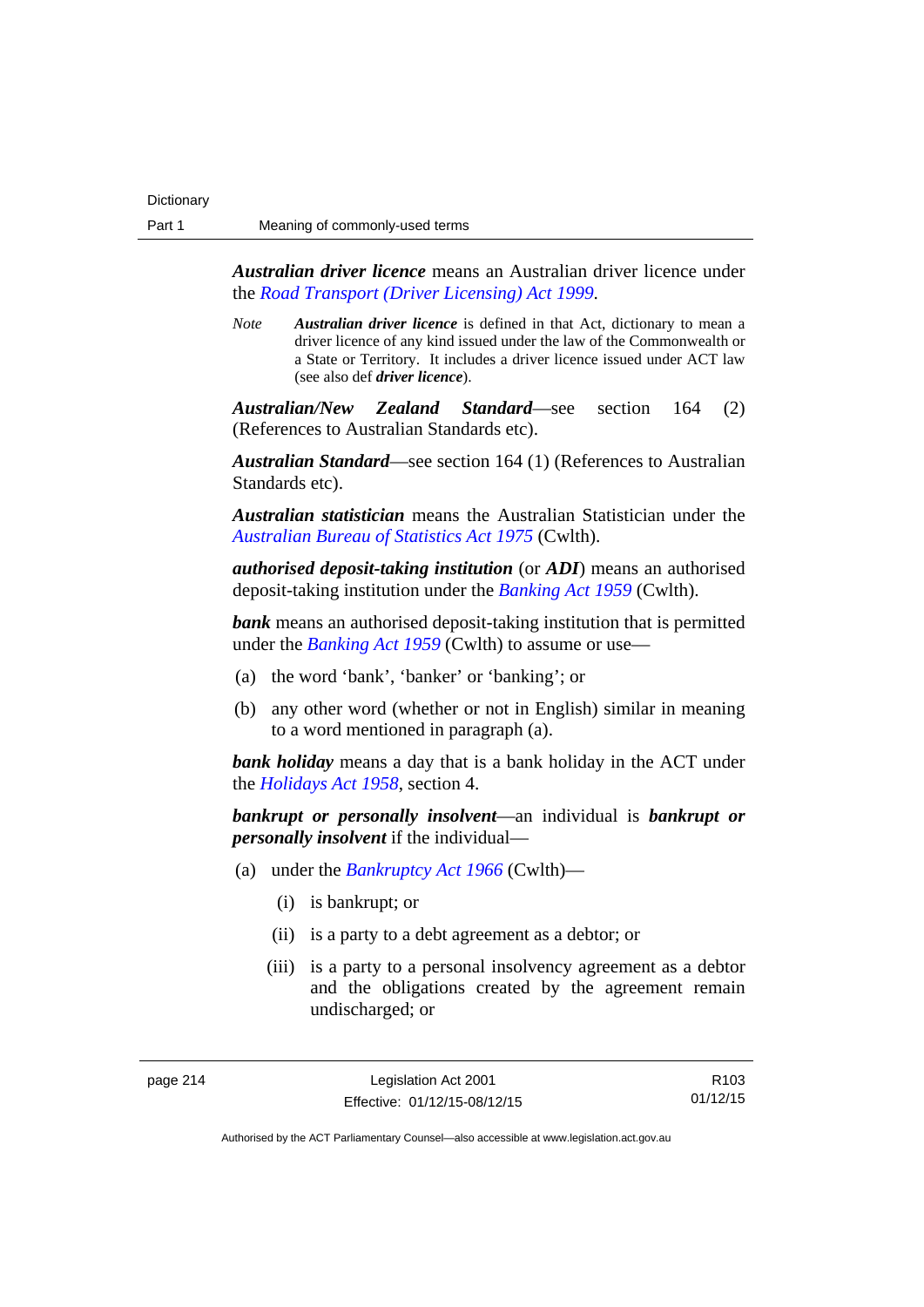- (iv) authorises a controlling trustee to control the individual's property, whether or not the individual has entered into a personal insolvency agreement as a debtor; or
- (b) has a status under a law of a foreign country substantially similar to an individual mentioned in paragraph (a); or
- (c) otherwise applies to take the benefit of any law for the relief of bankrupt or insolvent debtors.

*barrister* means a lawyer who practises as a barrister.

*body* includes any group of people joined together for a common purpose, whether or not incorporated.

#### **Examples**

- 1 a company
- 2 a statutory corporation, whether or not it has members
- 3 an association, club or society
- 4 a partnership
- 5 a joint venture
- 6 a corporation sole
- *Note* An example is part of the Act, is not exhaustive and may extend, but does not limit, the meaning of the provision in which it appears (see s 126 and s 132).

*breach* includes contravene.

*building code* means the building code under the *[Building Act 2004](http://www.legislation.act.gov.au/a/2004-11)*, section 136.

*Note* The building code is the Building Code of Australia, as amended from time to time by the Australian Building Codes Board and the Australian Capital Territory Appendix to the Building Code of Australia.

*building society* means an authorised deposit-taking institution that is permitted under the *[Banking Act 1959](http://www.comlaw.gov.au/Series/C2004A07357)* (Cwlth) to assume or use—

- (a) the term 'building society'; or
- (b) any other term (whether or not in English) similar in meaning.

page 215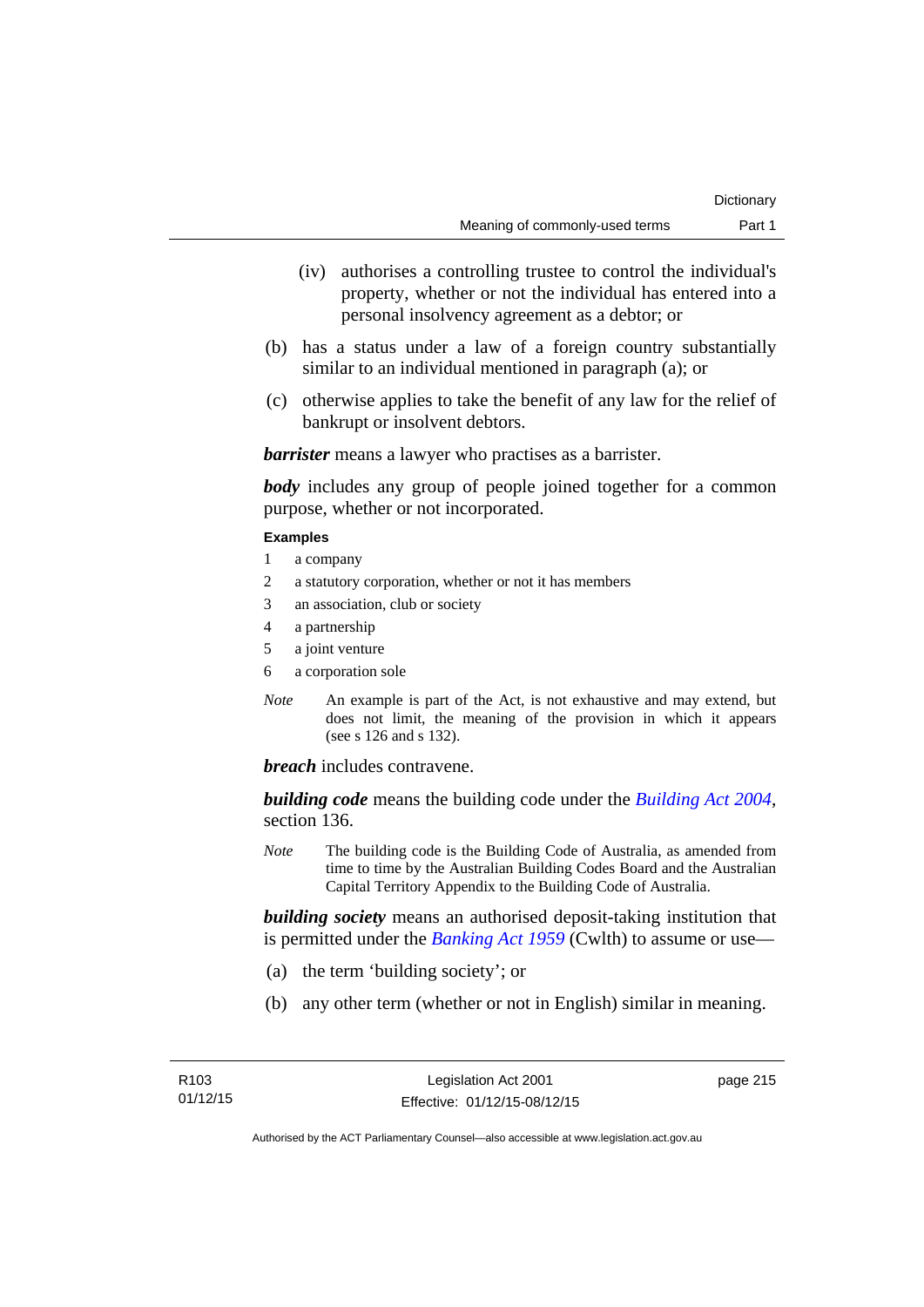*business day* means a day that is not—

(a) a Saturday or Sunday; or

(b) a public holiday or bank holiday in the ACT.

*by* regulation includes under a regulation.

*Note* See also def *under*, in relation to an Act or statutory instrument.

*by-law*, in relation to an Act, means a by-law made or in force under the Act.

*calendar month* means one of the 12 months of the year.

*calendar year* means a period of 12 months beginning on 1 January.

*Canberra Institute of Technology* means the Canberra Institute of Technology under the *[Canberra Institute of Technology Act 1987](http://www.legislation.act.gov.au/a/1987-71)*.

*change* includes change by alteration, omission, substitution or addition.

*chief health officer* means the Chief Health Officer under the *[Public Health Act 1997](http://www.legislation.act.gov.au/a/1997-69)*.

*Chief Justice* means the Chief Justice of the Supreme Court.

*Chief Magistrate* means the Chief Magistrate of the Magistrates Court.

*Chief Minister* means the Chief Minister for the Territory.

*Note* The Chief Minister is elected under the [Self-Government Act](http://www.comlaw.gov.au/Series/C2004A03699), s 40.

*chief officer (ambulance service)* means the chief officer (ambulance service) under the *[Emergencies Act 2004](http://www.legislation.act.gov.au/a/2004-28)*.

*chief officer (fire and rescue)* means the chief officer (fire and rescue) under the *[Emergencies Act 2004](http://www.legislation.act.gov.au/a/2004-28)*.

*chief officer (rural fire service)* means the chief officer (rural fire service) under the *[Emergencies Act 2004](http://www.legislation.act.gov.au/a/2004-28)*.

page 216 Legislation Act 2001 Effective: 01/12/15-08/12/15

R103 01/12/15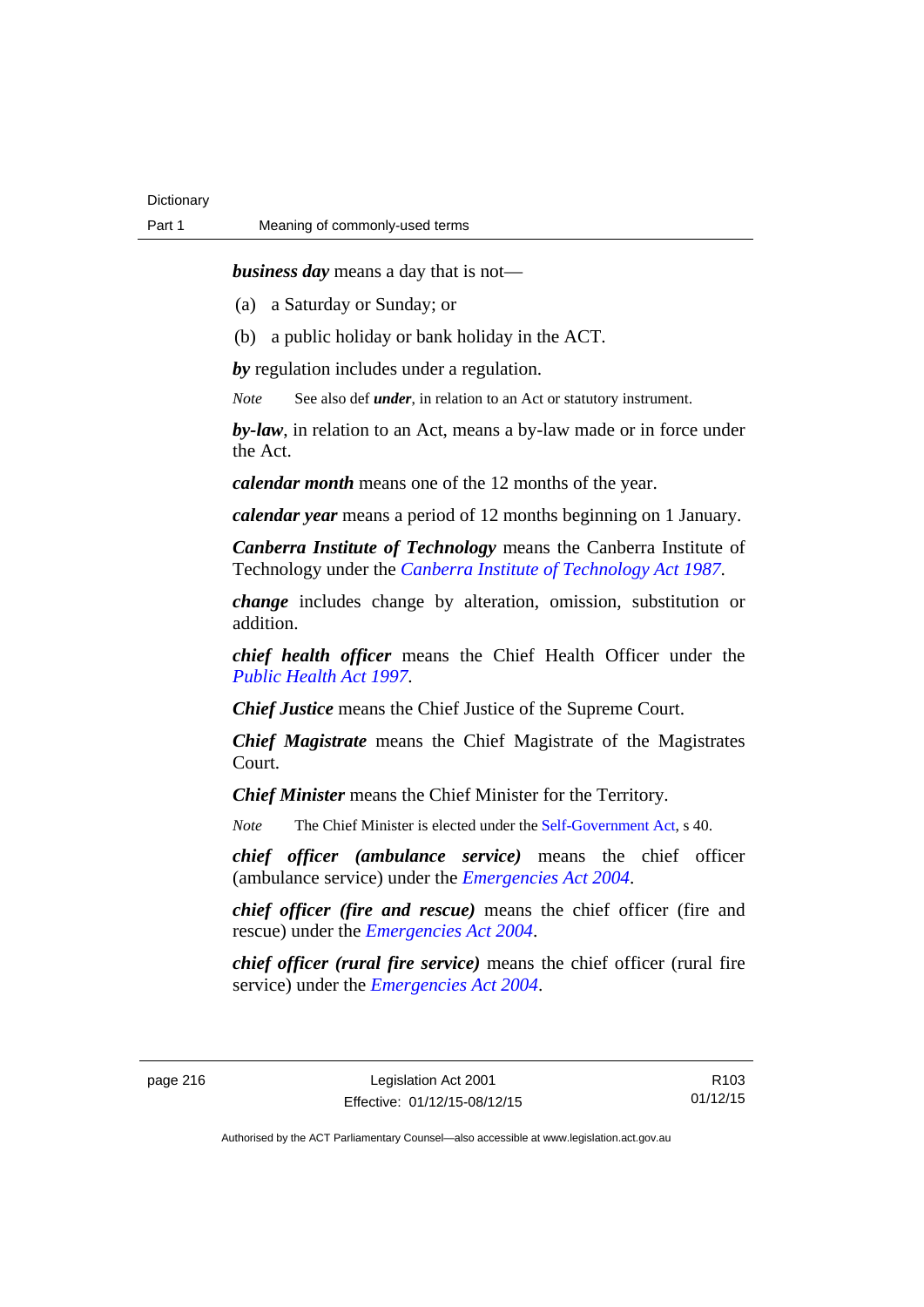*chief officer (SES)* means the chief officer (SES) under the *[Emergencies Act 2004](http://www.legislation.act.gov.au/a/2004-28)*.

*chief planning executive* means the Chief Planning Executive under the *[Planning and Development Act 2007](http://www.legislation.act.gov.au/a/2007-24)*.

*chief police officer* means the police officer responsible to the commissioner of police for the day-to-day administration and control of police services in the ACT.

*chief solicitor* means the chief solicitor under the *[Law Officers](http://www.legislation.act.gov.au/a/2011-30)  [Act 2011](http://www.legislation.act.gov.au/a/2011-30)*.

*child*, if age rather than descendancy is relevant, means an individual who is under 18 years old.

*children and young people commissioner* means the Children and Young People Commissioner under the *[Human Rights Commission](http://www.legislation.act.gov.au/a/2005-40)  [Act 2005](http://www.legislation.act.gov.au/a/2005-40)*.

*Childrens Court* means the Childrens Court under the *[Magistrates](http://www.legislation.act.gov.au/a/1930-21)  [Court Act 1930](http://www.legislation.act.gov.au/a/1930-21)*, section 287.

*city area* means the area that was *the City Area* under the *[City Area](http://www.legislation.act.gov.au/a/1936-31)  [Leases Act 1936](http://www.legislation.act.gov.au/a/1936-31)* (repealed).

*Note* See s 103 for the meaning of references to repealed laws.

*civil partner*—a person who is in a civil partnership with someone else is the *civil partner* of the other person.

*civil partnership* means a civil partnership under the *[Domestic](http://www.legislation.act.gov.au/a/1994-28)  [Relationships Act 1994](http://www.legislation.act.gov.au/a/1994-28)*.

*civil union* means a civil union under the *[Civil Unions Act 2012](http://www.legislation.act.gov.au/a/2012-40)*.

*civil union partner*—a person who is in a civil union with someone else is the *civil union partner* of the other person.

*clerk*, in relation to the Legislative Assembly, means the Clerk of the Legislative Assembly.

*Note* The clerk is appointed under the *[Legislative Assembly \(Office of the](http://www.legislation.act.gov.au/a/2012-26)  [Legislative Assembly\) Act 2012](http://www.legislation.act.gov.au/a/2012-26)*.

| R <sub>103</sub> | Legislation Act 2001         | page 217 |
|------------------|------------------------------|----------|
| 01/12/15         | Effective: 01/12/15-08/12/15 |          |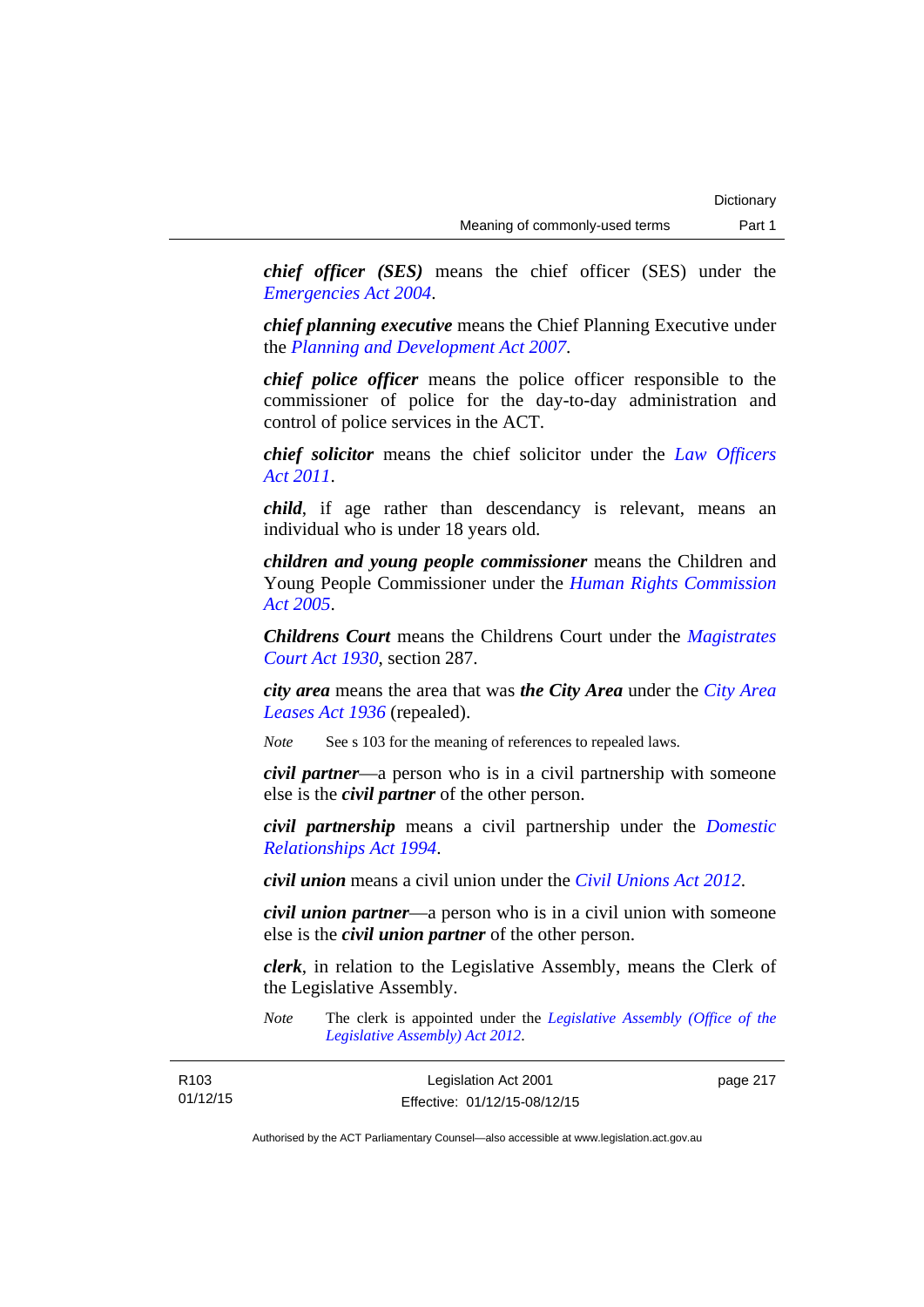*commencement*, of an Act or statutory instrument—see section 80.

*commencement notice*—see section 11.

*commissioner for fair trading* means the Commissioner for Fair Trading of the Australian Capital Territory under the *[Fair Trading](http://www.legislation.act.gov.au/a/1992-72)  [\(Australian Consumer Law\) Act 1992](http://www.legislation.act.gov.au/a/1992-72)*.

*commissioner for public administration* means the Commissioner for Public Administration under the *[Public Sector Management](http://www.legislation.act.gov.au/a/1994-37)  [Act 1994](http://www.legislation.act.gov.au/a/1994-37)*.

*commissioner for revenue* means the Commissioner for Australian Capital Territory Revenue under the *[Taxation Administration](http://www.legislation.act.gov.au/a/1999-4)  [Act 1999](http://www.legislation.act.gov.au/a/1999-4)*.

*commissioner for sustainability and the environment* means the Commissioner for Sustainability and the Environment under the *[Commissioner for Sustainability and the Environment Act 1993](http://www.legislation.act.gov.au/a/1993-37)*.

*commissioner of police* means the Commissioner of Police of the Australian Federal Police.

*commit*, a person for trial, means—

- (a) to order that the person be remanded in custody until tried by the Supreme Court; or
- (b) to grant bail to the person to appear and be tried by the Supreme Court.

*Commonwealth* means the Commonwealth of Australia and, when used in a geographical sense, does not include an external territory.

*Commonwealth country* means a country that forms part of the Commonwealth of Nations, and includes a territory for the international relations of which a Commonwealth country is responsible.

*Commonwealth DPP* means the Director of Public Prosecutions under the *[Director of Public Prosecutions Act 1983](http://www.comlaw.gov.au/Series/C2004A02830)* (Cwlth).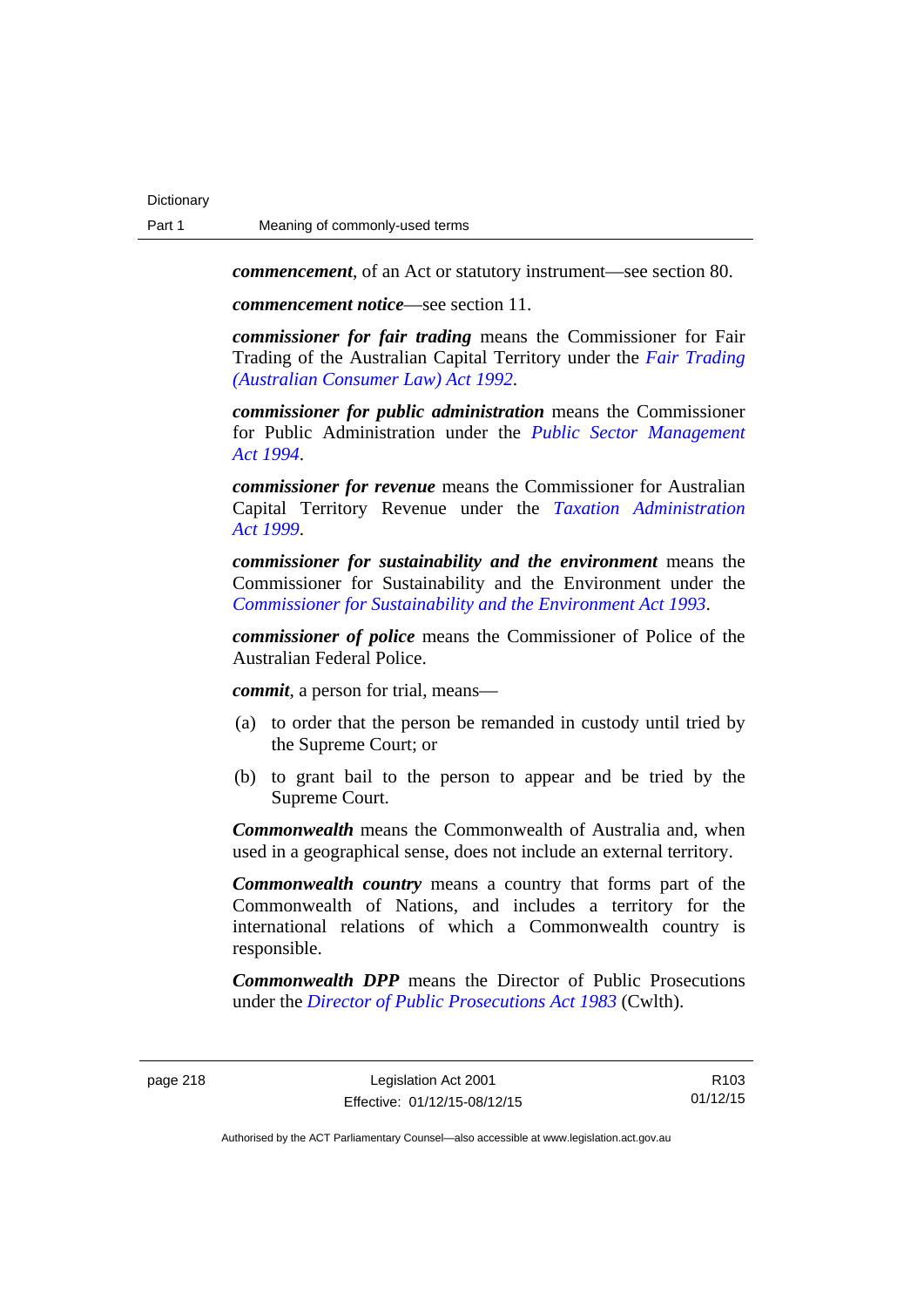*Commonwealth gazette* means the Commonwealth of Australia Gazette or the Australian Government Gazette.

*Note* The *Australian Government Gazette* was published from 1 July 1973 to 30 June 1976.

*confer*, in relation to a function, includes impose.

*conservator of flora and fauna* means the Conservator of Flora and Fauna under the *[Nature Conservation Act 2014](http://www.legislation.act.gov.au/a/2014-59)*.

*construction occupations registrar* means the Australian Capital Territory Construction Occupations Registrar under the *[Construction Occupations \(Licensing\) Act 2004](http://www.legislation.act.gov.au/a/2004-12)*.

*contravene* includes fail to comply with.

*converted ordinance* means an enactment that was an ordinance immediately before self-government day.

*coroner* means a coroner under the *[Coroners Act 1997](http://www.legislation.act.gov.au/a/1997-57)*.

*Coroner's Court* means the Coroner's Court under the *[Coroners](http://www.legislation.act.gov.au/a/1997-57)  [Act 1997](http://www.legislation.act.gov.au/a/1997-57)*.

*corporation* includes a body politic or corporate.

*Corporations Act* means the *[Corporations Act 2001](http://www.comlaw.gov.au/Series/C2004A00818)* (Cwlth).

*correctional centre* means a correctional centre under the *[Corrections Management Act 2007](http://www.legislation.act.gov.au/a/2007-15)*.

*corrections officer* means a corrections officer under the *[Corrections Management Act 2007](http://www.legislation.act.gov.au/a/2007-15)*.

*Court of Appeal* means the Court of Appeal constituted under the *[Supreme Court Act 1933](http://www.legislation.act.gov.au/a/1933-34)*.

*court of summary jurisdiction* means the Magistrates Court.

*credit union* means an authorised deposit-taking institution that is permitted under the *[Banking Act 1959](http://www.comlaw.gov.au/Series/C2004A07357)* (Cwlth) to assume or use—

(a) the term 'credit union'; or

page 219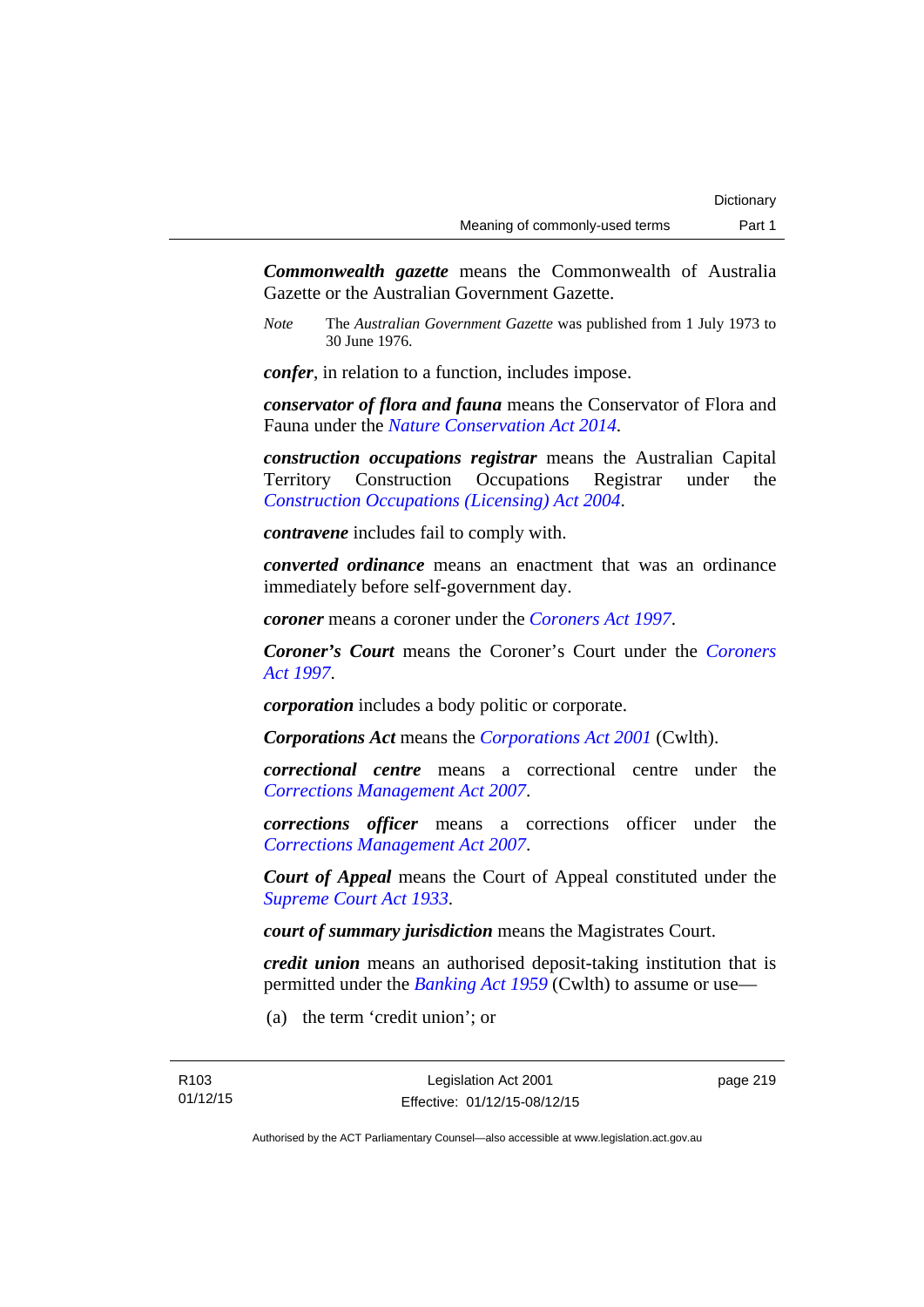(b) any other term (whether or not in English) similar in meaning.

*Criminal Code* means the *[Criminal Code 2002](http://www.legislation.act.gov.au/a/2002-51)*.

*CrimTrac* means the CrimTrac agency established under the *[Public](http://www.comlaw.gov.au/Series/C2004A00538)  [Service Act 1999](http://www.comlaw.gov.au/Series/C2004A00538)* (Cwlth), section 65 (Establishment etc. of Executive Agencies).

*daylight* means the period in a day from sunrise to sunset.

*definition*—see section 130.

### *dental prosthetist*—

- (a) means a person registered under the *[Health Practitioner](http://www.legislation.act.gov.au/a/db_39269/default.asp)  [Regulation National Law \(ACT\)](http://www.legislation.act.gov.au/a/db_39269/default.asp)* to practise the health profession of dental prosthetist (other than as a student); and
- (b) for an activity, includes a person mentioned in paragraph (a) holding limited or provisional registration, to the extent that the person is allowed to do the activity under the person's registration.

### *dentist*—

- (a) means a person registered under the *[Health Practitioner](http://www.legislation.act.gov.au/a/db_39269/default.asp)  [Regulation National Law \(ACT\)](http://www.legislation.act.gov.au/a/db_39269/default.asp)* to practise the health profession of dentist (other than as a student); and
- (b) for an activity, includes a person mentioned in paragraph (a) holding limited or provisional registration, to the extent that the person is allowed to do the activity under the person's registration.

*Deputy Speaker* means the Deputy Presiding Officer of the Legislative Assembly.

*Note* The Deputy Presiding Officer is elected under the [Self-Government](http://www.comlaw.gov.au/Series/C2004A03699)  [Act](http://www.comlaw.gov.au/Series/C2004A03699), s 21 (2).

*designation*, of a position under the *[Public Sector Management](http://www.legislation.act.gov.au/a/1994-37)  [Act 1994](http://www.legislation.act.gov.au/a/1994-37)*, includes a designation given under that Act.

page 220 Legislation Act 2001 Effective: 01/12/15-08/12/15

R103 01/12/15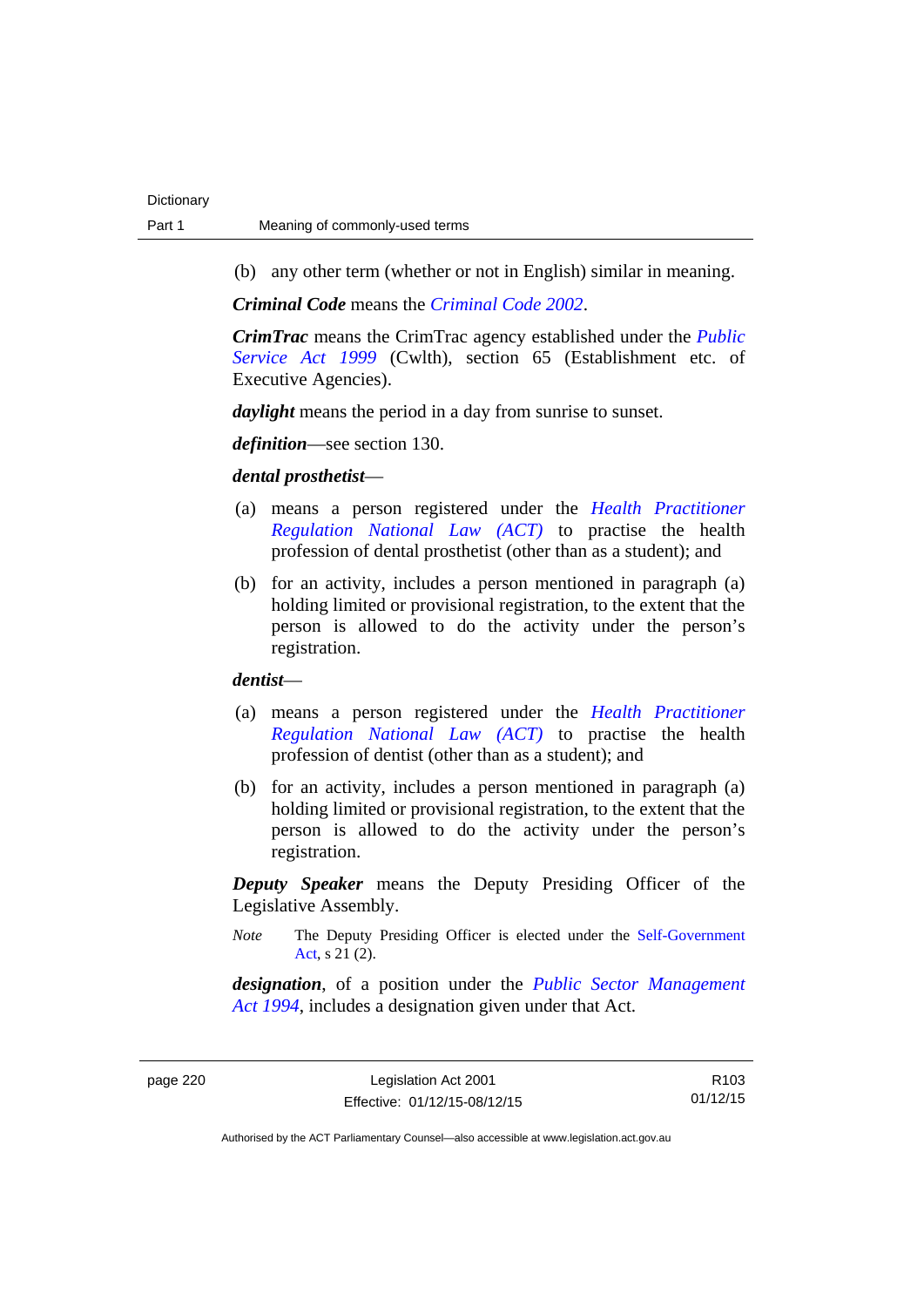*detention place*—see the *[Children and Young People Act 2008](http://www.legislation.act.gov.au/a/2008-19)*, section 142.

*director-general*—see section 163.

*director of public prosecutions* (or *DPP*) means the Director of Public Prosecutions under the *[Director of Public Prosecutions](http://www.legislation.act.gov.au/a/1990-22)  [Act 1990](http://www.legislation.act.gov.au/a/1990-22)*.

*disability and community services commissioner* means the Disability and Community Services Commissioner under the *[Human Rights Commission Act 2005](http://www.legislation.act.gov.au/a/2005-40)*.

*disallowable instrument*—see section 9.

*discrimination commissioner* means the Discrimination Commissioner under the *[Human Rights Commission Act 2005](http://www.legislation.act.gov.au/a/2005-40)*.

*doctor*—

- (a) means a person registered under the *[Health Practitioner](http://www.legislation.act.gov.au/a/db_39269/default.asp)  [Regulation National Law \(ACT\)](http://www.legislation.act.gov.au/a/db_39269/default.asp)* to practise in the medical profession (other than as a student); and
- (b) for an activity, includes a person mentioned in paragraph (a) holding limited or provisional registration, to the extent that the person is allowed to do the activity under the person's registration.

*document* means any record of information, and includes—

- (a) anything on which there is writing; or
- (b) anything on which there are figures, marks, numbers, perforations, symbols or anything else having a meaning for people qualified to interpret them; or
- (c) anything from which images, sounds, messages or writings can be produced or reproduced, whether with or without the aid of anything else; or
- (d) a drawing, map, photograph or plan.

page 221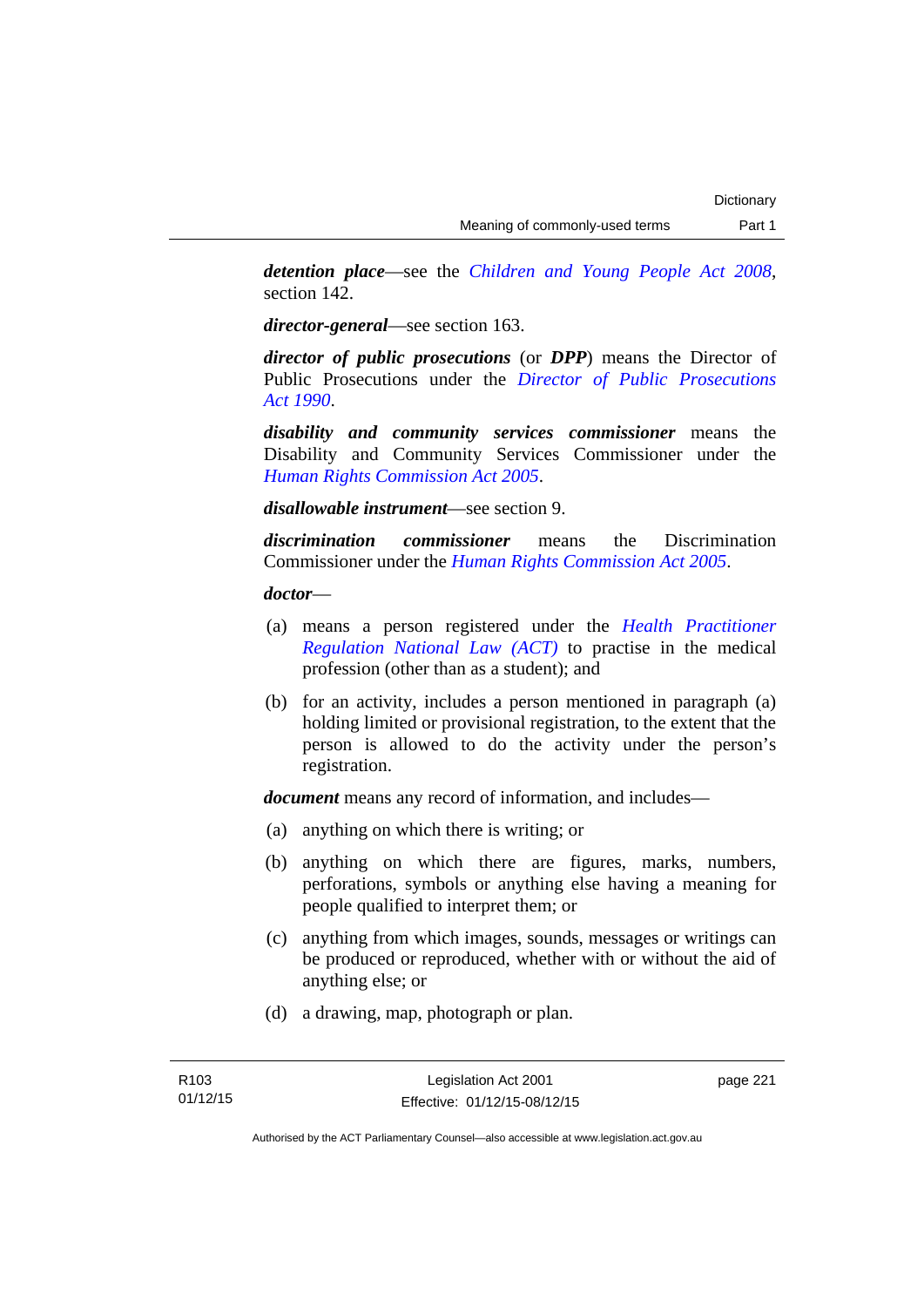*domestic partner*—see section 169 (1).

*domestic partnership*—see section 169 (2).

*DPP*—see *director of public prosecutions*.

*driver licence* means a driver licence under the *[Road Transport](http://www.legislation.act.gov.au/a/1999-78)  [\(Driver Licensing\) Act 1999](http://www.legislation.act.gov.au/a/1999-78)*.

*Note Driver licence* is defined in that Act, dictionary to mean a driver licence of any kind issued under that Act (see also def *Australian driver licence*).

*electoral commission* means the Australian Capital Territory Electoral Commission established under the *[Electoral Act 1992](http://www.legislation.act.gov.au/a/1992-71)*.

*electoral commissioner* means the Electoral Commissioner under the *[Electoral Act 1992](http://www.legislation.act.gov.au/a/1992-71)*.

*emergency service* means the ambulance service, fire and rescue, the rural fire service or the SES.

*emergency services commissioner* means the ACT Emergency Services Commissioner under the *[Emergencies Act 2004](http://www.legislation.act.gov.au/a/2004-28)*.

*enactment*, of an Act—see section 29 (References to *enactment* or *passing* of Acts).

### *enrolled nurse*—

- (a) means a person registered under the *[Health Practitioner](http://www.legislation.act.gov.au/a/db_39269/default.asp)  [Regulation National Law \(ACT\)](http://www.legislation.act.gov.au/a/db_39269/default.asp)*—
	- (i) to practise in the nursing and midwifery profession (other than as a student); and
	- (ii) in the enrolled nurses (division 2) division; and
- (b) for an activity, includes a person mentioned in paragraph (a) holding limited or provisional registration, to the extent that the person is allowed to do the activity under the person's registration.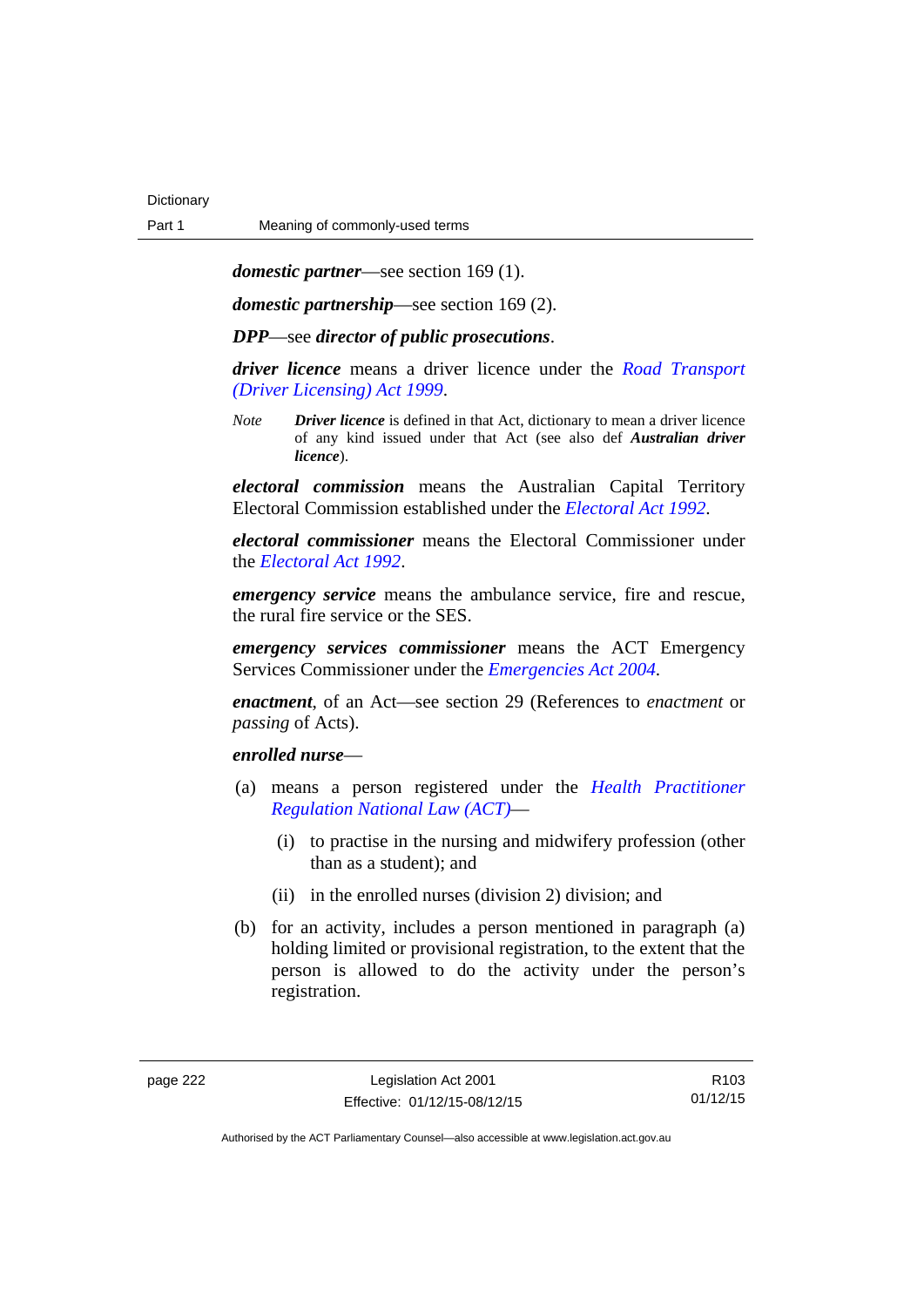*entity* includes an unincorporated body and a person (including a person occupying a position).

*environment protection authority* means the Environment Protection Authority established under the *[Environment Protection](http://www.legislation.act.gov.au/a/1997-92)  [Act 1997](http://www.legislation.act.gov.au/a/1997-92)*.

*establish* includes constitute and continue in existence.

*estate* includes any charge, claim, demand, easement, encumbrance, lien, right and title, whether at law or in equity.

*Executive* means the Australian Capital Territory Executive.

*Note* The Executive is established by the [Self-Government Act](http://www.comlaw.gov.au/Series/C2004A03699), s 36.

*exercise* a function includes perform the function.

*expire* includes lapse or otherwise cease to have effect.

*external territory* means a Commonwealth territory, other than an internal territory.

*fail* includes refuse.

*Federal Court* means the Federal Court of Australia.

*file* includes lodge.

*financial year* means a period of 12 months beginning on 1 July.

*fire and rescue* means ACT Fire and Rescue established under the *[Emergencies Act 2004](http://www.legislation.act.gov.au/a/2004-28)*.

*for*, in relation to an Act or statutory instrument, includes for the purposes of the Act or statutory instrument.

*Note* Under s 7 (3) and s 13 (3) a reference to an Act or statutory instrument includes a reference to a provision of an Act or statutory instrument.

*foreign country* means a country (whether or not an independent sovereign country) outside Australia and the external territories, and includes a state, province or other part of such a country.

page 223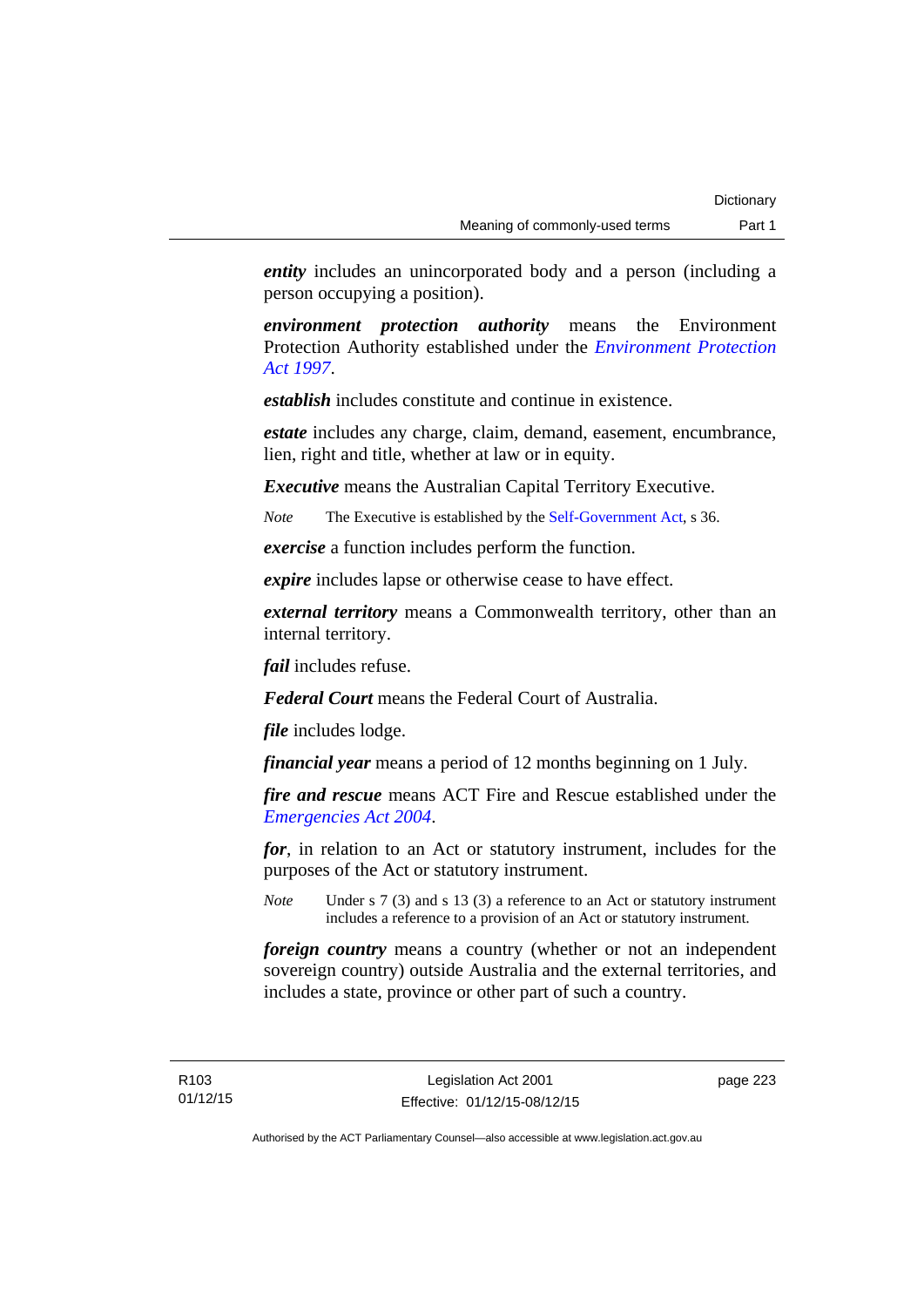*former NSW Act* means an Act corresponding to a NSW Act mentioned in schedule 1.

- *Note 1* The *[Crimes Act 1900](http://www.legislation.act.gov.au/a/1900-40)* is taken to have been enacted by the Legislative Assembly because of the *[Crimes Legislation \(Status and Citation\)](http://www.legislation.act.gov.au/a/1992-6)  [Act 1992](http://www.legislation.act.gov.au/a/1992-6)*. The 1992 Act was repealed by the *[Law Reform](http://www.legislation.act.gov.au/a/1999-66)  [\(Miscellaneous Provisions\) Act 1999](http://www.legislation.act.gov.au/a/1999-66)*, but its previous operation was saved (see s  $5(2)$ ).
- *Note 2* The other former NSW Acts are taken to have been enacted by the Legislative Assembly because of the *[Interpretation Act 1967](http://www.legislation.act.gov.au/a/1967-48)*, s 65. Section 65 has expired, but its previous operation was saved (see s 65 (3)).

*former UK Act* means an Act corresponding to a UK Act mentioned in schedule 1.

*Note* Former UK Acts are also taken to have been enacted by the Legislative Assembly because of the *[Interpretation Act 1967](http://www.legislation.act.gov.au/a/1967-48)*, s 65. Section 65 has expired, but its previous operation was saved (see s 65 (3)).

*found guilty*, of an offence, includes—

- (a) having an order made for the offence under the *[Crimes](http://www.legislation.act.gov.au/a/2005-58)  [\(Sentencing\) Act 2005](http://www.legislation.act.gov.au/a/2005-58)*, section 17 (Non-conviction orders general); and
- (b) having the offence taken into account under the *[Crimes](http://www.legislation.act.gov.au/a/2005-58)  [\(Sentencing\) Act 2005](http://www.legislation.act.gov.au/a/2005-58)*, section 57 (Outstanding additional offences taken into account in sentencing).

*function* includes authority, duty and power.

*gambling and racing commission* means the Gambling and Racing Commission established under the *[Gambling and Racing Control](http://www.legislation.act.gov.au/a/1999-46)  [Act 1999](http://www.legislation.act.gov.au/a/1999-46)*.

*gazette* means—

- (a) the Australian Capital Territory Gazette; or
- (b) for a notice or other information that must or may be notified or published in the gazette under the *[Public Sector](http://www.legislation.act.gov.au/a/1994-37)*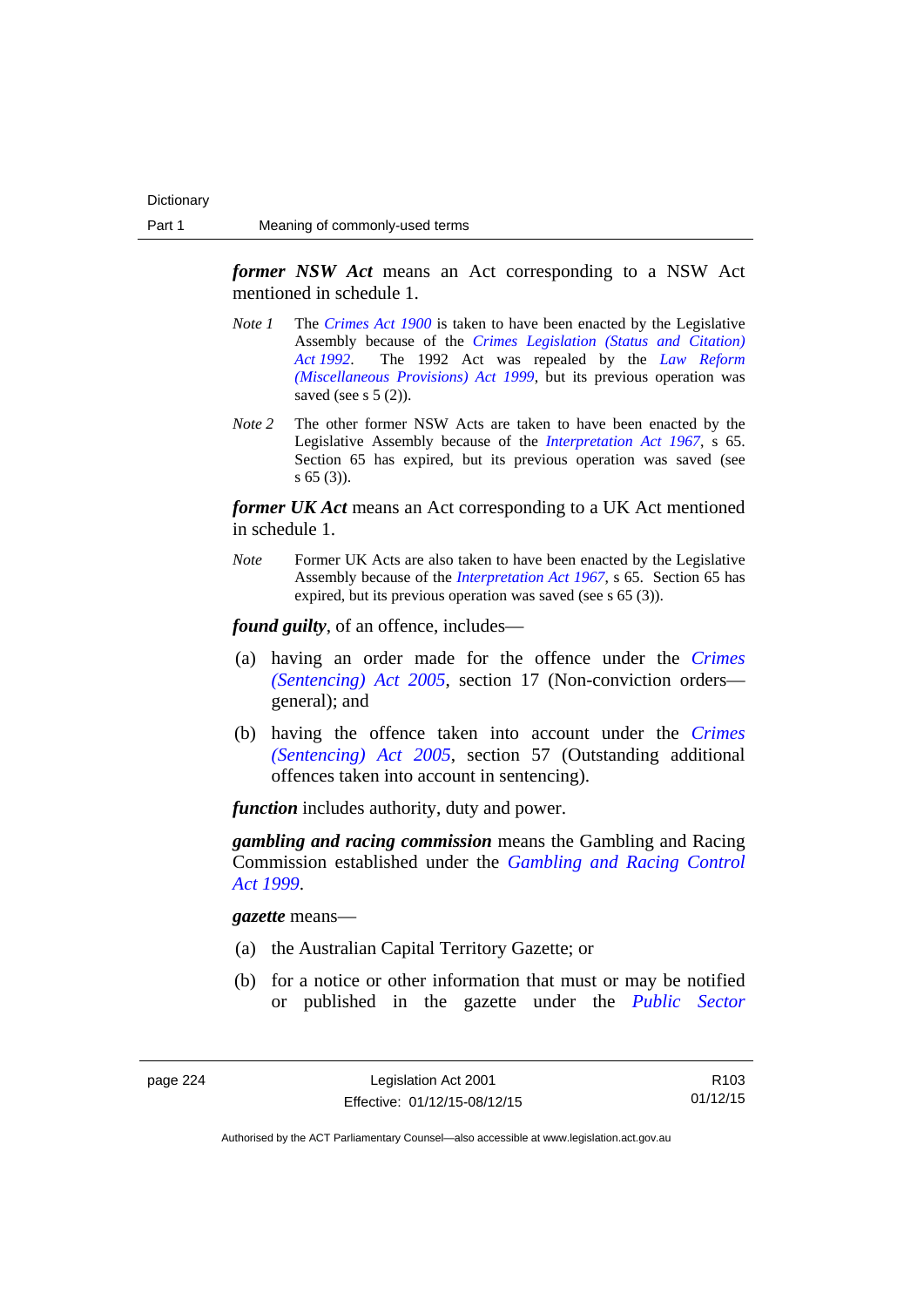*Management Act 1994*—an internet site approved by the commissioner for public administration.

*give*, in relation to a function, includes impose.

*government printer* includes anyone printing for or by the authority of the Executive.

*government solicitor* means the Government Solicitor for the Territory under the *[Law Officers Act 2011](http://www.legislation.act.gov.au/a/2011-30)*.

*Governor* means—

- (a) for a State (other than the Northern Territory)—the Governor of the State, and includes a person administering the Government of the State; or
- (b) for the Northern Territory—the Administrator of the Northern Territory, and includes a person administering the Government of the Northern Territory.

*Governor-General* means the Governor-General of the Commonwealth, and includes a person administering the Government of the Commonwealth.

*GST*—see the *[A New Tax System \(Goods and Services Tax\)](http://www.comlaw.gov.au/Series/C2004A00446)  [Act 1999](http://www.comlaw.gov.au/Series/C2004A00446)* (Cwlth), dictionary.

*health practitioner* means a person registered under the *[Health](http://www.legislation.act.gov.au/a/db_39269/default.asp)  [Practitioner Regulation National Law \(ACT\)](http://www.legislation.act.gov.au/a/db_39269/default.asp)* to practise a health profession (other than as a student).

*Health Practitioner Regulation National Law (ACT)* means the provisions applying because of the *[Health Practitioner Regulation](http://www.legislation.act.gov.au/a/2010-10)  [National Law \(ACT\) Act 2010](http://www.legislation.act.gov.au/a/2010-10)*, section 6 (Application of Health Practitioner Regulation National Law).

*health services commissioner* means the Health Services Commissioner under the *[Human Rights Commission Act 2005](http://www.legislation.act.gov.au/a/2005-40)*.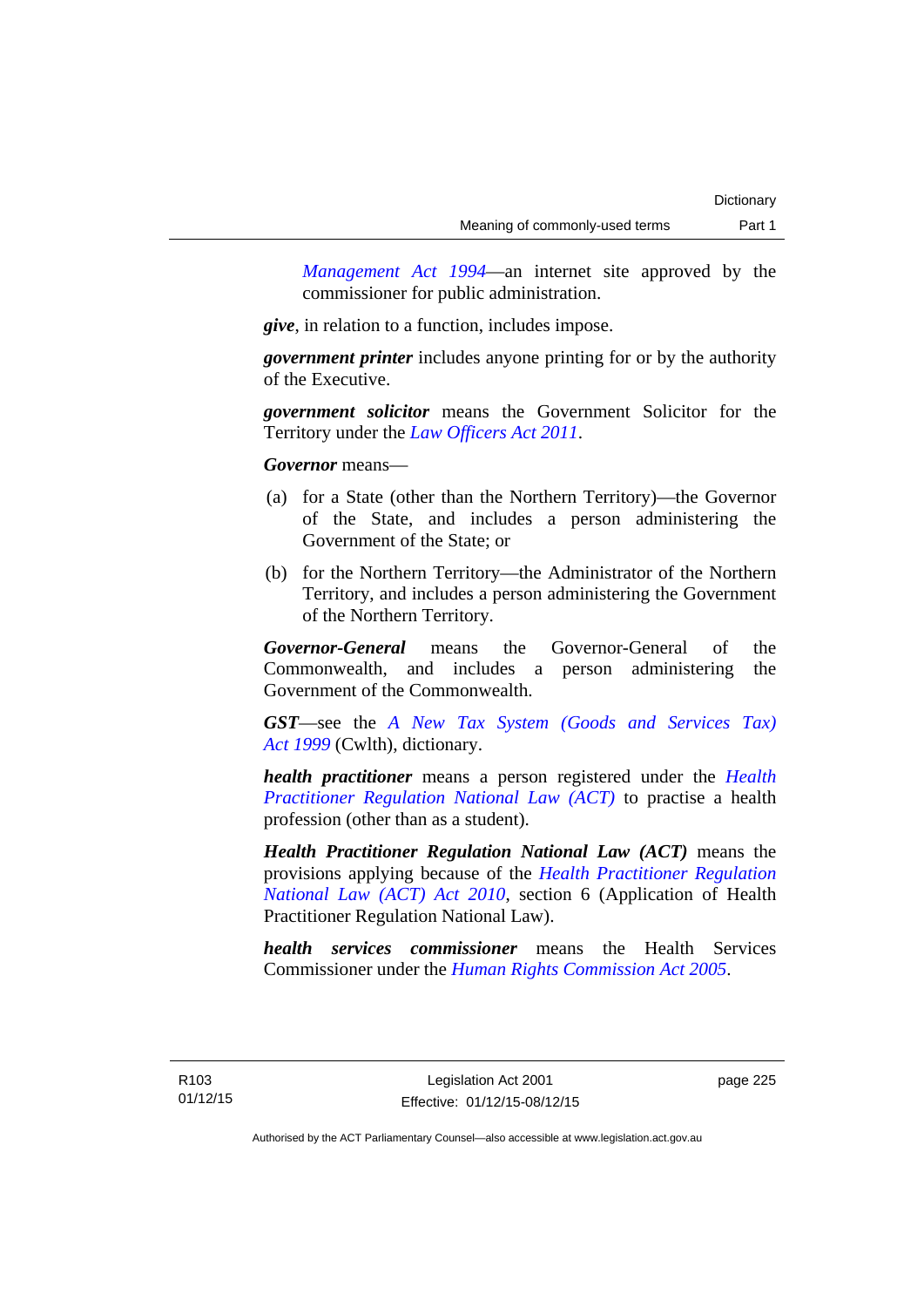| Dictionary |                                |
|------------|--------------------------------|
| Part 1     | Meaning of commonly-used terms |

*Heavy Vehicle National Law (ACT)* means the provisions applying in the ACT because of the *[Heavy Vehicle National Law \(ACT\)](http://www.legislation.act.gov.au/a/2013-51/default.asp)  [Act 2013](http://www.legislation.act.gov.au/a/2013-51/default.asp)*, section 7 (Application of Heavy Vehicle National Law).

*heritage council* means the Australian Capital Territory Heritage Council under the *[Heritage Act 2004](http://www.legislation.act.gov.au/a/2004-57)*.

*heritage register* means the heritage register under the *[Heritage](http://www.legislation.act.gov.au/a/2004-57)  [Act 2004](http://www.legislation.act.gov.au/a/2004-57)*.

*High Court* means the High Court of Australia.

*Note* The High Court is established by the Commonwealth Constitution, s 71 and provided for under the *[High Court of Australia Act 1979](http://www.comlaw.gov.au/Series/C2004A02147)* (Cwlth).

*home address*, for an individual, means the address of the place where the individual usually lives.

*housing commissioner* means the Commissioner for Social Housing under the *[Housing Assistance Act 2007](http://www.legislation.act.gov.au/a/2007-8)*.

*human rights commission* means the Human Rights Commission established under the *[Human Rights Commission Act 2005](http://www.legislation.act.gov.au/a/2005-40)*.

*human rights commissioner* means the Human Rights Commissioner under the *[Human Rights Commission Act 2005](http://www.legislation.act.gov.au/a/2005-40)*.

*Imperial Act* means an Act of the United Kingdom Parliament.

*independent competition and regulatory commission* means the Independent Competition and Regulatory Commission for the Australian Capital Territory established under the *[Independent](http://www.legislation.act.gov.au/a/1997-77)  [Competition and Regulatory Commission Act 1997](http://www.legislation.act.gov.au/a/1997-77)*.

*indictable offence*—see section 190.

*indictment* includes information.

*individual* means a natural person.

*Industrial Court* means the Industrial Court under the *[Magistrates](http://www.legislation.act.gov.au/a/1930-21)  [Court Act 1930](http://www.legislation.act.gov.au/a/1930-21)*, section 291P.

page 226 Legislation Act 2001 Effective: 01/12/15-08/12/15

R103 01/12/15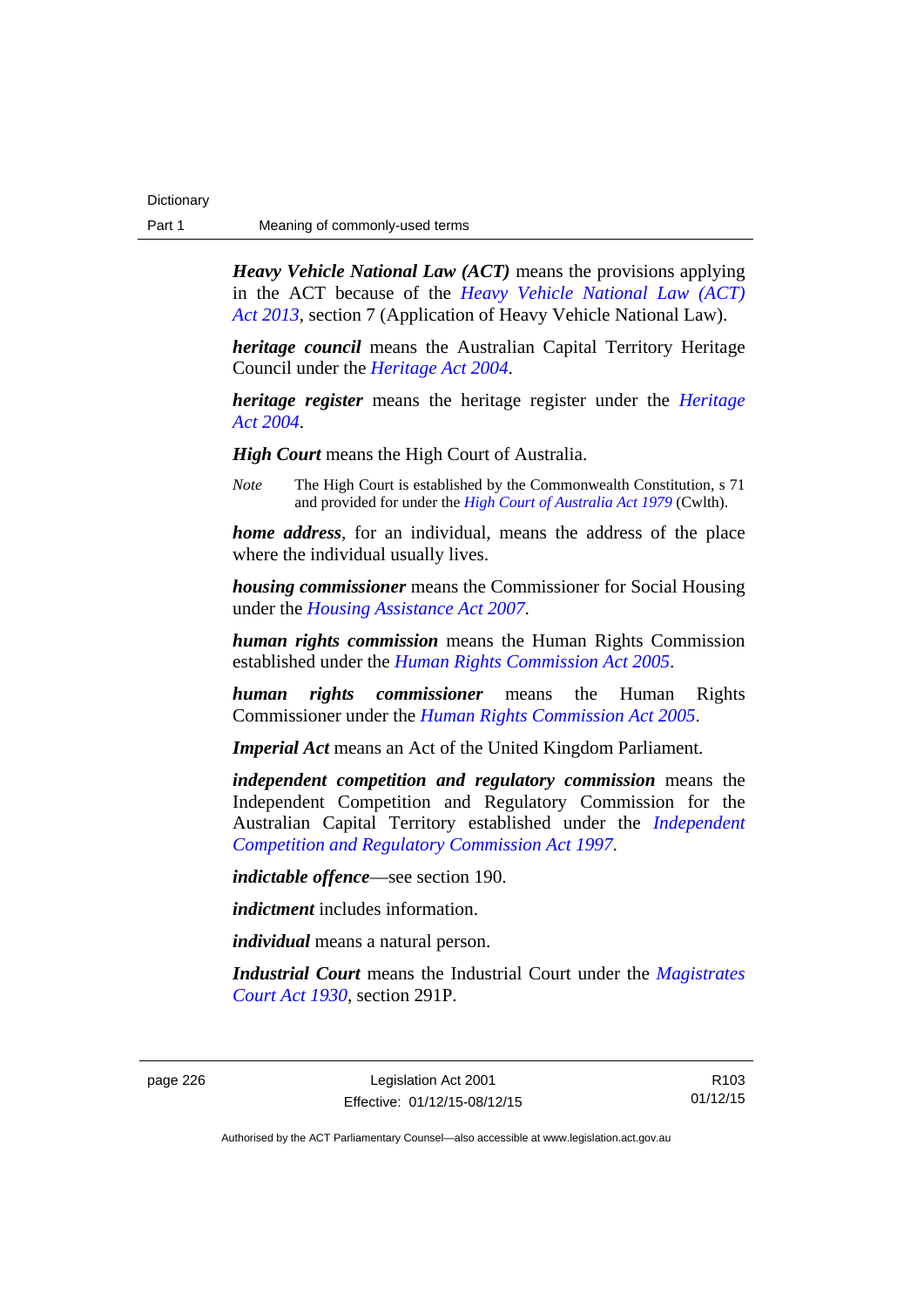*information privacy commissioner* means the Information Privacy Commissioner appointed under the *[Information Privacy Act 2014](http://www.legislation.act.gov.au/a/2014-24/default.asp)*, section 26.

*infringement notice* includes an infringement notice under the *[Magistrates Court Act 1930](http://www.legislation.act.gov.au/a/1930-21)* or the *[Road Transport \(General\)](http://www.legislation.act.gov.au/a/1999-77)  [Act 1999](http://www.legislation.act.gov.au/a/1999-77)*.

*in relation to* includes the following:

- (a) in respect of;
- (b) with respect to;
- (c) in connection with;
- (d) in regard to;
- (e) with reference to;
- (f) relating to;
- (g) for or with respect to.

*instrument*—see section 14.

*interest*, in relation to land or other property, means—

- (a) a legal or equitable estate in the land or other property; or
- (b) a right, power or privilege over, or in relation to, the land or other property.

*internal territory* means the Australian Capital Territory, the Jervis Bay Territory or the Northern Territory.

*intersex person*—see section 169B.

*Jervis Bay Territory* means the Territory accepted by the Commonwealth under the *[Jervis Bay Territory Acceptance Act 1915](http://www.comlaw.gov.au/Series/C2004A07489)* (Cwlth).

*Note* The Jervis Bay Territory is described in the agreement set out in that Act, sch.

page 227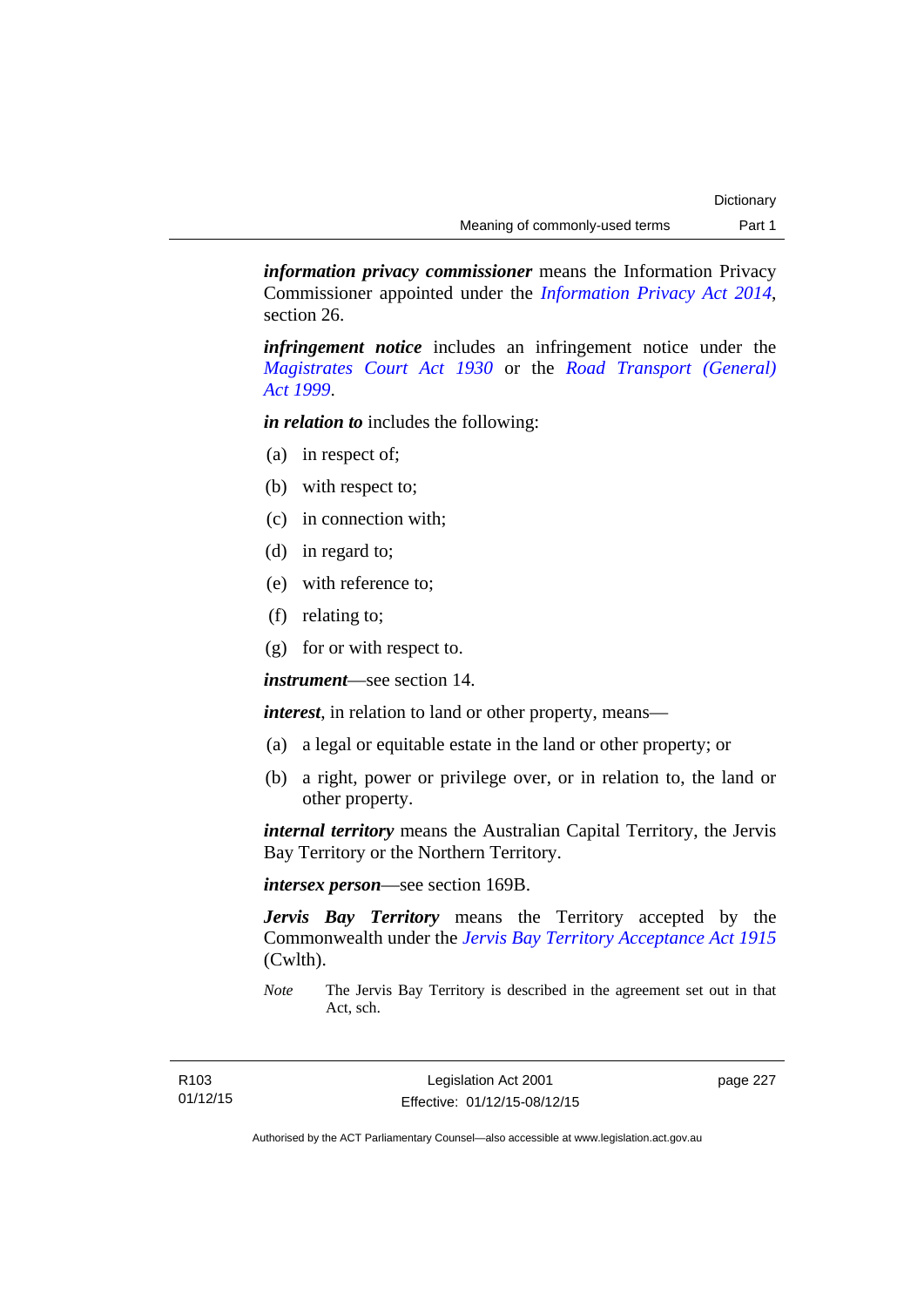*judge* means a resident judge, additional judge or acting judge under the *[Supreme Court Act 1933](http://www.legislation.act.gov.au/a/1933-34)*.

*Lake Burley Griffin* means Lake Burley Griffin as defined in the *[Lakes Act 1976](http://www.legislation.act.gov.au/a/1976-65)*.

*Lake Ginninderra* means Lake Ginninderra as defined in the *[Lakes](http://www.legislation.act.gov.au/a/1976-65)  [Act 1976](http://www.legislation.act.gov.au/a/1976-65)*.

*land* includes messuages, tenements and hereditaments, corporeal or incorporeal, of any tenure or description, whatever the interest in the land.

*Note* A number of the terms mentioned in the definition of *land* have a technical meaning at law. A *messuage* is a house together with its gardens, orchards and outbuildings. The term *tenement* signifies land capable of being held in freehold. *Hereditament* refers to real property that can be inherited. Hereditaments may be *corporeal*, that is, tangible things such as lands and buildings, or *incorporeal*, that is, intangible rights attaching to land such as rents, easements, tithes and profits a prendre. (Profits a prendre are the right to take some product of, or part of the soil from, the land of someone else.)

*land development agency* means the Land Development Agency established under the *[Planning and Development Act 2007](http://www.legislation.act.gov.au/a/2007-24)*.

*law*, of the Territory, means—

- (a) an Act; or
- (b) a subordinate law; or
- (c) any other statutory instrument of a legislative nature; or
- (d) the common law.

*lawyer* means a legal practitioner.

*legal aid commission* means the Legal Aid Commission (A.C.T.) established under the *[Legal Aid Act 1977](http://www.legislation.act.gov.au/a/1977-31)*.

*legal practitioner* means a person who is admitted to the legal profession under the *[Legal Profession Act 2006](http://www.legislation.act.gov.au/a/2006-25)* or a law that is a corresponding law for that Act.

| page 228 | Legislation Act 2001         | R <sub>103</sub> |
|----------|------------------------------|------------------|
|          | Effective: 01/12/15-08/12/15 | 01/12/15         |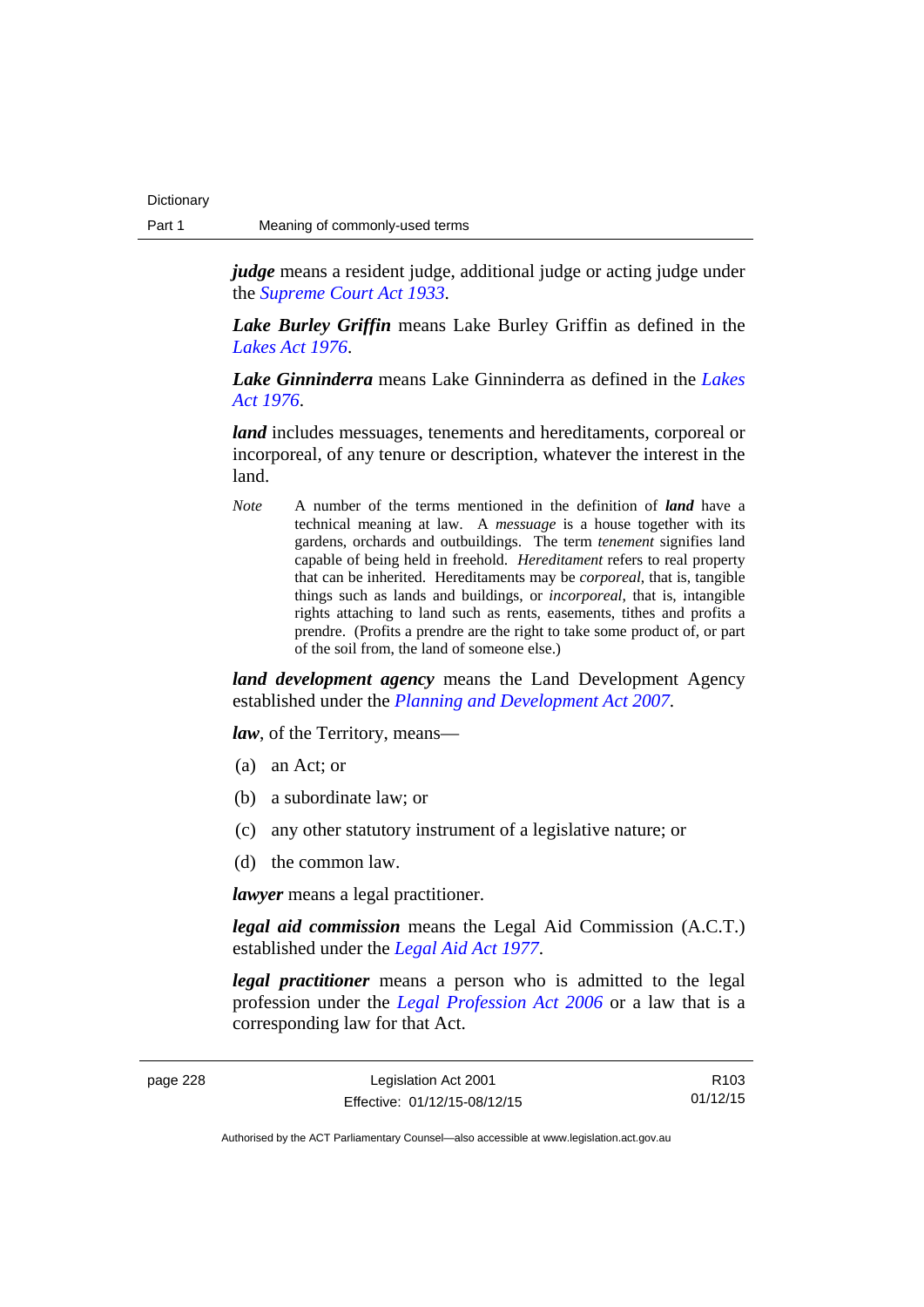*Legislation Act* means the *[Legislation Act 2001](http://www.legislation.act.gov.au/a/2001-14)*.

*Legislative Assembly* means the Legislative Assembly for the Australian Capital Territory.

*Note* The Assembly is established by the [Self-Government Act](http://www.comlaw.gov.au/Series/C2004A03699), s 8 (1).

*legislative instrument*—see section 12.

*liability* means any liability or obligation (whether liquidated or unliquidated, certain or contingent, or accrued or accruing).

*magistrate* means a Magistrate under the *[Magistrates Court](http://www.legislation.act.gov.au/a/1930-21)  [Act 1930](http://www.legislation.act.gov.au/a/1930-21)*.

*Magistrates Court* means the Magistrates Court established under the *[Magistrates Court Act 1930](http://www.legislation.act.gov.au/a/1930-21)*.

*make* an instrument includes issue and grant the instrument.

*making*, of a statutory instrument, means the signing, sealing, approval or other endorsement of the instrument by the entity authorised or required to make it.

*may*—see section 146.

*medical practitioner* means a doctor.

*midnight*, in relation to a particular day, means the time when the day ends.

### *midwife*—

- (a) means a person registered under the *[Health Practitioner](http://www.legislation.act.gov.au/a/db_39269/default.asp)  [Regulation National Law \(ACT\)](http://www.legislation.act.gov.au/a/db_39269/default.asp)* to practise in the nursing and midwifery profession as a midwife (other than as a student); and
- (b) for an activity, includes a person mentioned in paragraph (a) holding limited or provisional registration, to the extent that the person is allowed to do the activity under the person's registration.

page 229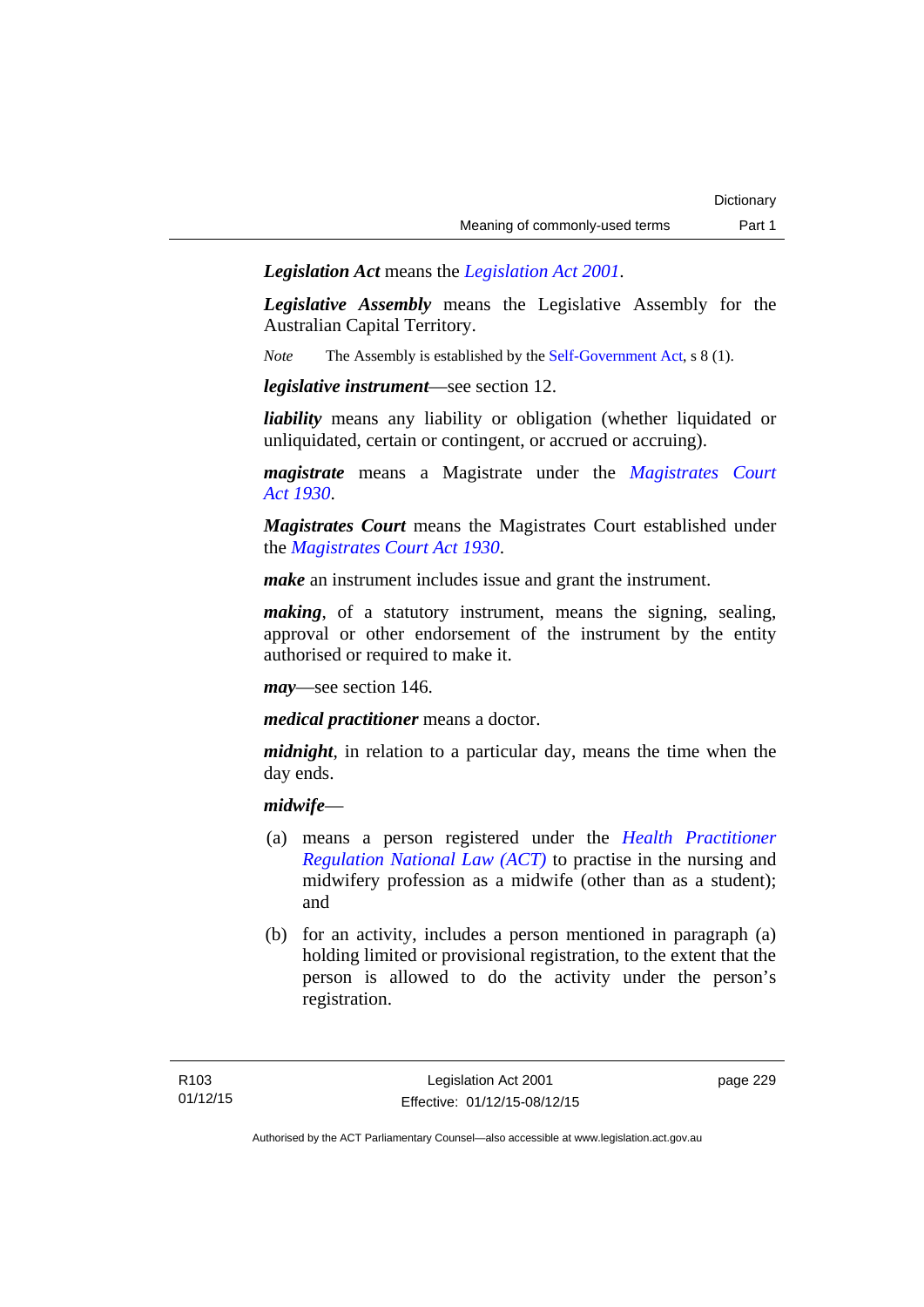*Minister*—see section 162.

*modification* includes modification by alteration, omission, substitution and addition.

*month* means a period beginning at the start of any day of one of the calendar months and ending—

- (a) immediately before the start of the corresponding day of the next calendar month; or
- (b) if there is no such corresponding day—at the end of the next calendar month.

#### **Examples**

- 1 The period beginning at the start of 8 May 2014 and ending at midnight on 7 June 2014 is a month.
- 2 The period beginning at the start of 30 January 2014 and ending at midnight on 28 February 2014 is a month. The month ends on the last day of February because in that year, February does not have a day corresponding to 29 January (because 2014 is not a leap year). If the period began at the start of 30 January 2016 (ie a leap year), the month would end at midnight on 29 February 2016.
- *Note* An example is part of the Act, is not exhaustive and may extend, but does not limit, the meaning of the provision in which it appears (see [Legislation Act,](http://www.legislation.act.gov.au/a/2001-14) s 126 and s 132).

*must*—see section 146.

*name* includes—

- (a) for an Act—the Act's short title; and
- (b) for an instrument—the instrument's citation; and
- (c) for a position—the position's title or designation.

*national capital authority* means the National Capital Authority established under the *[Australian Capital Territory \(Planning and](http://www.comlaw.gov.au/Series/C2004A03701)  [Land Management\) Act 1988](http://www.comlaw.gov.au/Series/C2004A03701)* (Cwlth).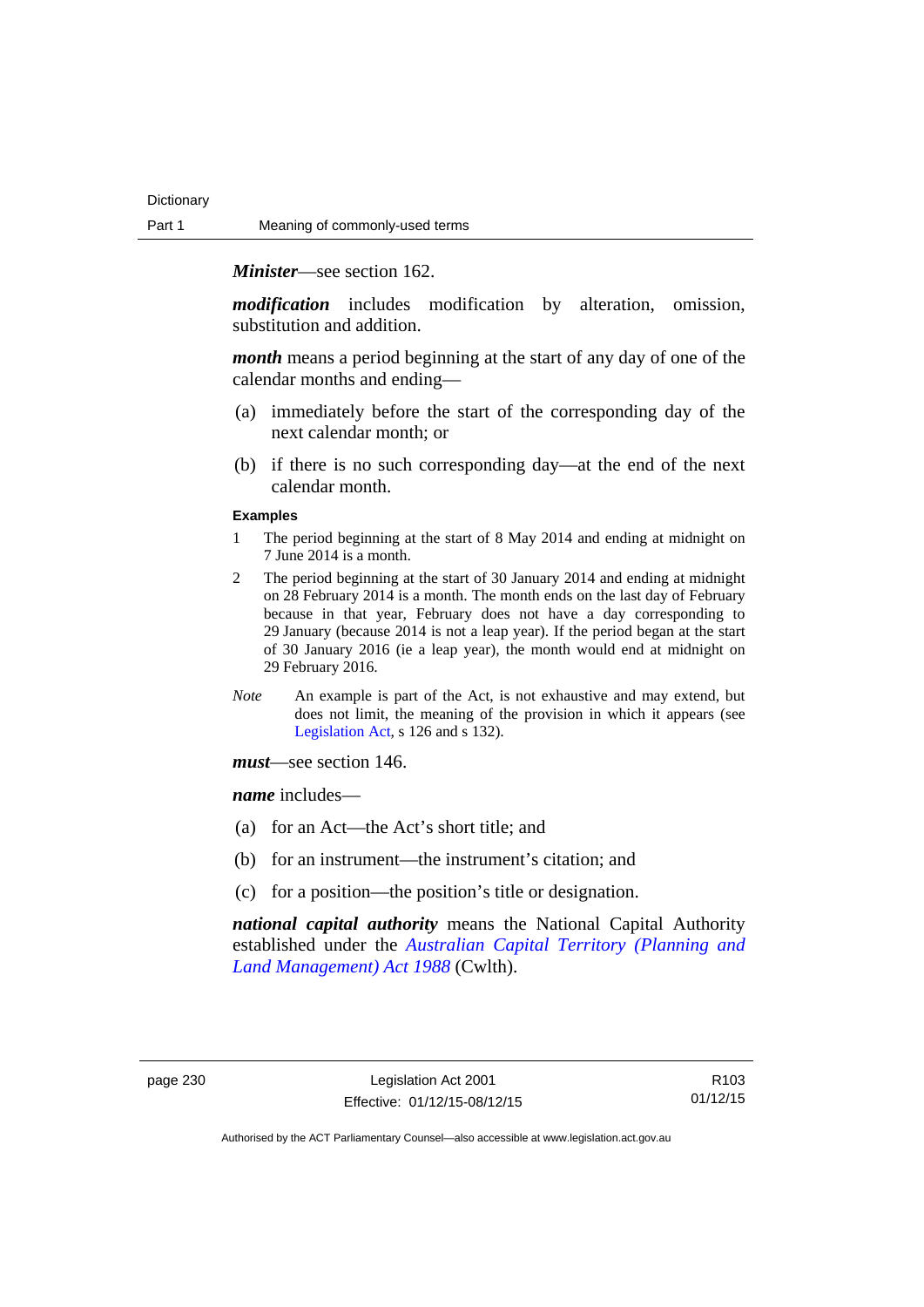*national capital plan* means the National Capital Plan under the *[Australian Capital Territory \(Planning and Land Management\) Act](http://www.comlaw.gov.au/Series/C2004A03701)  [1988](http://www.comlaw.gov.au/Series/C2004A03701)* (Cwlth).

*National Credit Code*—see the *[National Consumer Credit](http://www.comlaw.gov.au/Series/C2009A00134)  [Protection Act 2009](http://www.comlaw.gov.au/Series/C2009A00134)* (Cwlth), section 5.

*National Electricity (ACT) Law* means the provisions applying in the ACT because of the *[Electricity \(National Scheme\) Act 1997](http://www.legislation.act.gov.au/a/1997-79)*, section 5 (Application in ACT of National Electricity Law).

*National Electricity (ACT) Regulation* means the provisions applying because of the *[Electricity \(National Scheme\) Act 1997](http://www.legislation.act.gov.au/a/1997-79)*, section 6 (Application of regulations under National Electricity Law).

*National Energy Retail Law (ACT)* means the provisions applying because of the *[National Energy Retail Law \(ACT\) Act 2012](http://www.legislation.act.gov.au/a/2012-31)*, section 6 (Application of National Energy Retail Law).

*National Energy Retail Regulation (ACT)* means the provisions applying because of the *[National Energy Retail Law \(ACT\)](http://www.legislation.act.gov.au/a/2012-31)  [Act 2012](http://www.legislation.act.gov.au/a/2012-31)*, section 7 (Application of regulations under National Energy Retail Law).

*National Gas (ACT) Law* means the provisions applying because of the *[National Gas \(ACT\) Act 2008](http://www.legislation.act.gov.au/a/2008-15)*, section 8 (Application in the ACT of National Gas Law).

*National Gas (ACT) Regulation* means the provisions applying because of the *[National Gas \(ACT\) Act 2008](http://www.legislation.act.gov.au/a/2008-15)*, section 9 (Application in the ACT of regulations under National Gas Law).

*national land* means National Land under the *[Australian Capital](http://www.comlaw.gov.au/Series/C2004A03701)  [Territory \(Planning and Land Management\) Act 1988](http://www.comlaw.gov.au/Series/C2004A03701)* (Cwlth).

*Note* If an area of land in the ACT is, or is intended to be, used by or on behalf of the Commonwealth, it may be declared National Land under the *[Australian Capital Territory \(Planning and Land Management\) Act](http://www.comlaw.gov.au/Series/C2004A03701)  [1988](http://www.comlaw.gov.au/Series/C2004A03701)* (Cwlth), s 27.

R103 01/12/15 page 231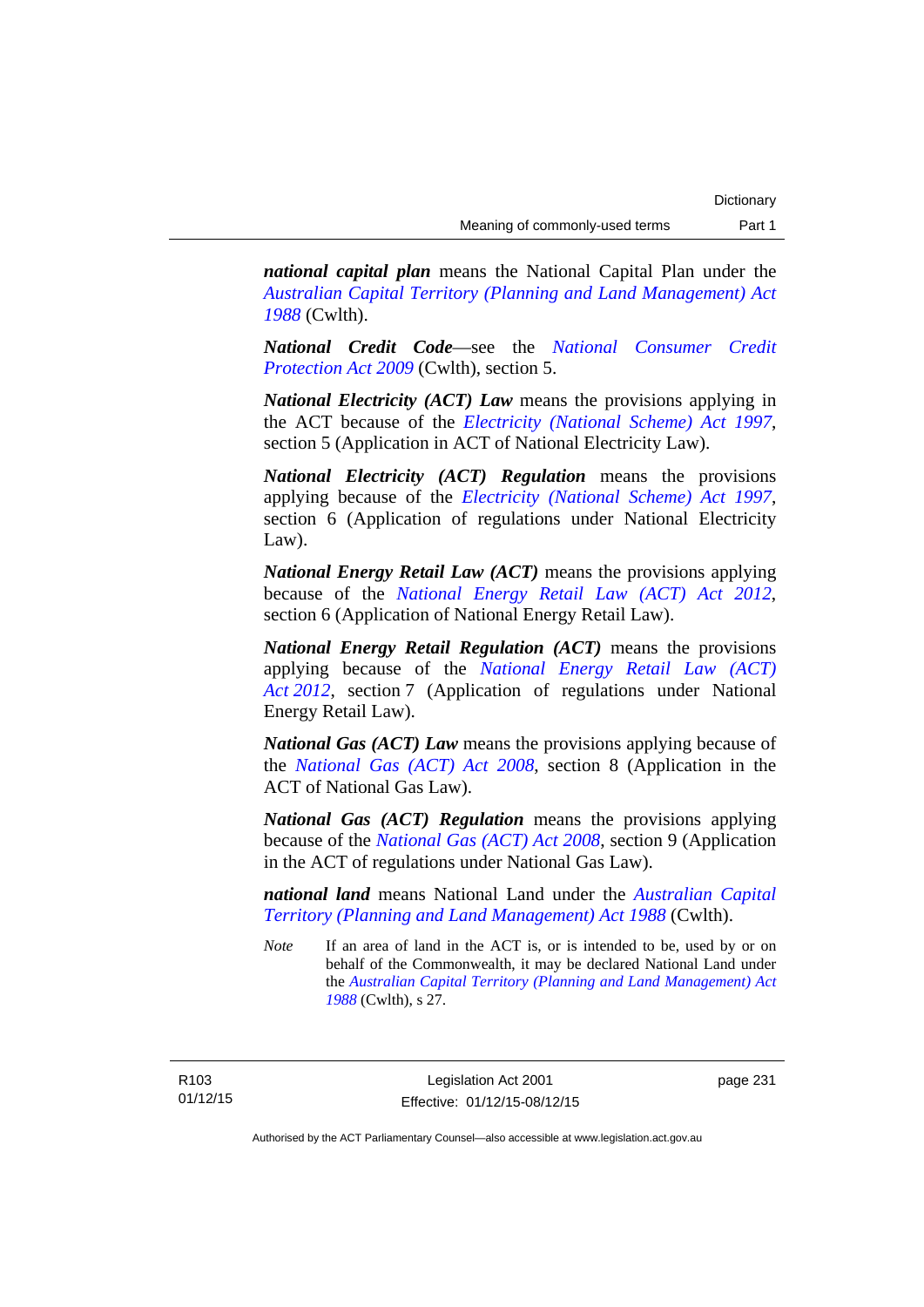*night* means the period between sunset on one day and sunrise on the next day.

*Northern Territory* means the Northern Territory of Australia.

*notifiable instrument*—see section 10.

### *notification*—

- (a) of an Act—see section 30; and
- (b) of a legislative instrument—see section 63.

*notification day*, for an Act or statutory instrument, means the day the Act or instrument is notified.

*NSW Act* means an Act of the New South Wales Parliament.

*NSW correctional centre* means a correctional centre (however described) under the *[Crimes \(Administration of Sentences\) Act 1999](http://www.legislation.nsw.gov.au/maintop/view/inforce/act+93+1999+cd+0+N)* (NSW).

*number* means—

- (a) a number expressed in figures or words; or
- (b) a combination of a number expressed in figures or words and of a letter of the alphabet.

### *nurse*—

- (a) means a person registered under the *[Health Practitioner](http://www.legislation.act.gov.au/a/db_39269/default.asp)  [Regulation National Law \(ACT\)](http://www.legislation.act.gov.au/a/db_39269/default.asp)* to practise in the nursing and midwifery profession as a nurse (other than as a student); and
- (b) for an activity, includes a person mentioned in paragraph (a) holding limited or provisional registration, to the extent that the person is allowed to do the activity under the person's registration; and
- (c) does not include an enrolled nurse.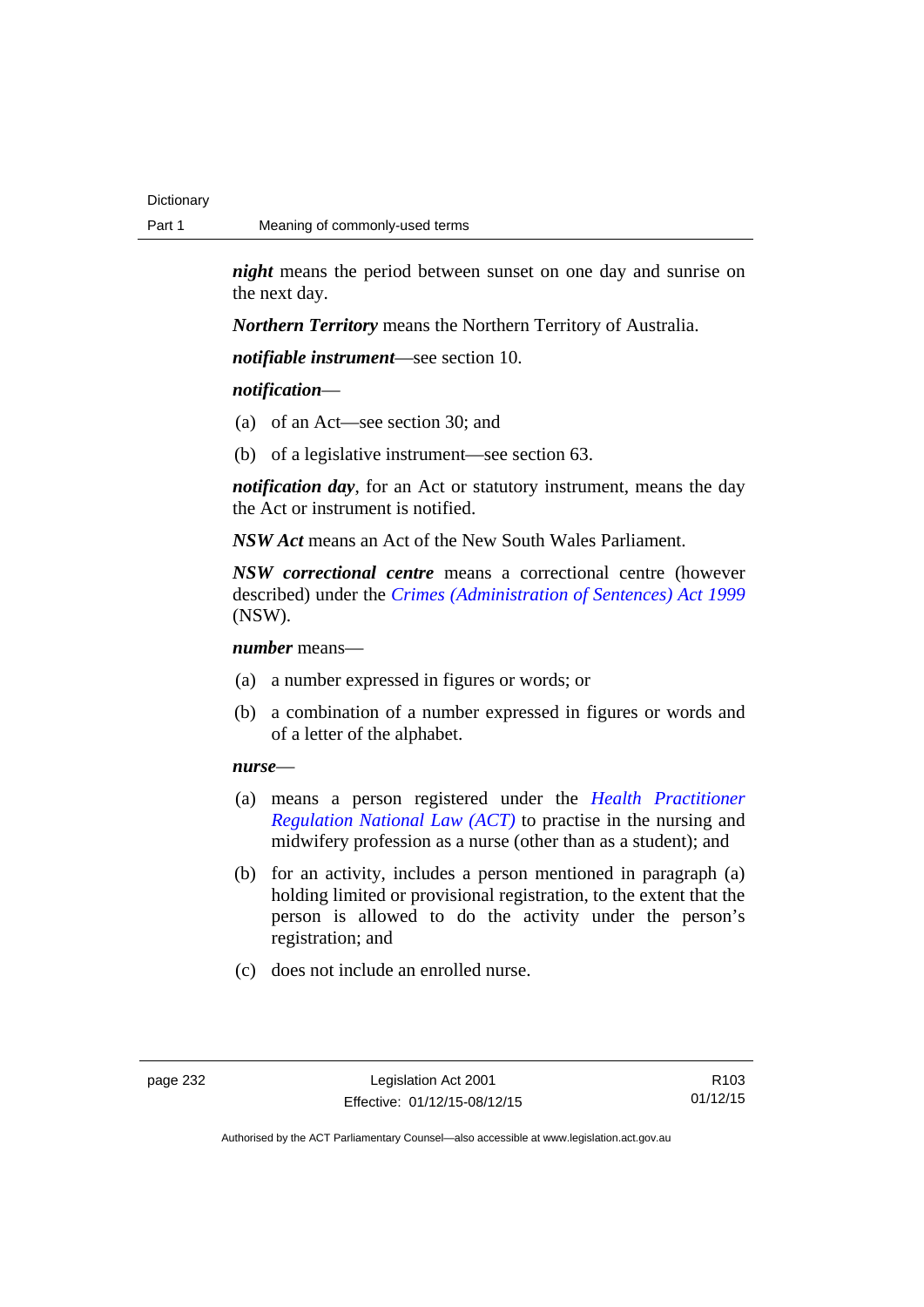### *nurse practitioner*—

- (a) means a person whose registration as a registered health practitioner under the *[Health Practitioner Regulation National](http://www.legislation.act.gov.au/a/db_39269/default.asp)  [Law \(ACT\)](http://www.legislation.act.gov.au/a/db_39269/default.asp)* is endorsed as being qualified to practise as a nurse practitioner; and
- (b) for an activity, includes a person mentioned in paragraph (a) holding limited or provisional registration, to the extent that the person is allowed to do the activity under the person's registration.

*oath* includes affirmation.

*Note* The *[Evidence Act 2011](http://www.legislation.act.gov.au/a/2011-12)*, div 2.1.2 and the *[Oaths and Affirmations](http://www.legislation.act.gov.au/a/1984-79)  [Act 1984](http://www.legislation.act.gov.au/a/1984-79)* deal with oaths and affirmations.

*occupational discipline order* means an order for occupational discipline made by the ACAT.

*Note* Occupational discipline orders are made under the *[ACT Civil and](http://www.legislation.act.gov.au/a/2008-35)  [Administrative Tribunal Act 2008](http://www.legislation.act.gov.au/a/2008-35)*, s 66 and under authorising laws (*authorising law*—see *[ACT Civil and Administrative Tribunal](http://www.legislation.act.gov.au/a/2008-35)  [Act 2008](http://www.legislation.act.gov.au/a/2008-35)*, dict).

*occupy* a position includes hold the position, act in the position or exercise functions of the position (including under a delegation or subdelegation).

*office* includes position.

*Office of the Legislative Assembly* means the Office of the Legislative Assembly established under the *[Legislative Assembly](http://www.legislation.act.gov.au/a/2012-26)  [\(Office of the Legislative Assembly\) Act 2012](http://www.legislation.act.gov.au/a/2012-26)*.

*officer of the Assembly* means—

- (a) the auditor-general; or
- (b) the electoral commissioner; or
- (c) the ombudsman.

page 233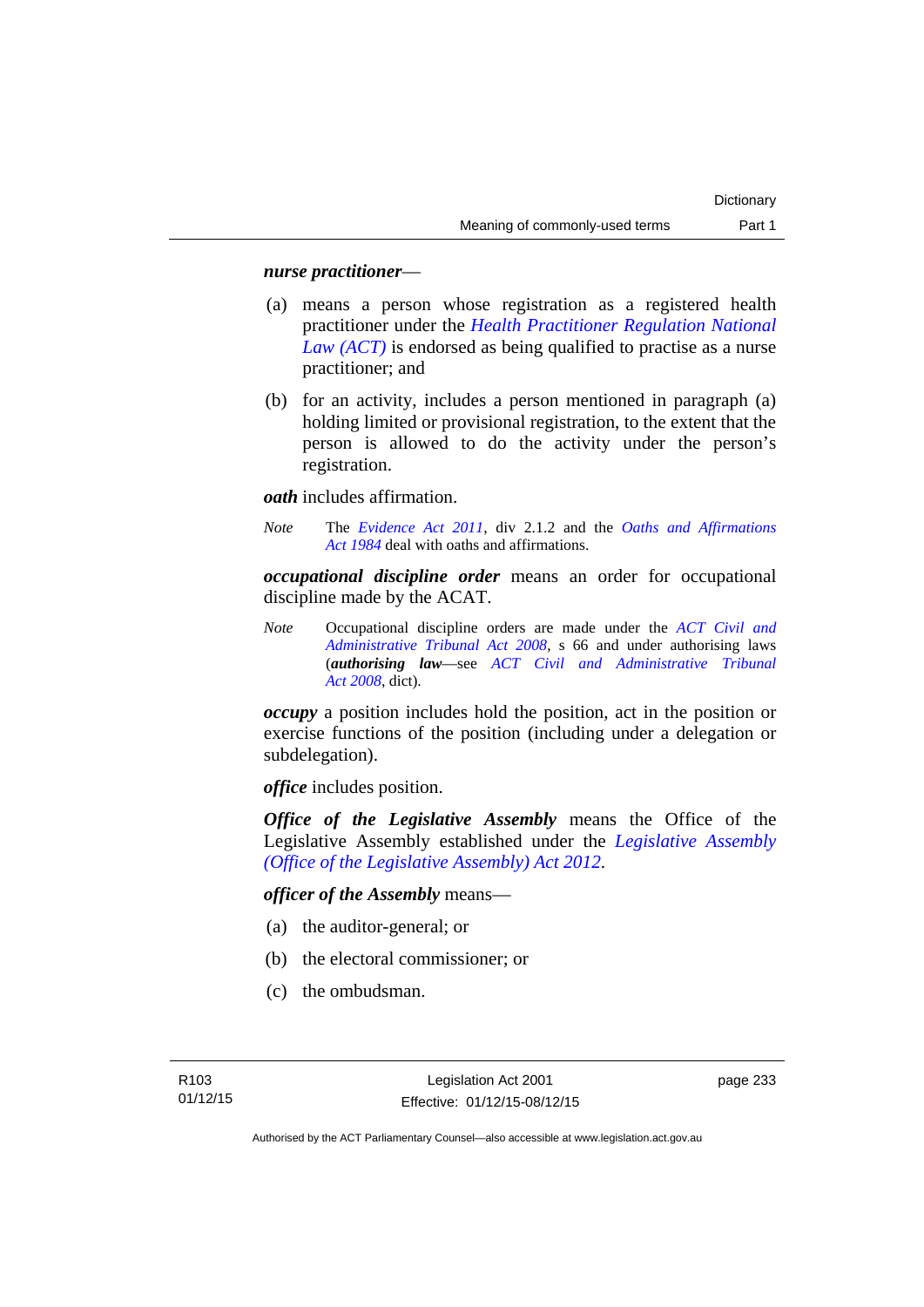*official visitor* means an official visitor appointed under the *[Official](http://www.legislation.act.gov.au/a/2012-33)  [Visitor Act 2012](http://www.legislation.act.gov.au/a/2012-33)*, section 10.

*ombudsman* means the Ombudsman under the *[Ombudsman](http://www.legislation.act.gov.au/a/alt_a1989-45co)  [Act 1989](http://www.legislation.act.gov.au/a/alt_a1989-45co)*.

*omit*, in relation to a provision of an Act or statutory instrument, includes repeal.

### *optometrist*—

- (a) means a person registered under the *[Health Practitioner](http://www.legislation.act.gov.au/a/db_39269/default.asp)  [Regulation National Law \(ACT\)](http://www.legislation.act.gov.au/a/db_39269/default.asp)* to practise in the optometry profession (other than as a student); and
- (b) for an activity, includes a person mentioned in paragraph (a) holding limited or provisional registration, to the extent that the person is allowed to do the activity under the person's registration.

*ordinance* means an ordinance made under the *[Seat of Government](http://www.comlaw.gov.au/Series/C2004A07446)  [\(Administration\) Act 1910](http://www.comlaw.gov.au/Series/C2004A07446)* (Cwlth), section 12.

*parent*, of a child, means—

- (a) the child's mother; or
- (b) the child's father; or
- (c) someone else who is presumed under the *[Parentage Act 2004](http://www.legislation.act.gov.au/a/2004-1)*, part 2 to be a parent of the child.
- *Note* A child cannot have more than 2 parents at any one time (see *[Parentage](http://www.legislation.act.gov.au/a/2004-1)  [Act 2004](http://www.legislation.act.gov.au/a/2004-1)*, s 14).

*parliamentary counsel* means the person performing the duties of Parliamentary Counsel in the public service.

*passing*, of an Act—see section 29.

*penalty unit*—see section 133.

*person—*see section 160 (References to people generally).

page 234 Legislation Act 2001 Effective: 01/12/15-08/12/15

R103 01/12/15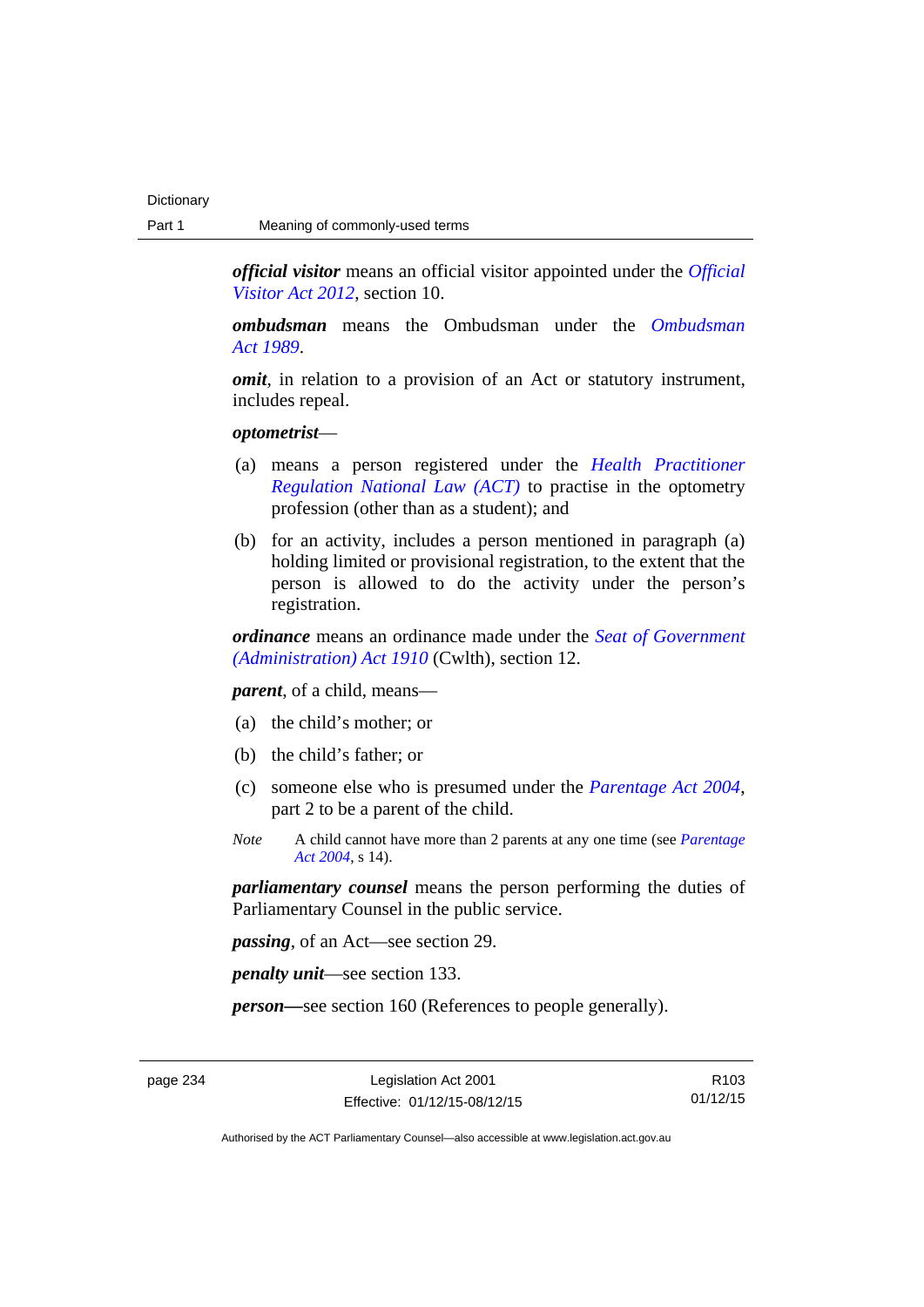### *pharmacist***—**

- (a) means a person registered under the *[Health Practitioner](http://www.legislation.act.gov.au/a/db_39269/default.asp)  [Regulation National Law \(ACT\)](http://www.legislation.act.gov.au/a/db_39269/default.asp)* to practise in the pharmacy profession (other than as a student); and
- (b) for an activity, includes a person mentioned in paragraph (a) holding limited or provisional registration, to the extent that the person is allowed to do the activity under the person's registration.

*planning and land authority* means the Planning and Land Authority established under the *[Planning and Development](http://www.legislation.act.gov.au/a/2007-24)  [Act 2007](http://www.legislation.act.gov.au/a/2007-24)*.

*police officer* means a member or special member of the Australian Federal Police.

*position* includes office.

*power* includes authority.

*prescribed*, in an Act, means prescribed by the Act or by regulation under the Act.

*present* an indictment includes lay an information.

*proceeding* means a legal or other action or proceeding.

*property* means any legal or equitable estate or interest (whether present or future, vested or contingent, or tangible or intangible) in real or personal property of any description (including money), and includes a thing in action.

*Note* A *thing in action* is an intangible personal property right recognised and protected by the law. Examples include debts, money held in a bank, shares, rights under a trust, copyright and right to sue for breach of contract.

*provision*, of an Act or instrument—see section 16.

*public advocate* means the Public Advocate under the *[Public](http://www.legislation.act.gov.au/a/2005-47)  [Advocate Act 2005](http://www.legislation.act.gov.au/a/2005-47)*.

page 235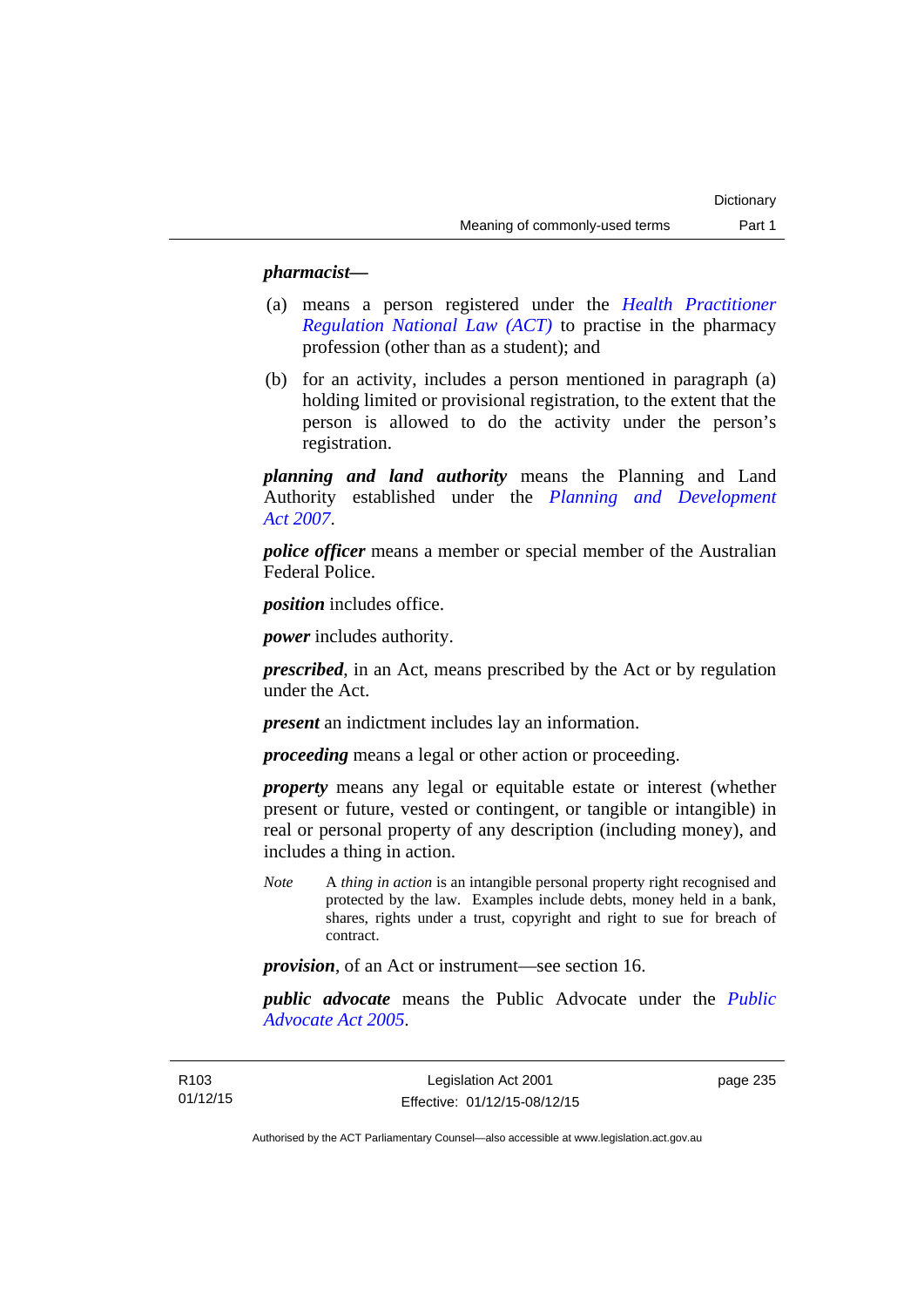*public employee* means—

- (a) a public servant; or
- (b) a person employed by a territory instrumentality; or
- (c) a statutory office-holder or a person employed by a statutory office-holder.

*public health officer* means a public health officer under the *[Public](http://www.legislation.act.gov.au/a/1997-69)  [Health Act 1997.](http://www.legislation.act.gov.au/a/1997-69)*

*public holiday* means a day that is a public holiday in the ACT under the *[Holidays Act 1958](http://www.legislation.act.gov.au/a/1958-19)*, section 3.

*public money*, of the Territory, means revenues, loans and other money received by the Territory.

*public notice*, if required by a Territory law, means—

- (a) a dated notice on an ACT government website; or
- (b) notice in a daily newspaper circulating generally in the ACT.

*public servant* means a person employed in the public service.

*public service* means the Australian Capital Territory Public Service.

*Note* The *[Public Sector Management Act 1994](http://www.legislation.act.gov.au/a/1994-37)*, s 12 deals with the constitution of the public service.

*public trustee* means the Public Trustee for the Australian Capital Territory under the *[Public Trustee Act 1985](http://www.legislation.act.gov.au/a/1985-8)*.

*quarter* means a period of 3 months beginning on 1 January, 1 April, 1 July or 1 October in any year.

*recognised transgender person*—see section 169A (3).

*registered surveyor* means a surveyor under the *[Surveyors Act 2007](http://www.legislation.act.gov.au/a/2007-33)*.

*registrar* means—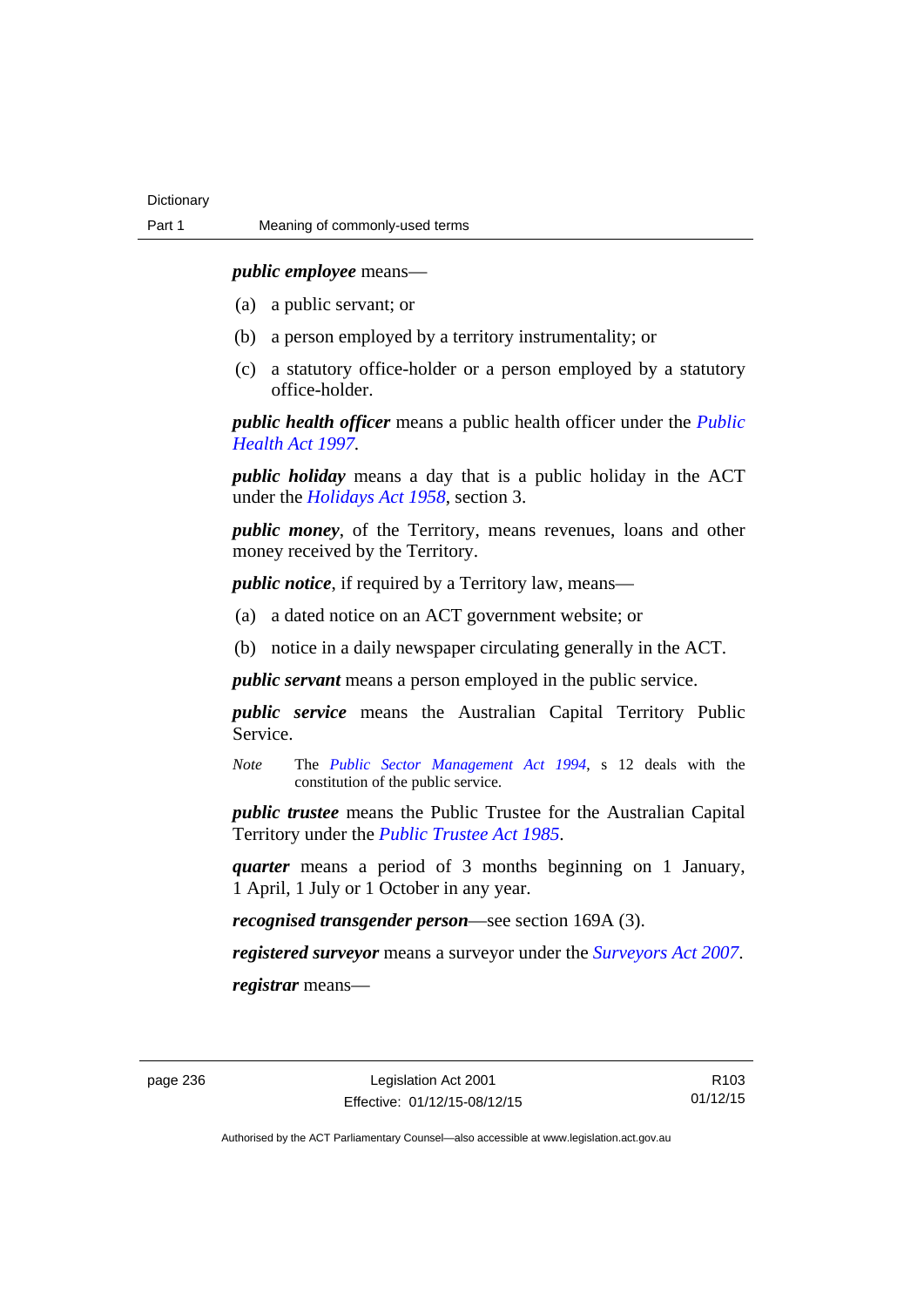- (a) in relation to the Supreme Court—the Registrar of the Supreme Court; or
- (b) in relation to the Magistrates Court—the Registrar of the Magistrates Court; or
- (c) in relation to a tribunal—the registrar of the tribunal.

*registrar-general* means the Registrar-General under the *[Registrar-](http://www.legislation.act.gov.au/a/1993-63)[General Act 1993](http://www.legislation.act.gov.au/a/1993-63)*.

*registrar of firearms* means the Registrar of Firearms under the *[Firearms Act 1996](http://www.legislation.act.gov.au/a/1996-74)*.

*regulation*, in relation to an Act, means a regulation made or in force under the Act.

*remuneration tribunal* means the Remuneration Tribunal established under the *[Remuneration Tribunal Act 1995](http://www.legislation.act.gov.au/a/1995-55)*.

*repeal* includes—

- (a) for an Act or statutory instrument—omit a provision of the Act or instrument; and
- (b) for a provision of an Act or statutory instrument—omit the provision (or a part of it); and
- (c) for an Act or statutory instrument (or a provision of it) abrogate or limit its effect, or exclude from its application any circumstance, matter, person, place or purpose; and
- (d) for an Act or statutory instrument (or a provision of it)—any other implied repeal; and
- (e) for a statutory instrument—revoke the instrument (or part of it); and
- (f) for a decision—revoke it or cancel it.

*resident judge* means a resident judge under the *[Supreme Court](http://www.legislation.act.gov.au/a/1933-34)  [Act 1933](http://www.legislation.act.gov.au/a/1933-34)*.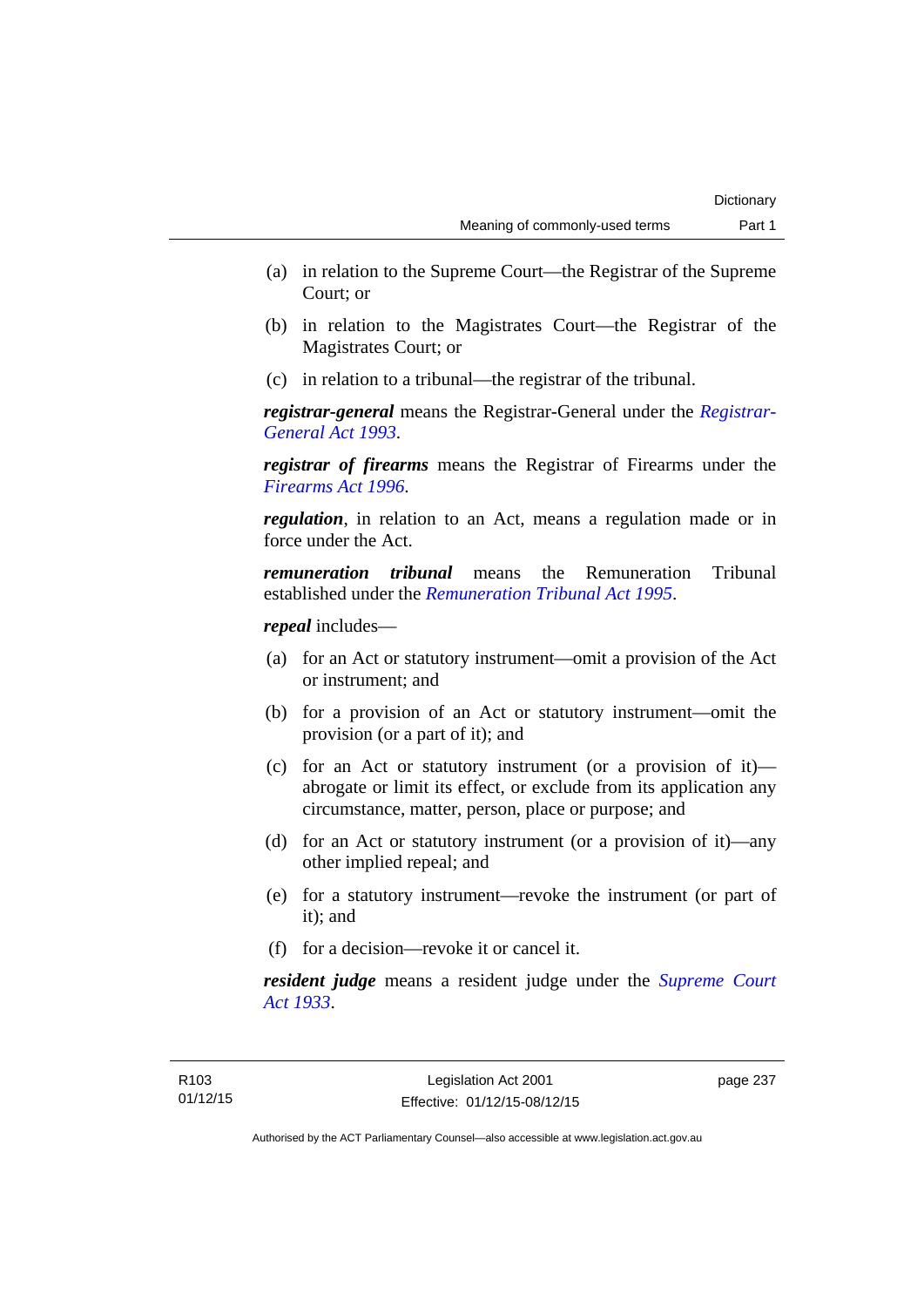*retrospectively*, for the commencement of legislation—see section 75A.

*reviewable decision notice*—see the *[ACT Civil and Administrative](http://www.legislation.act.gov.au/a/2008-35)  [Tribunal Act 2008](http://www.legislation.act.gov.au/a/2008-35)*, section 67A.

*road transport authority* means the Australian Capital Territory Road Transport Authority.

- *Note 1* In relation to the exercise of a function by the road transport authority under a provision of the road transport legislation, the director-general of the administrative unit responsible for the provision is the road transport authority.
- *Note 2 Road transport legislation––*see the *[Road Transport \(General\)](http://www.legislation.act.gov.au/a/1999-77)  [Act 1999](http://www.legislation.act.gov.au/a/1999-77)*, s 6.

*rules* means—

- (a) of a court or tribunal—rules made by the entity having power to make rules (however described) regulating the practice and procedure of the court or tribunal; and
- (b) in relation to an Act—rules made or in force under the Act.

*rural fire service* means the ACT Rural Fire Service under the *[Emergencies Act 2004](http://www.legislation.act.gov.au/a/2004-28)*.

*Self-Government Act* means the *[Australian Capital Territory](http://www.comlaw.gov.au/Series/C2004A03699)  [\(Self-Government\) Act 1988](http://www.comlaw.gov.au/Series/C2004A03699)* (Cwlth).

*self-government day* means 11 May 1989.

*Note* This is the day when the remaining provisions of the Self-Government [Act](http://www.comlaw.gov.au/Series/C2004A03699) commenced and, in particular, the Australian Capital Territory was established as a body politic, the Legislative Assembly was empowered to make laws for the ACT and the Executive was established.

*sentence administration board* means the Sentence Administration Board under the *[Crimes \(Sentence Administration\) Act 2005](http://www.legislation.act.gov.au/a/2005-59)*.

*SES* means the ACT State Emergency Service established under the *[Emergencies Act 2004](http://www.legislation.act.gov.au/a/2004-28)*.

*sign* includes attach a seal and make a mark.

| page 238 |  |  |
|----------|--|--|
|----------|--|--|

| page 238 | Legislation Act 2001         | R <sub>103</sub> |
|----------|------------------------------|------------------|
|          | Effective: 01/12/15-08/12/15 | 01/12/15         |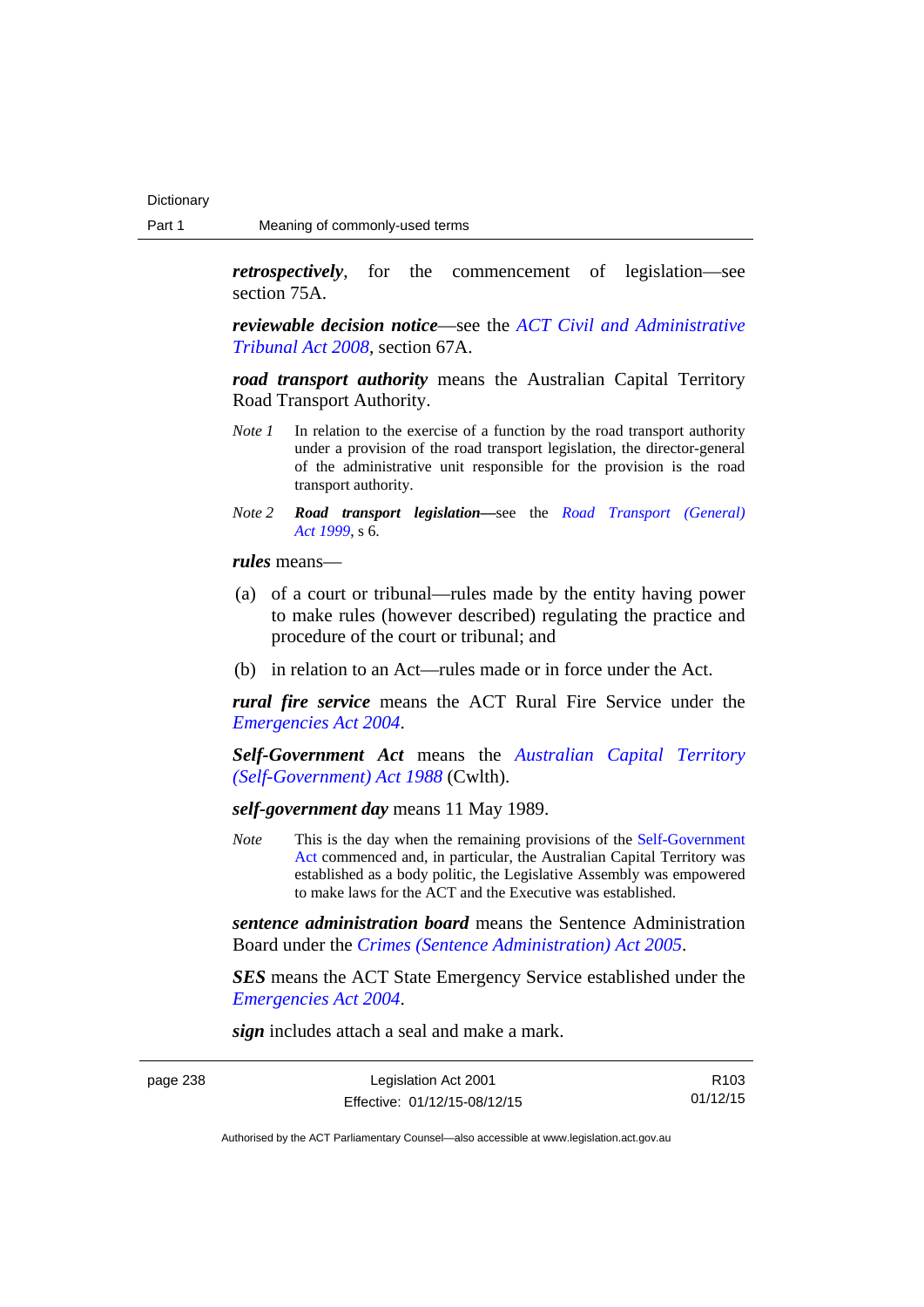*signpost definition*—see section 131 (Signpost definition).

*sitting day*, of the Legislative Assembly, means a period that commences on a day the Assembly meets and continues until the Assembly next adjourns.

*Note* A sitting day may continue for 1 or more days.

*solicitor* means a lawyer who practises as a solicitor.

*solicitor-general* means the Solicitor-General for the Territory under the *[Law Officers Act 2011](http://www.legislation.act.gov.au/a/2011-30)*.

*Speaker* means the Presiding Officer of the Legislative Assembly.

*Note* The Presiding Officer is elected under the [Self-Government Act](http://www.comlaw.gov.au/Series/C2004A03699), s 11.

*Standards Australia* means the company named Standards Australia Limited (ACN 087 326 690).

*State* means a State of the Commonwealth, and includes the Northern Territory.

*statutory declaration* means a statutory declaration made under the *[Statutory Declarations Act 1959](http://www.comlaw.gov.au/Series/C2004A07365)* (Cwlth).

*statutory instrument*—see section 13.

*statutory office-holder* means a person occupying a position under an Act or statutory instrument (other than a position in the public service).

*subordinate law*—see section 8.

*summary offence*—see section 190.

*Supreme Court* means the Supreme Court of the Australian Capital Territory.

*Note* The Supreme Court is established by the *[Supreme Court Act 1933](http://www.legislation.act.gov.au/a/1933-34)*, s 3. The [Self-Government Act](http://www.comlaw.gov.au/Series/C2004A03699), s 48A deals with the jurisdiction and powers of the court.

*surveyor-general* means the surveyor-general under the *[Surveyors](http://www.legislation.act.gov.au/a/2007-33)  [Act 2007](http://www.legislation.act.gov.au/a/2007-33)*.

| R103     |  |
|----------|--|
| 01/12/15 |  |

page 239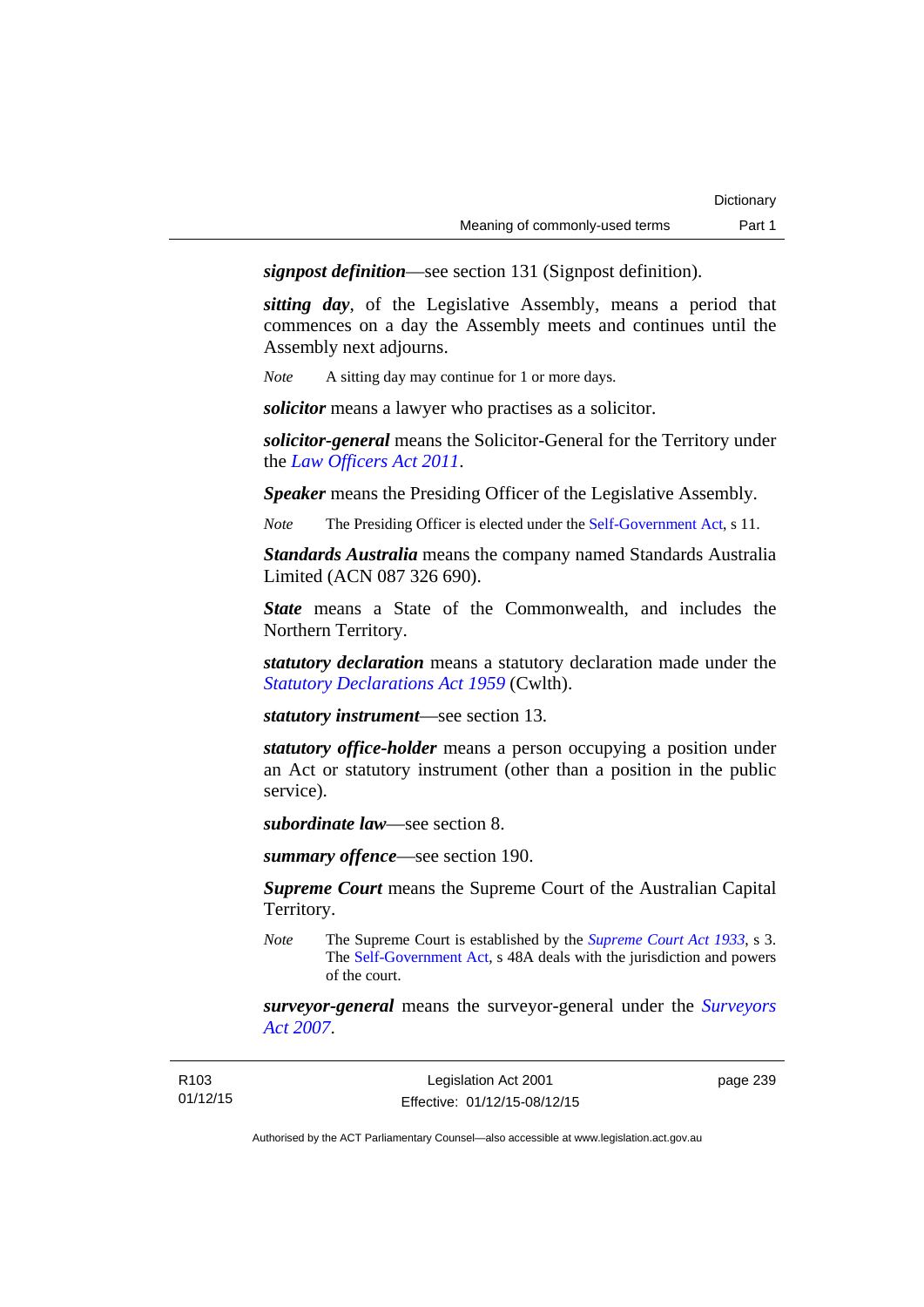**Dictionary** 

*swear* an oath includes make an affirmation.

*take* an oath includes make an affirmation.

*territory authority* means a body established for a public purpose under an Act, but does not include a body declared by regulation not to be a territory authority.

*territory instrumentality* means a corporation that—

- (a) is established under an Act or statutory instrument, or under the Corporations Act; and
- (b) is a territory instrumentality under the *[Public Sector](http://www.legislation.act.gov.au/a/1994-37)  [Management Act 1994](http://www.legislation.act.gov.au/a/1994-37)*.
- *Note Territory instrumentality* is defined in the *[Public Sector Management](http://www.legislation.act.gov.au/a/1994-37)  [Act 1994](http://www.legislation.act.gov.au/a/1994-37)*, dict.

*territory land* means Territory Land under the *[Australian Capital](http://www.comlaw.gov.au/Series/C2004A03701)  [Territory \(Planning and Land Management\) Act 1988](http://www.comlaw.gov.au/Series/C2004A03701)* (Cwlth).

*Note* The *[Australian Capital Territory \(Planning and Land Management\) Act](http://www.comlaw.gov.au/Series/C2004A03701)  [1988](http://www.comlaw.gov.au/Series/C2004A03701)* (Cwlth), s 28 provides that if land in the ACT is not national land it is territory land.

*territory law*—see *law*, of the Territory.

### *territory lease*—

- (a) means—
	- (i) a lease granted under the *[Planning and Development](http://www.legislation.act.gov.au/a/2007-24)  [Act 2007](http://www.legislation.act.gov.au/a/2007-24)*; or
	- (ii) a lease under the *[Unit Titles Act 2001](http://www.legislation.act.gov.au/a/2001-16)*; but
- (b) does not include—
	- (i) a sublease of land approved under the *[Planning and](http://www.legislation.act.gov.au/a/2007-24)  [Development Act 2007](http://www.legislation.act.gov.au/a/2007-24)*, section 308; or
	- (ii) any other sublease.

R103 01/12/15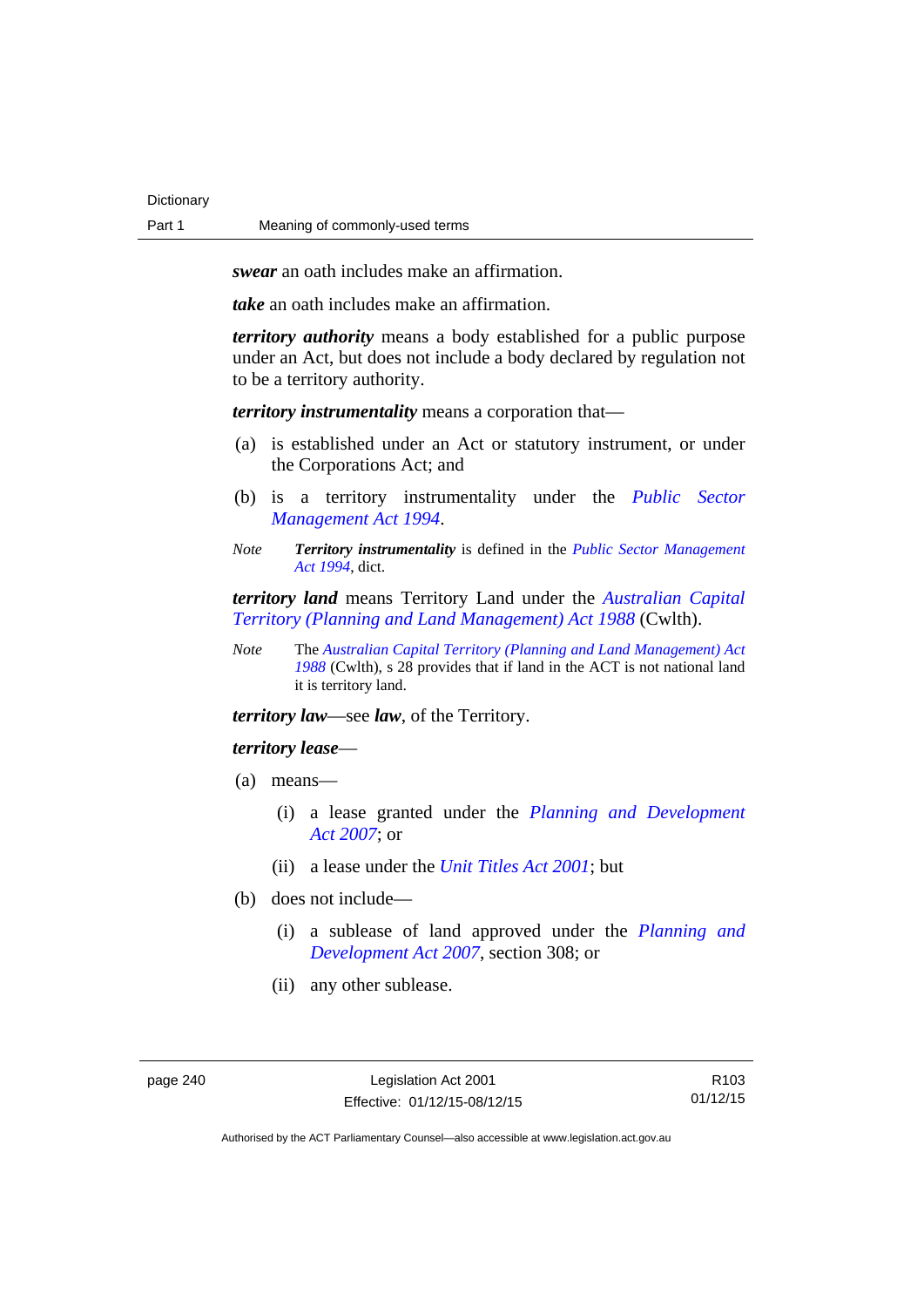*territory-owned corporation* means a Territory owned corporation under the *[Territory-owned Corporations Act 1990](http://www.legislation.act.gov.au/a/1990-53)*.

*territory plan* means the territory plan under the *[Planning and](http://www.legislation.act.gov.au/a/2007-24)  [Development Act 2007](http://www.legislation.act.gov.au/a/2007-24)*.

*the Territory* means—

- (a) when used in a geographical sense—the Australian Capital Territory; or
- (b) in any other case—the body politic established by the [Self-Government Act,](http://www.comlaw.gov.au/Series/C2004A03699) section 7.

*transgender person*—see section 169A (1) and (2).

*transitional* includes application and saving.

*Treasurer* means the Minister designated Treasurer by the Chief Minister, and includes a Minister authorised by the Chief Minister to act on behalf of the Treasurer.

*tribunal* includes any entity that is authorised to hear, receive and examine evidence.

*UK Act* means an Act of the United Kingdom Parliament.

*under*, in relation to an Act or statutory instrument, includes the following:

- (a) by;
- (b) by virtue of;
- (c) for or for the purposes of;
- (d) in accordance with;
- (e) in pursuance of;
- (f) pursuant to;

page 241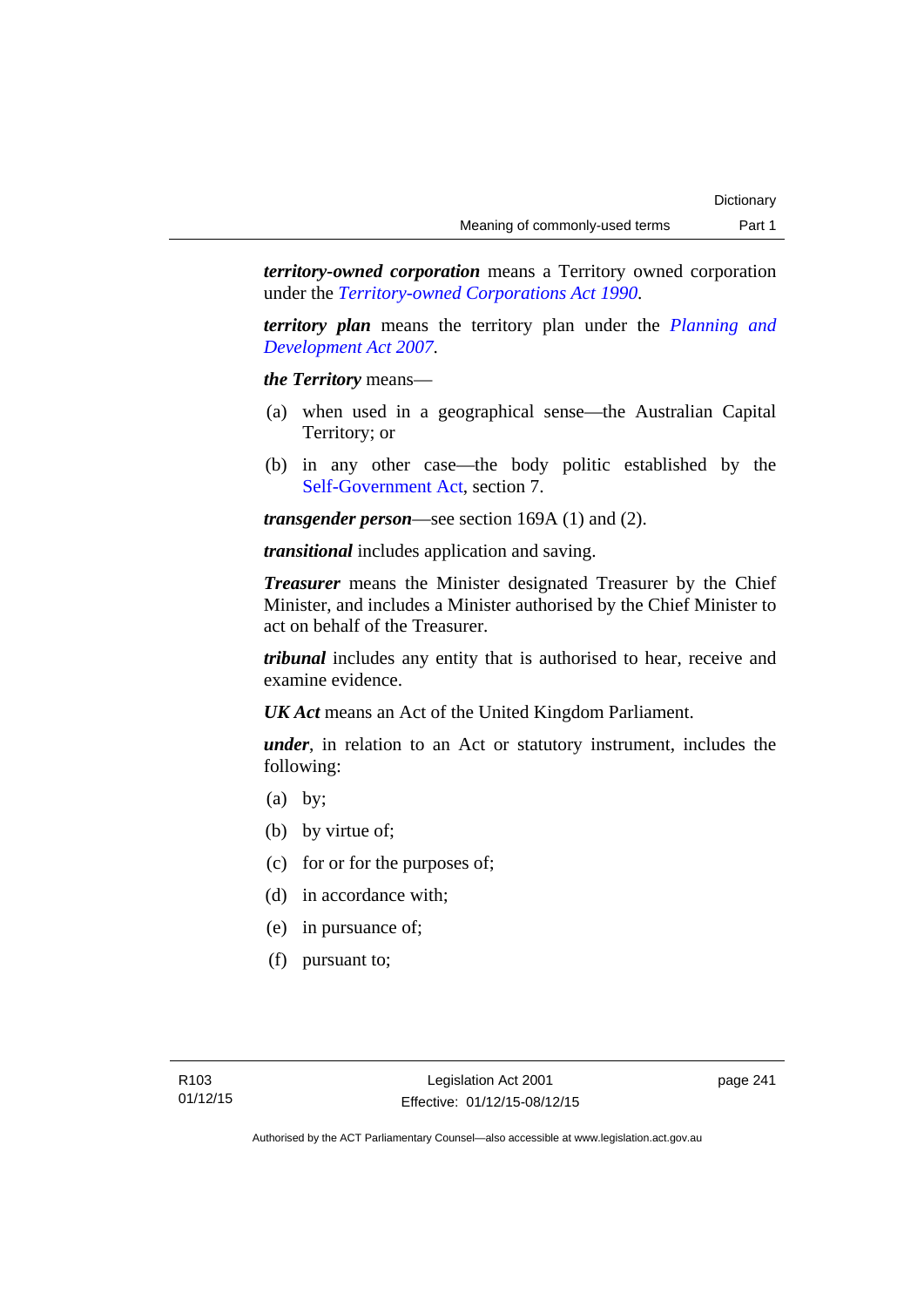- (g) within the meaning of.
- *Note* A reference to an Act or statutory instrument includes a reference to a provision of the Act or instrument (see s 7 and s 13).

*United Kingdom* means the United Kingdom of Great Britain and Northern Ireland.

# *United Kingdom Parliament* means—

- (a) the Parliament of England; or
- (b) the Parliament of Great Britain; or
- (c) the Parliament of the United Kingdom of Great Britain and Ireland; or
- (d) the Parliament of the United Kingdom of Great Britain and Northern Ireland.

*veterinary surgeon*—

- (a) means a person unconditionally registered as a veterinary surgeon under the *[Veterinary Surgeons Act 2015](http://www.legislation.act.gov.au/a/2015-29)*; and
- (b) for an activity, includes a person conditionally registered as a veterinary surgeon under the *[Veterinary Surgeons Act 2015](http://www.legislation.act.gov.au/a/2015-29)* to the extent that the person is allowed to do the activity under the person's conditional registration.

*will* includes a codicil.

*word* includes any drawing, figure, number and symbol.

*working day* means a day that is not—

- (a) a Saturday or Sunday; or
- (b) a public holiday in the ACT.

*work safety commissioner* means the work safety commissioner under the *[Work Health and Safety Act 2011](http://www.legislation.act.gov.au/a/2011-35)*.

page 242 Legislation Act 2001 Effective: 01/12/15-08/12/15

R103 01/12/15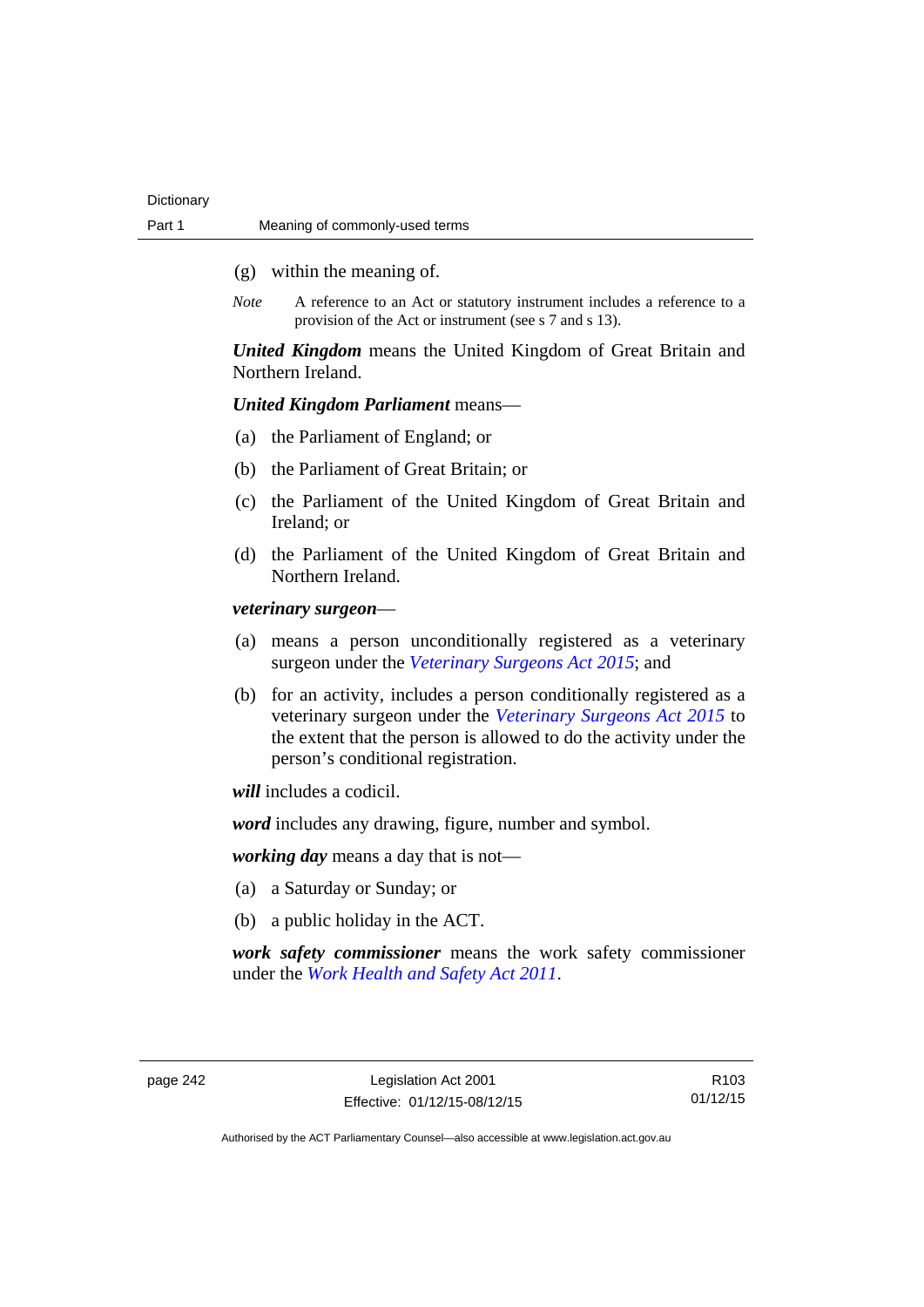*writing* includes any way of representing or reproducing words in visible form.

### **Examples**

printing, photocopying, photography, typewriting

*Note* An example is part of the Act, is not exhaustive and may extend, but does not limit, the meaning of the provision in which it appears (see s 126 and s 132).

*year*, without specifying the kind of year, means calendar year.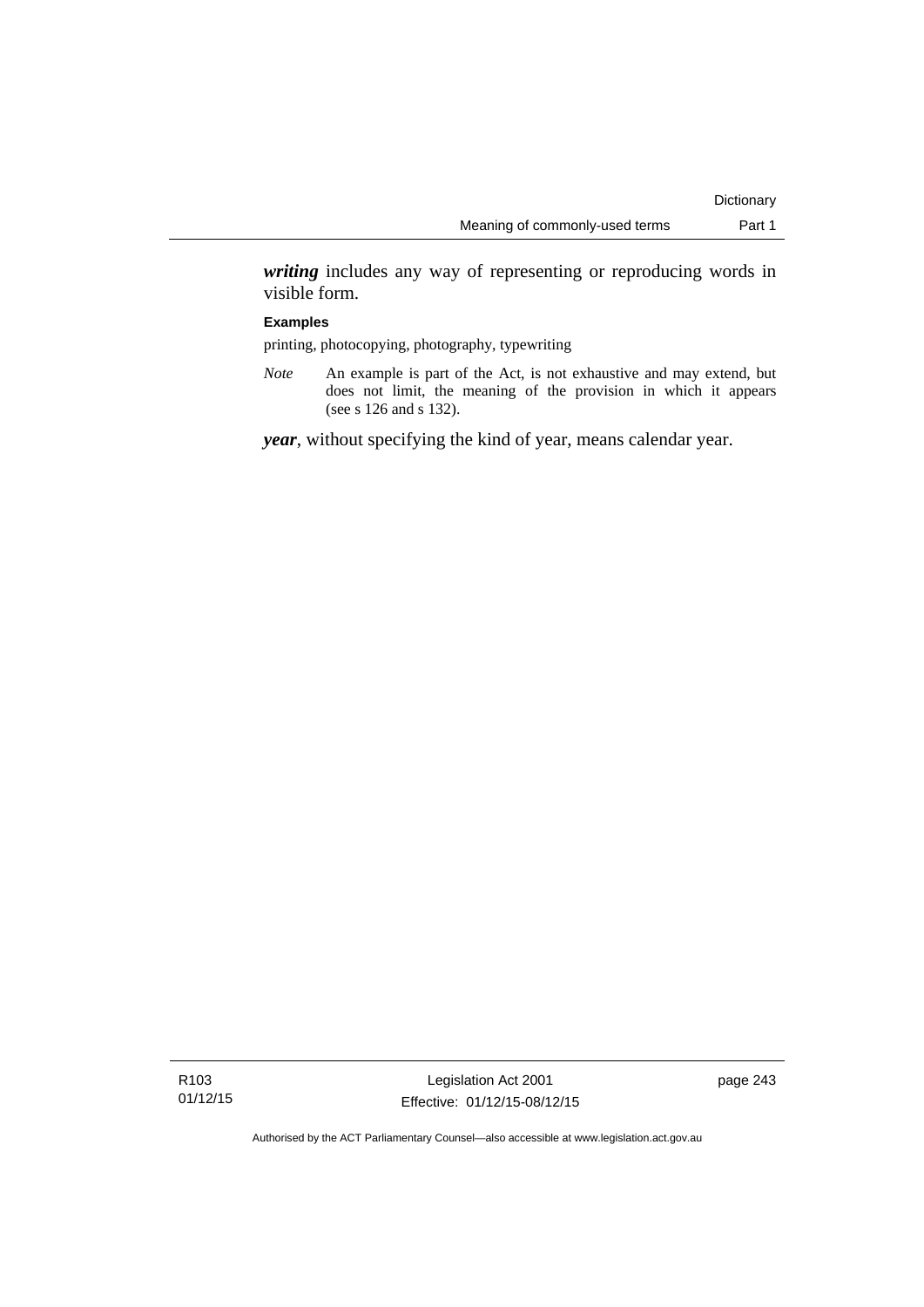# **Part 2 Terms for Legislation Act 2001 only**

*Note* Terms that apply to all Acts and statutory instruments are set out in pt 1.

*Act*, for chapter 14 (Interpretation of Acts and statutory instruments)—see section 136.

*Note* See also def *Act* in the dictionary, pt 1.

*ACT law*—

(a) for chapter 10 (Referring to laws)—see section 97 (1); and

(b) for chapter 18 (Offences)—see section 188.

*administrator*, for part 19.5 (Service of documents)—see section 246.

*agency*, for part 19.5 (Service of documents)—see section 246.

*amend*, for chapter 9 (Repeal and amendment of laws)—see section 82.

*another jurisdiction* means the Commonwealth, a State, another Territory, the United Kingdom or New Zealand.

## *appointee*—

- (a) for division 19.3.1 (Appointments—general)—see section 207 (2); and
- (b) for division 19.3.2 (Acting appointments)—see section 217 (2).

# *appointer*—

- (a) for division 19.3.1 (Appointments—general)—see section 205; and
- (b) for division 19.3.2 (Acting appointments)—see section 215; and
- (c) for part 19.4 (Delegations)—see section 230 (1).

page 244

| Legislation Act 2001         | R <sub>103</sub> |
|------------------------------|------------------|
| Effective: 01/12/15-08/12/15 | 01/12/15         |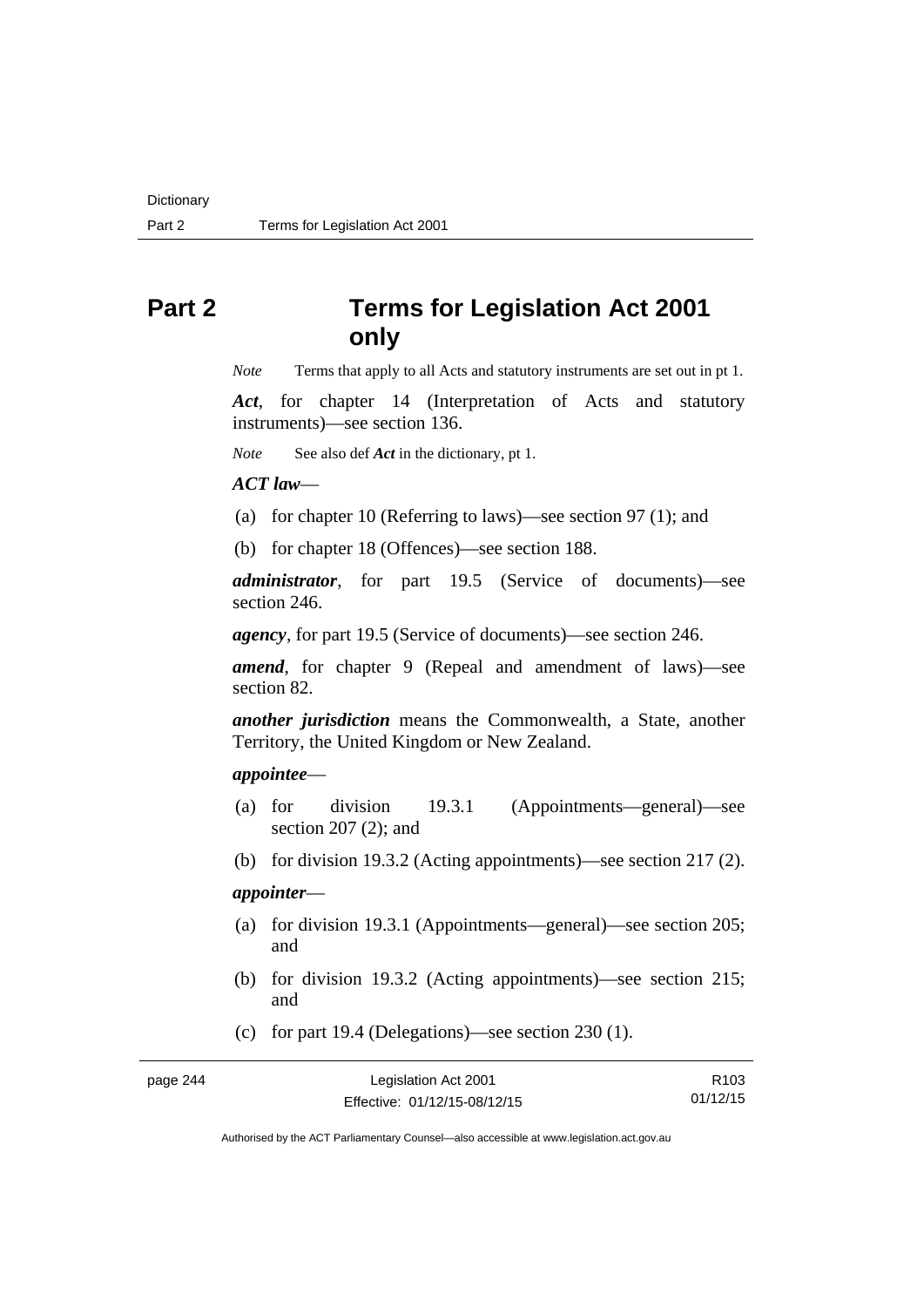*approved website* means an internet site approved under section 21.

*authorised republication*—see section 15.

*authorising law*, for chapter 5 (Regulatory impact statements for subordinate laws and disallowable instruments)—see section 31.

*benefits*, for chapter 5 (Regulatory impact statements for subordinate laws and disallowable instruments)—see section 31.

*business address*, for part 19.5 (Service of documents)—see section 246.

*corporation*, for part 19.5 (Service of documents)—see section 246.

*costs*, for chapter 5 (Regulatory impact statements for subordinate laws and disallowable instruments)—see section 31.

*current legislative drafting practice* means the legislative drafting practices from time to time used in the Parliamentary Counsel's Office.

*delegate*, for part 19.4 (Delegations)—see section 233 (2).

*determinative provision*—see section 5 (2).

*document*, for part 19.5 (Service of documents)—see section 246.

*Note* See also def *document* in the dictionary, pt 1

*editorial amendment*, of a law—see section 116.

*email address*, for part 19.5 (Service of documents)—see section 246.

*executive officer*, for part 19.5 (Service of documents)—see section 246.

*fax number*, for part 19.5 (Service of documents)—see section 246.

*fee*, for part 6.3 (Making of certain statutory instruments about fees)—see section 55.

*home address*, for part 19.5 (Service of documents)—see section 246.

| R <sub>103</sub> | Legislation Act 2001         | page 245 |
|------------------|------------------------------|----------|
| 01/12/15         | Effective: 01/12/15-08/12/15 |          |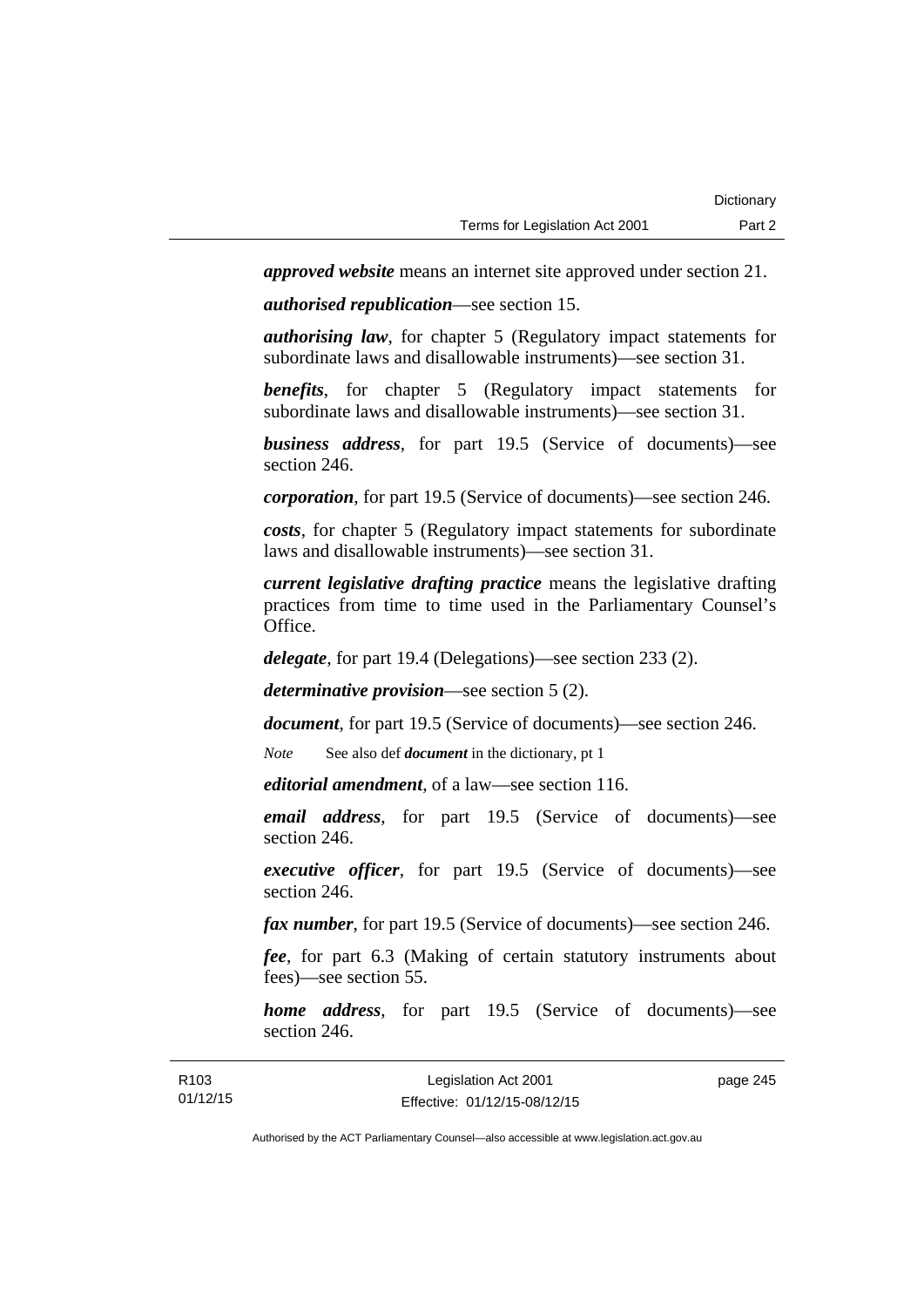# **Dictionary**

### *law*—

- (a) for chapter 3 (Authorised versions and evidence of laws and legislative material)—see section 22A; and
- (b) for chapter 8 (Commencement and exercise of powers before commencement)—see section 72; and
- (c) for chapter 9 (Repeal and amendment of laws)—see section 82; and
- (d) for chapter 10 (Referring to laws)—see section 97 (1); and
- (e) for chapter 11 (Republication of Acts and statutory instruments)—see section 107; and
- (f) for chapter 13 (Structure of Acts and statutory instruments) see section 125; and
- (g) for chapter 16 (Courts, tribunals and other decision-makers) see section 175; and
- (h) for chapter 17 (Entities and positions)—see section 182; and
- (i) for chapter 19 (Administrative and machinery provisions)—see section 195.

*law of another jurisdiction*, for chapter 10 (Referring to laws)—see section 97 (1).

*legislative material*, for chapter 3 (Authorised versions and evidence of laws and legislative material)—see section 22A.

*non-determinative provision*—see section 5 (3).

*provide* a service, for part 6.3 (Making of certain statutory instruments about fees)—see section 55.

*register* means the ACT legislation register.

*repeal*, for chapter 9 (Repeal and amendment of laws)—see section 82.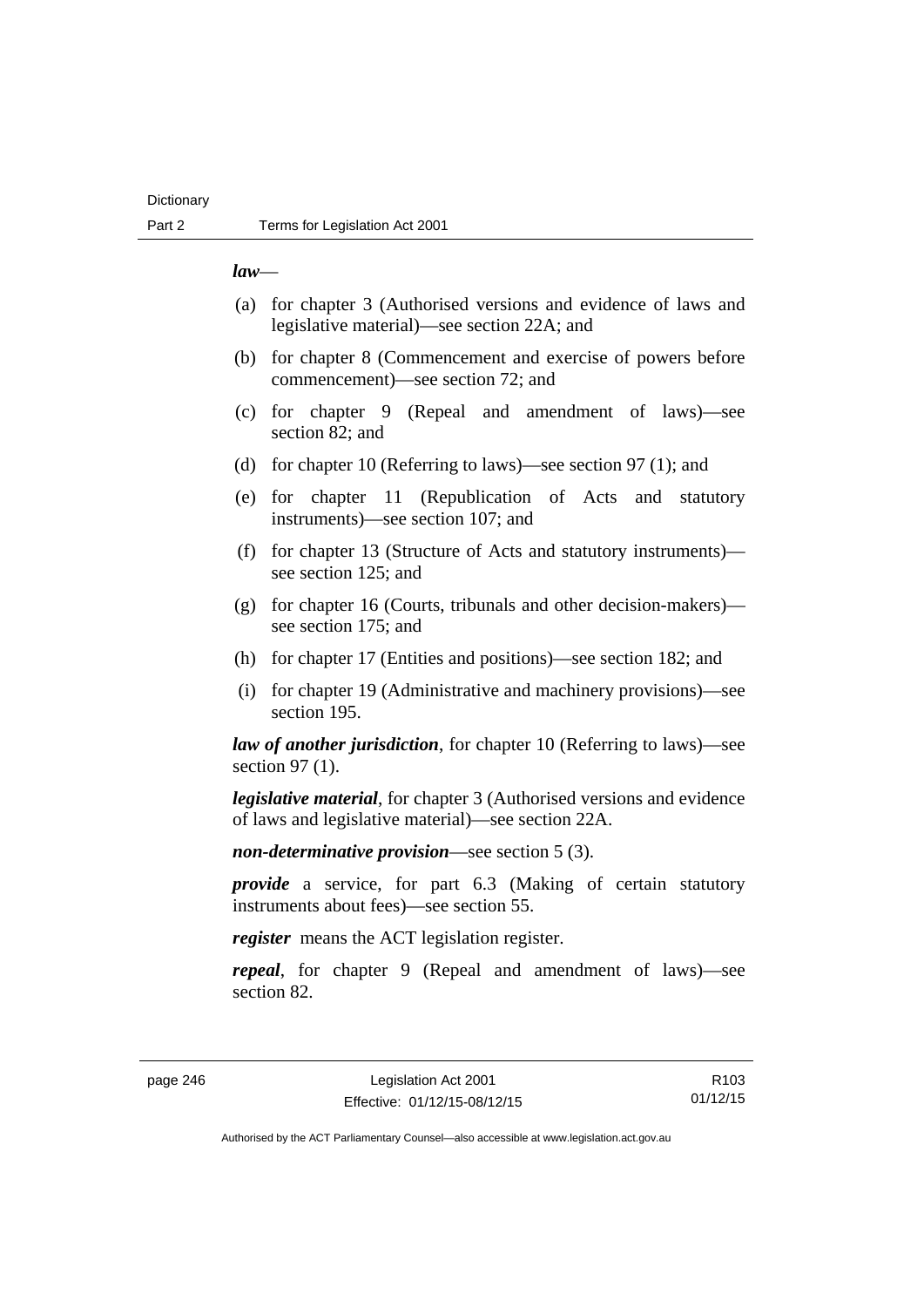# *republication—*

- (a) for chapter 3 (Authorised versions and evidence of laws and legislative material)—see section 22A; and
- (b) for chapter 11 (Republication of Acts and statutory instruments)—see section 107.

*republication date*, for an authorised republication, means the date stated in the republication as the republication date.

*responsible*, for part 19.5 (Service of documents)—see section 246.

*scrutiny committee principles*, for chapter 5 (Regulatory impact statements for subordinate laws and disallowable instruments)—see section 31.

*service*, for part 6.3 (Making of certain statutory instruments about fees)—see section 55.

*working out the meaning of an Act*, for part 14.2 (Key principles of interpretation)—see section 138.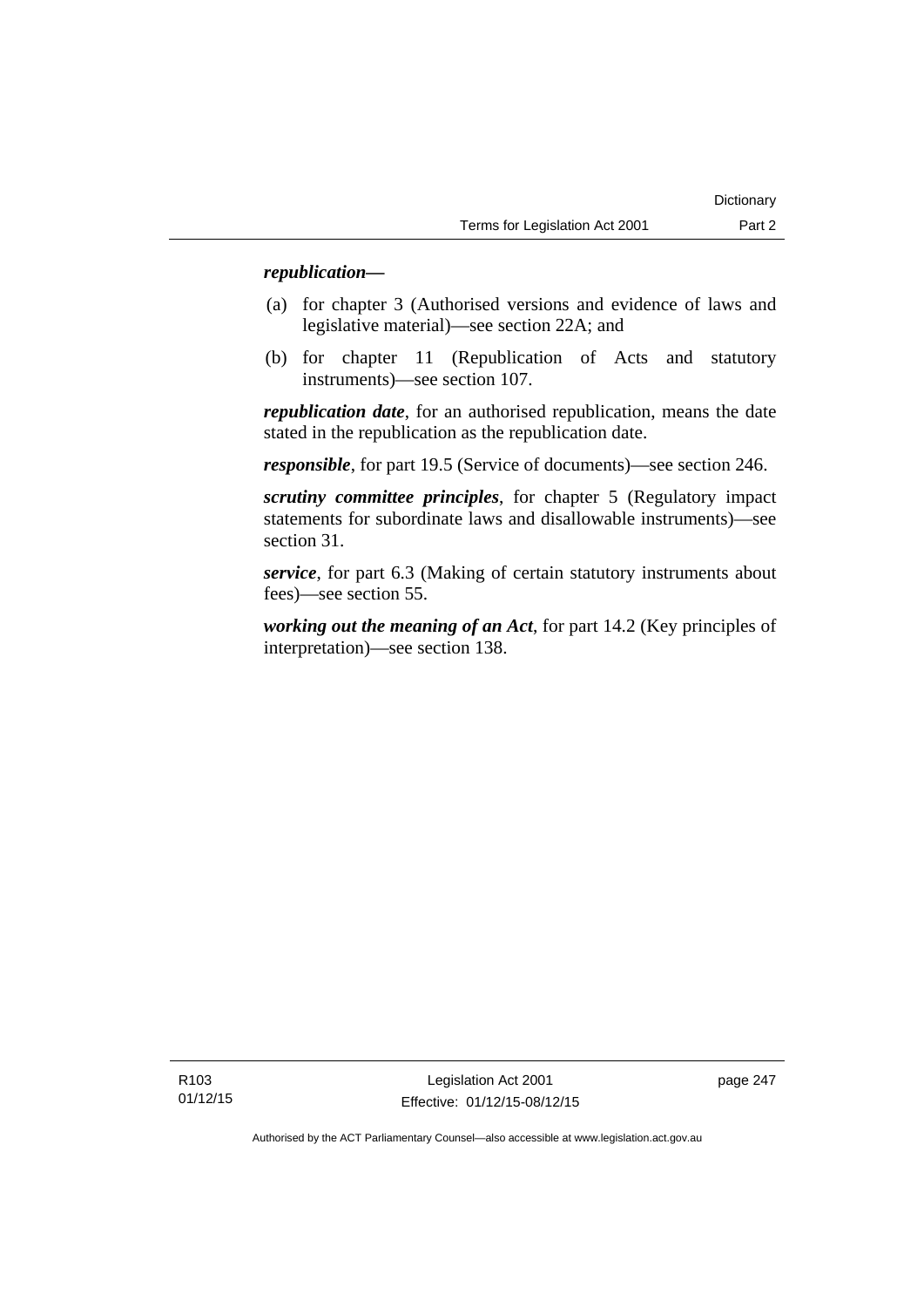1 About the endnotes

# **Endnotes**

# **1 About the endnotes**

Amending and modifying laws are annotated in the legislation history and the amendment history. Current modifications are not included in the republished law but are set out in the endnotes.

Not all editorial amendments made under the *Legislation Act 2001*, part 11.3 are annotated in the amendment history. Full details of any amendments can be obtained from the Parliamentary Counsel's Office.

Uncommenced amending laws are not included in the republished law. The details of these laws are underlined in the legislation history. Uncommenced expiries are underlined in the legislation history and amendment history.

If all the provisions of the law have been renumbered, a table of renumbered provisions gives details of previous and current numbering.

The endnotes also include a table of earlier republications.

| $A = Act$                                    | NI = Notifiable instrument                  |
|----------------------------------------------|---------------------------------------------|
| $AF =$ Approved form                         | $o = order$                                 |
| $am = amended$                               | $om = omitted/repealed$                     |
| $amdt = amendment$                           | $ord = ordinance$                           |
| $AR = Assembly resolution$                   | $orig = original$                           |
| $ch = chapter$                               | $par = paragraph/subparagraph$              |
| $CN =$ Commencement notice                   | $pres = present$                            |
| $def = definition$                           | $prev = previous$                           |
| $DI = Disallowable instrument$               | $(\text{prev}) = \text{previously}$         |
| $dict = dictionary$                          | $pt = part$                                 |
| $disallowed = disallowed by the Legislative$ | $r = rule/subrule$                          |
| Assembly                                     | $reloc = relocated$                         |
| $div = division$                             | $renum = renumbered$                        |
| $exp = expires/expired$                      | $R[X]$ = Republication No                   |
| $Gaz = gazette$                              | $RI = reissue$                              |
| $hdg = heading$                              | $s = section/subsection$                    |
| $IA = Interpretation Act 1967$               | $sch = schedule$                            |
| $ins = inserted/added$                       | $sdiv = subdivision$                        |
| $LA =$ Legislation Act 2001                  | SL = Subordinate law                        |
| $LR =$ legislation register                  | $sub =$ substituted                         |
| $LRA =$ Legislation (Republication) Act 1996 | $underlining = whole or part not commenced$ |
| $mod = modified/modification$                | or to be expired                            |

**2 Abbreviation key** 

page 248 Legislation Act 2001 Effective: 01/12/15-08/12/15

R103 01/12/15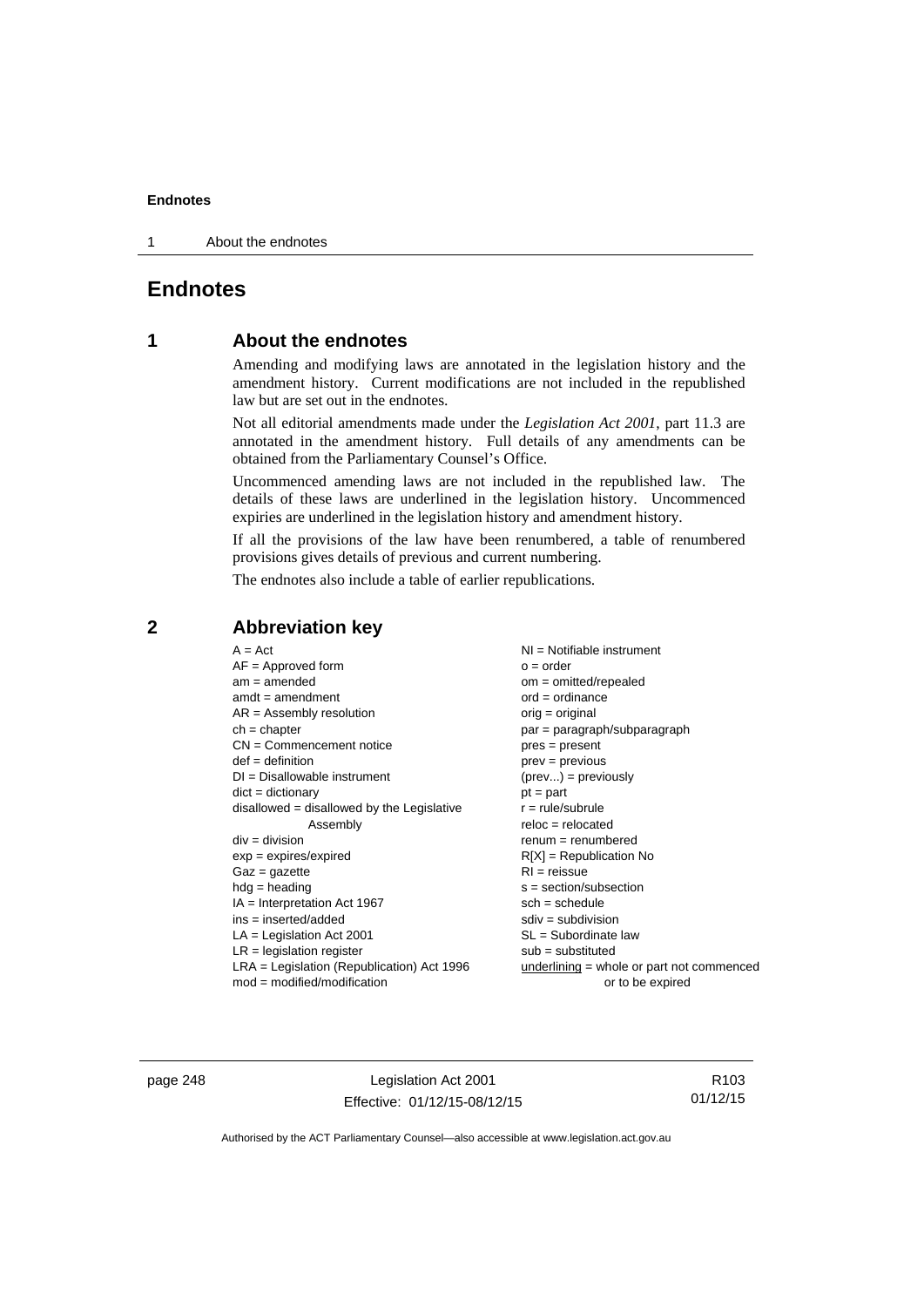# **3 Legislation history**

### **Legislation Act 2001 A2001-14**

notified 5 April 2001 ([Gaz 2001 No 14](http://www.legislation.act.gov.au/gaz/2001-14/default.asp)) s 1, s 2 commenced 5 April 2001 (IA s 10B) remainder commenced 12 September 2001 (s 2 and [Gaz 2001](http://www.legislation.act.gov.au/gaz/2001-S65/default.asp)  [No S65](http://www.legislation.act.gov.au/gaz/2001-S65/default.asp))

as amended by

# **[Legislation \(Consequential Amendments\) Act 2001](http://www.legislation.act.gov.au/a/2001-44) A2001-44 pt 220**

notified 26 July 2001 ([Gaz 2001 No 30\)](http://www.legislation.act.gov.au/gaz/2001-30/default.asp) s 1, s 2 commenced 26 July 2001 (IA s 10B) pt 220 commenced 12 September 2001 (s 2 and see [Gaz 2001](http://www.legislation.act.gov.au/gaz/2001-S65/default.asp)  [No S65](http://www.legislation.act.gov.au/gaz/2001-S65/default.asp))

### **[Statute Law Amendment Act 2001 \(No 2\)](http://www.legislation.act.gov.au/a/2001-56) A2001-56 pt 2.2**

notified 5 September 2001 [\(Gaz 2001 No S65\)](http://www.legislation.act.gov.au/gaz/2001-S65/default.asp) s 1, s 2 commenced 5 September 2001 (IA s 10B) amdts 2.67, 2.69, 2.78, 2.81 commenced 12 September 2001 (s 2 (2)) pt 2.2 remainder commenced 5 September 2001 (s 2 (1))

as modified by

#### **[Legislation Regulations 2001](http://www.legislation.act.gov.au/sl/2001-34) SL2001-34 reg 6**

notified LR 13 September 2001 commenced 13 September 2001 (reg 2)

as amended by

# **[Justice and Community Safety Legislation Amendment Act 2001](http://www.legislation.act.gov.au/a/2001-70) A2001-70 sch 1**  notified LR 14 September 2001

amdt commenced 14 September 2001 (s 2 (5))

### **[Defamation Act 2001](http://www.legislation.act.gov.au/a/2001-88) A2001-88 s 43 (2)**

notified LR 24 September 2001

s 1, s 2 commenced 24 September 2001 (LA s 75)

s 43 (2) commenced 1 July 2002 (s 2)

R103 01/12/15

Legislation Act 2001 Effective: 01/12/15-08/12/15 page 249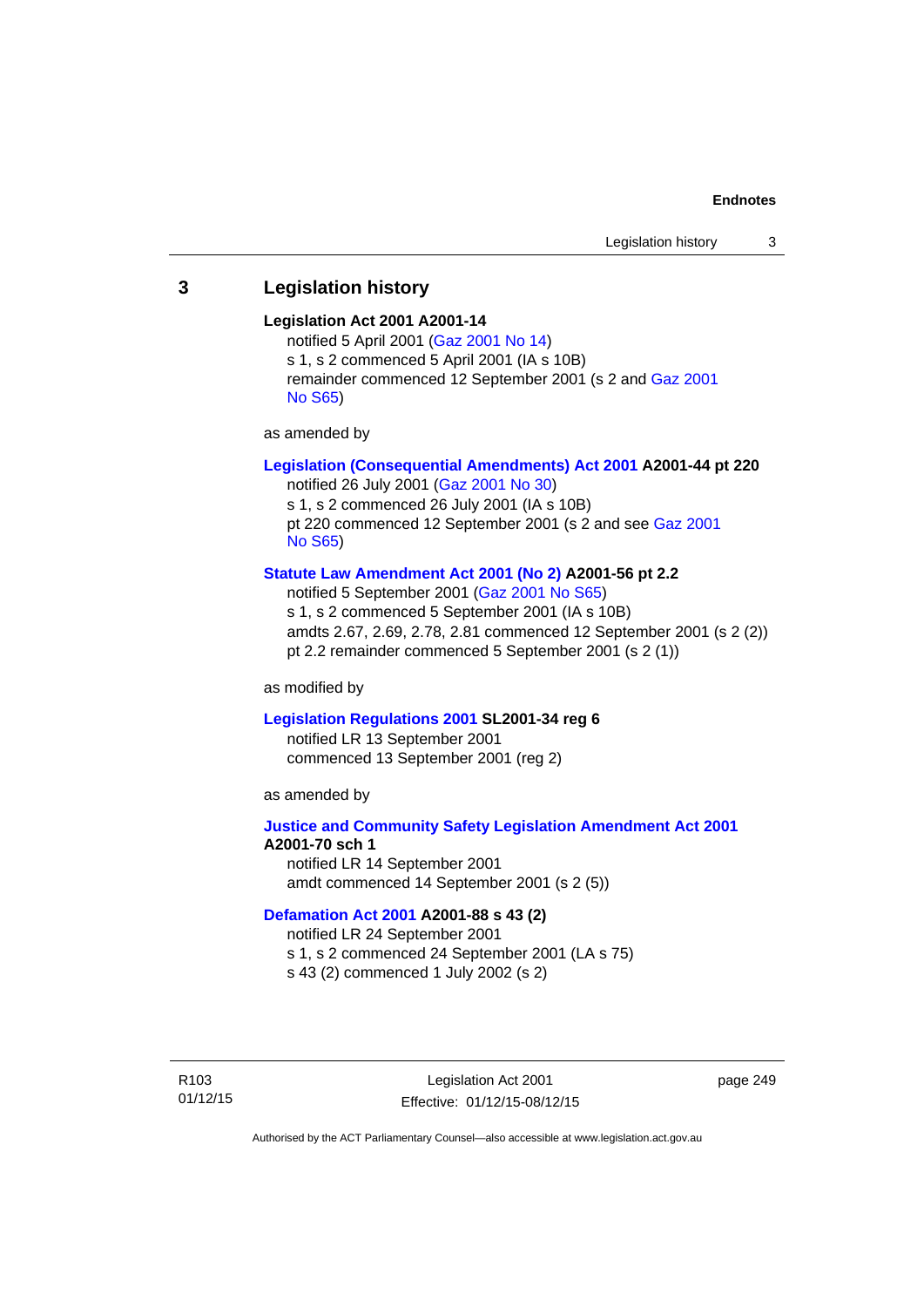3 Legislation history

# **[Legislation Amendment Act 2002](http://www.legislation.act.gov.au/a/2002-11) A2002-11 ss 3-29, sch 1, pt 2.29**

notified LR 27 May 2002 s 1, s 2 commenced 27 May 2002 (LA s 75) ss 3-29, sch 1, pt 2.29 commenced 28 May 2002 (s 2 (1))

### **[Justice and Community Safety Legislation Amendment Act 2002](http://www.legislation.act.gov.au/a/2002-27) A2002-27 pt 8**

notified LR 9 September 2002 s 1, s 2 commenced 9 September 2002 (LA s 75) pt 8 commenced 7 October 2002 (s 2 (2))

### **[Statute Law Amendment Act 2002](http://www.legislation.act.gov.au/a/2002-30) A2002-30 pt 2.1**

notified LR 16 September 2002 s 1, s 2 taken to have commenced 19 May 1997 (LA s 75 (2)) amdt 2.3 taken to have commenced 12 September 2001 (s 2 (2)) pt 2.1 remainder commenced 17 September 2002 (s 2 (1))

#### **[Civil Law \(Wrongs\) Act 2002](http://www.legislation.act.gov.au/a/2002-40) A2002-40 div 3.2.8**

notified LR 10 October 2002 s 1, s 2 commenced 10 October 2002 (LA s 75 (1)) div 3.2.8 commenced 1 November 2002 (s 2 (2) and [CN2002-13](http://www.legislation.act.gov.au/cn/2002-13/default.asp))

### **[Statute Law Amendment Act 2002 \(No 2\)](http://www.legislation.act.gov.au/a/2002-49) A2002-49 pt 2.1**

notified LR 20 December 2002 s 1, s 2 taken to have commenced 7 October 1994 (LA s 75 (2)) pt 2.1 commenced 17 January 2003 (s 2 (1))

### **[Criminal Code 2002](http://www.legislation.act.gov.au/a/2002-51) No 51 pt 1.12**

notified LR 20 December 2002 s 1, s 2 commenced 20 December 2002 (LA 75 (1)) pt 1.12 commenced 1 January 2003 (s 2 (1))

### **[Planning and Land \(Consequential Amendments\) Act 2002](http://www.legislation.act.gov.au/a/2002-56) A2002-56 pt 3.13**

notified LR 20 December 2002 s 1, s 2 commenced 20 December 2002 (LA s 75 (1)) sch 3 pt 3.13 commenced 1 July 2003 (s 2 and see Planning and Land [Act 2002](http://www.legislation.act.gov.au/a/2002-55) A2002-55, s 2)

page 250 Legislation Act 2001 Effective: 01/12/15-08/12/15

R103 01/12/15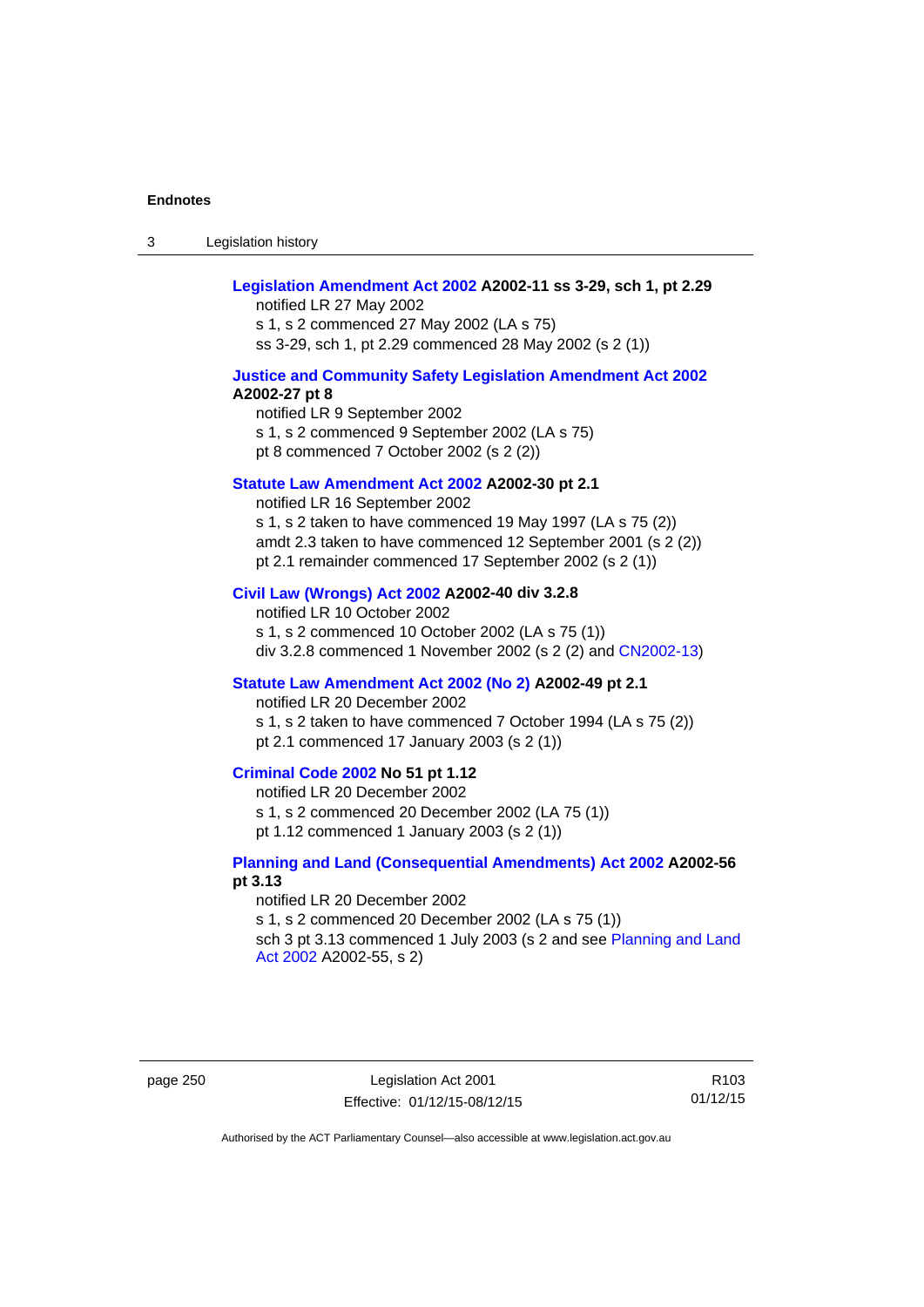Legislation history 3

# **[Legislation \(Gay, Lesbian and Transgender\) Amendment Act 2003](http://www.legislation.act.gov.au/a/2003-14) A2003-14 pt 2**

notified LR 27 March 2003 s 1, s 2 commenced 27 March 2003 (LA s 75 (1)) pt 2 commenced 28 March 2003 (s 2)

### **[Consumer and Trader Tribunal Act 2003](http://www.legislation.act.gov.au/a/2003-16) A2003-16 s 70**

notified LR 9 April 2003

s 1, s 2 commenced 9 April 2003 (LA s 75 (1))

s 70 commenced 9 October 2003 (s 2 and LA s 79)

### **[Legislation \(Statutory Interpretation\) Amendment Act 2003](http://www.legislation.act.gov.au/a/2003-18) A2003-18**

notified LR 9 April 2003 s 1, s 2 commenced 9 April 2003 (LA s 75 (1)) remainder commenced 10 April 2003 (s 2)

#### **[Statute Law Amendment Act 2003](http://www.legislation.act.gov.au/a/2003-41) A2003-41 sch 2 pt 2.1**

notified LR 11 September 2003 s 1, s 2 commenced 11 September 2003 (LA s 75 (1)) sch 2 pt 2.1 commenced 9 October 2003 (s 2 (1))

### **[Statute Law Amendment Act 2003 \(No 2\)](http://www.legislation.act.gov.au/a/2003-56) A2003-56 sch 2 pt 2.1**

notified LR 5 December 2003 s 1, s 2 commenced 5 December 2003 (LA s 75 (1)) sch 2 pt 2.1 commenced 19 December 2003 (s 2)

### **[Parentage Act 2004](http://www.legislation.act.gov.au/a/2004-1) A2004-1 sch 1 pt 1.7**

notified LR 18 February 2004 s 1, s 2 commenced 18 February 2004 (LA s 75 (1)) sch 1 pt 1.7 commenced 22 March 2004 (s 2 and [CN2004-3\)](http://www.legislation.act.gov.au/cn/2004-3/default.asp)

### **[Human Rights Act 2004](http://www.legislation.act.gov.au/a/2004-5) A2004-5 sch 2 pt 2.3**

notified LR 10 March 2004 s 1, s 2 commenced 10 March 2004 (LA s 75 (1)) sch 2 pt 2.3 commenced 1 July 2004 (s 2)

### **[Dangerous Substances Act 2004](http://www.legislation.act.gov.au/a/2004-7) A2004-7 sch 1 pt 1.4**

notified LR 19 March 2004 s 1, s 2 commenced 19 March 2004 (LA s 75 (1)) sch 1 pt 1.4 commenced 5 April 2004 (s 2 and [CN2004-6](http://www.legislation.act.gov.au/cn/2004-6/default.asp))

R103 01/12/15

Legislation Act 2001 Effective: 01/12/15-08/12/15 page 251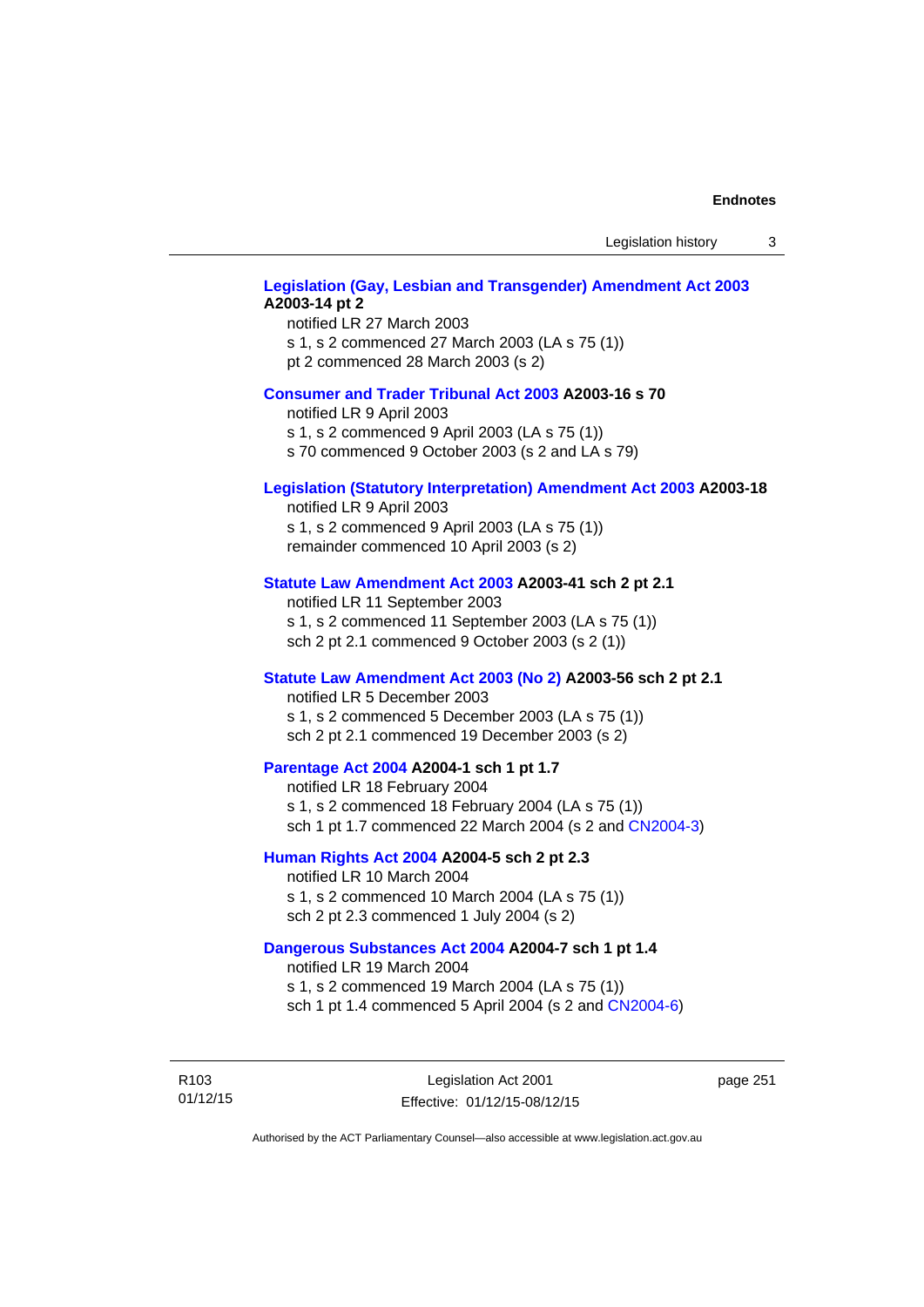3 Legislation history

### **[Nurse Practitioners Legislation Amendment Act 2004](http://www.legislation.act.gov.au/a/2004-10) A2004-10 pt 3**

notified LR 19 March 2004 s 1, s 2 commenced 19 March 2004 (LA s 75 (1)) pt 3 commenced 27 May 2004 (s 2 and [CN2004-9\)](http://www.legislation.act.gov.au/cn/2004-9/default.asp)

#### **[Construction Occupations Legislation Amendment Act 2004](http://www.legislation.act.gov.au/a/2004-13)**

#### **A2004-13 sch 2 pt 2.20**

notified LR 26 March 2004 s 1, s 2 commenced 26 March 2004 (LA s 75 (1)) sch 2 pt 2.20 commenced 1 September 2004 (s 2 and see [Construction Occupations \(Licensing\) Act 2004](http://www.legislation.act.gov.au/a/2004-12) A2004-12, s 2 and [CN2004-8\)](http://www.legislation.act.gov.au/cn/2004-8/default.asp)

### **[Education Act 2004](http://www.legislation.act.gov.au/a/2004-17) A2004-17 sch 2 pt 2.5**

notified LR 8 April 2004 s 1, s 2 commenced 8 April 2004 (LA s 75 (1)) sch 2 pt 2.5 commenced 1 January 2005 (s 2)

#### **[Emergencies Act 2004](http://www.legislation.act.gov.au/a/2004-28) A2004-28 sch 3 pt 3.12**

notified LR 29 June 2004 s 1, s 2 commenced 29 June 2004 (LA s 75 (1)) sch 3 pt 3.12 commenced 1 July 2004 (s 2 (1) and [CN2004-11](http://www.legislation.act.gov.au/cn/2004-11/default.asp))

# **[Justice and Community Safety Legislation Amendment Act 2004](http://www.legislation.act.gov.au/a/2004-32)**

## **[\(No 2\)](http://www.legislation.act.gov.au/a/2004-32) A2004-32 pt 13**

notified LR 29 June 2004 s 1, s 2 commenced 29 June 2004 (LA s 75 (1)) pt 13 commenced 13 July 2004 (s 2 (3))

### **[Health Professionals Legislation Amendment Act 2004](http://www.legislation.act.gov.au/a/2004-39) A2004-39 sch 3 pt 3.1, sch 4 pt 4.3, sch 5 pt 5.9, sch 6 pt 6.6, sch 8 pt 8.2, sch 11A pt 11A.1 (as am by [A2005-28](http://www.legislation.act.gov.au/a/2005-28) amdt 1.61)**  notified LR 8 July 2004 s 1, s 2 commenced 8 July 2004 (LA s 75 (1))

sch 5 pt 5.9 commenced 7 July 2005 (s 2 and see Health Professionals [Act 2004](http://www.legislation.act.gov.au/a/2004-38) A2004-38, s 2 and [CN2005-11\)](http://www.legislation.act.gov.au/cn/2005-11/default.asp)

sch 6 pt 6.6 commenced 17 January 2006 (s 2 and see Health [Professionals Act 2004](http://www.legislation.act.gov.au/a/2004-38) A2004-38, s 2 (as am by [A2005-28](http://www.legislation.act.gov.au/a/2005-28) amdt 1.1) and [CN2006-2](http://www.legislation.act.gov.au/cn/2006-2/default.asp))

sch 3 pt 3.1, sch 4 pt 4.3, sch 8 pt 8.2, sch 11A pt 11A.1 commenced 9 January 2007 (s 2 and see [Health Professionals Act 2004](http://www.legislation.act.gov.au/a/2004-38) A2004-38, s 2 (as am by [A2005-28](http://www.legislation.act.gov.au/a/2005-28) amdt 1.1; [A2006-27](http://www.legislation.act.gov.au/a/2006-27) s 12))

page 252 Legislation Act 2001 Effective: 01/12/15-08/12/15

R103 01/12/15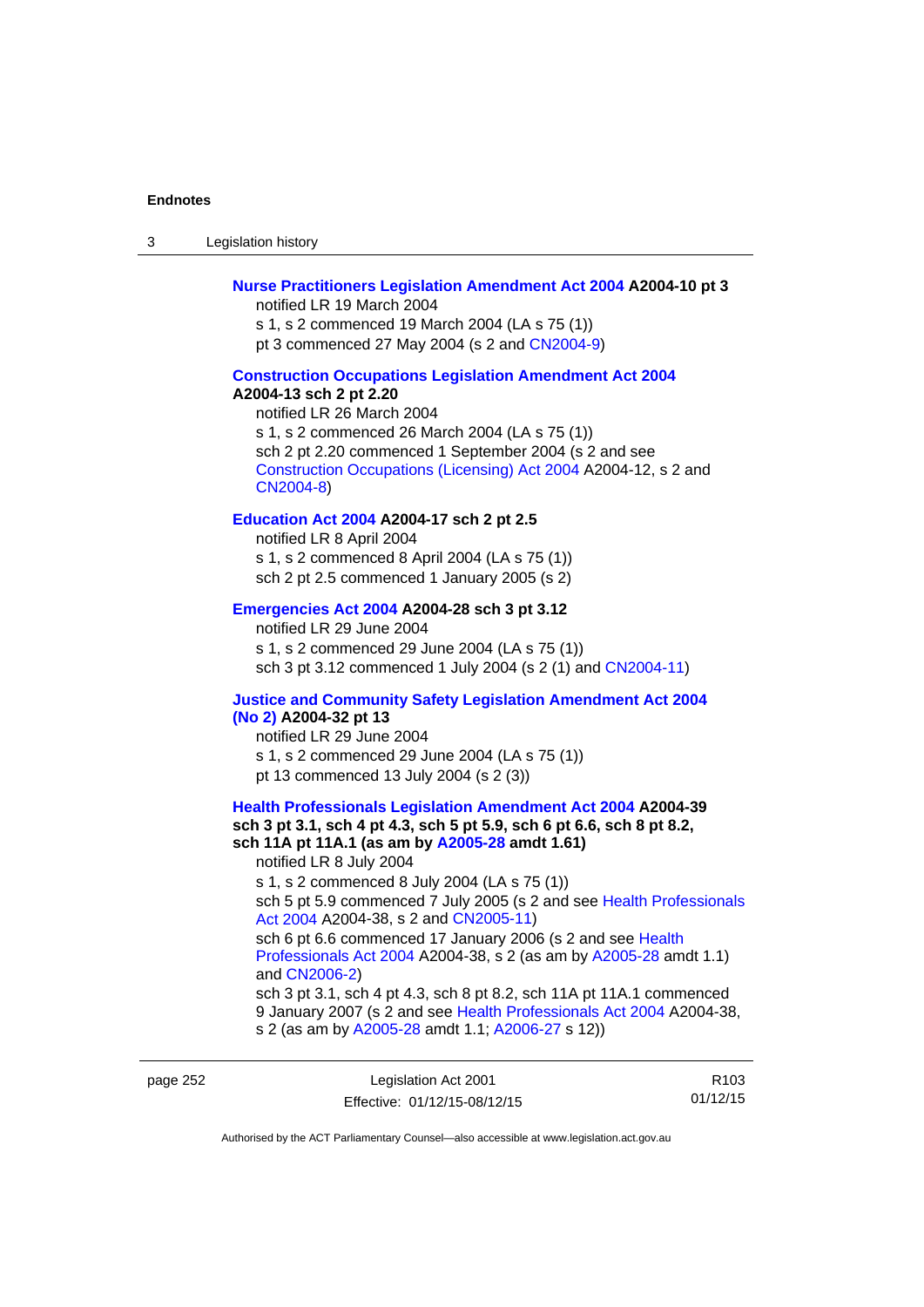#### **[Statute Law Amendment Act 2004](http://www.legislation.act.gov.au/a/2004-42) A2004-42 sch 2 pt 2.1**

notified LR 11 August 2004 s 1, s 2 commenced 11 August 2004 (LA s 75 (1)) sch 2 pt 2.1 commenced 25 August 2004 (s 2 (1))

#### **[Heritage Act 2004](http://www.legislation.act.gov.au/a/2004-57) A2004-57 sch 1 pt 1.8**

notified LR 9 September 2004

s 1, s 2 commenced 9 September 2004 (LA s 75 (1))

sch 1 pt 1.8 commenced 9 March 2005 (s 2 and LA s 79)

### **[Court Procedures \(Consequential Amendments\) Act 2004](http://www.legislation.act.gov.au/a/2004-60) A2004-60 sch 1 pt 1.37**

notified LR 2 September 2004 s 1, s 2 commenced 2 September 2004 (LA s 75 (1)) sch 1 pt 1.37 commenced 10 January 2005 (s 2 and see [Court](http://www.legislation.act.gov.au/a/2004-59)  [Procedures Act 2004](http://www.legislation.act.gov.au/a/2004-59) A2004-59, s 2 and [CN2004-29\)](http://www.legislation.act.gov.au/cn/2004-29/default.asp)

### **[Justice and Community Safety Legislation Amendment Act 2005](http://www.legislation.act.gov.au/a/2005-5) A2005-5 pt 7**

notified LR 23 February 2005 s 1, s 2 commenced 23 February 2005 (LA s 75 (1)) pt 7 commenced 24 February 2005 (s 2 (2))

### **[Optometrists Legislation Amendment Act 2005](http://www.legislation.act.gov.au/a/2005-9) A2005-9 sch 1 pt 1.1**

notified LR 14 March 2005 s 1, s 2 commenced 14 March 2005 (LA s 75 (1)) sch 1 pt 1.1 commenced 14 September 2005 (s 2 and LA s 79)

### **[Statute Law Amendment Act 2005](http://www.legislation.act.gov.au/a/2005-20) A2005-20 sch 2 pt 2.1**

notified LR 12 May 2005 s 1, s 2 taken to have commenced 8 March 2005 (LA s 75 (2)) sch 2 pt 2.1 commenced 2 June 2005 (s 2 (1))

### **[Health Legislation Amendment Act 2005](http://www.legislation.act.gov.au/a/2005-28) A2005-28 amdt 1.61**

notified LR 6 July 2005 s 1, s 2 commenced 6 July 2005 (LA s 75 (1)) amdt 1.61 commenced 9 January 2007 (LA s 79A) *Note* This Act only amends the [Health Professionals Legislation](http://www.legislation.act.gov.au/a/2004-39)  [Amendment Act 2004](http://www.legislation.act.gov.au/a/2004-39) A2004-39.

R103 01/12/15 page 253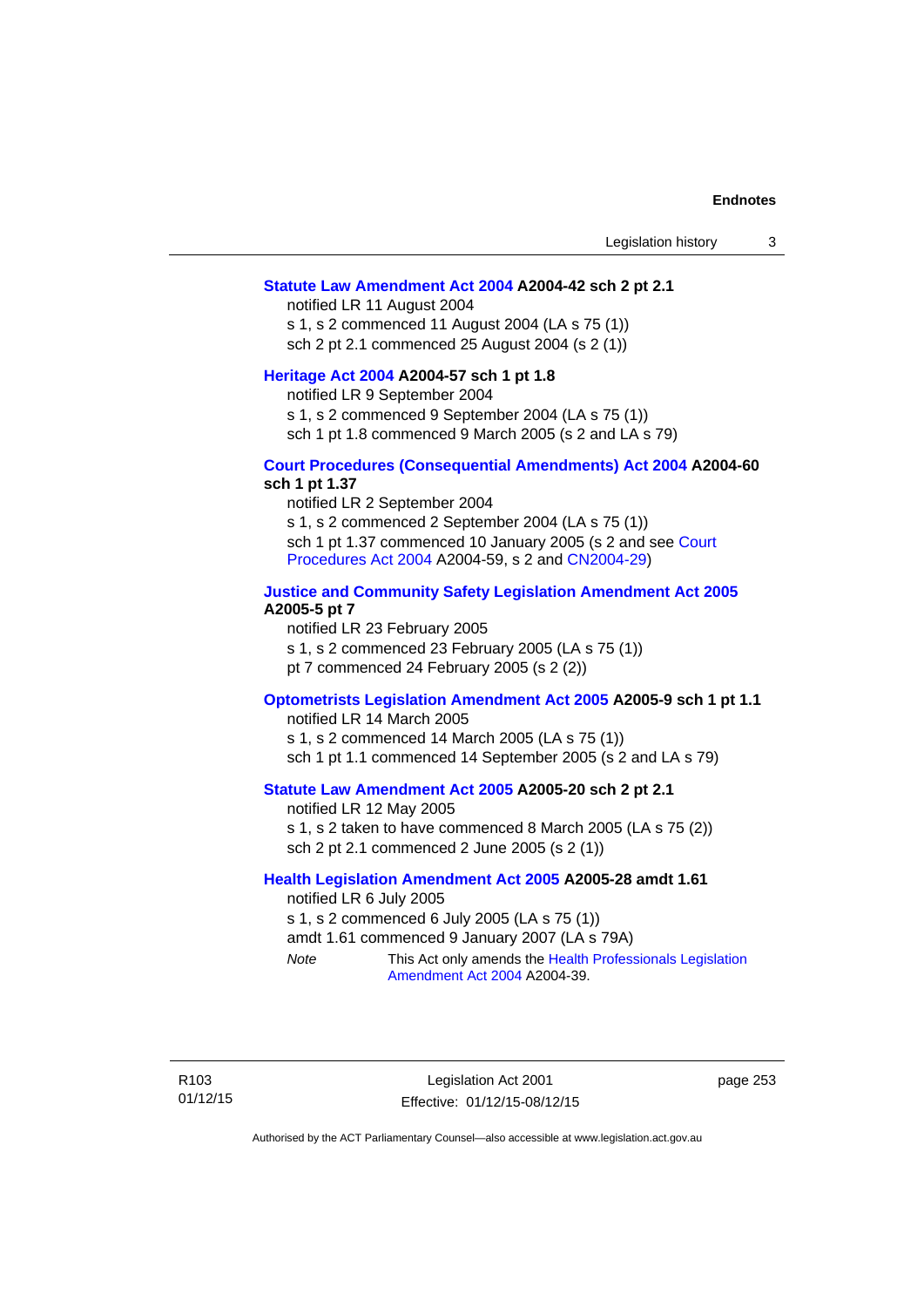3 Legislation history

# **[Human Rights Commission Legislation Amendment Act 2005](http://www.legislation.act.gov.au/a/2005-41) A2005-41 sch 1 pt 1.8 (as am by [A2006-3](http://www.legislation.act.gov.au/a/2006-3) amdt 1.3)**

notified LR 1 September 2005

s 1, s 2 commenced 1 September 2005 (LA s 75 (1)) sch 1 pt 1.8 commenced 1 November 2006 (s 2 (3) (as am by [A2006-3](http://www.legislation.act.gov.au/a/2006-3) amdt 1.3) and see [Human Rights Commission Act 2005](http://www.legislation.act.gov.au/a/2005-40) A2005-40, s 2 (as am by [A2006-3](http://www.legislation.act.gov.au/a/2006-3) s 4) and [CN2006-21](http://www.legislation.act.gov.au/cn/2006-21/default.asp))

### **[Public Sector Management Amendment Act 2005 \(No 2\)](http://www.legislation.act.gov.au/a/2005-44) A2005-44 sch 1 pt 1.4**

notified LR 30 August 2005 s 1, s 2 commenced 30 August 2005 (LA s 75 (1)) sch 1 pt 1.4 commenced 8 September 2005 (s 2 and [CN2005-19\)](http://www.legislation.act.gov.au/cn/2005-19/default.asp)

### **[Human Rights Commission \(Children and Young People](http://www.legislation.act.gov.au/a/2005-46)  [Commissioner\) Amendment Act 2005](http://www.legislation.act.gov.au/a/2005-46) A2005-46 sch 1 pt 1.1 (as am by [A2006-3](http://www.legislation.act.gov.au/a/2006-3) amdt 1.2)**

notified LR 2 September 2005

s 1, s 2 commenced 2 September 2005 (LA s 75 (1)) sch 1 pt 1.1 commenced 1 November 2006 (s 2 (as am by [A2006-3](http://www.legislation.act.gov.au/a/2006-3) amdt 1.2) and see [Human Rights Commission Act 2005](http://www.legislation.act.gov.au/a/2005-40) A2005-40, s 2 (as am by [A2006-3](http://www.legislation.act.gov.au/a/2006-3) s 4) and [CN2006-21](http://www.legislation.act.gov.au/cn/2006-21/default.asp))

### **[Public Advocate Act 2005](http://www.legislation.act.gov.au/a/2005-47) A2005-47 sch 1 pt 1.6 (as am by [A2006-3](http://www.legislation.act.gov.au/a/2006-3) amdt 1.8)**

notified LR 2 September 2005

s 1, s 2 commenced 2 September 2005 (LA s 75 (1)) sch 1 pt 1.6 commenced 1 March 2006 (s 2 (1) as am by [A2006-3](http://www.legislation.act.gov.au/a/2006-3) amdt 1.8)

### **[Criminal Code \(Administration of Justice Offences\) Amendment](http://www.legislation.act.gov.au/a/2005-53)**

**[Act 2005](http://www.legislation.act.gov.au/a/2005-53) A2005-53 sch 1 pt 1.18** 

notified LR 26 October 2005

s 1, s 2 commenced 26 October 2005 (LA s 75 (1))

sch 1 pt 1.18 commenced 23 November 2005 (s 2)

## **[Statute Law Amendment Act 2005 \(No 2\)](http://www.legislation.act.gov.au/a/2005-62) A2005-62 sch 2 pt 2.1**

notified LR 21 December 2005

s 1, s 2 commenced 21 December 2005 (LA s 75 (1)) sch 2 pt 2.1 commenced 11 January 2006 (s 2 (1))

page 254 Legislation Act 2001 Effective: 01/12/15-08/12/15

R103 01/12/15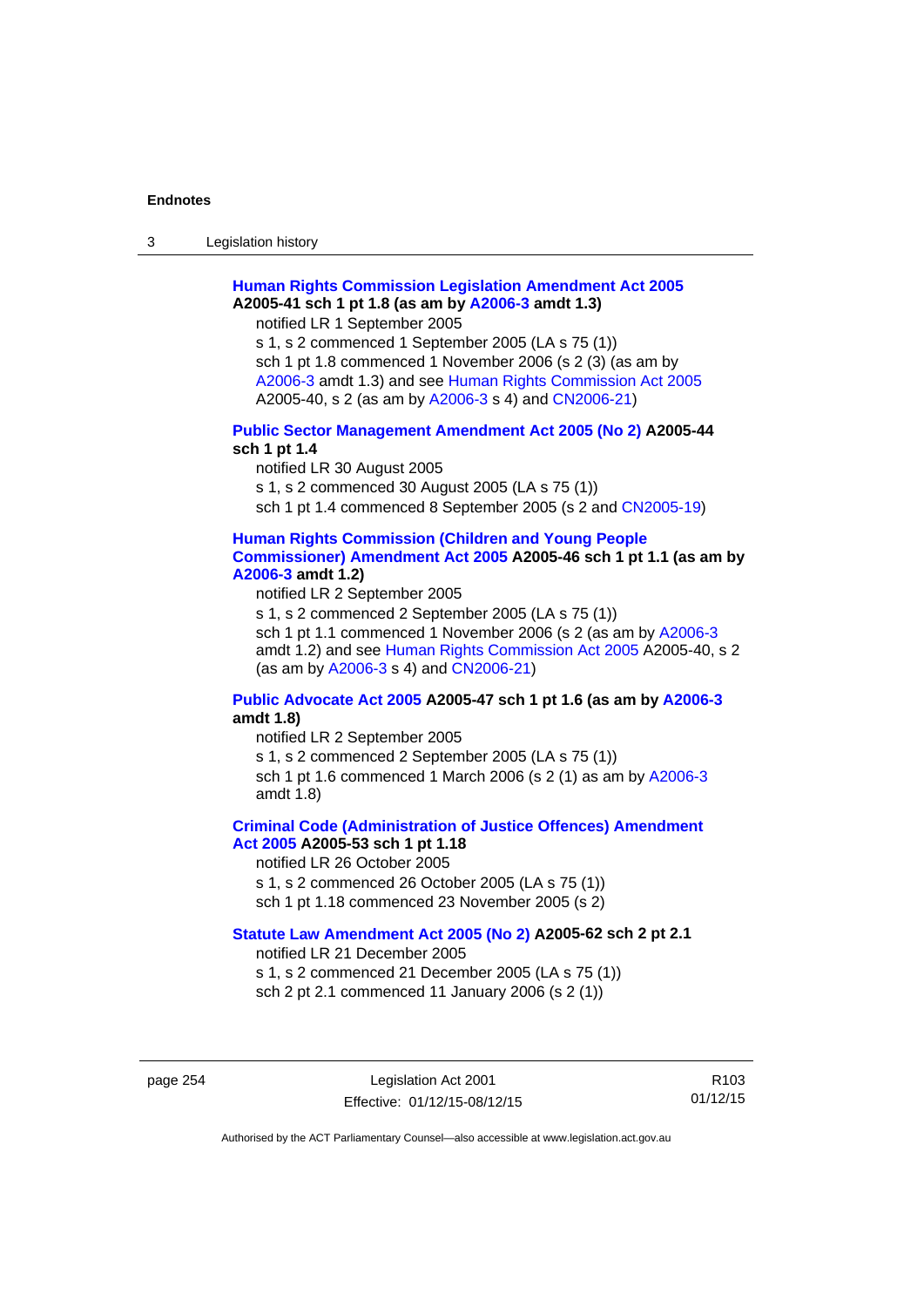| Legislation history |  |
|---------------------|--|
|                     |  |

### **[Human Rights Commission Legislation Amendment Act 2006](http://www.legislation.act.gov.au/a/2006-3) A2006-3 amdts 1.2, 1.3, 1.8**

notified LR 22 February 2006

s 1, s 2 commenced 22 February 2006 (LA s 75 (1))

amdts 1.2, 1.3, 1.8 commenced 23 February 2006 (s 2)

*Note* This Act only amends the [Human Rights Commission](http://www.legislation.act.gov.au/a/2005-41)  [Legislation Amendment Act 2005](http://www.legislation.act.gov.au/a/2005-41) A2005-41, [Human Rights](http://www.legislation.act.gov.au/a/2005-46)  [Commission \(Children and Young People Commissioner\)](http://www.legislation.act.gov.au/a/2005-46)  [Amendment Act 2005](http://www.legislation.act.gov.au/a/2005-46) A2005-46 and the [Public Advocate Act](http://www.legislation.act.gov.au/a/2005-47)  [2005](http://www.legislation.act.gov.au/a/2005-47) A2005-47

### **[Civil Unions Act 2006](http://www.legislation.act.gov.au/a/2006-22) A2006-22 sch 1 pt 1.21**

notified LR 19 May 2006

s 1, s 2 commenced 19 May 2006 (LA s 75 (1))

sch 1 pt 1.21 never commenced

*Note* **Act repealed by disallowance 14 June 2006 (see Cwlth Gaz** 2006 No S93)

### **[Sentencing Legislation Amendment Act 2006](http://www.legislation.act.gov.au/a/2006-23) A2006-23 sch 1 pt 1.26**

notified LR 18 May 2006

s 1, s 2 commenced 18 May 2006 (LA s 75 (1)) sch 1 pt 1.26 commenced 2 June 2006 (s 2 (1) and see [Crimes](http://www.legislation.act.gov.au/a/2005-59)  [\(Sentence Administration\) Act 2005](http://www.legislation.act.gov.au/a/2005-59) A2005-59 s 2, [Crimes](http://www.legislation.act.gov.au/a/2005-58)  [\(Sentencing\) Act 2005](http://www.legislation.act.gov.au/a/2005-58) A2005-58, s 2 and LA s 79)

### **[Legal Profession Act 2006](http://www.legislation.act.gov.au/a/2006-25) A2006-25 sch 2 pt 2.8**

notified LR 21 June 2006 s 1, s 2 commenced 21 June 2006 (LA s 75 (1)) sch 2 pt 2.8 commenced 1 July 2006 (s 2)

### **[Administrative \(Miscellaneous Amendments\) Act 2006](http://www.legislation.act.gov.au/a/2006-30) A2006-30 sch 1 pt 1.7**

notified LR 16 June 2006 s 1, s 2 commenced 16 June 2006 (LA s 75 (1)) sch 1 pt 1.7 commenced 1 July 2006 (s 2 (1))

### **[Civil Law \(Property\) Act 2006](http://www.legislation.act.gov.au/a/2006-38) A2006-38 sch 1 pt 1.6**

notified LR 28 September 2006

s 1, s 2 commenced 28 September 2006 (LA s 75 (1))

sch 1 pt 1.6 commenced 28 March 2007 (s 2 and LA s 79)

R103 01/12/15 page 255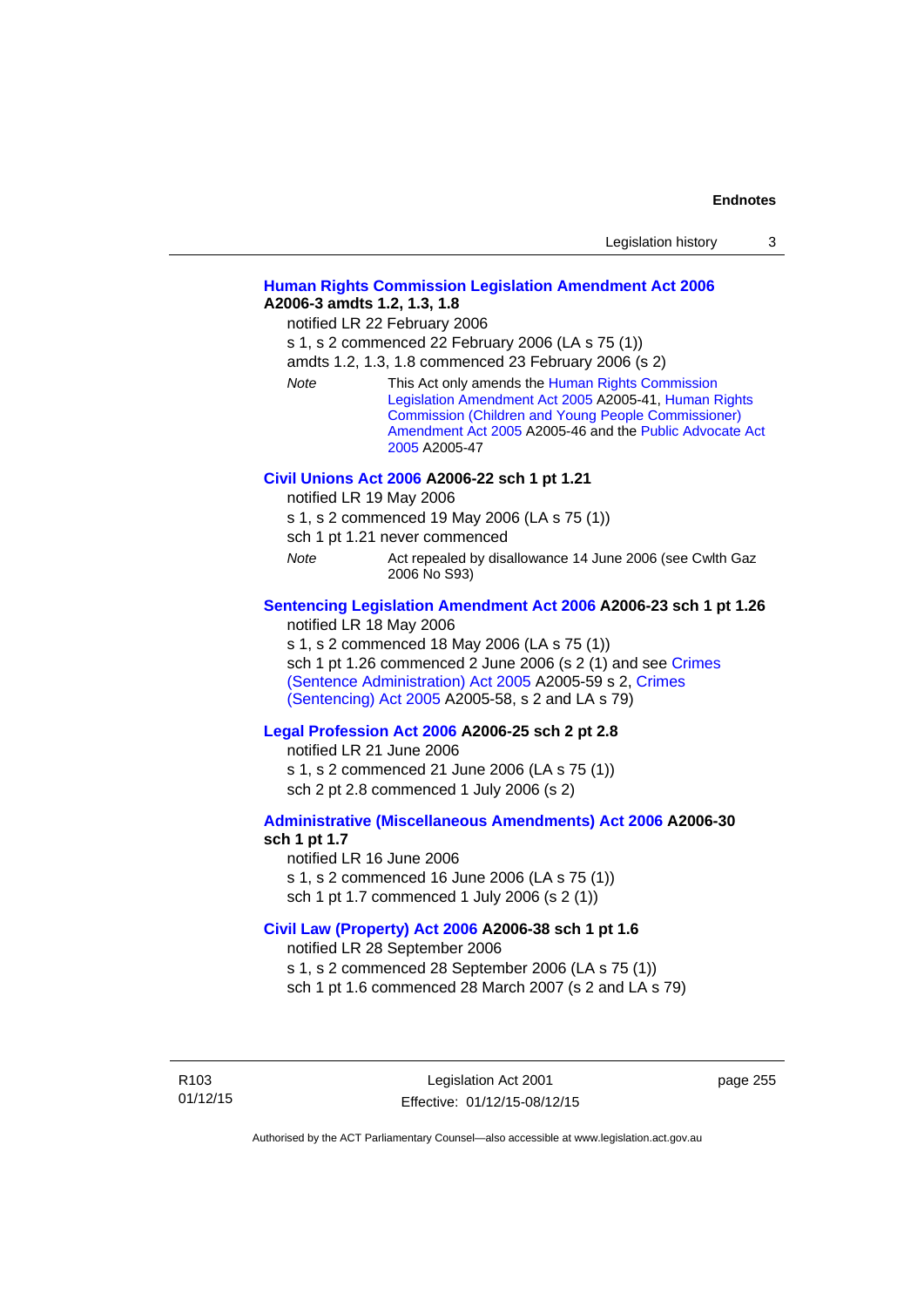| Legislation history<br>ు |
|--------------------------|
|--------------------------|

#### **[Statute Law Amendment Act 2006](http://www.legislation.act.gov.au/a/2006-42) A2006-42 sch 2 pt 2.1**

notified LR 26 October 2006

s 1, s 2 taken to have commenced 12 November 2005 (LA s 75 (2)) sch 2 pt 2.1 commenced 16 November 2006 (s 2 (1))

### **[Health Legislation Amendment Act 2006 \(No 2\)](http://www.legislation.act.gov.au/a/2006-46) A2006-46 sch 2 pt 2.11**

notified LR 17 November 2006 s 1, s 2 commenced 17 November 2006 (LA s 75 (1)) sch 2 pt 2.11 commenced 18 November 2006 (s 2 (1))

### **[Statute Law Amendment Act 2007](http://www.legislation.act.gov.au/a/2007-3) A2007-3 sch 2 pt 2.1**

notified LR 22 March 2007 s 1, s 2 taken to have commenced 1 July 2006 (LA s 75 (2)) sch 2 pt 2.1 commenced 12 April 2007 (s 2 (1))

### **[Housing Assistance Act 2007](http://www.legislation.act.gov.au/a/2007-8) A2007-8 sch 1 pt 1.6**

notified LR 10 May 2007 s 1, s 2 commenced 10 May 2007 (LA s 75 (1)) sch 1 pt 1.6 commenced 10 November 2007 (s 2 and LA s 79)

### **[Statute Law Amendment Act 2007 \(No 2\)](http://www.legislation.act.gov.au/a/2007-16) A2007-16 sch 2**

notified LR 20 June 2007 s 1, s 2 taken to have commenced 12 April 2007 (LA s 75 (2)) sch 2 commenced 11 July 2007 (s 2 (1))

# **[Planning and Development \(Consequential Amendments\) Act 2007](http://www.legislation.act.gov.au/a/2007-25)**

**A2007-25 sch 1 pt 1.22** 

notified LR 13 September 2007 s 1, s 2 commenced 13 September 2007 (LA s 75 (1)) sch 1 pt 1.22 commenced 31 March 2008 (s 2 and see [Planning and](http://www.legislation.act.gov.au/a/2007-24)  [Development Act 2007](http://www.legislation.act.gov.au/a/2007-24) A2007-24, s 2 and [CN2008-1](http://www.legislation.act.gov.au/cn/2008-1/default.asp))

### **[Surveyors Act 2007](http://www.legislation.act.gov.au/a/2007-33) A2007-33 sch 1 pt 1.4**

notified LR 25 October 2007 s 1, s 2 commenced 25 October 2007 (LA s 75 (1)) sch 1 pt 1.4 commenced 14 November 2007 (s 2 and [CN2007-15\)](http://www.legislation.act.gov.au/cn/2007-15/default.asp)

#### **[Civil Partnerships Act 2008](http://www.legislation.act.gov.au/a/2008-14) A2008-14 sch 1 pt 1.17**

notified LR 15 May 2008

s 1, s 2 commenced 15 May 2008 (LA s 75 (1)) sch 1 pt 1.17 commenced 19 May 2008 (s 2 and [CN2008-8](http://www.legislation.act.gov.au/cn/2008-8/default.asp))

page 256 Legislation Act 2001 Effective: 01/12/15-08/12/15

R103 01/12/15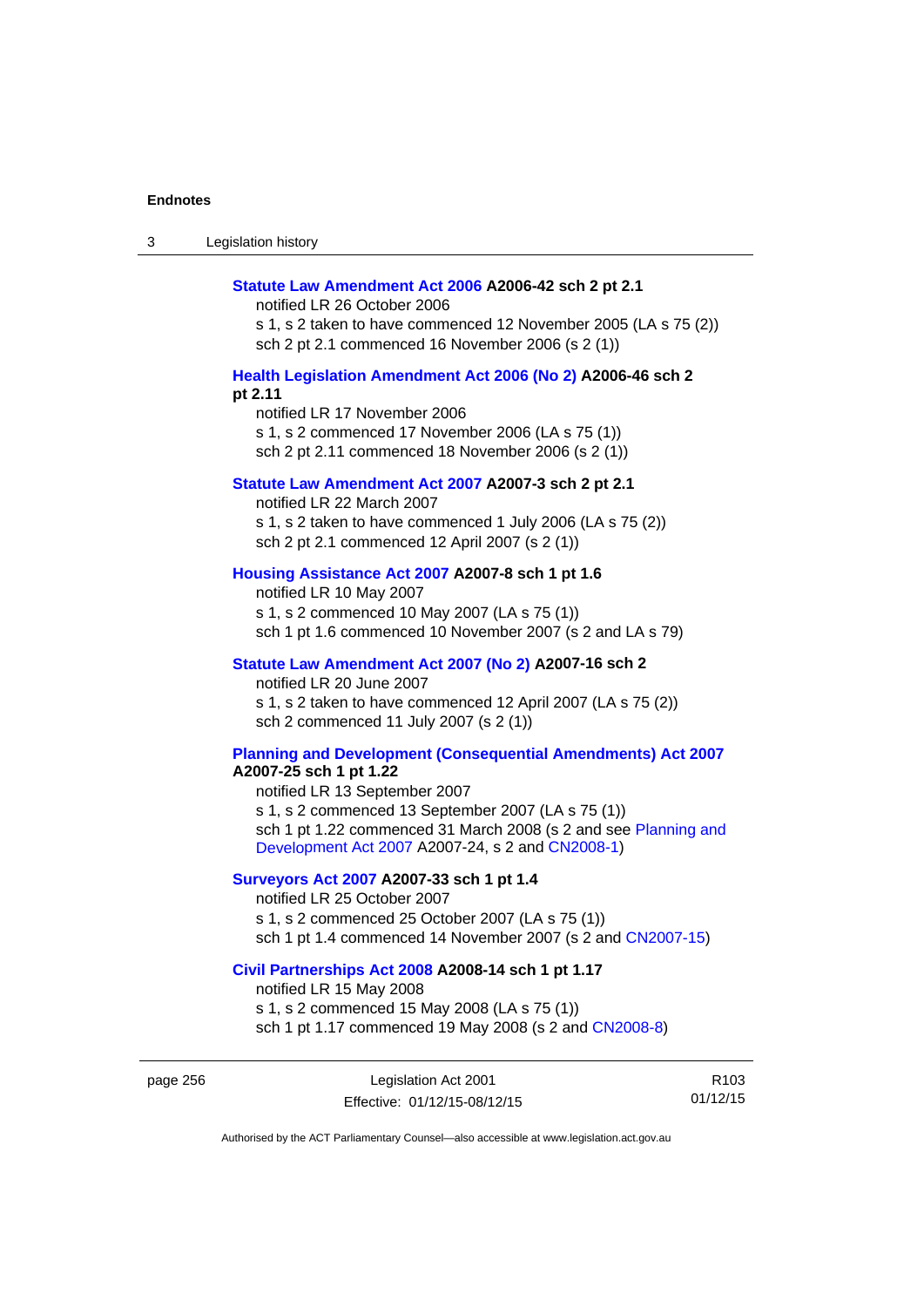### **[National Gas \(ACT\) Act 2008](http://www.legislation.act.gov.au/a/2008-15) A2008-15 sch 2 pt 2.3**

notified LR 30 June 2008

s 1, s 2 commenced 30 June 2008 (LA s 75 (1))

sch 2 pt 2.3 commenced 1 July 2008 (s 2 (1) and see [National Gas](http://www.legislation.sa.gov.au/LZ/C/A/NATIONAL GAS (SOUTH AUSTRALIA) ACT 2008.aspx)  [\(South Australia\) Act 2008](http://www.legislation.sa.gov.au/LZ/C/A/NATIONAL GAS (SOUTH AUSTRALIA) ACT 2008.aspx) (SA), s 7)

### **[Children and Young People \(Consequential Amendments\) Act 2008](http://www.legislation.act.gov.au/a/2008-20) A2008-20 sch 2 pt 2.11, sch 4 pt 4.18**

notified LR 17 July 2008

s 1, s 2 commenced 17 July 2008 (LA s 75 (1))

s 3 commenced 18 July 2008 (s 2 (1))

sch 2 pt 2.11 commenced 9 September 2008 (s 2 (3) and see [Children](http://www.legislation.act.gov.au/a/2008-19)  [and Young People Act 2008](http://www.legislation.act.gov.au/a/2008-19) A2008-19, s 2 and [CN2008-13](http://www.legislation.act.gov.au/cn/2008-13/default.asp)) sch 4 pt 4.18 commenced 27 February 2009 (s 2 (5) and see [Children](http://www.legislation.act.gov.au/a/2008-19)  [and Young People Act 2008](http://www.legislation.act.gov.au/a/2008-19) A2008-19, s 2 and [CN2008-17 \(](http://www.legislation.act.gov.au/cn/2008-17/default.asp)and see [CN2008-13](http://www.legislation.act.gov.au/cn/2008-13/default.asp)))

### **[Statute Law Amendment Act 2008](http://www.legislation.act.gov.au/a/2008-28) A2008-28 sch 2**

notified LR 12 August 2008 s 1, s 2 commenced 12 August 2008 (LA s 75 (1)) sch 2 commenced 26 August 2008 (s 2)

### **[ACT Civil and Administrative Tribunal Legislation Amendment](http://www.legislation.act.gov.au/a/2008-36)**

**[Act 2008](http://www.legislation.act.gov.au/a/2008-36) A2008-36 sch 1 pt 1.34**  notified LR 4 September 2008 s 1, s 2 commenced 4 September 2008 (LA s 75 (1)) sch 1 pt 1.34 commenced 2 February 2009 (s 2 (1) and see [ACT Civil](http://www.legislation.act.gov.au/a/2008-35)  [and Administrative Tribunal Act 2008](http://www.legislation.act.gov.au/a/2008-35) A2008-35, s 2 (1) and [CN2009-2](http://www.legislation.act.gov.au/cn/2009-2/default.asp))

**[ACT Civil and Administrative Tribunal Legislation Amendment](http://www.legislation.act.gov.au/a/2008-37)** 

# **[Act 2008 \(No 2\)](http://www.legislation.act.gov.au/a/2008-37) A2008-37 sch 1 pt 1.66**

notified LR 4 September 2008

s 1, s 2 commenced 4 September 2008 (LA s 75 (1))

sch 1 pt 1.66 commenced 2 February 2009 (s 2 (1) and see [ACT Civil](http://www.legislation.act.gov.au/a/2008-35)  [and Administrative Tribunal Act 2008](http://www.legislation.act.gov.au/a/2008-35) A2008-35, s 2 (1) and [CN2009-2](http://www.legislation.act.gov.au/cn/2009-2/default.asp))

### **[Crimes Legislation Amendment Act 2008](http://www.legislation.act.gov.au/a/2008-44) A2008-44 sch 1 pt 1.10**

notified LR 9 September 2008

s 1, s 2 commenced 9 September 2008 (LA s 75 (1))

sch 1 pt 1.10 commenced 30 May 2009 (s 2 and [CN2009-4](http://www.legislation.act.gov.au/cn/2009-4/default.asp))

R103 01/12/15

Legislation Act 2001 Effective: 01/12/15-08/12/15

page 257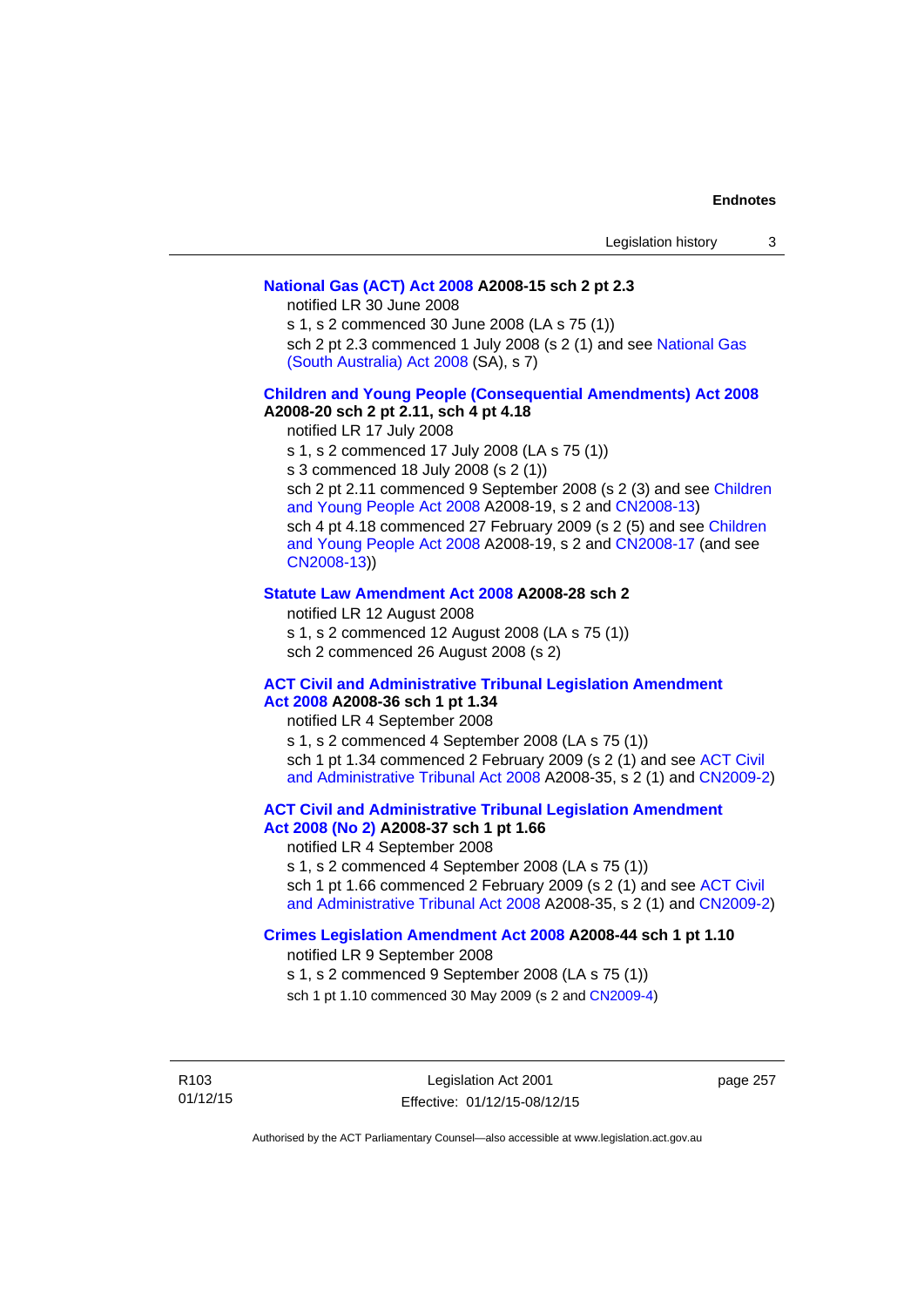| Legislation history<br>ు |
|--------------------------|
|--------------------------|

### **[Statute Law Amendment Act 2009](http://www.legislation.act.gov.au/a/2009-20) A2009-20 sch 2**

notified LR 1 September 2009 s 1, s 2 commenced 1 September 2009 (LA s 75 (1)) sch 2 commenced 22 September 2009 (s 2)

#### **[Work Safety Legislation Amendment Act 2009](http://www.legislation.act.gov.au/a/2009-28) A2009-28 sch 2 pt 2.8**

notified LR 9 September 2009 s 1, s 2 commenced 9 September 2009 (LA s 75 (1)) sch 2 pt 2.8 commenced 1 October 2009 (s 2 and see Work Safety [Act 2008](http://www.legislation.act.gov.au/a/2008-51) A2008-51 s 2 (1) (b) and [CN2009-11](http://www.legislation.act.gov.au/cn/2009-11/default.asp))

### **[Legislation \(Penalty Units\) Amendment Act 2009](http://www.legislation.act.gov.au/a/2009-35) A2009-35**

notified LR 20 October 2009 s 1, s 2 commenced 20 October 2009 (LA s 75 (1)) remainder commenced 21 October 2009 (s 2)

### **[Unlawful Gambling Act 2009](http://www.legislation.act.gov.au/a/2009-39) A2009-39 sch 2 pt 2.2**

notified LR 17 November 2009 s 1, s 2 commenced 17 November 2009 (LA s 75 (1)) sch 2 pt 2.2 commenced 22 March 2010 (s 2 and [CN2010-2\)](http://www.legislation.act.gov.au/cn/2010-2/default.asp)

#### **[Statute Law Amendment Act 2009 \(No 2\)](http://www.legislation.act.gov.au/a/2009-49) A2009-49 sch 2**

notified LR 26 November 2009 s 1, s 2 commenced 26 November 2009 (LA s 75 (1)) sch 2 commenced 17 December 2009 (s 2)

#### **[Building and Construction Industry \(Security of Payment\) Act 2009](http://www.legislation.act.gov.au/a/2009-50) A2009-50 s 50**

notified LR 15 October 2009 s 1, s 2 commenced 15 October 2009 (LA s 75 (1)) s 50 commenced 1 July 2010 (s 2)

#### **[Surveyors Amendment Act 2010](http://www.legislation.act.gov.au/a/2010-6) A2010-6 sch 1 pt 1.4**

notified LR 2 March 2010 s 1, s 2 commenced 2 March 2010 (LA s 75 (1)) sch 1 pt 1.4 commenced 3 March 2010 (s 2)

#### **[Health Practitioner Regulation National Law \(ACT\) Act 2010](http://www.legislation.act.gov.au/a/2010-10) A2010-10 sch 2 pt 2.13**

notified LR 31 March 2010 s 1, s 2 commenced 31 March 2010 (LA s 75 (1)) sch 2 pt 2.13 commenced 1 July 2010 (s 2 (1) (a))

page 258 Legislation Act 2001 Effective: 01/12/15-08/12/15

R103 01/12/15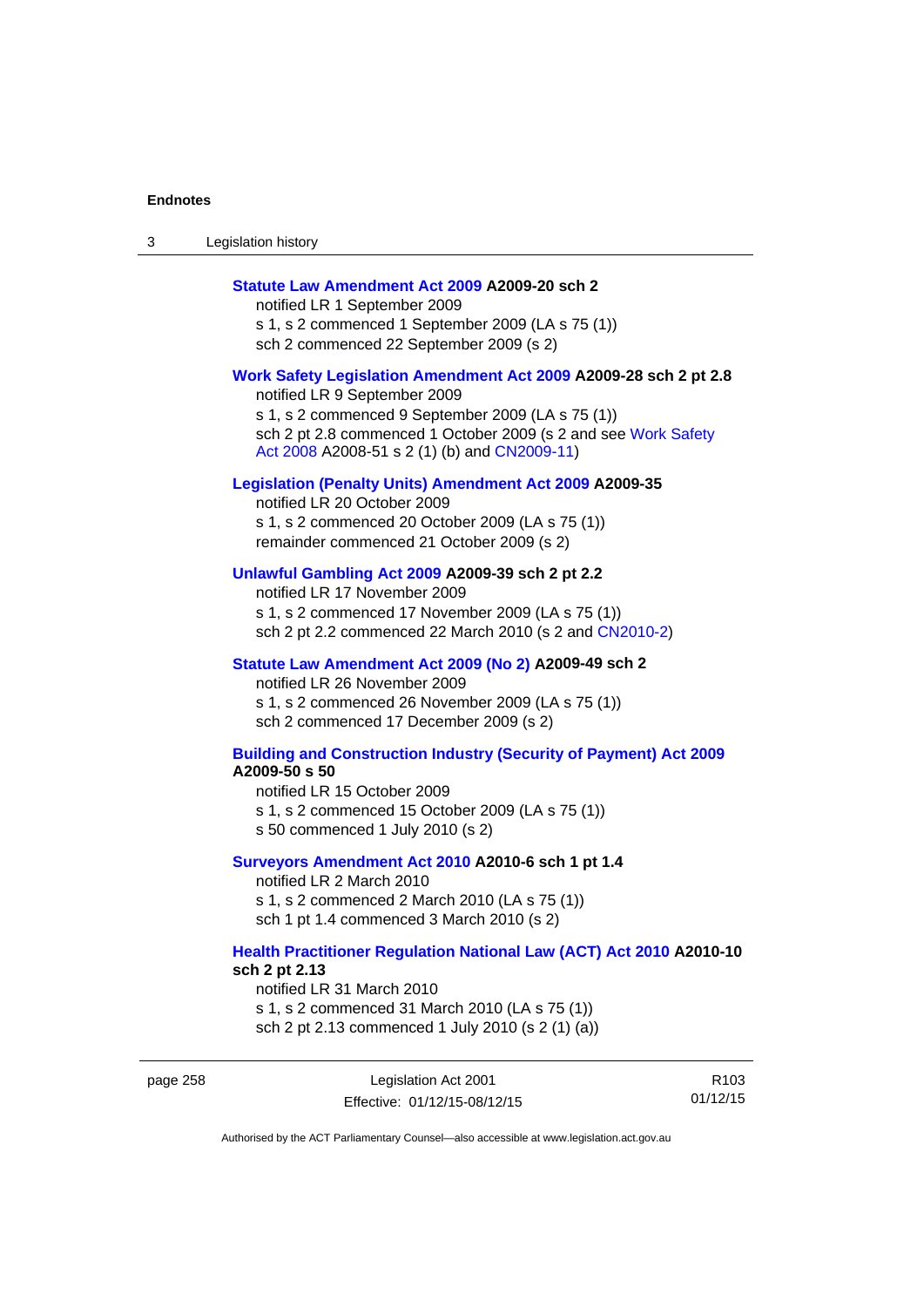### **[Justice and Community Safety Legislation Amendment Act 2010](http://www.legislation.act.gov.au/a/2010-40)  [\(No 3\)](http://www.legislation.act.gov.au/a/2010-40) A2010-40 sch 1 pt 1.8**

#### notified LR 5 October 2010

s 1, s 2 commenced 5 October 2010 (LA s 75 (1))

s 3, sch 1 pt 1.8 commenced 6 October 2010 (s 2 (1))

# **[Fair Trading \(Australian Consumer Law\) Amendment Act 2010](http://www.legislation.act.gov.au/a/2010-54)**

### **A2010-54 sch 3 pt 3.15**

notified LR 16 December 2010 s 1, s 2 commenced 16 December 2010 (LA s 75 (1)) sch 3 pt 3.15 commenced 1 January 2011 (s 2 (1))

# **[Administrative \(One ACT Public Service Miscellaneous Amendments\)](http://www.legislation.act.gov.au/a/2011-22)**

# **[Act 2011](http://www.legislation.act.gov.au/a/2011-22) A2011-22 sch 1 pt 1.91**

notified LR 30 June 2011 s 1, s 2 commenced 30 June 2011 (LA s 75 (1)) sch 1 pt 1.91 commenced 1 July 2011 (s 2 (1))

#### **[Statute Law Amendment Act 2011 \(No 2\)](http://www.legislation.act.gov.au/a/2011-28) A2011-28 sch 2**

notified LR 31 August 2011 s 1, s 2 commenced 31 August 2011 (LA s 75 (1)) sch 2 commenced 21 September 2011 (s 2 (1))

### **[Law Officers Act 2011](http://www.legislation.act.gov.au/a/2011-30) A2011-30 sch 1 pt 1.4**

notified LR 29 August 2011 s 1, s 2 commenced 29 August 2011 (LA s 75 (1)) sch 1 pt 1.4 commenced 31 August 2011 (s 2 and [CN2011-9](http://www.legislation.act.gov.au/cn/2011-9/default.asp))

**[Evidence \(Consequential Amendments\) Act 2011](http://www.legislation.act.gov.au/a/2011-48) A2011-48 sch 1 pt 1.22** 

notified LR 22 November 2011 s 1, s 2 commenced 22 November 2011 (LA s 75 (1)) sch 1 pt 1.22 commenced 1 March 2012 (s 2 (1) and see [Evidence Act](http://www.legislation.act.gov.au/a/2011-12) 

[2011](http://www.legislation.act.gov.au/a/2011-12) A2011-12, s 2 and [CN2012-4](http://www.legislation.act.gov.au/cn/2012-4/default.asp))

### **[Justice and Community Safety Legislation Amendment Act 2011](http://www.legislation.act.gov.au/a/2011-49)  [\(No 3\)](http://www.legislation.act.gov.au/a/2011-49) A2011-49 sch 1 pt 1.5**

### notified LR 22 November 2011

s 1, s 2 commenced 22 November 2011 (LA s 75 (1))

sch 1 pt 1.5 commenced 23 November 2011 (s 2 (1))

R103 01/12/15

Legislation Act 2001 Effective: 01/12/15-08/12/15 page 259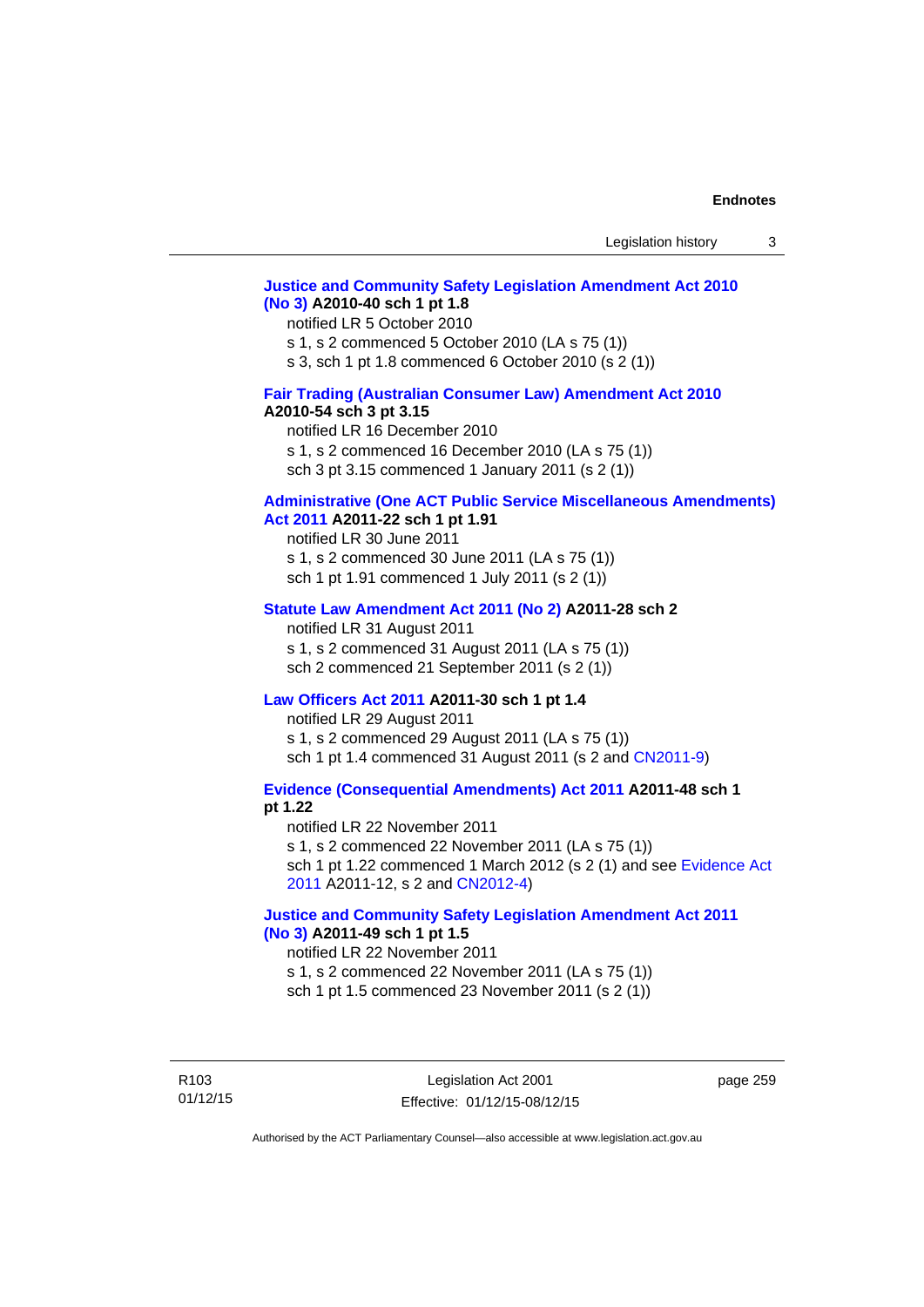3 Legislation history

### **[Statute Law Amendment Act 2011 \(No 3\)](http://www.legislation.act.gov.au/a/2011-52) A2011-52 sch 2**

notified LR 28 November 2011 s 1, s 2 commenced 28 November 2011 (LA s 75 (1)) sch 2 commenced 12 December 2011 (s 2)

#### **[Work Health and Safety \(Consequential Amendments\) Act 2011](http://www.legislation.act.gov.au/a/2011-55)**

#### **A2011-55 sch 1 pt 1.9**

notified LR 14 December 2011 s 1, s 2 commenced 14 December 2011 (LA s 75 (1)) sch 1 pt 1.9 commenced 1 January 2012 (s 2 and see Work Health [and Safety Act 2011](http://www.legislation.act.gov.au/a/2011-35) A2011-35, s 2 and [CN2011-12](http://www.legislation.act.gov.au/cn/2011-12/default.asp))

# **[Statute Law Amendment Act 2012](http://www.legislation.act.gov.au/a/2012-21) A2012-21 sch 2**

notified LR 22 May 2012 s 1, s 2 commenced 22 May 2012 (LA s 75 (1)) amdt 2.1 commenced 5 June 2012 (s 2 (1)) sch 2 remainder commenced 5 June 2012 (s 2 (2))

## **[Commissioner for the Environment Amendment Act 2012](http://www.legislation.act.gov.au/a/2012-25) A2012-25 sch 1 pt 1.2**

notified LR 28 May 2012 s 1, s 2 commenced 28 May 2012 (LA s 75 (1)) sch 1 pt 1.2 commenced 29 May 2012 (s 2)

# **[Legislative Assembly \(Office of the Legislative Assembly\) Act 2012](http://www.legislation.act.gov.au/a/2012-26)**

# **A2012-26 sch 1 pt 1.6**

notified LR 24 May 2012 s 1, s 2 commenced 24 May 2012 (LA s 75 (1)) sch 1 pt 1.6 commenced 1 July 2012 (s 2)

### **[National Energy Retail Law \(Consequential Amendments\) Act 2012](http://www.legislation.act.gov.au/a/2012-32) A2012-32 pt 11**

notified LR 14 June 2012 s 1, s 2 commenced 14 June 2012 (LA s 75 (1)) pt 11 commenced 1 July 2012 (s 2 (1) and see [National Energy Retail](http://www.legislation.act.gov.au/a/2012-31)  [Law \(ACT\) Act 2012](http://www.legislation.act.gov.au/a/2012-31) A2012-31, s 2 (1) and [CN2012-12](http://www.legislation.act.gov.au/cn/2012-12/default.asp))

### **[Official Visitor Act 2012](http://www.legislation.act.gov.au/a/2012-33) A2012-33 sch 1 pt 1.5**

notified LR 15 June 2012 s 1, s 2 commenced 15 June 2012 (LA s 75 (1)) sch 1 pt 1.5 commenced 1 September 2013 (s 2 (as am by [A2013-22](http://www.legislation.act.gov.au/a/2013-22) s 4))

page 260 Legislation Act 2001 Effective: 01/12/15-08/12/15

R103 01/12/15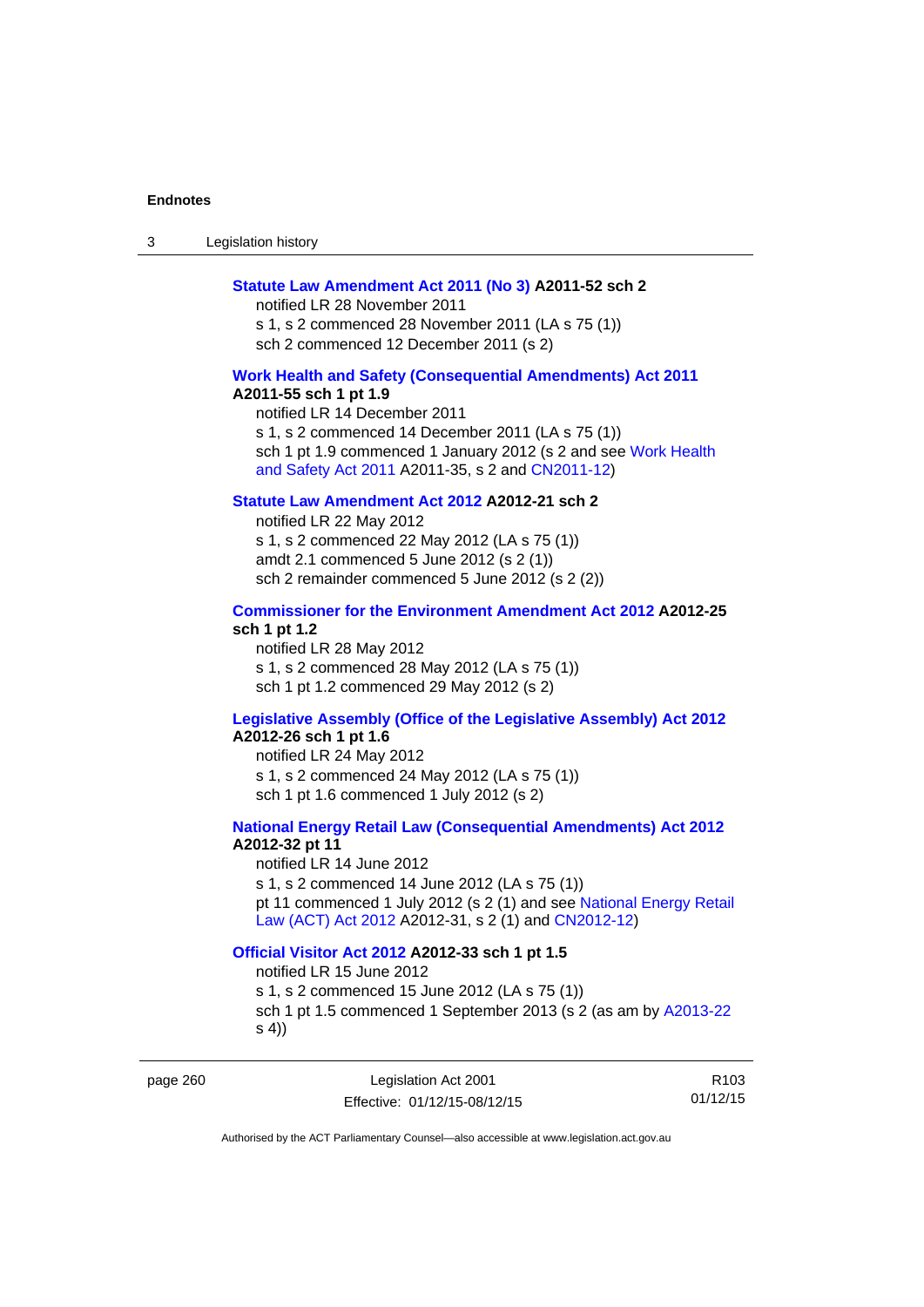| Legislation history |  |
|---------------------|--|
|---------------------|--|

#### **[Civil Unions Act 2012](http://www.legislation.act.gov.au/a/2012-40) A2012-40 sch 3 pt 3.19**

notified LR 4 September 2012 s 1, s 2 commenced 4 September 2012 (LA s 75 (1)) sch 3 pt 3.19 commenced 11 September 2012 (s 2)

# **[Statute Law Amendment Act 2013](http://www.legislation.act.gov.au/a/2013-19) A2013-19 sch 2**

notified LR 24 May 2013 s 1, s 2 commenced 24 May 2013 (LA s 75 (1)) sch 2 commenced 14 June 2013 (s 2)

#### **[Legislation \(Penalty Units\) Amendment Act 2013](http://www.legislation.act.gov.au/a/2013-30) A2013-30**

notified LR 22 August 2013 s 1, s 2 commenced 22 August 2013 (LA s 75 (1)) remainder commenced 23 August 2013 (s 2)

#### **[Marriage Equality \(Same Sex\) Act 2013](http://www.legislation.act.gov.au/a/2013-39) A2013-39 sch 2 pt 2.17**

notified LR 4 November 2013 s 1, s 2 commenced 4 November 2013 (LA s 75 (1)) sch 2 pt 2.17 commenced 7 November 2013 (s 2 and [CN2013-11\)](http://www.legislation.act.gov.au/cn/2013-11) *Note* The High Court held this Act to be of no effect (see *Commonwealth v Australian Capital Territory* [2013] HCA 55)

#### **[Officers of the Assembly Legislation Amendment Act 2013](http://www.legislation.act.gov.au/a/2013-41) A2013-41 sch 1 pt 1.5**

notified LR 7 November 2013 s 1, s 2 commenced 7 November 2013 (LA s 75 (1)) sch 1 pt 1.5 commenced 1 July 2014 (s 2)

### **[Magistrates Court \(Industrial Proceedings\) Amendment Act 2013](http://www.legislation.act.gov.au/a/2013-43) A2013-43 sch 1 pt 1.3**

notified LR 7 November 2013 s 1, s 2 commenced 7 November 2013 (LA s 75 (1)) sch 1 pt 1.3 commenced 8 November 2013 (s 2)

#### **[Statute Law Amendment Act 2013 \(No 2\)](http://www.legislation.act.gov.au/a/2013-44) A2013-44 sch 2**  notified LR 11 November 2013

s 1, s 2 commenced 11 November 2013 (LA s 75 (1))

sch 2 commenced 25 November 2013 (s 2)

R103 01/12/15 page 261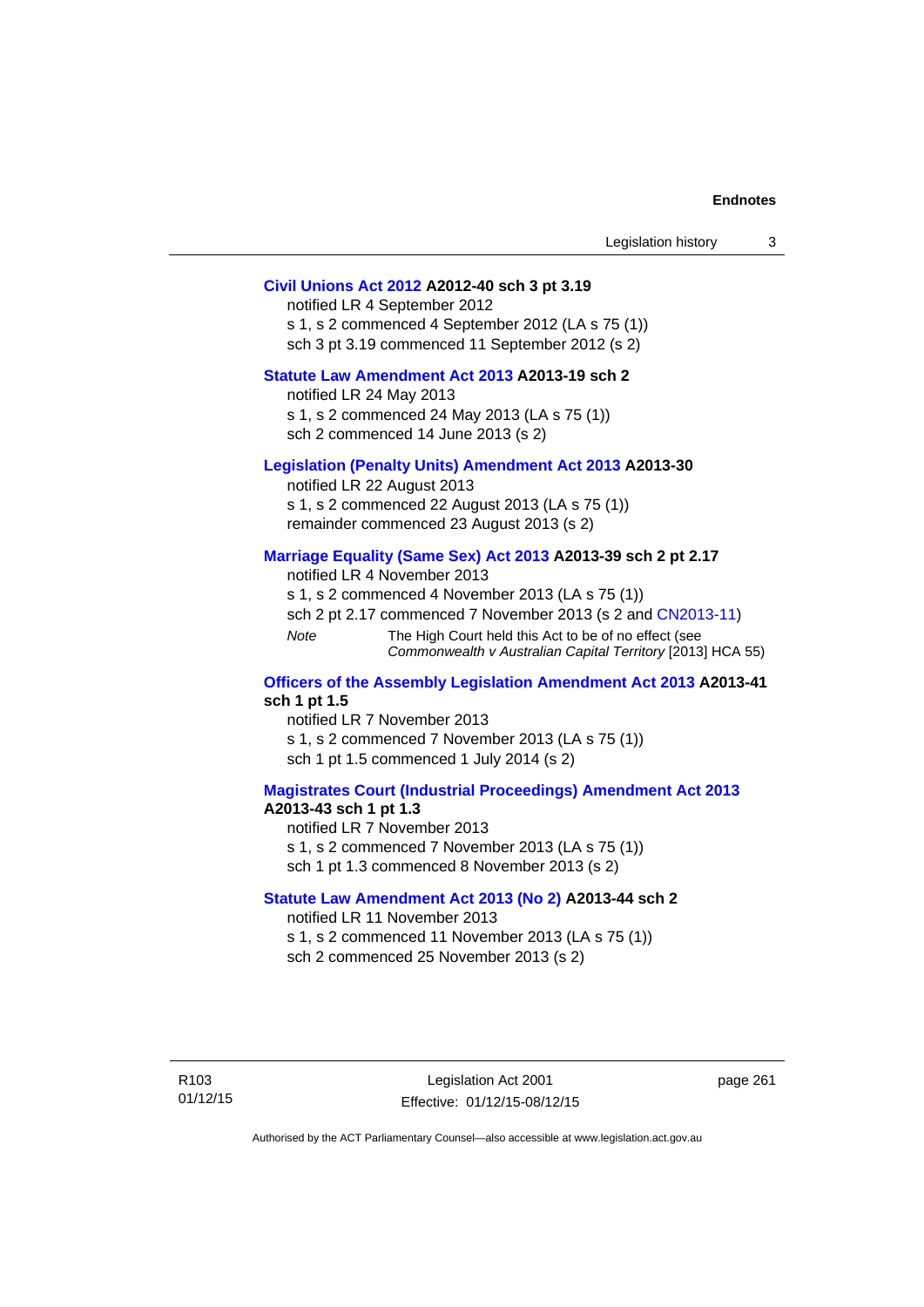3 Legislation history

## **[Heavy Vehicle National Law \(Consequential Amendments\) Act 2013](http://www.legislation.act.gov.au/a/2013-52) A2013-52 pt 3**

notified LR 9 December 2013 s 1, s 2 commenced 9 December 2013 (LA s 75 (1)) pt 3 commenced 10 February 2014 (s 2 and see [Heavy Vehicle](http://www.legislation.act.gov.au/a/2013-51/default.asp)  [National Law \(ACT\) Act 2013](http://www.legislation.act.gov.au/a/2013-51/default.asp) A2013-51, s 2 (1) and [CN2014-2](http://www.legislation.act.gov.au/cn/2014-2/default.asp))

#### **[Births, Deaths and Marriages Registration Amendment Act 2014](http://www.legislation.act.gov.au/a/2014-8) A2014-8 sch 1 pt 1.2**

notified LR 27 March 2014 s 1, s 2 commenced 27 March 2014 (LA s 75 (1)) sch 1 pt 1.2 commenced 26 April 2014 (s 2)

# **[Statute Law Amendment Act 2014](http://www.legislation.act.gov.au/a/2014-18) A2014-18 sch 2**

notified LR 20 May 2014 s 1, s 2 commenced 20 May 2014 (LA s 75 (1)) sch 2 commenced 10 June 2014 (s 2 (1))

### **[Legislation \(Penalty Units\) Amendment Act 2014](http://www.legislation.act.gov.au/a/2014-37) A2014-37**

notified LR 22 August 2014 s 1, s 2 commenced 22 August 2014 (LA s 75 (1)) remainder commenced 23 August 2014 (s 2)

#### **[Statute Law Amendment Act 2014 \(No 2\)](http://www.legislation.act.gov.au/a/2014-44) A2014-44 sch 2**

notified LR 5 November 2014 s 1, s 2 commenced 5 November 2014 (LA s 75 (1)) sch 2 commenced 19 November 2014 (s 2)

#### **[Justice and Community Safety Legislation Amendment Act 2014](http://www.legislation.act.gov.au/a/2014-49)  [\(No 2\)](http://www.legislation.act.gov.au/a/2014-49) A2014-49 sch 1 pt 1.11**

notified LR 10 November 2014 s 1, s 2 commenced 10 November 2014 (LA s 75 (1)) sch 1 pt 1.11 commenced 17 November 2014 (s 2)

## **[Canberra Institute of Technology Amendment Act 2014](http://www.legislation.act.gov.au/a/2014-55/default.asp) A2014-55 s 35, s 36**

notified LR 3 December 2014 s 1, s 2 commenced 3 December 2014 (LA s 75 (1)) s 35, s 36 commenced 1 July 2015 (s 2 (2))

page 262 Legislation Act 2001 Effective: 01/12/15-08/12/15

R103 01/12/15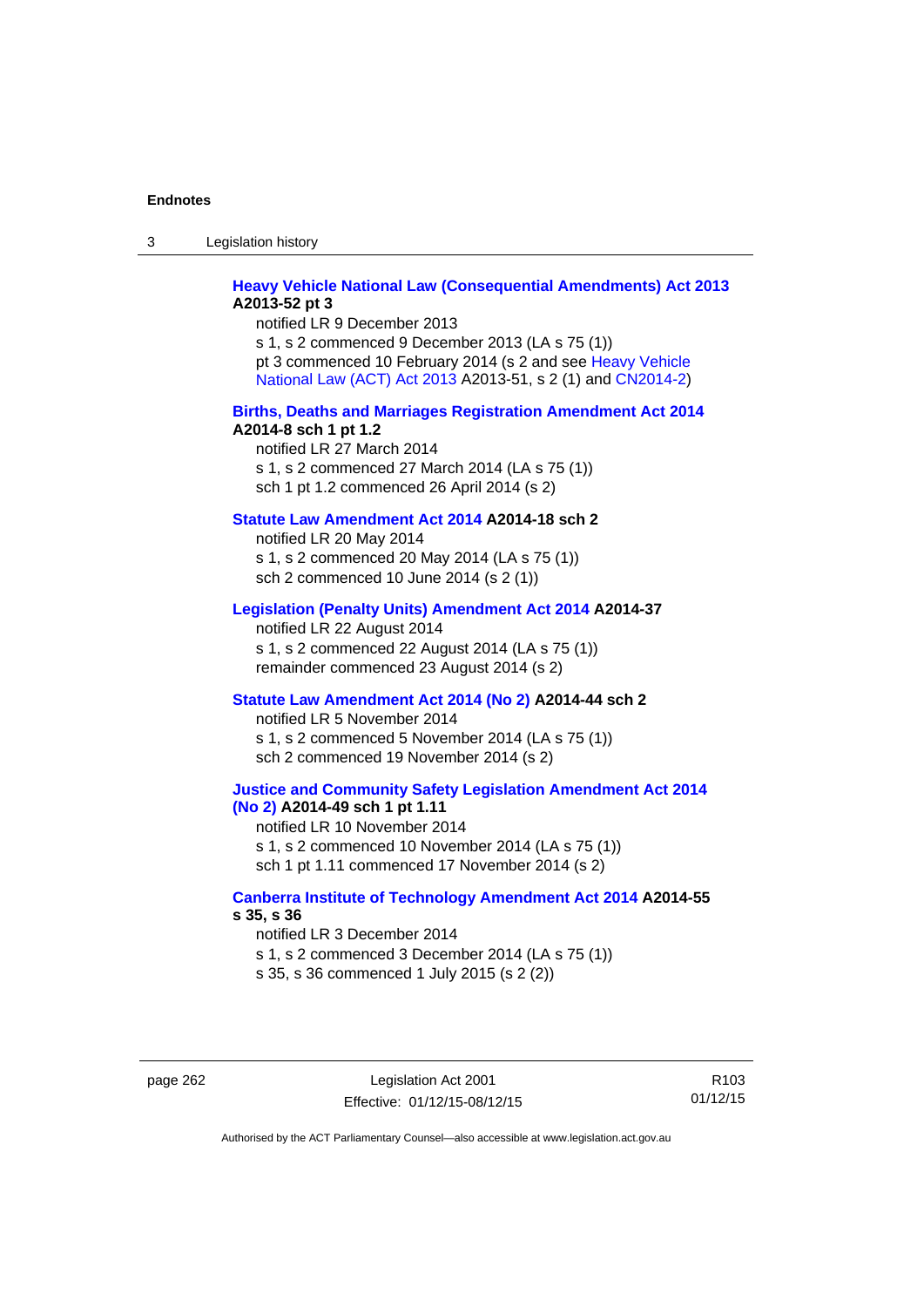| Legislation history                                                                                                                                                                                                                                       | 3 |
|-----------------------------------------------------------------------------------------------------------------------------------------------------------------------------------------------------------------------------------------------------------|---|
| Nature Conservation Act 2014 A2014-59 sch 2 pt 2.9<br>notified LR 11 December 2014<br>s 1, s 2 commenced 11 December 2014 (LA s 75 (1))<br>sch 2 pt 2.9 commenced 11 June 2015 (s 2 (1) and LA s 79)                                                      |   |
| Courts Legislation Amendment Act 2015 A2015-10 pt 11<br>notified LR 7 April 2015<br>s 1, s 2 commenced 7 April 2015 (LA s 75 (1))<br>pt 11 commenced 21 April 2015 (s 2 (2))                                                                              |   |
| Statute Law Amendment Act 2015 A2015-15 sch 2<br>notified LR 27 May 2015<br>s 1, s 2 commenced 27 May 2015 (LA s 75 (1))<br>sch 2 commenced 10 June 2015 (s 2)                                                                                            |   |
| <b>Planning and Development (University of Canberra and Other</b><br>Leases) Legislation Amendment Act 2015 A2015-19 pt 14<br>notified LR 11 June 2015<br>s 1, s 2 commenced 11 June 2015 (LA s 75 (1))<br>pt 14 commenced 1 July 2015 (s 2 and CN2015-9) |   |
| Veterinary Surgeons Act 2015 A2015-29 sch 2 pt 2.8<br>notified LR 20 August 2015<br>s 1, s 2 commenced 20 August 2015 (LA s 75 (1))<br>sch 2 pt 2.8 commenced 1 December 2015 (s 2 (1) and CN2015-22)                                                     |   |
| <b>Red Tape Reduction Legislation Amendment Act 2015 A2015-33</b><br>sch 1 pt 1.42<br>notified LR 30 September 2015<br>s 1, s 2 commenced 30 September 2015 (LA s 75 (1))<br>sch 1 pt 1.42 commenced 14 October 2015 (s 2)                                |   |

page 263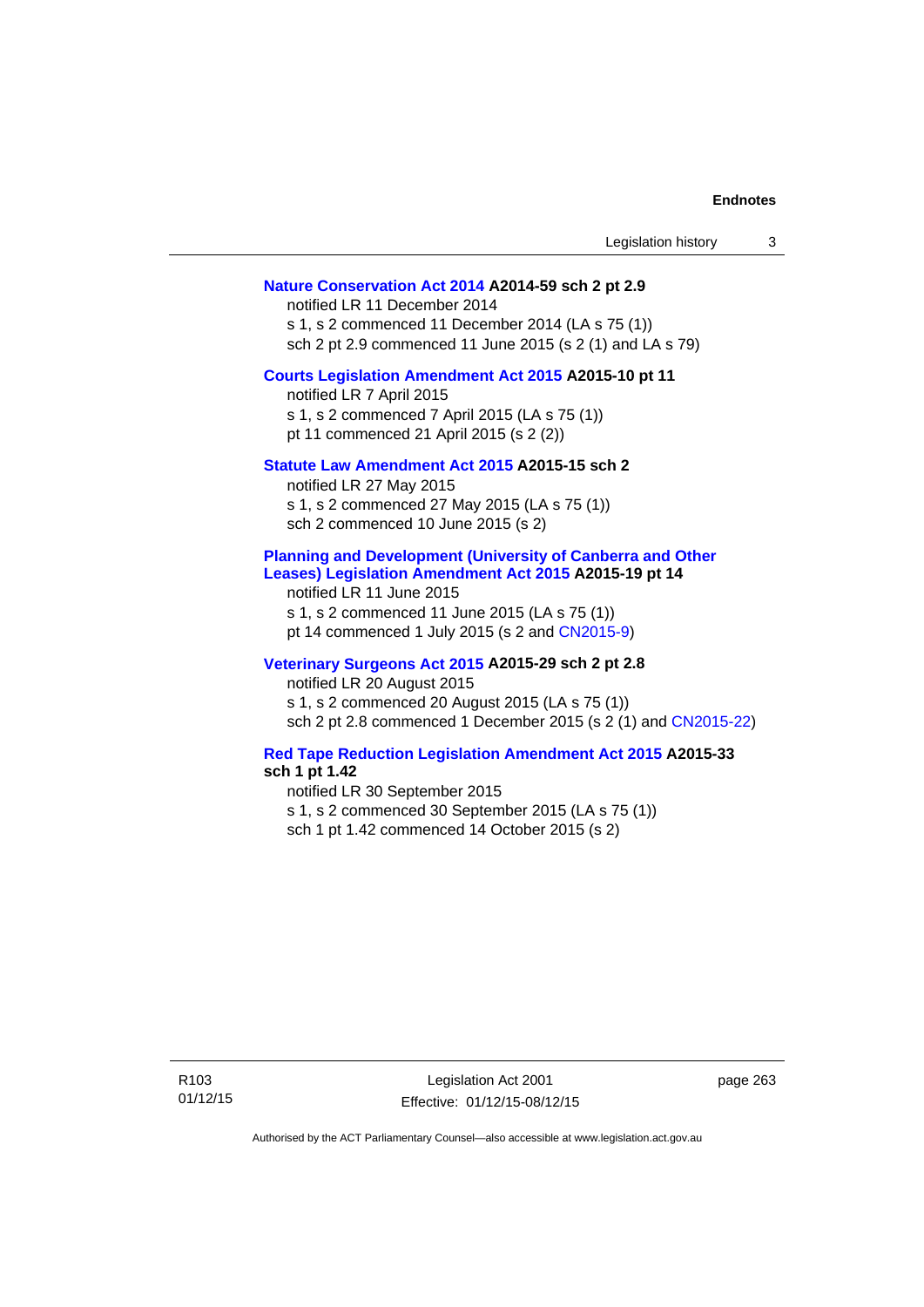| 4 | Amendment history                                                              |                                                          |  |  |  |
|---|--------------------------------------------------------------------------------|----------------------------------------------------------|--|--|--|
| 4 | <b>Amendment history</b>                                                       |                                                          |  |  |  |
|   | <b>Dictionary</b>                                                              |                                                          |  |  |  |
|   | s 2                                                                            | orig s 2 om LA s 89 (4)                                  |  |  |  |
|   |                                                                                | (prev s 3) am A2001-56 amdt 2.18                         |  |  |  |
|   |                                                                                | renum A2002-11 s 5                                       |  |  |  |
|   |                                                                                | am A2003-56 amdt 2.1; A2014-44 amdt 2.1                  |  |  |  |
|   | <b>Notes</b>                                                                   |                                                          |  |  |  |
|   | s 2A                                                                           | (prev s 4) am A2001-56 amdt 2.19; A2002-11 amdt 1.1      |  |  |  |
|   |                                                                                | renum A2002-11 s 5                                       |  |  |  |
|   |                                                                                | (2), (3) exp 2 September 2003 (s 2A (3))                 |  |  |  |
|   | <b>Objects</b>                                                                 |                                                          |  |  |  |
|   | s 3                                                                            | orig s 3 renum as s 2                                    |  |  |  |
|   |                                                                                | (prev s 5) am A2002-11 s 4<br>renum A2002-11 s 5         |  |  |  |
|   |                                                                                |                                                          |  |  |  |
|   | <b>Application of Act</b>                                                      |                                                          |  |  |  |
|   | s 4                                                                            | orig s 4 renum as s 2A<br>ins A2002-11 s 6               |  |  |  |
|   |                                                                                | am A2006-42 amdt 2.1, amdt 2.2                           |  |  |  |
|   |                                                                                |                                                          |  |  |  |
|   | Determinative and non-determinative provisions<br>orig s 5 renum as s 3<br>s 5 |                                                          |  |  |  |
|   |                                                                                | ins A2002-11 s 6                                         |  |  |  |
|   |                                                                                |                                                          |  |  |  |
|   | Legislation Act provisions must be applied<br>s 6                              | sub A2002-11 s 6                                         |  |  |  |
|   |                                                                                |                                                          |  |  |  |
|   | <b>Meaning of Act generally</b><br>s <sub>7</sub>                              |                                                          |  |  |  |
|   |                                                                                | am A2005-20 amdt 2.1                                     |  |  |  |
|   | Meaning of legislative instrument                                              |                                                          |  |  |  |
|   | s 12                                                                           | sub A2006-42 amdt 2.3                                    |  |  |  |
|   | <b>Meaning of instrument</b>                                                   |                                                          |  |  |  |
|   | s 14                                                                           | am A2001-56 amdt 2.20                                    |  |  |  |
|   | <b>Meaning of provision</b>                                                    |                                                          |  |  |  |
|   | s 16                                                                           | am A2001-56 amdt 2.21                                    |  |  |  |
|   | <b>ACT legislation register</b>                                                |                                                          |  |  |  |
|   | s 18                                                                           | am A2001-56 amdt 2.22                                    |  |  |  |
|   |                                                                                |                                                          |  |  |  |
|   | <b>Contents of register</b><br>s 19                                            | sub A2001-56 amdt 2.23                                   |  |  |  |
|   |                                                                                | am A2002-11 s 7; A2002-11 amdt 1.2; ss renum R5 LA (see  |  |  |  |
|   |                                                                                | A2002-11 amdt 1.3); A2002-49 amdt 2.1, amdt 2.1; pars    |  |  |  |
|   |                                                                                | renum R13 LA (see A2002-49 amdt 2.3); A2003-41 amdt 2.1, |  |  |  |
|   |                                                                                | amdt 2.2; A2004-5 amdt 2.6; A2004-42 amdt 2.1; A2005-20  |  |  |  |
|   |                                                                                | amdt 2.2; A2006-42 amdt 2.18, amdt 2.19                  |  |  |  |
|   |                                                                                |                                                          |  |  |  |
|   |                                                                                |                                                          |  |  |  |

| page 264 | Legislation Act 2001         | R <sub>103</sub> |
|----------|------------------------------|------------------|
|          | Effective: 01/12/15-08/12/15 | 01/12/15         |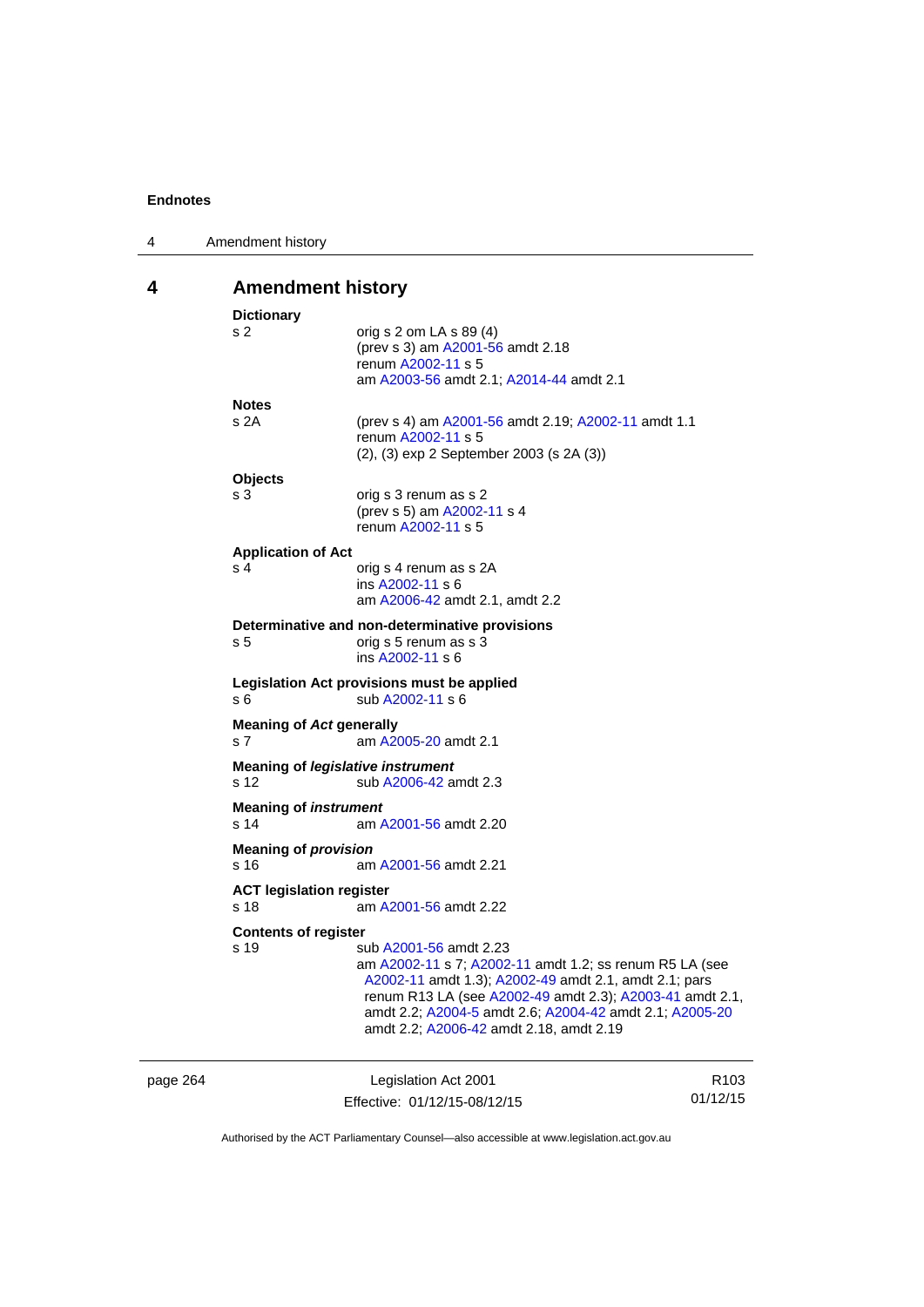```
Access to registered material at approved website 
s 22 am A2001-56 amdt 2.24
Authorised versions and evidence of laws and legislative material 
A2003-41 amdt 2.3
Definitions—ch 3 
                 A2003-41 amdt 2.4
                  def law ins A2003-41 amdt 2.4 
                  def legislative material ins A2003-41 amdt 2.4 
                     am A2005-20 amdt 2.3
                  def republication ins A2003-41 amdt 2.4
Authorisation of versions by parliamentary counsel 
s 23 sub A2003-41 amdt 2.5 
Authorised electronic versions 
s 24 am A2001-56 amdt 2.25, amdt 2.26; A2002-11 amdt 1.4
                  sub A2003-41 amdt 2.6 
Authorised written versions 
s 25 sub A2003-41 amdt 2.7 
Judicial notice of certain matters 
s 26 am A2003-41 amdt 2.8, amdt 2.9; A2005-20 amdt 2.4; 
                 A2011-28 amdt 2.1, amdt 2.2 
Notification of Acts 
s 28 am A2001-56 amdts 2.27-2.29; A2002-11 amdt 1.5; A2003-41
                 amdt 2.10, amdt 2.11; ss renum R20 LA (see A2003-41
                 amdt 2.12); A2005-62 amdt 2.1, amdt 2.2; A2011-28
                 amdt 2.3, amdt 2.4; A2015-15 amdt 2.1 
References to enactment or passing of Acts 
s 29 am A2011-28 amdt 2.5
References to notification of Acts 
s 30 am A2001-56 amdt 2.30, amdt 2.31; A2011-28 amdt 2.5
Definitions—ch 5 
s 31 def scrutiny committee principles sub A2013-19 amdt 2.1
Guidelines about costs of proposed subordinate laws and disallowable 
instruments 
s 33 (3), (4) exp 12 March 2002 (s 33 (4)) 
                  am A2005-20 amdt 2.5, amdt 2.6 
Preparation of regulatory impact statements 
s 34 am A2005-20 amdts 2.7-2.9; A2005-62 amdt 2.3 
When is preparation of regulatory impact statement unnecessary? 
s 36 am A2002-30 amdt 2.1; A2005-20 amdt 2.10
```
R103 01/12/15

Legislation Act 2001 Effective: 01/12/15-08/12/15 page 265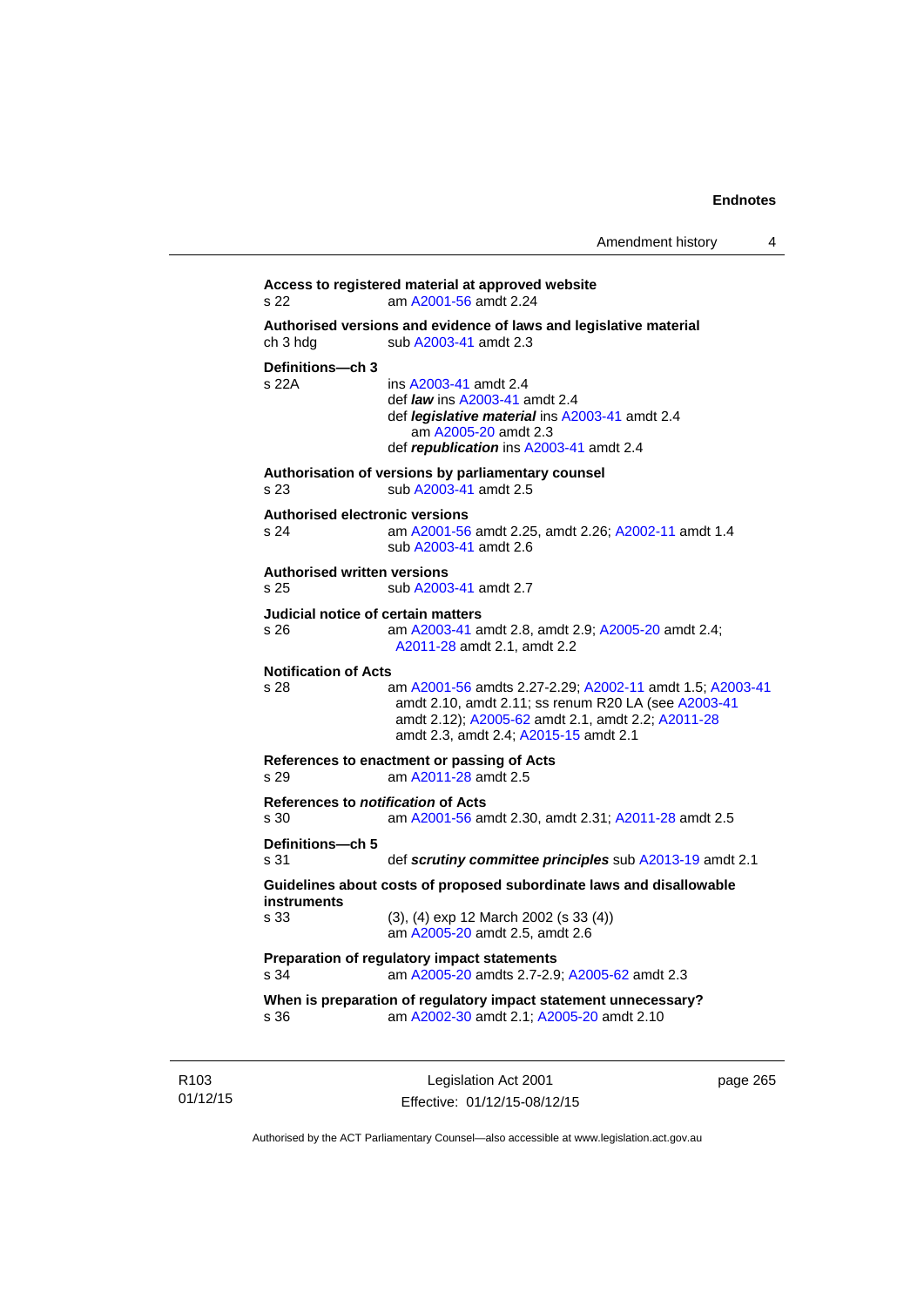| 4 | Amendment history                                                                                                                                                              |
|---|--------------------------------------------------------------------------------------------------------------------------------------------------------------------------------|
|   | When must regulatory impact statement be presented?<br>am A2005-20 amdt 2.11<br>s 37                                                                                           |
|   | Making of certain statutory instruments by Executive<br>sub A2001-56 amdt 2.32<br>s 41 hdg<br>sub A2002-11 s 8<br>s 41<br>am A2001-56 amdts 2.33-2.36                          |
|   | sub A2002-11 s 8                                                                                                                                                               |
|   | Power to make statutory instruments<br>s <sub>42</sub><br>am A2002-11 amdt 1.6; A2005-20 amdt 2.12, amdt 2.13;<br>A2006-42 amdt 2.18                                           |
|   | Statutory instruments to be interpreted not to exceed powers under<br>authorising law                                                                                          |
|   | s 43<br>am A2002-11 amdt 1.7; A2003-56 amdt 2.2, amdt 2.3                                                                                                                      |
|   | Power to make statutory instruments for Act etc.<br>am A2002-11 amdt 1.8, amdt 1.9; A2002-49 amdt 2.54;<br>s 44<br>A2005-20 amdt 2.14                                          |
|   | Power to make court rules<br>s 45<br>sub A2002-11 s 9<br>am A2002-49 amdt 2.4, amdt 2.54; A2005-20 amdt 2.15,<br>amdt $2.16$                                                   |
|   | Power to make instrument includes power to amend or repeal<br>am A2002-11 s 10; A2006-42 amdt 2.18<br>s 46                                                                     |
|   | Statutory instrument may make provision by applying law or instrument<br>s 47<br>sub A2002-11 s 11<br>am A2002-49 amdt 2.5; A2003-56 amdt 2.4; A2005-20 amdts<br>$2.17 - 2.19$ |
|   | Power to make instrument includes power to make different provision for<br>different categories etc<br>s 48<br>am A2002-11 amdt 1.10; A2002-49 amdt 2.54                       |
|   | Single instrument may exercise several powers or satisfy several                                                                                                               |
|   | requirements<br>s 49<br>am A2002-11 amdt 1.11                                                                                                                                  |
|   | Relationship between authorising law and instrument dealing with same<br>matter                                                                                                |
|   | s 50<br>am A2002-11 amdt 1.12, amdt 1.13; A2002-49 amdt 2.54                                                                                                                   |
|   | Instrument may make provision in relation to land by reference to map etc<br>am A2005-20 amdt 2.20<br>s 51                                                                     |
|   | Instrument may authorise determination of matter etc<br>am A2002-11 amdt 1.14; ss renum R5 LA (see A2002-11<br>s 52<br>amdt 1.15)                                              |
|   |                                                                                                                                                                                |

| page 266 | Legislation Act 2001         | R <sub>103</sub> |
|----------|------------------------------|------------------|
|          | Effective: 01/12/15-08/12/15 | 01/12/15         |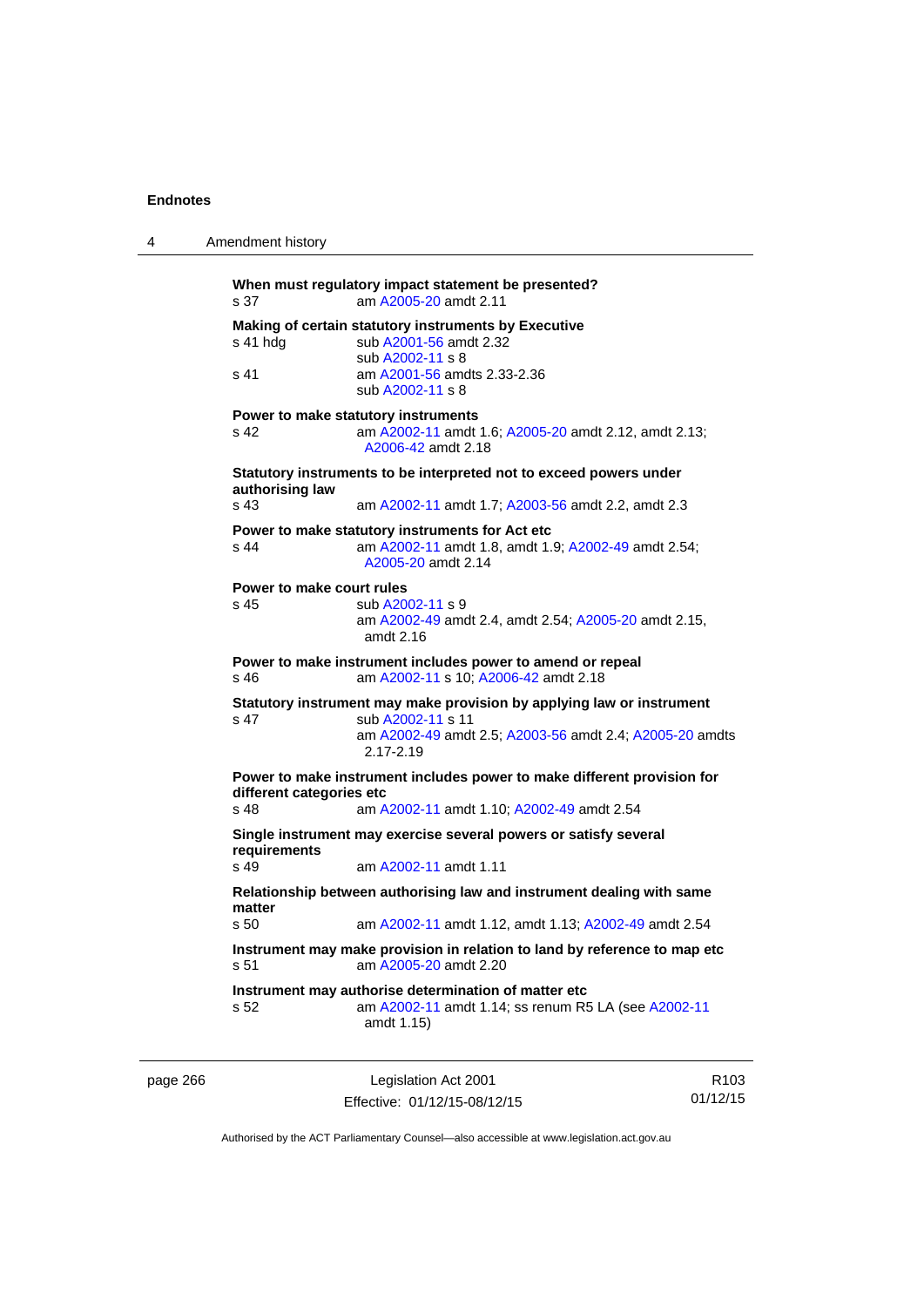|                              | Instrument may prohibit  |                                                                                                                                                                                                                                                                                                                                                                                                                               |          |
|------------------------------|--------------------------|-------------------------------------------------------------------------------------------------------------------------------------------------------------------------------------------------------------------------------------------------------------------------------------------------------------------------------------------------------------------------------------------------------------------------------|----------|
|                              | s 53                     | am A2002-11 amdt 1.16, amdt 1.17                                                                                                                                                                                                                                                                                                                                                                                              |          |
|                              | s 54                     | Instrument may require making of statutory declaration<br>am A2002-11 amdt 1.18; A2002-30 amdt 2.2                                                                                                                                                                                                                                                                                                                            |          |
|                              | s 56                     | Determination of fees by disallowable instrument<br>am A2001-56 amdt 2.37, amdt 2.38; ss renum R1 LA (see<br>A2001-56 amdt 2.39); A2002-11 amdt 1.19, amdt 1.20;<br>A2002-49 amdt 2.54; A2005-20 amdts 2.21-2.27; A2006-42<br>amdt 2.4                                                                                                                                                                                        |          |
|                              | s 57                     | Fees payable in accordance with determination etc<br>am A2002-11 amdt 1.21                                                                                                                                                                                                                                                                                                                                                    |          |
|                              | s 58                     | Regulations may make provision about fees<br>am A2001-56 amdt 2.40; A2002-11 amdt 1.22; ss renum R5<br>LA (see A2002-11 amdt 1.23); A2005-20 amdt 2.28                                                                                                                                                                                                                                                                        |          |
|                              | pt 6.4 hdg               | Numbering and notification of legislative instruments<br>am A2006-42 amdt 2.19                                                                                                                                                                                                                                                                                                                                                |          |
|                              | <b>Numbering</b><br>s 59 | am A2001-56 amdt 2.41; A2003-41 amdt 2.13; A2005-20<br>amdt 2.29; A2006-42 amdt 2.18, amdt 2.19                                                                                                                                                                                                                                                                                                                               |          |
|                              | s 60 hdg<br>s 60         | Correction etc of name of instrument<br>sub A2003-41 amdt 2.14<br>am A2006-42 amdt 2.18<br>sub A2009-20 amdt 2.1<br>am A2001-56 amdt 2.42, amdt 2.43; A2001-70 amdt 1.8;<br>A2002-49 amdt 2.6, amdt 2.7; A2003-41 amdt 2.15;<br>A2004-42 amdt 2.2, amdt 2.3; A2006-42 amdt 2.18,<br>amdt 2.19; A2009-20 amdts 2.1-2.5                                                                                                         |          |
|                              | s 60A                    | Correction of name of explanatory statement etc<br>ins A2004-42 amdt 2.4<br>am A2006-42 amdt 2.18                                                                                                                                                                                                                                                                                                                             |          |
|                              | $s61$ hdg<br>s 61        | Notification of legislative instruments<br>am A2006-42 amdt 2.19<br>sub A2001-56 amdt 2.44<br>am A2002-11 s 12, amdt 1.24; ss renum R5 LA (see A2002-11<br>amdt 1.25); A2003-41 amdts 2.16-2.19; A2004-60<br>amdt 1.173; pars renum R31 LA (see A2004-60 amdt 1.174);<br>A2005-20 amdts 2.30-2.33; A2005-62 amdt 2.4, amdt 2.5;<br>A2006-42 amdt 2.18; A2011-22 amdt 1.275; A2011-28<br>amdt 2.6, amdt 2.7; A2015-15 amdt 2.2 |          |
|                              | s 62 hdg<br>s 62         | Effect of failure to notify legislative instrument<br>am A2006-42 amdt 2.18<br>am A2002-11 amdt 1.26, amdt 1.27; A2006-42 amdt 2.18                                                                                                                                                                                                                                                                                           |          |
| R <sub>103</sub><br>01/12/15 |                          | Legislation Act 2001<br>Effective: 01/12/15-08/12/15                                                                                                                                                                                                                                                                                                                                                                          | page 267 |

Authorised by the ACT Parliamentary Counsel—also accessible at www.legislation.act.gov.au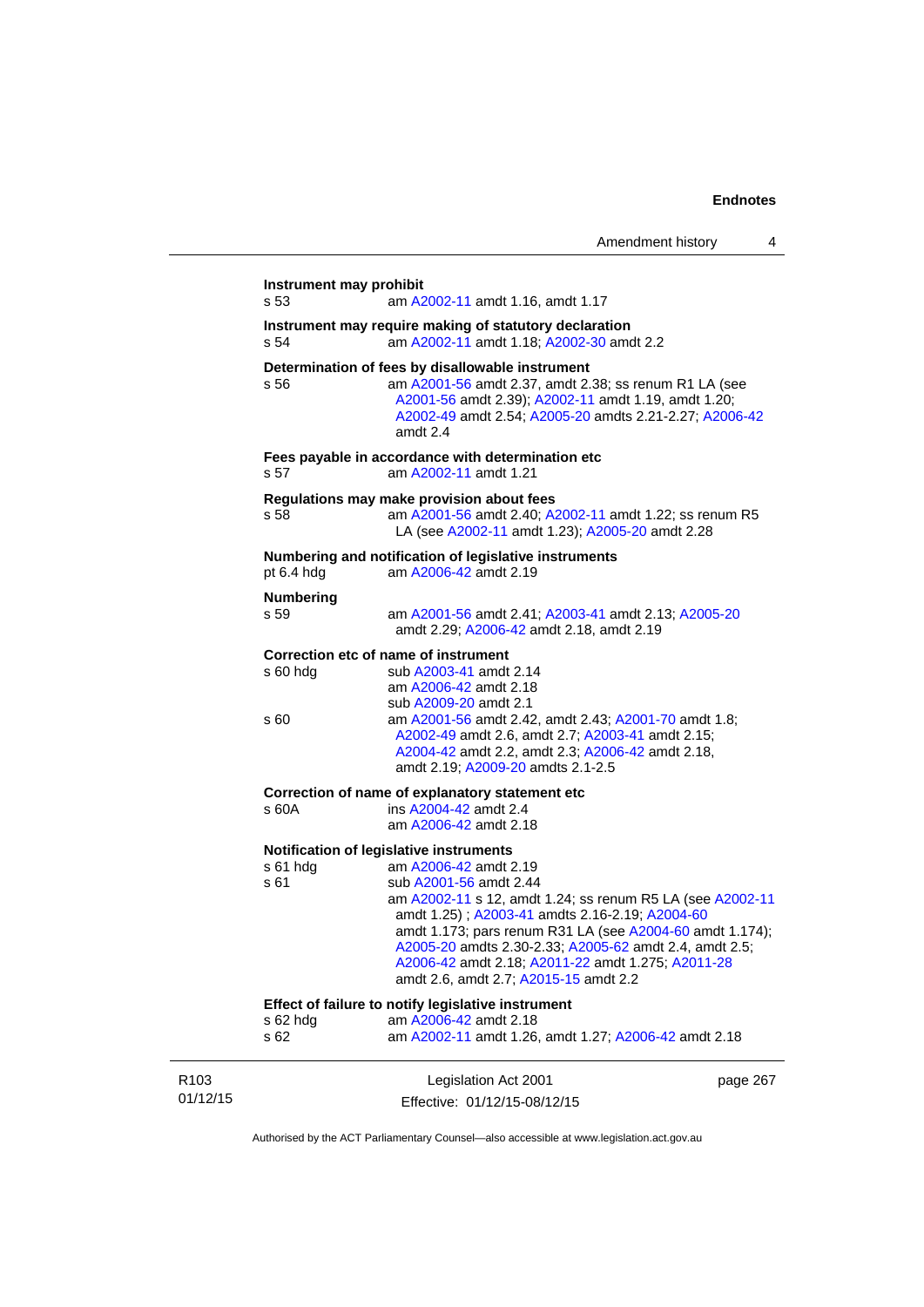| 4        | Amendment history                       |                                                                                                                                                                                                                                                                   |                  |
|----------|-----------------------------------------|-------------------------------------------------------------------------------------------------------------------------------------------------------------------------------------------------------------------------------------------------------------------|------------------|
|          | s 63 hdg<br>s 63                        | References to notification of legislative instruments<br>am A2006-42 amdt 2.19<br>am A2001-56 amdt 2.45, amdt 2.46; A2006-42 amdt 2.18;<br>A2011-28 amdt 2.8                                                                                                      |                  |
|          | s 64 hdg<br>s 64                        | Presentation of subordinate laws and disallowable instruments<br>sub A2002-11 amdt 1.28<br>am A2002-11 amdt 1.29; A2005-20 amdt 2.34; A2005-62<br>amdt 2.6                                                                                                        |                  |
|          | s 65 hdg<br>s 65                        | Disallowance by resolution of Assembly<br>sub A2001-56 amdt 2.47<br>am A2001-56 amdt 2.48, amdt 2.49; A2002-11 amdt 1.30;<br>A2003-56 amdt 2.5; ss renum R21 LA (see A2003-56<br>amdt 2.6), A2004-42 amdt 2.5, amdt 2.6; A2005-20<br>amdt 2.35; A2005-62 amdt 2.7 |                  |
|          | s 65A                                   | Notification of disallowance by resolution of Assembly<br>ins A2001-56 amdt 2.50<br>am A2002-11 amdt 1.31; A2003-41 amdt 2.20; A2005-62<br>amdt 2.8; A2011-28 amdts 2.9-2.12; A2015-15 amdt 2.3                                                                   |                  |
|          | <b>Revival of affected laws</b><br>s 66 | am A2002-11 amdt 1.32                                                                                                                                                                                                                                             |                  |
|          | s 67                                    | Making of instrument same in substance within 6 months after disallowance<br>am A2002-11 amdt 1.33; A2005-20 amdt 2.36; A2005-62<br>amdt 2.9                                                                                                                      |                  |
|          | s 68                                    | <b>Amendment by resolution of Assembly</b><br>am A2001-56 amdts 2.51-2.53; ss renum R1 LA (see<br>A2001-56 amdt 2.54); A2002-11 amdt 1.34; A2004-42<br>amdt 2.7, amdt 2.8; A2005-20 amdt 2.37; A2005-62<br>amdt $2.10$                                            |                  |
|          | s 69                                    | Notification of amendments made by resolution of Assembly<br>am A2001-56 amdt 2.55, amdt 2.56; A2002-11 amdt 1.35;<br>A2002-49 amdt 2.8; A2005-62 amdt 2.11; A2011-28<br>amdts 2.13-2.16; A2015-15 amdt 2.4                                                       |                  |
|          | amendment                               | Making of amendment restoring effect of law within 6 months after                                                                                                                                                                                                 |                  |
|          | s 70                                    | am A2002-11 amdt 1.36; A2005-20 amdt 2.38; A2005-62<br>amdt 2.12                                                                                                                                                                                                  |                  |
|          | s 71                                    | Effect of dissolution or expiry of Assembly on notice of motion<br>am A2002-11 amdt 1.37; A2005-20 amdt 2.39, amdt 2.40;<br>A2005-62 amdt 2.13                                                                                                                    |                  |
|          | Meaning of law-ch 8<br>s 72             | am A2004-42 amdt 2.9; A2005-20 amdt 2.41                                                                                                                                                                                                                          |                  |
| page 268 |                                         | Legislation Act 2001                                                                                                                                                                                                                                              | R <sub>103</sub> |

Authorised by the ACT Parliamentary Counsel—also accessible at www.legislation.act.gov.au

01/12/15

Effective: 01/12/15-08/12/15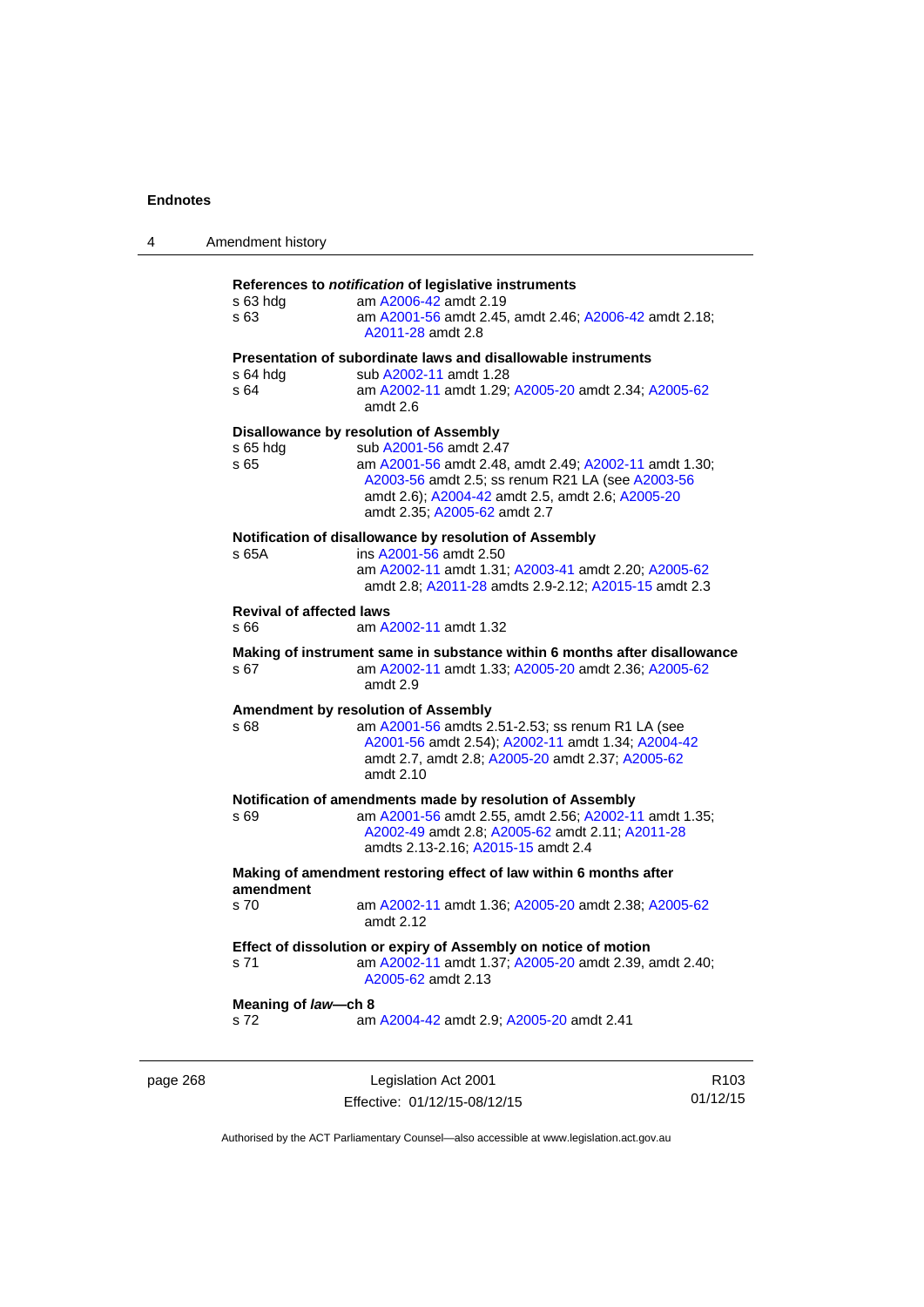| s <sub>73</sub>      | General rules about commencement<br>am A2002-11 s 13, s 14, amdt 1.38, amdt 1.39; A2003-41<br>amdt 2.21; A2003-56 amdts 2.7-2.9; A2004-42 amdt 2.10; |
|----------------------|------------------------------------------------------------------------------------------------------------------------------------------------------|
|                      | A2005-20 amdt 2.42; A2006-42 amdt 2.18                                                                                                               |
| Time of commencement |                                                                                                                                                      |
| s 74                 | sub A2002-11 s 15                                                                                                                                    |
|                      | Commencement of naming and commencement provisions                                                                                                   |
| s 75 hdg<br>s 75     | sub A2004-42 amdt 2.11<br>am A2002-11 s 16; A2002-49 amdt 2.9, amdt 2.10; A2003-56                                                                   |
|                      | amdt 2.10, amdt 2.11; A2004-42 amdt 2.12; ss renum R27                                                                                               |
|                      | LA (see A2004-42 amdt 2.13); A2006-42 amdt 2.18                                                                                                      |
| s 75AA               | Commencement of provisions identifying amended laws<br>ins A2006-42 amdt 2.5                                                                         |
|                      | Meaning of commences retrospectively                                                                                                                 |
| s 75A                | ins A2003-56 amdt 2.12                                                                                                                               |
|                      | am A2006-42 amdt 2.18                                                                                                                                |
|                      | Retrospective commencement requires clear indication                                                                                                 |
| s 75B                | ins A2003-56 amdt 2.12                                                                                                                               |
|                      | am A2004-42 amdt 2.14; ss renum R27 LA (see A2004-42<br>amdt 2.15)                                                                                   |
|                      | Non-prejudicial provision may commence retrospectively                                                                                               |
| s 76                 | am A2002-11 amdt 1.40; ss renum R5 LA (see A2002-11                                                                                                  |
|                      | amdt 1.41); A2003-56 amdt 2.13, amdt 2.14; A2005-20<br>amdt 2.46                                                                                     |
|                      |                                                                                                                                                      |
| s 77                 | <b>Commencement by commencement notice</b><br>am A2002-11 s 17, amdt 1.42; A2002-49 amdt 2.11; A2004-42                                              |
|                      | amdts 2.16-2.18                                                                                                                                      |
|                      | Separate commencement of amendments                                                                                                                  |
| s 78                 | sub A2002-11 amdt 1.43                                                                                                                               |
|                      | Automatic commencement of postponed law                                                                                                              |
| s 79                 | am A2002-11 amdt 1.44; A2002-49 amdt 2.12; A2003-41                                                                                                  |
|                      | amdt 2.22; A2003-56 amdt 2.15, amdt 2.16; ss renum R21<br>LA (see A2003-56 amdt 2.17); A2004-42 amdt 2.19;                                           |
|                      | A2005-20 amdt 2.44, amdt 2.45                                                                                                                        |
|                      | Commencement of amendment of uncommenced law                                                                                                         |
| s 79A                | ins A2003-41 amdt 2.23                                                                                                                               |
|                      | References to commencement of law                                                                                                                    |
| s 80                 | am A2002-49 amdt 2.13                                                                                                                                |
|                      |                                                                                                                                                      |

Legislation Act 2001 Effective: 01/12/15-08/12/15 page 269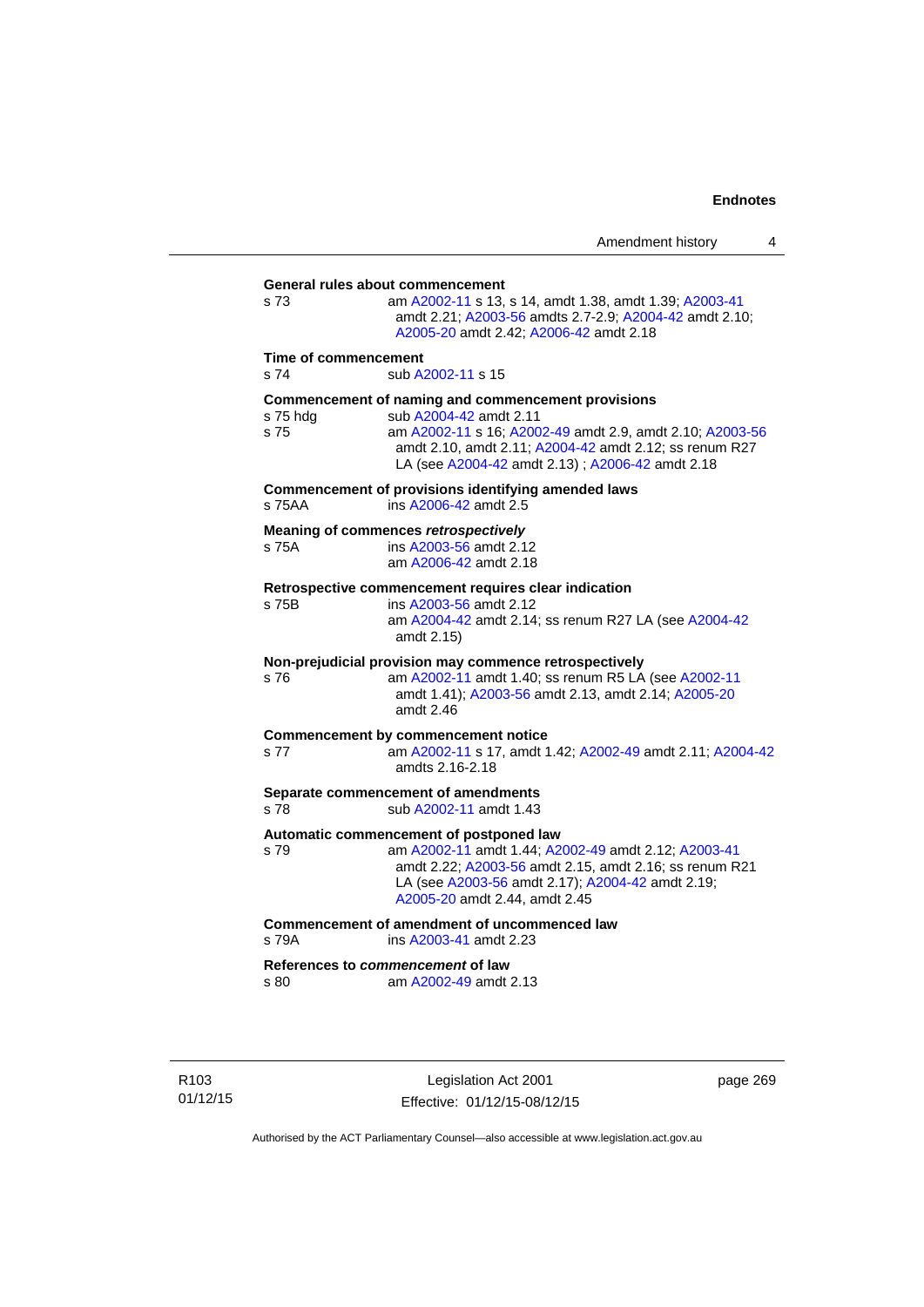| 4 | Amendment history                |                                                                                                                                                                                                                                                                                                                                                                                                                                                                      |
|---|----------------------------------|----------------------------------------------------------------------------------------------------------------------------------------------------------------------------------------------------------------------------------------------------------------------------------------------------------------------------------------------------------------------------------------------------------------------------------------------------------------------|
|   | s 81                             | Exercise of powers between notification and commencement<br>am A2002-11 amdts 1.45-1.47; A2004-42 amdt 2.20,<br>amdt 2.21; ss renum R27 LA (see A2004-42 amdt 2.22);<br>A2005-5 s 25; ss renum R32 LA (see A2005-5 s 26);<br>A2005-20 amdt 2.46; A2006-42 amdt 2.18                                                                                                                                                                                                  |
|   | Definitions-ch 9<br>s 82         | def law sub A2004-42 amdt 2.23; A2005-20 amdt 2.47<br>def repeal sub A2002-49 amdt 2.14<br>am A2004-42 amdt 2.24                                                                                                                                                                                                                                                                                                                                                     |
|   | s 83                             | Consequences of amendment of statutory instrument by Act<br>am A2002-11 amdt 1.48, amdt 1.49                                                                                                                                                                                                                                                                                                                                                                         |
|   | s 84                             | Saving of operation of repealed and amended laws<br>am A2002-11 amdt 1.50; ss renum R5 LA (see A2002-11<br>amdt 1.51); A2005-20 amdt 2.48                                                                                                                                                                                                                                                                                                                            |
|   | s 84A                            | Creation of offences and changes in penalties<br>ins A2001-56 amdt 2.57<br>am A2002-11 amdt 1.52; A2004-42 amdt 2.25; ss renum R27<br>LA (see A2004-42 amdt 2.26); A2005-20 amdt 2.49                                                                                                                                                                                                                                                                                |
|   | When repeal takes effect<br>s 85 | sub A2002-11 s 18                                                                                                                                                                                                                                                                                                                                                                                                                                                    |
|   |                                  | Repealed and amended laws not revived on repeal of repealing and                                                                                                                                                                                                                                                                                                                                                                                                     |
|   | amending laws<br>s 86            | am A2002-11 amdt 1.53; ss renum R5 LA (see A2002-11<br>amdt 1.54)                                                                                                                                                                                                                                                                                                                                                                                                    |
|   | s 87                             | Commencement not undone if repealed<br>am A2002-11 amdt 1.55                                                                                                                                                                                                                                                                                                                                                                                                         |
|   | s 88 hdg<br>s 88                 | Repeal does not end effect of transitional laws etc<br>sub A2002-49 amdt 2.15<br>am A2002-11 amdt 1.56; A2003-56 amdt 2.18; A2005-20<br>amdt 2.50, amdt 2.51; ss renum R34 LA (see A2005-20<br>amdt 2.52); A2006-42 amdt 2.6, amdt 2.7                                                                                                                                                                                                                               |
|   | s 89                             | Automatic repeal of certain laws and provisions<br>am A2002-11 amdts 1.57-1.59; ss renum R5 LA (see<br>A2002-11 amdt 1.60); A2002-30 amdt 2.3; A2002-49<br>amdts 2.16-2.18, 2.20-2.23; ss renum R13 LA (see A2002-49<br>amdt 2.19); A2003-56 amdts 2.19-2.23; ss renum R21 LA<br>(see A2003-56 amdt 2.24); A2004-42 amdt 2.27, amdt 2.28,<br>amdts 2.30-2.32; ss renum R27 LA (see A2004-42<br>amdt 2.29); A2005-20 amdts 2.53-2.56; A2006-42 amdt 2.8,<br>amdt 2.18 |

|  | page 270 |  |  |
|--|----------|--|--|
|--|----------|--|--|

page 270 Legislation Act 2001 Effective: 01/12/15-08/12/15

R103 01/12/15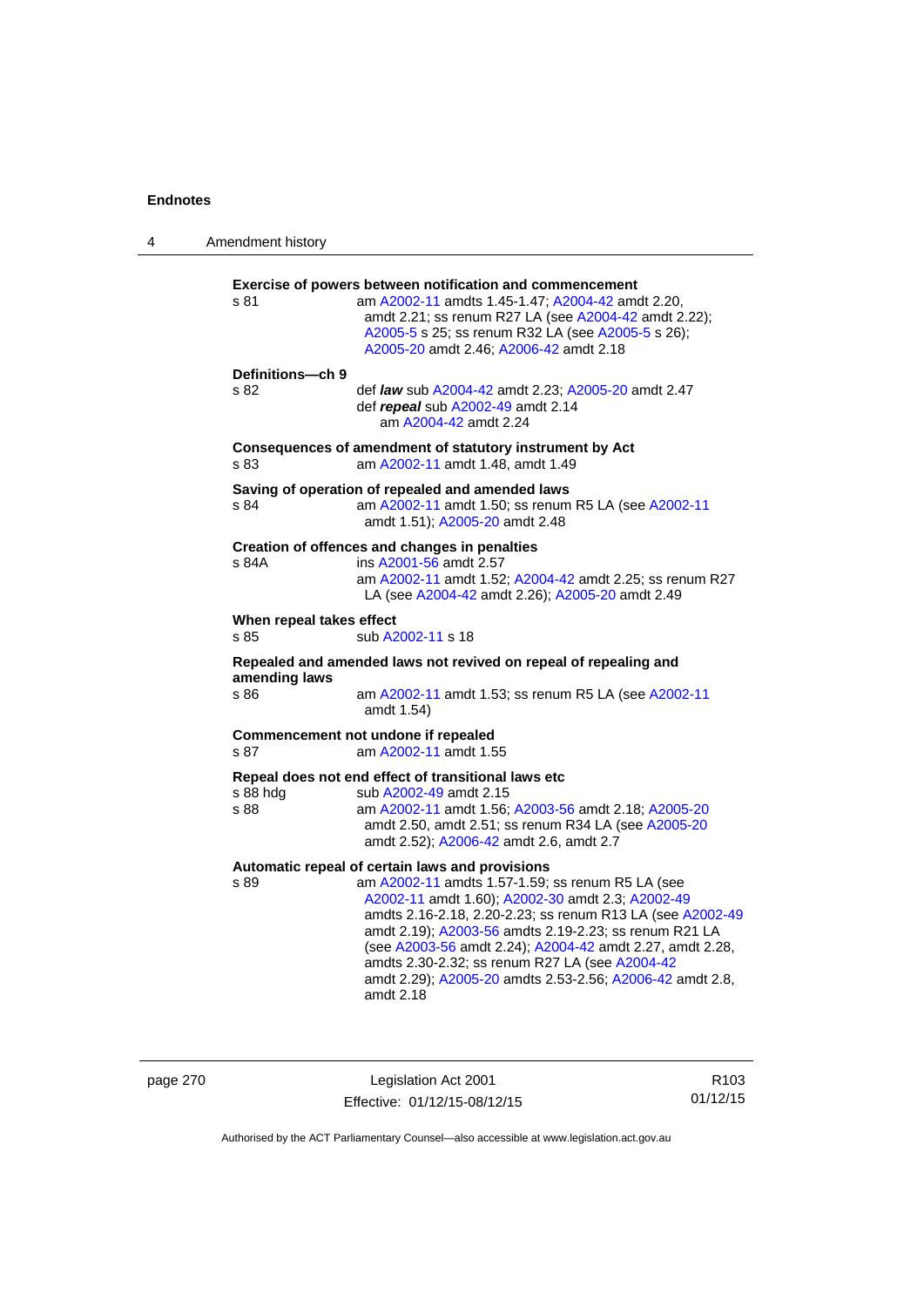| s.91                                   | am A2001-56 amdt 2.58; A2002-11 amdts 1.61-1.63; ss renum<br>R5 LA (see A2002-11 amdt 1.64) ; A2003-41 amdt 2.24;<br>A2004-42 amdt 2.33, amdt 2.34; A2005-20 amdt 2.57;<br>A2009-20 amdt 2.6                              |
|----------------------------------------|---------------------------------------------------------------------------------------------------------------------------------------------------------------------------------------------------------------------------|
| s 92                                   | Amendment to be made whenever possible<br>am A2002-11 amdts 1.65-1.68; A2005-20 amdt 2.58                                                                                                                                 |
| s 93                                   | Provisions included in another provision for amendment purposes<br>am A2001-56 amdt 2.59, amdt 2.60; A2002-11 amdt 1.69;<br>A2004-42 amdt 2.35, amdt 2.36; A2005-20 amdt 2.59                                             |
| s 94                                   | Continuance of appointments etc made under amended provisions<br>am A2002-11 amdt 1.70; ss renum R5 LA (see A2002-11<br>amdt 1.71); A2002-49 amdt 2.24; A2003-41 amdt 2.25                                                |
| <b>Status of modifications</b><br>s 95 | am A2002-11 amdt 1.72, amdt 1.73                                                                                                                                                                                          |
| <b>Relocated provisions</b><br>s 96    | am A2002-11 amdt 1.74; A2005-20 amdt 2.60                                                                                                                                                                                 |
| <b>Referring to laws</b><br>ch 10 hda  | sub A2005-20 amdt 2.61                                                                                                                                                                                                    |
| Definitions-ch 10<br>s 97 hda<br>s 97  | sub A2001-56 amdt 2.61<br>am A2001-56 amdt 2.62<br>sub A2005-20 amdt 2.61<br>def <b>ACT law</b> ins A2005-20 amdt 2.61<br>def <i>law</i> ins A2005-20 amdt 2.61<br>def law of another jurisdiction ins A2005-20 amdt 2.61 |
| s 98                                   | References to ACT law include law containing reference<br>am A2002-11 amdt 1.75<br>sub A2005-20 amdt 2.61                                                                                                                 |
| s 99                                   | References in ACT statutory instruments to the Act<br>am A2003-56 amdt 2.25<br>sub A2005-20 amdt 2.61                                                                                                                     |
| s 100                                  | <b>Referring to particular ACT laws</b><br>am A2003-56 amdt 2.26<br>sub A2005-20 amdt 2.61<br>am A2011-28 amdt 2.17                                                                                                       |
| s 101                                  | Referring to particular laws of other jurisdictions etc<br>am A2002-49 amdt 2.25<br>sub A2005-20 amdt 2.61                                                                                                                |

R103 01/12/15

Legislation Act 2001 Effective: 01/12/15-08/12/15 page 271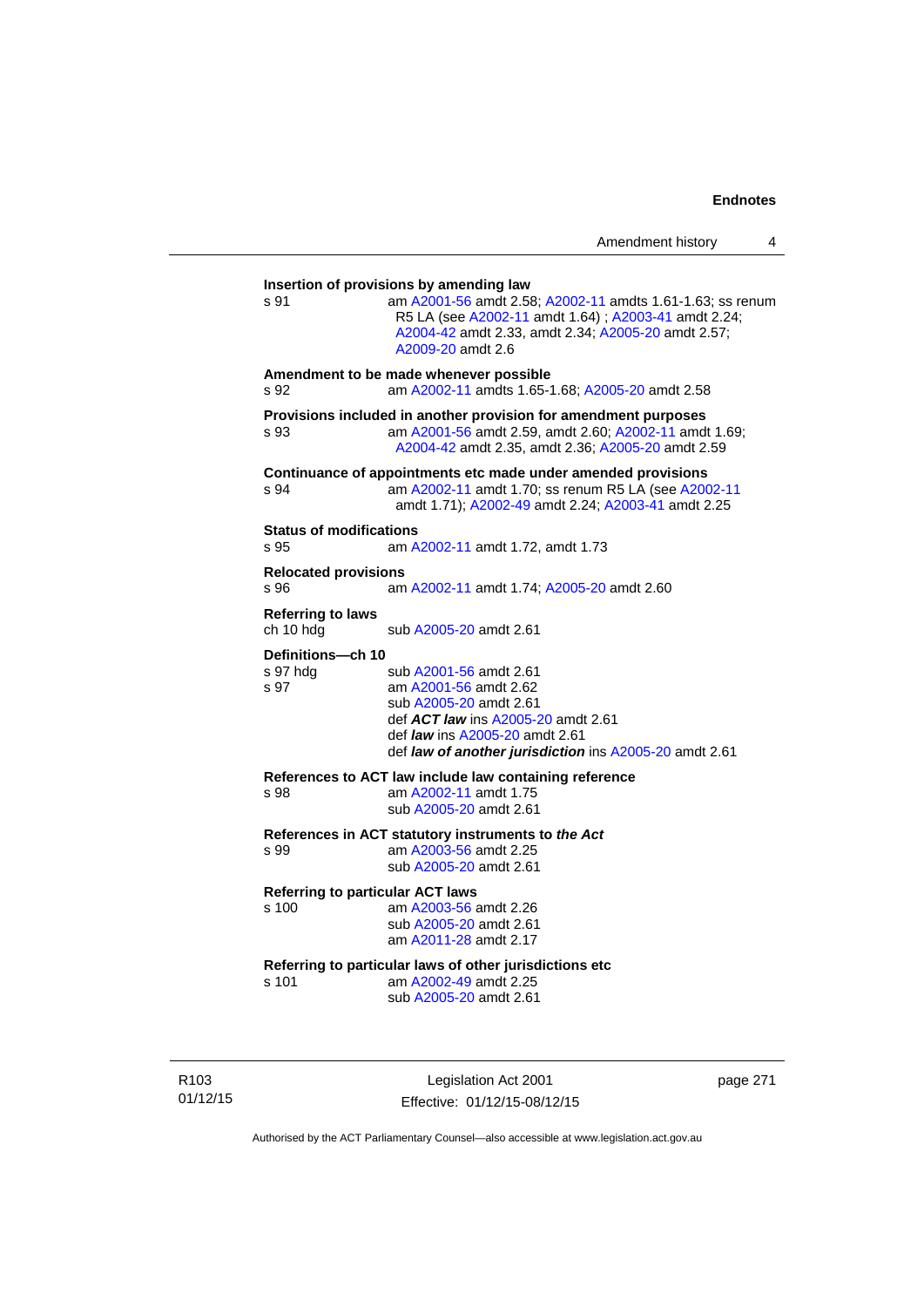| 4 | Amendment history                                                                                                                                                                                                   |
|---|---------------------------------------------------------------------------------------------------------------------------------------------------------------------------------------------------------------------|
|   | Reference to provisions of law or instrument is inclusive<br>s 101A<br>ins A2001-56 amdt 2.63<br>om A2005-20 amdt 2.61                                                                                              |
|   | References to paragraphs etc<br>ins A2001-56 amdt 2.63<br>s 101B<br>om A2005-20 amdt 2.61                                                                                                                           |
|   | References to laws include references to laws as in force from time to time<br>am A2002-11 amdt 1.76, amdt 1.77; A2003-56 amdt 2.27;<br>s 102<br>ss renum R21 LA (see A2003-56 amdt 2.28)<br>sub A2005-20 amdt 2.61 |
|   | References to repealed laws<br>sub A2005-20 amdt 2.61<br>s 103                                                                                                                                                      |
|   | References to laws include references to instruments under laws<br>am A2001-56 amdt 2.64<br>s 104<br>sub A2005-20 amdt 2.61                                                                                         |
|   | Referring to provisions of laws<br>am A2002-11 amdt 1.78, amdt 1.79<br>s 105<br>sub A2005-20 amdt 2.61                                                                                                              |
|   | References to provisions of laws are inclusive<br>s 106<br>am A2002-30 amdt 2.4<br>sub A2005-20 amdt 2.61                                                                                                           |
|   | References to paragraphs etc of laws<br>ins A2005-20 amdt 2.61<br>s 106A                                                                                                                                            |
|   | Meaning of law-ch 11<br>s 107 hdg<br>sub A2004-42 amdt 2.37<br>s 107<br>def <i>law</i> am A2003-41 amdt 2.26; A2005-20 amdt 2.62<br>def republication ins A2004-42 amdt 2.38                                        |
|   | <b>Republication in register</b><br>s 108<br>am A2001-56 amdt 2.65                                                                                                                                                  |
|   | Republications may be published with other information<br>s 109<br>am A2003-41 amdt 2.27                                                                                                                            |
|   | <b>Incorporation of amendments</b><br>s 111<br>am A2005-20 amdt 2.63, amdt 2.64                                                                                                                                     |
|   | Authorisation for parliamentary counsel<br>s 114<br>am A2001-70 amdt 1.8                                                                                                                                            |
|   | Ambit of editorial amendments<br>s 116<br>am A2003-56 amdt 2.29; A2005-20 amdts 2.65-2.68,<br>amdt 2.146                                                                                                            |

page 272 Legislation Act 2001 Effective: 01/12/15-08/12/15

R103 01/12/15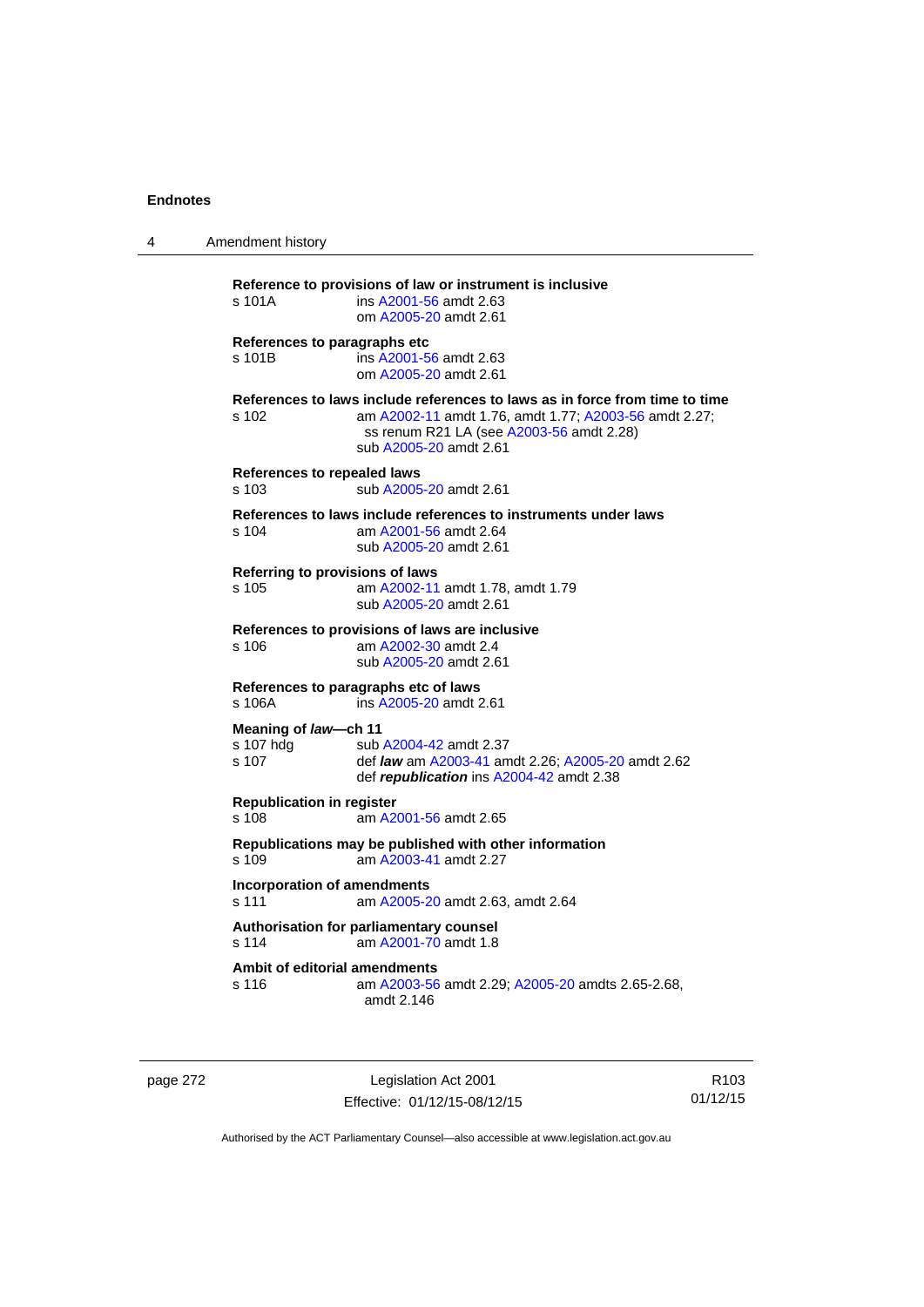| s 119                                    | Delegation by parliamentary counsel<br>renum as s 260                                                                                                                                                                                                          |
|------------------------------------------|----------------------------------------------------------------------------------------------------------------------------------------------------------------------------------------------------------------------------------------------------------------|
| ch 12 hdg                                | Scope of Acts and statutory instruments<br>orig ch 12 hdg renum as ch 19 hdg and then ch 20 hdg<br>ins A2001-56 amdt 2.68                                                                                                                                      |
| s 120                                    | Act to be interpreted not to exceed legislative powers of Assembly<br>orig s 120 renum as s 261<br>ins A2001-56 amdt 2.68<br>am A2002-11 amdt 1.80                                                                                                             |
| <b>Binding effect of Acts</b><br>s 121   | orig s 121 renum as s 262 and then s 302<br>ins A2002-11 s 19<br>am A2006-38 amdt 1.8                                                                                                                                                                          |
| <b>Application to Territory</b><br>s 122 | orig s 122 renum as s 263<br>ins A2001-56 amdt 2.68<br>am A2002-11 amdt 1.81                                                                                                                                                                                   |
| s 122A                                   | Application of s 47 (2) and (3)<br>renum as s 264 and then s 304                                                                                                                                                                                               |
| Application of s 61 and s 62<br>s 123    | renum as s 265 and then s 305                                                                                                                                                                                                                                  |
| <b>Application of s 69</b><br>s 124      | renum as s 266                                                                                                                                                                                                                                                 |
| ch 13 hdg                                | <b>Structure of Acts and statutory instruments</b><br>orig ch 13 hdg renum as ch 20 hdg and then ch 21 hdg<br>ins A2001-56 amdt 2.68                                                                                                                           |
| General<br>pt 13.1 hdg                   | ins A2001-56 amdt 2.68                                                                                                                                                                                                                                         |
| Meaning of law-ch 13                     |                                                                                                                                                                                                                                                                |
| s 125                                    | orig s 125 renum as s 267 and then s 306<br>ins A2001-56 amdt 2.68<br>am A2005-20 amdt 2.69                                                                                                                                                                    |
| s 126                                    | Material that is part of Act or statutory instrument<br>orig s 126 renum as s 268 and then s 307<br>ins A2001-56 amdt 2.68<br>am A2002-11 amdt 1.82; A2002-30 amdt 2.5; A2003-56<br>amdt 2.30; ss renum R21 LA (see A2003-56 amdt 2.31);<br>A2005-20 amdt 2.70 |

Legislation Act 2001 Effective: 01/12/15-08/12/15 page 273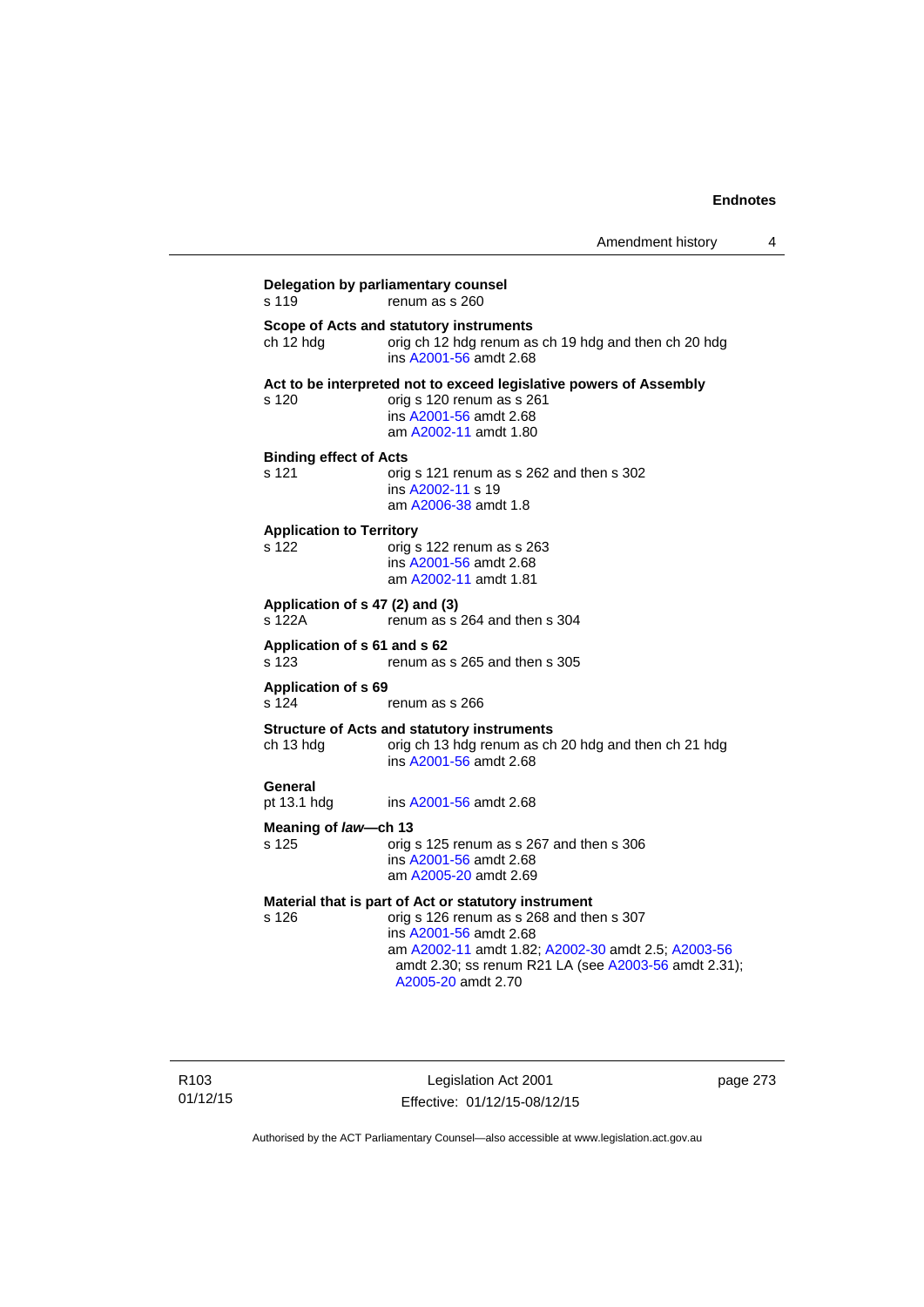| 4 | Amendment history                                    |                                                                                                                                                                                  |
|---|------------------------------------------------------|----------------------------------------------------------------------------------------------------------------------------------------------------------------------------------|
|   | s 127                                                | Material that is not part of Act or statutory instrument<br>orig s 127 renum as s 269 and then s 308<br>ins A2001-56 amdt 2.68<br>am A2002-11 amdt 1.83; A2005-20 amdt 2.71      |
|   | s 128                                                | Status of certain instruments as notifiable instruments<br>renum as s 270 and then s 309                                                                                         |
|   | gazette<br>s 129                                     | Compliance with authorisation or requirement to do something by notice in<br>renum as s 271 and then s 310                                                                       |
|   | <b>Particular kinds of provisions</b><br>pt 13.2 hdg | ins A2001-56 amdt 2.68                                                                                                                                                           |
|   | What is a definition?<br>s 130                       | orig s 130 renum as s 272 and then s 313<br>ins A2001-56 amdt 2.68<br>am A2003-56 amdts 2.32-2.34                                                                                |
|   | <b>Signpost definitions</b><br>s 131                 | ins A2001-56 amdt 2.68<br>am A2002-49 amdt 2.26, amdt 2.27; A2003-56 amdt 2.35,<br>amdt 2.36; ss renum R21 LA (see A2003-56 amdt 2.37);<br>A2009-20 amdt 2.7; A2009-28 amdt 2.20 |
|   | <b>Examples</b><br>s 132                             | ins A2001-56 amdt 2.68<br>am A2002-11 amdt 1.84                                                                                                                                  |
|   | <b>Penalty units</b><br>s 133                        | ins A2001-56 amdt 2.68<br>am A2002-11 amdt 1.85; A2009-35 s 4; ss renum R67 LA;<br>A2013-30 s 4; ss renum R86 LA; A2014-37 s 4                                                   |
|   | s 134                                                | Penalties at end of sections and subsections<br>ins A2001-56 amdt 2.68<br>am A2002-11 amdt 1.86; A2002-49 amdt 2.28; A2005-20<br>amdt 2.72; amdt 2.73                            |
|   | s 135                                                | Penalties not at end of sections and subsections<br>ins A2001-56 amdt 2.68<br>am A2002-11 amdt 1.87; A2002-49 amdt 2.29; A2005-20<br>amdt 2.74, amdt 2.75                        |
|   | ch 14 hdg                                            | Interpretation of Acts and statutory instruments<br>ins A2002-11 s 20<br>sub A2003-18 s 4                                                                                        |
|   | <b>Purpose and scope</b><br>pt 14.1 hdg              | ins A2003-18 s 4                                                                                                                                                                 |
|   |                                                      |                                                                                                                                                                                  |

page 274 Legislation Act 2001 Effective: 01/12/15-08/12/15

R103 01/12/15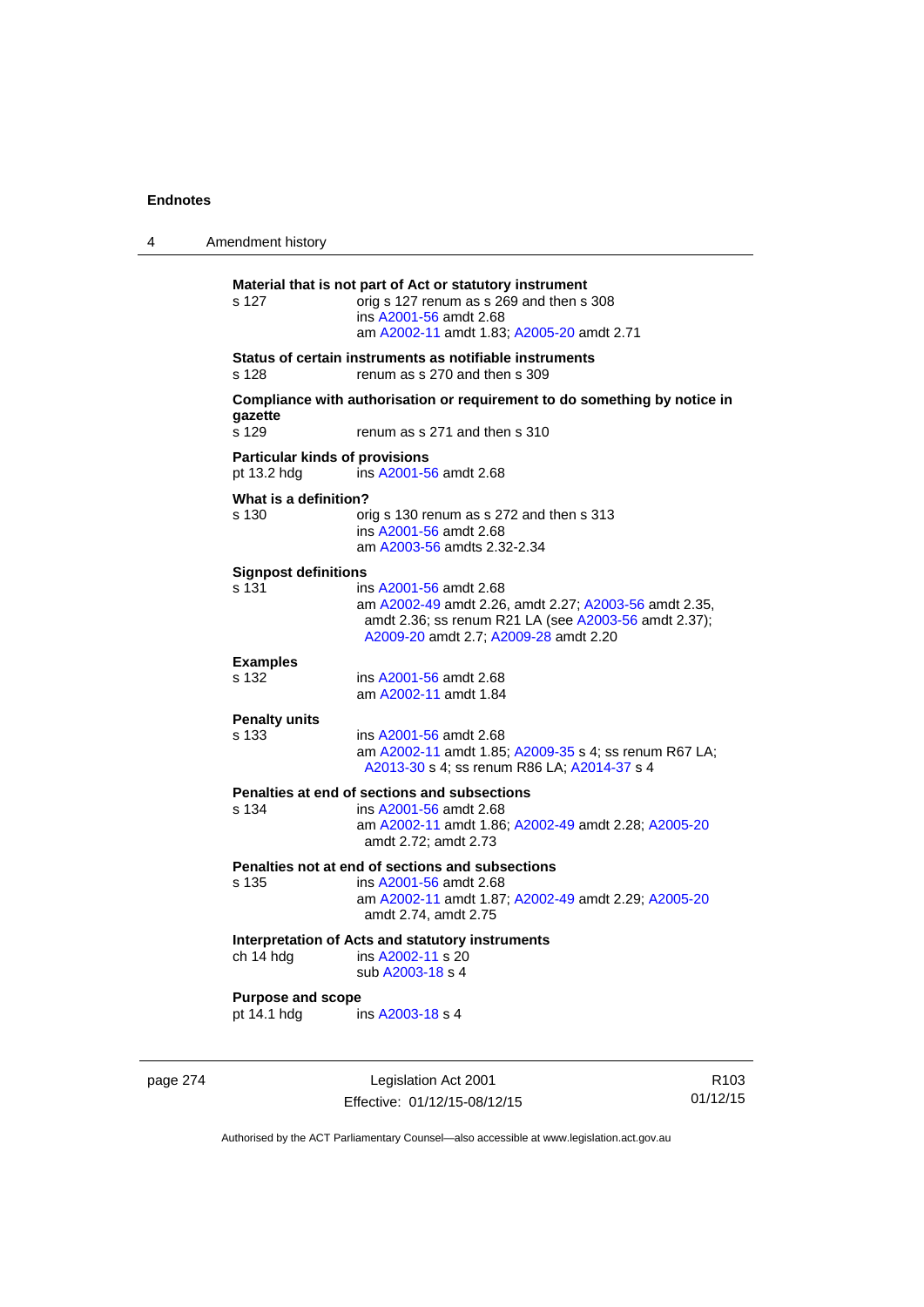**Meaning of** *Act***—ch 14**  s 136 ins [A2001-56](http://www.legislation.act.gov.au/a/2001-56) amdt 2.68 om [A2002-11](http://www.legislation.act.gov.au/a/2002-11) amdt 1.88 ins [A2003-18](http://www.legislation.act.gov.au/a/2003-18) s 4 **Purpose and scope—ch 14**  s 137 ins [A2002-11](http://www.legislation.act.gov.au/a/2002-11) s 20 sub [A2003-18](http://www.legislation.act.gov.au/a/2003-18) s 4 **Key principles of interpretation**<br>pt 14.2 hdg ins A2003-18 ins [A2003-18](http://www.legislation.act.gov.au/a/2003-18) s 4 **Meaning of** *working out the meaning of an Act***—pt 14.2**  s 138 reloc from IA [A2002-11](http://www.legislation.act.gov.au/a/2002-11) amdt 2.63 sub [A2003-18](http://www.legislation.act.gov.au/a/2003-18) s 4 **Interpretation best achieving Act's purpose**  s 139 reloc from IA [A2002-11](http://www.legislation.act.gov.au/a/2002-11) amdt 2.63 pars renum R5 LA am [A2002-49](http://www.legislation.act.gov.au/a/2002-49) amdt 2.30 sub [A2003-18](http://www.legislation.act.gov.au/a/2003-18) s 4 am [A2004-5](http://www.legislation.act.gov.au/a/2004-5) amdt 2.7 **Legislative context**  ins [A2003-18](http://www.legislation.act.gov.au/a/2003-18) s 4 am [A2006-23](http://www.legislation.act.gov.au/a/2006-23) amdt 1.211 **Non-legislative context generally**<br>s 141 **ins A2003-18 s** s 141 **ins [A2003-18](http://www.legislation.act.gov.au/a/2003-18) s** 4 am [A2003-41](http://www.legislation.act.gov.au/a/2003-41) amdt 2.28 **Non-legislative context—material that may be considered**  s 142 ins [A2003-18](http://www.legislation.act.gov.au/a/2003-18) s 4 am [A2003-41](http://www.legislation.act.gov.au/a/2003-41) amdt 2.29; table renum R22 LA; [A2005-20](http://www.legislation.act.gov.au/a/2005-20) amdt 2.76 **Law stating material for consideration in working out meaning**  ins [A2003-18](http://www.legislation.act.gov.au/a/2003-18) s 4 **Aids to interpretation**  ch 15 hdg ins [A2001-56](http://www.legislation.act.gov.au/a/2001-56) amdt 2.68 ch 15 hdg note om [A2002-11](http://www.legislation.act.gov.au/a/2002-11) amdt 1.89 General<br>pt 15.1 hdg ins [A2001-56](http://www.legislation.act.gov.au/a/2001-56) amdt 2.68 **Meaning of commonly-used terms**  s 144 hdg sub [A2003-56](http://www.legislation.act.gov.au/a/2003-56) amdt 2.38<br>s 144 ins A2001-56 amdt 2.68 ins [A2001-56](http://www.legislation.act.gov.au/a/2001-56) amdt 2.68

R103 01/12/15

Legislation Act 2001 Effective: 01/12/15-08/12/15 page 275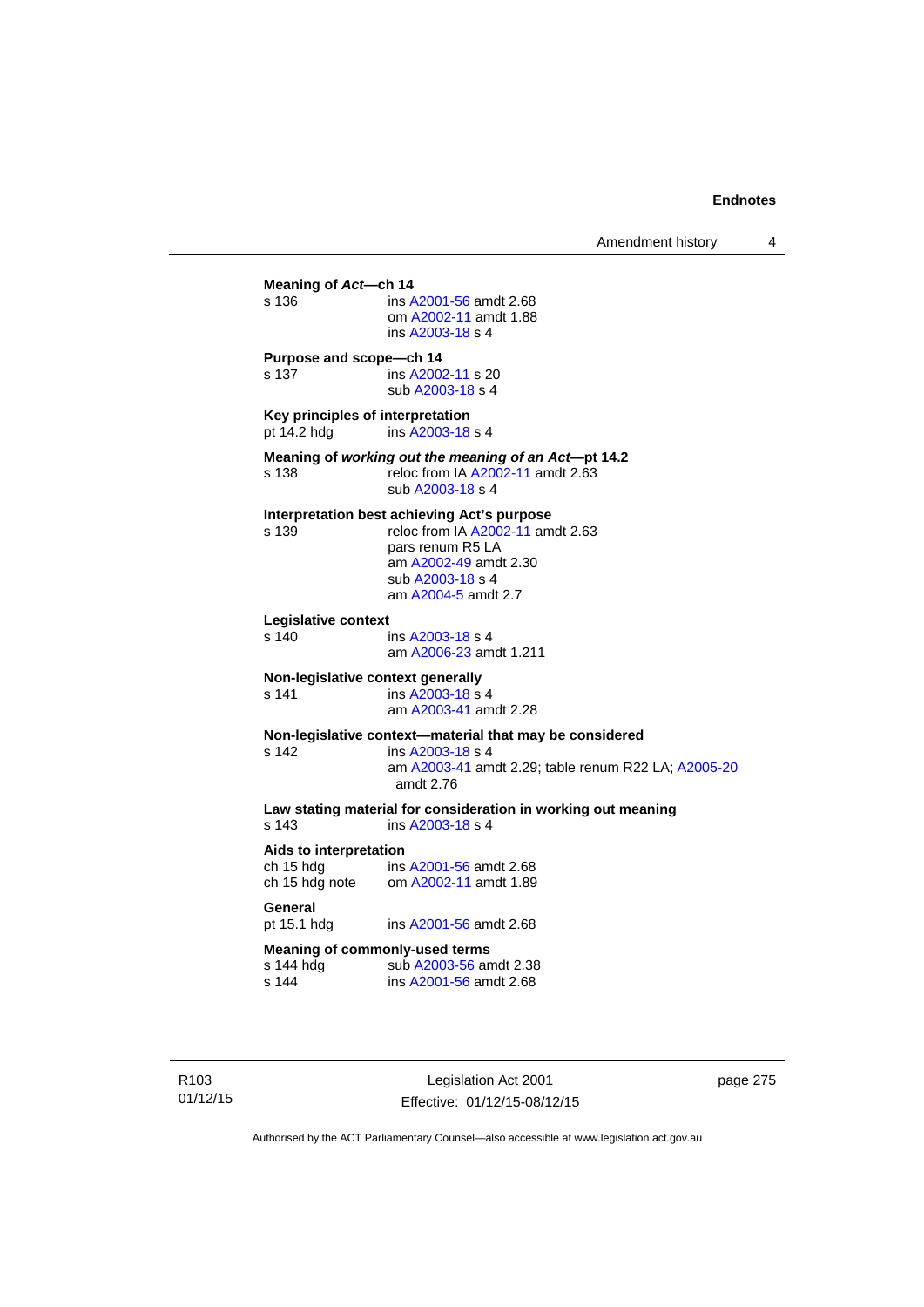| 4 | Amendment history                                                                                                                                                                                                                                                                             |
|---|-----------------------------------------------------------------------------------------------------------------------------------------------------------------------------------------------------------------------------------------------------------------------------------------------|
|   | Gender and number<br>s 145<br>ins A2001-56 amdt 2.68<br>am A2002-11 amdt 1.90                                                                                                                                                                                                                 |
|   | Meaning of <i>may</i> and <i>must</i><br>s 146<br>ins A2001-56 amdt 2.68<br>am A2002-11 amdt 1.91, amdt 1.92; A2002-30 amdt 2.6;<br>A2003-56 amdt 2.39; A2005-20 amdt 2.77                                                                                                                    |
|   | Changes of drafting practice not to affect meaning<br>s 147<br>ins A2001-56 amdt 2.68<br>am A2002-11 amdt 1.93                                                                                                                                                                                |
|   | Terms used in instruments have same meanings as in authorising laws<br>s 148<br>ins A2001-56 amdt 2.68<br>am A2002-11 amdt 1.94; A2003-56 amdt 2.40                                                                                                                                           |
|   | Age in years<br>s 149<br>ins A2001-56 amdt 2.68<br>am A2002-11 amdt 1.95                                                                                                                                                                                                                      |
|   | <b>Measurement of distance</b><br>s 150<br>ins A2001-56 amdt 2.68<br>am A2002-11 amdt 1.96                                                                                                                                                                                                    |
|   | Working out periods of time generally<br>s 151<br>ins A2002-11 s 21<br>am A2002-49 amdt 2.31; A2003-56 amdt 2.41<br>sub A2005-62 amdt 2.14<br>am A2006-42 amdt 2.9, amdt 2.10; ss renum R47 LA;<br>A2014-44 amdt 2.2, amdt 2.3; ss renum R97 LA<br>(10)-(12) exp 11 January 2007 (s 151 (12)) |
|   | Periods of time ending on non-working days<br>s 151A<br>ins A2005-62 amdt 2.14<br>am A2006-42 amdt 2.11<br>$(5)-(7)$ exp 11 January 2007 (s 151A $(7)$ )                                                                                                                                      |
|   | Doing things for which no time is fixed<br>s 151B<br>ins A2005-62 amdt 2.14                                                                                                                                                                                                                   |
|   | <b>Power to extend time</b><br>s 151C<br>ins A2005-62 amdt 2.14                                                                                                                                                                                                                               |
|   | <b>Continuing effect of obligations</b><br>s 152<br>ins A2002-11 s 21<br>sub A2002-49 amdt 2.32                                                                                                                                                                                               |
|   | <b>Definitions</b><br>pt 15.2 hdg<br>ins A2001-56 amdt 2.68                                                                                                                                                                                                                                   |
|   |                                                                                                                                                                                                                                                                                               |

page 276 **Legislation Act 2001** Effective: 01/12/15-08/12/15

R103 01/12/15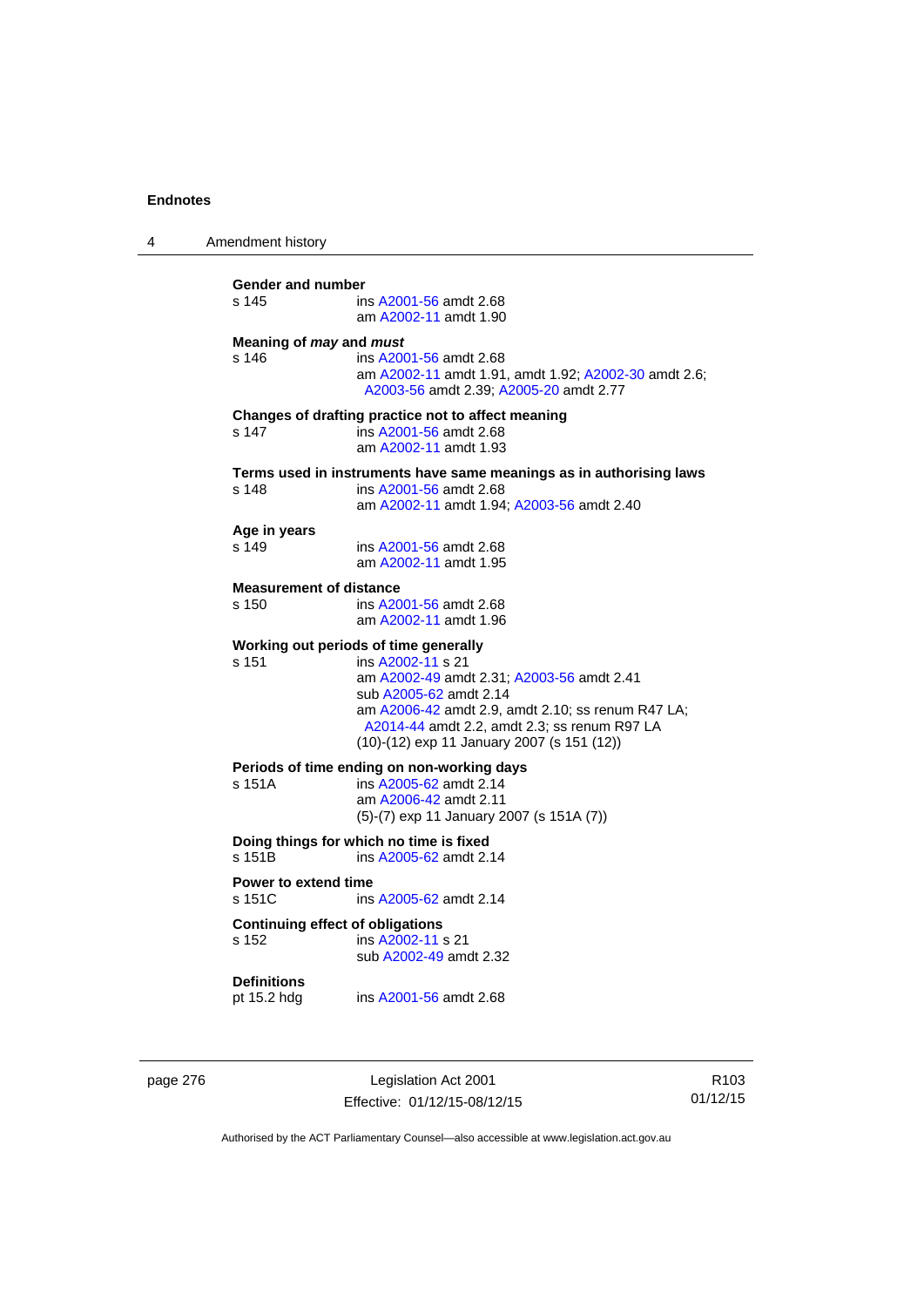Amendment history 4

**Definitions apply subject to contrary intention**  s 155 ins [A2001-56](http://www.legislation.act.gov.au/a/2001-56) amdt 2.68 am [A2002-11](http://www.legislation.act.gov.au/a/2002-11) amdt 1.97, amdt 1.98 **Application of definitions in dictionaries and sections**  s 156 ins [A2001-56](http://www.legislation.act.gov.au/a/2001-56) amdt 2.68 am [A2003-56](http://www.legislation.act.gov.au/a/2003-56) amdt 2.42; [A2005-20](http://www.legislation.act.gov.au/a/2005-20) amdts 2.78-2.80 **Defined terms—other parts of speech and grammatical forms**  s 157 ins [A2001-56](http://www.legislation.act.gov.au/a/2001-56) amdt 2.68 sub [A2002-11](http://www.legislation.act.gov.au/a/2002-11) amdt 1.99 am [A2003-56](http://www.legislation.act.gov.au/a/2003-56) amdt 2.43 **References to various entities and things**  pt 15.3 hdg ins [A2001-56](http://www.legislation.act.gov.au/a/2001-56) amdt 2.68 **References to people generally**  s 160 ins [A2001-56](http://www.legislation.act.gov.au/a/2001-56) amdt 2.68 am [A2002-11](http://www.legislation.act.gov.au/a/2002-11) amdt 1.100, amdt 1.101; [A2009-20](http://www.legislation.act.gov.au/a/2009-20) amdt 2.8 **Corporations liable to offences**  s 161 ins [A2001-56](http://www.legislation.act.gov.au/a/2001-56) amdt 2.68 am [A2002-11](http://www.legislation.act.gov.au/a/2002-11) amdt 1.102; [A2002-51](http://www.legislation.act.gov.au/a/2002-51) amdt 1.23; [A2002-49](http://www.legislation.act.gov.au/a/2002-49) amdt 2.33 **References to** *a Minister* **or** *the Minister* s 162 ins [A2001-56](http://www.legislation.act.gov.au/a/2001-56) amdt 2.68 **References to** *a director-general* **or** *the director-general* s 163 ins [A2001-56](http://www.legislation.act.gov.au/a/2001-56) amdt 2.68 am [A2005-44](http://www.legislation.act.gov.au/a/2005-44) amdt 1.5 sub [A2011-22](http://www.legislation.act.gov.au/a/2011-22) amdt 1.276 **References to Australian Standards etc**  ins [A2001-56](http://www.legislation.act.gov.au/a/2001-56) amdt 2.68 sub [A2003-56](http://www.legislation.act.gov.au/a/2003-56) amdt 2.44 **References to Assembly committees that no longer exist**  s 165 ins [A2001-56](http://www.legislation.act.gov.au/a/2001-56) amdt 2.68 **References to person with interest in land include personal representative etc**  s 168 ins [A2001-56](http://www.legislation.act.gov.au/a/2001-56) amdt 2.68 am [A2002-11](http://www.legislation.act.gov.au/a/2002-11) amdt 1.103

page 277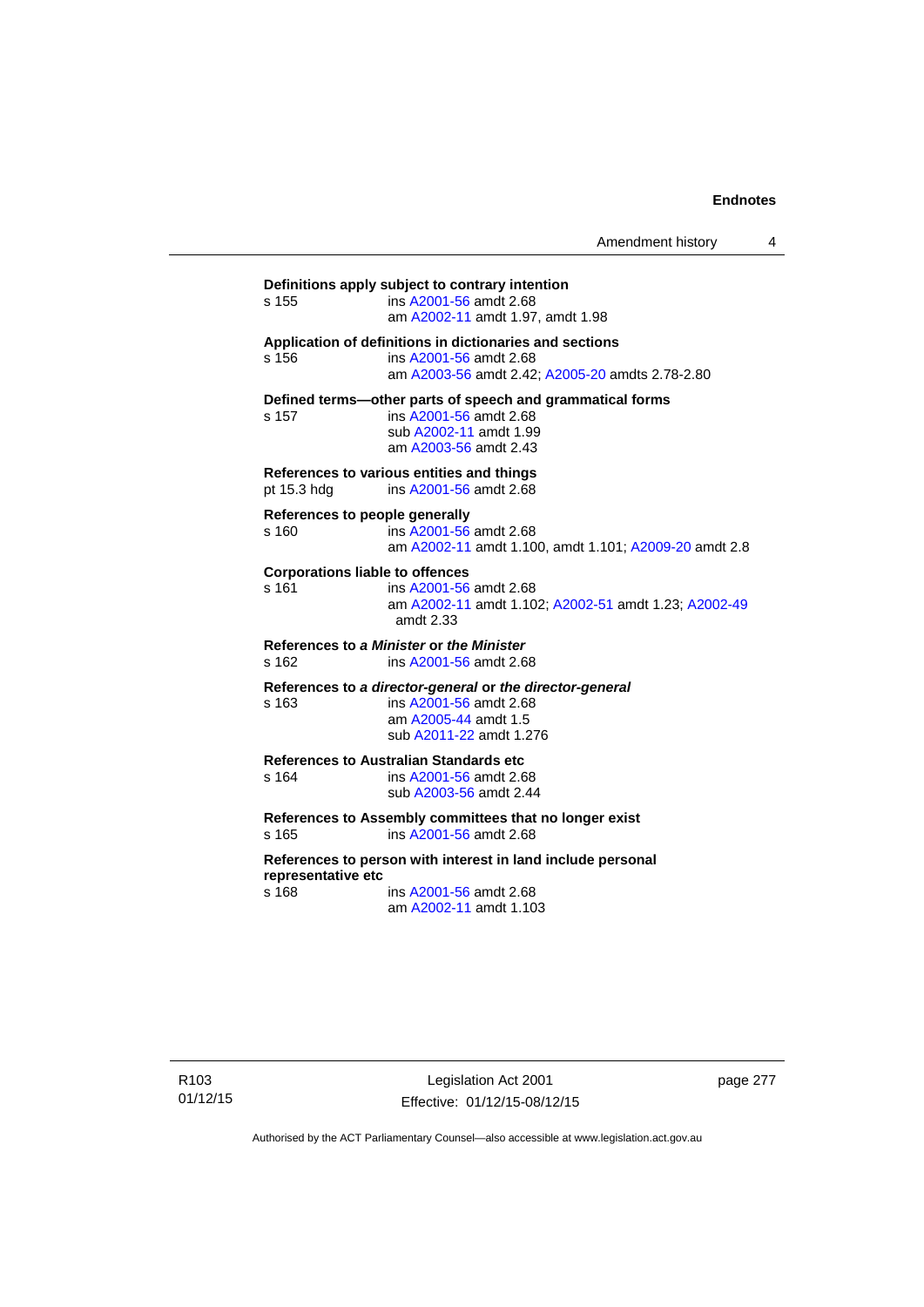| 4        | Amendment history                          |                                                                                                                                                                                                                                                                                                                                                                                                |                  |
|----------|--------------------------------------------|------------------------------------------------------------------------------------------------------------------------------------------------------------------------------------------------------------------------------------------------------------------------------------------------------------------------------------------------------------------------------------------------|------------------|
|          | s 169                                      | References to domestic partner and domestic partnership<br>ins A2003-14 s 4<br>am A2006-22 amdt 1.72, amdt 1.73 (A2006-22 rep before<br>commenced by disallowance (see Cwlth Gaz 2006 No S93));<br>A2008-14 amdt 1.42, amdt 1.43; A2012-40 amdt 3.63,<br>amdt 3.64; A2013-39 amdt 2.36 (A2013-39 never effective<br>(see Commonwealth v Australian Capital Territory [2013]<br><b>HCA 55))</b> |                  |
|          | References to transgender people<br>s 169A | ins A2003-14 s 4                                                                                                                                                                                                                                                                                                                                                                               |                  |
|          | References to intersex people<br>s 169B    | ins A2003-14 s 4<br>sub A2014-8 amdt 1.6                                                                                                                                                                                                                                                                                                                                                       |                  |
|          | pt 15.4 hdg                                | Preservation of certain common law privileges<br>ins A2002-11 s 22                                                                                                                                                                                                                                                                                                                             |                  |
|          | s 170                                      | Privileges against self-incrimination and exposure to civil penalty<br>ins A2002-11 s 22<br>am A2011-48 amdt 1.34                                                                                                                                                                                                                                                                              |                  |
|          | <b>Client legal privilege</b><br>s 171     | ins A2002-11 s 22<br>am A2011-48 amdt 1.35                                                                                                                                                                                                                                                                                                                                                     |                  |
|          | ch 16 hdg                                  | Courts, tribunals and other decision-makers<br>ins A2001-56 amdt 2.68                                                                                                                                                                                                                                                                                                                          |                  |
|          | Meaning of law-ch 16<br>s 175              | ins A2001-56 amdt 2.68<br>am A2005-20 amdt 2.81                                                                                                                                                                                                                                                                                                                                                |                  |
|          | s 176                                      | Jurisdiction of courts and tribunals<br>ins A2001-56 amdt 2.68<br>am A2002-11 amdt 1.104                                                                                                                                                                                                                                                                                                       |                  |
|          | s 177                                      | Recovery of amounts owing under laws<br>ins A2001-56 amdt 2.68<br>am A2002-11 amdt 1.105<br>sub A2008-37 amdt 1.296                                                                                                                                                                                                                                                                            |                  |
|          | s 178 hdg<br>s 178                         | Power to decide includes power to take evidence etc<br>am A2003-41 amdt 2.30<br>ins A2001-56 amdt 2.68<br>am A2002-11 amdt 1.106, amdt 1.107; A2003-41 amdt 2.31<br>sub A2005-53 amdt 1.92                                                                                                                                                                                                     |                  |
|          | s 179                                      | Content of statements of reasons for decisions<br>ins A2001-56 amdt 2.68<br>am A2002-11 amdt 1.108; A2003-56 amdt 2.45                                                                                                                                                                                                                                                                         |                  |
| page 278 |                                            | Legislation Act 2001                                                                                                                                                                                                                                                                                                                                                                           | R <sub>103</sub> |

Effective: 01/12/15-08/12/15

R103 01/12/15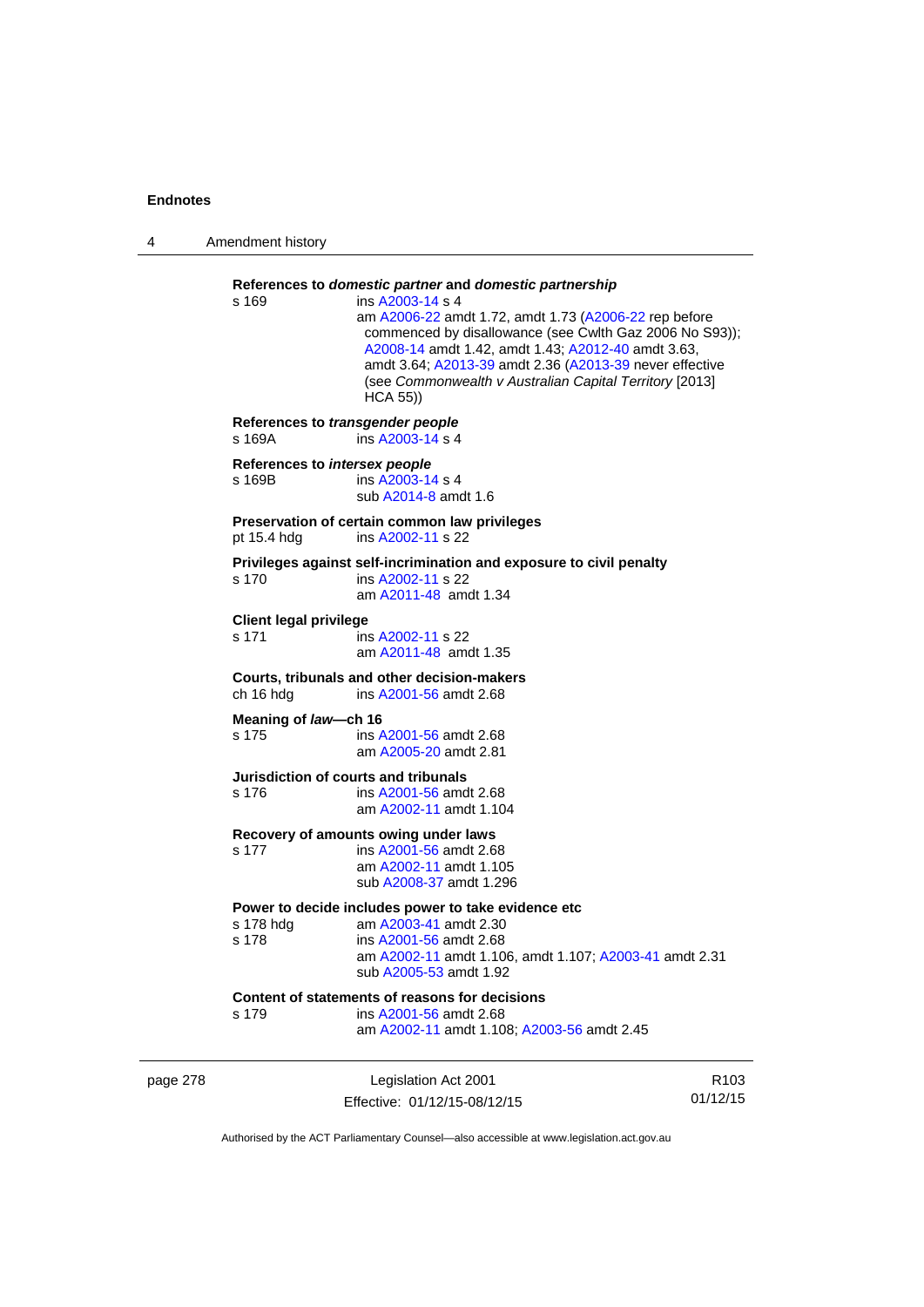|                              | s 180                                      | Power to make decision includes power to reverse or change<br>ins A2001-56 amdt 2.68<br>am A2002-11 amdt 1.109                                                                              |          |
|------------------------------|--------------------------------------------|---------------------------------------------------------------------------------------------------------------------------------------------------------------------------------------------|----------|
|                              | <b>Entities and positions</b><br>ch 17 hdg | ins A2001-56 amdt 2.68                                                                                                                                                                      |          |
|                              | Meaning of law-ch 17<br>s 182              | (prev s 185) ins A2001-56 amdt 2.68<br>renum A2002-11 amdt 1.110<br>sub A2003-56 amdt 2.46<br>am A2005-20 amdt 2.81                                                                         |          |
|                              | Change of name of entity<br>s 183          | (prev s 187) ins A2001-56 amdt 2.68<br>renum A2002-11 amdt 1.112<br>am A2003-56 amdt 2.47<br>sub A2005-20 amdt 2.83                                                                         |          |
|                              | Change in constitution of entity<br>s 184  | (prev s 188) ins A2001-56 amdt 2.68<br>renum A2002-11 amdt 1.112                                                                                                                            |          |
|                              | <b>References to entity</b><br>s 184A      | ins A2005-20 amdt 2.84                                                                                                                                                                      |          |
|                              | s 185                                      | References to occupant of position<br>orig s 185 renum as s 182<br>(prev s 189) ins A2001-56 amdt 2.68<br>renum A2002-11 amdt 1.112<br>am A2003-56 amdt 2.48; A2005-20 amdt 2.85, amdt 2.86 |          |
|                              | Change of name of position<br>s 186        | (orig s 186) ins A2001-56 amdt 2.68<br>om A2002-11 amdt 1.111<br>(prev s 190) ins A2001-56 amdt 2.68<br>renum A2002-11 amdt 1.112<br>am A2003-56 amdt 2.49<br>sub A2005-20 amdt 2.87        |          |
|                              | Chair and deputy chair etc<br>s 187        | orig s 187 renum as s 183<br>(prev s 191) ins A2001-56 amdt 2.68<br>renum A2002-11 amdt 1.112<br>sub A2005-20 amdt 2.88                                                                     |          |
|                              | <b>Offences</b><br>ch 18 hdg               | orig ch 18 hdg renum as ch 19 hdg<br>ins A2002-11 s 23                                                                                                                                      |          |
|                              | Introductory<br>pt 18.1 hdg                | renum as pt 19.1 hdg                                                                                                                                                                        |          |
| R <sub>103</sub><br>01/12/15 |                                            | Legislation Act 2001<br>Effective: 01/12/15-08/12/15                                                                                                                                        | page 279 |

Authorised by the ACT Parliamentary Counsel—also accessible at www.legislation.act.gov.au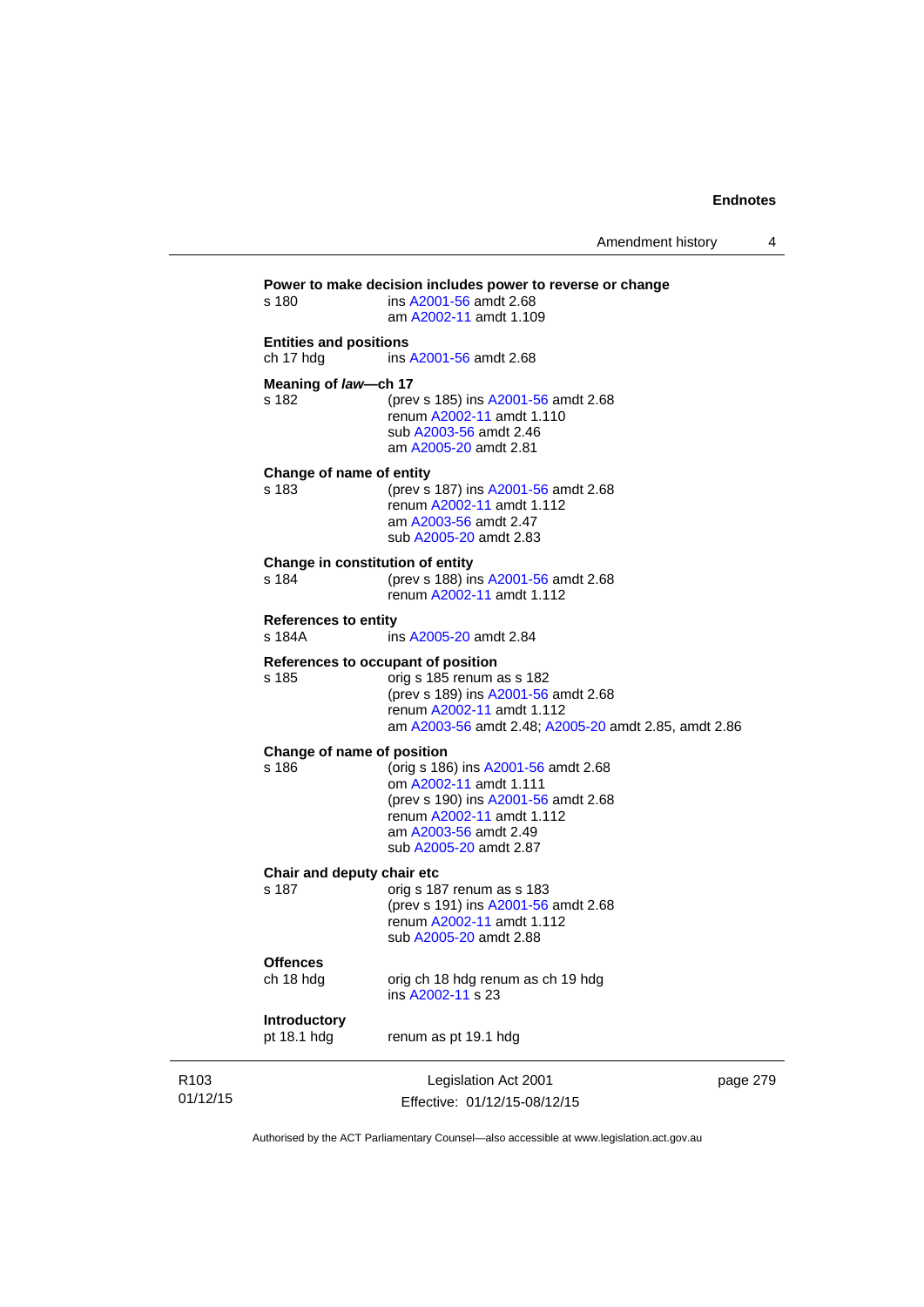| <b>Functions</b> |     |
|------------------|-----|
| pt 18.2 hdg      | rei |

4 Amendment history

num as pt 19.2 hdg **Appointments** 

pt 18.3 hdg renum as pt 19.3 hdg

### **Appointments—other than acting appointments**  renum as div 19.3.1 hdg

## **Acting appointments**

div 18.3.2 hdg renum as div 19.3.2 hdg

# **Delegations**

renum as pt 19.4 hdg

## **Service of documents**  pt 18.5 hdg renum as pt 19.5 hdg

**Other matters** 

pt 18.6 hdg renum as pt 19.7 hdg

## **Meaning of** *ACT law***—ch 18**

s 188 orig s 188 renum as s 184 ins [A2002-11](http://www.legislation.act.gov.au/a/2002-11) s 23 sub [A2005-20](http://www.legislation.act.gov.au/a/2005-20) amdt 2.89

## **Reference to offence includes reference to related ancillary offences**

s 189 orig s 189 renum as s 185 ins [A2002-11](http://www.legislation.act.gov.au/a/2002-11) s 23 am [A2002-51](http://www.legislation.act.gov.au/a/2002-51) amdt 1.24, amdt 1.25; [A2005-20](http://www.legislation.act.gov.au/a/2005-20) amdt 2.90, amdt 2.91; [A2005-53](http://www.legislation.act.gov.au/a/2005-53) amdt 1.93

# **Indictable and summary offences**

## orig s 190 renum as s 186 ins [A2002-11](http://www.legislation.act.gov.au/a/2002-11) s 23 am [A2003-56](http://www.legislation.act.gov.au/a/2003-56) amdt 2.50; ss renum R21 LA (see [A2003-56](http://www.legislation.act.gov.au/a/2003-56) amdt 2.51); [A2005-20](http://www.legislation.act.gov.au/a/2005-20) amdt 2.92; [A2008-44](http://www.legislation.act.gov.au/a/2008-44) amdt 1.62

#### **Offences against 2 or more laws**

s 191 orig s 191 renum as s 187 ins [A2002-11](http://www.legislation.act.gov.au/a/2002-11) s 23 am [A2005-20](http://www.legislation.act.gov.au/a/2005-20) amdts 2.93-2.96

#### **When must prosecutions begin?**

s 192 ins [A2002-11](http://www.legislation.act.gov.au/a/2002-11) s 23 am [A2002-51](http://www.legislation.act.gov.au/a/2002-51) amdt 1.26; [A2004-32](http://www.legislation.act.gov.au/a/2004-32) s 90; [A2005-5](http://www.legislation.act.gov.au/a/2005-5) s 27; [A2005-20](http://www.legislation.act.gov.au/a/2005-20) amdt 2.97; [A2005-53](http://www.legislation.act.gov.au/a/2005-53) amdt 1.94; [A2005-62](http://www.legislation.act.gov.au/a/2005-62) amdt 2.15, amdt 2.16; [A2007-16](http://www.legislation.act.gov.au/a/2007-16) amdt 2.1, amdt 2.2

#### **Continuing offences**

s 193 ins [A2002-11](http://www.legislation.act.gov.au/a/2002-11) s 23

am [A2005-20](http://www.legislation.act.gov.au/a/2005-20) amdt 2.98

page 280 Legislation Act 2001 Effective: 01/12/15-08/12/15

R103 01/12/15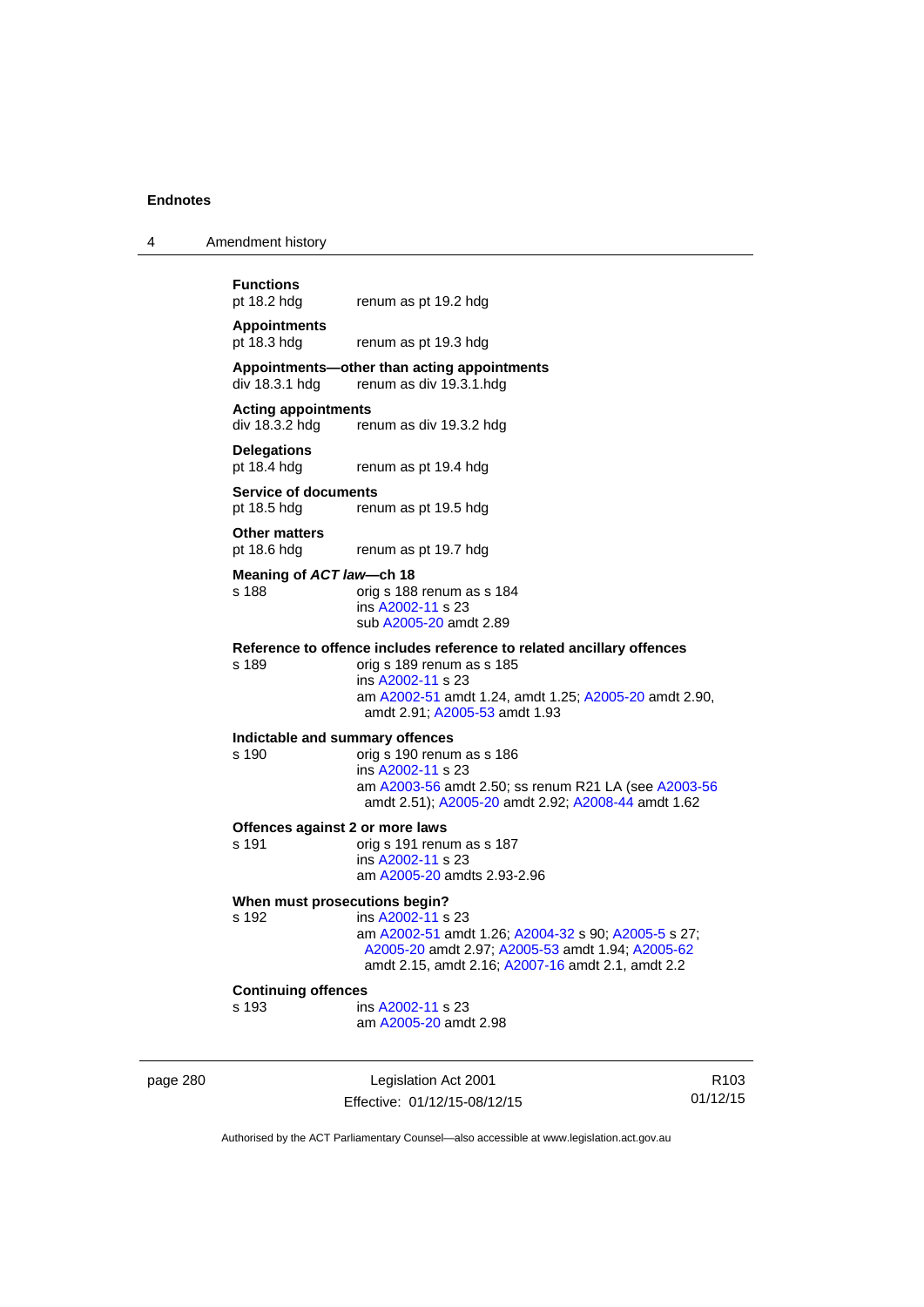# **Administrative and machinery provisions**  ch 19 hdg (prev ch 12 hdg) renum as ch 19 hdg and then ch 20 hdg (prev ch 18 hdg) ins [A2001-56](http://www.legislation.act.gov.au/a/2001-56) amdt 2.68 renum as ch 19 hdg [A2002-11](http://www.legislation.act.gov.au/a/2002-11) s 24 **Introductory**  pt 19.1 hdg (prev pt 18.1 hdg) ins [A2001-56](http://www.legislation.act.gov.au/a/2001-56) amdt 2.68 renum [A2002-11](http://www.legislation.act.gov.au/a/2002-11) s 24 **Meaning of** *law***—ch 19**  s 195 ins [A2001-56](http://www.legislation.act.gov.au/a/2001-56) amdt 2.68 am [A2005-20](http://www.legislation.act.gov.au/a/2005-20) amdt 2.99 **Functions**<br>pt 19.2 hdg (prev pt 18.2 hdg) ins  $A2001 - 56$  amdt 2.68 renum [A2002-11](http://www.legislation.act.gov.au/a/2002-11) s 24 **Provision giving function gives power to exercise function**  s 196 ins [A2001-56](http://www.legislation.act.gov.au/a/2001-56) amdt 2.68 **Statutory functions may be exercised from time to time**<br>s 197 ins A2001-56 amdt 2.68 ins [A2001-56](http://www.legislation.act.gov.au/a/2001-56) amdt 2.68 am [A2002-11](http://www.legislation.act.gov.au/a/2002-11) amdt 1.113, amdt 1.114; [A2005-20](http://www.legislation.act.gov.au/a/2005-20) amdt 2.100 **Functions of bodies**  s 199 ins [A2001-56](http://www.legislation.act.gov.au/a/2001-56) amdt 2.68 am [A2002-11](http://www.legislation.act.gov.au/a/2002-11) amdt 1.115, amdt 1.116; ss renum R5 LA (see [A2002-11](http://www.legislation.act.gov.au/a/2002-11) amdt 1.117); [A2003-41](http://www.legislation.act.gov.au/a/2003-41) amdt 2.32, amdt 2.33; ss renum R20 LA (see [A2003-41](http://www.legislation.act.gov.au/a/2003-41) amdt 2.34) **Functions of occupants of positions**  s 200 ins [A2001-56](http://www.legislation.act.gov.au/a/2001-56) amdt 2.68 **Appointments**  (prev pt 18.3 hdg) ins [A2001-56](http://www.legislation.act.gov.au/a/2001-56) amdt 2.68 renum [A2002-11](http://www.legislation.act.gov.au/a/2002-11) s 24 **Appointments—general**  div 19.3.1 hdg (prev div 18.3.1 hdg) ins [A2001-56](http://www.legislation.act.gov.au/a/2001-56) amdt 2.68 renum [A2002-11](http://www.legislation.act.gov.au/a/2002-11) s 24 sub [A2003-56](http://www.legislation.act.gov.au/a/2003-56) amdt 2.52 div 19.3.1 note ins [A2002-11](http://www.legislation.act.gov.au/a/2002-11) amdt 1.118 **Application—div 19.3.1**  s 205 ins [A2001-56](http://www.legislation.act.gov.au/a/2001-56) amdt 2.68 am [A2002-11](http://www.legislation.act.gov.au/a/2002-11) amdt 1.119, amdt 1.120 **Appointments must be in writing etc**  s 206 ins [A2001-56](http://www.legislation.act.gov.au/a/2001-56) amdt 2.68 sub [A2002-11](http://www.legislation.act.gov.au/a/2002-11) s 25

R103 01/12/15

Legislation Act 2001 Effective: 01/12/15-08/12/15 page 281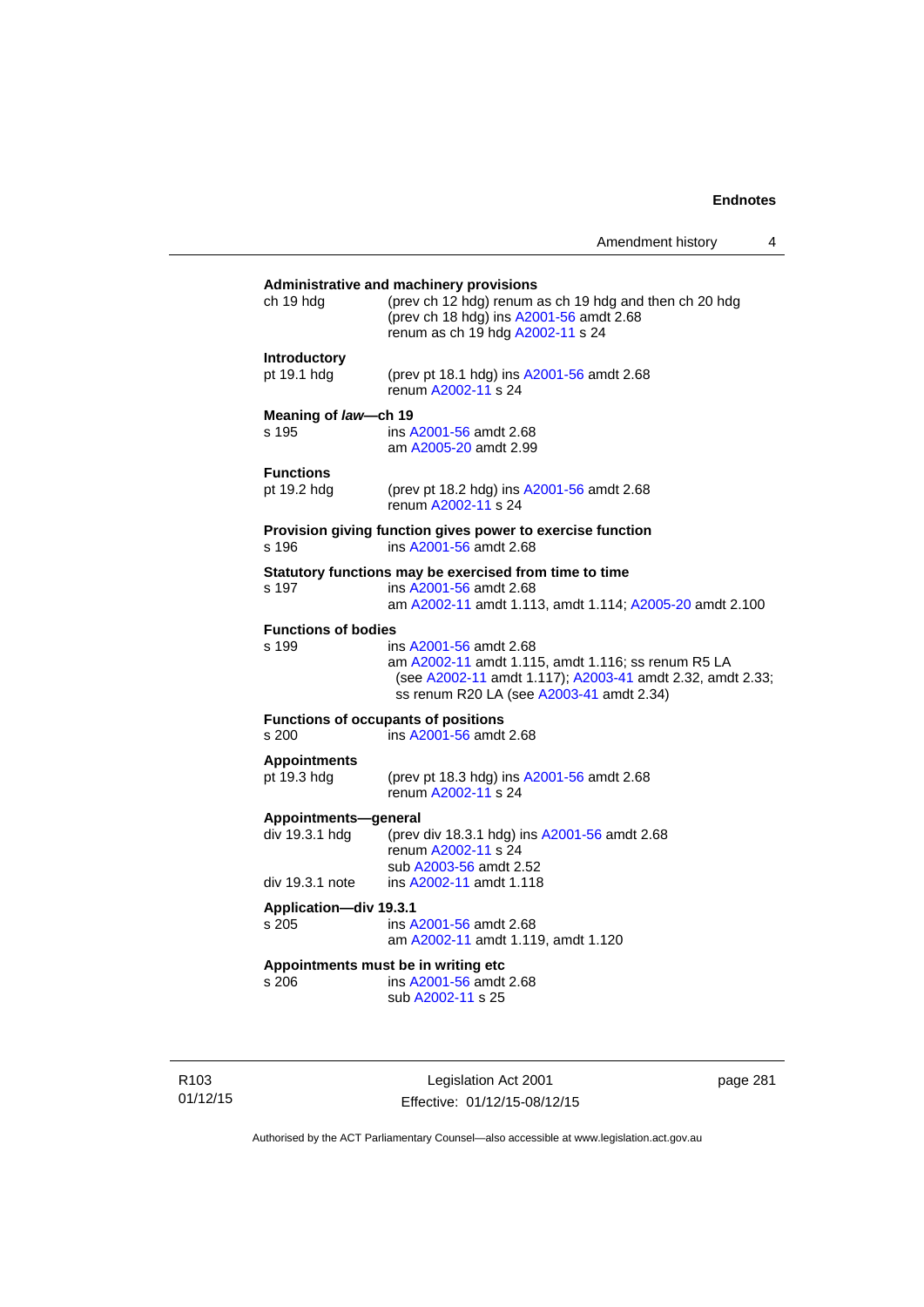| 4 | Amendment history                                 |                                                                                                          |
|---|---------------------------------------------------|----------------------------------------------------------------------------------------------------------|
|   | s 207                                             | Appointment may be by name or position<br>ins A2001-56 amdt 2.68                                         |
|   | s 208                                             | Power of appointment includes power to suspend etc<br>ins A2001-56 amdt 2.68<br>am A2005-20 amdt 2.101   |
|   | s 209                                             | Power of appointment includes power to make acting appointment<br>ins A2001-56 amdt 2.68                 |
|   | <b>Resignation of appointment</b><br>s 210        | ins A2001-56 amdt 2.68                                                                                   |
|   | s 211                                             | Appointment not affected by appointer changes<br>ins A2001-56 amdt 2.68                                  |
|   | s 212                                             | Appointment not affected by defect etc<br>ins A2001-56 amdt 2.68                                         |
|   | <b>Acting appointments</b><br>div 19.3.2 hdg      | (prev div 18.3.2 hdg) ins A2001-56 amdt 2.68<br>renum A2002-11 s 24                                      |
|   | Application-div 19.3.2<br>s 215                   | ins A2001-56 amdt 2.68<br>am A2002-11 amdt 1.121, amdt 1.122                                             |
|   | s 216                                             | Acting appointments must be in writing etc<br>ins A2001-56 amdt 2.68<br>sub A2002-11 s 26                |
|   | s 217                                             | Acting appointment may be made by name or position<br>ins A2001-56 amdt 2.68                             |
|   | s 218                                             | Instrument may provide when acting appointment has effect etc<br>ins A2001-56 amdt 2.68                  |
|   | s 219                                             | Appointer may decide terms of acting appointment etc<br>ins A2001-56 amdt 2.68<br>am A2002-11 amdt 1.123 |
|   | s 220                                             | Appointee may exercise functions under acting appointment etc<br>ins A2001-56 amdt 2.68                  |
|   | s 221                                             | How long does an acting appointment operate?<br>ins A2001-56 amdt 2.68<br>am A2002-11 amdt 1.124         |
|   | <b>Resignation of acting appointment</b><br>s 222 | ins A2001-56 amdt 2.68                                                                                   |
|   | s 223                                             | Effect of acting appointment on substantive appointment etc<br>ins A2001-56 amdt 2.68                    |

page 282 Legislation Act 2001 Effective: 01/12/15-08/12/15

R103 01/12/15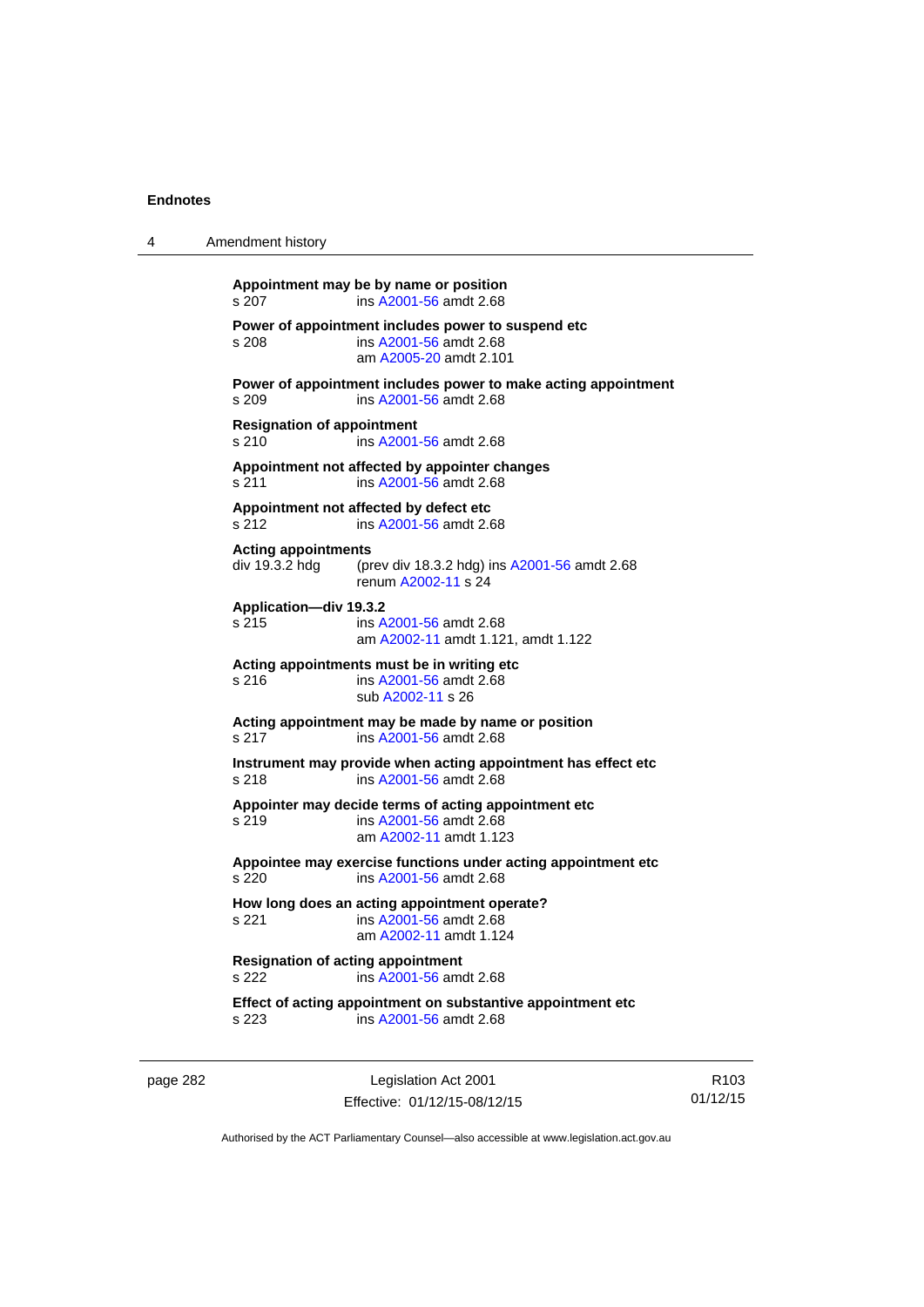# **Acting appointment not affected by appointer changes**  s 224 ins [A2001-56](http://www.legislation.act.gov.au/a/2001-56) amdt 2.68 **Acting appointment not affected by defect etc**  s 225 ins [A2001-56](http://www.legislation.act.gov.au/a/2001-56) amdt 2.68 **Standing acting arrangements**<br>div 19.3.2A hdg ins A2003-41 ins [A2003-41](http://www.legislation.act.gov.au/a/2003-41) amdt 2.35 **Application—div 19.3.2A**  s 225A ins [A2003-41](http://www.legislation.act.gov.au/a/2003-41) amdt 2.35 **Person acting under standing acting arrangement may exercise functions etc**  s 225B hdg sub [A2005-20](http://www.legislation.act.gov.au/a/2005-20) amdt 2.102<br>s 225B ins A2003-41 amdt 2.35 ins [A2003-41](http://www.legislation.act.gov.au/a/2003-41) amdt 2.35 **Appointments—Assembly consultation**  div 19.3.3 hdg ins [A2002-11](http://www.legislation.act.gov.au/a/2002-11) s 27 **Meaning of** *statutory position***—div 19.3.3**  s 226 ins [A2002-11](http://www.legislation.act.gov.au/a/2002-11) s 27 **Application—div 19.3.3**  s 227 ins [A2002-11](http://www.legislation.act.gov.au/a/2002-11) s 27 am [A2002-49](http://www.legislation.act.gov.au/a/2002-49) amdt 2.34; [A2004-28](http://www.legislation.act.gov.au/a/2004-28) amdt 3.32 (3), (4) exp 22 December 2004 (s 227 (4) and see [A2004-28](http://www.legislation.act.gov.au/a/2004-28),  $s$  211 (1) and [NI2004-486\)](http://www.legislation.act.gov.au/ni/2004-486/default.asp) am [A2007-3](http://www.legislation.act.gov.au/a/2007-3) amdt 2.1 **Consultation with appropriate Assembly committee**  s 228 ins [A2002-11](http://www.legislation.act.gov.au/a/2002-11) s 27 **Appointment is disallowable instrument**  s 229 hdg sub [A2002-49](http://www.legislation.act.gov.au/a/2002-49) amdt 2.35 s 229 ins [A2002-11](http://www.legislation.act.gov.au/a/2002-11) s 27 **Delegations**  pt 19.4 hdg (prev pt 18.4 hdg) ins [A2001-56](http://www.legislation.act.gov.au/a/2001-56) amdt 2.68 renum [A2002-11](http://www.legislation.act.gov.au/a/2002-11) s 24 **Application—pt 19.4 generally**  s 230 ins [A2001-56](http://www.legislation.act.gov.au/a/2001-56) amdt 2.68 am [A2002-11](http://www.legislation.act.gov.au/a/2002-11) amdt 1.125; [A2005-20](http://www.legislation.act.gov.au/a/2005-20) amdt 2.103, amdt 2.104 **Application—pt 19.4 to subdelegations**  s 231 ins [A2001-56](http://www.legislation.act.gov.au/a/2001-56) amdt 2.68 am [A2002-11](http://www.legislation.act.gov.au/a/2002-11) amdt 1.126; [A2003-56](http://www.legislation.act.gov.au/a/2003-56) amdt 2.53, amdt 2.54 **Delegation must be in writing etc**  s 232 ins [A2001-56](http://www.legislation.act.gov.au/a/2001-56) amdt 2.68

R103 01/12/15

Legislation Act 2001 Effective: 01/12/15-08/12/15 page 283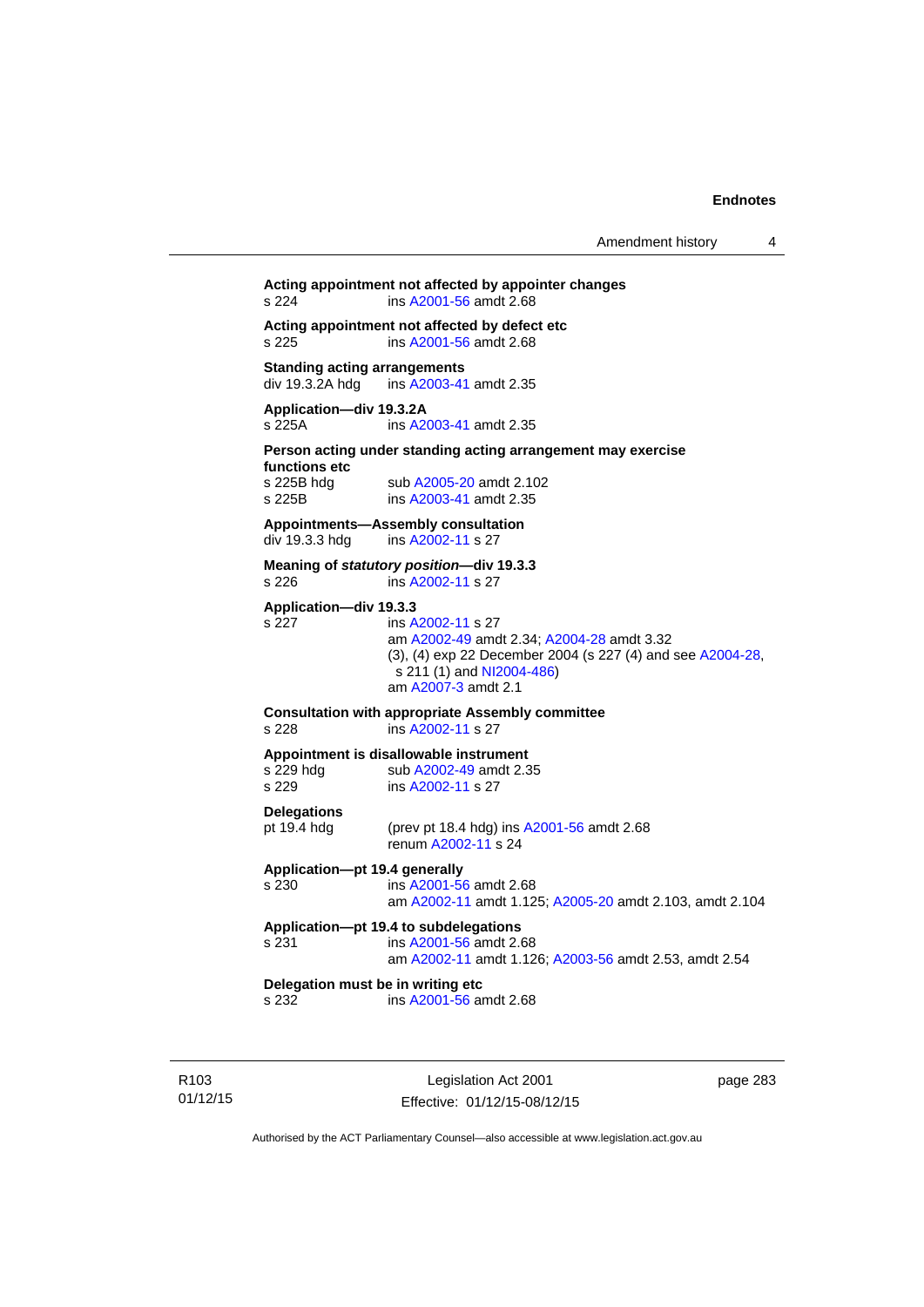| 4 | Amendment history                               |                                                                                                                        |
|---|-------------------------------------------------|------------------------------------------------------------------------------------------------------------------------|
|   | s 233                                           | Delegation may be made by name or position<br>ins A2001-56 amdt 2.68                                                   |
|   | s 234                                           | Instrument may provide when delegation has effect etc<br>ins A2001-56 amdt 2.68<br>am A2003-41 amdt 2.36               |
|   | s 235                                           | Delegation may be made to 2 or more delegates<br>ins A2001-56 amdt 2.68                                                |
|   | Power to delegate may not be delegated<br>s 236 | ins A2001-56 amdt 2.68<br>am A2002-11 amdt 1.127<br>sub A2003-56 amdt 2.55                                             |
|   | Delegation may be amended or revoked<br>s 237   | ins A2001-56 amdt 2.68<br>am A2005-20 amdt 2.105                                                                       |
|   | s 238                                           | Appointer responsible for delegated function<br>ins A2001-56 amdt 2.68                                                 |
|   | Exercise of delegation by delegate<br>s 239     | ins A2001-56 amdt 2.68<br>am A2002-49 amdt 2.36, amdt 2.37; A2003-56 amdt 2.56                                         |
|   | s 240                                           | Appointer may exercise delegated function<br>ins A2001-56 amdt 2.68                                                    |
|   | s 241                                           | Delegation not affected by appointer changes<br>ins A2001-56 amdt 2.68                                                 |
|   | Delegation not affected by defect etc<br>s 242  | ins A2001-56 amdt 2.68                                                                                                 |
|   | <b>Service of documents</b><br>pt 19.5 hdg      | (prev pt 18.5 hdg) ins A2001-56 amdt 2.68<br>renum A2002-11 s 24                                                       |
|   | <b>Application-pt 19.5</b><br>s 245             | ins A2001-56 amdt 2.68                                                                                                 |
|   | Definitions-pt 19.5<br>s 246                    | ins A2001-56 amdt 2.68<br>def executive officer am A2011-22 amdt 1.277<br>def <i>home address</i> am A2002-30 amdt 2.7 |
|   | Service of documents on individuals<br>s 247    | ins A2001-56 amdt 2.68<br>am A2002-49 amdt 2.38, amdt 2.39                                                             |

page 284 Legislation Act 2001 Effective: 01/12/15-08/12/15

R103 01/12/15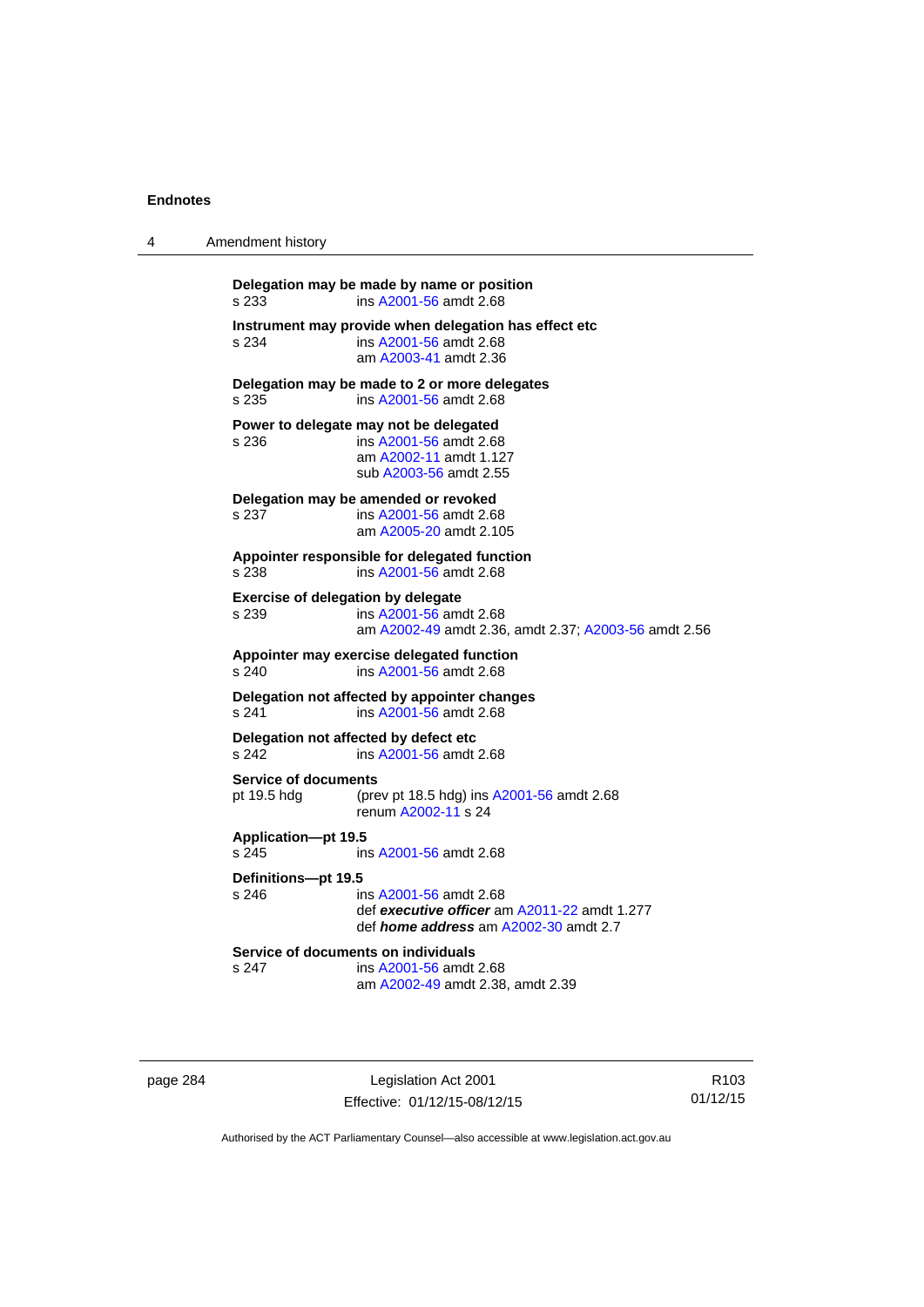| Delegation by parliamentary counsel<br>(prev s 119) renum A2001-56 amdt 2.67<br>om A2002-11 amdt 1.132<br><b>References to Administration Act 1989 etc</b><br>(prev s 120) renum A2001-56 amdt 2.67<br>om A2002-11 amdt 1.132 |                                      |
|-------------------------------------------------------------------------------------------------------------------------------------------------------------------------------------------------------------------------------|--------------------------------------|
|                                                                                                                                                                                                                               |                                      |
|                                                                                                                                                                                                                               |                                      |
| Production of records kept in computers etc<br>ins A2001-56 amdt 2.68<br>am A2005-20 amdt 2.109                                                                                                                               |                                      |
| ins A2001-56 amdt 2.68<br>am A2002-11 amdt 1.130, amdt 1.131; A2002-49 amdt 2.42;<br>A2003-41 amdt 2.38; A2005-20 amdt 2.107, amdt 2.108;<br>A2006-42 amdt 2.12, amdt 2.19                                                    |                                      |
| (prev pt 18.6 hdg) ins A2001-56 amdt 2.68<br>sub A2002-11 s 28                                                                                                                                                                |                                      |
| <b>Delegation by Minister</b><br>ins A2002-11 s 29                                                                                                                                                                            |                                      |
| Administration of matters not allocated<br>ins A2002-11 s 29                                                                                                                                                                  |                                      |
| <b>Exercise of functions of Executive</b><br>ins A2002-11 s 29<br>am A2003-41 amdt 2.37; A2005-62 amdt 2.17                                                                                                                   |                                      |
| <b>Functions of Executive and Ministers</b><br>ins A2002-11 s 29                                                                                                                                                              |                                      |
| Powers of courts and tribunals not affected<br>ins A2001-56 amdt 2.68                                                                                                                                                         |                                      |
| Other laws not affected etc<br>ins A2001-56 amdt 2.68<br>am A2002-11 amdt 1.129                                                                                                                                               |                                      |
| When document taken to be served<br>sub A2005-20 amdt 2.106<br>ins A2001-56 amdt 2.68<br>am A2002-11 amdt 1.128; A2011-48 amdt 1.36                                                                                           |                                      |
| Service of documents on agencies<br>ins A2001-56 amdt 2.68                                                                                                                                                                    |                                      |
| ins A2001-56 amdt 2.68<br>am A2002-49 amdt 2.40, amdt 2.41                                                                                                                                                                    |                                      |
|                                                                                                                                                                                                                               | Service of documents on corporations |

R103 01/12/15

Effective: 01/12/15-08/12/15

page 285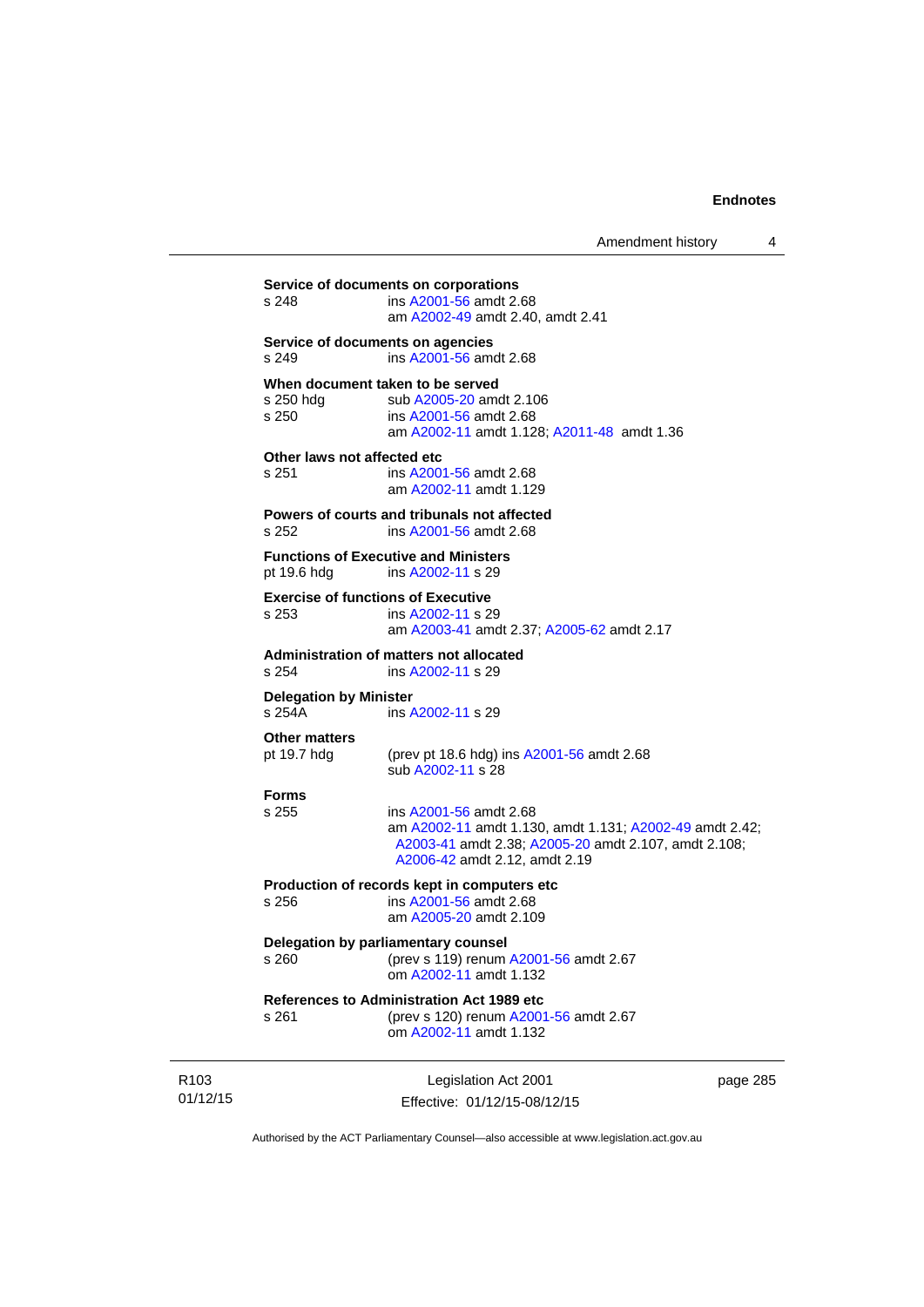4 Amendment history

page 286 Legislation Act 2001 **Regulation-making power**  s 262 (prev s 121) renum as s 262 and then s 302 **Application of s 28**  s 263 (prev s 122) renum [A2001-56](http://www.legislation.act.gov.au/a/2001-56) amdt 2.67 exp 12 March 2002 (s 263 (2)) **Application of s 47 (2) to (6)**  s 264 (prev s 122A) renum as s 264 and then s 304 **Application of s 61 and s 62**  s 265 (prev s 123) renum as s 265 and then s 305 **Application of s 69**  s 266 (prev s 124) renum [A2001-56](http://www.legislation.act.gov.au/a/2001-56) amdt 2.67 exp 12 March 2002 (s 266 (2)) **Transitional regulations**  s 267 (prev s 125) renum as s 267 and then s 306 **Modification of ch 20's operation**  s 268 (prev s 126) renum as s 268 and then s 307 **Status of certain instruments as disallowable instruments**  s 269 (prev s 127) renum as s 269 and then s 308 **Status of certain instruments as notifiable instruments**  s 270 (prev s 128) renum as s 270 and then s 309 **Compliance with authorisation or requirement to do something by notice in gazette**  s 271 (prev s 129) renum as s 271 and then s 310 **Commencement of Acts that refer to notification or notice in the gazette**  s 271B renum as s 311 **Commencement of registrable instruments that refer to notification or notice in the gazette**  s 271C renum as s 312 **Status of republications under Legislation (Republication) Act 1996**  s 272 (prev s 130) renum as s 272 and then s 313 **Transitional provisions about penalties** s 273 renum as s 314 **Status of certain determinations**  s 274 renum as s 315 **Miscellaneous**  ch 20 hdg (prev ch 13 hdg) renum as ch 20 hdg and then ch 21 hdg (prev ch 12 hdg) renum as ch 19 hdg [A2001-56](http://www.legislation.act.gov.au/a/2001-56) amdt 2.66 renum as ch 20 hdg [A2002-11](http://www.legislation.act.gov.au/a/2002-11) s 24

Effective: 01/12/15-08/12/15

R103 01/12/15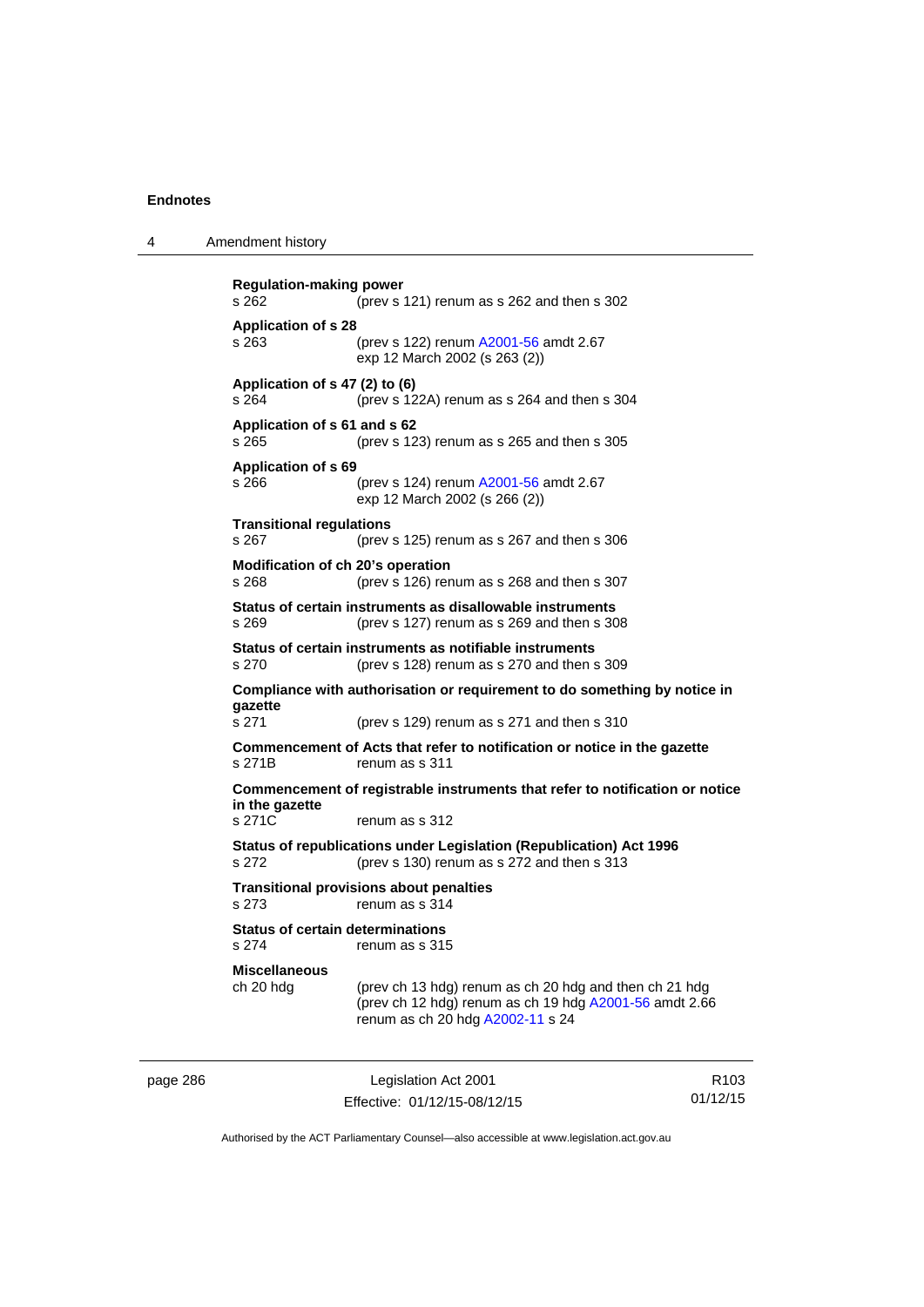| s 300                           | ins A2002-11 amdt 1.132                                                                                 |
|---------------------------------|---------------------------------------------------------------------------------------------------------|
|                                 | am A2004-60 amdt 1.175                                                                                  |
|                                 | References to Administration Act 1989 etc                                                               |
| s 301                           | ins A2002-11 amdt 1.132                                                                                 |
| <b>Regulation-making power</b>  |                                                                                                         |
| s 302                           | (prev s 121) renum as s 262 A2001-56 amdt 2.67<br>renum as s 302 R5 LA (see A2002-11 amdt 1.133)        |
|                                 | sub A2003-41 amdt 2.39                                                                                  |
|                                 | am A2006-42 amdt 2.19; A2011-28 amdt 2.18                                                               |
| <b>Transitional</b>             |                                                                                                         |
| ch 21 hdg                       | (prev ch 13 hdg) renum as ch 20 hdg A2001-56 amdt 2.66<br>renum as ch 21 hdg A2002-11 s 24<br>om R29 LA |
|                                 | Transitional-meaning of optometrist                                                                     |
| s 303                           | ins A2005-9 amdt 1.1                                                                                    |
|                                 | exp 9 January 2007 (see the Health Professionals Act 2004<br>s 136 (1) (h)) (s 303 (2))                 |
| Application of s 47 (2) to (6)  |                                                                                                         |
| s 304 hdg                       | (prev s 122A hdg) renum as s 264 hdg and then s 304 hdg<br>sub A2002-11 amdt 1.134                      |
| s 304                           | (prev s 122A) ins A2001-44 amdt 1.2623                                                                  |
|                                 | renum as s 264 A2001-56 amdt 2.67                                                                       |
|                                 | am A2002-11 amdt 1.135                                                                                  |
|                                 | renum as s 304 R5 LA (see A2002-11 amdt 1.136)<br>exp 12 September 2004 (s 304 (4))                     |
| Application of s 61 and s 62    |                                                                                                         |
| s 305                           | (prev s 123) renum as s 265 A2001-56 amdt 2.67                                                          |
|                                 | renum as s 305 R5 LA (see A2002-11 amdt 1.136)<br>exp 12 September 2002 (s 305 (3))                     |
| <b>Transitional regulations</b> |                                                                                                         |
| s 306                           | (prev s 125) am A2001-44 amdt 1.2624                                                                    |
|                                 | renum as s 267 A2001-56 amdt 2.67                                                                       |
|                                 | am A2001-56 amdts 2.69-2.71; A2002-11<br>amdts 1.137-1.140                                              |
|                                 | renum as s 306 R5 LA (see A2002-11 amdt 1.136)                                                          |
|                                 | exp 28 May 2003 (s 306 (5))                                                                             |

R103 01/12/15

Legislation Act 2001 Effective: 01/12/15-08/12/15 page 287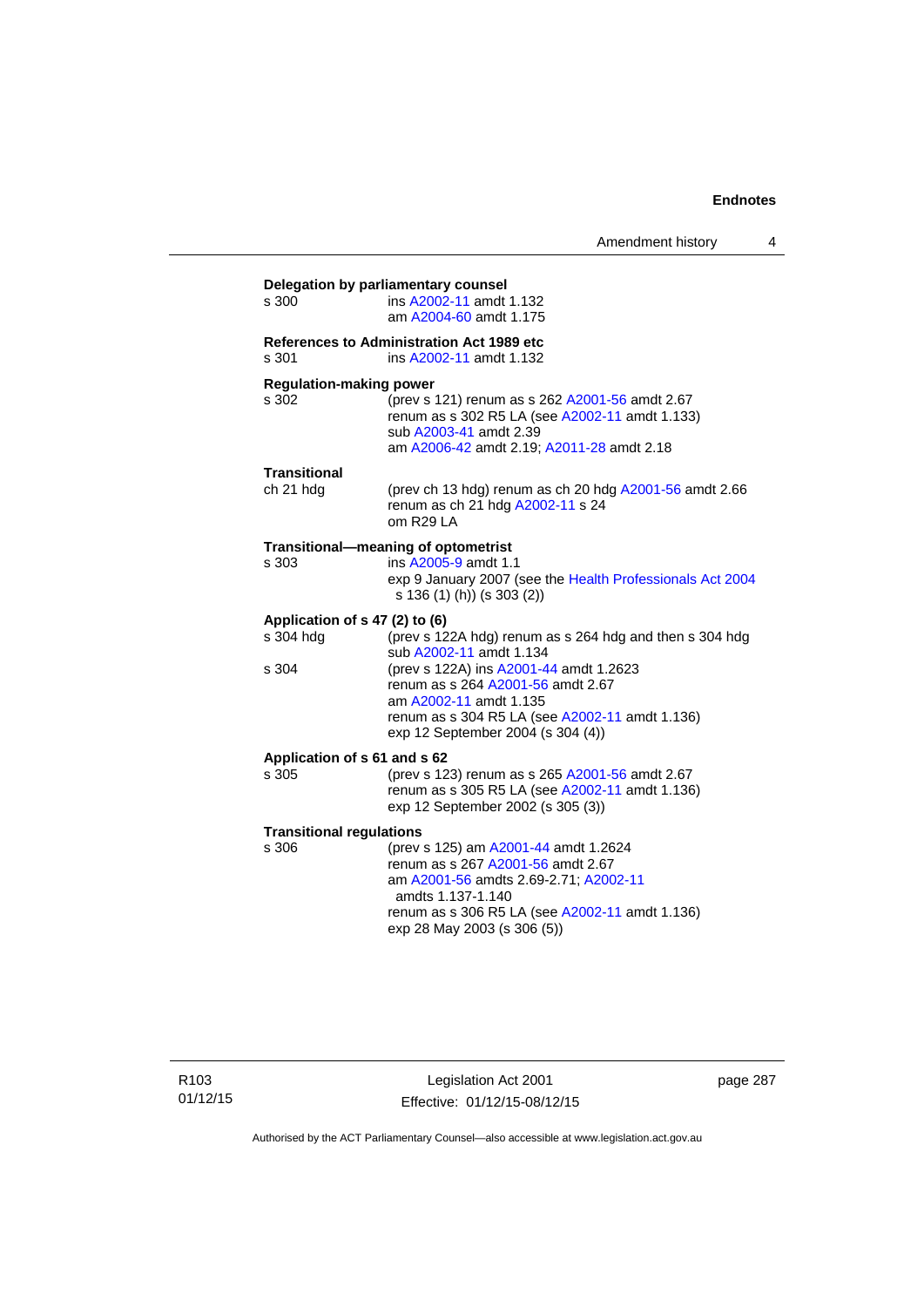| 4 | Amendment history                                       |                                                                                                                                                                                                                              |
|---|---------------------------------------------------------|------------------------------------------------------------------------------------------------------------------------------------------------------------------------------------------------------------------------------|
|   | Modification of ch 20's operation<br>s 307 hdg<br>s 307 | (prev s 268 hdg) sub A2001-56 amdt 2.72<br>(prev s 126) renum as s 268 A2001-56 amdt 2.67<br>am A2002-11 amdt 1.141<br>renum as s 307 R5 LA (see A2002-11 amdt 1.13)<br>am A2002-49 amdt 2.54<br>exp 28 May 2003 (s 307 (2)) |
|   | s 308                                                   | Status of certain instruments as disallowable instruments<br>(prev s 127) renum as s 269 A2001-56 amdt 2.67<br>renum as s 308 R5 LA (see A2002-11 amdt 1.136)<br>exp 12 September 2004 (s 308 (4))                           |
|   | s 309                                                   | Status of certain instruments as notifiable instruments<br>(prev s 128) renum as s 270 A2001-56 amdt 2.67<br>renum as s 309 R5 LA (see A2002-11 amdt 1.136)<br>exp 12 September 2004 (s 309 (7))                             |
|   |                                                         | Compliance with authorisation or requirement to do something by notice in                                                                                                                                                    |
|   | qazette<br>s 310                                        | (prev s 129) renum as s 271 A2001-56 amdt 2.67<br>am A2001-56 amdt 2.73<br>renum as s 310 R5 LA (see A2002-11 amdt 1.136)<br>exp 12 September 2004 (s 310 (5))                                                               |
|   | s 310A                                                  | Application of s 89 to registrable instrument<br>ins A2003-56 amdt 2.57<br>exp 12 September 2004 (s 310A (2))                                                                                                                |
|   | s 311                                                   | Commencement of Acts that refer to notification or notice in the gazette<br>(prev s 271B) ins as mod SL2001-34 reg 6<br>renum R5 LA (see A2002-11 amdt 1.136)<br>exp 13 September 2002 (s 311 (5))                           |
|   | in the gazette                                          | Commencement of registrable instruments that refer to notification or notice                                                                                                                                                 |
|   | s 312                                                   | (prev s 271C) ins as mod $SL2001-34$ reg 6<br>renum R5 LA (see A2002-11 amdt 1.136)<br>exp 13 September 2002 (s 312 (5))                                                                                                     |
|   | s 313                                                   | Status of republications under Legislation (Republication) Act 1996<br>(prev s 130) renum as s 272 A2001-56 amdt 2.67<br>renum as s 313 R5 LA (see A2002-11 amdt 1.136)<br>exp 12 September 2004 (s 313 (3))                 |
|   | s 314                                                   | <b>Transitional provisions about penalties</b><br>(prev s 273) ins A2001-56 amdt 2.74<br>renum R5 LA (see A2002-11 amdt 1.136)<br>exp 12 September 2003 (s 314 (5))                                                          |

page 288 Legislation Act 2001 Effective: 01/12/15-08/12/15

R103 01/12/15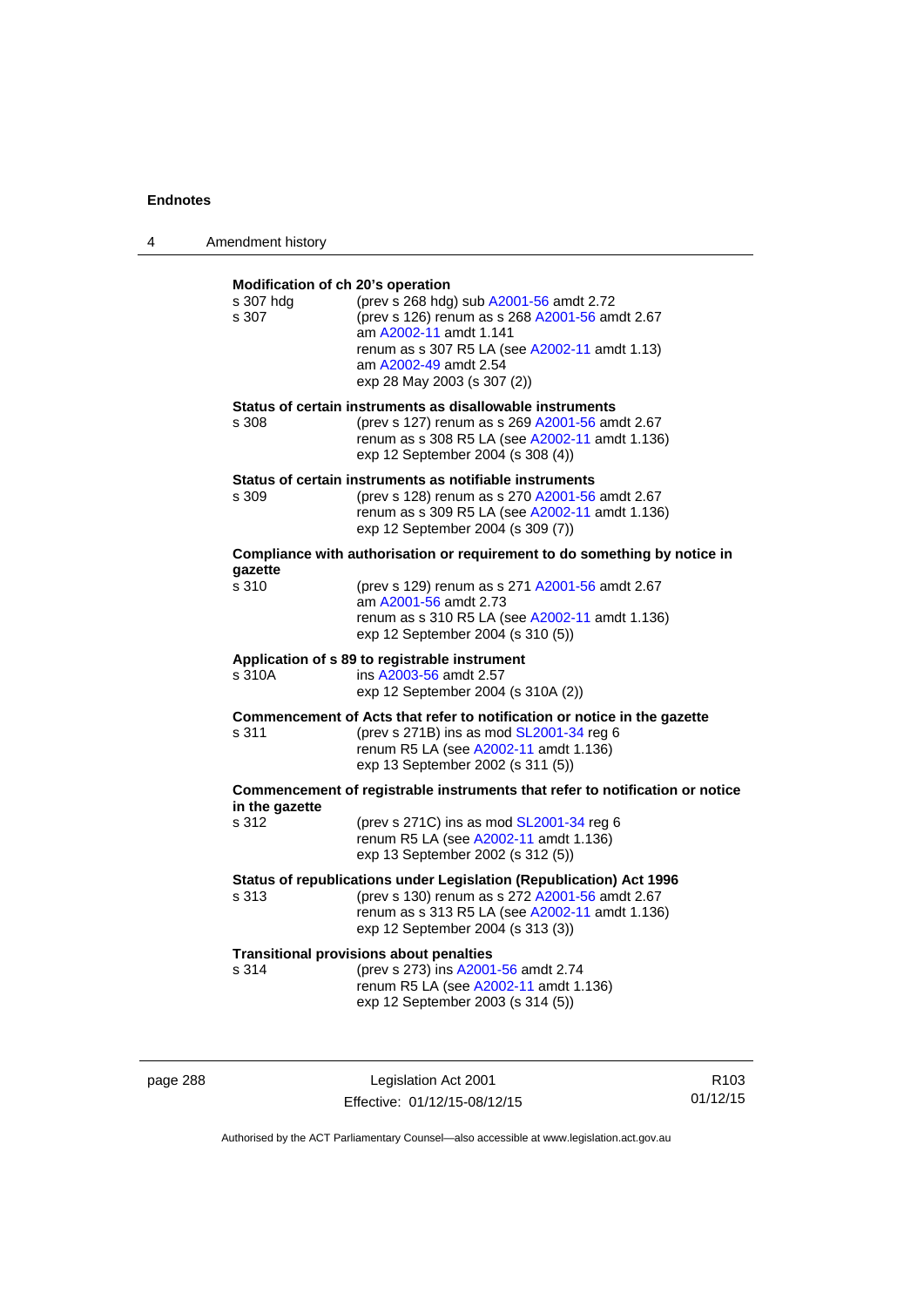## **Status of certain determinations**

| s 315 | (prev s 274) ins A2001-56 amdt 2.74   |
|-------|---------------------------------------|
|       | renum R5 LA (see A2002-11 amdt 1.136) |
|       | exp 12 September 2003 (s 315 (6))     |

## **Delegations under Administration Act 1989**

| Delegations under Administration ACt 1969                         |                                                        |  |  |
|-------------------------------------------------------------------|--------------------------------------------------------|--|--|
| s 316                                                             | ins A2003-56 amdt 2.58                                 |  |  |
|                                                                   | exp 12 September 2004 (s 316 (3))                      |  |  |
| Former NSW and UK Acts in force before establishment of Territory |                                                        |  |  |
| sch 1 pt 1.1 hdg                                                  | (prev sch 1 pt 1 hdg) sub and renum A2001-56 amdt 2.75 |  |  |
| sch 1 pt 1.1                                                      | am A2001-44 amdt 1.2625; A2001-56 amdts 2.76-2.79;     |  |  |

[A2001-88](http://www.legislation.act.gov.au/a/2001-88) s 43 (2); [A2002-40](http://www.legislation.act.gov.au/a/2002-40) amdt 3.28; items renum R11 LA (see [A2002-40](http://www.legislation.act.gov.au/a/2002-40) amdt 3.29) sub [A2002-49](http://www.legislation.act.gov.au/a/2002-49) amdt 2.43 am [A2003-56](http://www.legislation.act.gov.au/a/2003-56) amdt 2.59; items renum R21 LA (see [A2003-56](http://www.legislation.act.gov.au/a/2003-56) amdt 2.60); [A2004-17](http://www.legislation.act.gov.au/a/2004-17) amdt 2.10; items renum R30 LA (see [A2004-17](http://www.legislation.act.gov.au/a/2004-17) amdt 2.11); [A2004-60](http://www.legislation.act.gov.au/a/2004-60) amdt 1.176; items renum R31 LA (see [A2004-60](http://www.legislation.act.gov.au/a/2004-60) amdt 1.177); [A2006-38](http://www.legislation.act.gov.au/a/2006-38) amdt 1.9; items renum R52 LA (see [A2006-38](http://www.legislation.act.gov.au/a/2006-38) amdt 1.10); [A2009-39](http://www.legislation.act.gov.au/a/2009-39) amdt 2.5; items renum R70 LA; [A2009-50](http://www.legislation.act.gov.au/a/2009-50) s 50; items renum R71 LA

## **Former NSW Acts applied after establishment of Territory**

| sch 1 pt 1.2 hda | (prev sch 1 pt 2 hdg) sub and renum $A2001-56$ amdt 2.80 |
|------------------|----------------------------------------------------------|
| sch 1 pt 1.2     | am A2001-44 amdt 1.2626. amdt 1.2627: A2001-56           |
|                  | amdt 2.81; A2004-7 amdt 1.5; A2006-38 amdt 1.11; items   |
|                  | renum R52 LA (see A2006-38 amdt 1.12)                    |

## **Meaning of commonly-used terms**

| dict pt 1 hdg  | sub A2003-56 amdt 2.61                                            |
|----------------|-------------------------------------------------------------------|
| dict pt 1 note | sub A2003-56 amdt 2.61                                            |
| dict pt 1      | def $AAT$ ins $A2002-49$ amdt 2.44                                |
|                | om A2008-37 amdt 1.297                                            |
|                | def $ACAT$ ins $A2008-36$ amdt 1.409                              |
|                | def Act sub A2001-56 amdt 2.82                                    |
|                | am A2005-20 amdt 2.110                                            |
|                | def $ACT$ reloc from IA $A2001-56$ amdt 2.16                      |
|                | def ADI reloc from IA A2001-56 amdt 2.16                          |
|                | sub A2002-49 amdt 2.45                                            |
|                | def <b>administrative appeals tribunal</b> reloc from IA A2001-56 |
|                | amdt $2.16$                                                       |
|                | om A2008-37 amdt 1.297                                            |
|                | def <i>administrative unit</i> reloc from IA A2001-56 amdt 2.16   |
|                | def <b>adult</b> reloc from IA A2001-56 amdt 2.16                 |
|                | def <b>affidavit</b> reloc from IA A2001-56 amdt 2.16             |
|                | om A2005-53 amdt 1.95                                             |
|                | def <b>ambulance service</b> reloc from IA A2001-56 amdt 2.16     |
|                | sub A2004-28 amdt 3.33                                            |
|                |                                                                   |

R103 01/12/15

Legislation Act 2001 Effective: 01/12/15-08/12/15 page 289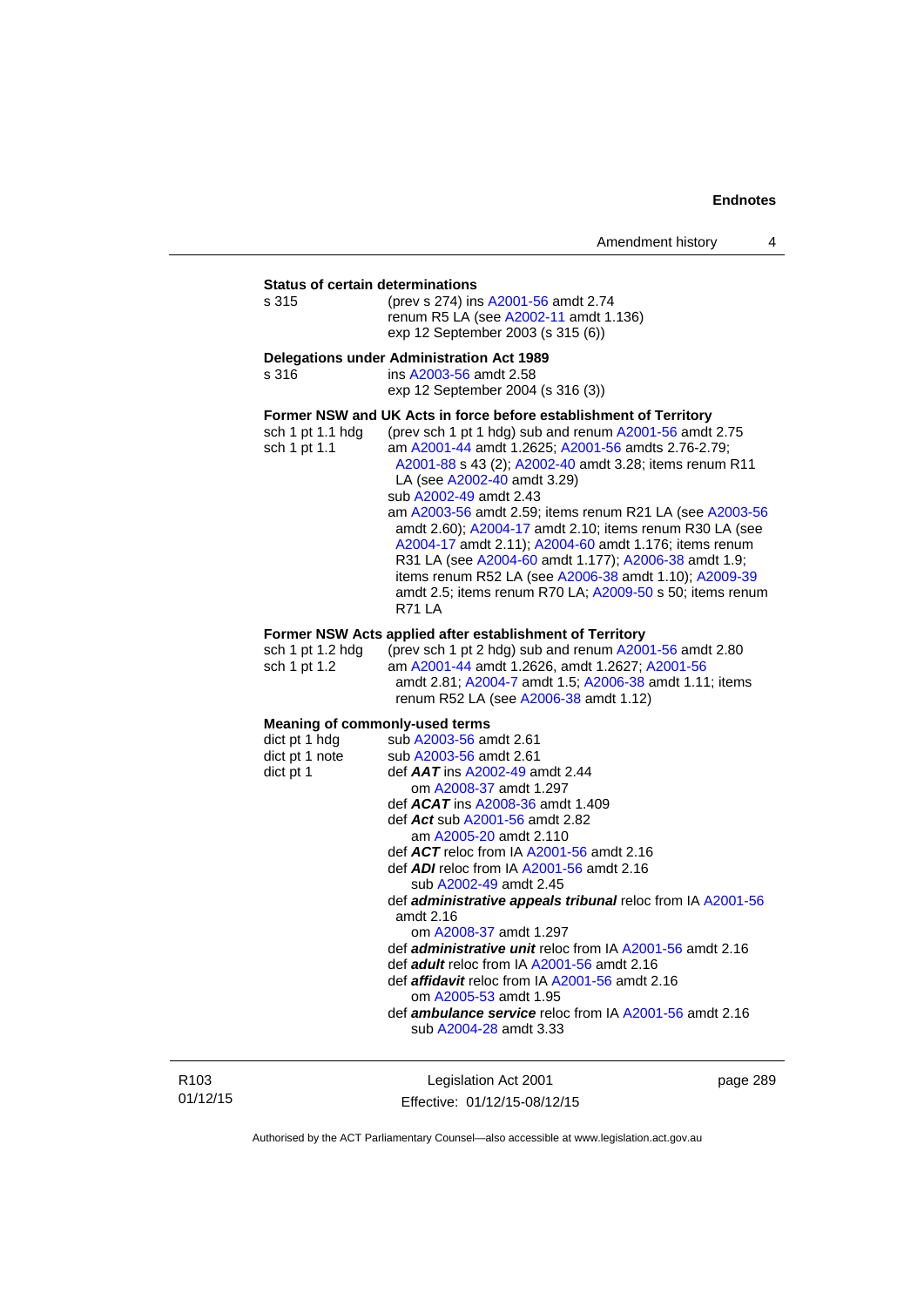| Amendment history<br>$\overline{4}$ |  |
|-------------------------------------|--|
|-------------------------------------|--|

| def amend sub A2001-56 amdt 2.82                               |
|----------------------------------------------------------------|
| am A2005-20 amdt 2.111, amdt 2.112                             |
| def <i>appoint</i> reloc from IA A2001-56 amdt 2.16            |
| def <i>AS</i> ins A2009-20 amdt 2.9                            |
| def AS/NZS ins A2009-20 amdt 2.9                               |
| def asset reloc from IA A2001-56 amdt 2.16                     |
| def associate judge ins A2015-10 s 32                          |
| def Attorney-General ins A2001-56 amdt 2.82                    |
| def <b>auditor-general</b> reloc from IA A2001-56 amdt 2.16    |
| sub A2005-20 amdt 2.113                                        |
| def Australia reloc from IA A2001-56 amdt 2.16                 |
| def Australian citizen ins A2012-21 amdt 2.1                   |
| def Australian Consumer Law (ACT) ins A2010-54                 |
| amdt 3.38                                                      |
| def <b>Australian driver licence</b> reloc from IA A2001-56    |
| amdt $2.16$                                                    |
| def Australian/New Zealand Standard ins A2009-20               |
| amdt 2.9                                                       |
| def Australian Standard ins A2009-20 amdt 2.9                  |
| def Australian Statistician ins A2005-20 amdt 2.114            |
| def <b>authorised deposit-taking institution</b> reloc from IA |
| A2001-56 amdt 2.16                                             |
| sub A2002-49 amdt 2.46                                         |
| def bank reloc from IA A2001-56 amdt 2.16                      |
| def bank holiday ins A2011-28 amdt 2.19                        |
| def bankrupt or personally insolvent ins A2009-49 amdt 2.1     |
| def barrister reloc from IA A2001-56 amdt 2.16                 |
| def body reloc from IA A2001-56 amdt 2.16                      |
| def <b>breach</b> reloc from IA A2001-56 amdt 2.16             |
| def building code ins A2004-13 amdt 2.79                       |
| def building society reloc from IA A2001-56 amdt 2.16          |
| sub A2003-56 amdt 2.62                                         |
| def business day reloc from IA A2001-56 amdt 2.16              |
| am A2011-28 amdt 2.20                                          |
| def by ins A2005-20 amdt 2.115                                 |
| def by-law ins A2005-20 amdt 2.116                             |
| def by-laws ins A2002-11 amdt 1.142                            |
| om A2005-20 amdt 2.116                                         |
| def calendar month reloc from IA A2001-56 amdt 2.16            |
| sub A2014-44 amdt 2.4                                          |
| def calendar year reloc from IA A2001-56 amdt 2.16             |
| def Canberra Institute of Technology ins A2014-55 s 35         |
| def change reloc from IA A2001-56 amdt 2.16                    |
| sub A2006-42 amdt 2.13                                         |
| def <i>chief executive</i> ins A2001-56 amdt 2.82              |
| om A2011-22 amdt 1.278                                         |
|                                                                |

page 290 **Legislation Act 2001** Effective: 01/12/15-08/12/15

R103 01/12/15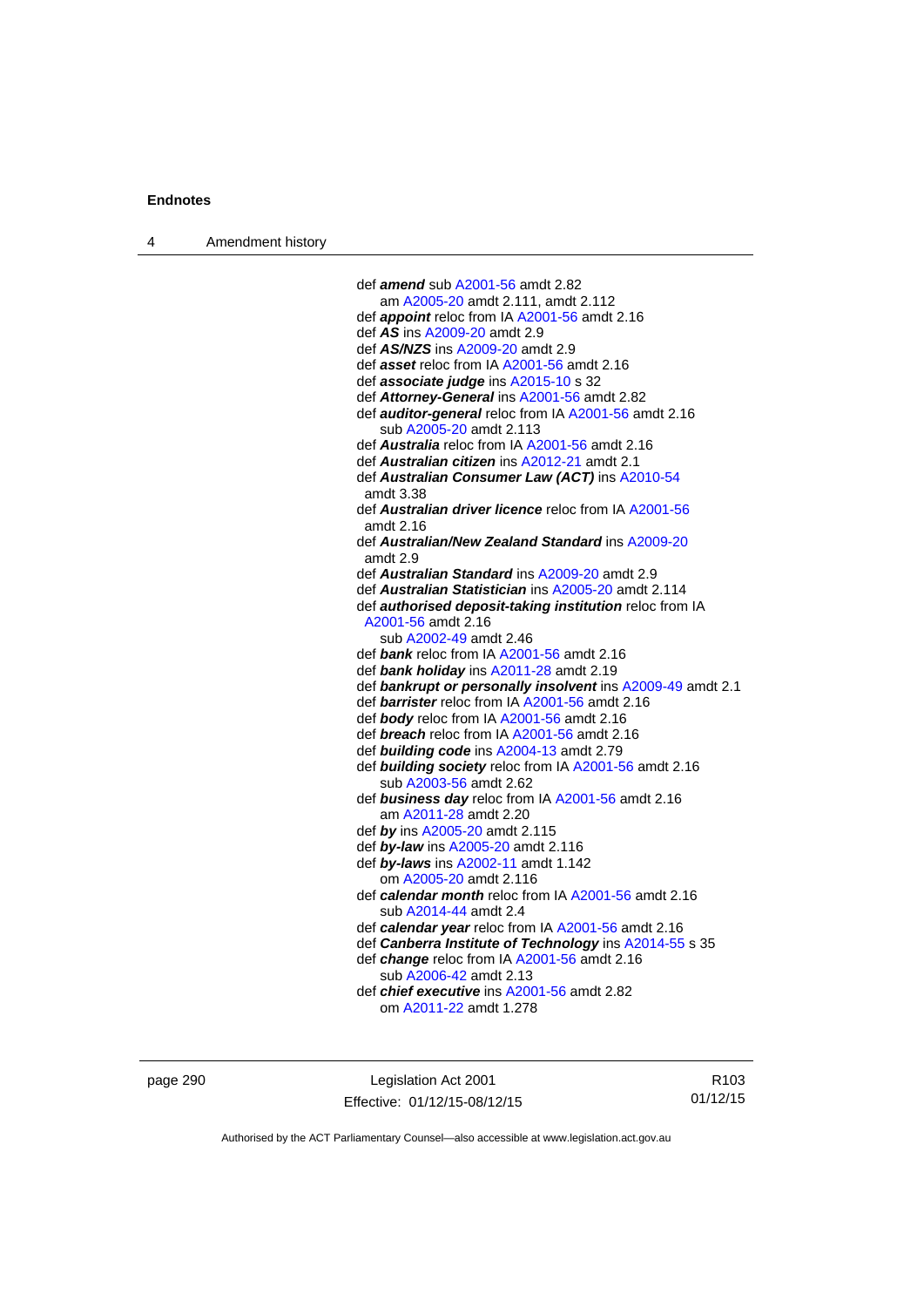def *chief fire control officer* ins [A2001-56](http://www.legislation.act.gov.au/a/2001-56) amdt 2.82 om [A2004-28](http://www.legislation.act.gov.au/a/2004-28) amdt 3.34 def *chief health officer* reloc from IA [A2001-56](http://www.legislation.act.gov.au/a/2001-56) amdt 2.16 def *Chief Justice* reloc from IA [A2001-56](http://www.legislation.act.gov.au/a/2001-56) amdt 2.16 def *Chief Magistrate* reloc from IA [A2001-56](http://www.legislation.act.gov.au/a/2001-56) amdt 2.16 def *Chief Minister* reloc from IA [A2001-56](http://www.legislation.act.gov.au/a/2001-56) amdt 2.16 def *chief officer (ambulance service)* ins [A2004-28](http://www.legislation.act.gov.au/a/2004-28) amdt 3.35 def *chief officer (fire and rescue)* ins [A2012-21](http://www.legislation.act.gov.au/a/2012-21) amdt 2.2 def *chief officer (fire brigade)* ins [A2004-28](http://www.legislation.act.gov.au/a/2004-28) amdt 3.35 om [A2012-21](http://www.legislation.act.gov.au/a/2012-21) amdt 2.2 def *chief officer (rural fire service)* ins [A2004-28](http://www.legislation.act.gov.au/a/2004-28) amdt 3.35 def *chief officer (SES)* ins [A2004-28](http://www.legislation.act.gov.au/a/2004-28) amdt 3.35 def *chief planning executive* ins [A2002-56](http://www.legislation.act.gov.au/a/2002-56) amdt 3.43 sub [A2005-20](http://www.legislation.act.gov.au/a/2005-20) amdt 2.117; [A2007-25](http://www.legislation.act.gov.au/a/2007-25) amdt 1.96 def *chief police officer* reloc from IA [A2001-56](http://www.legislation.act.gov.au/a/2001-56) amdt 2.16 def *chief solicitor* ins [A2004-42](http://www.legislation.act.gov.au/a/2004-42) amdt 2.39 am [A2011-30](http://www.legislation.act.gov.au/a/2011-30) amdt 1.8 def *chief surveyor* ins [A2007-33](http://www.legislation.act.gov.au/a/2007-33) amdt 1.9 om [A2010-6](http://www.legislation.act.gov.au/a/2010-6) amdt 1.10 def *child* reloc from IA [A2001-56](http://www.legislation.act.gov.au/a/2001-56) amdt 2.16 def *children and young people commissioner* ins [A2005-46](http://www.legislation.act.gov.au/a/2005-46) amdt 1.1 def *Childrens Court* reloc from IA [A2001-56](http://www.legislation.act.gov.au/a/2001-56) amdt 2.16 sub [A2008-20](http://www.legislation.act.gov.au/a/2008-20) amdt 4.42 def *city area* reloc from IA [A2001-56](http://www.legislation.act.gov.au/a/2001-56) amdt 2.16 am [A2005-20](http://www.legislation.act.gov.au/a/2005-20) amdt 2.118 def *civil partner* ins [A2008-14](http://www.legislation.act.gov.au/a/2008-14) amdt 1.44 def *civil partnership* ins [A2008-14](http://www.legislation.act.gov.au/a/2008-14) amdt 1.44 sub [A2012-40](http://www.legislation.act.gov.au/a/2012-40) amdt 3.65 def *civil union* ins [A2006-22](http://www.legislation.act.gov.au/a/2006-22) amdt 1.74 [\(A2006-22](http://www.legislation.act.gov.au/a/2006-22) rep before commenced by disallowance (see Cwlth Gaz 2006 No S93)) ins [A2012-40](http://www.legislation.act.gov.au/a/2012-40) amdt 3.66 sub [A2013-39](http://www.legislation.act.gov.au/a/2013-39) amdt 2.37 [\(A2013-39](http://www.legislation.act.gov.au/a/2013-39) never effective (see *Commonwealth v Australian Capital Territory* [2013] HCA 55)) def *civil union partner* ins [A2012-40](http://www.legislation.act.gov.au/a/2012-40) amdt 3.66 def *clerk* reloc from IA [A2001-56](http://www.legislation.act.gov.au/a/2001-56) amdt 2.16 am [A2012-26](http://www.legislation.act.gov.au/a/2012-26) amdt 1.31 def *commencement* sub [A2001-56](http://www.legislation.act.gov.au/a/2001-56) amdt 2.82 def *commencement notice* sub [A2001-56](http://www.legislation.act.gov.au/a/2001-56) amdt 2.82 def *commissioner for fair trading* reloc from IA [A2001-56](http://www.legislation.act.gov.au/a/2001-56) amdt 2.16 sub [A2005-20](http://www.legislation.act.gov.au/a/2005-20) amdt 2.119 am [A2010-54](http://www.legislation.act.gov.au/a/2010-54) amdt 3.39

R103 01/12/15

Legislation Act 2001 Effective: 01/12/15-08/12/15 page 291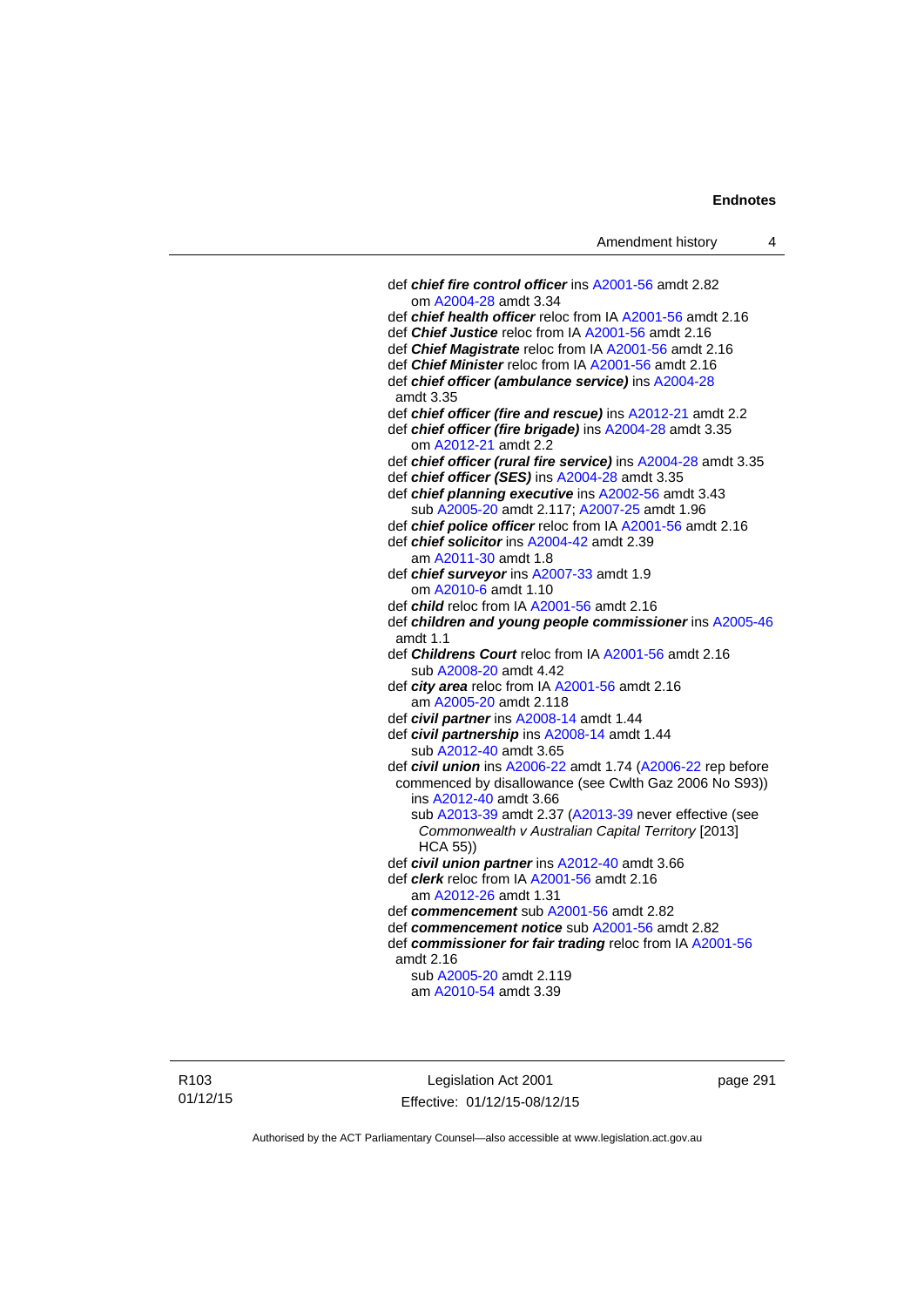| Amendment history |
|-------------------|
|                   |

| def commissioner for health complaints ins A2001-56<br>amdt 2.82                   |
|------------------------------------------------------------------------------------|
| om A2005-41 amdt 1.110                                                             |
| def commissioner for housing reloc from IA A2001-56<br>amdt 2.16                   |
| om A2007-8 amdt 1.12                                                               |
| def commissioner for land and planning reloc from IA                               |
| A2001-56 amdt 2.16                                                                 |
| om A2002-56 amdt 3.44                                                              |
| def commissioner for public administration reloc from IA                           |
| A2001-56 amdt 2.16                                                                 |
| def commissioner for revenue reloc from IA A2001-56<br>amdt 2.16                   |
| def commissioner for surveys reloc from IA A2001-56<br>amdt $2.16$                 |
| om A2007-33 amdt 1.10                                                              |
| def commissioner for sustainability and the environment<br>ins A2012-25 amdt 1.2   |
| def commissioner for the environment ins A2001-56                                  |
| amdt 2.82                                                                          |
| om A2012-25 amdt 1.2                                                               |
| def commissioner of police reloc from IA A2001-56                                  |
| amdt 2.16                                                                          |
| def commit ins A2006-23 amdt 1.212                                                 |
| def committed for trial reloc from IA A2001-56 amdt 2.16<br>om A2006-23 amdt 1.212 |
| def Commonwealth reloc from IA A2001-56 amdt 2.16                                  |
| def Commonwealth country reloc from IA A2001-56<br>amdt 2.16                       |
| def Commonwealth DPP ins A2005-20 amdt 2.120                                       |
| def Commonwealth gazette reloc from IA A2001-56<br>amdt 2.16                       |
| def community advocate reloc from IA A2001-56 amdt 2.16<br>om A2005-47 amdt 1.12   |
| def confer reloc from IA A2001-56 amdt 2.16                                        |
| def conservator of flora and fauna reloc from IA A2001-56<br>amdt 2.16             |
| am A2014-59 amdt 2.36                                                              |
| def construction occupations registrar ins A2004-13<br>amdt 2.80                   |
| sub A2005-20 amdt 2.121                                                            |
| def consumer and trader tribunal ins A2003-16 s 70                                 |
| om A2008-36 amdt 1.410                                                             |
| def Consumer Credit (Australian Capital Territory) Code                            |
| reloc from IA A2001-56 amdt 2.16                                                   |
| om A2010-40 amdt 1.25                                                              |

page 292 **Legislation Act 2001** Effective: 01/12/15-08/12/15

R103 01/12/15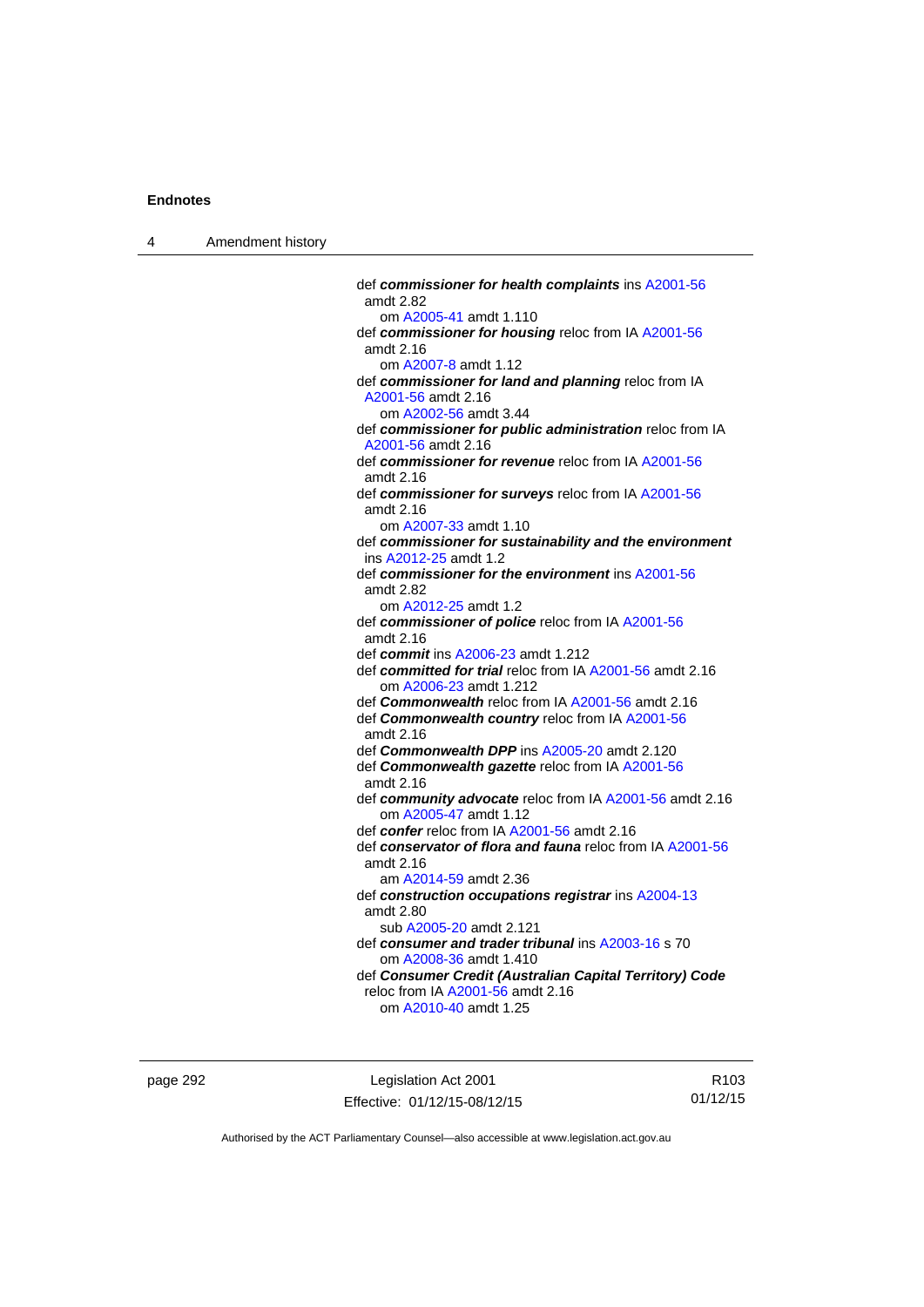| def Consumer Credit (Australian Capital Territory)                                                         |
|------------------------------------------------------------------------------------------------------------|
| Regulations reloc from IA A2001-56 amdt 2.16                                                               |
| om A2010-40 amdt 1.25                                                                                      |
| def contravene reloc from IA A2001-56 amdt 2.16                                                            |
| def converted ordinance reloc from IA A2001-56 amdt 2.16                                                   |
| def coroner ins A2014-18 amdt 2.1                                                                          |
| def Coroner's Court reloc from IA A2001-56 amdt 2.16                                                       |
| def corporation reloc from IA A2001-56 amdt 2.16                                                           |
| def Corporations Act ins in IA 2001No 56 amdt 2.14                                                         |
| reloc from IA A2001-56 amdt 2.16                                                                           |
| def correctional centre ins A2006-23 amdt 1.213                                                            |
| def corrections officer ins A2006-23 amdt 1.213                                                            |
| def Court of Appeal ins A2004-42 amdt 2.39                                                                 |
| def court of summary jurisdiction reloc from IA A2001-56                                                   |
| amdt 2.16                                                                                                  |
| def credit tribunal reloc from IA A2001-56 amdt 2.16                                                       |
| sub A2005-20 amdt 2.122                                                                                    |
| om A2008-36 amdt 1.410                                                                                     |
| def <i>credit union</i> reloc from IA A2001-56 amdt 2.16                                                   |
| sub A2003-56 amdt 2.63                                                                                     |
| def <i>Criminal Code</i> ins A2002-51 amdt 1.27                                                            |
| def <i>CrimTrac</i> ins A2011-52 amdt 2.1                                                                  |
| def custodial escort ins A2002-30 amdt 2.8                                                                 |
| om A2006-23 amdt 1.214                                                                                     |
| def daily newspaper ins A2009-20 amdt 2.10                                                                 |
| om A2015-33 amdt 1.139                                                                                     |
| def daylight reloc from IA A2001-56 amdt 2.16                                                              |
| def definition ins A2001-56 amdt 2.82                                                                      |
| def dental prosthetist reloc from IA A2001-56 amdt 2.16                                                    |
| sub A2004-39 amdt 3.1; A2010-10 amdt 2.69<br>def <b>dental technician</b> reloc from IA A2001-56 amdt 2.16 |
| sub A2004-39 amdt 3.2                                                                                      |
| om A2011-28 amdt 2.21                                                                                      |
| def <b>dentist</b> reloc from IA A2001-56 amdt 2.16                                                        |
| sub A2004-39 amdt 4.3; A2010-10 amdt 2.70                                                                  |
| def Deputy Speaker ins A2005-20 amdt 2.123                                                                 |
| def designation reloc from IA A2001-56 amdt 2.16                                                           |
| def detention place ins A2008-20 amdt 2.22                                                                 |
| def director-general ins A2011-22 amdt 1.279                                                               |
| def director of corrective services ins A2002-30 amdt 2.8                                                  |
| om A2006-23 amdt 1.215                                                                                     |
| def director of public prosecutions (or DPP) reloc from IA                                                 |
| A2001-56 amdt 2.16                                                                                         |
| def disability and community services commissioner ins                                                     |
| A2005-41 amdt 1.111                                                                                        |
| def <i>disallowable instrument</i> sub A2001-56 amdt 2.82                                                  |
|                                                                                                            |

R103 01/12/15

Legislation Act 2001 Effective: 01/12/15-08/12/15 page 293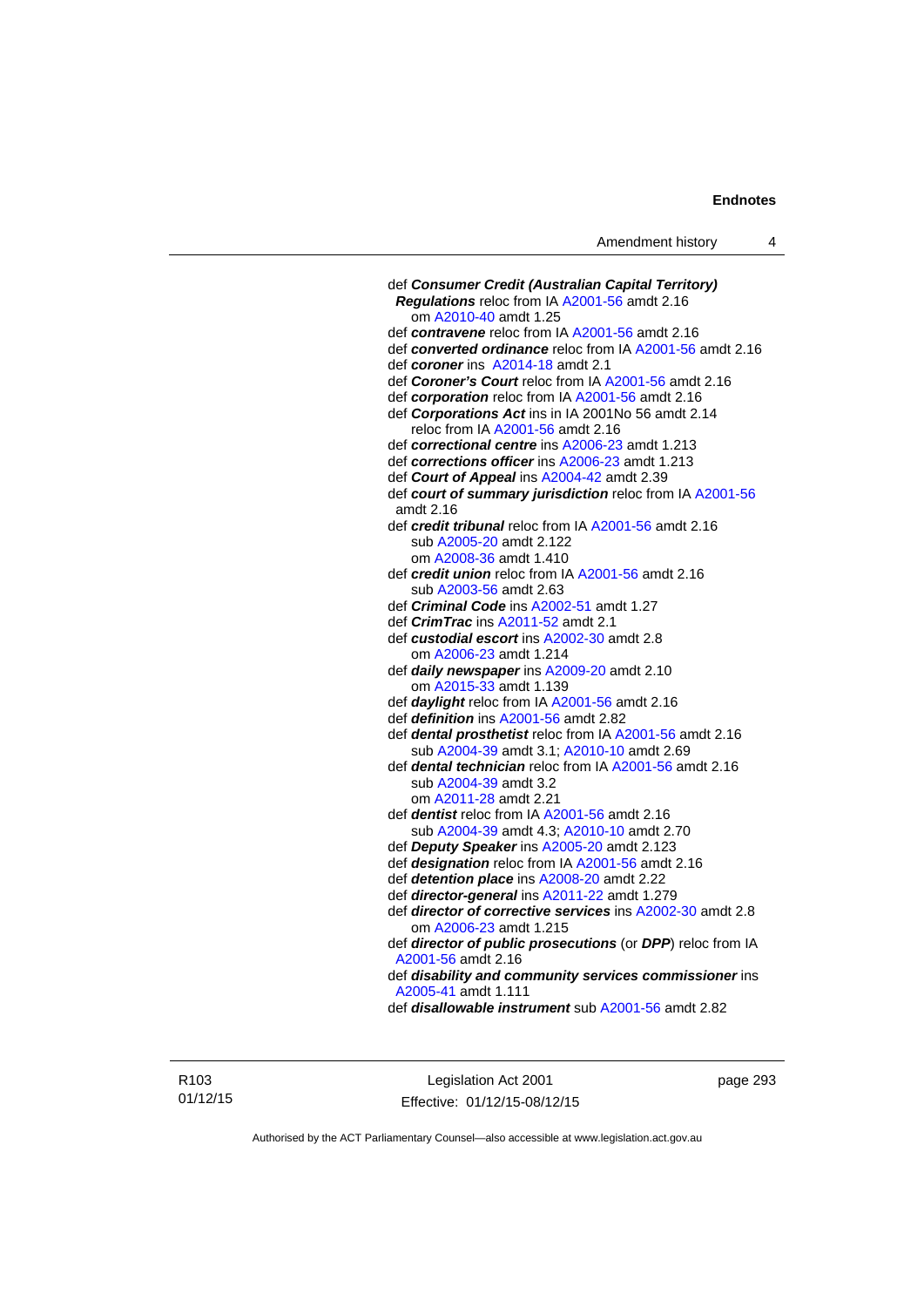| Amendment history<br>$\overline{4}$ |  |
|-------------------------------------|--|
|-------------------------------------|--|

| def <i>discrimination commissioner</i> reloc from IA A2001-56<br>amdt 2.16                     |
|------------------------------------------------------------------------------------------------|
|                                                                                                |
|                                                                                                |
| sub A2005-41 amdt 1.112<br>def <i>discrimination tribunal</i> reloc from IA A2001-56 amdt 2.16 |
| om A2008-36 amdt 1.410                                                                         |
|                                                                                                |
| def doctor reloc from IA A2001-56 amdt 2.16                                                    |
| sub A2004-39 amdt 5.13; A2010-10 amdt 2.71                                                     |
| def document reloc from IA A2001-56 amdt 2.16                                                  |
| am A2003-56 amdt 2.64                                                                          |
| def domestic partner ins A2003-14 s 5                                                          |
| def domestic partnership ins A2003-14 s 5                                                      |
| def DPP ins A2002-49 amdt 2.47                                                                 |
| def driver licence reloc from IA A2001-56 amdt 2.16                                            |
| def electoral commission reloc from IA A2001-56 amdt 2.16                                      |
| def electoral commissioner reloc from IA A2001-56                                              |
| amdt 2.16                                                                                      |
| def emergency service ins A2004-28 amdt 3.35                                                   |
| sub A2012-21 amdt 2.3                                                                          |
| def emergency services authority ins A2004-28 amdt 3.35                                        |
| om A2007-3 amdt 2.2                                                                            |
| def emergency services commissioner ins A2004-28                                               |
| amdt 3.35                                                                                      |
| def enactment sub A2001-56 amdt 2.82                                                           |
| def enrolled nurse ins A2006-46 amdt 2.28                                                      |
| sub A2010-10 amdt 2.72                                                                         |
| def entity ins A2001-56 amdt 2.82                                                              |
| def environment protection authority ins A2002-11                                              |
| amdt 1.142                                                                                     |
| def establish reloc from IA A2001-56 amdt 2.16                                                 |
| def estate reloc from IA A2001-56 amdt 2.16                                                    |
| def Executive reloc from IA A2001-56 amdt 2.16                                                 |
| def exercise reloc from IA A2001-56 amdt 2.16                                                  |
| def expire reloc from IA A2001-56 amdt 2.16                                                    |
| def external territory reloc from IA A2001-56 amdt 2.16                                        |
| def fail reloc from IA A2001-56 amdt 2.16                                                      |
| def Federal Court reloc from IA A2001-56 amdt 2.16                                             |
| def file reloc from IA A2001-56 amdt 2.16                                                      |
| def financial year reloc from IA A2001-56 amdt 2.16                                            |
| def fire and rescue ins A2012-21 amdt 2.4                                                      |
| def fire brigade reloc from IA A2001-56 amdt 2.16                                              |
| sub A2004-28 amdt 3.36                                                                         |
| om A2012-21 amdt 2.5                                                                           |
| def fire commissioner reloc from IA A2001-56 amdt 2.16                                         |
| om A2004-28 amdt 3.37                                                                          |
| def for ins A2002-11 amdt 1.142                                                                |
| def foreign country reloc from IA A2001-56 amdt 2.16                                           |
| sub A2006-42 amdt 2.14                                                                         |
|                                                                                                |

page 294 **Legislation Act 2001** Effective: 01/12/15-08/12/15

R103 01/12/15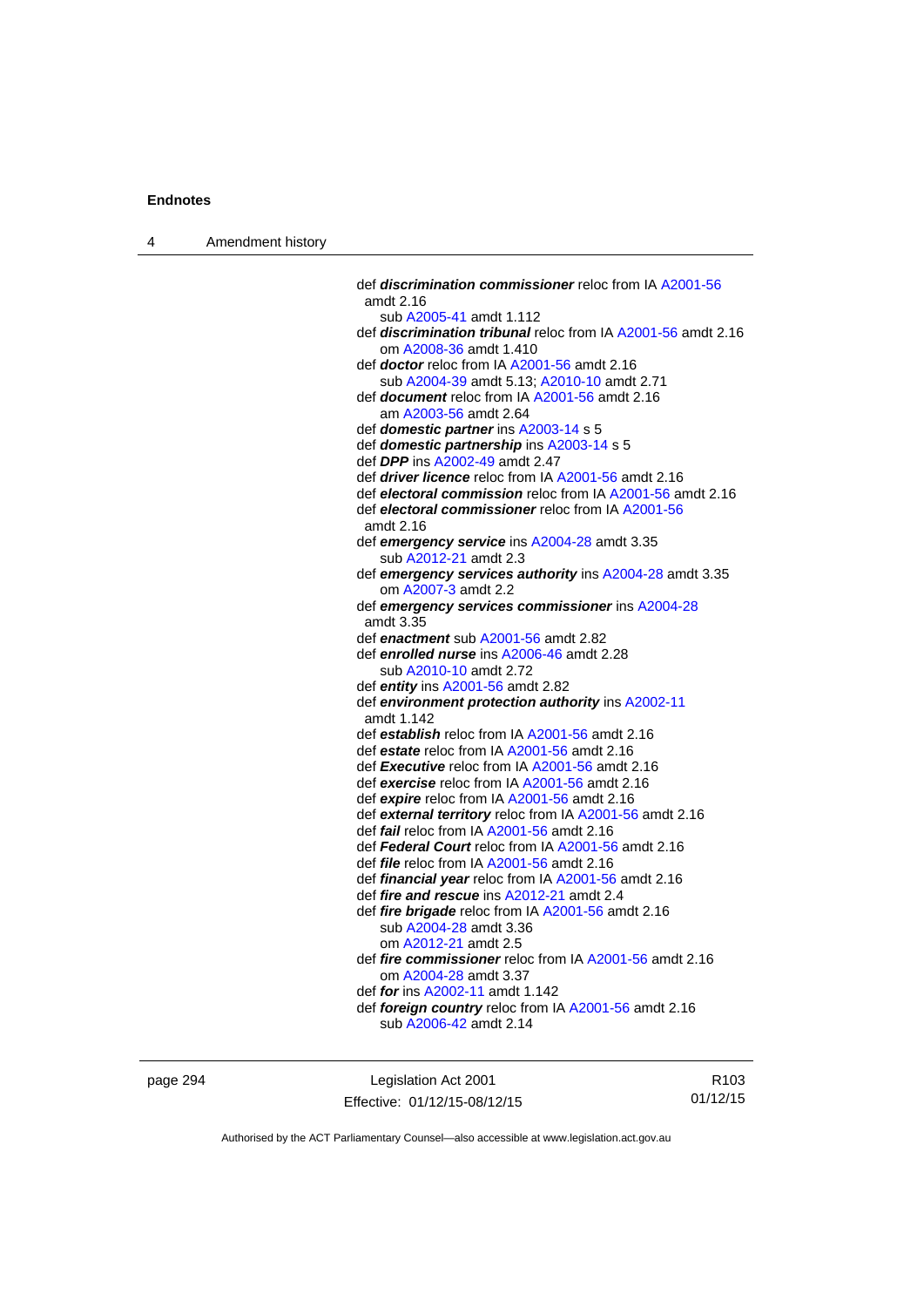def *former NSW Act* sub [A2001-56](http://www.legislation.act.gov.au/a/2001-56) amdt 2.82; [A2002-11](http://www.legislation.act.gov.au/a/2002-11) amdt 1.143 def *former UK Act* sub [A2001-56](http://www.legislation.act.gov.au/a/2001-56) amdt 2.82; [A2002-11](http://www.legislation.act.gov.au/a/2002-11) amdt 1.143 def *found guilty* reloc from IA [A2001-56](http://www.legislation.act.gov.au/a/2001-56) amdt 2.16 sub [A2002-49](http://www.legislation.act.gov.au/a/2002-49) amdt 2.48; [A2006-23](http://www.legislation.act.gov.au/a/2006-23) amdt 1.216 am [A2008-20](http://www.legislation.act.gov.au/a/2008-20) amdt 4.43 def *function* reloc from IA [A2001-56](http://www.legislation.act.gov.au/a/2001-56) amdt 2.16 def *gambling and racing commission* reloc from IA [A2001-56](http://www.legislation.act.gov.au/a/2001-56) amdt 2.16 def *gazette* reloc from IA [A2001-56](http://www.legislation.act.gov.au/a/2001-56) amdt 2.16 sub [A2009-49](http://www.legislation.act.gov.au/a/2009-49) amdt 2.2 def *give* reloc from IA [A2001-56](http://www.legislation.act.gov.au/a/2001-56) amdt 2.16 def *government printer* reloc from IA [A2001-56](http://www.legislation.act.gov.au/a/2001-56) amdt 2.16 def *government solicitor* reloc from IA [A2001-56](http://www.legislation.act.gov.au/a/2001-56) amdt 2.16 sub [A2011-30](http://www.legislation.act.gov.au/a/2011-30) amdt 1.9 def *Governor* ins [A2001-56](http://www.legislation.act.gov.au/a/2001-56) amdt 2.82 def *Governor-General* ins [A2001-56](http://www.legislation.act.gov.au/a/2001-56) amdt 2.82 def *GST* ins [A2002-27](http://www.legislation.act.gov.au/a/2002-27) s 27 def *guardianship tribunal* reloc from IA [A2001-56](http://www.legislation.act.gov.au/a/2001-56) amdt 2.16 om [A2008-36](http://www.legislation.act.gov.au/a/2008-36) amdt 1.410 def *health practitioner* ins [A2010-10](http://www.legislation.act.gov.au/a/2010-10) amdt 2.73 def *Health Practitioner Regulation National Law (ACT)* ins [A2010-10](http://www.legislation.act.gov.au/a/2010-10) amdt 2.73 def *health services commissioner* ins [A2005-41](http://www.legislation.act.gov.au/a/2005-41) amdt 1.113 def *Heavy Vehicle National Law (ACT)* ins [A2013-52](http://www.legislation.act.gov.au/a/2013-52) s 6 def *heritage council* ins [A2004-57](http://www.legislation.act.gov.au/a/2004-57) amdt 1.53 def *heritage register* ins [A2004-57](http://www.legislation.act.gov.au/a/2004-57) amdt 1.53 def *High Court* reloc from IA [A2001-56](http://www.legislation.act.gov.au/a/2001-56) amdt 2.16 def *home address* ins [A2009-49](http://www.legislation.act.gov.au/a/2009-49) amdt 2.3 def *housing commissioner* ins [A2007-8](http://www.legislation.act.gov.au/a/2007-8) amdt 1.13 def *human rights commission* ins [A2005-41](http://www.legislation.act.gov.au/a/2005-41) amdt 1.113 def *human rights commissioner* ins [A2005-41](http://www.legislation.act.gov.au/a/2005-41) amdt 1.113 def *Imperial Act* reloc from IA [A2001-56](http://www.legislation.act.gov.au/a/2001-56) amdt 2.16 def *independent competition and regulatory commission* ins [A2004-42](http://www.legislation.act.gov.au/a/2004-42) amdt 2.39 def *indictable offence* ins [A2001-56](http://www.legislation.act.gov.au/a/2001-56) amdt 2.82 sub [A2002-11](http://www.legislation.act.gov.au/a/2002-11) amdt 1.144; [A2003-56](http://www.legislation.act.gov.au/a/2003-56) amdt 2.65 def *indictment* reloc from IA [A2001-56](http://www.legislation.act.gov.au/a/2001-56) amdt 2.16 def *individual* reloc from IA [A2001-56](http://www.legislation.act.gov.au/a/2001-56) amdt 2.16 def *Industrial Court* ins [A2013-43](http://www.legislation.act.gov.au/a/2013-43) amdt 1.3 def *information privacy commissioner* ins [A2014-49](http://www.legislation.act.gov.au/a/2014-49) amdt 1.26 def *infringement notice* ins [A2004-42](http://www.legislation.act.gov.au/a/2004-42) amdt 2.39 def *in relation to* ins [A2002-49](http://www.legislation.act.gov.au/a/2002-49) amdt 2.49 def *insolvent under administration* ins [A2003-56](http://www.legislation.act.gov.au/a/2003-56) amdt 2.66 om [A2005-20](http://www.legislation.act.gov.au/a/2005-20) amdt 2.124

R103 01/12/15

Legislation Act 2001 Effective: 01/12/15-08/12/15 page 295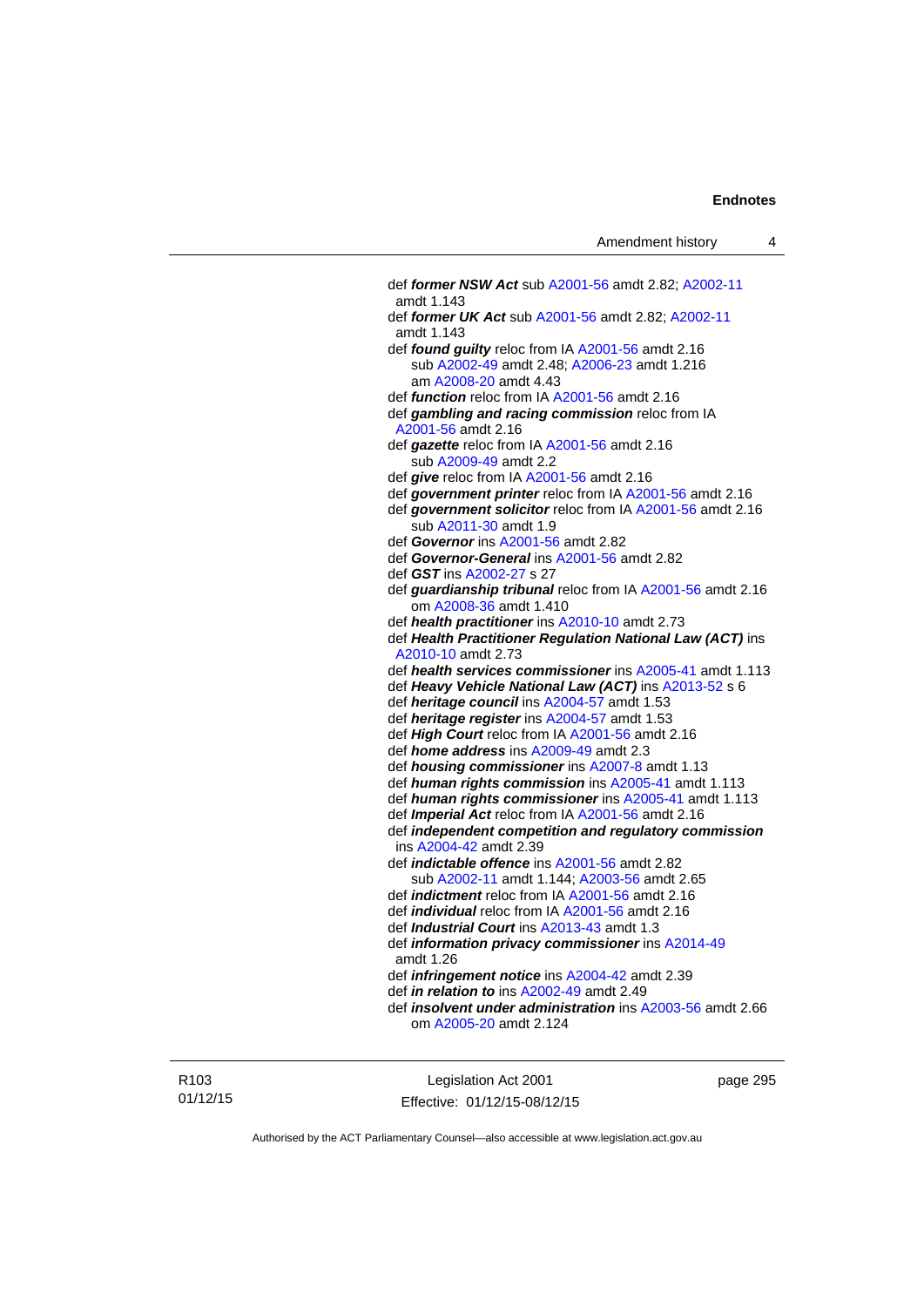| 4 | Amendment history |                                                                                                        |
|---|-------------------|--------------------------------------------------------------------------------------------------------|
|   |                   |                                                                                                        |
|   |                   | def <i>institute of technology</i> ins A2007-3 amdt 2.3                                                |
|   |                   | om A2014-55 s 36                                                                                       |
|   |                   | def <i>instrument</i> sub A2001-56 amdt 2.82                                                           |
|   |                   | def <i>interest</i> reloc from IA A2001-56 amdt 2.16                                                   |
|   |                   | def <i>internal territory</i> reloc from IA A2001-56 amdt 2.16                                         |
|   |                   | def <i>intersex person</i> ins A2003-14 s 5                                                            |
|   |                   | def Jervis Bay Territory reloc from IA A2001-56 amdt 2.16                                              |
|   |                   | def judge reloc from IA A2001-56 amdt 2.16                                                             |
|   |                   | am A2002-11 amdt 1.145                                                                                 |
|   |                   | def Lake Burley Griffin reloc from IA A2001-56 amdt 2.16                                               |
|   |                   | def Lake Ginninderra reloc from IA A2001-56 amdt 2.16                                                  |
|   |                   | def <i>land</i> reloc from IA A2001-56 amdt 2.16<br>def land development agency ins A2002-56 amdt 3.45 |
|   |                   | sub A2005-20 amdt 2.125; A2007-25 amdt 1.97                                                            |
|   |                   | def law reloc from IA A2001-56 amdt 2.16                                                               |
|   |                   | def <i>lawyer</i> reloc from IA A2001-56 amdt 2.16                                                     |
|   |                   | def <i>legal aid commission</i> ins A2001-56 amdt 2.82                                                 |
|   |                   | def legal practitioner reloc from IA A2001-56 amdt 2.16                                                |
|   |                   | sub A2006-25 amdt 2.16                                                                                 |
|   |                   | def Legislation Act ins A2002-49 amdt 2.50                                                             |
|   |                   | def Legislative Assembly reloc from IA A2001-56 amdt 2.16                                              |
|   |                   | def legislative instrument ins A2006-42 amdt 2.15                                                      |
|   |                   | def liability reloc from IA A2001-56 amdt 2.16                                                         |
|   |                   | def magistrate reloc from IA A2001-56 amdt 2.16                                                        |
|   |                   | def Magistrates Court reloc from IA A2001-56 amdt 2.16                                                 |
|   |                   | def <i>make</i> reloc from IA A2001-56 amdt 2.16                                                       |
|   |                   | def making sub A2001-56 amdt 2.82                                                                      |
|   |                   | def <i>marriage</i> ins A2013-39 amdt 2.38 (A2013-39 never                                             |
|   |                   | effective (see Commonwealth v Australian Capital Territory<br>$[2013]$ HCA 55)                         |
|   |                   | def master reloc from IA A2001-56 amdt 2.16                                                            |
|   |                   | om A2015-10 s 33                                                                                       |
|   |                   | def <i>may</i> ins A2001-56 amdt 2.82                                                                  |
|   |                   | def medical practitioner ins A2001-56 amdt 2.82                                                        |
|   |                   | def mental health tribunal reloc from IA A2001-56 amdt 2.16                                            |
|   |                   | om A2008-36 amdt 1.410                                                                                 |
|   |                   | def <i>midnight</i> reloc from IA A2001-56 amdt 2.16                                                   |
|   |                   | def <i>midwife</i> ins A2006-46 amdt 2.28                                                              |
|   |                   | sub A2010-10 amdt 2.74                                                                                 |
|   |                   | def <i>Minister</i> ins A2001-56 amdt 2.82                                                             |
|   |                   | def <b>modification</b> reloc from IA A2001-56 amdt 2.16                                               |
|   |                   | sub A2006-42 amdt 2.16                                                                                 |
|   |                   | def month reloc from IA A2001-56 amdt 2.16                                                             |
|   |                   | sub A2014-44 amdt 2.5                                                                                  |

page 296 Legislation Act 2001 Effective: 01/12/15-08/12/15

R103 01/12/15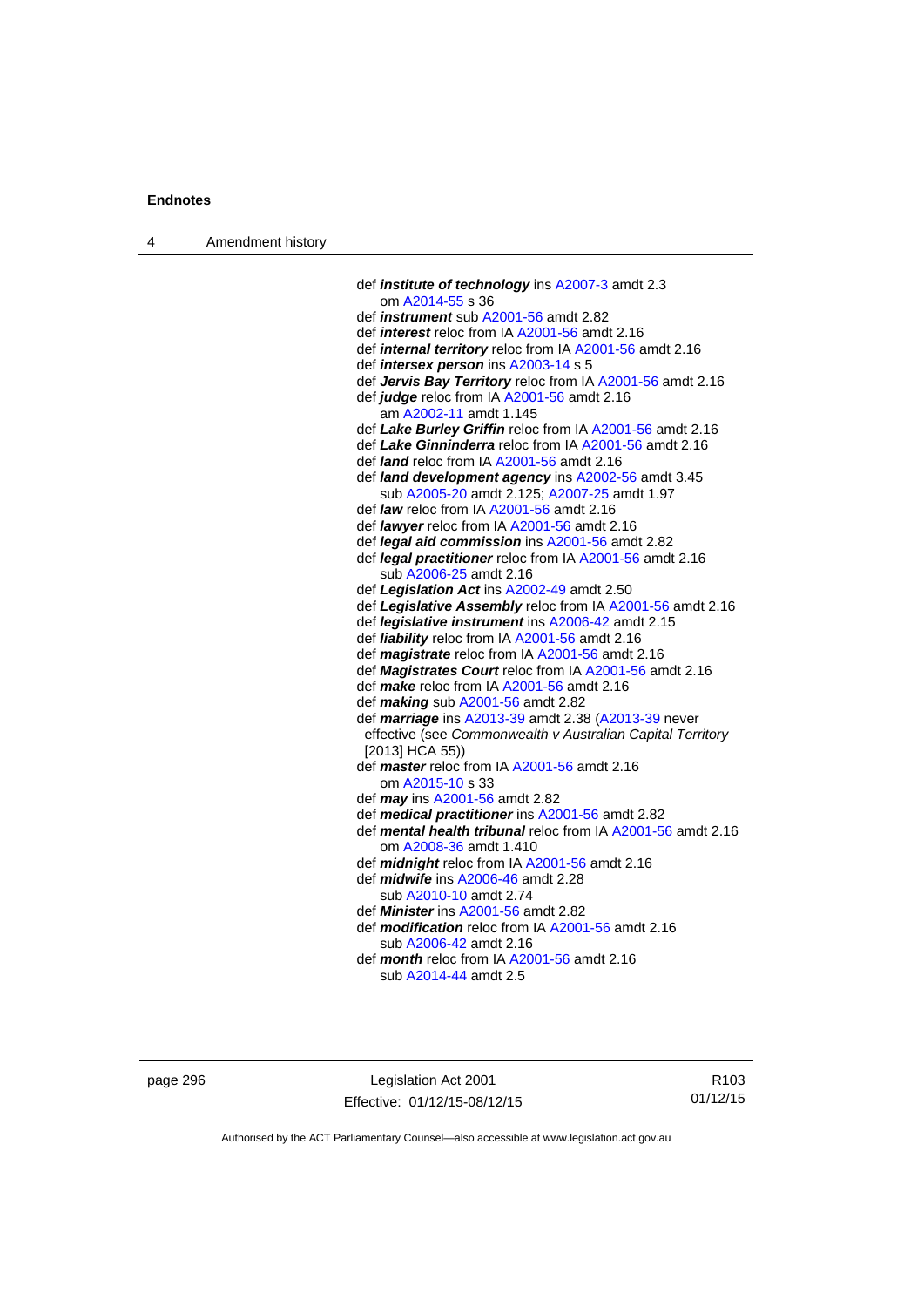def *must* ins [A2001-56](http://www.legislation.act.gov.au/a/2001-56) amdt 2.82 def *name* reloc from IA [A2001-56](http://www.legislation.act.gov.au/a/2001-56) amdt 2.16 def *named month* reloc from IA [A2001-56](http://www.legislation.act.gov.au/a/2001-56) amdt 2.16 om [A2014-44](http://www.legislation.act.gov.au/a/2014-44) amdt 2.6 def *national capital authority* ins [A2002-11](http://www.legislation.act.gov.au/a/2002-11) amdt 1.146 def *national capital plan* ins [A2004-42](http://www.legislation.act.gov.au/a/2004-42) amdt 2.39 def *National Credit Code* ins [A2010-40](http://www.legislation.act.gov.au/a/2010-40) amdt 1.26 def *National Electricity (ACT) Law* ins [A2011-52](http://www.legislation.act.gov.au/a/2011-52) amdt 2.1 def *National Electricity (ACT) Regulation* ins [A2011-52](http://www.legislation.act.gov.au/a/2011-52) amdt 2.1 def *National Energy Retail Law (ACT)* ins [A2012-32](http://www.legislation.act.gov.au/a/2012-32) s 64 def *National Energy Retail Regulation (ACT)* ins [A2012-32](http://www.legislation.act.gov.au/a/2012-32) s 64 def *National Gas (ACT) Law* ins [A2008-15](http://www.legislation.act.gov.au/a/2008-15) amdt 2.11 def *National Gas (ACT) Regulation* ins [A2008-15](http://www.legislation.act.gov.au/a/2008-15) amdt 2.11 def *national land* reloc from IA [A2001-56](http://www.legislation.act.gov.au/a/2001-56) amdt 2.16 def *night* reloc from IA [A2001-56](http://www.legislation.act.gov.au/a/2001-56) amdt 2.16 def *Northern Territory* reloc from IA [A2001-56](http://www.legislation.act.gov.au/a/2001-56) amdt 2.16 def *notifiable instrument* sub [A2001-56](http://www.legislation.act.gov.au/a/2001-56) amdt 2.82 def *notification* sub [A2001-56](http://www.legislation.act.gov.au/a/2001-56) amdt 2.82 am [A2004-42](http://www.legislation.act.gov.au/a/2004-42) amdt 2.40; [A2006-42](http://www.legislation.act.gov.au/a/2006-42) amdt 2.18 def *notification day* sub [A2001-56](http://www.legislation.act.gov.au/a/2001-56) amdt 2.82 def *NSW Act* reloc from IA [A2001-56](http://www.legislation.act.gov.au/a/2001-56) amdt 2.16 def *NSW correctional centre* ins [A2006-23](http://www.legislation.act.gov.au/a/2006-23) amdt 1.217 def *number* reloc from IA [A2001-56](http://www.legislation.act.gov.au/a/2001-56) amdt 2.16 def *nurse* reloc from IA [A2001-56](http://www.legislation.act.gov.au/a/2001-56) amdt 2.16 sub [A2004-39](http://www.legislation.act.gov.au/a/2004-39) amdt 6.7; [A2010-10](http://www.legislation.act.gov.au/a/2010-10) amdt 2.75 def *nurse practitioner* ins [A2004-10](http://www.legislation.act.gov.au/a/2004-10) s 6 sub [A2004-39](http://www.legislation.act.gov.au/a/2004-39) amdt 6.8; [A2010-10](http://www.legislation.act.gov.au/a/2010-10) amdt 2.76 def *oath* reloc from IA [A2001-56](http://www.legislation.act.gov.au/a/2001-56) amdt 2.16 sub [A2005-53](http://www.legislation.act.gov.au/a/2005-53) amdt 1.96 am [A2011-48](http://www.legislation.act.gov.au/a/2011-48) amdt 1.37 def *occupational discipline order* ins [A2008-36](http://www.legislation.act.gov.au/a/2008-36) amdt 1.411 def *occupy* ins [A2001-56](http://www.legislation.act.gov.au/a/2001-56) amdt 2.82 sub [A2005-20](http://www.legislation.act.gov.au/a/2005-20) amdt 2.126 def *office* reloc from IA [A2001-56](http://www.legislation.act.gov.au/a/2001-56) amdt 2.16 def *office of fair trading* reloc from IA [A2001-56](http://www.legislation.act.gov.au/a/2001-56) amdt 2.16 sub [A2005-20](http://www.legislation.act.gov.au/a/2005-20) amdt 2.127 om [A2010-54](http://www.legislation.act.gov.au/a/2010-54) amdt 3.40 def *Office of the Legislative Assembly* ins [A2012-26](http://www.legislation.act.gov.au/a/2012-26) amdt 1.32 def *officer of the Assembly* ins [A2013-41](http://www.legislation.act.gov.au/a/2013-41/default.asp) amdt 1.27 def *official visitor* ins [A2012-33](http://www.legislation.act.gov.au/a/2002-11) amdt 1.37 def *OH&S commissioner* ins [A2003-41](http://www.legislation.act.gov.au/a/2003-41) amdt 2.40 om [A2009-28](http://www.legislation.act.gov.au/a/2009-28) amdt 2.21 def *ombudsman* reloc from IA [A2001-56](http://www.legislation.act.gov.au/a/2001-56) amdt 2.16 def *omit* ins [A2001-56](http://www.legislation.act.gov.au/a/2001-56) amdt 2.82

R103 01/12/15

Legislation Act 2001 Effective: 01/12/15-08/12/15 page 297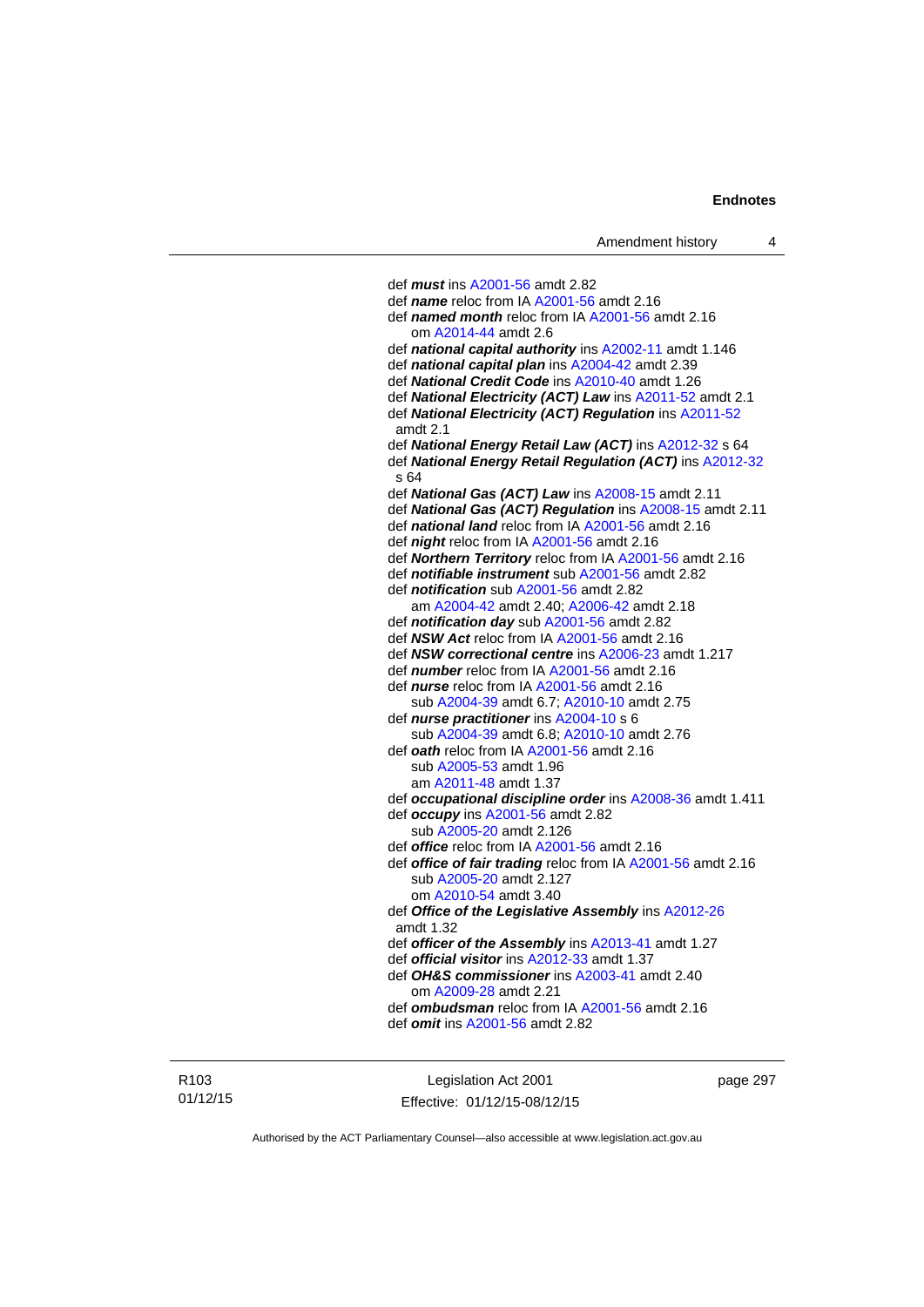| Amendment history<br>$\overline{4}$ |  |
|-------------------------------------|--|
|-------------------------------------|--|

| def optometrist ins A2005-9 amdt 1.2                              |
|-------------------------------------------------------------------|
| note exp 9 January 2007 (see the Health Professionals             |
| Act 2004 s 136 (1) (h)) (s 303 (2))                               |
| sub A2010-10 amdt 2.77                                            |
| def <i>ordinance</i> reloc from IA A2001-56 amdt 2.16             |
| def parent ins A2004-1 amdt 1.22                                  |
| def parliamentary counsel sub A2001-56 amdt 2.82                  |
| def passing sub A2001-56 amdt 2.82                                |
| def penalty unit ins A2001-56 amdt 2.82                           |
| def person ins A2001-56 amdt 2.82                                 |
| sub A2009-20 amdt 2.11                                            |
| def <i>pharmacist</i> reloc from IA A2001-56 amdt 2.16            |
| sub A2004-39 amdt 8.2; A2010-10 amdt 2.78                         |
| def planning and land authority ins A2002-56 amdt 3.47            |
| sub A2005-20 amdt 2.128; A2007-25 amdt 1.98                       |
| def planning and land council ins A2002-56 amdt 3.46              |
| sub A2005-20 amdt 2.129                                           |
| om A2006-30 amdt 1.70                                             |
| def <i>planning authority</i> reloc from IA A2001-56 amdt 2.16    |
| om A2002-56 amdt 3.47                                             |
| def <i>police officer</i> reloc from IA A2001-56 amdt 2.16        |
| def position reloc from IA A2001-56 amdt 2.16                     |
| def power reloc from IA A2001-56 amdt 2.16                        |
| def <b>prescribed</b> reloc from IA A2001-56 amdt 2.16            |
| am A2002-49 amdt 2.51; A2005-20 amdt 2.130                        |
| def <i>present</i> ins A2005-5 s 28                               |
| def privacy commissioner reloc from IA A2001-56 amdt 2.16         |
| om A2014-49 amdt 1.27                                             |
| def proceeding reloc from IA A2001-56 amdt 2.16                   |
| def property reloc from IA A2001-56 amdt 2.16                     |
| def <i>provision</i> sub A2001-56 amdt 2.82                       |
| def <i>public</i> advocate ins A2005-47 amdt 1.13                 |
| def <i>public</i> employee reloc from IA A2001-56 amdt 2.16       |
| def <i>public health officer</i> reloc from IA A2001-56 amdt 2.16 |
| sub A2005-20 amdt 2.131                                           |
| def <i>public holiday</i> ins A2011-28 amdt 2.22                  |
| def <i>public money</i> reloc from IA A2001-56 amdt 2.16          |
| def <i>public notice</i> ins A2015-33 amdt 1.140                  |
| def <i>public</i> servant reloc from IA A2001-56 amdt 2.16        |
| def <i>public</i> service reloc from IA A2001-56 amdt 2.16        |
| def <i>public trustee</i> reloc from IA A2001-56 amdt 2.16        |
| def <i>quarter</i> ins A2002-30 amdt 2.8                          |
| def recognised transgender person ins A2003-14 s 5                |
| def registered surveyor reloc from IA A2001-56 amdt 2.16          |
| am A2007-33 amdt 1.11                                             |
| def registrable instrument sub A2001-56 amdt 2.82                 |
| om A2006-42 amdt 2.17                                             |
|                                                                   |

page 298 **Legislation Act 2001** Effective: 01/12/15-08/12/15

R103 01/12/15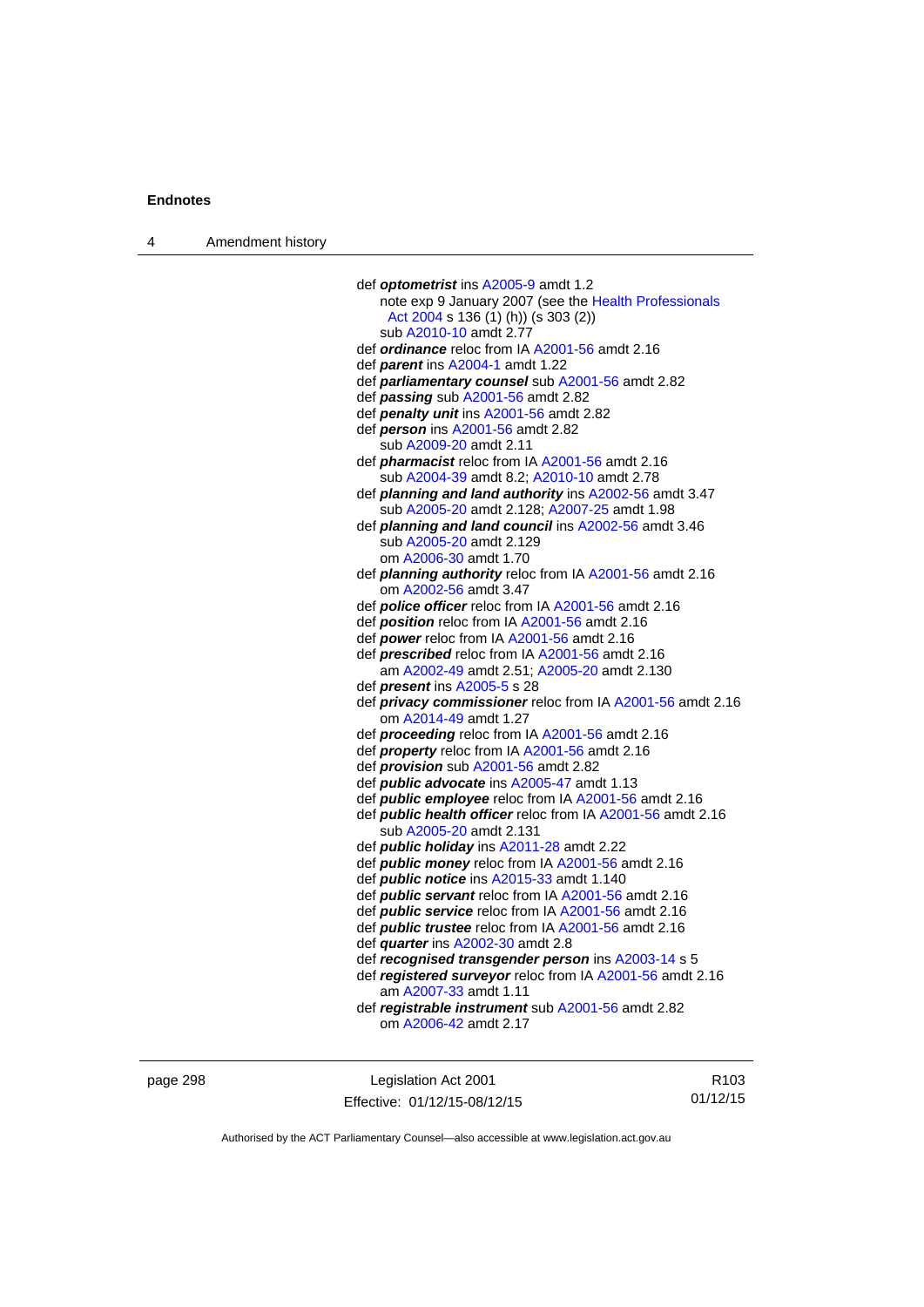def *registrar* reloc from IA [A2001-56](http://www.legislation.act.gov.au/a/2001-56) amdt 2.16 def *registrar-general* reloc from IA [A2001-56](http://www.legislation.act.gov.au/a/2001-56) amdt 2.16 def *registrar of firearms* reloc from IA [A2001-56](http://www.legislation.act.gov.au/a/2001-56) amdt 2.16 def *registrar of liquor licences* reloc from IA [A2001-56](http://www.legislation.act.gov.au/a/2001-56) amdt 2.16 om [A2009-20](http://www.legislation.act.gov.au/a/2009-20) amdt 2.12 def *regulations* reloc from IA [A2001-56](http://www.legislation.act.gov.au/a/2001-56) amdt 2.16 om [A2005-20](http://www.legislation.act.gov.au/a/2005-20) amdt 2.132 def *regulation* ins [A2005-20](http://www.legislation.act.gov.au/a/2005-20) amdt 2.132 def *remand centre* ins [A2002-30](http://www.legislation.act.gov.au/a/2002-30) amdt 2.8 om [A2006-23](http://www.legislation.act.gov.au/a/2006-23) amdt 1.218 def *remand centre administrator* ins [A2002-30](http://www.legislation.act.gov.au/a/2002-30) amdt 2.8 om [A2006-23](http://www.legislation.act.gov.au/a/2006-23) amdt 1.218 def *remuneration tribunal* reloc from IA [A2001-56](http://www.legislation.act.gov.au/a/2001-56) amdt 2.16 def *repeal* sub [A2001-56](http://www.legislation.act.gov.au/a/2001-56) amdt 2.82 pars renum [A2002-11](http://www.legislation.act.gov.au/a/2002-11) amdt 1.147 am [A2002-11](http://www.legislation.act.gov.au/a/2002-11) amdt 1.148; [A2004-42](http://www.legislation.act.gov.au/a/2004-42) amdts 2.41-2.43; pars renum R27 LA (see [A2004-42](http://www.legislation.act.gov.au/a/2004-42) amdt 2.44); [A2005-20](http://www.legislation.act.gov.au/a/2005-20) amdt 2.133, amdt 2.134 def *residential tenancies tribunal* reloc from IA [A2001-56](http://www.legislation.act.gov.au/a/2001-56) amdt 2.16 om [A2008-36](http://www.legislation.act.gov.au/a/2008-36) amdt 1.412 def *resident judge* ins [A2004-42](http://www.legislation.act.gov.au/a/2004-42) amdt 2.45 def *retrospectively* reloc from dict, pt 2 [A2005-20](http://www.legislation.act.gov.au/a/2005-20) amdt 2.148 def *reviewable decision notice* ins [A2008-36](http://www.legislation.act.gov.au/a/2008-36) amdt 1.413 def *road transport authority* reloc from IA [A2001-56](http://www.legislation.act.gov.au/a/2001-56) amdt 2.16 am [A2011-22](http://www.legislation.act.gov.au/a/2011-22) amdt 1.280; [A2011-49](http://www.legislation.act.gov.au/a/2011-49) amdt 1.10 def *rules* reloc from IA [A2001-56](http://www.legislation.act.gov.au/a/2001-56) amdt 2.16 sub [A2002-11](http://www.legislation.act.gov.au/a/2002-11) amdt 1.149 am [A2005-20](http://www.legislation.act.gov.au/a/2005-20) amdt 2.135 def *rural firefighting service* reloc from IA [A2001-56](http://www.legislation.act.gov.au/a/2001-56) amdt 2.16 om [A2004-28](http://www.legislation.act.gov.au/a/2004-28) amdt 3.38 def *rural fire service* ins [A2004-28](http://www.legislation.act.gov.au/a/2004-28) amdt 3.38 def *see* ins [A2001-56](http://www.legislation.act.gov.au/a/2001-56) amdt 2.82 om [A2009-20](http://www.legislation.act.gov.au/a/2009-20) amdt 2.13 def *Self-Government Act* reloc from IA [A2001-56](http://www.legislation.act.gov.au/a/2001-56) amdt 2.16 def *self-government day* reloc from IA [A2001-56](http://www.legislation.act.gov.au/a/2001-56) amdt 2.16 def *sentence administration board* ins [A2002-30](http://www.legislation.act.gov.au/a/2002-30) amdt 2.8 sub [A2006-23](http://www.legislation.act.gov.au/a/2006-23) amdt 1.219 def *SES* ins [A2004-28](http://www.legislation.act.gov.au/a/2004-28) amdt 3.39 def *sign* reloc from IA [A2001-56](http://www.legislation.act.gov.au/a/2001-56) amdt 2.16 def *signpost definition* ins [A2009-20](http://www.legislation.act.gov.au/a/2009-20) amdt 2.14 def *sitting day* reloc from IA [A2001-56](http://www.legislation.act.gov.au/a/2001-56) amdt 2.16

sub [A2009-20](http://www.legislation.act.gov.au/a/2009-20) amdt 2.15

R103 01/12/15

Legislation Act 2001 Effective: 01/12/15-08/12/15

page 299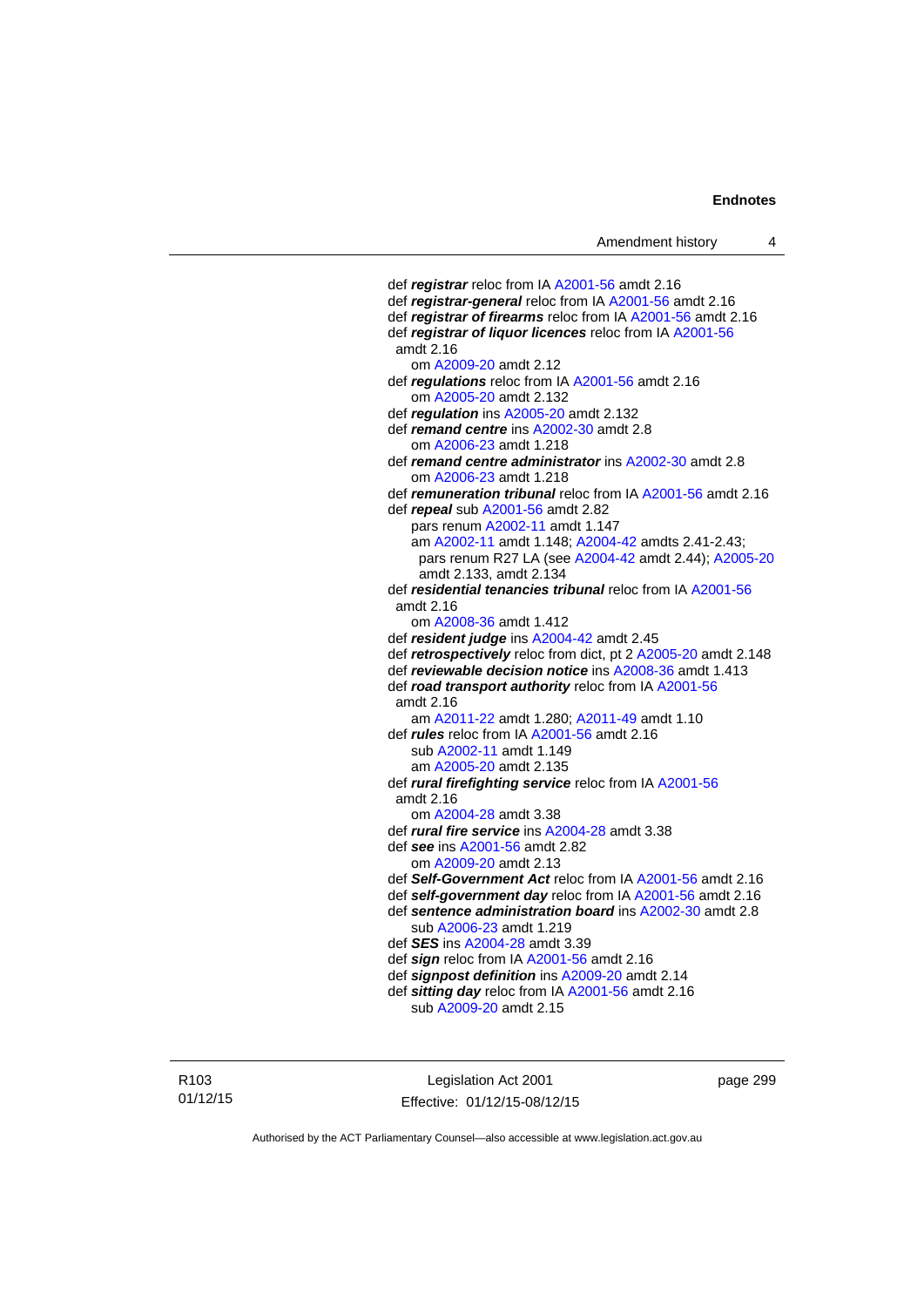| 4 | Amendment history |                                                                                                                        |
|---|-------------------|------------------------------------------------------------------------------------------------------------------------|
|   |                   |                                                                                                                        |
|   |                   | def <b>Small Claims Court</b> reloc from IA A2001-56 amdt 2.16                                                         |
|   |                   | sub A2004-60 amdt 1.178                                                                                                |
|   |                   | om A2008-36 amdt 1.414                                                                                                 |
|   |                   | def solicitor reloc from IA A2001-56 amdt 2.16                                                                         |
|   |                   | def solicitor-general ins A2011-30 amdt 1.10                                                                           |
|   |                   | def Speaker reloc from IA A2001-56 amdt 2.16                                                                           |
|   |                   | def spouse ins A2013-39 amdt 2.38 (A2013-39 never effective<br>(see Commonwealth v Australian Capital Territory [2013] |
|   |                   | <b>HCA 55))</b><br>def Standards Australia reloc from IA A2001-56 amdt 2.16                                            |
|   |                   | am A2013-44 amdt 2.1                                                                                                   |
|   |                   | def State reloc from IA A2001-56 amdt 2.16                                                                             |
|   |                   | def statutory declaration reloc from IA A2001-56 amdt 2.16                                                             |
|   |                   | def statutory instrument sub A2001-56 amdt 2.82                                                                        |
|   |                   | def statutory office-holder ins A2001-56 amdt 2.82                                                                     |
|   |                   | sub A2002-11 amdt 1.150                                                                                                |
|   |                   | def subordinate law sub A2001-56 amdt 2.82                                                                             |
|   |                   | def summary offence ins A2001-56 amdt 2.82                                                                             |
|   |                   | sub A2002-11 amdt 1.151; A2003-56 amdt 2.67                                                                            |
|   |                   | def Supreme Court reloc from IA A2001-56 amdt 2.16                                                                     |
|   |                   | def surveyor-general ins A2010-6 amdt 1.11                                                                             |
|   |                   | def swear reloc from IA A2001-56 amdt 2.16                                                                             |
|   |                   | sub A2005-53 amdt 1.97                                                                                                 |
|   |                   | def take ins A2005-53 amdt 1.98                                                                                        |
|   |                   | def tenancy tribunal reloc from IA A2001-56 amdt 2.16                                                                  |
|   |                   | om A2002-49 amdt 2.52                                                                                                  |
|   |                   | def territory authority reloc from IA A2001-56 amdt 2.16                                                               |
|   |                   | sub A2003-41 amdt 2.41; A2008-28 amdt 2.1                                                                              |
|   |                   | def territory instrumentality ins A2001-56 amdt 2.82                                                                   |
|   |                   | am A2007-3 amdt 2.4                                                                                                    |
|   |                   | def territory land reloc from IA A2001-56 amdt 2.16                                                                    |
|   |                   | def territory law ins A2005-62 amdt 2.18                                                                               |
|   |                   | def <i>territory lease</i> ins A2007-25 amdt 1.99                                                                      |
|   |                   | am A2015-19 s 74<br>def territory-owned corporation reloc from IA A2001-56                                             |
|   |                   | amdt 2.16                                                                                                              |
|   |                   | def territory plan reloc from IA A2001-56 amdt 2.16                                                                    |
|   |                   | am A2002-49 amdt 2.53                                                                                                  |
|   |                   | sub A2007-25 amdt 1.100                                                                                                |
|   |                   | def the Territory ins A2001-56 amdt 2.82                                                                               |
|   |                   | def <i>transgender person</i> ins A2003-14 s 5                                                                         |
|   |                   | def <i>transitional</i> reloc from IA A2001-56 amdt 2.16                                                               |
|   |                   | sub A2005-20 amdt 2.136                                                                                                |
|   |                   | def Treasurer ins A2001-56 amdt 2.82                                                                                   |
|   |                   | def <i>tribunal</i> sub A2001-56 amdt 2.82                                                                             |
|   |                   | def UK Act reloc from IA A2001-56 amdt 2.16                                                                            |
|   |                   |                                                                                                                        |

page 300 Legislation Act 2001 Effective: 01/12/15-08/12/15

R103 01/12/15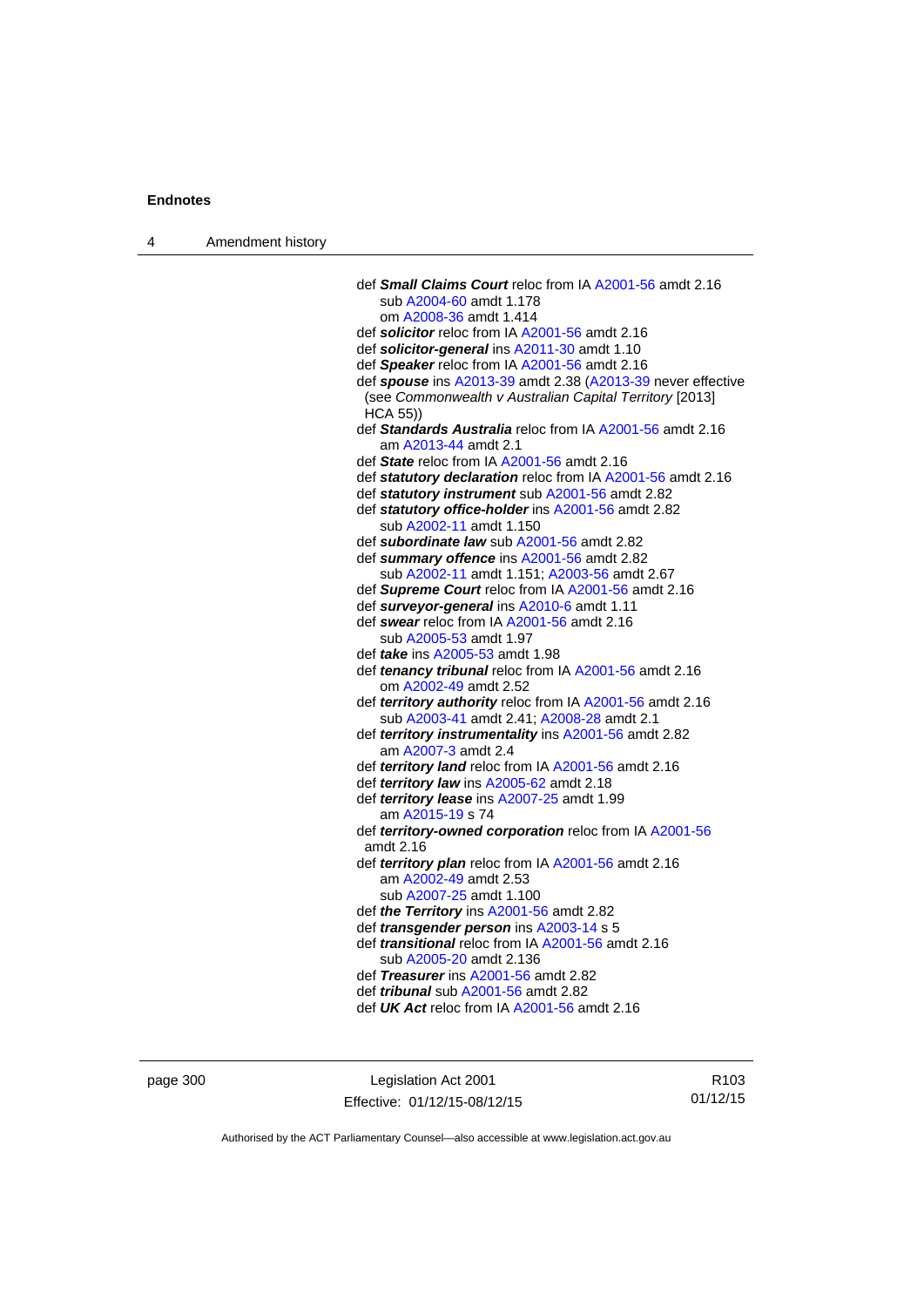def *under* ins [A2001-52](http://www.legislation.act.gov.au/a/2001-52) amdt 2.82 sub [A2002-30](http://www.legislation.act.gov.au/a/2002-30) amdt 2.9 am [A2005-20](http://www.legislation.act.gov.au/a/2005-20) amdt 2.137, amdt 2.138 def *United Kingdom* reloc from IA [A2001-56](http://www.legislation.act.gov.au/a/2001-56) amdt 2.16 def *United Kingdom Parliament* reloc from IA [A2001-56](http://www.legislation.act.gov.au/a/2001-56) amdt 2.16 def *veterinary surgeon* reloc from IA [A2001-56](http://www.legislation.act.gov.au/a/2001-56) amdt 2.16 sub [A2004-39](http://www.legislation.act.gov.au/a/2004-39) amdt 11A.1 (as am by [A2005-28](http://www.legislation.act.gov.au/a/2005-28) amdt 1.61) am [A2015-29](http://www.legislation.act.gov.au/a/2015-29) amdt 2.62 def *will* ins [A2001-56](http://www.legislation.act.gov.au/a/2001-56) amdt 2.82 def *word* reloc from IA [A2001-56](http://www.legislation.act.gov.au/a/2001-56) amdt 2.16 def *working day* ins [A2002-11](http://www.legislation.act.gov.au/a/2002-11) amdt 1.152 sub [A2003-56](http://www.legislation.act.gov.au/a/2003-56) amdt 2.68 am [A2011-28](http://www.legislation.act.gov.au/a/2011-28) amdt 2.23 def *work safety commissioner* ins [A2009-28](http://www.legislation.act.gov.au/a/2009-28) amdt 2.22 sub [A2011-55](http://www.legislation.act.gov.au/a/2011-55) amdt 1.23 def *writing* reloc from IA [A2001-56](http://www.legislation.act.gov.au/a/2001-56) amdt 2.16 def *year* reloc from IA [A2001-56](http://www.legislation.act.gov.au/a/2001-56) amdt 2.16 **Terms for Legislation Act 2001 only**  dict pt 2 hdg sub  $A2003-56$  amdt 2.69 dict pt 2 note sub [A2003-56](http://www.legislation.act.gov.au/a/2003-56) amdt 2.69 dict pt 2 def *Act* ins [A2003-41](http://www.legislation.act.gov.au/a/2003-41) amdt 2.42 def *ACT law* ins [A2005-20](http://www.legislation.act.gov.au/a/2005-20) amdt 2.139 def *administrator* ins [A2001-56](http://www.legislation.act.gov.au/a/2001-56) amdt 2.82 def *agency* ins [A2001-56](http://www.legislation.act.gov.au/a/2001-56) amdt 2.82 def *amend* ins [A2005-20](http://www.legislation.act.gov.au/a/2005-20) amdt 2.140 def *another jurisdiction* ins [A2005-20](http://www.legislation.act.gov.au/a/2005-20) amdt 2.141 def *appointee* ins [A2001-56](http://www.legislation.act.gov.au/a/2001-56) amdt 2.82 am [A2003-56](http://www.legislation.act.gov.au/a/2003-56) amdt 2.70 def *appointer* ins [A2001-56](http://www.legislation.act.gov.au/a/2001-56) amdt 2.82 am [A2003-56](http://www.legislation.act.gov.au/a/2003-56) amdt 2.71 def *approved website* sub [A2001-56](http://www.legislation.act.gov.au/a/2001-56) amdt 2.82 def *authorised republication* sub [A2001-56](http://www.legislation.act.gov.au/a/2001-56) amdt 2.82 def *authorising law* sub [A2001-56](http://www.legislation.act.gov.au/a/2001-56) amdt 2.82 def *benefits* sub [A2001-56](http://www.legislation.act.gov.au/a/2001-56) amdt 2.82 def *business address* ins [A2001-56](http://www.legislation.act.gov.au/a/2001-56) amdt 2.82 def *corporation* ins [A2001-56](http://www.legislation.act.gov.au/a/2001-56) amdt 2.82 def *costs* sub [A2001-56](http://www.legislation.act.gov.au/a/2001-56) amdt 2.82 def *current legislative drafting practice* sub [A2001-56](http://www.legislation.act.gov.au/a/2001-56) amdt 2.82 def *delegate* ins [A2001-56](http://www.legislation.act.gov.au/a/2001-56) amdt 2.82 def *determinative provision* ins [A2002-11](http://www.legislation.act.gov.au/a/2002-11) amdt 1.153 def *document* ins [A2001-56](http://www.legislation.act.gov.au/a/2001-56) amdt 2.82 def *editorial amendment* sub [A2001-56](http://www.legislation.act.gov.au/a/2001-56) amdt 2.82 def *email address* ins [A2001-56](http://www.legislation.act.gov.au/a/2001-56) amdt 2.82 def *executive officer* ins [A2001-56](http://www.legislation.act.gov.au/a/2001-56) amdt 2.82 def *fax number* ins [A2001-56](http://www.legislation.act.gov.au/a/2001-56) amdt 2.82

R103 01/12/15

Legislation Act 2001 Effective: 01/12/15-08/12/15 page 301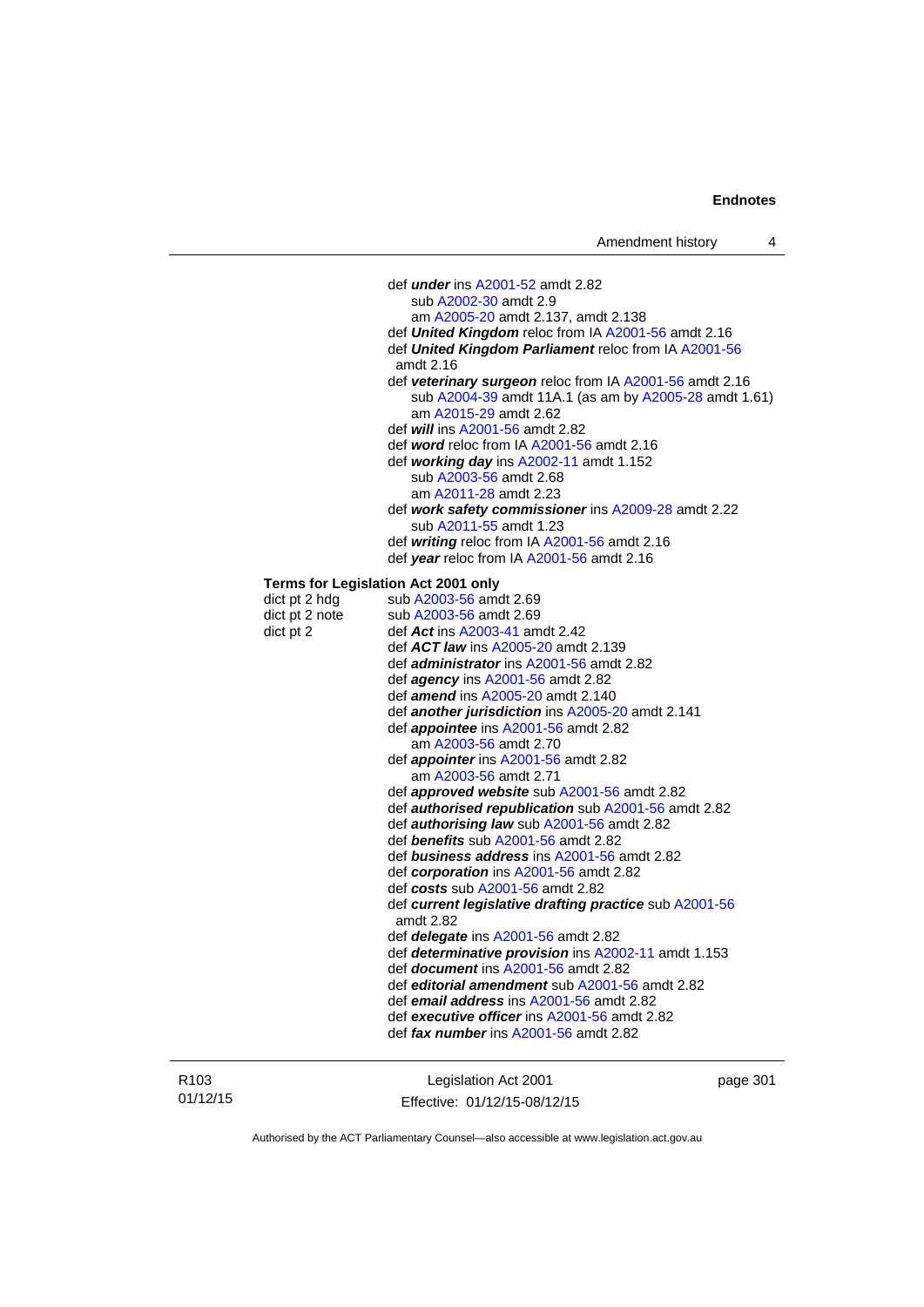| Amendment history<br>$\overline{4}$ |  |
|-------------------------------------|--|
|-------------------------------------|--|

 def *fee* sub [A2001-56](http://www.legislation.act.gov.au/a/2001-56) amdt 2.82 def *home address* ins [A2001-56](http://www.legislation.act.gov.au/a/2001-56) amdt 2.82 def *law* sub [A2001-56](http://www.legislation.act.gov.au/a/2001-56) amdt 2.82 am [A2002-11](http://www.legislation.act.gov.au/a/2002-11) amdt 1.154; pars renum [A2002-11](http://www.legislation.act.gov.au/a/2002-11) amdt 1.155; [A2003-41](http://www.legislation.act.gov.au/a/2003-41) amdt 2.43; pars renum R20 LA (see [A2003-41](http://www.legislation.act.gov.au/a/2003-41) amdt 2.44); [A2005-20](http://www.legislation.act.gov.au/a/2005-20) amdt 2.142, amdt 2.143; pars renum R34 LA (see [A2005-20](http://www.legislation.act.gov.au/a/2005-20) amdt 2.144) def *law of another jurisdiction* ins [A2005-20](http://www.legislation.act.gov.au/a/2005-20) amdt 2.145 def *legislative material* ins [A2003-41](http://www.legislation.act.gov.au/a/2003-41) amdt 2.45 def *non-determinative provision* ins [A2002-11](http://www.legislation.act.gov.au/a/2002-11) amdt 1.156 def *provide* sub [A2001-56](http://www.legislation.act.gov.au/a/2001-56) amdt 2.82 def *referential term* ins [A2003-56](http://www.legislation.act.gov.au/a/2003-56) amdt 2.72 reloc to s 116 (2) [A2005-20](http://www.legislation.act.gov.au/a/2005-20) amdt 2.146 def *referential words* sub [A2001-56](http://www.legislation.act.gov.au/a/2001-56) amdt 2.82 om [A2003-56](http://www.legislation.act.gov.au/a/2003-56) amdt 2.72 def *register* sub [A2001-56](http://www.legislation.act.gov.au/a/2001-56) amdt 2.82 def *repeal* ins [A2005-20](http://www.legislation.act.gov.au/a/2005-20) amdt 2.147 def *republication* sub [A2001-56](http://www.legislation.act.gov.au/a/2001-56) amdt 2.82; [A2003-41](http://www.legislation.act.gov.au/a/2003-41) amdt 2.46 def *republication date* sub [A2001-56](http://www.legislation.act.gov.au/a/2001-56) amdt 2.82 def *responsible* ins [A2001-56](http://www.legislation.act.gov.au/a/2001-56) amdt 2.82 def *retrospectively* ins [A2003-56](http://www.legislation.act.gov.au/a/2003-56) amdt 2.73 reloc to dict, pt 1 [A2005-20](http://www.legislation.act.gov.au/a/2005-20) amdt 2.148 def *scrutiny committee principles* sub [A2001-56](http://www.legislation.act.gov.au/a/2001-56) amdt 2.82 def *service* sub [A2001-56](http://www.legislation.act.gov.au/a/2001-56) amdt 2.82 def *working out the meaning of an Act* ins [A2003-41](http://www.legislation.act.gov.au/a/2003-41) amdt 2.47

page 302 Legislation Act 2001 Effective: 01/12/15-08/12/15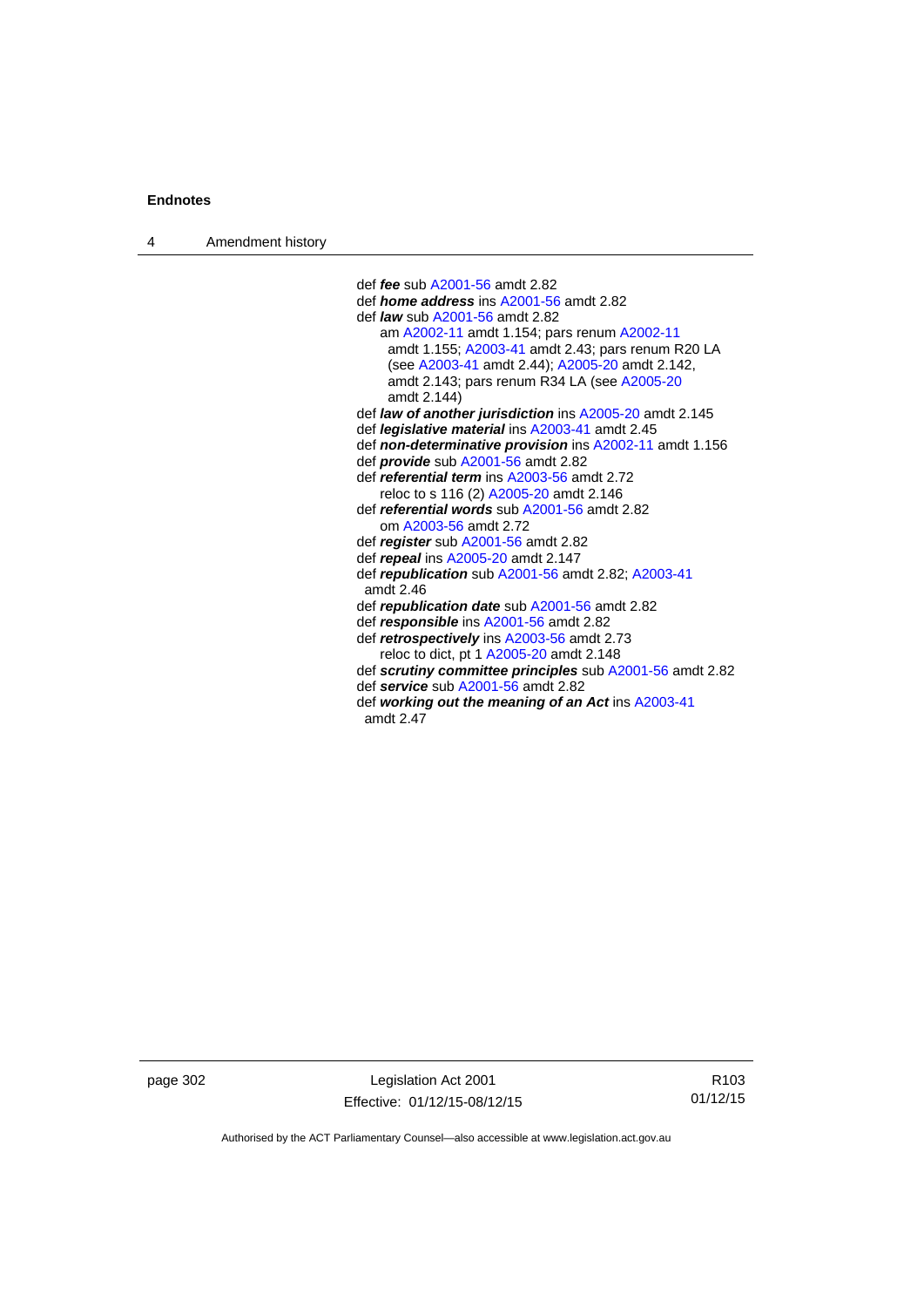# **5 Earlier republications**

Some earlier republications were not numbered. The number in column 1 refers to the publication order.

Since 12 September 2001 every authorised republication has been published in electronic pdf format on the ACT legislation register. A selection of authorised republications have also been published in printed format. These republications are marked with an asterisk (\*) in column 1. Electronic and printed versions of an authorised republication are identical.

| <b>Republication</b><br>No and date | <b>Effective</b>              | Last<br>amendment<br>made by | <b>Republication for</b>                                                              |
|-------------------------------------|-------------------------------|------------------------------|---------------------------------------------------------------------------------------|
| R <sub>0</sub> A<br>17 Sept 2002    | 12 Sept 2001-<br>12 Sept 2001 | A2001-56                     | amendments by<br>A2001-44, A2001-56<br>and retrospective<br>amendments by<br>A2002-30 |
| R <sub>1</sub><br>13 Sept 2001      | 13 Sept 2001-<br>13 Sept 2001 | SL2001-34                    | modification by<br>SL2001-34                                                          |
| R <sub>1</sub> (RI)<br>17 Sept 2001 | 13 Sept 2001-<br>13 Sept 2001 | SL2001-34                    | reissue for<br>retrospective<br>amendments by<br>A2002-30                             |
| R <sub>2</sub><br>14 Sept 2001      | 14 Sept 2001-<br>20 Feb 2002  | A2001-70                     | amendments by<br>A2001-70                                                             |
| R <sub>2</sub> (RI)<br>17 Sept 2002 | 14 Sept 2001-<br>20 Feb 2002  | A2001-70                     | reissue for<br>retrospective<br>amendments by<br>A2002-30                             |
| R <sub>3</sub><br>21 Feb 2002       | 21 Feb 2002-<br>12 Mar 2002   | A2001-88                     | changed endnotes<br>and editorial<br>changes                                          |
| R3 (RI)<br>17 Sept 2002             | 21 Feb 2002-<br>12 Mar 2002   | A2001-88                     | reissue for<br>retrospective<br>amendments by<br>A2002-30                             |
| R4<br>13 Mar 2002                   | 13 Mar 2002-<br>27 May 2002   | A2001-88                     | commenced expiry                                                                      |

Legislation Act 2001 Effective: 01/12/15-08/12/15 page 303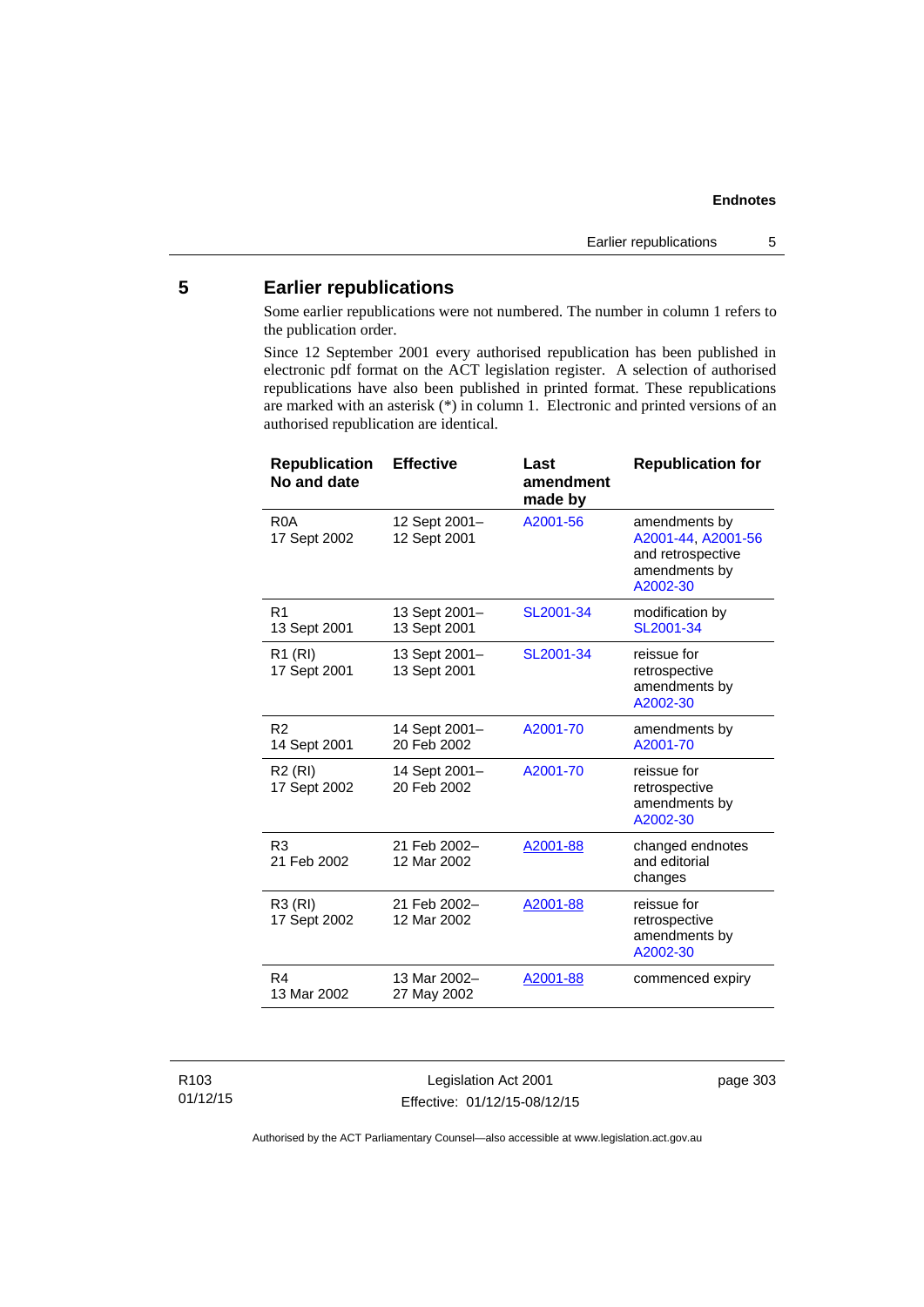| <b>Republication</b><br>No and date | <b>Effective</b>              | Last<br>amendment<br>made by | <b>Republication for</b>                                  |
|-------------------------------------|-------------------------------|------------------------------|-----------------------------------------------------------|
| <b>R4 (RI)</b><br>17 Sept 2002      | 13 Mar 2002-<br>27 May 2002   | A2001-88                     | reissue for<br>retrospective<br>amendments by<br>A2002-30 |
| $R5*$<br>28 May 2002                | 28 May 2002-<br>30 June 2002  | A2002-11                     | amendments by<br>A2002-11                                 |
| R5 (RI)<br>17 Sept 2002             | 28 May 2002-<br>30 June 2002  | A2002-11                     | reissue for<br>retrospective<br>amendments by<br>A2002-30 |
| R <sub>6</sub><br>1 July 2002       | 1 July 2002-<br>12 Sept 2002  | A2002-11                     | amendments by<br>A2001-88                                 |
| R6 (RI)<br>17 Sept 2002             | 1 July 2002-<br>12 Sept 2002  | A2002-11                     | reissue for<br>retrospective<br>amendments by<br>A2002-30 |
| R7<br>13 Sept 2002                  | 13 Sept 2002-<br>13 Sept 2002 | A2002-27                     | commenced expiry                                          |
| R7 (RI)<br>17 Sept 2002             | 13 Sept 2002-<br>13 Sept 2002 | A2002-27                     | reissue for<br>retrospective<br>amendments by<br>A2002-30 |
| R <sub>8</sub><br>14 Sept 2002      | 14 Sept 2002-<br>16 Sept 2002 | A2002-27                     | commenced expiry                                          |
| R8 (RI)<br>17 Sept 2002             | 14 Sept 2002-<br>16 Sept 2002 | A2002-27                     | reissue for<br>retrospective<br>amendments by<br>A2002-30 |
| R9<br>17 Sept 2002                  | 17 Sept 2002-<br>6 Oct 2002   | A2002-30                     | amendments by<br>A2002-30                                 |
| R <sub>10</sub><br>7 Oct 2002       | 7 Oct 2002-<br>31 Oct 2002    | A2002-30                     | amendments by<br>A2002-27                                 |
| R <sub>11</sub><br>1 Nov 2002       | 1 Nov 2002-<br>31 Dec 2002    | A2002-40                     | amendments by<br>A2002-40                                 |
| R <sub>12</sub><br>1 Jan 2003       | 1 Jan 2003-<br>16 Jan 2003    | A2002-56                     | amendments by<br>A2002-51                                 |

5 Earlier republications

Authorised by the ACT Parliamentary Counsel—also accessible at www.legislation.act.gov.au

01/12/15

Effective: 01/12/15-08/12/15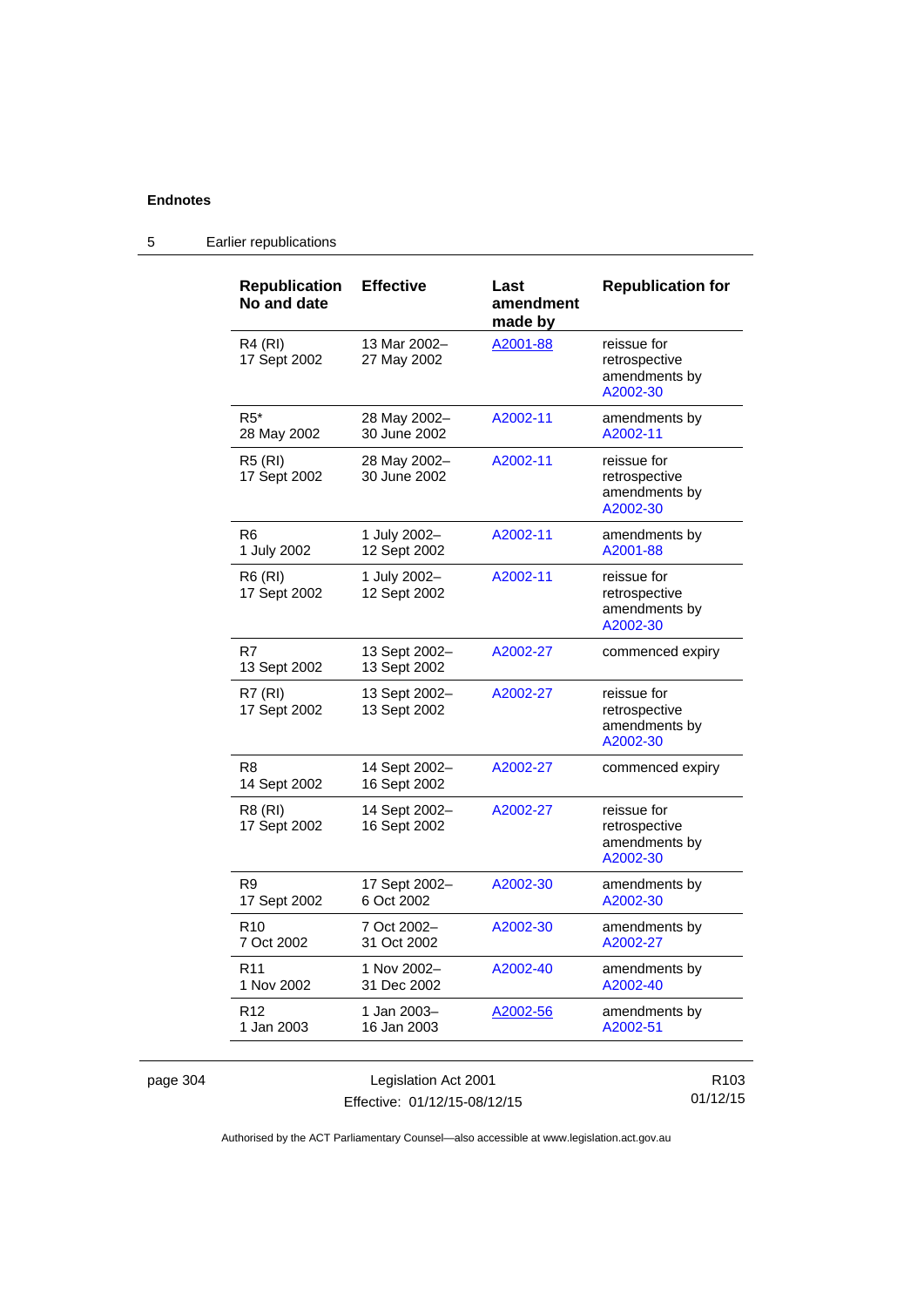Earlier republications 5

| <b>Republication</b><br>No and date | <b>Effective</b>             | Last<br>amendment<br>made by | <b>Republication for</b>                  |
|-------------------------------------|------------------------------|------------------------------|-------------------------------------------|
| R <sub>13</sub>                     | 17 Jan 2003–                 | A2002-56                     | amendments by                             |
| 17 Jan 2003                         | 27 Mar 2003                  |                              | A2002-49                                  |
| R <sub>14</sub>                     | 28 Mar 2003-                 | A2003-14                     | amendments by                             |
| 28 Mar 2003                         | 9 Apr 2003                   |                              | A2003-14                                  |
| R <sub>15</sub>                     | 10 Apr 2003-                 | A2003-18                     | amendments by                             |
| 10 Apr 2003                         | 28 May 2003                  |                              | A2003-18                                  |
| R16<br>29 May 2003                  | 29 May 2003-<br>30 June 2003 | A2003-18                     | commenced expiry                          |
| R17                                 | 1 July 2003-                 | A2003-18                     | amendments by                             |
| 1 July 2003                         | 2 Sept 2003                  |                              | A2002-56                                  |
| R <sub>18</sub><br>3 Sept 2003      | 3 Sept 2003-<br>12 Sept 2003 | A2003-18                     | commenced expiry                          |
| R <sub>19</sub><br>13 Sept 2003     | 13 Sept 2003-<br>8 Oct 2003  | A2003-41                     | commenced expiry                          |
| R20*<br>9 Oct 2003                  | 9 Oct 2003-<br>18 Dec 2003   | A2003-41                     | amendments by<br>A2003-16 and<br>A2003-41 |
| R <sub>21</sub>                     | 19 Dec 2003-                 | A2003-56                     | amendments by                             |
| 19 Dec 2003                         | 21 Mar 2004                  |                              | A2003-56                                  |
| R <sub>22</sub>                     | 22 Mar 2004-                 | A2004-10                     | amendments by                             |
| 22 Mar 2004                         | 4 Apr 2004                   |                              | A2004-1                                   |
| R <sub>23</sub>                     | 5 Apr 2004-                  | A2004-10                     | amendments by                             |
| 5 Apr 2004                          | 26 May 2004                  |                              | A2004-7                                   |
| R <sub>24</sub>                     | 27 May 2004-                 | A2004-17                     | amendments by                             |
| 27 May 2004                         | 30 June 2004                 |                              | A2004-10                                  |
| R <sub>25</sub><br>1 July 2004      | 1 July 2004-<br>12 July 2004 | A2004-28                     | amendments by<br>A2004-5 and<br>A2004-28  |
| R26                                 | 13 July 2004-                | A2004-32                     | amendments by                             |
| 13 July 2004                        | 24 Aug 2004                  |                              | A2004-32                                  |
| R27                                 | 25 Aug 2004-                 | A2004-42                     | amendments by                             |
| 25 Aug 2004                         | 31 Aug 2004                  |                              | A2004-42                                  |
| R28                                 | 1 Sept 2004-                 | A2004-42                     | amendments by                             |
| 1 Sept 2004                         | 12 Sept 2004                 |                              | A2004-13                                  |

## R103 01/12/15

Legislation Act 2001 Effective: 01/12/15-08/12/15 page 305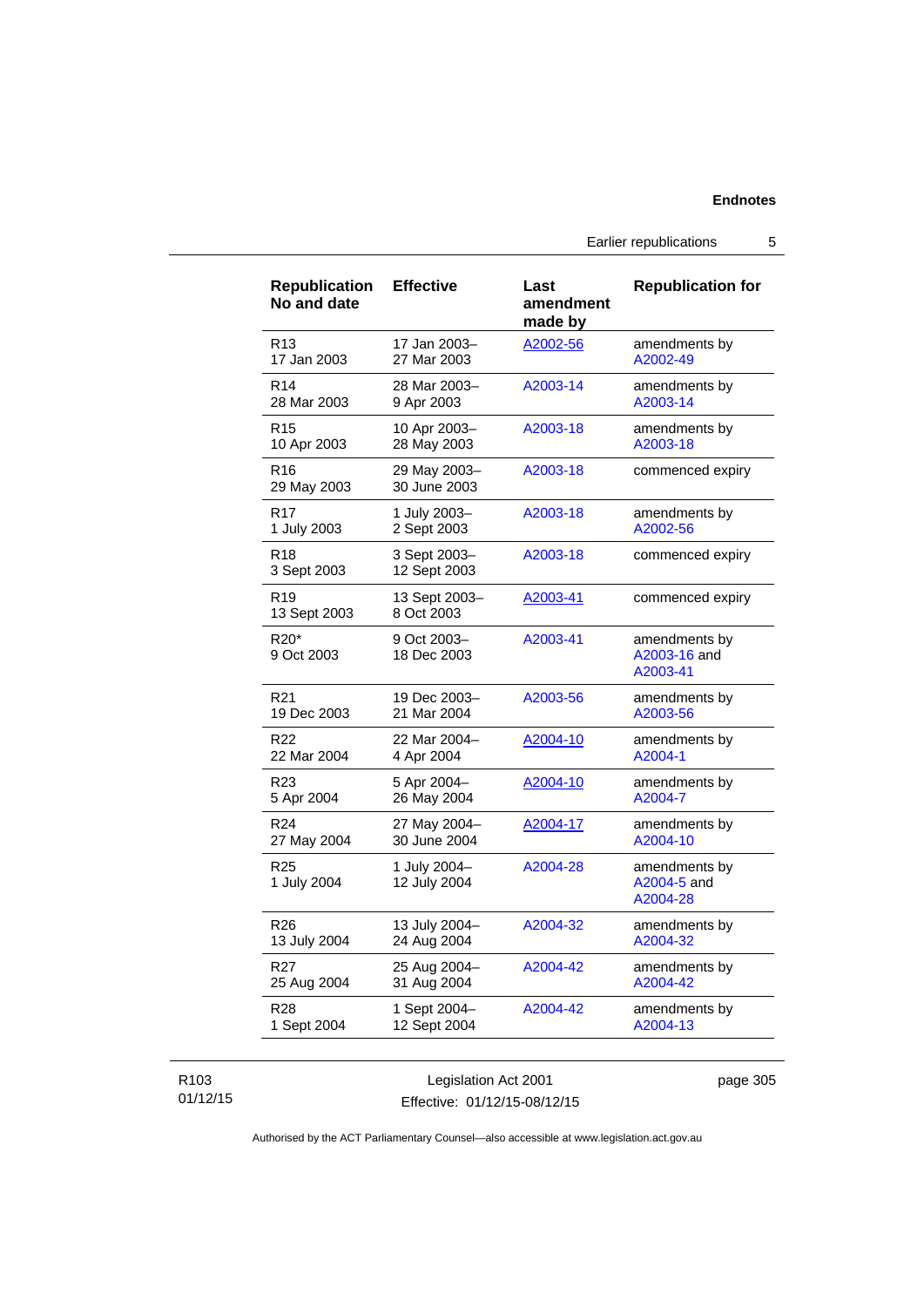5 Earlier republications

| <b>Republication</b><br>No and date | <b>Effective</b>             | Last<br>amendment<br>made by | <b>Republication for</b>                                     |
|-------------------------------------|------------------------------|------------------------------|--------------------------------------------------------------|
| R <sub>29</sub><br>13 Sept 2004     | 13 Sept 2004-<br>22 Dec 2004 | A2004-42                     | commenced expiry                                             |
| <b>R29A</b><br>23 Dec 2004          | 23 Dec 2004-<br>31 Dec 2004  | A2004-42                     | commenced expiry                                             |
| R30 (RI)<br>5 Jan 2005              | 1 Jan 2005-<br>9 Jan 2005    | A2004-60                     | amendments by<br>A2004-17<br>reissue for<br>commenced expiry |
| R31                                 | 10 Jan 2005–                 | A2004-60                     | amendments by                                                |
| 10 Jan 2005                         | 23 Feb 2005                  |                              | A2004-60                                                     |
| R32                                 | 24 Feb 2005-                 | A2005-5                      | amendments by                                                |
| 24 Feb 2005                         | 8 Mar 2005                   |                              | A2005-5                                                      |
| R33                                 | 9 Mar 2005-                  | A2005-5                      | amendments by                                                |
| 9 Mar 2005                          | 1 June 2005                  |                              | A2004-57                                                     |
| R34*                                | 2 June 2005-                 | A2005-20                     | amendments by                                                |
| 2 June 2005                         | 6 July 2005                  |                              | A2005-20                                                     |
| R35<br>7 July 2005                  | 7 July 2005-<br>7 Sept 2005  | A2005-20                     | amendments by<br>A2004-39 as am by<br>A2005-28               |
| R36                                 | 8 Sept 2005-                 | A2005-47                     | amendments by                                                |
| 8 Sept 2005                         | 13 Sept 2005                 |                              | A2005-44                                                     |
| R37                                 | 13 Sept 2005-                | <u>A2005-47</u>              | amendments by                                                |
| 14 Sept 2005                        | 22 Nov 2005                  |                              | A2005-9                                                      |
| R38                                 | 23 Nov 2005-                 | A2005-53                     | amendments by                                                |
| 23 Nov 2005                         | 10 Jan 2006                  |                              | A2005-53                                                     |
| R39                                 | 11 Jan 2006–                 | A2005-62                     | amendments by                                                |
| 11 Jan 2006                         | 16 Jan 2006                  |                              | A2005-62                                                     |
| R40                                 | 17 Jan 2006–                 | A2005-62                     | amendments by                                                |
| 17 Jan 2006                         | 22 Feb 2006                  |                              | A2004-39                                                     |
| R41<br>23 Feb 2006                  | 23 Feb 2006-<br>28 Feb 2006  | A2006-3                      | updated endnotes as<br>amended by<br>A2006-3                 |

page 306 Legislation Act 2001 Effective: 01/12/15-08/12/15

R103 01/12/15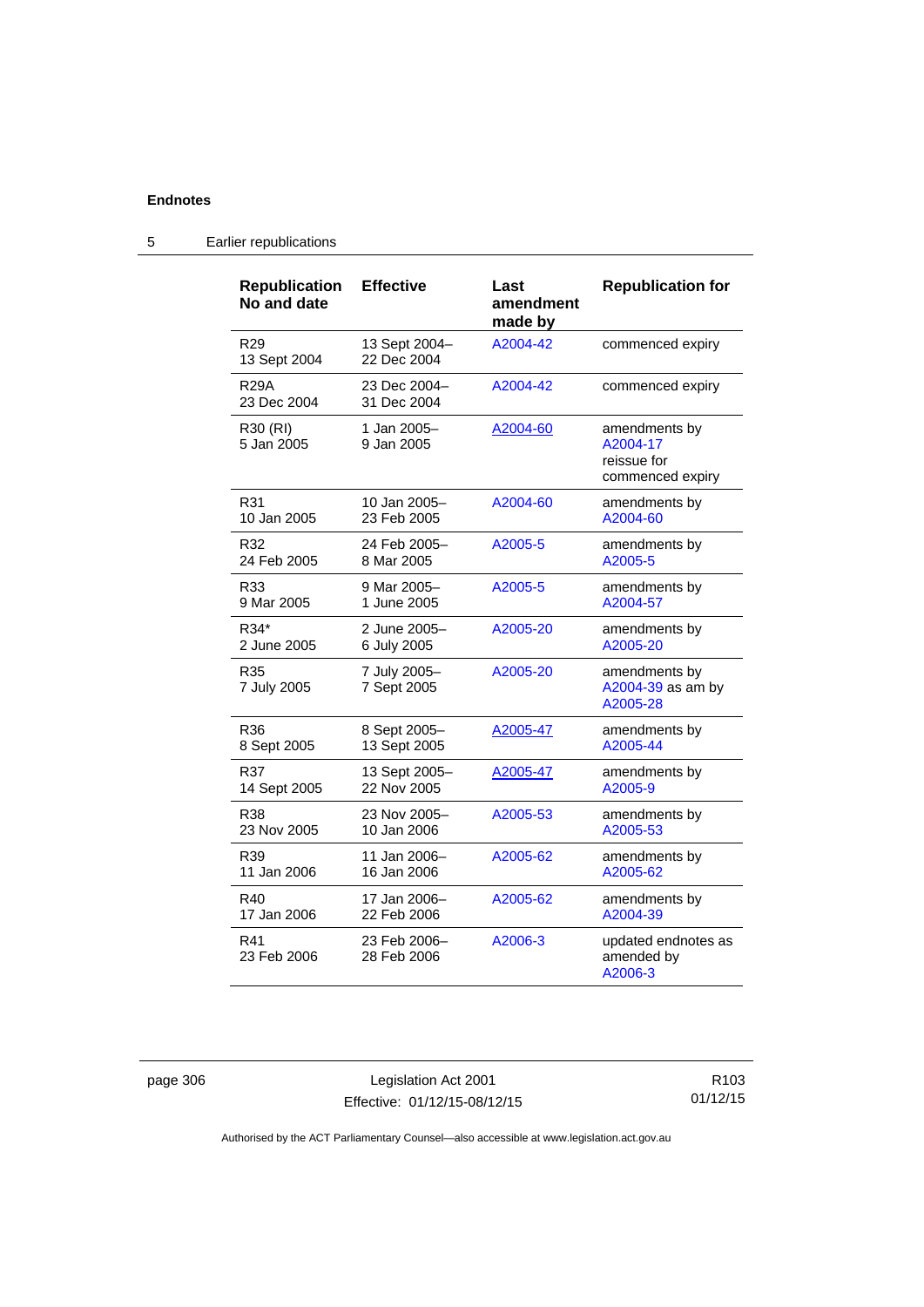Earlier republications 5

| <b>Republication</b><br>No and date | <b>Effective</b>              | Last<br>amendment<br>made by | <b>Republication for</b>                                              |
|-------------------------------------|-------------------------------|------------------------------|-----------------------------------------------------------------------|
| R42<br>1 Mar 2006                   | 1 Mar 2006-<br>1 June 2006    | A2006-3                      | amendments by<br>A2005-47 as<br>amended by<br>A2006-3                 |
| R43                                 | 2 June 2006-                  | A2006-23                     | amendments by                                                         |
| 2 June 2006                         | 15 June 2006                  |                              | A2006-23                                                              |
| R44<br>16 June 2006                 | 16 June 2006-<br>30 June 2006 | A2006-23                     | updated endnotes as<br>amended by<br>A2006-27                         |
| R45<br>1 July 2006                  | 1 July 2006-<br>31 Oct 2006   | A2006-30                     | amendments by<br>A2006-25 and<br>A2006-30                             |
| R46<br>1 Nov 2006                   | 1 Nov 2006-<br>15 Nov 2006    | A2006-42                     | amendments by<br>A2005-41 and<br>A2005-46 as<br>amended by<br>A2006-3 |
| R47                                 | 16 Nov 2006-                  | A2006-42                     | amendments by                                                         |
| 16 Nov 2006                         | 17 Nov 2006                   |                              | A2006-42                                                              |
| R48                                 | 18 Nov 2006-                  | A2006-46                     | amendments by                                                         |
| 18 Nov 2006                         | 8 Jan 2007                    |                              | A2006-46                                                              |
| R49                                 | 9 Jan 2007-                   | A2006-46                     | amendments by                                                         |
| 9 Jan 2007                          | 9 Jan 2007                    |                              | A2004-39                                                              |
| <b>R50</b><br>10 Jan 2007           | 10 Jan 2007-<br>11 Jan 2007   | A2006-46                     | commenced expiry                                                      |
| R <sub>51</sub> *<br>12 Jan 2007    | 12 Jan 2007-<br>27 Mar 2007   | A2006-46                     | commenced expiry                                                      |
| R52                                 | 28 Mar 2007-                  | A2007-3                      | amendments by                                                         |
| 28 Mar 2007                         | 11 Apr 2007                   |                              | A2006-38                                                              |
| R <sub>53</sub>                     | 12 Apr 2007-                  | A2007-3                      | amendments by                                                         |
| 12 Apr 2007                         | 10 July 2007                  |                              | A2007-3                                                               |
| R54                                 | 11 July 2007-                 | A2007-16                     | amendments by                                                         |
| 11 July 2007                        | 9 Nov 2007                    |                              | A2007-16                                                              |
| R55                                 | 10 Nov 2007-                  | A2007-33                     | amendments by                                                         |
| 10 Nov 2007                         | 13 Nov 2007                   |                              | A2007-8                                                               |

## R103 01/12/15

Legislation Act 2001 Effective: 01/12/15-08/12/15 page 307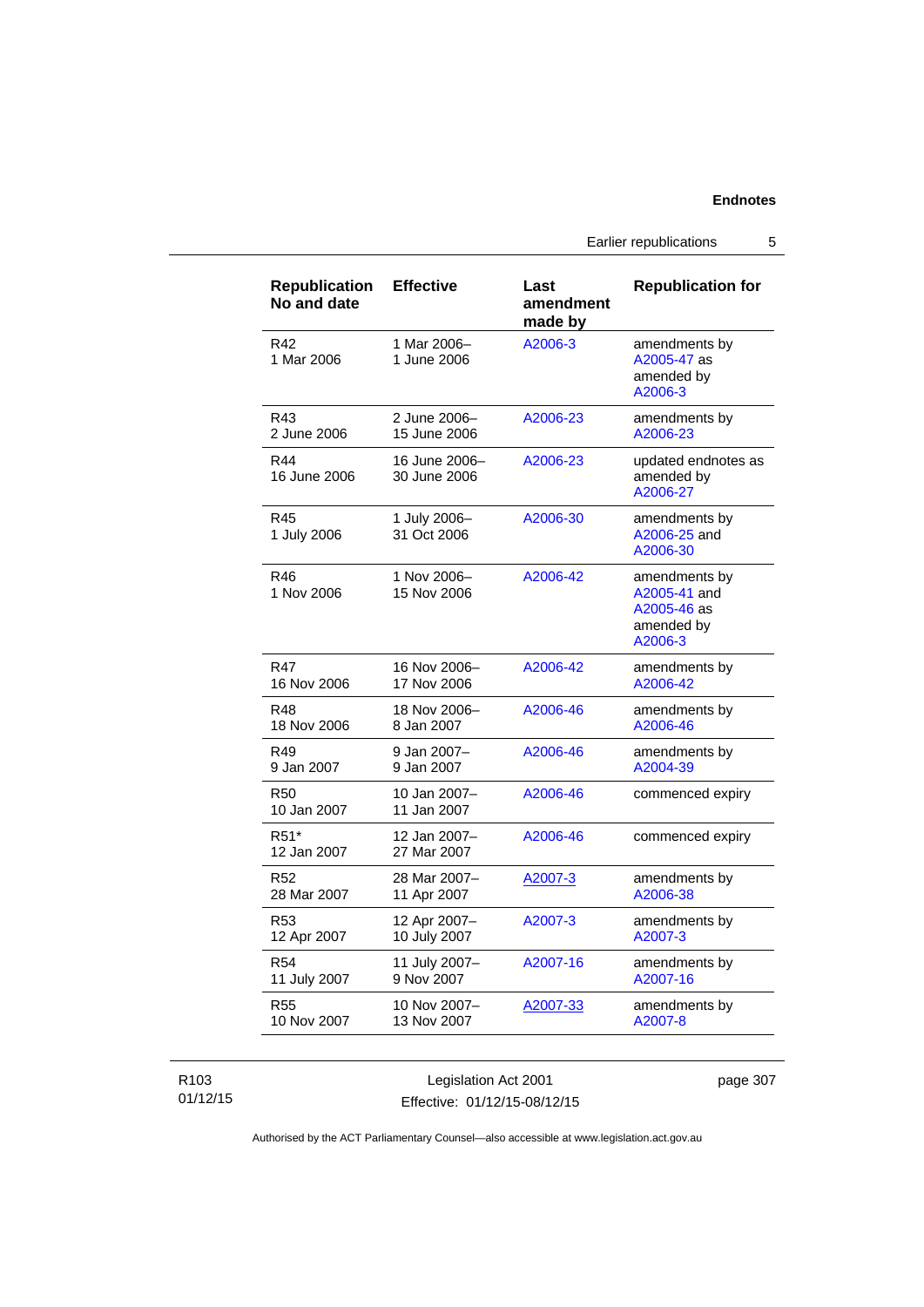| <b>Republication</b><br>No and date | <b>Effective</b>           | Last<br>amendment<br>made by | <b>Republication for</b>                  |
|-------------------------------------|----------------------------|------------------------------|-------------------------------------------|
| <b>R56</b>                          | 14 Nov 2007-               | A2007-33                     | amendments by                             |
| 14 Nov 2007                         | 30 Mar 2008                |                              | A2007-33                                  |
| R57                                 | 31 Mar 2008-               | A2007-33                     | amendments by                             |
| 31 Mar 2008                         | 18 May 2008                |                              | A2007-25                                  |
| R58                                 | 19 May 2008-               | A2008-14                     | amendments by                             |
| 19 May 2008                         | 30 June 2008               |                              | A2008-14                                  |
| R59                                 | 1 July 2008-               | A2008-15                     | amendments by                             |
| 1 July 2008                         | 25 Aug 2008                |                              | A2008-15                                  |
| R60                                 | 26 Aug 2008-               | A2008-28                     | amendments by                             |
| 26 Aug 2008                         | 8 Sept 2008                |                              | A2008-28                                  |
| R61                                 | 9 Sept 2008-               | A2008-44                     | amendments by                             |
| 9 Sept 2008                         | 1 Feb 2009                 |                              | A2008-20                                  |
| R62<br>2 Feb 2009                   | 2 Feb 2009-<br>26 Feb 2009 | A2008-44                     | amendments by<br>A2008-36 and<br>A2008-37 |
| R63                                 | 27 Feb 2009-               | A2008-44                     | amendments by                             |
| 27 Feb 2009                         | 29 May 2009                |                              | A2008-20                                  |
| R64                                 | 30 May 2009-               | A2008-44                     | amendments by                             |
| 30 May 2009                         | 21 Sept 2009               |                              | A2008-44                                  |
| R65                                 | 22 Sept 2009-              | A2009-28                     | amendments by                             |
| 22 Sept 2009                        | 30 Sept 2009               |                              | A2009-20                                  |
| R66                                 | 1 Oct 2009-                | A2009-28                     | amendments by                             |
| 1 Oct 2009                          | 20 Oct 2009                |                              | A2009-28                                  |
| R67                                 | 21 Oct 2009-               | A2009-35                     | amendments by                             |
| 21 Oct 2009                         | 16 Dec 2009                |                              | A2009-35                                  |
| R68                                 | 17 Dec 2009-               | A2009-50                     | amendments by                             |
| 17 Dec 2009                         | 2 Mar 2010                 |                              | A2009-49                                  |
| R69                                 | 3 Mar 2010-                | A2010-6                      | amendments by                             |
| 3 Mar 2010                          | 21 Mar 2010                |                              | A2010-6                                   |
| <b>R70</b>                          | 22 Mar 2010-               | A2010-6                      | amendments by                             |
| 22 Mar 2010                         | 30 June 2010               |                              | A2009-39                                  |
| R71<br>1 July 2010                  | 1 July 2010-<br>5 Oct 2010 | A2010-10                     | amendments by<br>A2009-50 and<br>A2010-10 |

# 5 Earlier republications

page 308 Legislation Act 2001 Effective: 01/12/15-08/12/15

R103 01/12/15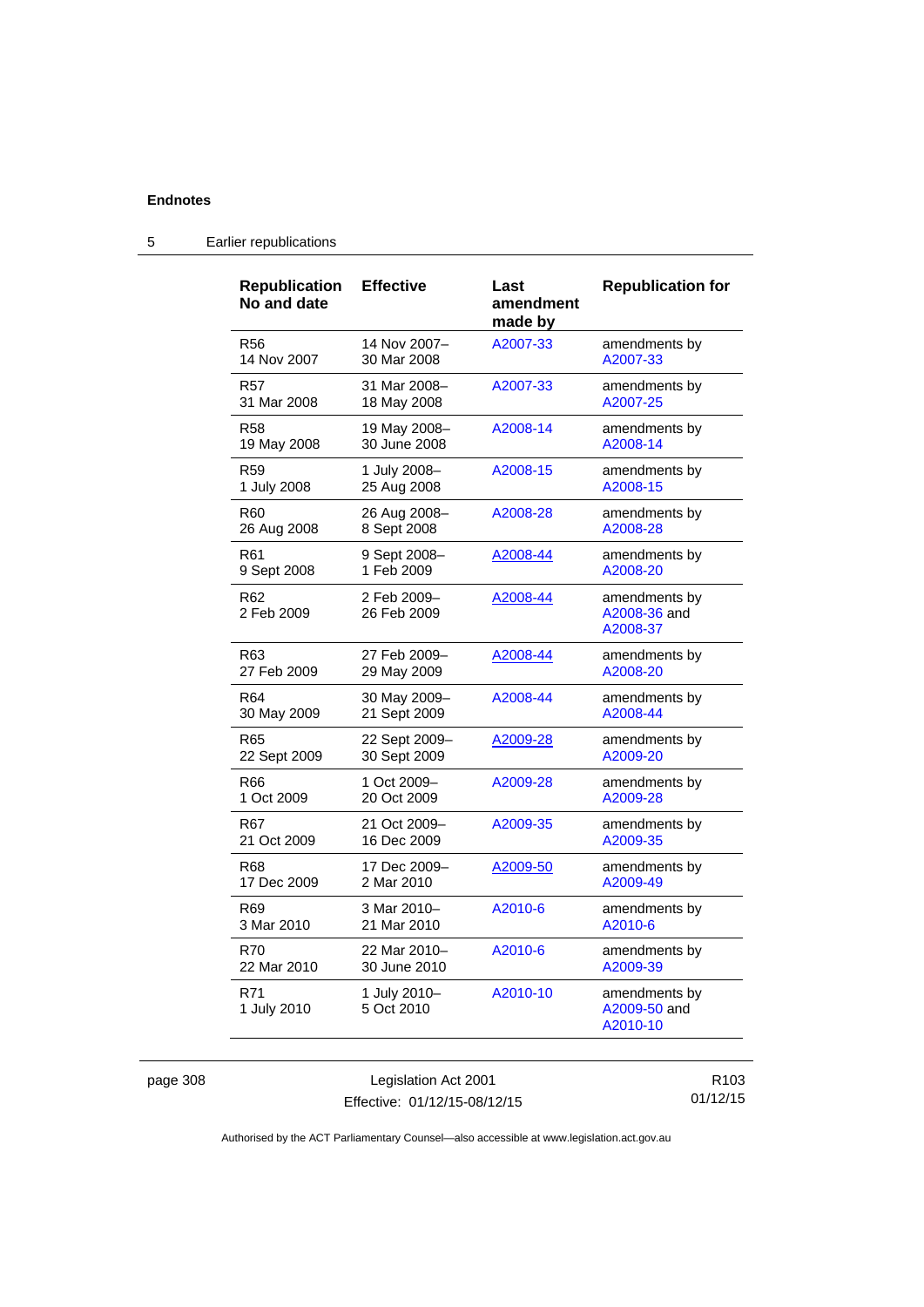## **Endnotes**

Earlier republications 5

| <b>Republication</b><br>No and date | <b>Effective</b>             | Last<br>amendment<br>made by | <b>Republication for</b>                  |
|-------------------------------------|------------------------------|------------------------------|-------------------------------------------|
| R72                                 | 6 Oct 2010-                  | A2010-40                     | amendments by                             |
| 6 Oct 2010                          | 31 Dec 2010                  |                              | A2010-40                                  |
| R73                                 | 1 Jan 2011-                  | A2010-54                     | amendments by                             |
| 1 Jan 2011                          | 30 June 2011                 |                              | A2010-54                                  |
| R74                                 | 1 July 2011-                 | A2011-22                     | amendments by                             |
| 1 July 2011                         | 30 Aug 2011                  |                              | A2011-22                                  |
| <b>R75</b>                          | 31 Aug 2011-                 | A2011-30                     | amendments by                             |
| 31 Aug 2011                         | 20 Sept 2011                 |                              | A2011-30                                  |
| <b>R76</b>                          | 21 Sept 2011-                | A2011-30                     | amendments by                             |
| 21 Sept 2011                        | 22 Nov 2011                  |                              | A2011-28                                  |
| <b>R77</b>                          | 23 Nov 2011-                 | A2011-49                     | amendments by                             |
| 23 Nov 2011                         | 11 Dec 2011                  |                              | A2011-49                                  |
| <b>R78</b>                          | 12 Dec 2011-                 | A2011-52                     | amendments by                             |
| 12 Dec 2011                         | 31 Dec 2011                  |                              | A2011-52                                  |
| R79                                 | 1 Jan 2012-                  | A2011-55                     | amendments by                             |
| 1 Jan 2012                          | 29 Feb 2012                  |                              | A2011-55                                  |
| <b>R80</b>                          | 1 Mar 2012-                  | A2011-55                     | amendments by                             |
| 1 Mar 2012                          | 28 May 2012                  |                              | A2011-48                                  |
| R81                                 | 29 May 2012-                 | A2012-25                     | amendments by                             |
| 29 May 2012                         | 4 June 2012                  |                              | A2012-25                                  |
| R82                                 | 5 June 2012-                 | A2012-25                     | amendments by                             |
| 5 June 2012                         | 30 June 2012                 |                              | A2012-21                                  |
| R83<br>1 July 2012                  | 1 July 2012-<br>10 Sept 2012 | A2012-32                     | amendments by<br>A2012-26 and<br>A2012-32 |
| R84                                 | 11 Sept 2012-                | A2012-40                     | amendments by                             |
| 11 Sept 2012                        | 13 June 2013                 |                              | A2012-40                                  |
| R85                                 | 14 June 2013-                | A2013-19                     | amendments by                             |
| 14 June 2013                        | 22 Aug 2013                  |                              | A2013-19                                  |
| R86                                 | 23 Aug 2013-                 | A2013-30                     | amendments by                             |
| 23 Aug 2013                         | 31 Aug 2013                  |                              | A2013-30                                  |
| <b>R87</b>                          | 1 Sept 2013-                 | A2013-30                     | amendments by                             |
| 1 Sept 2013                         | 6 Nov 2013                   |                              | A2012-33                                  |

### R103 01/12/15

Legislation Act 2001 Effective: 01/12/15-08/12/15 page 309

Authorised by the ACT Parliamentary Counsel—also accessible at www.legislation.act.gov.au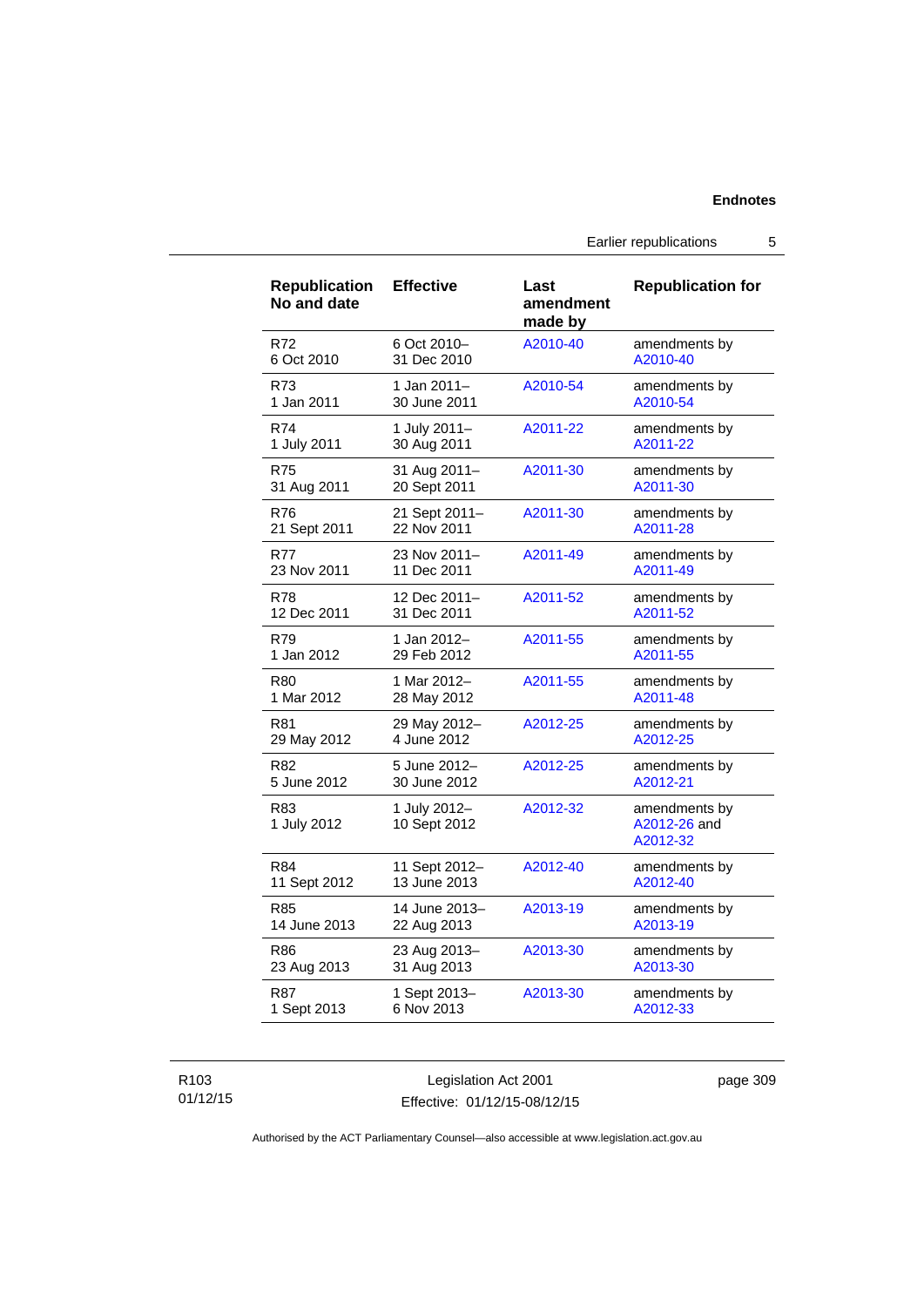## **Endnotes**

| <b>Republication</b><br>No and date | <b>Effective</b>              | Last<br>amendment<br>made by     | <b>Republication for</b>                                                        |
|-------------------------------------|-------------------------------|----------------------------------|---------------------------------------------------------------------------------|
| R88<br>7 Nov 2013                   | never effective               | A2013-39<br>(never<br>effective) | amendments by<br>A2013-39                                                       |
| R88 (RI)<br>24 Feb 2014             | 7 Nov 2013-<br>7 Nov 2013     | A2013-39<br>(never<br>effective) | reissue because of<br><b>High Court decision</b><br>in relation to<br>A2013-39  |
| R89<br>8 Nov 2013                   | never effective               | A2013-43                         | amendments by<br>A2013-43                                                       |
| R89 (RI)<br>24 Feb 2014             | 8 Nov 2013-<br>24 Nov 2013    | A2013-43                         | reissue because of<br><b>High Court decision</b><br>in relation to<br>A2013-39  |
| R90<br>25 Nov 2013                  | never effective               | A2013-44                         | amendments by<br>A2013-44                                                       |
| R90 (RI)<br>24 Feb 2014             | 25 Nov 2013-<br>9 Feb 2014    | A2013-44                         | reissue because of<br><b>High Court decision</b><br>in relation to<br>A2013-39  |
| R91<br>10 Feb 2014                  | never effective               | A2013-52                         | removed from LR<br>because of High<br>Court decision in<br>relation to A2013-39 |
| R91 (RI)<br>24 Feb 2014             | 10 Feb 2014-<br>25 Apr 2014   | A2013-52                         | reissue because of<br>High Court decision<br>in relation to<br>A2013-39         |
| R92<br>26 Apr 2014                  | 26 Apr 2014-<br>9 June 2014   | A2014-8                          | amendments by<br>A2014-8                                                        |
| R93<br>10 June 2014                 | 10 June 2014-<br>30 June 2014 | A2014-18                         | amendments by<br>A2014-18                                                       |
| R94<br>1 July 2014                  | 1 July 2014-<br>22 Aug 2014   | A2014-18                         | amendments by<br>A2013-41                                                       |
| R95<br>23 Aug 2014                  | 23 Aug 2014-<br>16 Nov 2014   | A2014-37                         | amendments by<br>A2014-37                                                       |

## 5 Earlier republications

page 310 Legislation Act 2001 Effective: 01/12/15-08/12/15

R103 01/12/15

Authorised by the ACT Parliamentary Counsel—also accessible at www.legislation.act.gov.au